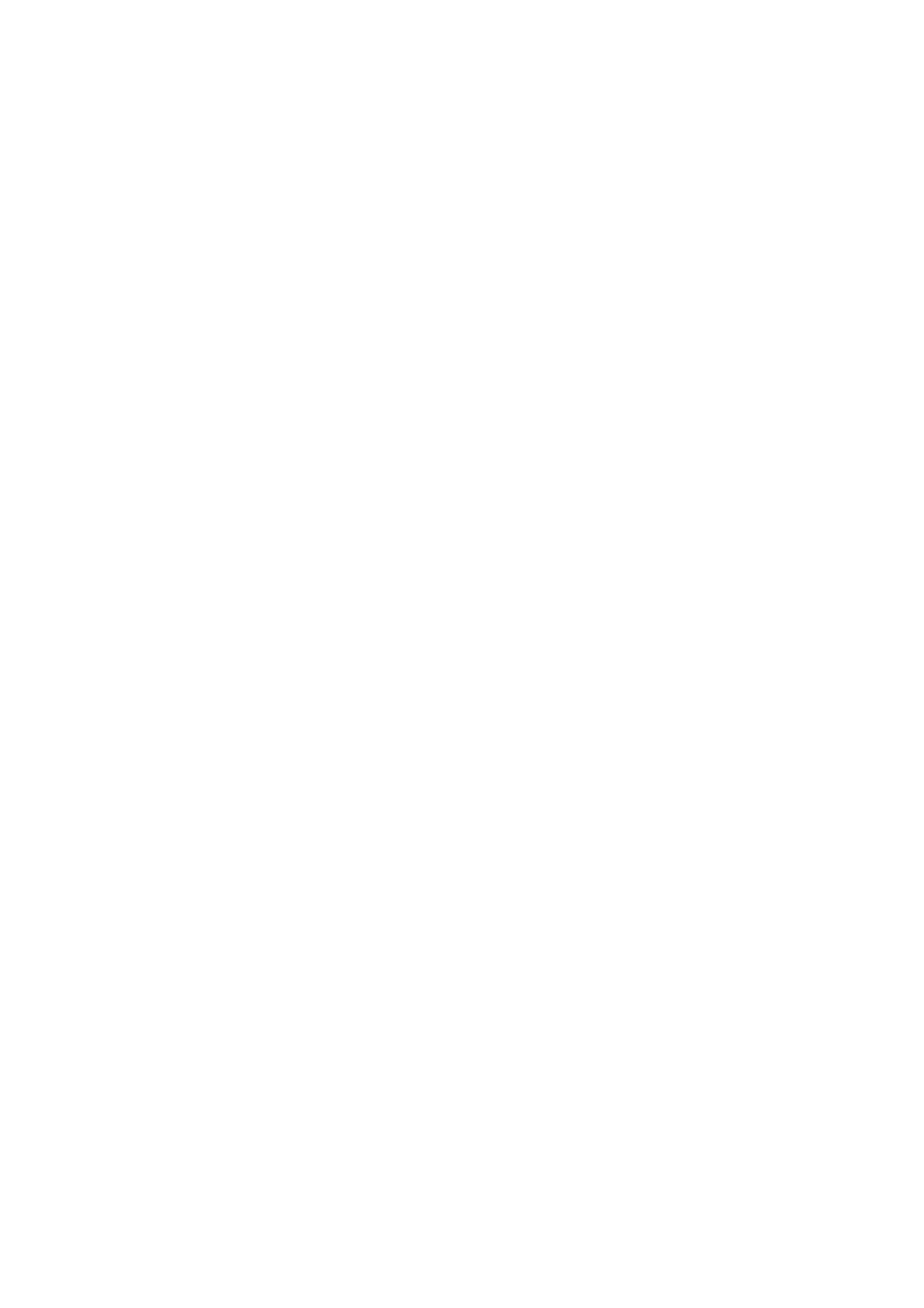*Dedicated to Sbambi*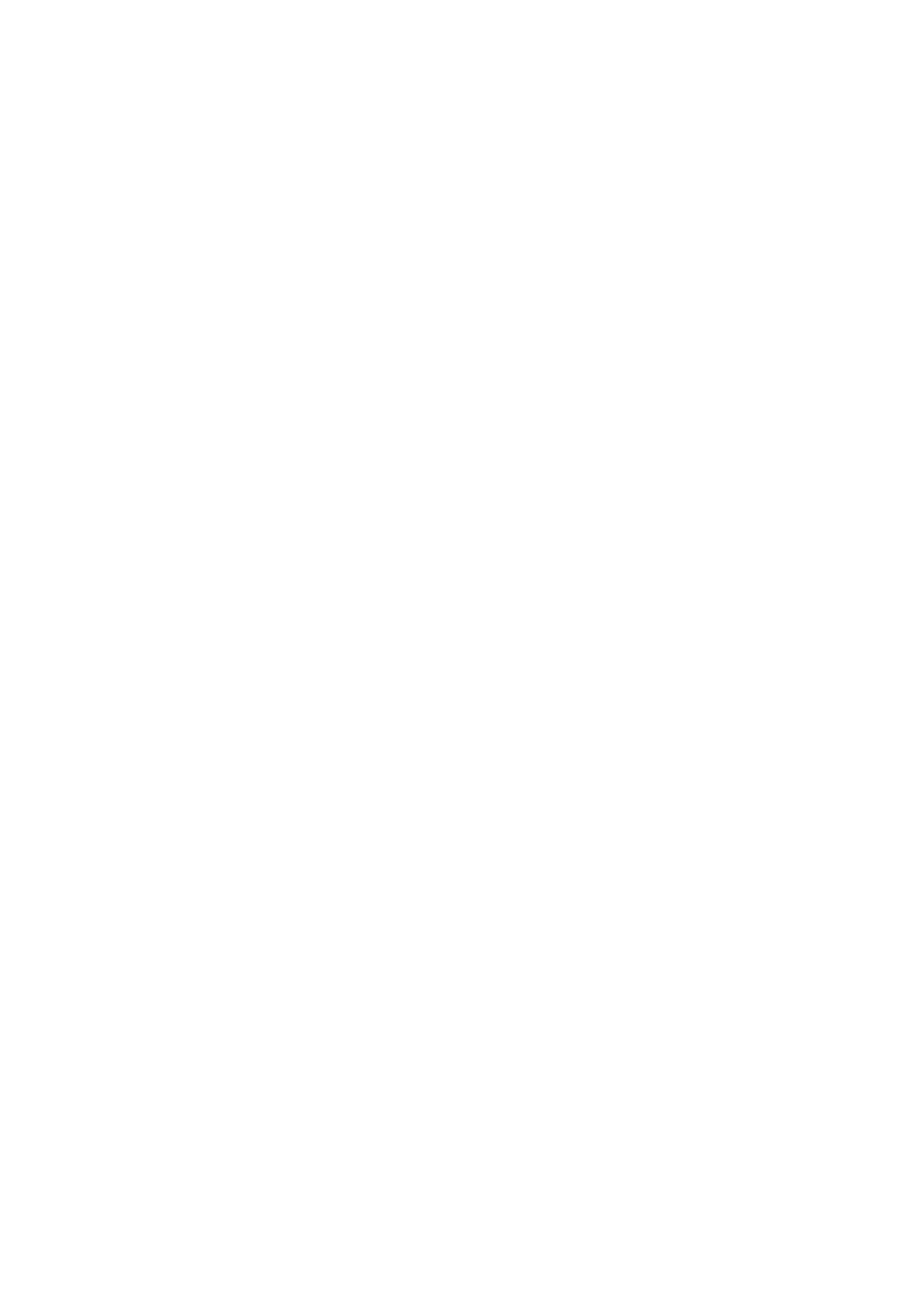# **Contents**

| Introduction   |                        |                                                                                              |                |  |  |  |
|----------------|------------------------|----------------------------------------------------------------------------------------------|----------------|--|--|--|
| $\mathbf{1}$   |                        | Holomorphic symplectic manifolds                                                             | 1              |  |  |  |
|                | $1.1\,$                | A glimpse of the classification of algebraic varieties                                       | $\mathbf{1}$   |  |  |  |
|                | 1.2                    |                                                                                              | 3              |  |  |  |
|                | 1.3                    |                                                                                              | $\overline{5}$ |  |  |  |
| 1.4            |                        |                                                                                              | 9              |  |  |  |
|                | 1.5                    |                                                                                              | 13             |  |  |  |
| $\overline{2}$ |                        | Double EPW sextics                                                                           | 19             |  |  |  |
|                | 2.1                    |                                                                                              | 19             |  |  |  |
|                |                        | Some linear algebra constructions<br>2.1.1                                                   | 19             |  |  |  |
|                |                        | The definition of EPW sextics<br>2.1.2                                                       | 20             |  |  |  |
|                | 2.2                    |                                                                                              | 22             |  |  |  |
|                | 2.3                    | The parameter space for double EPW sextics $\ldots \ldots \ldots \ldots$                     | 25             |  |  |  |
|                | 2.4                    | 30                                                                                           |                |  |  |  |
|                | 2.5                    | $EPW$ sextics containing a plane $\ldots \ldots \ldots \ldots \ldots \ldots$                 | 32             |  |  |  |
|                | 2.6                    |                                                                                              | 35             |  |  |  |
|                |                        | 2.6.1                                                                                        | 38             |  |  |  |
|                |                        | 2.6.2                                                                                        | 47             |  |  |  |
|                |                        | 2.6.3<br>The surface $Y_A[2] \ldots \ldots \ldots \ldots \ldots \ldots \ldots \ldots \ldots$ | 48             |  |  |  |
| 3              | Quartic surfaces<br>55 |                                                                                              |                |  |  |  |
|                | 3.1                    | An interesting degeneration of double EPW sextics                                            | 55             |  |  |  |
|                |                        | An involution over $S^{[2]}$<br>3.1.1                                                        | 55             |  |  |  |
|                |                        | Triple quadrics as EPW sextics $\dots \dots \dots \dots \dots \dots$<br>3.1.2                | 58             |  |  |  |
|                | 3.2                    | The deformation argument $\dots \dots \dots \dots \dots \dots \dots \dots \dots$             | 60             |  |  |  |
|                |                        | 3.2.1<br>The smooth case $\dots \dots \dots \dots \dots \dots \dots \dots \dots \dots$       | 60             |  |  |  |
|                |                        | The singular case $\ldots \ldots \ldots \ldots \ldots \ldots \ldots \ldots$<br>3.2.2         | 63             |  |  |  |
|                | 3.3                    | The surface of bitangents to a quartic $\ldots \ldots \ldots \ldots \ldots$                  | 71             |  |  |  |
|                | 3.4                    | 28 bitangents on a quartic plane curve<br>72                                                 |                |  |  |  |
|                | 3.5                    | The surface of bitangents and the Fano of a cubic $\dots \dots \dots$                        | 80             |  |  |  |
|                | 3.6                    | 88                                                                                           |                |  |  |  |
| 3.7            |                        |                                                                                              | 91             |  |  |  |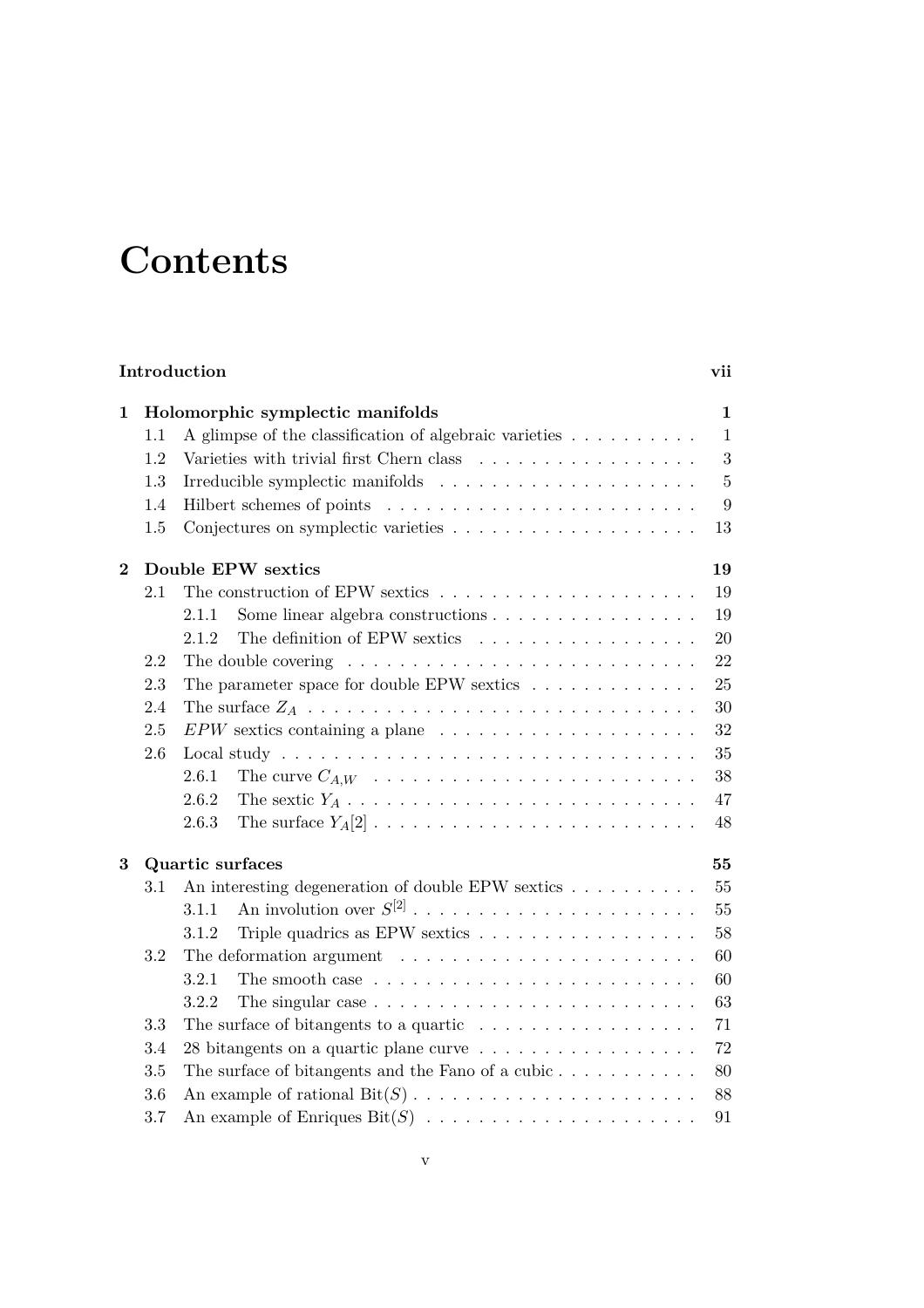|  | 4 The Chow ring of double EPW sextics        | 103 |
|--|----------------------------------------------|-----|
|  |                                              |     |
|  |                                              |     |
|  |                                              |     |
|  |                                              |     |
|  | 4.3.2 Proof of Proposition 4.11 $\ldots$ 113 |     |
|  | 4.3.3 Some geometric constructions 118       |     |
|  |                                              |     |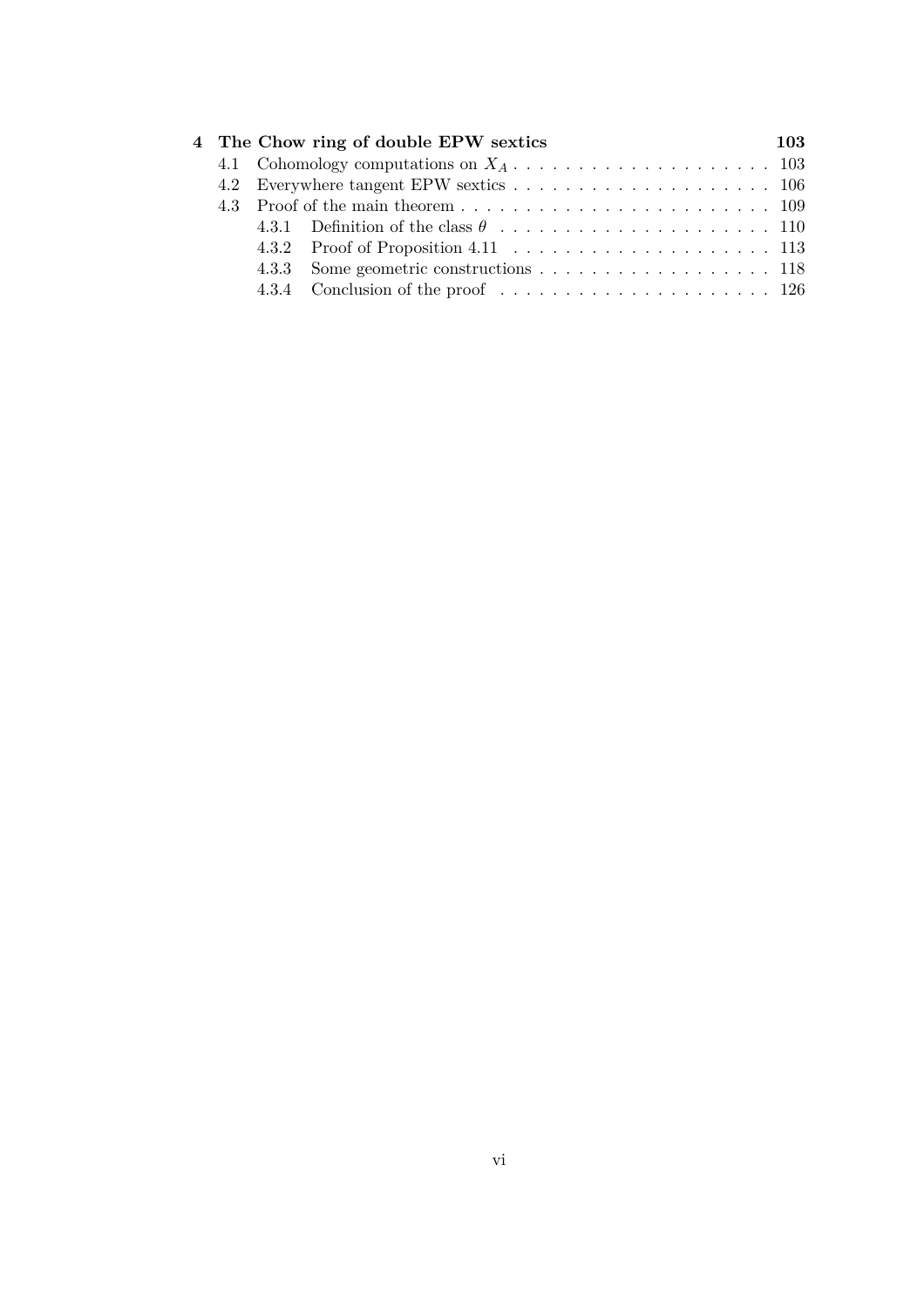# **Introduction**

Irreducible symplectic varieties are a class of Kähler manifolds introduced by A. Beauville in [Bea83b]. They arise naturally, together with Calabi-Yau and abelian varieties, in the classification of Kähler manifolds with vanishing first Chern class. Their study has been carried on by many authors, notably Beauville himself, C. Voisin, F. Bogomolov, D. Huybrechts, A. Fujiki, K. O'Grady, S. Mukai, Y. Namikawa, E. Markman and many others. In many respects (period map, structure of the ample cone, behaviour of linear systems, Chow groups. . .) the theory mimics that of the *K*3 surfaces, which are exactly the irreducible symplectic varieties of dimension 2.

Often this parallel is only conjectural. One outstanding difficulty in testing these conjectures is that few examples of irreducible symplectic varieties are currently known. This true in the sense of deformation theory: except in dimension 6 and 10 there are only two distinct known examples, up to deformation. Of course deformation equivalent varieties can have quite different geometric properties, so this does not render the theory poor. But it is also true in the sense of projective families.

In the surface case, we have a complete description of the families of polarized *K*3 when the polarization has low degree. Namely (in the generic case)

- a degree 2 K3 is a double covering of  $\mathbb{P}^2$  ramified over a smooth sextic curve;
- a degree 4  $K3$  is just a smooth quartic in  $\mathbb{P}^3$ ;
- a degree 6 K3 is the intersection of a quadric and a cubic in  $\mathbb{P}^4$ ;
- a degree 8 K3 is the intersection of three quadrics in  $\mathbb{P}^5$ ;

and the list goes on (see [Muk88]). This is partly due to the good understanding that we have of linear systems on *K*3 surfaces ([SD74]).

In contrast the known families of polarized irreducible symplectic varieties of higher dimension are rarely complete, even locally. Actually only few examples are known, all in dimension 4. The first are the Fano varieties of smooth cubic fourfolds, introduced by Beauville and Donagi in [BD85]. A closely related example has been given by Iliev and Ranestad in [IR01]; the remark that their construction yields a family actually distinct from the previous one is due to Markman. The third is the example studied in the present thesis, namely the double coverings of EPW sextics. Finally a new construction by Debarre and Voisin has appeared in [DV09].

EPW sextics were introduced by Eisenbud, Popescu and Walter, as a side example, in [EPW00]. O'Grady has shown in [O'G08a] that, in the generic case, they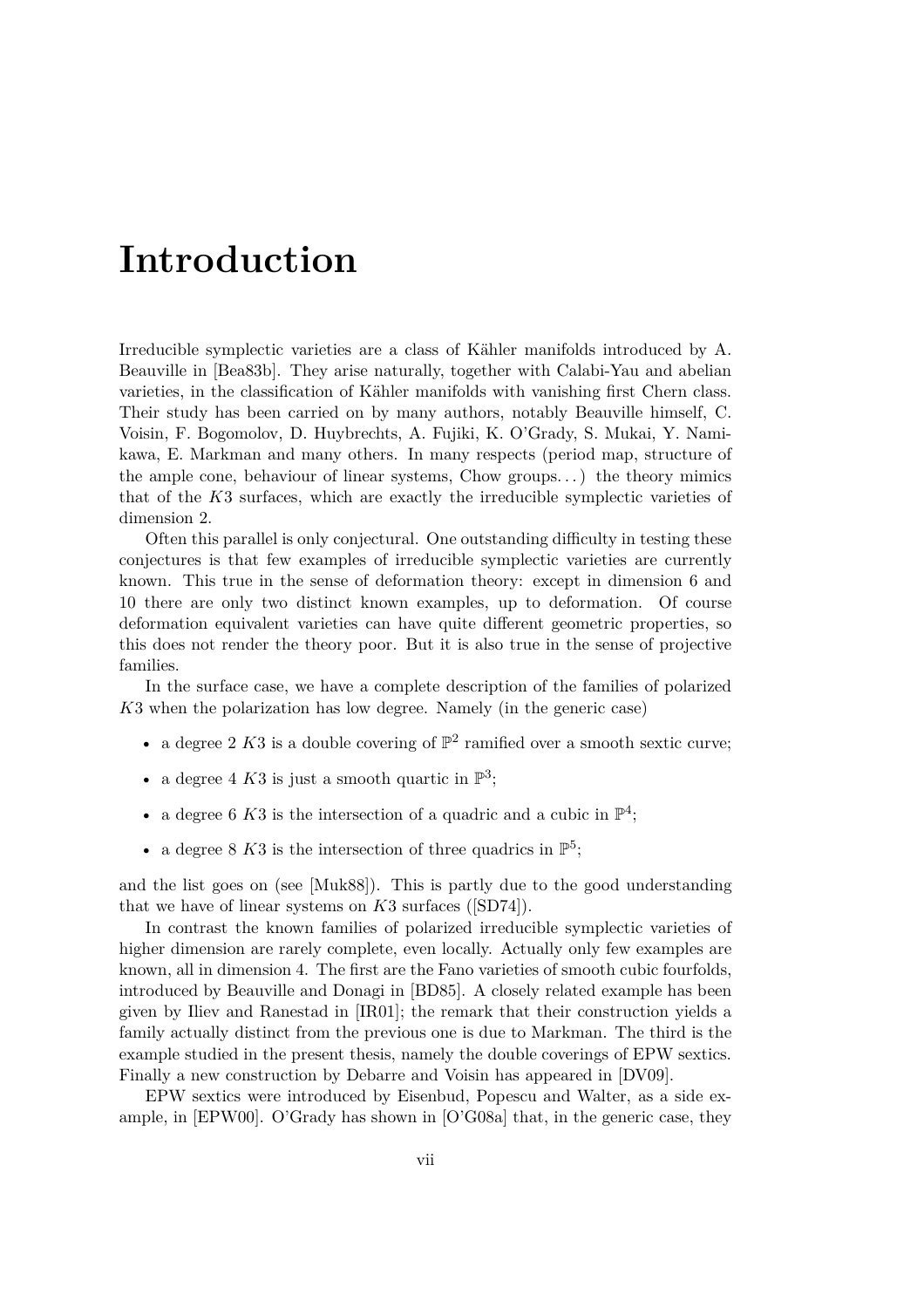admit a smooth double covering which is an irreducible symplectic variety, and that the family thus obtained is complete.

The aim of this thesis has been to test a conjecture of Beauville and Voisin about the Chow groups of irreducible symplectic varieties, on the case of the double EPW family. The conjecture is the following:

**Conjecture.** *Let X be an irreducible symplectic variety. Any polynomial relation*

$$
P(D_1,\ldots,D_k,c_i(X))=0
$$

*in the fundamental classes of divisors and in the Chern classes of X which holds in*  $H^*(X)$  *already holds in*  $CH^*(X)$ *.* 

For a discussion of the meaning of this, and its motivation, we refer to Section 1.5.

We were able to test the truth of the conjecture for a very general double EPW sextic; this is the content of Theorem 4.9. In doing so we have proved a number of auxiliary results concerning the local structure of EPW sextics and the existence of special subvarieties. In particular it was crucial for the proof of the theorem the construction of an Enriques surface inside the generic EPW sextic.

We explain this in more detail. Claire Voisin was able to prove her conjecture in the case where  $X$  is the Fano variety of a cubic fourfold in [Voi08]. We partly follow her proof; the difficulty is that the geometry of cubics in  $\mathbb{P}^5$  is quite concrete and thoroughly studied, while that of EPW sextics is still rather mysterious. In particular the point of departure for her analysis is a standard construction of a Lagrangian surface in *X* which is singular enough to be rational. This is part of a family of Lagrangian surfaces on *X*, which are simply the Fano varieties of hyperplane sections of the cubic.

In our case this construction is the most delicate point: it turns out that the right analog for this surface is Enriques, but exhibiting such a surface is complicated. This is mostly because the Lagrangian surfaces which are analog of those on the Fano variety are not sections of a global Lagrangian vector bundle. We have to turn to a degeneration argument instead.

We now introduce the content of the various chapters in more detail.

Chapter 1 introduces irreducible symplectic varieties. We start from the Iitaka fibration as a motivation to study varieties of Kodaira dimension 0, and then we specialize to the case where the canonical class is trivial, giving the classification of Beauville in Section 1.2.

Next we move to the real content of the Chapter, which is the study of irreducible symplectic manifolds: we introduce their main properties and the fundamental examples, and we end with a discussion of the conjectures of Beauville and Voisin and some other related conjectures. This chapter is introductory and nothing here is new.

In Chapter 2 we introduce EPW sextics and their double coverings, following O'Grady. Section 2.6 is rather long: we analyze the local structure of EPW sextics, especially in degenerate cases, and of some related subvarieties. Most of the content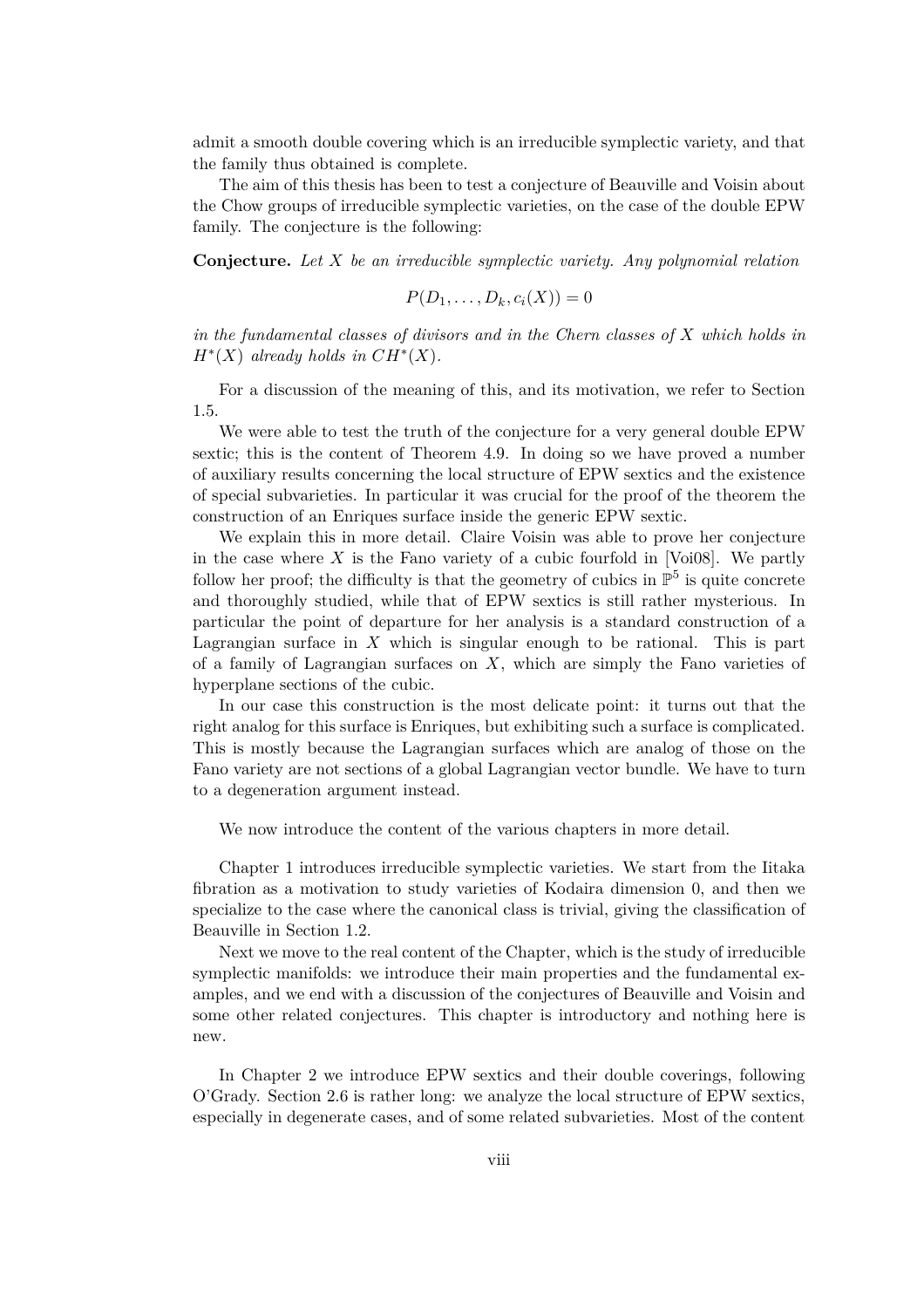of this chapter is due to O'Grady; some local descriptions are new, following ideas in [O'G]. The local description we give allows us to explicitly desingularize a surface which sits inside these sextics; this should allow us to prove that it is birational to an Enriques surface in the case we need, although we don't follow this path.

Chapter 3 is about the geometry of quartic surfaces  $S \subset \mathbb{P}^3$  and their surface of bitangents, with a special regard to the case where *S* acquires finitely many nodes. The motivation is the following. One can exhibit a degeneration of double EPW sextic to the Hilbert scheme  $S^{[2]}$  of 2 points on a quartic. Under this degeneration, the surface we are interested in is sent to the surface Bit(*S*) of bitangent lines to *S*. These matters are explained in Sections 3.1 and 3.2.

The rest of the chapter studies the geometry of these objects, which are quite more concrete than EPW sextics. First we recall some general results due to Welters ([Wel81]), mostly in the smooth case; these should be the results needed to prove that the surface we are interested in is Enriques (in particular the computations of the canonical class and the irregularity).

Next we study the singular case: in Section 3.6 we give examples of a quartic *S* with 11 nodes such that  $\text{Bit}(S)$  is rational, while in Section 3.7 we give an example of a quartic *S* with 10 nodes such that Bit(*S*) is birational to an Enriques surface. The rational case would be even better for our aims, but unfortunately it holds on a too small locus, so we use the Enriques case instead.

These sections are preceded by a discussion of the relationship between quartic surfaces and cubic threefold, using the classical case of quartic curves and cubic surfaces as a motivation. I believe that the construction in Section 3.5 is new, at least this explicit; although it is sometimes hinted, I could not find any reference in the literature.

Finally Chapter 4 puts it all together to give the proof of the main theorem. We begin with some cohomological computations on a double EPW sextics, mostly following [O'G08b]. The geometric argument is given in Sections 4.2 and 4.3.

I have tried to give proper credit for the existing results and conjectures which appear in this thesis; any error or omission in this respect should be attributed to my ignorance.

### **Acknowledgments**

This thesis has been developed under the supervision of Kieran O'Grady. His advice and encouragement have been fundamental for me during all these years.

A classical construction, which is fundamental in the proof, was suggested to us by Igor Dolgachev.

Let me thank Francesco Biccari for having created the LAT<sub>EX</sub> class which was used to typeset this work.

I thank Elena, Jacopo, Simone and Stefano for the stimulating mathematical (and not) discussions and for their valuable help, especially during the last period of writing of this thesis.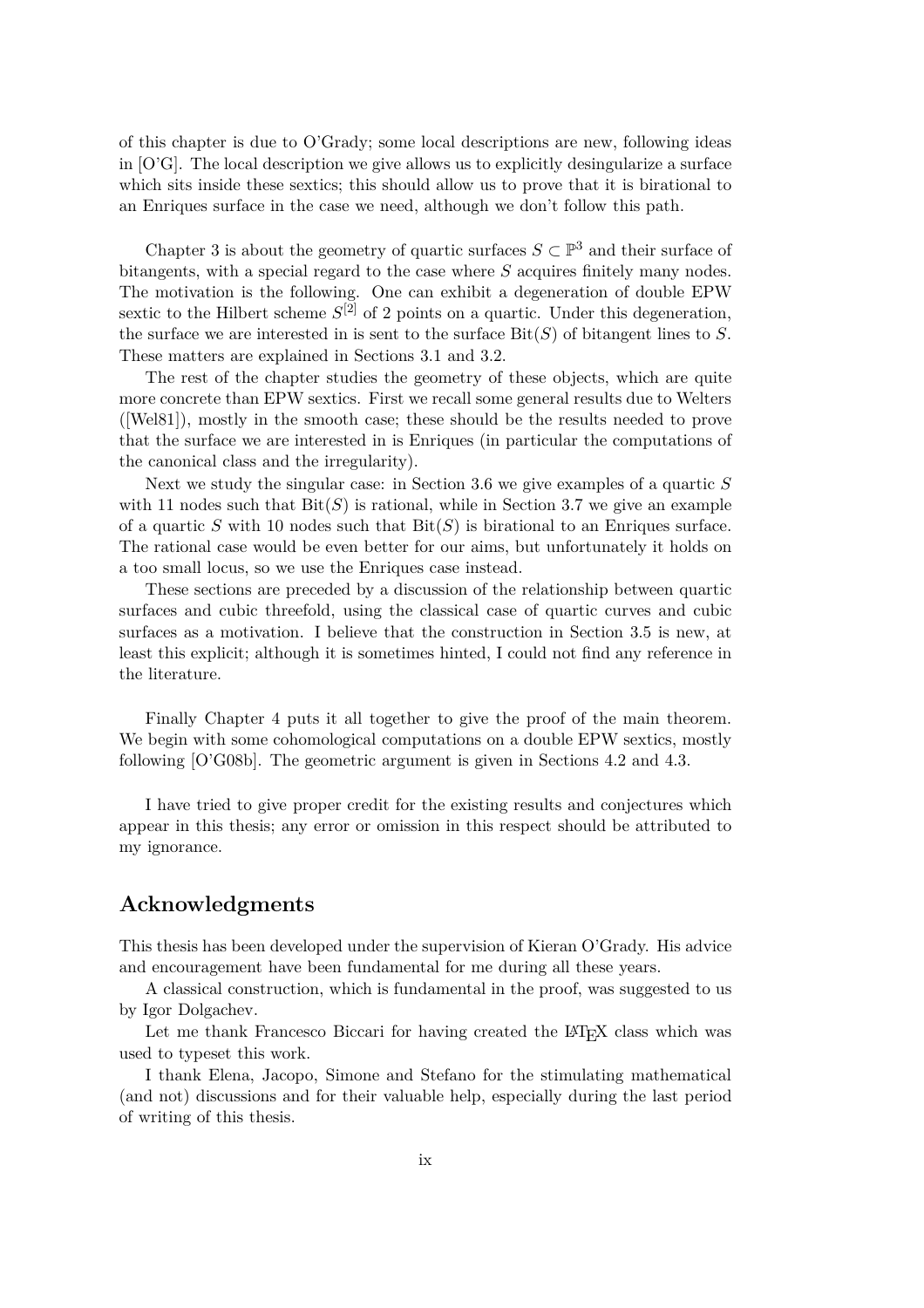I also thank Luca for having patiently tolerated my company during these years in Rome.

Maria Antonietta and Antonella have always believed in me; I would like to give them a special thank for their words of motivation.

Finally I would like to thank Sbambi for having tried in every way to keep me from finishing this work. . . and having showed to me that there is a world outside the mathematics ¨*⌣*

### **Notation**

Here we briefly recall the notation we use. *Everything we do is over the field* C *of complex numbers*.

#### **Linear algebra**

Given vectors  $v_1, \ldots, v_n$  in a vector space  $V$ ,

 $\langle v_1, \ldots, v_n \rangle$ 

denotes their span. The class of a vector *v* in the associated projective space  $\mathbb{P}(V)$ is instead [*v*]. For us the projective space is the Grassmannian of *lines* in *V* , so we don't follow Grothendieck's convention.

The Grassmannian  $\text{Gr}(k, V)$  denotes the set of *k*-dimensional vector subspaces of *V*; when we write  $\text{Gr}(k, n)$  we mean  $\text{Gr}(k, \mathbb{C}^n)$ . When we want to see this as a set of *projective* subspaces of  $\mathbb{P}(V)$  we write  $\text{Gr}(k-1,\mathbb{P}(V))$  (notice the shift of index).

#### **Quadratic forms**

If  $q$  is a quadratic form on  $V$ , the symmetric bilinear form from which it is obtained is written as  $\tilde{q}$ . Usually the class of  $q$  up to multiples is identified with the quadric defined in  $\mathbb{P}(V)$ , and denoted by Q. When we could not avoid it we denote by  $\tilde{q}$  the *linear* map

 $\widetilde{q}: V \to V^{\vee}$ 

which corresponds to the bilinear form. The *kernel* of  $q$  is by definition  $V^{\perp}$ , which is just ker  $\tilde{q}$ . We have tried to avoid to write ker q. When more than one bilinear form is involved, the orthogonal with respect to  $q$  is denoted  $V^{\perp q}$ .

#### **Cohomology and Chow rings**

Given a subvariety  $Y \subset X$ , the fundamental class of Y in cohomology is denoted [Y] too; this should not cause any trouble. When we write  $H<sup>n</sup>(X)$  without specifying any coefficient ring, it means that the ring is irrelevant in that context.

The Chow groups of *X* are

 $CH<sup>n</sup>(X) = {cycles on X of codimension k}/rational equivalence,$ 

in particular they are comparable with integral cohomology. The Chow groups with coefficients in  $\mathbb{Q}$  are denoted  $CH^n(X)_{\mathbb{Q}} = CH^n(X) \otimes \mathbb{Q}$ . When we perform an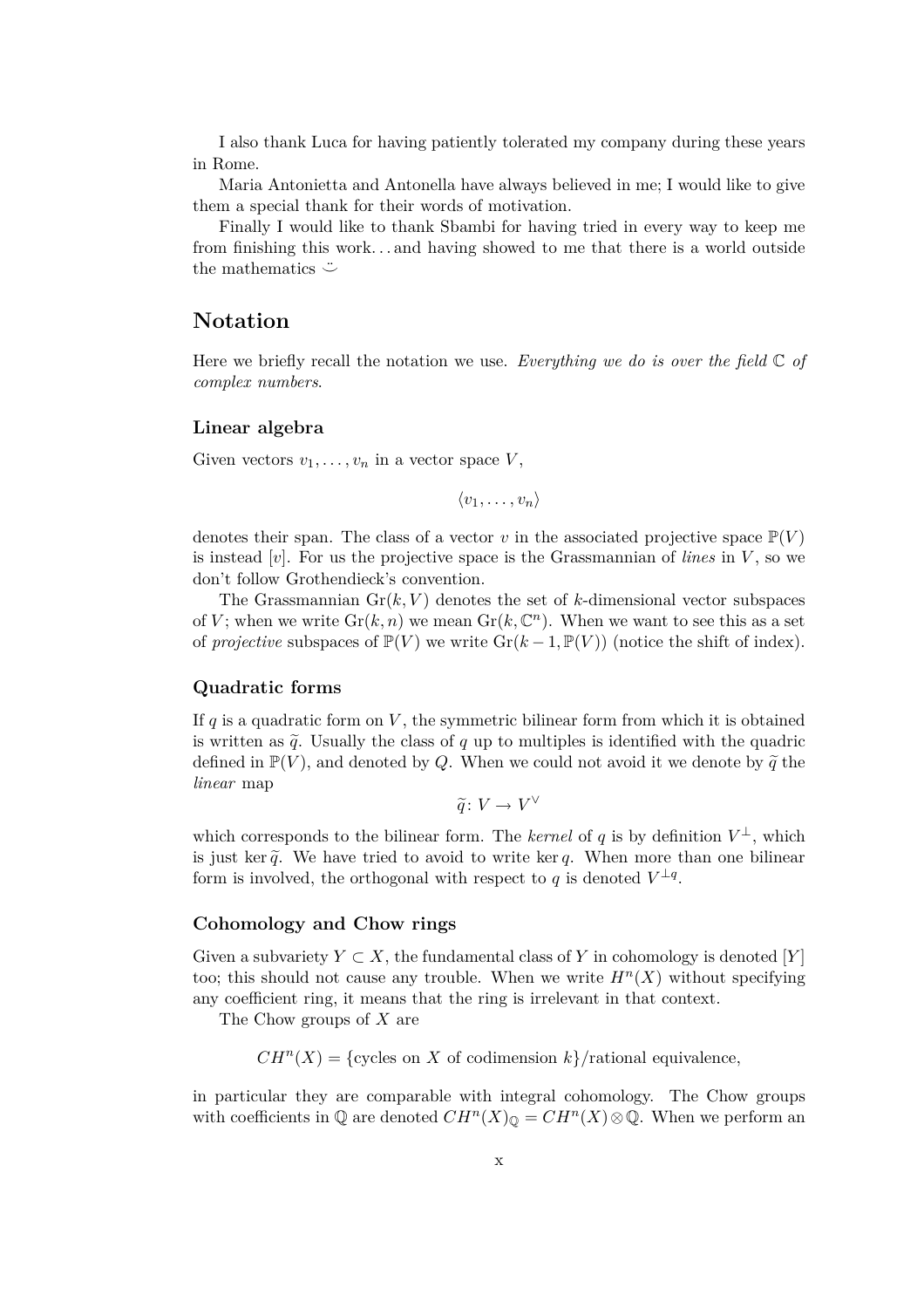intersection product between classes of subvarieties  $Y_1$  and  $Y_2$  of  $X$  and we think that the ambient space is not clear from the context we write

$$
(Y_1 \cdot Y_2)_X
$$

#### **EPW sextics**

Next we come to notation specific to EPW sextics. Given a symplectic vector space *U* of dimension 2*n*, the subvariety of the Grassmannian  $Gr(n, U)$  consisting of Lagrangian subspaces is denoted by  $\mathbb{LG}(U)$ . Usually *V* refers to a fixed vector space of dimension 6. Inside  $\mathbb{LG}(\Lambda^3 V)$  we have the open set  $\mathbb{LG}(\Lambda^3 V)^0$  consisting of those Lagrangian subspaces *A* such that

- *A* does not contain any decomposable form and
- the locus  $Y_A[3]$  is empty.

This is the locus where  $X_A$  is smooth; it is defined in Section 2.3. At the other end we will need to consider the closure of the set of Lagrangian subspaces containing 10 independent decomposable forms; this is denoted  $\Sigma_{10}$ .

The subbundle *F* of the constant vector bundle  $\Lambda^3 V$  over  $\mathbb{P}(V)$  is defined in Section 2.1. It has fiber

$$
F_{[v]} = v \wedge \bigwedge^2 V.
$$

Given a  $A \in \mathbb{LG}(\Lambda^3 V)$  we let

$$
\lambda_A \colon F \to \mathcal{O}_{\mathbb{P}(V)} \otimes (\bigwedge^3 V/A)
$$

be the inclusion of *F* in the trivial bundle  $\bigwedge^3 V$  followed by projection. The *k*-th degeneracy locus of  $\lambda_A$  is

$$
Y_A[k] = \{ [v] \in \mathbb{P}(V) \mid \dim (A \cap F_{[v]}) \ge k \}
$$

and  $Y_A = Y_A[1]$  is called an  $EPW$  sextic, see Section 2.1.

Under mild hypothesis it admits a double covering, denoted *XA*; this is constructed in Section 2.2. This double covering is ramified over *YA*[2], hence it contains an isomorphic copy of  $Y_A[2]$ ; to avoid confusion this is usually denoted  $Z_A$ .

When *A* contains a decomposable form, say  $A \supset \bigwedge^3 W$  for some  $W \subset V$  of dimension 3, the plane  $\mathbb{P}(W)$  is contained in  $Y_A$ . The intersection

$$
\mathbb{P}(W) \cap Y_A[2]
$$

is a sextic curve in  $\mathbb{P}(W)$  and we denote it by  $C_{A,W}$ , see Section 2.5.

Finally let  $U \subset A$  be a subspace of dimension 9. Given any other Lagrangian subspace *B* with

$$
A \cap B = U,
$$

the sextics  $Y_A$  and  $Y_B$  are tangent along a divisor  $D = D_U$  of  $Y_A$ , which only depends on *U*. We define it in Subsection 4.4.2. It comes equipped with a rational map

$$
r_D\colon D\dashrightarrow \ell_D,
$$

where  $\ell_D$  is the pencil of Lagrangian subspaces containing *U*.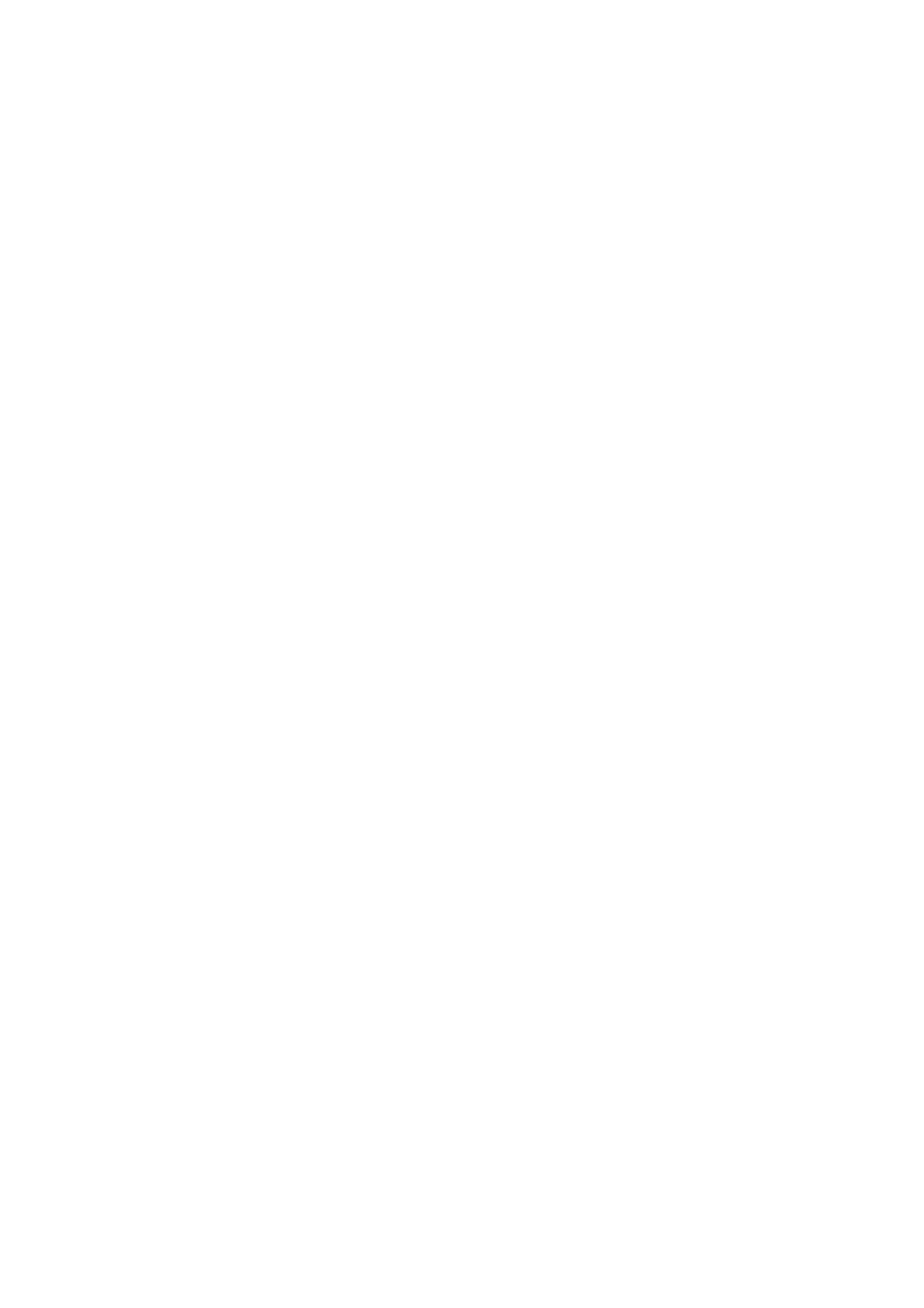# **Chapter 1**

# **Holomorphic symplectic manifolds**

## **1.1 A glimpse of the classification of algebraic varieties**

The most ambitious task in algebraic geometry would be to classify all algebraic varieties up to isomorphism. Experience with successful cases of such classifications shows that this breaks up in several steps. If one wants to classify all varieties of dimension  $n$ , the first task is to identify a set of discrete invariants, the main example being the genus of a smooth curve. In higher dimension we have more invariants, like the plurigenera, and a first rough invariant which actually gives an idea of the geometric properties of a variety is its Kodaira dimension.

Having fixed a set of such discrete invariants, one would want to create a *reasonable* bijective correspondence between the set of isomorphism classes of varieties with given invariants and some object with more structure, usually another algebraic variety. The meaning of *reasonable* can be adequately specified, giving rise to the concept of coarse and fine moduli spaces.

Usually before being able to create a moduli space one has to relax the condition under which two varieties should be identified, and work with birational isomorphism instead. This difference cannot be seen at the level of curves, where birational maps are actually regular, but is a typical feature already of surface classification, where the concept of minimal surface (a preferred representative of its birational class, at least when the Kodaira dimension is non-negative) arises. So a further step would be to describe what varieties do appear inside a given birational class. This is in a sense the object of minimal model theory.

A different approach to the problem of classification, due to Iitaka, is the following. Given a variety *X* we try to fit it into a fibration

$$
\pi\colon X\to B
$$

where the base *B* and the typical fiber *F* have a particularly simple structure. Of course then we can expect to recover information on *X* only if we have a good understanding of the properties of fibrations, given the base and the general fiber; a first instance of this question is the classification of elliptic surfaces by Kodaira in [Kod63].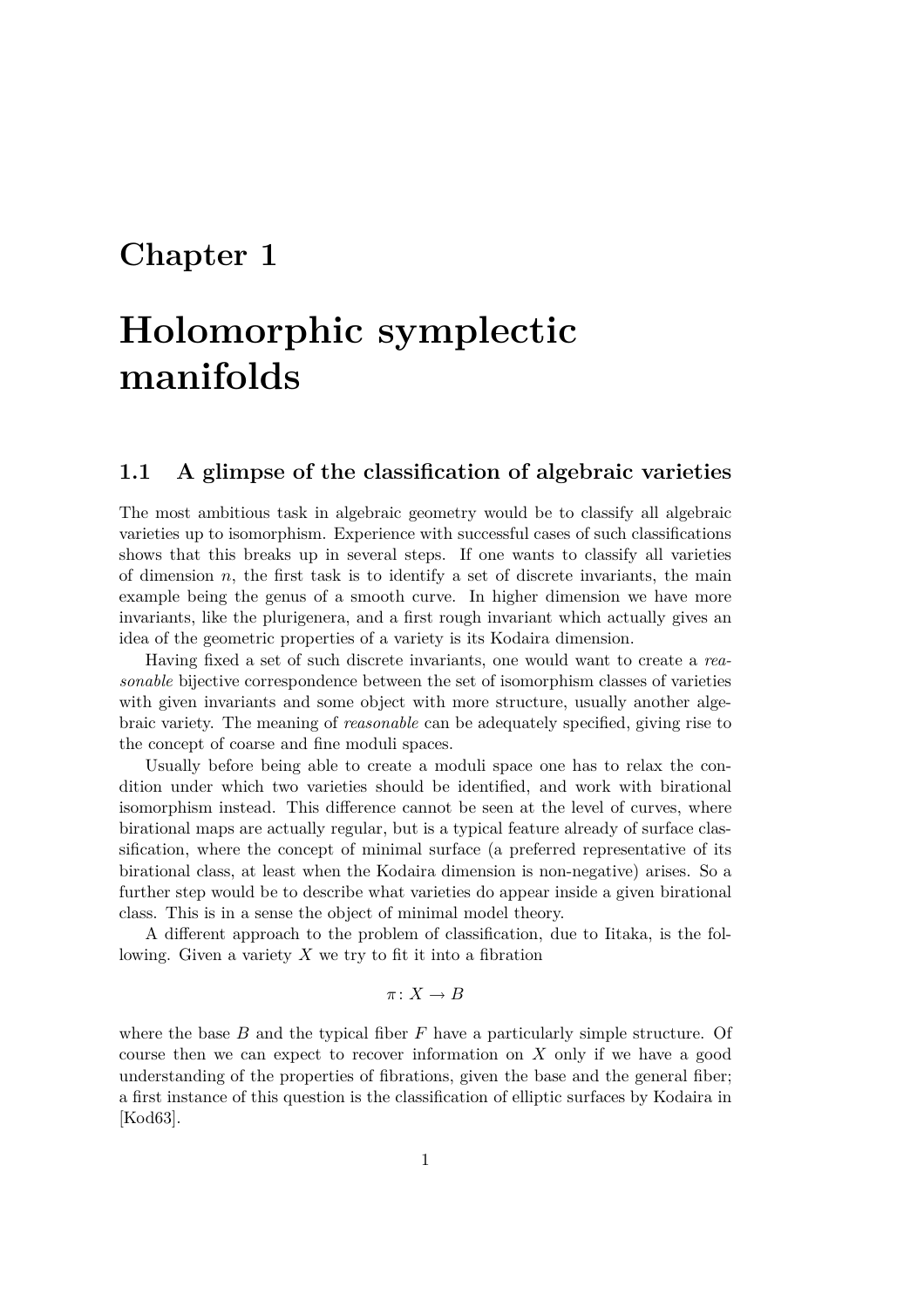The construction that we have in mind in this case is the Kodaira-Iitaka fibration. To give a precise statement let us first recall the definition of Kodaira dimension, which we have already mentioned.

**Definition 1.1.** Let  $X$  be a smooth algebraic variety and denote by  $K_X$  or simply *K* its canonical divisor. Assume that for some  $n > 0$  the line bundle  $\mathcal{O}_X(nK)$  has some nonzero section; then we have a rational map

$$
\varphi_n \colon X \dashrightarrow \mathbb{P}(H^0(X, \mathcal{O}(nK))^{\vee}).
$$

The Kodaira dimension of X, denoted by  $\kappa(X)$ , is the maximum of the dimensions of the images  $\iota_n(X)$  for  $n \in \mathbb{N}_{>0}$ . If  $H^0(X, \mathcal{O}(nK)) = 0$  for all  $n > 0$ , we agree to put *κ*(*X*) = *−∞*.

It is easily seen that the Kodaira dimension is a birational invariant for smooth varieties, so we can extend the notion to the singular case as follows. Given a singular variety *X* we choose some smooth desingularization *Y* and define the Kodaira dimension of *X* by  $\kappa(X) = \kappa(Y)$ . Our previous remark implies that this does not depend on the choice of the desingularization *Y* .

By definition the Kodaira dimension is  $-\infty$  or an integer between 0 and dim(*X*). A priori we should study all this cases separately. The Iitaka fibration allows us, for some purposes, to restrict to the extreme cases. The next theorem allows us to put together all the maps  $\varphi_n$  and build some kind of *limit* map. The precise result is the following (see  $[Laz04, sec. 2.1.C]$ ):

**Theorem 1.1** (Iitaka)**.** *Let X be a smooth projective variety of* positive *Kodaira dimension. Then there exists a fibration*

$$
\varphi\colon X'\to B
$$

*such that X and X′ are birational and for every sufficiently big n such that*

$$
h^0(X, nK_X) \neq 0
$$

*the pluricanonical map*  $\varphi_n$  *is identified with*  $\varphi$  *up to birational equivalence. This means that, if*  $Y_n$  *is the image of*  $\varphi_n$ *, we have a commutative diagram* 

$$
X' \longrightarrow X
$$
  
\n
$$
\downarrow \varphi \qquad \downarrow \varphi_n
$$
  
\n
$$
B \dashrightarrow Y_n,
$$

*where the horizontal maps are birational.*

*Moreover one has*

$$
\kappa(X) = \kappa(B) = \dim(B)
$$

*and the very general fiber*  $F$  *of*  $\varphi$  *has*  $\kappa(F) = 0$ *.* 

The theorem tells us that, in a sense, the fundamental cases to study are those of varieties with  $\kappa(X) = -\infty, 0$  or dim(*X*).

The case where  $\kappa(X) = -\infty$  is studied in Mori theory: there varieties are conjectured to be Mori spaces (see [KM98] for this topic). Of particular interest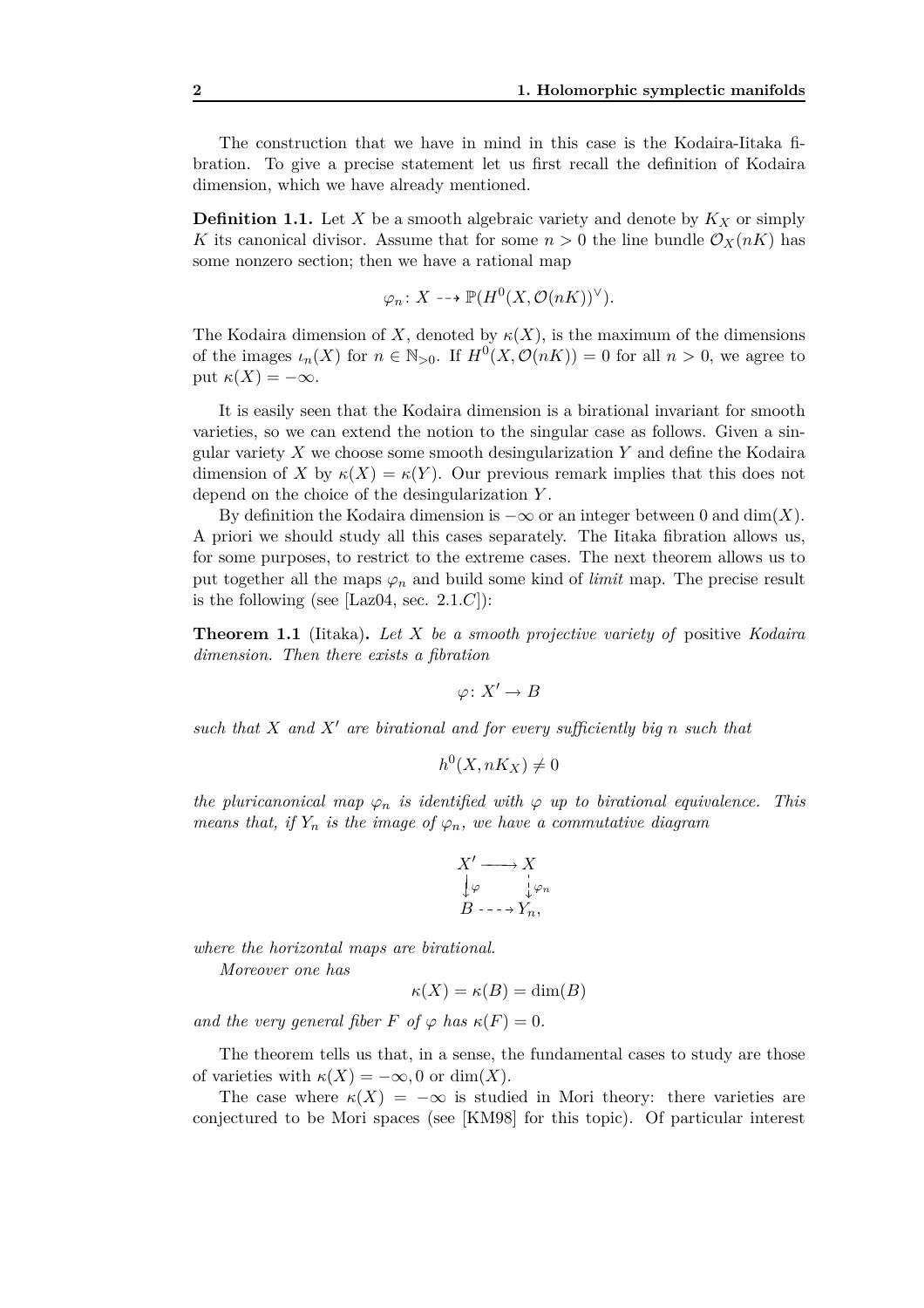inside this class are the varieties *X* such that *−K<sup>X</sup>* is ample, the so-called *Fano* varieties; a huge literature is devote to their study.

At the other extreme there is the case of varieties of *general type*: those having  $\kappa(X) = \dim(X)$ . Although they have received much attention, this class has proved to be too wide to be studied systematically, even in the case of surfaces, where only partial results on the classification are available.

So we shall concentrate on the case where  $\kappa(X) = 0$ , and actually a sub-case of it. A typical situation when one finds  $\kappa(X) = 0$  is when the canonical  $K_X$  is trivial, or more generally it is a torsion class. If *K<sup>X</sup>* is torsion, there exists a unramified finite covering  $\pi: Y \to X$  such that  $K_Y$  is trivial, so, up to finite coverings, we can deal with this simpler case.

In the next section we will give a description, due to Beauville, of these varieties.

### **1.2 Varieties with trivial first Chern class**

So far we should have given some motivation to study varieties with trivial canonical class, and why they occupy a relevant place between all varieties. But where do we go from here? The fundamental result here is a classification, due to Beauville ([Bea83b]), of the *bricks* that are used to build all such varieties. The technique here is highly non-algebraic, so we'd better remark again that we're working over C. Actually the classification is achieved through the study of holonomy, and the main ingredient is the famous solution due to Yau of the Calabi conjecture in [Yau78]. I could not improve upon the presentation in [Bea83b], hence the following is nothing more than a short digest of it.

The idea is roughly to translate a classification of holonomy groups due to Berger in algebro-geometric terms. Recall that given a Riemannian manifold *M* and a point  $p \in M$ , one has the holonomy group

$$
H_p < O(T_p X, g);
$$

if *M* is connected of (real) dimension *n*, the conjugacy class of  $H_p$  in  $O(n)$  is independent of *p*. One can view  $H_p$  as an abstract Lie group with a given *n*dimensional representation.

One can assume that this is representation is irreducible, thanks to the

**Theorem** (De Rham)**.** *Let M be a complete, simply connected Riemannian manifold. Then M splits uniquely as a product of manifolds*

$$
M = M_0 \times M_1 \times \cdots \times M_k,
$$

*where*  $M_0$  *is the Euclidean space and each factor*  $M_i$  *for*  $i \geq 1$  *has irreducible holonomy representation.*

**Remark.** It follows immediately that *M* has the product representation of the *M<sup>i</sup>* . So, the reducibility of the holonomy representation is reflected in the reducibility of *M* itself.

The classification of holonomy subgroups with irreducible representation was achieved by Berger: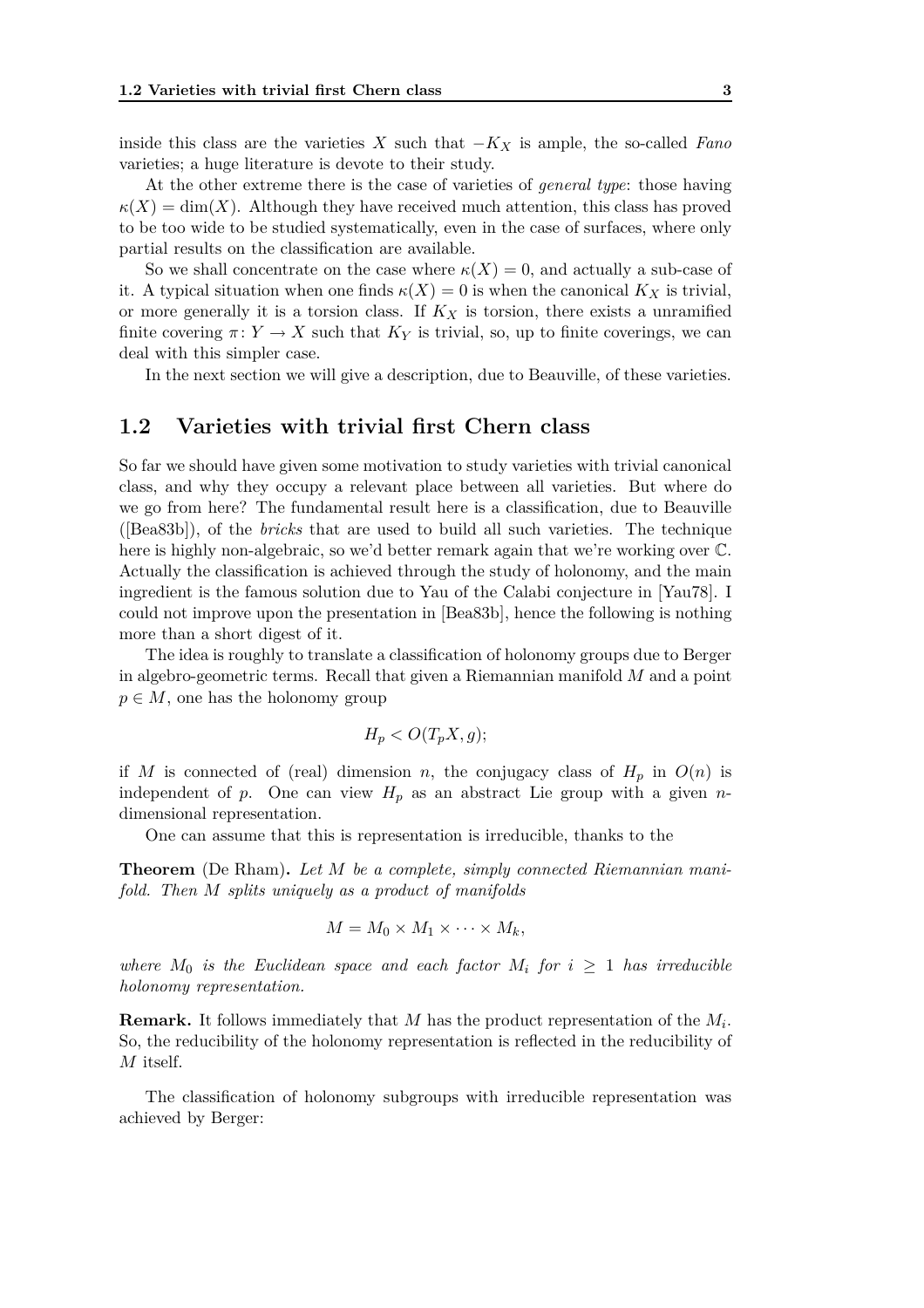**Theorem** (Berger)**.** *Let M be Riemannian manifold, and assume that M is not locally a symmetric space. Then the identity component of the holonomy subgroup H is one of the following list:*

| SO(n)                           | $U(m)$ , $n=2m$    |
|---------------------------------|--------------------|
| $SU(m), n=2m$                   | $SP(r)$ , $n = 4r$ |
| $Sp(1) \times SP(r)$ , $n = 4r$ | $Spin(9), n = 16$  |
| $Spin(7), n=8$                  | $G_2, n = 7.$      |

The fundamental remark now is that if *H* leaves some tensor invariant, one can obtain a tensor field on *M* by parallel transport, and this will not depend on the choice of a path. For instance if  $H = U(m)$ , H leaves invariant a complex structure *J* on  $T_pM$ . By extending this to *M* one obtains a quasi-complex structure which is invariant for parallel transport. It is well known that the structure is then integrable, so *M* becomes a complex manifold. Moreover the compatibility condition between the complex structure and the metric says that *M* has a Kähler metric.

Since we work in the realm of algebraic geometry we are interested in the cases where this happens, so that we obtain a Kähler manifold. The only groups in the Berger list which are subgroups of  $U(m)$  are  $SU(m)$  and  $Sp(r)$ .

In the first case, the elements of  $SU(m)$  also preserve a complex volume form, hence we obtain on *M* a parallel volume form. The compatibility condition between the metric and the complex structure then implies that this form is actually holomorphic.

In the second case the elements of  $Sp(r)$  also preserve a complex 2-form in p. Again, by extending it we obtain a parallel 2-form, which is then holomorphic.

The last ingredient in the story is the following result of Bochner, together with Yau's theorem.

**Theorem** (Bochner)**.** *Let M be a compact Kähler manifold, and assume that M* has zero Ricci curvature*. Then every tensor field on M which is holomorphic is parallel.*

Now if *M* is Kähler and has  $c_1(M) = 0$ , by Yau's theorem there exists on *M* a Kähler metric with zero Ricci curvature. Hence one can apply the above result of Bochner and classify the holomorphic section of  $\Omega_X^p$  for every *p* exclusively in terms of the holonomy group.

With some work one then translates the Berger list in a classification of the possible Kähler manifold with  $c_1(M) = 0$ . Before stating the result, we give a couple of definitions.

**Definition 1.2.** Let *X* be a compact Kähler variety of complex dimension *n*. We say that *X* is a *Calabi-Yau* variety if  $K_X = \Omega_X^n$  is trivial and

$$
H^0(X, \Omega_p) = 0 \text{ for } p < n.
$$

**Definition 1.3.** Let *X* be a compact Kähler variety of complex dimension 2*n*. We say that *X* is an *irreducible symplectic* variety if  $\pi_1(X) = 0$  and

$$
H^0(X, \Omega_X^2) = \mathbb{C}\sigma,
$$

where  $\sigma$  is a holomorphic symplectic 2-form.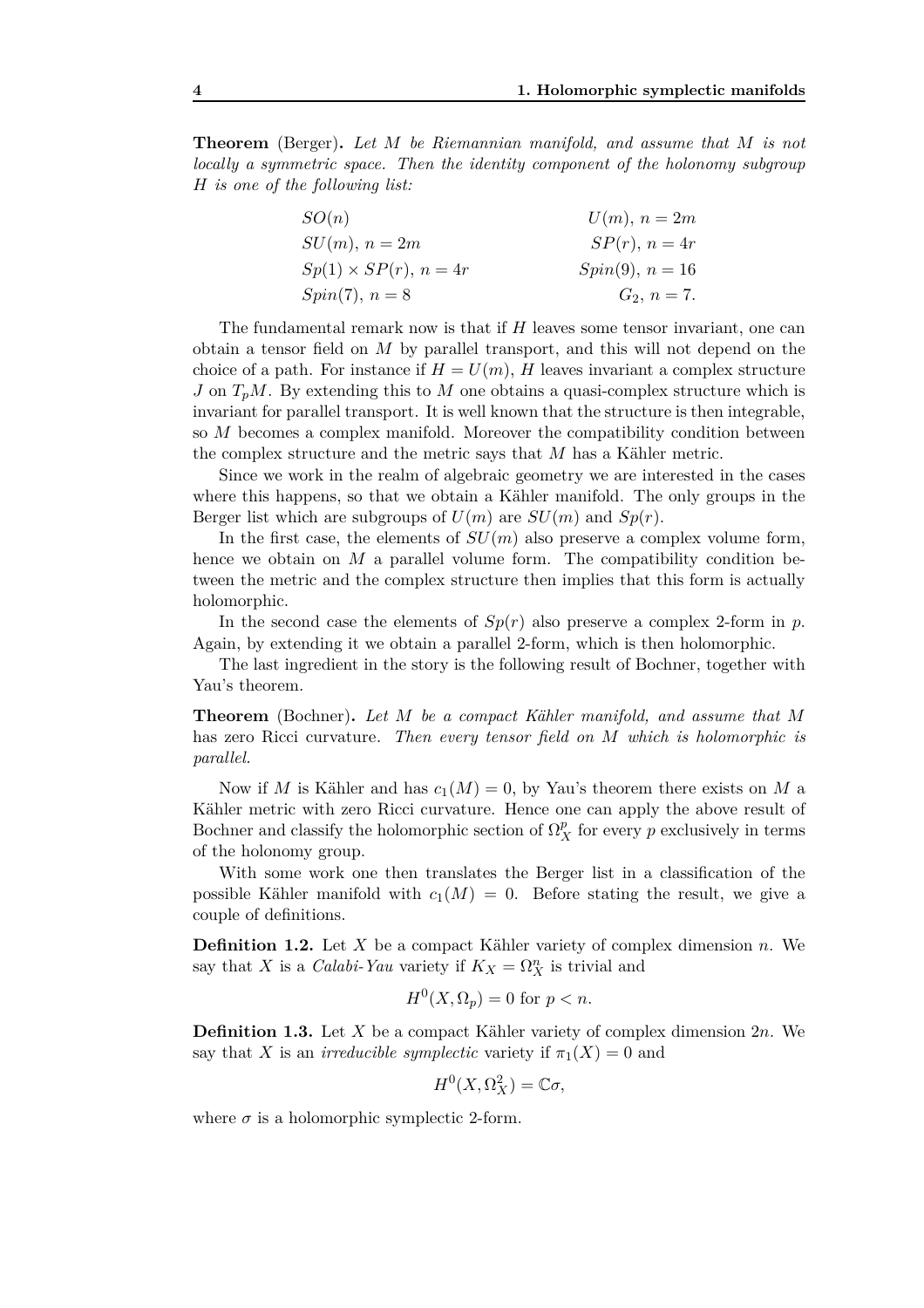**Remark.** According to the above list, the Calabi-Yau case corresponds to the holonomy group  $SU(m)$ , while the irreducible symplectic case corresponds to the holonomy groups *Sp*(*r*).

**Remark.** It is not difficult to see that an irreducible symplectic variety has

$$
H^{0}(X, \Omega_{X}^{p}) = \begin{cases} 0 & \text{if } p \text{ is odd} \\ \mathbb{C}\sigma^{q} & \text{if } p = 2q \text{ is even.} \end{cases}
$$

**Remark.** When the dimension of *X* is 2, the definitions of Calabi-Yau variety and irreducible symplectic variety agree, and characterize he so-called *K*3 surfaces.

We can finally enounce the main result of this section.

**Theorem** (Beauville). Let X be a compact Kähler variety such that  $c_1(X) = 0$ . *Then X admits a finite unramified covering*  $X' \to X$  *such that*  $X'$  *splits (uniquely) as a product*

$$
X'=X_1\times\cdots\times X_n,
$$

*where each factor X<sup>i</sup> is either*

- *i) a complex torus, or*
- *ii) a Calabi-Yau variety, or*
- *iii) an irreducible symplectic variety.*

Of course if one wants uniqueness, all the factor which are complex tori have to be merged into a single factor, since a product of complex tori is again a torus.

The story now splits into three directions with rather different flavours. While the study of complex tori and Abelian varieties is quite old, the subject of Calabi-Yau varieties is younger, and the third type of varieties, the irreducible symplectic, only began to be studied thoroughly after the appearance of this classification theorem. In the rest of this chapter we shall be concerned with irreducible symplectic varieties, and in later chapters we will specialize to a rather peculiar family of examples.

#### **1.3 Irreducible symplectic manifolds**

Recall that we have defined in the previous section an irreducible symplectic variety to be a compact complex, simply connected, manifold *X* endowed with a symplectic holomorphic form  $\sigma$  which spans  $H^0(\Omega_X^2)$ . Here we want to recall some general facts about this class of varieties, and underline their similitude with the *K*3 surfaces.

The main tool we will use in studying irreducible symplectic manifolds is the local *period map*. Let *X* be any irreducible symplectic manifolds, and let

$$
\pi\colon \mathcal{X}\to U
$$

be a semiuniversal deformation of *X*; this always exist by a general result of Kuranishi, but the base *U* of the deformation is a priori not smooth. It is a result of Bogomolov ([Bog79]) that for an irreducible symplectic manifold we can always take *U* to be smooth.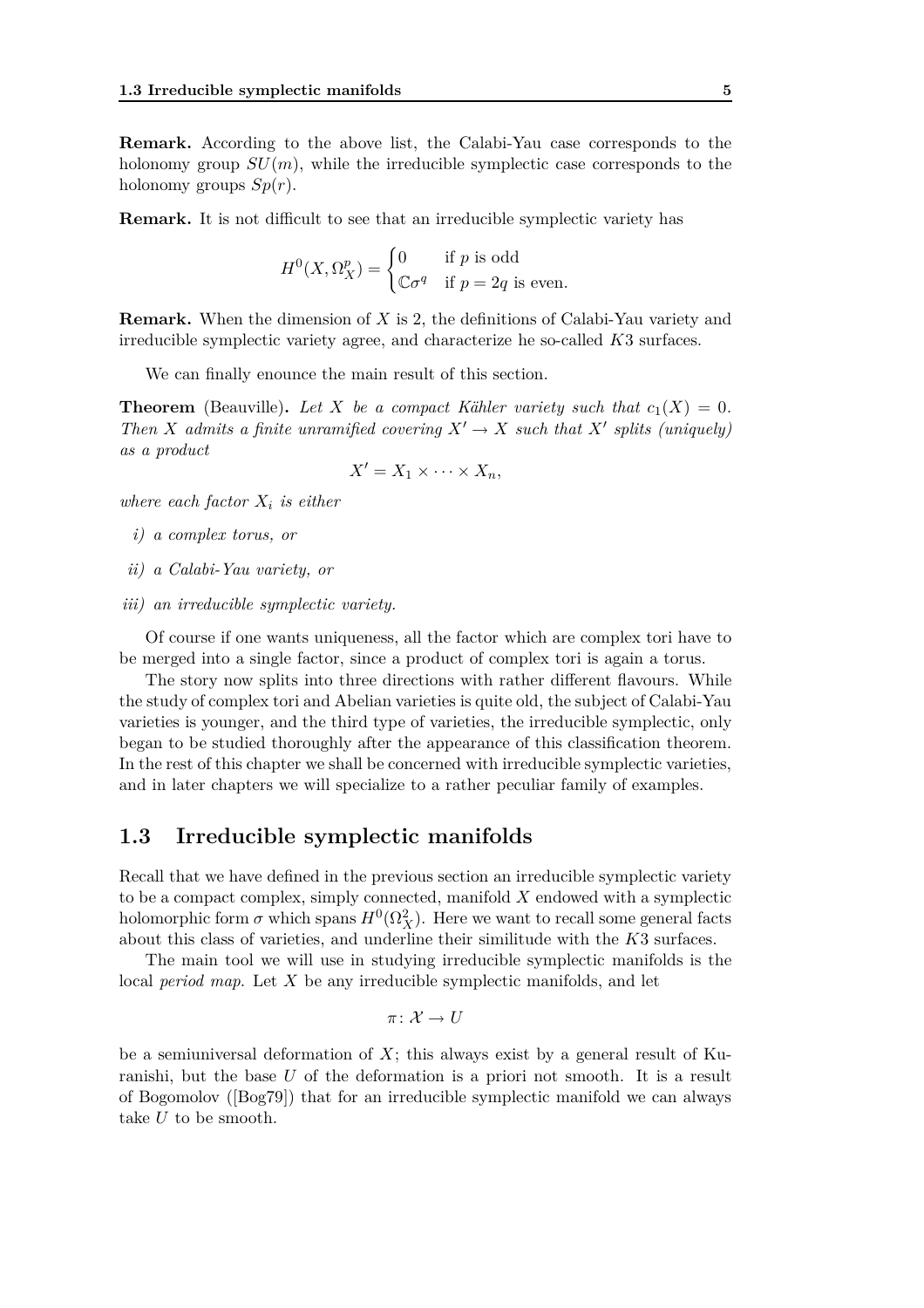**Remark.** It is not difficult to prove ([Bea83b, Proposition 9]) that the fibers  $X_t$ of  $\pi$  are still irreducible symplectic varieties, in particular on each  $X_t$  we have a holomorphic 2-form  $\sigma_t$ , unique up to multiples.

By general deformation theory *U* has then dimension

$$
\dim U = h^1(X, T_X) = h^1(X, \Omega^1_X),
$$

since the symplectic form induces an isomorphism  $T_X \cong \Omega^1_X$ . Since by hypothesis

$$
h^{2,0}(X) = h^0(X, \Omega_X^2) = 1,
$$

we find dim  $U = b_2(X) - 2$ .

The local period map is then constructed as follows. First, we can shrink *U* and assume that it is contractible; it follows that the local coefficient system

$$
R^2\pi_*({\mathbb Z})
$$

is trivial. This allows us to identify the cohomology of *X* with that of a nearby fiber *X<sup>t</sup>* . To be precise about notation, it gives isomorphisms

$$
\varphi_t \colon H^2(X, \mathbb{Z}) \to H^2(X_t, \mathbb{Z}).
$$

For each  $t \in U$  we have the distinguished line  $H^{2,0}(X_t) \subset H^2(X_t,\mathbb{C})$ , so we define the period map

$$
P_X: U \longrightarrow \mathbb{P}(H^2(X, \mathbb{C})).
$$
  

$$
t \longrightarrow \varphi_t^{-1}(H^{2,0}(X_t))
$$

General results of Griffiths ([Voi02, Sec. 10*.*2*.*3]) allow us to compute the differential of *P<sup>X</sup>* at 0, in particular we have the following result (for more details we refer to  $[O'G05a]$ ).

**Theorem.** The differential  $d(P_X)$  is injective. In particular the period map is a *local embedding.*

We now want to identify the image of the local period map. Since *U* has dimension  $b_2(X) - 2$  and  $\mathbb{P}(H^2(X, \mathbb{C}))$  has dimension  $b_2(X) - 1$ , this image will locally be a hypersurface. We want to identify what this is; in doing so we will introduce the fundamental *Beauville-Bogomolov form*.

We recall that the Theorem above is well-known in the case of *K*3 surfaces, and the image of  $P_X$  in that case is the quadric defined by the equation

$$
(\omega,\omega)=0,
$$

where  $(\cdot, \cdot)$  is the intersection form on the surface X.

**Theorem** (Beauville-Fujiki)**.** *Let X be an irreducible symplectic variety of dimension* 2*n. There exist unique:*

• *an integral indivisible quadratic form*  $(\cdot, \cdot)$  *on*  $H^2(x, \mathbb{Z})$  *and*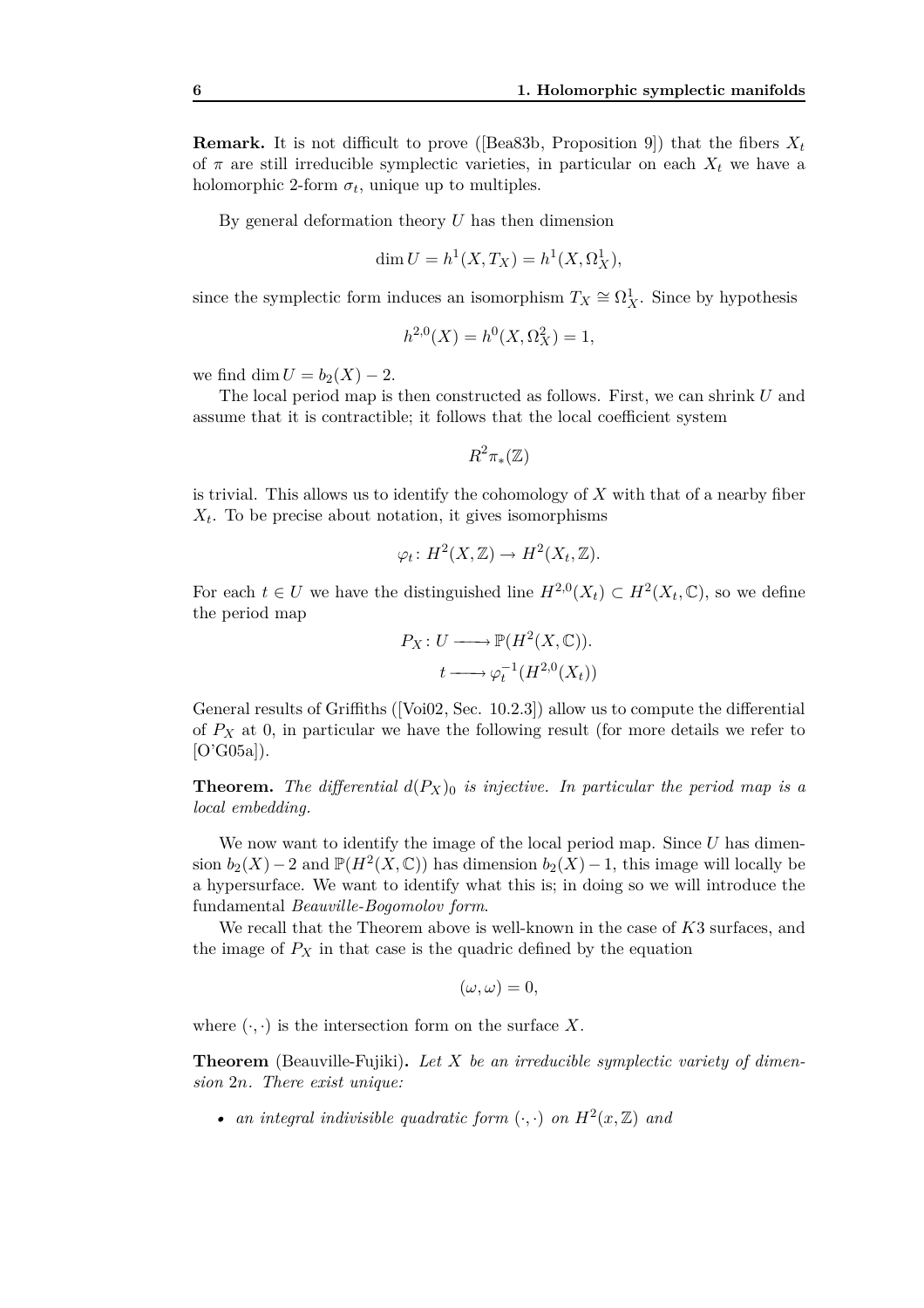• *a positive number*  $c_X \in \mathbb{Q}$ 

*such that for every class*  $\alpha \in H^2(X, \mathbb{Z})$  *we have* 

 $\alpha^{2n} = c_X(\alpha, \alpha)^n$ .

In other words the intersection form on  $H^2(X)$  is, up to a constant, the *n*-th power of a quadratic form.

**Definition 1.4.** The form (*·, ·*) is called the *Beauville-Bogomolov form* of *X*. When we want to specify X from the context we will write  $(\cdot, \cdot)_X$ . The number  $c_X$  is called the *Fujiki constant* of *X*.

The Beauville-Bogomolov form of *X* allows us to identify the image of the period map. Indeed we have

**Theorem** (Local Torelli)**.** *Let X be as above. The period map P<sup>X</sup> is locally an isomorphism of U on the quadric*

$$
Q = \{ \omega \in H^2(X, \mathbb{C}) \mid (\omega, \omega)_X = 0 \}.
$$

*More precisely the image of*  $P_X$  *is contained in the analytic open set of*  $Q$  *defined by*  $(\omega, \overline{\omega})_X > 0$ .

The characterization of the image of  $P_X$  won't be of much concern to us, but the Beauville-Bogomolov form is a fundamental tool. Still the two theorems are easier to prove together, as in [O'G05a, Sec. 3*.*2]. The idea is that the quadratic form is just a local equation of the image of  $P_X$ , which we already know is a hypersurface.

**Remark.** Since the work of Kodaira it is known that all *K*3 surfaces are deformation of each other. In higher dimensions we have various families. Moreover there exist examples of birational irreducible symplectic varieties which are not isomorphic, as the next example shows.

We describe a so-called *Mukai flop*. This is the first instance of a birational map between irreducible symplectic varieties which is not an isomorphism.

Let X be an irreducible symplectic variety of dimension  $2n$  ( $n \geq 2$ ) and assume that we have a subvariety  $P \subset X$  isomorphic to  $\mathbb{P}^n$ . Then we claim that

$$
\mathcal{N}_{P/X} \cong \Omega_P^1. \tag{1.1}
$$

To see this, start from the exact sequence

$$
0 \longrightarrow TP \longrightarrow TX|_P \longrightarrow \mathcal{N}_{P/X} \longrightarrow 0
$$

and dualize it to obtain

$$
0 \longrightarrow \mathcal{N}_{P/X}^{\vee} \longrightarrow \Omega_X^1 \Big|_P \longrightarrow \Omega_P^1 \longrightarrow 0 .
$$

The symplectic form defines an isomorphism

$$
TX \xrightarrow{\cong} \Omega^1_X;
$$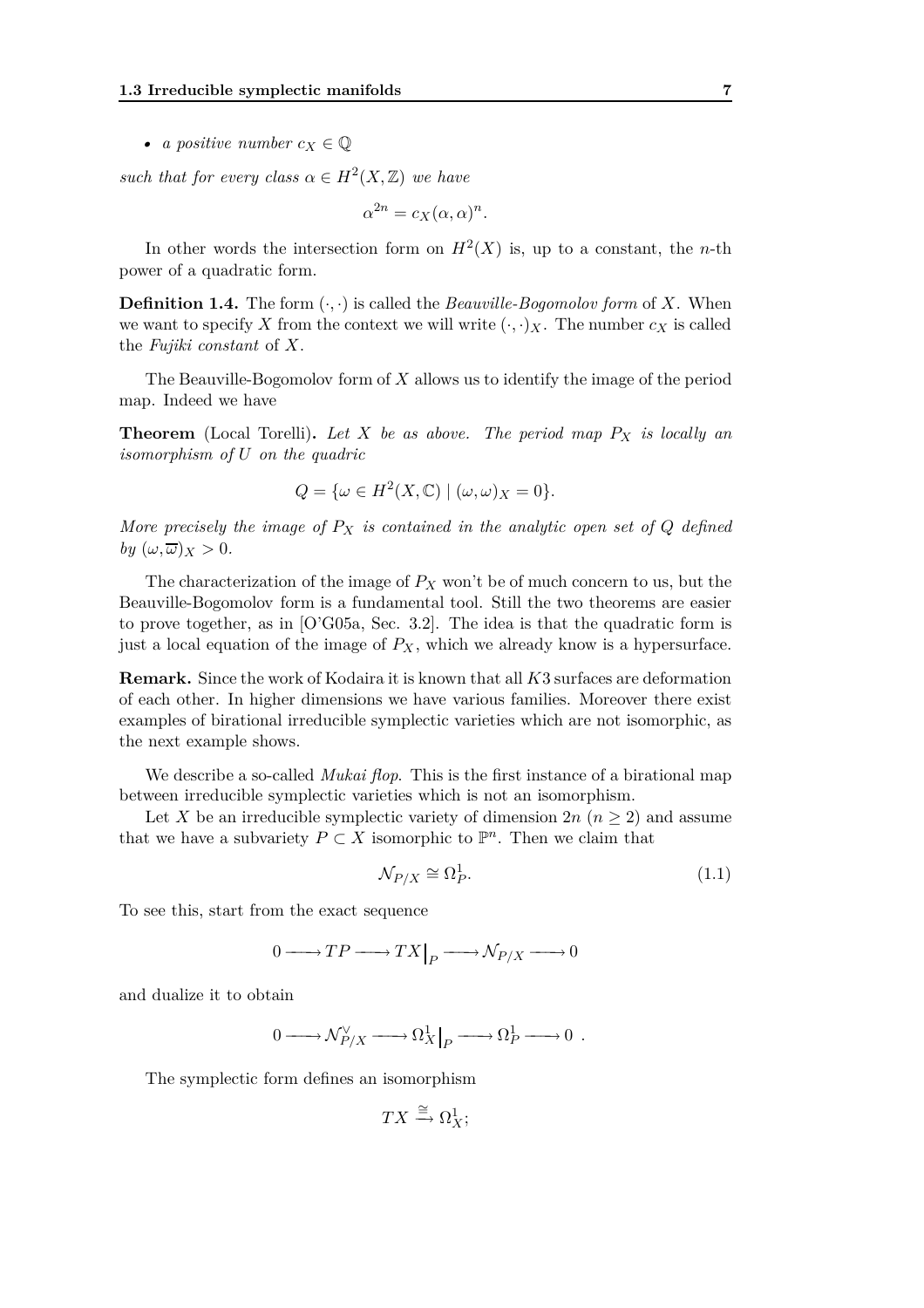by composition we obtain a morphism



This has to be identically zero, because  $\mathbb{P}^n$  does not have any nontrivial 1-form. So the morphism

 $TP \rightarrow \Omega_X^1\big|_P$ 

lifts to  $\mathcal{N}_{P/X}^{\vee}$ ; since it is injective and the two vector bundles have the same rank *n*, it is an isomorphism. Finally its dual gives rise to the desired isomorphism (1.1). More precisely it fits into an isomorphism of short exact sequences

$$
\begin{aligned} 0 @>>> TP @>>> TX \big|_P @>>> \mathcal{N}_{P/X} @>>> 0 \\ & \Bigg| \cong & \Bigg| \cong & \Bigg| \cong \\ 0 @>>> \mathcal{N}_{P/X}^\vee @>>> \Omega_X^1 \big|_P @>>> \Omega_P^1 @>>> 0. \end{aligned}
$$

Now let  $\tilde{X}$  be the blowup of *X* along *P*, with exceptional divisor *E*. The projection  $E \to P$  is the projective fiber bundle  $\mathbb{P} \mathcal{N}_{P/X}$ , but thanks to (1.1) this is identified with the projective fiber bundle

$$
\mathbb{P}\Omega_P^1 \to P.
$$

In particular the fiber bundle structure is independent of *X* and the embedding  $P \hookrightarrow X$ . We can recognize it as the fiber bundle structure of the incidence divisor

$$
H = \{(x, \ell) \mid x \in \ell\} \subset P \times P^{\vee}.
$$
  
\n
$$
\downarrow
$$
  
\n
$$
P
$$

In particular  $E \cong H$  has an obvious fiber bundle structure over  $P^{\vee}$  too.

Thanks to a criterion of Nakano (see [Nak70]) we can contract *E* the other way round to obtain a smooth complex variety  $\hat{X}$ . By construction *X* and  $\hat{X}$  are isomorphic outside the image of *E*, in particular they are birational. The subvariety  $P \subset X$  has been replaced by  $P^{\vee}$ .

If  $\hat{X}$  is again Kähler, it is itself an irreducible symplectic variety. Indeed the birational isomorphism with *X* shows that  $\hat{X}$  is simply connected, and one obtains an isomorphism

$$
H^0(X, \Omega_X^2) \cong H^0(\widehat{X}, \Omega_{\widehat{X}}^2).
$$

Indeed the two varieties are isomorphic outside a set of codimension  $n \geq 2$ , and a holomorphic 2-form on the complementary extends over this set by Hartog's theorem.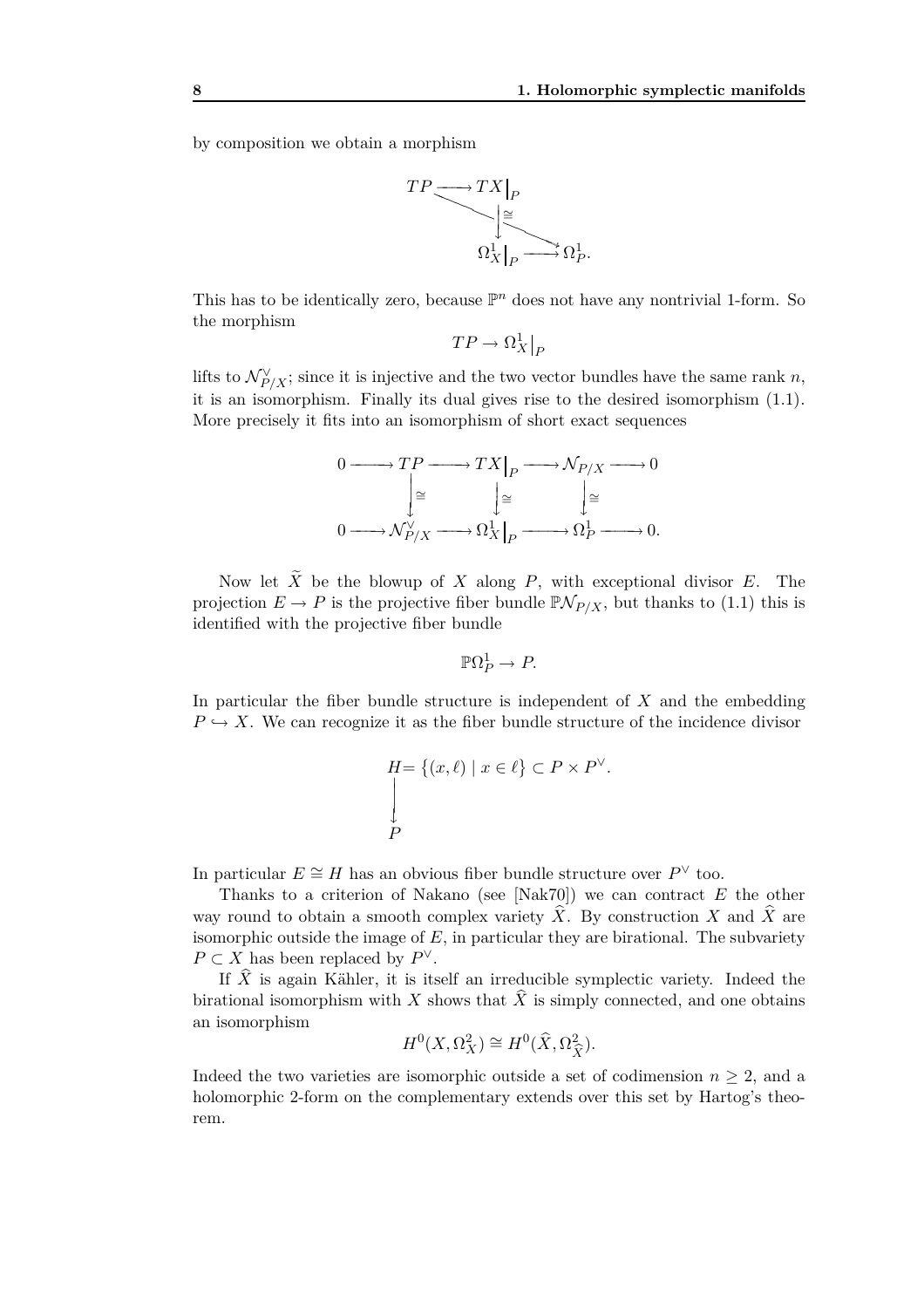There exist many cases where such a projective space can be found inside an irreducible symplectic variety, and one can also exhibit examples where both *X* and X are algebraic.

In view of the preceding construction, the following result from Huybrechts ([Huy03]) comes unexpected. For instance for Calabi-Yau varieties the analog statement is false.

**Theorem** (Huybrechts)**.** *Let X and Y be irreducible symplectic manifold, and assume that they are birational. Then they are deformation equivalent, that is, there exists a family over a smooth connected base such that X and Y appear as fibers of the family. In particular X and Y are diffeomorphic.*

### **1.4 Hilbert schemes of points**

In this section we introduce the main example of higher-dimensional holomorphic symplectic varieties. The idea is simple: we just take a symmetric product of a given *K*3 surface *S*. This turns out to be the wrong candidate, since it is singular, but a suitable desingularization will do the trick. Indeed a simple computation proves the following

**Theorem.** Let X be a smooth variety and let  $Y = X^{(n)}$  be the *n*-th symmetric *product of X, for some*  $n \geq 2$ *. Then Y is smooth if and only if* dim  $X = 1$ *.* 

In the case where  $X$  is a surface, we are lucky enough to find a standard resolution of the singularities of  $X^{(n)}$ . Indeed we can consider the *Hilbert scheme* of *n* points of *X*. This is built as follows: let  $\mathcal{I}_Z \subset \mathcal{O}_X$  be the ideal sheaf of a finite subscheme  $Z \subset X$ , and let *n* be its length. If the support of  $Z$  is

$$
\mathrm{Supp}\,Z=\{x_1,\ldots,x_k\}
$$

we just define the length of *Z* to be

$$
l(Z) = \sum_{i=1}^{k} l\left(\mathcal{O}_{X,x_i}/\mathcal{I}_{Z,x_i}\right),
$$

where on the right hand side *l* denotes the length as a  $\mathcal{O}_{X,x_i}$ -module.

Then the Hilbert polynomial of the quotient  $\mathcal{O}_Z$  of  $\mathcal{O}_X$  is just *n*, so there is a Quot scheme which parametrizes such quotients (for the construction of Hilbert and Quot schemes see [Ser06]).

**Definition 1.5.** The Quot schemes of such quotients is denoted by  $X^{[n]}$ ; we will refer to it as the Hilbert schemes of *n* points on *X*

In case *X* is not algebraic we can replace the above construction with the socalled *Douady space* of *n* points on *X* (see [CP94]).

We have the following result (see [Fog73]):

**Theorem** (Fogarty). If X is a smooth surface, then  $X^{[n]}$  is smooth for all n.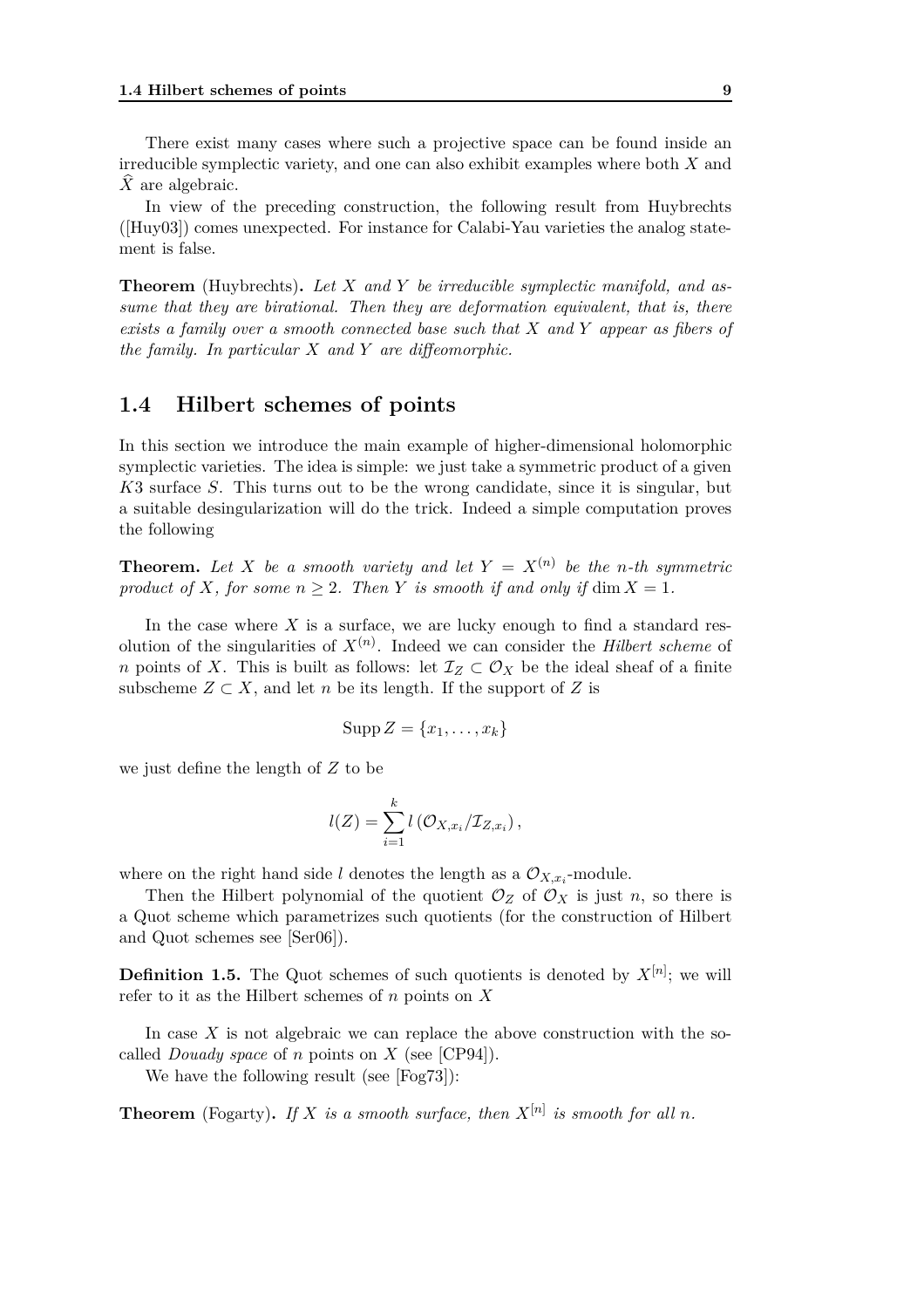**Remark.** Of course  $X^{[n]}$  is always birational to  $X^{(n)}$ : they are isomorphic on the open set which parametrizes distinct points. They are different in the way they treat non-reduced schemes. On  $X^{[n]}$  we have a point for each scheme Z, while on  $X^{(n)}$ we are only able to parametrize the support of *Z*, together with the multiplicity at each point. In particular we have a natural forgetful map (the *cycle map*)

$$
c: X^{[n]} \longrightarrow X^{(n)}.
$$

$$
Z \longrightarrow \sum_{i=1}^{k} l(\mathcal{O}_{Z,x_i}) x_i
$$

The simplest example where they differ is when *Z* is not reduced of length 2. Then *Z* is equivalent to the datum of a point and a tangent direction at that point, while  $c(Z)$  is just a point counted with multiplicity 2.

We do not prove Fogarty's result here. We just remark that smoothness of *S* [*n*] is clear away from the diagonal, so we only need to check smoothness locally around a point in the diagonal. So it is not restrictive to assume that  $S = \mathbb{C}^2$ , and then one can rely on an explicit description of  $(\mathbb{C}^2)^{[n]}$ , as in [Nak99, Sec. 1.3].

After this preliminaries we can introduce Beauville's examples. Let *S* be a *K*3 surface, and let  $\omega$  be its symplectic form. On the product  $S<sup>n</sup>$  we consider the 2-form

$$
\overline{\sigma} = \sum_{i=1}^{n} \pi_i^*(\omega),
$$

where

$$
\pi_i\colon S^n\to S
$$

is the projection on the *i*-th factor. Then  $\sigma$  is invariant under the action of the symmetric group  $\mathfrak{S}_n$ , hence it descends to a 2-form on  $S^{(n)}$ , at least on the open set  $S^{(n)} \setminus \Delta$  where  $S^{(n)}$  is smooth. Here we have denoted

$$
\Delta = \{(x_1, \dots, x_n) \mid x_i = x_j \text{ for at least one choice of } i \neq j\}
$$

the big diagonal. We can pullback this form via the cycle map *c* to obtain a holomorphic 2-form  $\sigma$  on the open set of reduced schemes on  $S^{[n]}$ .

We remark that the set of non-reduced subschemes is a divisor on  $S^{[n]}$ , hence we cannot just appeal to Hartog's theorem to extend  $\sigma$  on the whole Hilbert scheme  $S^{[n]}$ . Nevertheless we have the following

**Theorem** (Beauville, [Bea83b])**.** *The form σ extends to a holomorphic* 2*-form on the whole*  $S^{[n]}$ , and the form thus obtained is symplectic. Moreover this gives  $S^{[n]}$ *the structure of an* irreducible *symplectic variety.*

**Remark.** The construction of Beauville works fine even if one starts with an abelian surface *T*. The only difference is that  $T^{[n]}$ , endowed with the symplectic form defined above, is not irreducible.

In order to obtain an irreducible symplectic variety, Beauville considers the kernel  $K_n(T)$  of the summation map

$$
T^{[n]}\to T^{(n)}\xrightarrow{\sum} T.
$$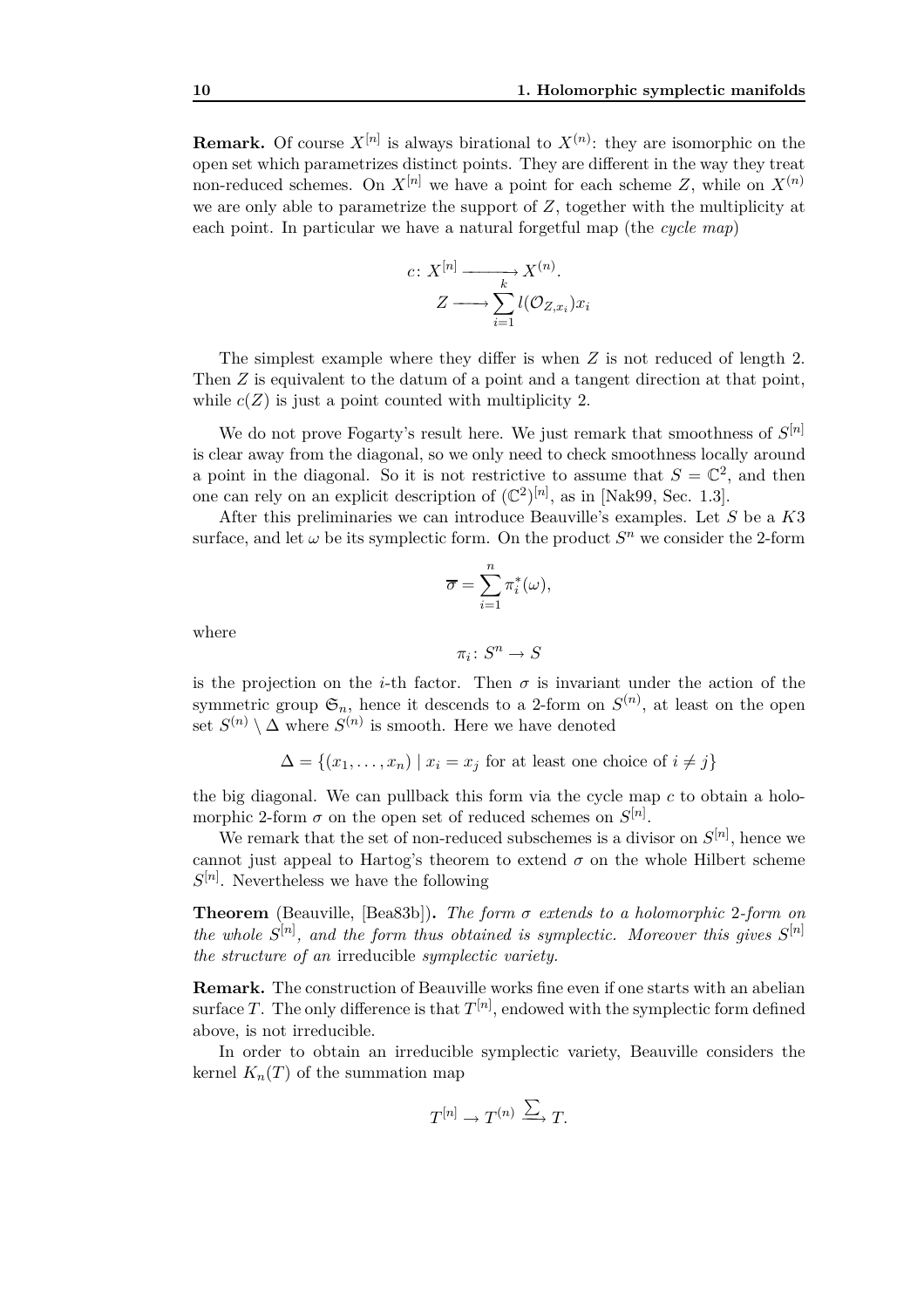In the same paper [Bea83b] Beauville shows that  $K_n(T)$  is indeed an irreducible symplectic variety, called a *generalized Kummer variety*.

We will not be concerned with generalized Kummer varieties in this work.

To get some feeling about this varieties, we can start by proving the following very simple proposition, which gives an alternative picture of  $S^{[2]}$ .

**Proposition 1.2.** *Let S be a smooth surface (or more generally a smooth variety) and let*  $\Delta \subset S^{(2)}$  *be the diagonal. Then*  $S^{[2]}$  *is the blowup of*  $S^{(2)}$  *along*  $\Delta$ *.* 

*Proof.* We just have to identify the map

 $c\colon S^{[2]}\to S^{(2)}$ 

with the blowup map. Since  $S^{(2)}$  is singular, it will be easier to do things the other way round: first we blow up the diagonal of  $S<sup>2</sup>$ , then we quotient by the action of  $\mathfrak{S}_2$ .

Let

$$
\epsilon\colon X\to S^2
$$

be the blowup of the diagonal  $\Delta \subset S^2$ . Over a point  $(x, x) \in \Delta$  the fiber of  $\epsilon$  is

$$
\epsilon^{-1}(x,x)=\mathbb{P}(\mathcal{N}_{\Delta/S^{[2]}}).
$$

Moreover over  $\Delta \cong S$  we have the isomorphism of vector bundles

$$
TS \cong \mathcal{N}_{\Delta/S^2},
$$

hence we can identify the fiber

$$
\epsilon^{-1}(x,x) \cong \mathbb{P}(T_xS) = \{(x,\ell) \mid \ell \text{ is a tangent direction at } x\}.
$$

The involution of  $S^2$  gives rise to an involution of  $X$  which fixes pointwise the exceptional divisor. It is easy to identify the quotient of *X* by this involution with *S* [2]. Hence we obtain a commutative diagram

$$
X \longrightarrow S^{[2]} \downarrow
$$
  

$$
\epsilon \downarrow \qquad \downarrow c
$$
  

$$
S^2 \longrightarrow S^{(2)}.
$$

It follows easily that *c* is the blowup map too.

We end this section with a study of the cohomology of the symplectic variety  $S^{[n]}$ . We begin by building some natural classes in  $H^2(S^{[n]}, \mathbb{Z})$ . The first one is the fundamental class of the diagonal.

Let  $\Delta \subset S^{[n]}$  be the big diagonal. We have already remarked that this is a divisor on  $S^{[n]}$ , hence we have a class

$$
[\Delta] \in H^2(S^{[n]},\mathbb{Z})
$$

 $\Box$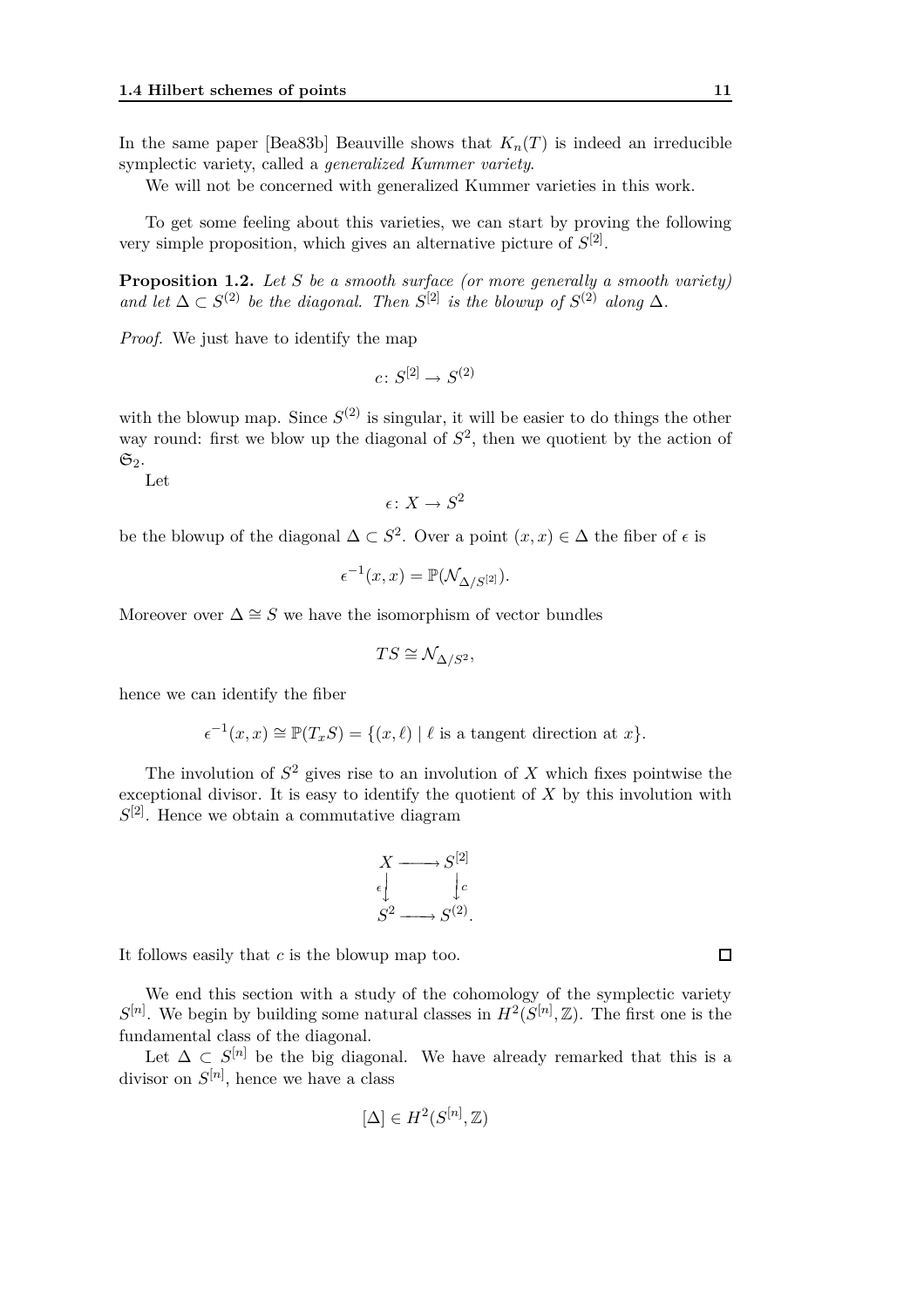Using the action of the alternating group on  $S<sup>n</sup>$ , one can exhibit a double cover of  $S^{[n]}$  ramified exactly over  $\Delta$ . A little bit of care is needed to resolve the singularities of the obvious quotient.

The existence of such a double cover implies that  $[\Delta]$  is divisible by 2 inside  $H^2(S^{[n]}, \mathbb{Z})$ . So we let

$$
\delta \in H^2(S^{[n]},{\mathbb Z})
$$

be a class such that  $2\delta = [\Delta]$ .

Other cohomology classes can be obtained from those of *S*. Indeed let  $\alpha \in$  $H^2(S)$ , then the class

$$
\mu(\alpha) = \sum_{i=1}^n \pi^*(\alpha)
$$

is a class on  $S<sup>n</sup>$  invariant under the action of  $\mathfrak{S}_n$ . This descends to a cohomology class on  $S^{(n)}$  (this requires a little care), and we let

$$
\widetilde{\mu}(\alpha) \in H^2(S^{[n]})
$$

be its pullback. This construction yields a homomorphism

$$
\widetilde{\mu} \colon H^2(S, \mathbb{Z}) \to H^2(S^{[n]}, \mathbb{Z}).
$$

This two examples are enough, as is shown by the following

#### **Theorem.**

*i)* The homomorphism  $\tilde{\mu}$  *is injective, and we have the isomorphism* 

$$
H^2(S^{[n]}, \mathbb{Z}) \cong H^2(S, \mathbb{Z}) \oplus \mathbb{Z}\delta,\tag{1.2}
$$

where the first factor is embedded in  $H^2(S^{[n]}, \mathbb{Z})$  *via*  $\widetilde{\mu}$ .

- *ii)* If  $\delta$  *is given type*  $(1,1)$ *, the decomposition*  $(1.2)$  *is actually an isomorphism of Hodge structures.*
- *iii)* Moreover if  $(\cdot, \cdot)$  denotes the Beauville-Bogomolov form, we have

$$
(\delta, \delta) = -2(n-1),
$$

*and the decomposition* (1.2) *is an isomorphism of lattices, where the two factors on the right are considered orthogonal.*

The above theorem gives a complete description of  $H^2(S^{[n]}, \mathbb{Z})$  as a *polarized Hodge structure*, where the lattice structure is given by the Beauville-Bogomolov form. In many occasions it is useful to know the Fujiki constant of *S* [*n*] , and this is given by the following:

**Theorem.** *The Fujiki constant of*  $S^{[n]}$  *is*  $\frac{(2n)!}{n!2^n}$ *.* 

The above results are probably due to Beauville, anyway they are now common folklore.

We can use the above description to compute the Euler characteristic of  $S^{[2]}$ . There are more general results by Göttsche describing the Betti numbers of  $S^{[n]}$  for all  $n$  (see [Göt90]) but the following will be enough for our needs.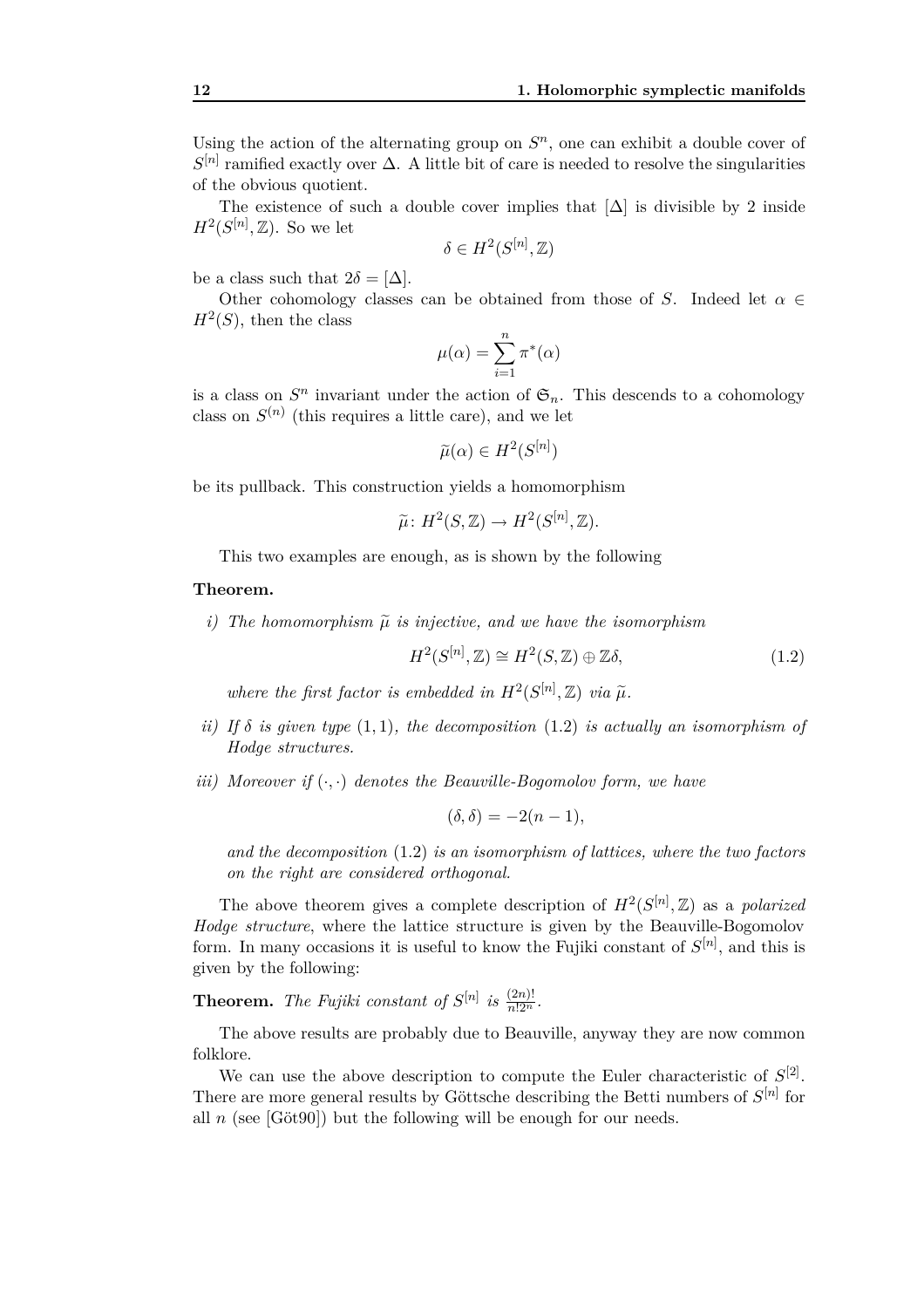**Proposition 1.3.** *The Euler characteristic of S* [2] *is* 324*.*

*Sketch of proof.* Let  $b_i$  denote the *i*-th Betti number of  $S^{[2]}$ . Of course  $b_0 = 1$ , and since  $S^{[2]}$  is simply connected we have  $b_1 = 0$ . We have a complete description of  $H^2(S^{[2]}, \mathbb{Z})$ , in particular we find

$$
b_2 = 1 + b_2(S) = 23.
$$

Moreover it is known that  $b_3 = 0$  and that the intersection product

$$
\operatorname{Sym}^2 H^2(S^{[2]},{\mathbb Z}) \to H^4(S^{[2]},{\mathbb Z})
$$

is actually an isomorphism. This implies that

$$
b_4 = \frac{b_2 \cdot (b_2 + 1)}{2} = 276.
$$

Finally Poincaré duality implies that for the other Betti numbers we have

$$
b_5 = b_7 = 0,
$$
  $b_6 = 23,$   $b_8 = 1,$ 

so the thesis follows.

### **1.5 Conjectures on symplectic varieties**

In this section we briefly recall some conjectures about holomorphic symplectic varieties which were the motivation for this work. By no means this is a complete survey about open problems on irreducible symplectic varieties; indeed we just mention the conjectures related to the present thesis.

Actually we start one step before, from the cycle map

$$
c\colon CH^*(X)\to H^*(X,\mathbb{Z})
$$

for a smooth variety *X* over C. Although Chow groups were introduces to mimic the topological construction of cohomology, very little is known about this map in general. Of course it is a homomorphism of rings, since cup products and intersection products agree.

The problem is to characterize the image and the kernel of *c*. We can extend *c* to a homomorphism

$$
c_{\mathbb{Q}}\colon CH^*(X)_{\mathbb{Q}} \to H^*(X, \mathbb{Q});
$$

then we have the well-known

**Conjecture 1** (Hodge)**.** *Assume that X is projective. The image of c*<sup>Q</sup> *is generated by the classes in*  $H^*(X, \mathbb{Q})$  *of type*  $(p, p)$ *.* 

We won't enter in detail about this, for a survey see [Bea08].

The problem of characterizing the kernel, if less rewarded, is no less mysterious. Rational equivalence is indeed very fine, as shown for example by the following result (see [Voi03, Thm. 10*.*15]).

 $\Box$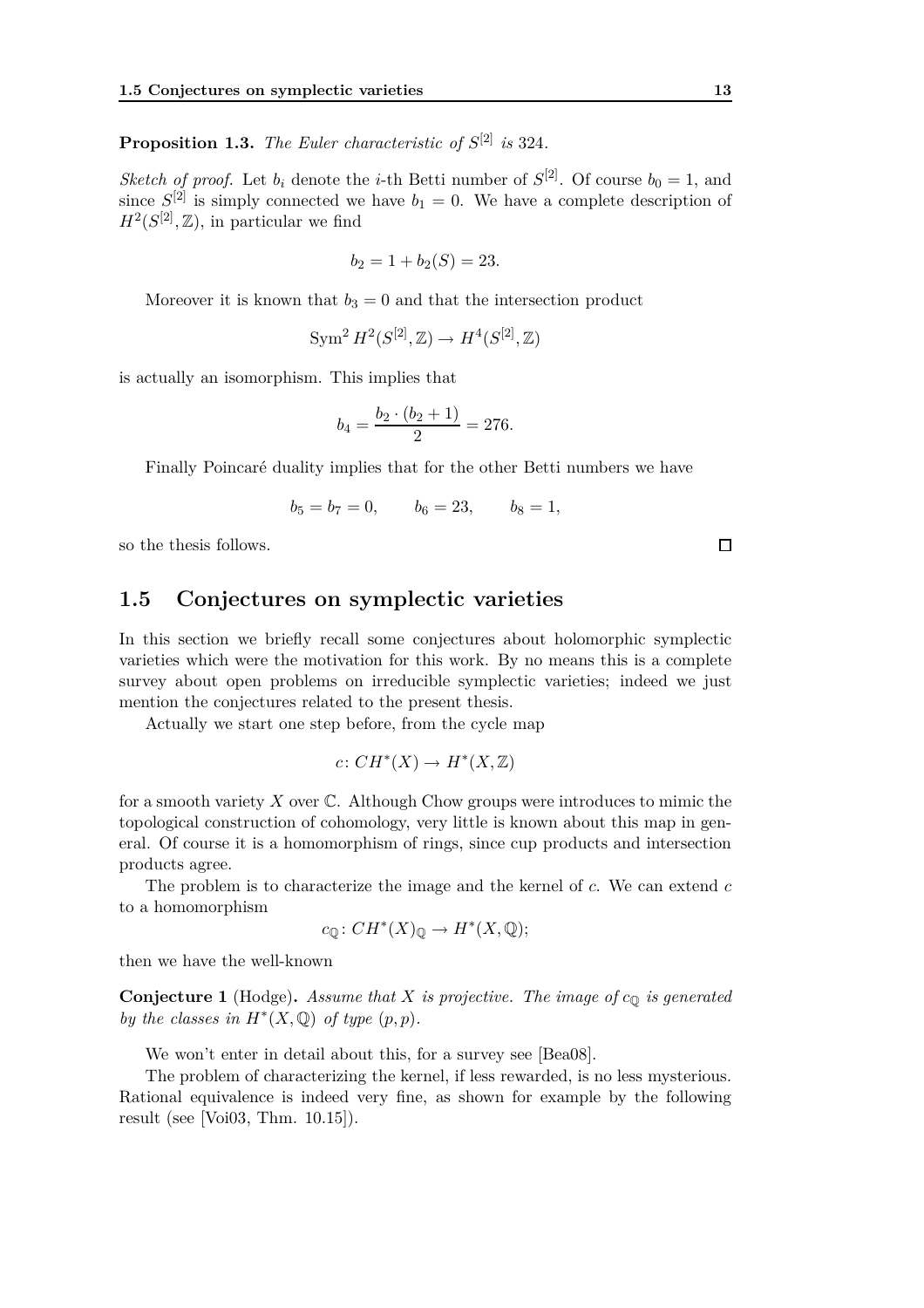**Definition 1.6.** We let

$$
CH^*_{hom}(X) = \ker c
$$

be the ideal of *CH<sup>∗</sup>* (*X*) consisting of classes of cycles homologically equivalent to 0.

**Theorem** (Mumford)**.** *Let S be a surface with*

$$
H^0(S, K_S) \neq 0.
$$

*Then the map*

$$
S^m \times S^m \longrightarrow CH_{hom}^2(S)
$$
  

$$
(Z_1, Z_2) \longmapsto Z_1 - Z_2
$$

*has general countable fiber, and is never surjective.*

The meaning of the above theorem is that there is that every sensible definition of dimension for Chow groups would lead us to define  $CH_{hom}^2(S)$  infinite-dimensional.

**Remark.** On any variety *X* of we have by definition

$$
CH_{hom}^1(X) = \text{Pic}^0(X),
$$

which is an abelian variety. So the pathological behaviour above can only happen in codimension at least 2. Indeed Mumford's theorem shows that the simplest nontrivial case, that of point on surfaces, can already be quite subtle.

By the way, also Hodge conjecture is known to hold in codimension 1, and is just Lefschetz theorem on (1*,* 1) classes.

So we see that *CH<sup>∗</sup> hom* can be rather large: only a small part of the information is retained by homological equivalence. The conjectural characterization of the kernel of *c* is much less precise given by the following

**Conjecture 2** (Bloch-Beilinson)**.** *For every variety X there exists a (decreasing) functorial filtration* of rings

$$
CH^p(X) = F^0CH^p(X) \supset F^1CH^p(X) \supset \cdots \supset F^{p+1}CH^p(X) = 0
$$

such that  $F^1CH^p(X)$  is exactly the kernel of the cycle map  $c$ .

*Here* functorial *means that it is compatible both with pull-backs f <sup>∗</sup> and pushforwards f∗, when they are defined.* Of rings *means that it respects the intersection product on the Chow ring.*

**Remark.** We should emphasize that the requirement

$$
F^{p+1}CH^p(X) = 0
$$

is far from trivial; indeed this is the delicate point of many proposed constructions. Moreover the conjecture is somewhat more precise. For a discussion of the conjecture and some of its consequences see [GP03].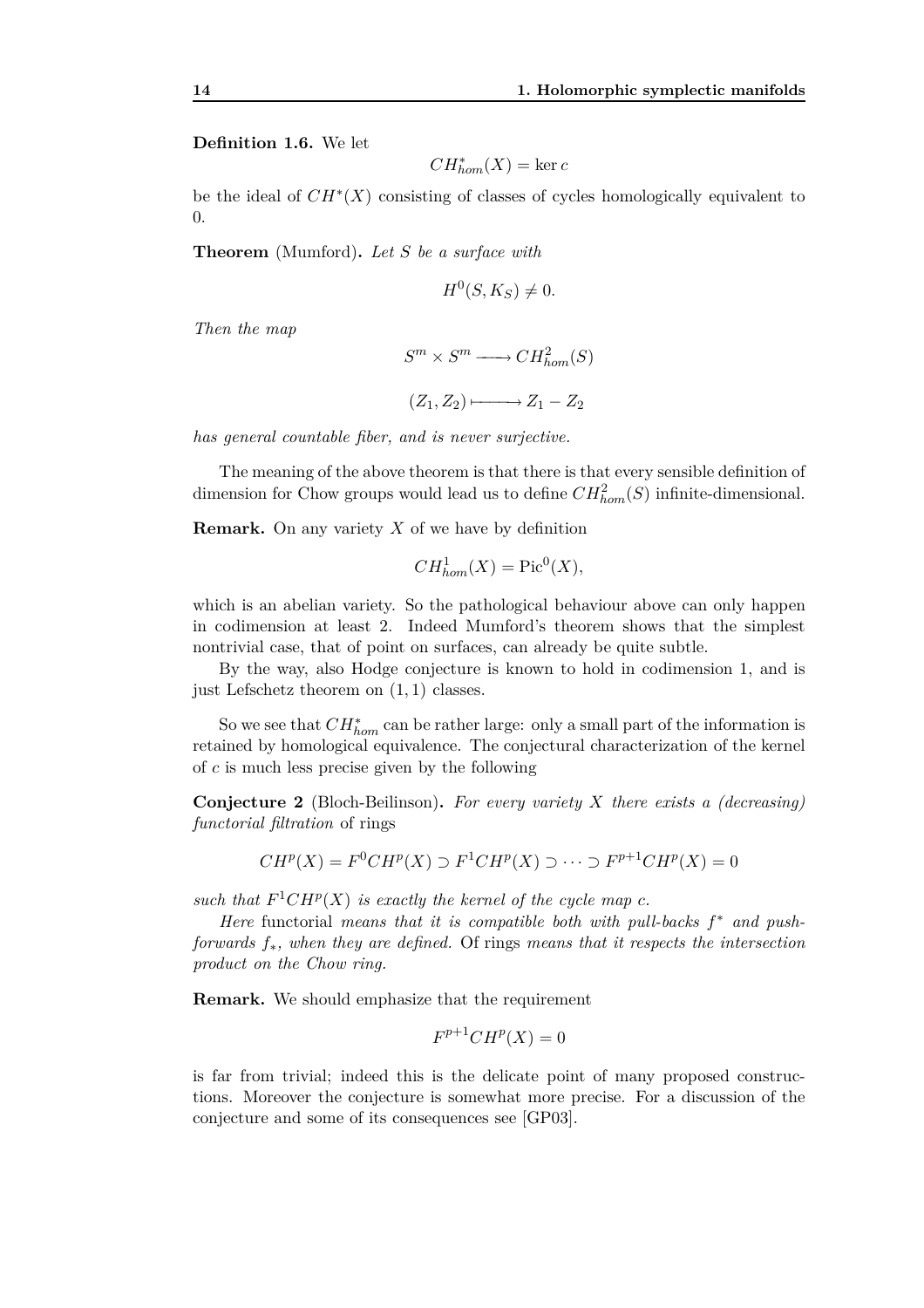Beauville and Voisin have proved in [BV04] the following simple but rather remarkable result:

**Theorem** (Beauville-Voisin)**.** *Let S be a K*3 *surface, C, D two divisors on it. Then there exists a*  $0$ -*cycle*  $\theta$  *on*  $S$  *such that* 

$$
C \cdot D = \deg(C \cdot D)\theta
$$

 $in CH<sup>2</sup>(S)$ *. Moreover*  $c_2(S) = 24\theta$ *.* 

This is in sharp contrast with Mumford's theorem. Although the group  $CH^2(S)$ is infinite-dimensional, the image of the intersection product

$$
Pic(S) \times Pic(S) \to CH^2(S)
$$

is just a line inside it. This has lead Beauville to formulate in [Bea07] the following addendum to the Bloch-Beilinson conjecture:

**Conjecture 3** (Beauville)**.** *If X is an irreducible symplectic variety, the Bloch-Beilinson filtration for X splits, that is, it is the filtration associated to a graduation.*

An easy, and more testable, consequence of this (second order) conjecture is then

**Conjecture 4** (Beauville)**.** *Let X be an irreducible symplectic variety, and let*  $DCH(X) \subset CH^*(X)$  *be the* subring *generated by the divisors. Then the cycle map*

$$
c\colon CH^*(X) \to H^*(X,\mathbb{Z})
$$

*is injective when restricted to*  $DCH(X)$ *.* 

That conjecture 3 implies Conjecture 4 is easy, and is shown in [Bea07]. Indeed if *X* is symplectic we have

$$
F^1CH^1(X) = \text{Pic}^0(X) = 0
$$

since X is simply connected, in particular  $q(X) = 0$ . But then Conjecture 3 implies that no product of divisors can lie in

$$
F^1CH^*(X) = \ker c.
$$

**Remark.** We should mention that Huybrechts in [Huy09] has given an alternative interpretation of the result of Beauville and Voisin in the framework of derived categories. Namely let *S* be a *K*3 and let

$$
R(S) = CH^0(S) \oplus CH^1(S) \oplus \mathbb{Z}p,
$$

where *p* is a point on any rational curve on *S*. Then the first claim of the theorem of Beauville and Voisin can be restated by saying that *R*(*S*) is a subring of the Chow ring. Huybrechts gives the following equivalent formulation: for any line bundle *L* on *S* one has

$$
v(L) \in R(S),
$$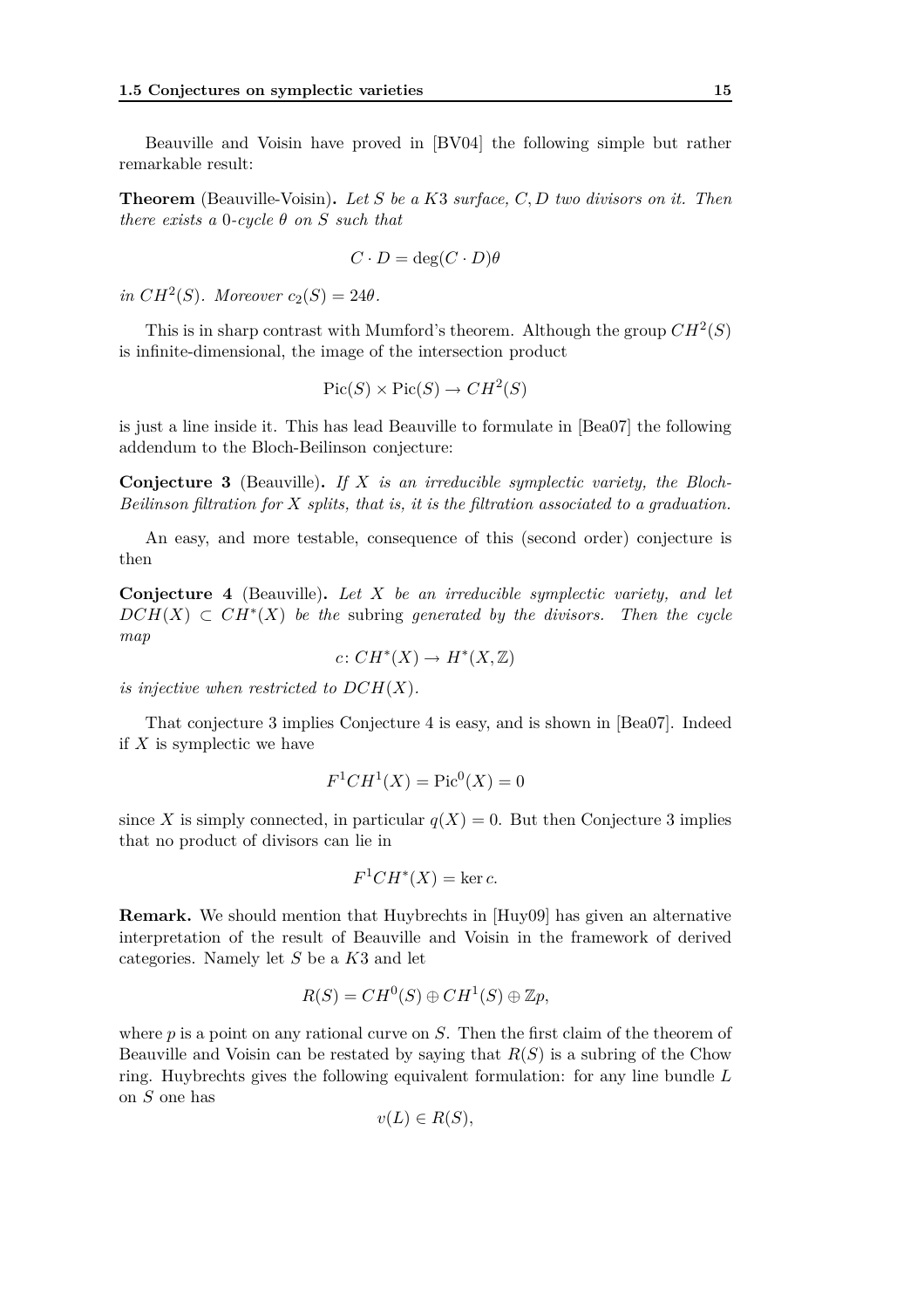where  $v$  is the Mukai vector; this includes the second half of the statement. In this form, assuming  $\text{rk Pic}(S) \geq 2$ , the result is generalized from line bundles on *S* to spherical objects in the derived category of *S* (these are objects *E* in the derived the derived category which satisfy

$$
Ext^*(E, E) \cong H^*(S^2, \mathbb{C}),
$$

see [Huy09] for details).

We come back to the more elementary formulation.

**Remark.** Conjecture 4 explicitly means the following: any polynomial relation

$$
P(D_1,\ldots,D_k)=0
$$

in the fundamental classes of divisors which holds in  $H^*(X)$  already holds inside *CH<sup>∗</sup>* (*X*).

The state of the conjecture is as follows. It has been proved by Beauville himself in the first cases. Then it has been extended by Voisin in [Voi08] in the following form:

**Conjecture 5** (Voisin)**.** *Let X be an irreducible symplectic variety. Any polynomial relation*

$$
P(D_1,\ldots,D_k,c_i(X))=0
$$

*in the fundamental classes of divisors* and in the Chern classes of *X which holds in*  $H^*(X)$  *already holds in*  $CH^*(X)$ *.* 

In the same paper Voisin proves

**Theorem** (Voisin)**.** *Conjecture 5 holds true when*

- $X = S^{[n]}$ , for some K3 *S*, and  $n \leq 2b_2(S)_{tr} + 4$ , where  $b_2(S)_{tr}$  is the rank of *the transcendental part of*  $H^2(S)$ *, that is, the orthogonal of the Néron-Severi lattice, or*
- *X is the Fano variety of lines on a cubic fourfold*  $Y \subset \mathbb{P}^5$ .

The proof is quite complicated in both cases: one has to produce a number of relations in  $CH^*(X)$ . In this thesis we propose to study Conjecture 5 in the case where *X* is a double EPW sextic, to be defined in next chapter. Roughly we follow the ideas of the proof of Voisin for the case of the Fano variety.

The problem is that the definition of EPW sextic is quite involved, hence many geometric constructions which are easy to produce from the projective geometry of cubic fourfolds become far less trivial to replicate on EPW sextics. The geometry of EPW sextics is indeed rather subtle; in particular inside the Fano variety one can produce a lot of rational surfaces which are sections of a Lagrangian rank 2 vector bundle, while on EPW sextics we had to replace these with Enriques surfaces, which do not come as sections of a vector bundle.

In particular we are aiming to the following result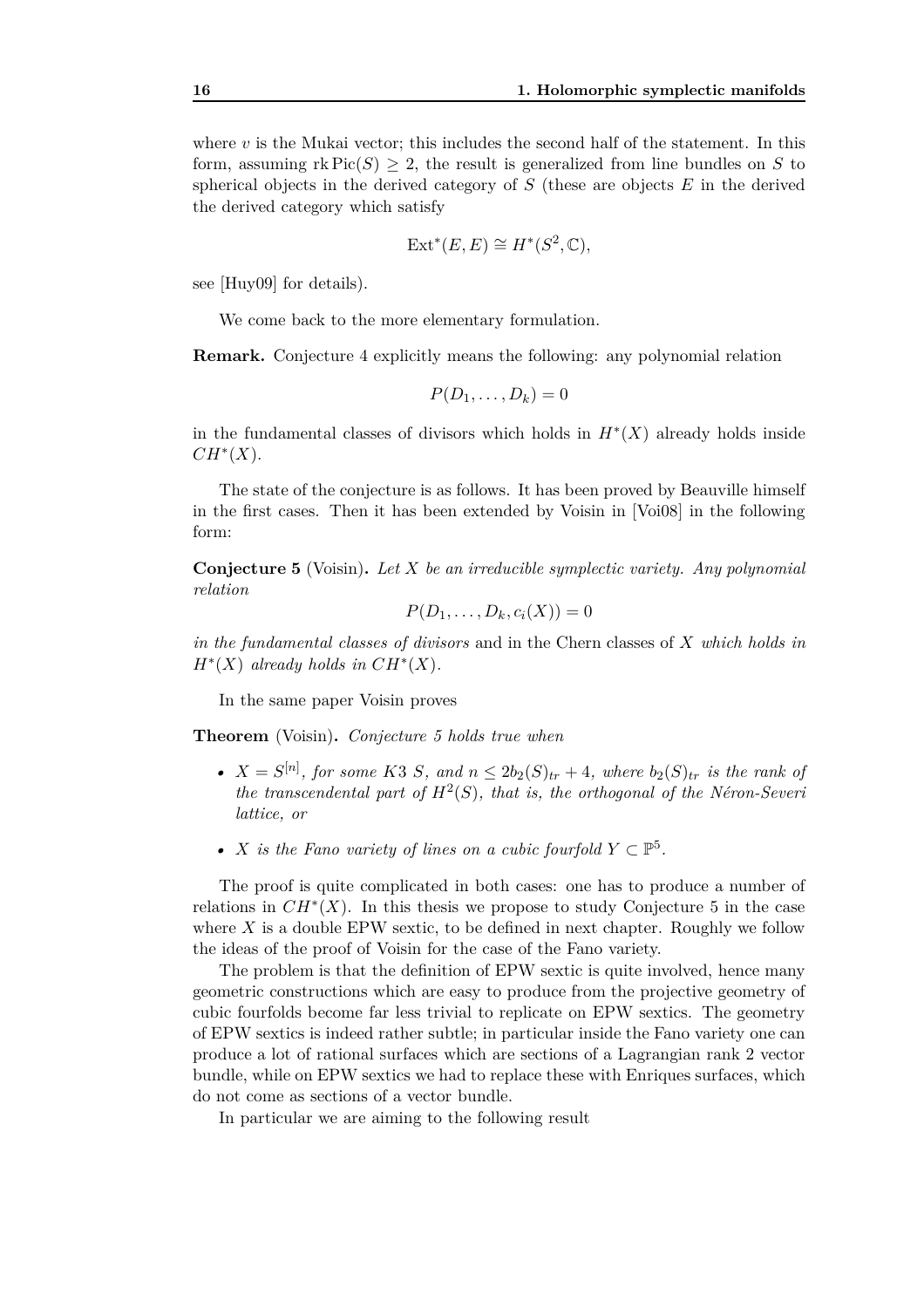**Theorem.** Let *X* be a double EPW sextic,  $f: X \to Y$  its associated double covering. *Let*

$$
h = f^* \mathcal{O}_Y(1)
$$

*be the natural polarization. Then every polynomial relation between h and the Chern classes of X which holds in*  $H^*(X, \mathbb{Q})$  *already holds in*  $CH^*(X)_{\mathbb{Q}}$ *. In particular if X is very general, Conjecture 5 holds for X.*

The second claim follows form the fact that for the very general double EPW sextic the Picard group is generated by *h*.

In proving the theorem we are lead to produce a number of results about the geometry of EPW sextics. In particular in Chapter 2 we define EPW sextics and make a detailed study of the singularities that can appear. This is needed to study the degenerate cases of EPW sextics. In Chapter 3 we show that a suitable degeneration allows us to transfer problems about surfaces inside EPW sextics to the study of the surface of bitangents to a quartic surface  $S \subset \mathbb{P}^3$ . In particular we want to study the behaviour of such a surface when *S* acquires many nodes. Finally Chapter 4 puts everything together to give a proof of the main theorem.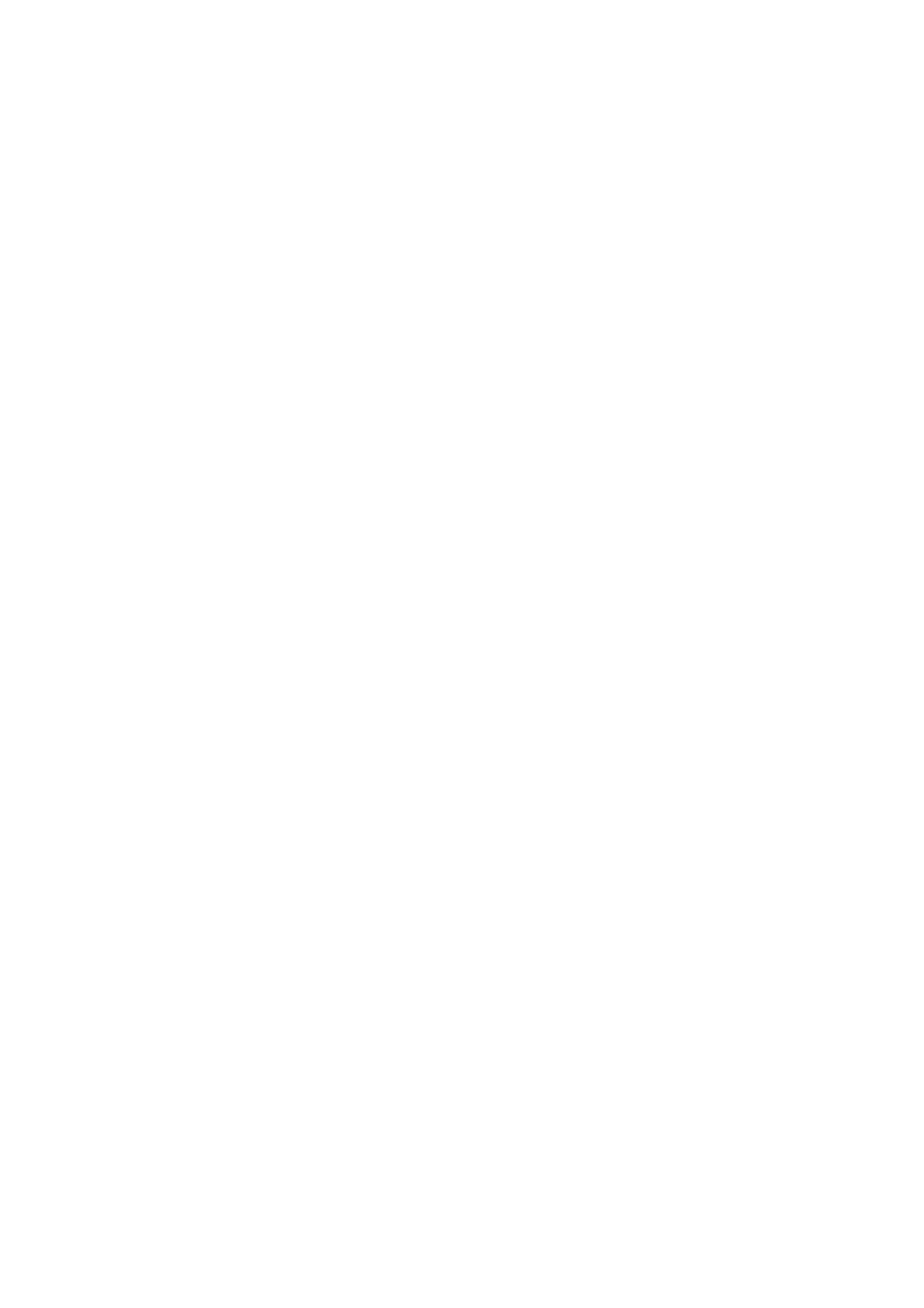# **Chapter 2**

# **Double EPW sextics**

## **2.1 The construction of EPW sextics**

#### **2.1.1 Some linear algebra constructions**

EPW sextics were introduce by Eisenbud, Popescu and Walter in [EPW00]; their double covering was constructed by O'Grady, who also showed that it gives an example of an irreducible symplectic variety. Most of the results of this chapter are due to O'Grady, we have in particular relied on the work in preparation  $[O'G]$ .

In this section we do some preliminary linear algebra, in order to discuss EPW sextics and their double coverings. We begin with a 6-dimensional vector space *V* over the field  $\mathbb{C}$ . The space  $\bigwedge^6 V$  is 1-dimensional, so we choose once and for all an isomorphism

$$
\text{vol}\colon \bigwedge^6 V \to \mathbb{C}.
$$

This endows  $\bigwedge^3 V$  with a symplectic form, given by

$$
(\alpha, \beta) = \text{vol}(\alpha \wedge \beta),
$$

for  $\alpha, \beta \in \Lambda^3 V$ .

We remark that dim  $\bigwedge^3 V = \begin{pmatrix} 6 \\ 3 \end{pmatrix}$  $_3^6$  = 20, and as usual we say that a subspace  $A \subset \bigwedge^3 V$  is *Lagrangian* if

$$
\dim A = \frac{1}{2} \dim \bigwedge^3 V = 10
$$

and the form  $(\cdot, \cdot)$  restricts to 0 on *A*. In particular for each non-zero  $v \in V$  we can consider the Lagrangian subspace

$$
F_v = \{ v \wedge \alpha \mid \alpha \in \Lambda^2 V \}.
$$

Of course

$$
(v \wedge \alpha) \wedge (v \wedge \beta) = 0
$$

for every  $\alpha, \beta \in \Lambda^2 V$ . So to prove that  $F_v$  is Lagrangian it is enough to show that  $\dim F_v = 10$ . But it is clear that

$$
F_v \cong \bigwedge^2 (V/\langle v \rangle),\tag{2.1}
$$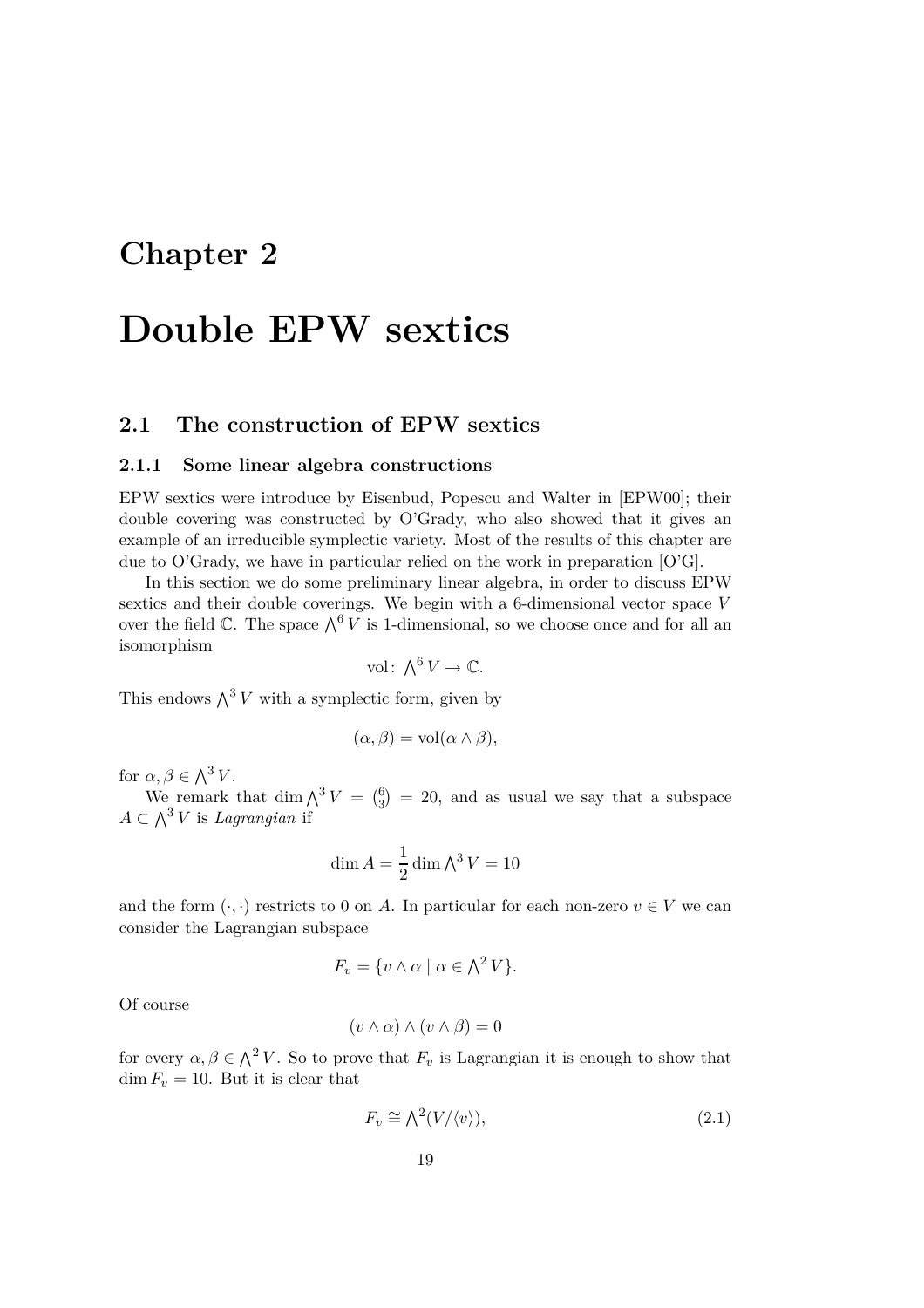so dim  $F_v = \binom{5}{2}$  $_{2}^{5}$ ) = 10.

Since the subspace  $F_v$  only depends on the class  $[v] \in \mathbb{P}(V)$ , the subspaces  $F_v$  fit together, giving rise to a *Lagrangian subbundle F* of the trivial symplectic bundle  $\mathbb{P}(V) \times V$ .

We can compute the Chern classes of *F* as follows. First we globalize the isomorphism in  $(2.1)$ . It is immediate to see that the isomorphism

$$
\varphi_v \colon \bigwedge^2 (V/\langle v \rangle) \longrightarrow F_v
$$

$$
[\alpha] \longrightarrow v \wedge \alpha
$$

depends on the choice of *v*, and more precisely  $\varphi_{kv} = k\varphi_v$ . From this it is immediate to realize that the maps  $\varphi_v$  fit together and yield an isomorphism

$$
F \cong \mathcal{S} \otimes \bigwedge^2 \mathcal{Q},
$$

where  $Q$  is the tautological quotient bundle on  $\mathbb{P}(V)$  and  $S$  the tautological subbundle. The exact sequence

$$
0 \longrightarrow S \longrightarrow \mathcal{O}_{\mathbb{P}(V)} \otimes V \longrightarrow \mathcal{Q} \longrightarrow 0
$$

implies that

$$
c_1(\mathcal{Q}) = -c_1(\mathcal{S}) = h,
$$

the hyperplane class on  $\mathbb{P}(V)$ . A standard computation using the splitting principle gives that

$$
c_1(\operatorname{Sym}^2 \mathcal{Q}) = 6c_1(\mathcal{Q}) = 6h.
$$

In a similar way we get

$$
c_1(\mathcal{Q} \otimes \mathcal{Q}) = 10c_1(\mathcal{Q}) = 10h.
$$

Since

$$
\textstyle{\bigwedge}^2{\mathcal Q}\cong ({\mathcal Q}\otimes{\mathcal Q})/\operatorname{Sym}^2{\mathcal Q}
$$

we find

$$
c_1(\bigwedge^2 \mathcal{Q}) = 4h,
$$

and a last application of the splitting principle yields

$$
c_1(F) = c_1(\bigwedge^2 \mathcal{Q}) + \text{rk}(F)c_1(\mathcal{S}) = -6h. \tag{2.2}
$$

#### **2.1.2 The definition of EPW sextics**

We are now ready to define the EPW sextics, as follows. Fix a Lagrangian subspace  $A \subset \Lambda^3 V$ . Note that the symplectic form gives a canonical identification

$$
\bigwedge^3 V/A \cong A^{\vee}.
$$

Let

$$
\lambda_A \colon F \to \mathcal{O}_{\mathbb{P}(V)} \otimes A^{\vee} \tag{2.3}
$$

be the inclusion  $F \hookrightarrow \mathcal{O}_{\mathbb{P}(V)} \otimes \bigwedge^3 V$  followed by the projection modulo A. The map  $λ$ <sup>*A*</sup> is a map of vector bundles of equal rank 10.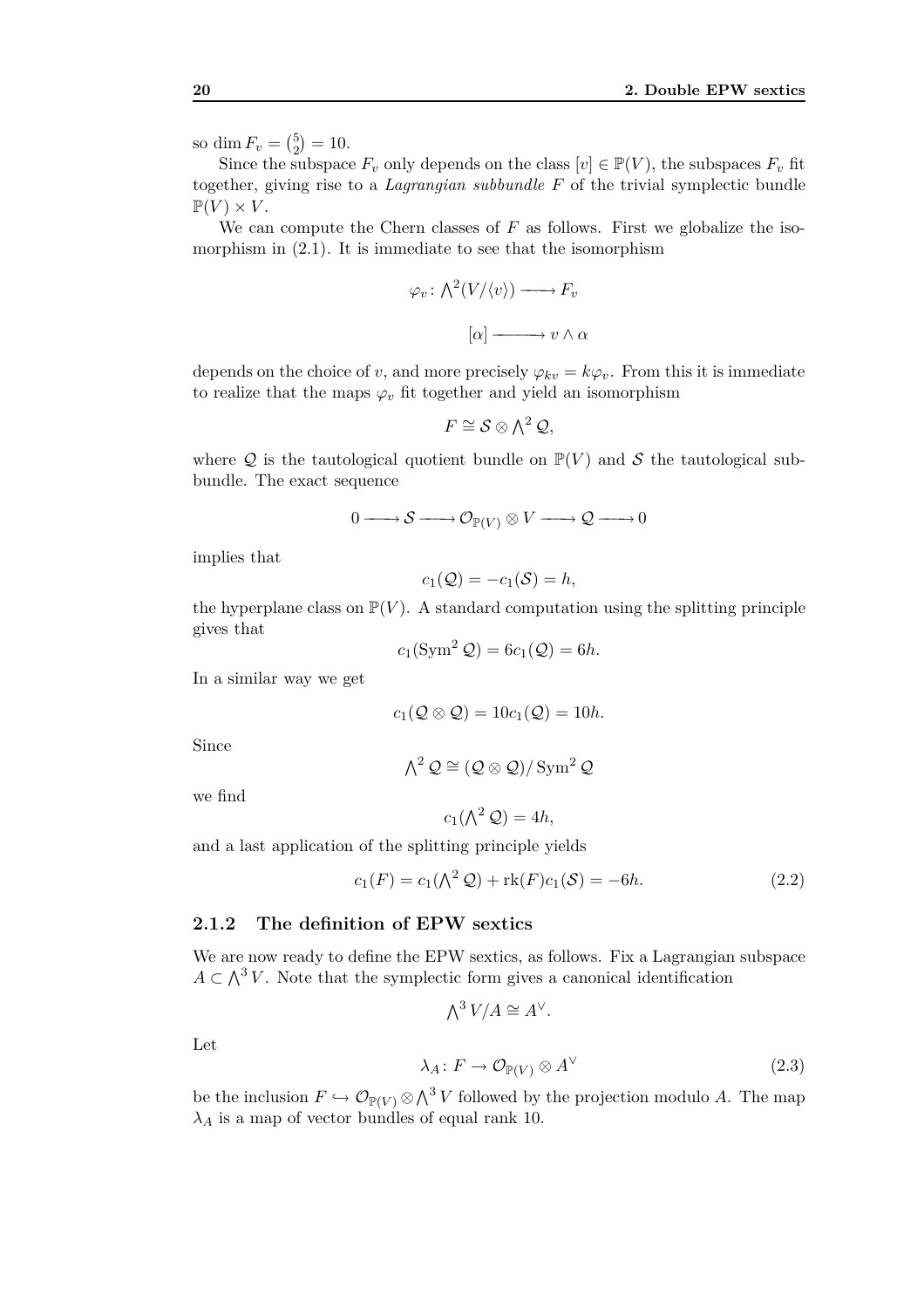**Definition 2.1.** We set

$$
Y_A = Z(\det \lambda_A),
$$

the zero locus of the determinant of  $\lambda_A$ . This is a subscheme of  $\mathbb{P}(V)$ ; when it is not the whole  $\mathbb{P}(V)$ ,  $Y_A$  is called a *EPW* sextic.

**Remark.** The locus  $Y_A$  is indeed a sextic. To see this, note that  $\lambda_A$  is a section of

$$
\mathcal{H}om(F,\mathcal{O}_{\mathbb{P}(V)}\otimes A^{\vee})\cong F^{\vee}\otimes (\mathcal{O}_{\mathbb{P}(V)}\otimes A^{\vee})\cong F^{\vee}\otimes A^{\vee}
$$

so det  $\lambda_A$  is a section of

$$
\det(F^{\vee}) \cong \mathcal{O}_{\mathbb{P}(V)}(6)
$$

thanks to Equation (2.2).

**Remark.** The support of the scheme *Y<sup>A</sup>* is by definition the locus

$$
\{[v] \in \mathbb{P}(V) \mid \dim(F_v \cap A) \ge 1\}.
$$

We then set

$$
Y_A[k] = \{ [v] \in \mathbb{P}(V) \mid \dim(F_v \cap A) \ge k \},\
$$

so that  $Y_A = Y_A[1]$ , at least set-theoretically.

The loci  $Y_A[k]$  also have a natural scheme structure, given by the vanishing of the determinants of the  $(k + 1) \times (k + 1)$  minors of  $\lambda_A$ .

We can also describe  $Y_A$  locally as follows. Choose a Lagrangian subspace  $B \subset$  $\bigwedge^3 V$  complementary to A, so that

$$
\bigwedge^3 V = A \oplus B. \tag{2.4}
$$

Since both *A* and *B* are Lagrangian, the pairing

$$
(\cdot, \cdot) \colon A \times B \to \mathbb{C}
$$

is non-degenerate, allowing us to identify *B* with  $A^{\vee}$ . Assume that *B* is transversal to some  $F_v$ ; then  $F_v$  is the graph of a linear map

$$
\varphi_v \colon A \to B \cong A^{\vee}.
$$

Indeed the projection  $F_v \to A$  is an isomorphism, since its kernel is

$$
F_v \cap B = \underline{0}.
$$

Then  $\varphi_v$  is just the composition

$$
A \to F_v \to B.
$$

**Remark.** The hypothesis that *A*, *B* and  $F_v$  are Lagrangian implies that  $\varphi_v$  is actually a *symmetric* map, meaning that for each  $\alpha, \beta \in A$  we have

$$
\langle \varphi_v(\alpha), \beta \rangle = \langle \varphi_v(\beta), \alpha \rangle , \qquad (2.5)
$$

where  $\langle \cdot, \cdot \rangle$  is the natural pairing between  $A^{\vee}$  and A.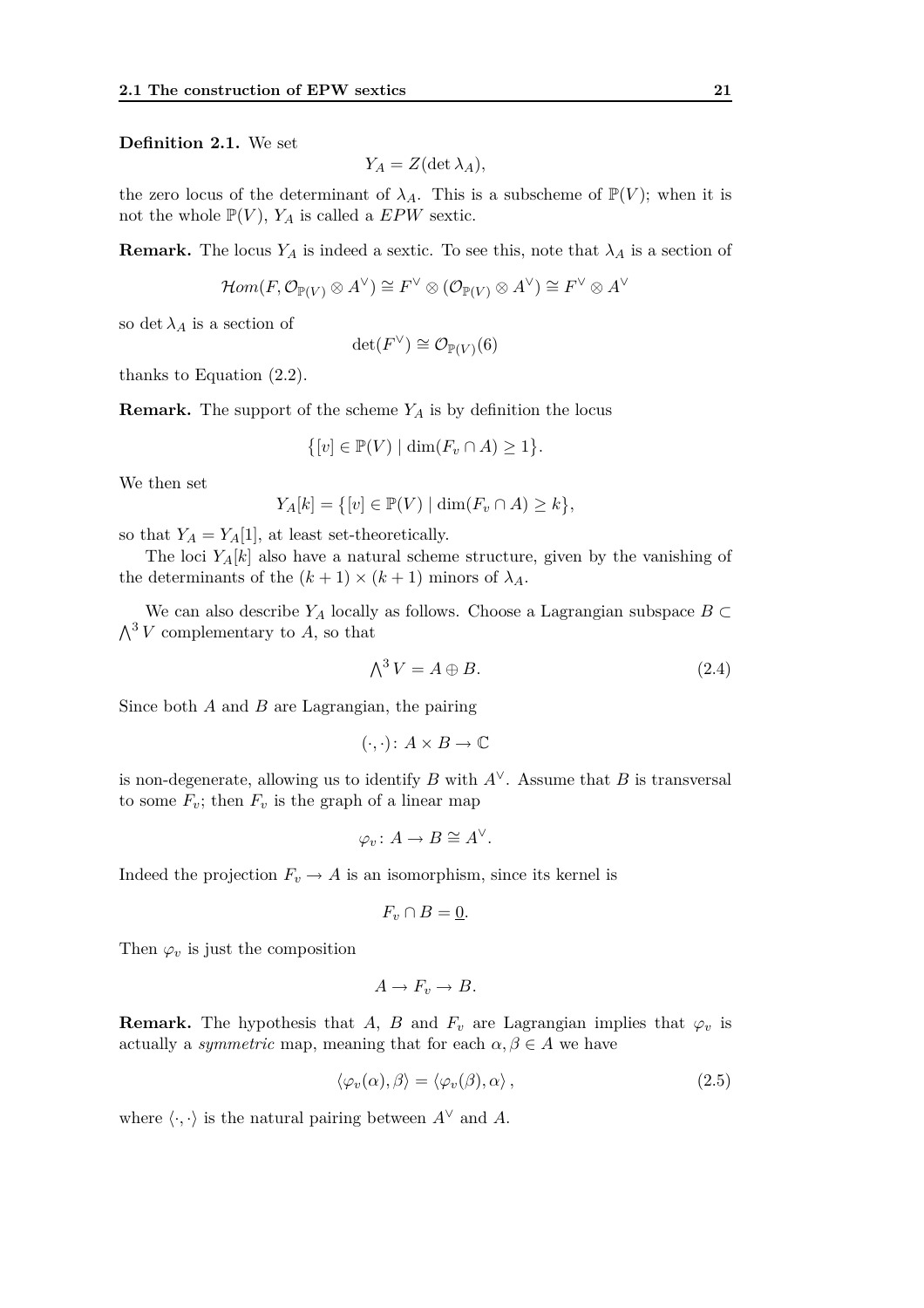Indeed (2.5) is equivalent, by the definition of the isomorphism between *B* and *A<sup>∨</sup>* to

$$
(\varphi_v(\alpha), \beta) = (\varphi_v(\beta), \alpha) , \qquad (2.6)
$$

where now  $\varphi_v$  is seen as a map from *A* to *B*. To verify that (2.6) holds let us take  $\gamma, \delta \in B$  such that

$$
\alpha + \gamma \in F_v, \qquad \beta + \delta \in F_v;
$$

such vectors are unique since the projection of  $F_v$  to  $A$  is an isomorphism (recall that *B* and  $F_v$  are transverse). By construction we have  $\varphi_v(\alpha) = \gamma$  and  $\varphi_v(\beta) = \delta$ . So (2.6) becomes

$$
(\alpha,\delta)=(\beta,\gamma)\,,
$$

and the latter is a consequence of

$$
(\alpha, \beta) = (\gamma, \delta) = (\alpha + \gamma, \beta + \delta) = 0.
$$

By definition ker  $\varphi_v = A \cap F_v$ , hence we have the following local description of *YA*. Let

$$
U_B = \{ [v] \mid F_v \text{ is transverse to } B \} \subset \mathbb{P}(V).
$$

Then we have constructed a map

$$
U_B \longrightarrow \text{Sym}^2(A^{\vee}).
$$
  

$$
[v] \longmapsto \varphi_v
$$

We now see that

$$
Y_A \cap U_B = Z(\det \varphi).
$$

We will see later a local description similar to the above, but better suited for computations.

#### **2.2 The double covering**

In this section we propose to show that a generic EPW sextics admits a 2 : 1 covering, ramified exactly on the singular locus, which is smooth, and is indeed an irreducible symplectic variety.

We start with an exact sequence. Assume that  $Y_A$  is not the whole  $\mathbb{P}(V)$ . The map of vector bundles  $\lambda_A$  in (2.3) is an *injective homomorphism of sheaves*: indeed it is an isomorphism on [*v*] for  $[v] \in \mathbb{P}(V)$  generic (precisely when  $[v] \notin Y_A$ ). Of course it is not an isomorphism, so it is not surjective; still it is clear that the cokernel is supported on *YA*. If we denote

$$
i_A\colon Y_A\to \mathbb{P}(V)
$$

the inclusion, then we have an exact sequence

$$
0 \longrightarrow F \longrightarrow \mathcal{O}_{\mathbb{P}(V)} \otimes A^{\vee} \longrightarrow i_{A*}(\xi_A) \longrightarrow 0 \tag{2.7}
$$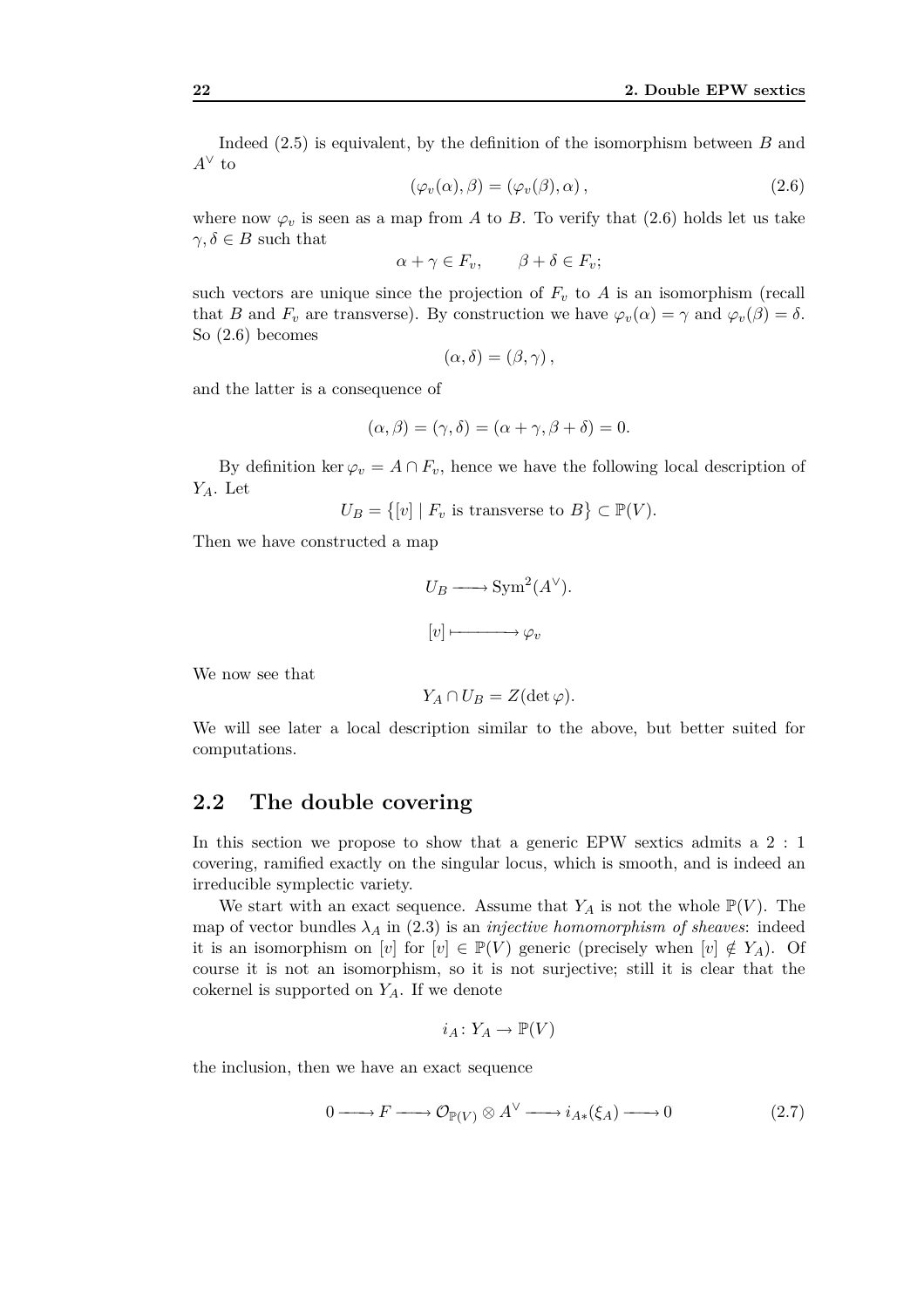for some sheaf  $\xi_A$  on  $Y_A$ . We will see in a moment that for a generic Lagrangian subspace *A* the locus

$$
Y_A[2] = \{ [v] \in \mathbb{P}(V) \mid \dim(F_v \cap A) \ge 2 \}
$$

is properly contained in  $Y_A$ ; it follows that  $\xi_A$  is generically free of rank 1.

We now dualize the exact sequence in (2.7). Note that

$$
\mathcal{H}om(i_{A*}(\xi_A), \mathcal{O}_{\mathbb{P}(V)}) = 0 \text{ and } \mathcal{E}xt^{1}(\mathcal{O}_{\mathbb{P}(V)} \otimes A^{\vee}, \mathcal{O}_{\mathbb{P}(V)}) = 0:
$$

the first because  $i_{A*}(\xi_A)$  is zero outside  $Y_A$  and the second because the two sheaves are free. So we the dual sequence is just

$$
0 \longrightarrow {\mathcal O}_{{\mathbb P}(V)} \otimes A \longrightarrow F^{\vee} \longrightarrow \mathcal{E}xt^{1}(i_{A*}(\xi_{A}), {\mathcal O}_{{\mathbb P}(V)}) \longrightarrow 0 . \tag{2.8}
$$

The exact sequences in (2.7) and (2.8) fit together to form a commutative diagram. To see this we introduce the morphism of vector bundles

$$
\mu_A \colon F \to \mathcal{O}_{\mathbb{P}(V)} \otimes A \tag{2.9}
$$

which is analogous to  $\lambda_A$ , the only difference being that we project on the other factor in decomposition (2.4). Taking into account the transpose of both  $\lambda_A$  and  $\mu_A$  we obtain a diagram

$$
0 \longrightarrow F \xrightarrow{\lambda_A} \mathcal{O}_{\mathbb{P}(V)} \otimes A^{\vee} \longrightarrow i_{A*}(\xi_A) \longrightarrow 0
$$
  
\n
$$
\downarrow^{\mu_A} \qquad \qquad \downarrow^{\mu_A'} \qquad \downarrow^{\mu_A'} \qquad \qquad 0 \longrightarrow \mathcal{O}_{\mathbb{P}(V)} \otimes A \xrightarrow{\lambda_A^t} F^{\vee} \longrightarrow \mathcal{E}xt^1(i_{A*}(\xi_A), \mathcal{O}_{\mathbb{P}(V)}) \longrightarrow 0
$$

The left square is commutative: indeed this means that

$$
\mu_A^t \circ \lambda_A = \lambda_A^t \circ \mu_A;
$$

in other words that the map

$$
\mu_A^t \circ \lambda_A \colon F \to F^\vee
$$

is symmetric. This follows from the fact that  $A$ ,  $B$  and  $F<sub>v</sub>$  are all Lagrangian subspaces, as in the remark in the previous section.

Standard diagram chasing shows that we can complete the diagram with a map

$$
i_{A*}(\xi_A) \to \mathcal{E}xt^1(\mathcal{O}_{\mathbb{P}(V)} \otimes A^{\vee}, \mathcal{O}_{\mathbb{P}(V)})
$$

which gives rise to a morphism of short exact sequences.

The next lemma identifies the term  $\mathcal{E}xt^1(i_{A*}(\xi_A), \mathcal{O}_{\mathbb{P}(V)})$ , which is the most obscure one in the diagram.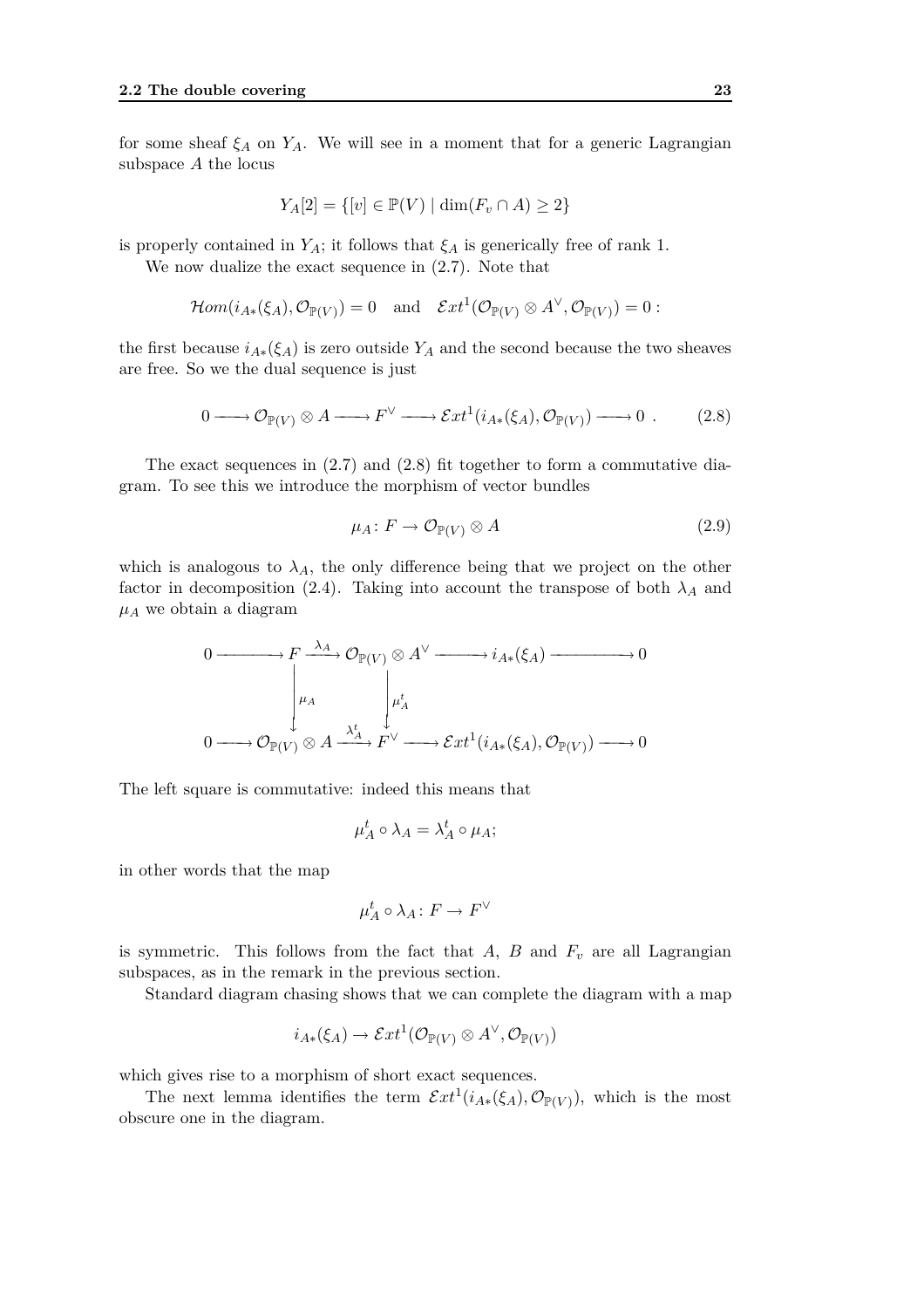**Lemma 2.1.** *We have an isomorphism*

$$
\mathcal{E}xt^{1}(i_{A*}(\xi_{A}),\mathcal{O}_{\mathbb{P}(V)})\cong i_{A*}(\xi_{A}^{\vee}(6)),
$$

*where we have called*

$$
\xi_A^\vee = \mathcal{H}om(\xi_A, \mathcal{O}_{Y_A})
$$

*(pay attention that ξ<sup>A</sup> is not locally free).*

*Proof.* Start from the exact sequence of *YA*: since it is a sextic we have, after a twist by 6,

$$
0 \longrightarrow \mathcal{O}_{\mathbb{P}(V)} \longrightarrow \mathcal{O}_{\mathbb{P}(V)}(6) \longrightarrow \mathcal{O}_{Y_A}(6) \longrightarrow 0 .
$$

Apply  $\mathcal{H}$ *om*( $\xi_A$ , $\cdot$ ) and take into account that

$$
\mathcal{H}om(i_{A*}(\xi_A), \mathcal{O}_{\mathbb{P}(V)}(6)) = 0,
$$

to obtain

$$
0 \longrightarrow \mathcal{H}om(i_{A*}(\xi_A), \mathcal{O}_{Y_A}(6)) \xrightarrow{\alpha} \mathcal{E}xt^{1}(i_{A*}(\xi_A), \mathcal{O}_{\mathbb{P}(V)}) \xrightarrow{\beta} \mathcal{E}xt^{1}(i_{A*}(\xi_A), \mathcal{O}_{\mathbb{P}(V)}(6)) \longrightarrow \cdots
$$

Since

$$
\mathcal{H}om(i_{A*}(\xi_A),\mathcal{O}_{Y_A}(6)) \cong \mathcal{H}om(i_{A*}(\xi_A),\mathcal{O}_{Y_A})(6) = i_{A*}(\xi_A^{\vee})(6),
$$

it is enough to prove that  $\alpha$  is an isomorphism, or equivalently that  $\beta$  vanishes.

But the map  $\beta$  is induced by the map

$$
\mathcal{O}_{\mathbb{P}(V)} \to \mathcal{O}_{\mathbb{P}(V)}(6),
$$

which is multiplication by the section of  $\mathcal{O}_{\mathbb{P}(V)}(6)$  whose zero locus is  $Y_A$ . Since  $i_{A*}(\xi_A)$  is supported on  $Y_A$ ,  $\beta$  is then zero, so the conclusion follows.  $\Box$ 

We have a look at the diagram we have obtained so far:

$$
0 \longrightarrow F \xrightarrow{\lambda_A} \mathcal{O}_{\mathbb{P}(V)} \otimes A^{\vee} \longrightarrow i_{A*}(\xi_A) \longrightarrow 0
$$
  
\n
$$
\downarrow^{\mu_A} \qquad \qquad \downarrow^{\mu'_A} \qquad \qquad \downarrow^{\mu'_A} \qquad \qquad \downarrow^{\mu'_{A}} \qquad \qquad \downarrow^{\mu'_{A}} \qquad \qquad \downarrow^{\mu'_{A}} \qquad \qquad \downarrow^{\mu'_{A}} \qquad \qquad \downarrow^{\mu'_{A}} \qquad \qquad \downarrow^{\mu'_{A}} \qquad \qquad \downarrow^{\mu'_{A}} \qquad \qquad \downarrow^{\mu'_{A}} \qquad \qquad \downarrow^{\mu'_{A}} \qquad \qquad \downarrow^{\mu'_{A}} \qquad \qquad \downarrow^{\mu'_{A}} \qquad \qquad \downarrow^{\mu'_{A}} \qquad \qquad \downarrow^{\mu'_{A}} \qquad \qquad \downarrow^{\mu'_{A}} \qquad \qquad \downarrow^{\mu'_{A}} \qquad \qquad \downarrow^{\mu'_{A}} \qquad \qquad \downarrow^{\mu'_{A}} \qquad \qquad \downarrow^{\mu'_{A}} \qquad \qquad \downarrow^{\mu'_{A}} \qquad \qquad \downarrow^{\mu'_{A}} \qquad \qquad \downarrow^{\mu'_{A}} \qquad \qquad \downarrow^{\mu'_{A}} \qquad \qquad \downarrow^{\mu'_{A}} \qquad \qquad \downarrow^{\mu'_{A}} \qquad \qquad \downarrow^{\mu'_{A}} \qquad \qquad \downarrow^{\mu'_{A}} \qquad \qquad \downarrow^{\mu'_{A}} \qquad \qquad \downarrow^{\mu'_{A}} \qquad \qquad \downarrow^{\mu'_{A}} \qquad \qquad \downarrow^{\mu'_{A}} \qquad \qquad \downarrow^{\mu'_{A}} \qquad \qquad \downarrow^{\mu'_{A}} \qquad \qquad \downarrow^{\mu'_{A}} \qquad \qquad \downarrow^{\mu'_{A}} \qquad \qquad \downarrow^{\mu'_{A}} \qquad \qquad \downarrow^{\mu'_{A}} \qquad \qquad \downarrow^{\mu'_{A}} \qquad \qquad \downarrow^{\mu'_{A}} \qquad \qquad \downarrow^{\mu'_{A}} \qquad \qquad \downarrow^{\mu'_{A}} \qquad \qquad \downarrow^{\mu'_{A}} \qquad \q
$$

in particular we are interested in the map

$$
i_{A*}(\xi_A) \to i_{A*}(\xi_A^{\vee})(6).
$$

Denote

$$
\zeta_A = \xi^{\vee}(3).
$$

Then the above becomes a map

$$
\zeta_A \to \zeta_A^{\vee};
$$

composing with the natural pairing between  $\zeta_A$  and  $\zeta_A^{\vee}$  we obtain a *multiplication* map

$$
m_A\colon \zeta_A\otimes \zeta_A\to \mathcal{O}_{Y_A}.
$$

One can prove (see [O'G08a])the following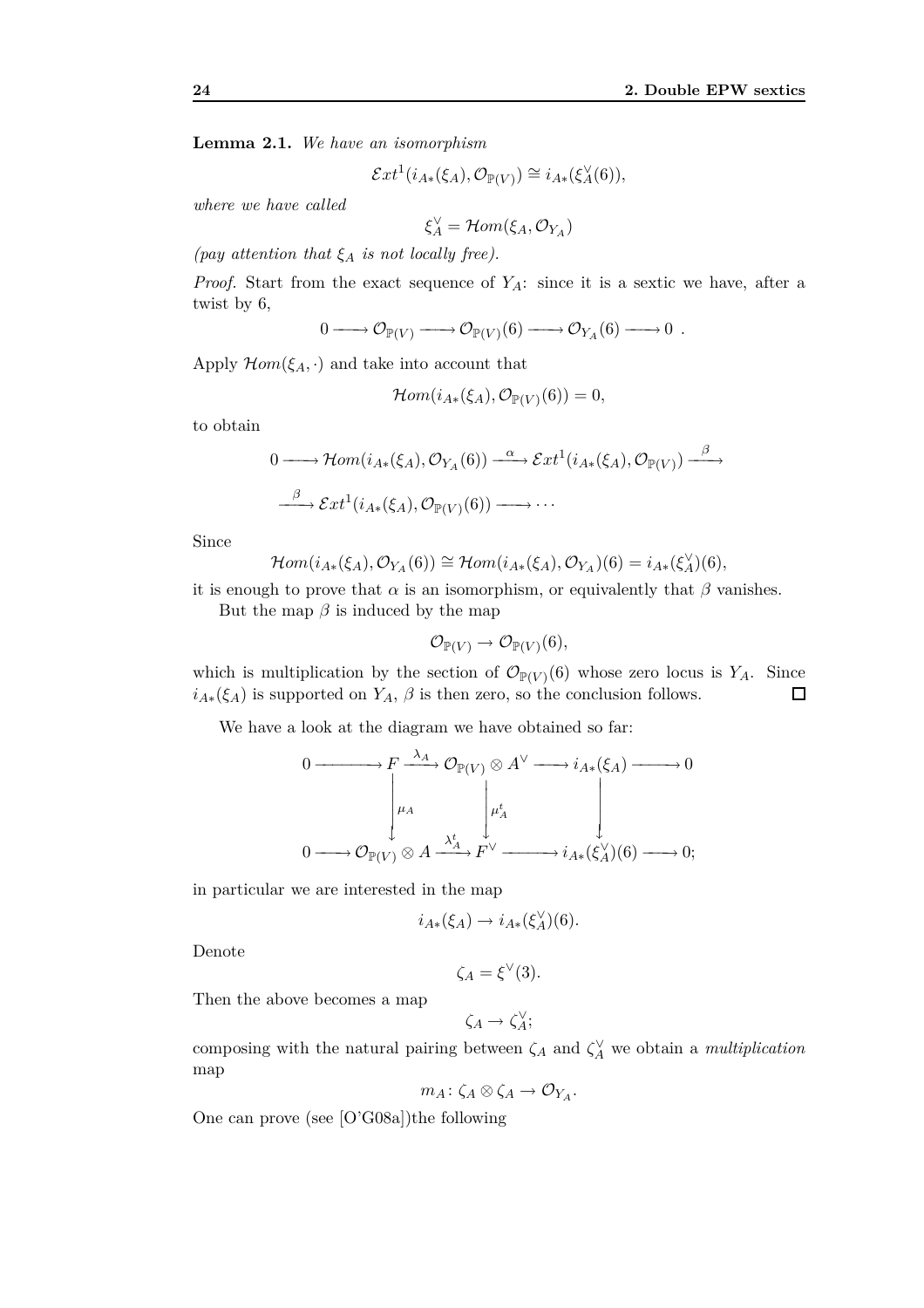**Lemma 2.2** (O'Grady)**.** *The map m<sup>A</sup> is symmetric and associative, and gives an isomorphism between*  $\zeta_A \otimes \zeta_A$  *and*  $\mathcal{O}_{Y_A}$ *.* 

Thanks to the lemma we see that the sheaf

$$
\mathcal{O}_{Y_A} \oplus \zeta_A
$$

has the structure of  $\mathcal{O}_{Y_A}$ -algebra, so we have an associated double covering.

**Definition 2.2.** We denote by

$$
X_A = \text{Proj}_{Y_A}(\mathcal{O}_{Y_A} \oplus \zeta_A)
$$

this double covering. The scheme  $X_A$  is called a *double EPW sextic*. We denote by

$$
f_A\colon X_A\to Y_A
$$

the covering map.

**Remark.** We claim that the ramification locus of the map  $f_A$  is  $Y_A[2]$ . To see this we just need to observe that by construction the ramification locus is the locus where the sheaf  $\zeta_A$ , or equivalently the sheaf  $\xi_A$ , is not locally free. Since  $i_{A*}(\xi_A)$ is the cokernel of the map

$$
\lambda_A\colon F\to \mathcal{O}_{\mathbb{P}(V)}\otimes A^\vee,
$$

we see that the rank of  $\xi_A$  jumps exactly along  $Y_A[2]$ , hence our claim.

We will verify in Section 3.1 that every double EPW sextic  $X_A$  is a deformation of  $S^{[2]}$ , where *S* is a quartic *K*3 surface. Since the latter is an irreducible symplectic variety, we deduce

**Proposition 2.3** (O'Grady). Let  $A \in \mathbb{LG}(\Lambda^3 V)^0$ . Then  $X_A$  is an irreducible symplectic variety. The polarized Hodge structure on  $H^2(X,\mathbb{Z})$  is the same as that *of S* [2]*, where S is a K*3 *surface, and its Fujiki constant is* 3*.*

#### **2.3 The parameter space for double EPW sextics**

In this section we wish to describe the geometry of the Lagrangian Grassmannian  $\mathbb{LG}(\bigwedge^3 V)$ , which is the natural parameter space for *EPW* sextic. Inside it we will be able to find some subvarieties corresponding to degenerate cases of *EPW* sextics. We anticipate that the generic behaviour is the following.

If  $A \in \mathbb{LG}(\bigwedge^3 V)$  is generic, A does not contain any decomposable form, and the locus  $Y_A[3]$  is empty. In this case we will see that  $Y_A$  is singular exactly along  $Y_A[2]$ , and the double covering *X<sup>A</sup>* is smooth, actually an irreducible symplectic variety.

We start with the following

**Definition 2.3.** If *E* is a symplectic vector space of dimension 2*n* we let

$$
\mathbb{LG}(E) \subset \mathcal{G}r(n, E)
$$

be the subset of the Grassmannian parametrizing Lagrangian subspaces of *E*.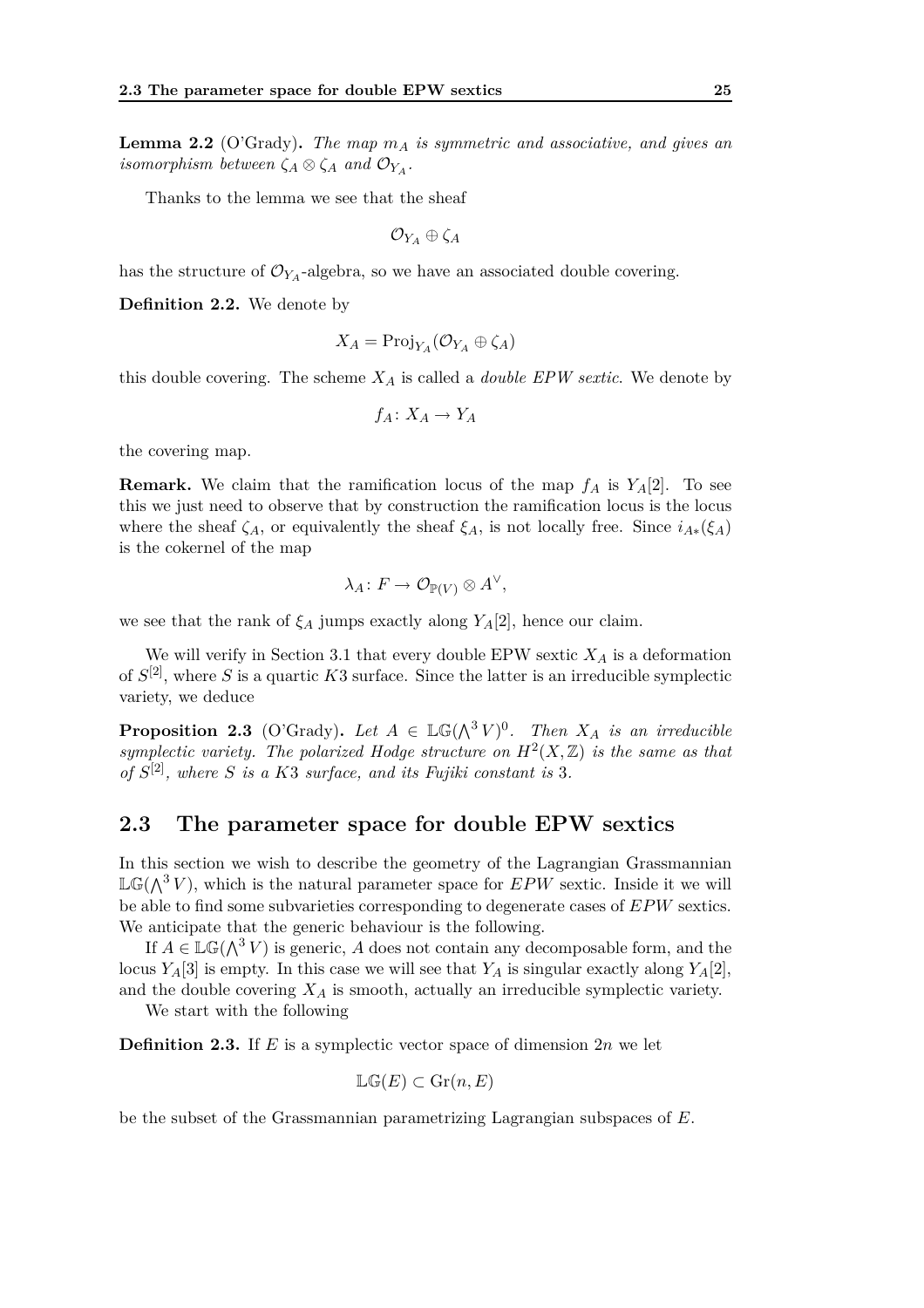It is immediate to check that  $\mathbb{LG}(E)$  is a closed subset of  $\mathrm{Gr}(n, E)$ . Since the symplectic group acts transitively on  $\mathbb{LG}(E)$ , we see that it is smooth. We describe its tangent. Recall that for a subspace  $A \in \mathrm{Gr}(n, E)$  we have a canonical identification

$$
T_A \operatorname{Gr}(n, E) \cong \operatorname{Hom}(A, E/A).
$$

When *A* is Lagrangian we can use the symplectic form to identify

$$
E/A = E/A^{\perp} \cong A^{\vee}.
$$

It is easy to verify that under this identification we have

$$
T_A \mathbb{LG}(E) = \text{Sym}^2(A^{\vee}) \subset \text{Hom}(A, A^{\vee}) = T_A \text{Gr}(n, E).
$$

In other words the tangent to  $\mathbb{LG}(E)$  only consists of those maps  $A \to A^{\vee}$  which are symmetric.

From this it is immediate to compute that

$$
\dim \mathbb{LG}(E) = \dim \operatorname{Sym}^2(A^{\vee}) = \binom{n+1}{2}.
$$

Now we come back to the case where  $E = \bigwedge^3 V$ . Following [O'G] we give the following definitions.

#### **Definition 2.4.** We let

$$
\Sigma = \{ A \in \mathbb{LG}(\bigwedge^3 V) \mid \bigwedge^3(W) \subset A \text{ for some } W \subset V, \dim W = 3 \}.
$$

In other words  $\Sigma$  is the set of Lagrangian subspaces of  $\bigwedge^3 V$  containing a decomposable form.

More generally for each  $k \in \mathbb{N}$  we define  $\Sigma_k$  as the Zariski closure of the locus of Lagrangian subspaces  $A \in \mathbb{LG}(\bigwedge^3 V)$  that contain exactly *k linearly independent* decomposable forms. In this way we have  $\Sigma = \Sigma_1$  (see Proposition 2.4), and of course  $\Sigma_k = \emptyset$  when  $k > 10$ .

We let

$$
\Delta = \{ A \in \mathbb{LG}(\Lambda^3 V) \mid Y_A[3] \neq \emptyset \} \subset \mathbb{LG}(\Lambda^3 V).
$$

Finally we define

$$
\mathbb{LG}(\bigwedge^3 V)^0 = \mathbb{LG}(\bigwedge^3 V) \setminus (\Sigma \cup \Delta).
$$

We shall now see that both  $\Sigma$  and  $\Delta$  are divisors on  $\mathbb{LG}(\bigwedge^3 V)$ , so  $\mathbb{LG}(\bigwedge^3 V)^0$ is open, and that  $\mathbb{LG}(\bigwedge^3 V)^0$  is exactly the locus where the double covering  $X_A$  is smooth. More generally we study the dimension of  $\Sigma_k$ , since in this work we are particularly interested to the locus  $\Sigma_{10}$ .

**Proposition 2.4** (O'Grady)**.**

- *i)* The set  $\Sigma$  *is closed in*  $\mathbb{LG}(\Lambda^3 V)$ *.*
- *ii)* The set  $\Sigma_k$  has codimension  $k$  *in*  $\mathbb{LG}(\Lambda^3 V)$  *(when it is not empty).*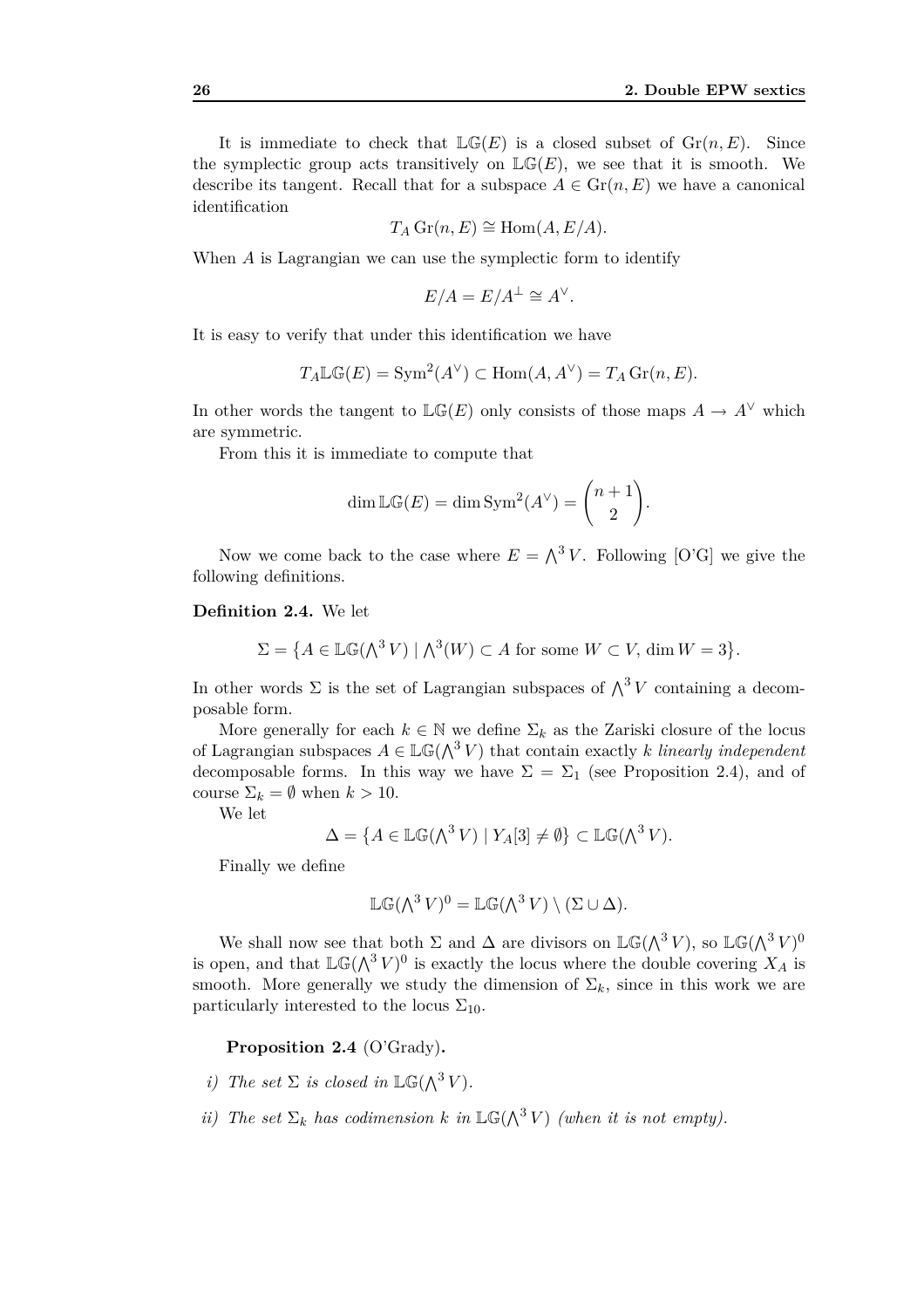*iii*)  $\Sigma_k$  *is smooth away from*  $\Sigma_{k+1}$ *.* 

*iv) Let*

$$
A \in \Sigma_k \setminus \Sigma_{k+1},
$$

*so that A contains exactly k decomposable forms*  $\alpha_1, \ldots, \alpha_k$ *, up to multiples. Then the tangent space to*  $\Sigma_k$  *in A is* 

$$
T_A \Sigma_k = \{ q \in \text{Sym}^2(A^{\vee}) \mid q(\alpha_1) = \cdots = q(\alpha_k) = 0 \}.
$$

*Proof.* It is enough to prove that  $\Sigma$  is closed and that the description of the tangent space holds. Indeed once we know this, we see that the dimension of the tangent space is constant on  $\Sigma_k \backslash \Sigma_{k+1}$ , since linearly independent points induce independent conditions on quadrics. Hence, since this is an open subset of  $\Sigma_k$ , the common dimension is the dimension of  $\Sigma_k$ , so these are smooth points. Moreover the same description of the tangent yields that the codimension of  $\Sigma_k$  is exactly *k*.

So we turn to proving that  $\Sigma$  is closed. We consider the incidence variety

$$
\widetilde{\Sigma} = \{ (W, A) \mid \bigwedge^3 W \subset A \} \subset \text{Gr}(3, V) \times \mathbb{LG}(\bigwedge^3 V).
$$

Since  $\tilde{\Sigma}$  is closed and  $\Sigma$  is its projection, it follows that  $\Sigma$  is closed too.

Finally we look at the description of the tangent space. To simplify notation,

we deal with the case  $k = 1$ . Let  $A(t)$  be a curve inside  $\Sigma$  with  $A(0) = A$ .

We choose a basis

$$
\{\beta_1(t),\ldots,\beta_9(t),\alpha(t)\}\
$$

of  $A(t)$ , such that  $\alpha(t)$  is decomposable. Choose a subspace  $C \subset \Lambda^3 V$  complementary to *A*. Then the element of  $Sym^2(A)^\vee$  associated to the tangent vector  $\dot{A}(0)$  is constructed as follows.

Since

$$
\bigwedge^3 V = A \oplus C,
$$

the subspace  $A(t)$ , for *t* small, is the graph of a map  $f(t)$ :  $A \rightarrow C$ . The vector

$$
\dot{A}(0) \in T_A \mathbb{LG}(\bigwedge^3 V)
$$

corresponds to the symmetric homomorphism  $f'(0)$ :  $A \to C$ . Here the subspace C is identified, by the symplectic form, with  $A^{\vee}$ .

Let now  $\alpha = \alpha(0)$  be the decomposable form in *A*. By definition of graph,  $\alpha + f(t)\alpha \in A(t)$  for all *t*. So we can choose functions

$$
\lambda_1(t),\ldots,\lambda_{10}(t)
$$

such that

$$
f(t)\alpha + \alpha = \lambda_1(t)\beta_1(t) + \cdots + \lambda_9(t)\beta_9(t) + \lambda_{10}(t)\alpha(t).
$$

We observe that  $\alpha = \alpha(0)$  implies that

$$
\lambda_1(0)=\cdots=\lambda_9(0)=0.
$$

Moreover since *A* is Lagrangian

$$
(\alpha, \beta_1(0)) = \cdots = (\alpha, \beta_9(0)) = (\alpha, \alpha(0)) = 0.
$$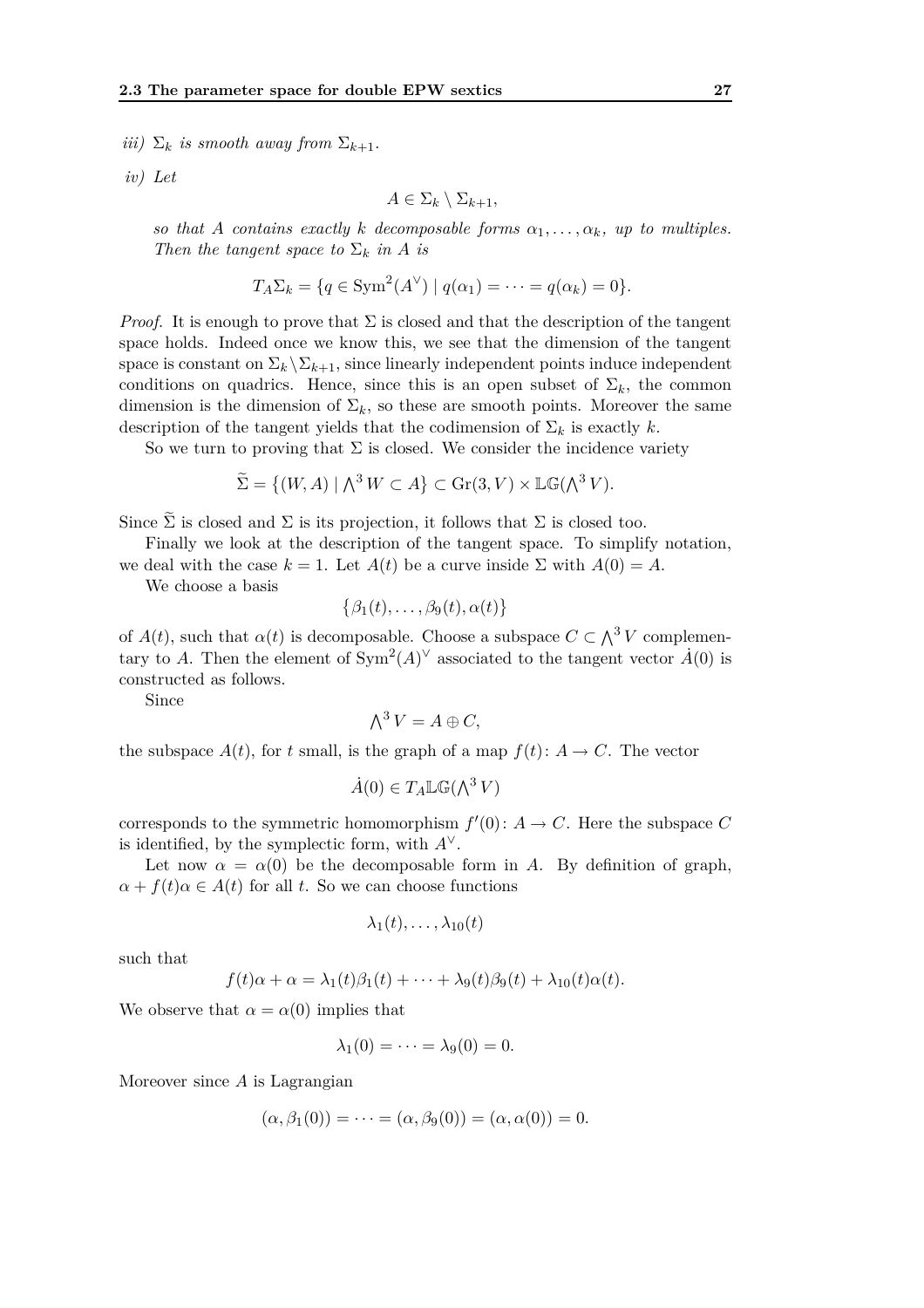So, when we take derivatives, we are left with

$$
(\alpha, f'(0)\alpha) = (\alpha, \alpha'(0)).
$$

Now we use the fact that  $\alpha(t)$  is decomposable, say

$$
\alpha(t) = v_1(t) \wedge v_2(t) \wedge v_3(t),
$$

and let  $v_i = v_i(0)$ , so that  $\alpha = v_1 \wedge v_2 \wedge v_3$ . Then we have

$$
\alpha \wedge \alpha(t) = v_1 \wedge v_2 \wedge v_3 \wedge v_1(t) \wedge v_2(t) \wedge v_3(t),
$$

and taking derivatives yields

$$
(\alpha, f'(0)\alpha) = (\alpha, \alpha'(0)) = \text{vol}(\alpha \wedge \alpha'(0)) = 0.
$$

So we see that  $\alpha$  lies on the quadric defined by  $\dot{A}(0)$ , that is

$$
T_A \Sigma \subset \{ q \in \text{Sym}^2(A^{\vee}) \mid q(\alpha) = 0 \}.
$$

The other inclusion is proved in a similar way.

Next we turn the description of  $\Delta$ . In this work it does not really come into play, so we limit ourselves to the following

**Proposition 2.5** (O'Grady).  $\Delta$  *is an irreducible divisor of*  $\mathbb{LG}(\Lambda^3 V)$ *.* 

*Proof.* As before we consider the incidence variety

$$
\widetilde{\Delta} = \{ ([v], A) \mid \dim A \cap F_v \ge 3 \} \subset \mathbb{P}(V) \times \mathbb{LG}(\Lambda^3 V).
$$

We have the first projection

$$
\pi\colon\tilde\Delta\to\mathbb P(V),
$$

and we claim that the fiber  $\pi^{-1}([v])$  is irreducible of dimension 49.

Indeed to find a Lagrangian subspace *A* such that

$$
\dim F_v \cap A \ge 3
$$

we have to choose first a subspace  $U \subset F_v$  of dimension 3, and then a Lagrangian subspace *A* with

$$
U \subset A \subset U^{\perp}.
$$

We remark that the symplectic form on  $\bigwedge^3 V$  induces a symplectic form on  $U^{\perp}/U$ .

So we see that  $\pi^{-1}([v])$  is itself fibered over  $\text{Gr}(3, F_v)$ , whit fiber a Lagrangian Grassmannian  $\mathbb{LG}(U^{\perp}/U)$ . It follows that  $\pi^{-1}([v])$  is irreducible and

$$
\dim \pi^{-1}([v]) = \dim \text{Gr}(3, F_v) + \dim \mathbb{LG}(U^{\perp}/U) = 21 + 28 = 49.
$$

We conclude that  $\widetilde{\Delta}$  is irreducible, with

$$
\dim \tilde{\Delta} = \dim \mathbb{P}(V) + \dim \pi^{-1}([v]) = 5 + 49 = 54.
$$

Since  $\Delta$  is the projection of  $\Delta$  it follows that  $\Delta$  is irreducible, of dimension at most 54. The reverse inequality

$$
\dim \Delta \geq 54
$$

is a bit trickier to obtain, and we will not prove it here, since we don't need it in the sequel. $\Box$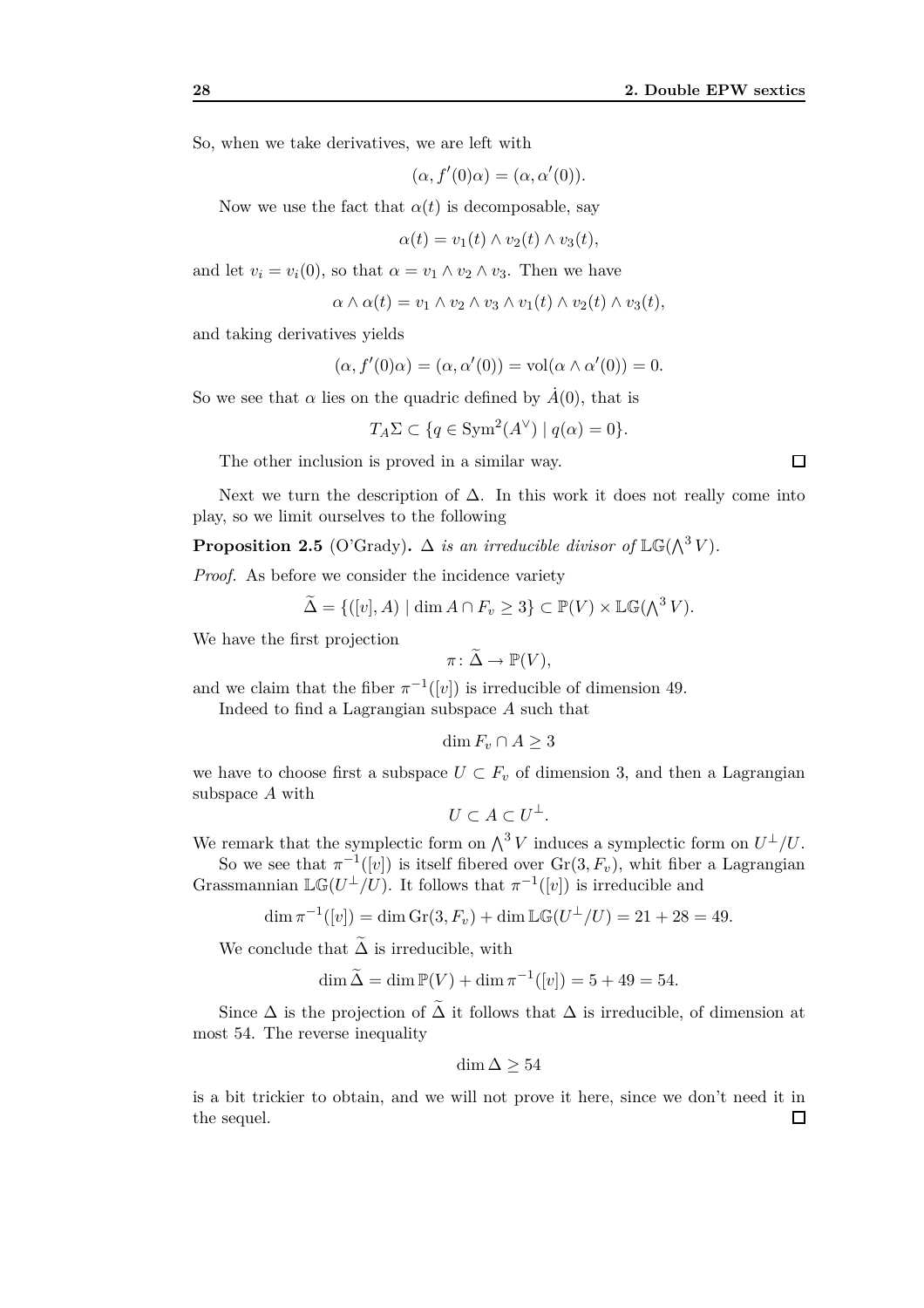Next we see why these loci are relevant.

**Proposition 2.6** (O'Grady). Let  $A \in \mathbb{LG}(\bigwedge^3 V)$ , and assume that  $Y_A$  is not the *whole*  $\mathbb{P}(V)$ *. Let*  $[v] \in Y_A$ *. Then*  $Y_A$  *is smooth at*  $[v]$  *if and only if*  $[v] \notin Y_A[2]$  *and A does not contain any decomposable form multiple of* [*v*]*.*

*In other words the singular locus of Y<sup>A</sup> is the union of YA*[2] *and the planes*  $\mathbb{P}(W)$ *, where W varies through all* 3*-planes of V such that*  $\bigwedge^3 W \subset A$ *.* 

**Corollary 2.7.** *The double covering X<sup>A</sup> is smooth if and only if*

 $A \in \mathbb{LG}(\bigwedge^3 V)^0$ .

We postpone the proof of the proposition up to when we have a better grasp of the local structure of  $Y_A$ ; it will appear again as Proposition 2.23. We sketch here the proof of the corollary.

*Proof of Corollary 2.7.* In one direction assume that

$$
A \in \mathbb{LG}(\bigwedge^3 V)^0.
$$

Since  $Y_A$  is smooth outside  $Y_A[2]$  and the covering

$$
f_A\colon X_A\to Y_A
$$

is unramified outside  $Y_A[2]$  we just have to check that  $X_A$  is smooth in the points of  $f_A^{-1}(Y_A[2])$ . This follows from the local description of  $Y_A[2]$  in Proposition 2.27.

Viceversa assume that  $X_A$  is smooth. Since  $f_A$  is unramified outside  $Y_A[2]$  it follows that  $Y_A$  is smooth outside  $Y_A[2]$ , hence by the above proposition we have

$$
A \notin \Sigma.
$$

A local study then shows that if  $[v] \in Y_A[3]$ , the point  $f_A^{-1}([v])$  is not a smooth point of *XA*, so we must have

 $A \notin \Delta$ *.* 

Finally we mention the natural duality for double EPW sextics, introduced in [O'G08a]. The volume form vol on *V* induces one, which we shall call vol*∨*, on *V ∨*. Hence we have a symplectic form on  $\bigwedge^3 V^{\vee}$ , given by

$$
\Lambda^3 V^{\vee} \times \Lambda^3 V^{\vee} \longrightarrow \mathbb{C}
$$

$$
(\alpha, \beta) \longmapsto \text{vol}^{\vee}(\alpha \wedge \beta)
$$

As in the non Lagrangian case, we have a duality isomorphism

$$
\delta: \mathbb{LG}(\Lambda^3 V) \longrightarrow \mathbb{LG}(\Lambda^3 V^{\vee}).
$$

$$
A \longrightarrow \text{Ann}(A)
$$

Hence, given  $A \in \mathbb{LG}(\bigwedge^3 V)$  we have also a dual EPW sextic

$$
Y_{\delta(A)} \subset \mathbb{P}(V^{\vee}).
$$

The connection with *Y<sup>A</sup>* is given by the following result.

```
\Box
```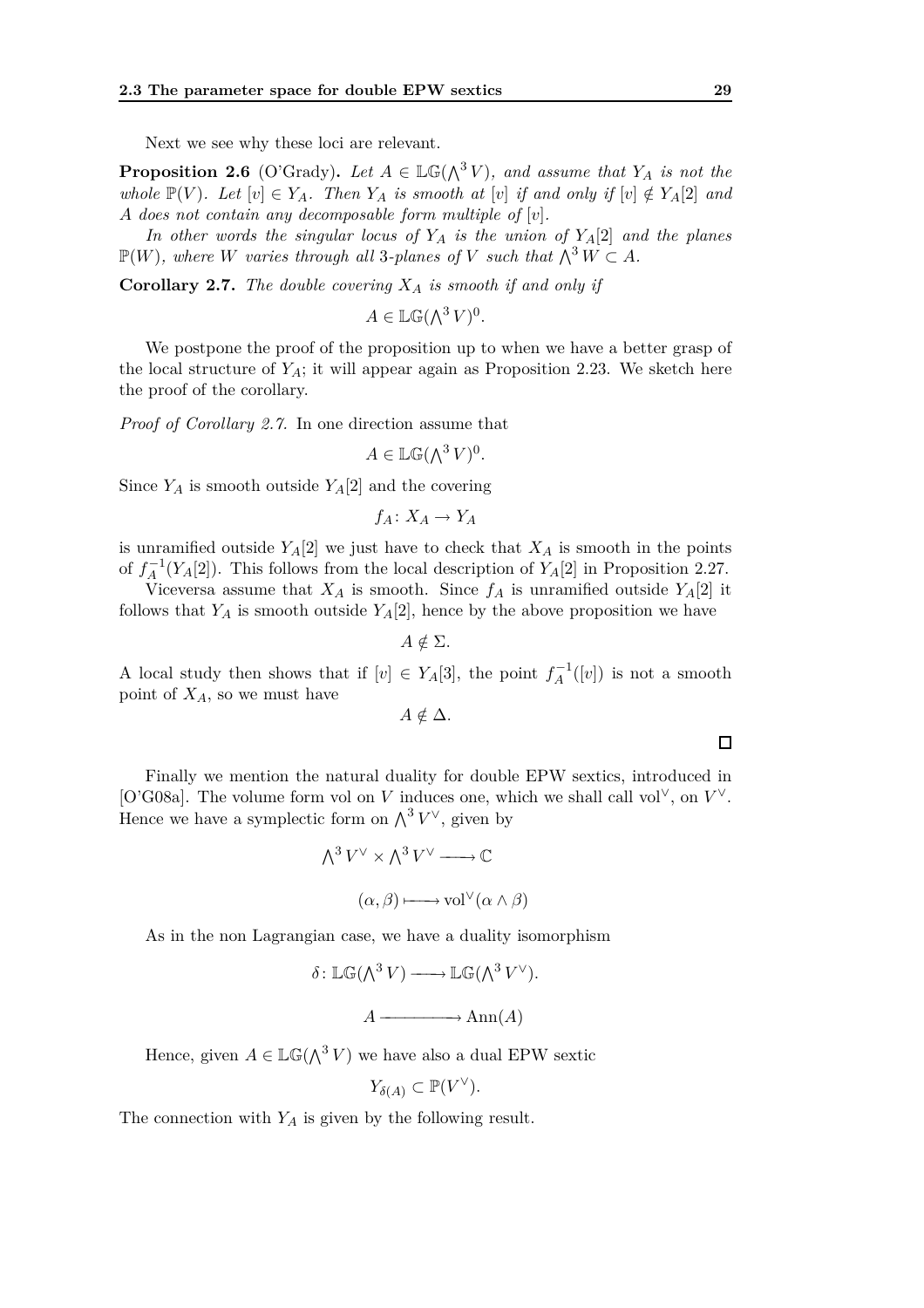**Theorem** (O'Grady). If  $A \in \mathbb{LG}(\Lambda^3 V)$  is generic,  $Y_{\delta(A)}$  is the dual variety (in the *sense of projective geometry) of YA.*

# **2.4 The surface** *Z<sup>A</sup>*

Let  $A \in \mathbb{LG}(\bigwedge^3 V)^0$ , and let  $f_A: X_A \to Y_A$  be the double covering of the corresponding EPW sextic. Let  $Z_A \subset X_A$  be the fixed locus of the covering involution  $\varphi_A$ . The projection

$$
f_A\colon Z_A\to Y_A[2]
$$

is an isomorphism. In this section we want to recall some properties of the surface *ZA*. We omit *A* from the notation, since it will be kept fixed.

**Remark.** *Z* is a Lagrangian surface inside *X*. Indeed let  $\sigma$  be the symplectic form of *X*. The covering involution satisfies

$$
\varphi^*(\sigma) = -\sigma. \tag{2.10}
$$

This is not completely obvious, since the proof that *X* is symplectic relies on the fact that it can be deformed to  $S^{[2]}$ , where *S* is a *K*3; we will show this in Section 3.1. Granting this for a moment, one gets

$$
\varphi\big|_Z=0,
$$

because *Z* is fixed pointwise by  $\varphi$ .

Equation 2.10 is a consequence of a more general fact. The polarized variety  $(X, \mathcal{O}_X(1))$  is a polarized deformation of  $(S^{[2]}, h)$ , where

$$
h \in H^2(S^{[2]},{\mathbb Z})
$$

is a certain ample class. Moreover the involution  $\varphi$  deforms to an involution  $\psi$  on  $S^{[2]}.$ 

Recall that  $H^2(X,\mathbb{Z})$  and  $H^2(S^{[2]},\mathbb{Z})$  are endowed with the Beauville-Bogomolov form. O'Grady shows in [O'G05b, Prop. 4*.*1] that

$$
\psi^*\colon H^2(S^{[2]},{\mathbb Z})\to H^2(S^{[2]},{\mathbb Z})
$$

equals the reflection in the span of *h*. It follows that

$$
\varphi^* \colon H^2(X, \mathbb{Z}) \to H^2(X, \mathbb{Z})
$$

is the reflection in the span of  $c_1(\mathcal{O}_X(1))$ . In particular since  $\sigma$  and  $c_1(\mathcal{O}_X(1))$  are orthogonal with respect to the Beauville-Bogomolov form, Equation 2.10 follows.

We have the following

**Proposition 2.8** (O'Grady)**.** *The canonical class of Z satisfies*

$$
2K_Z=\mathcal{O}_Z(6).
$$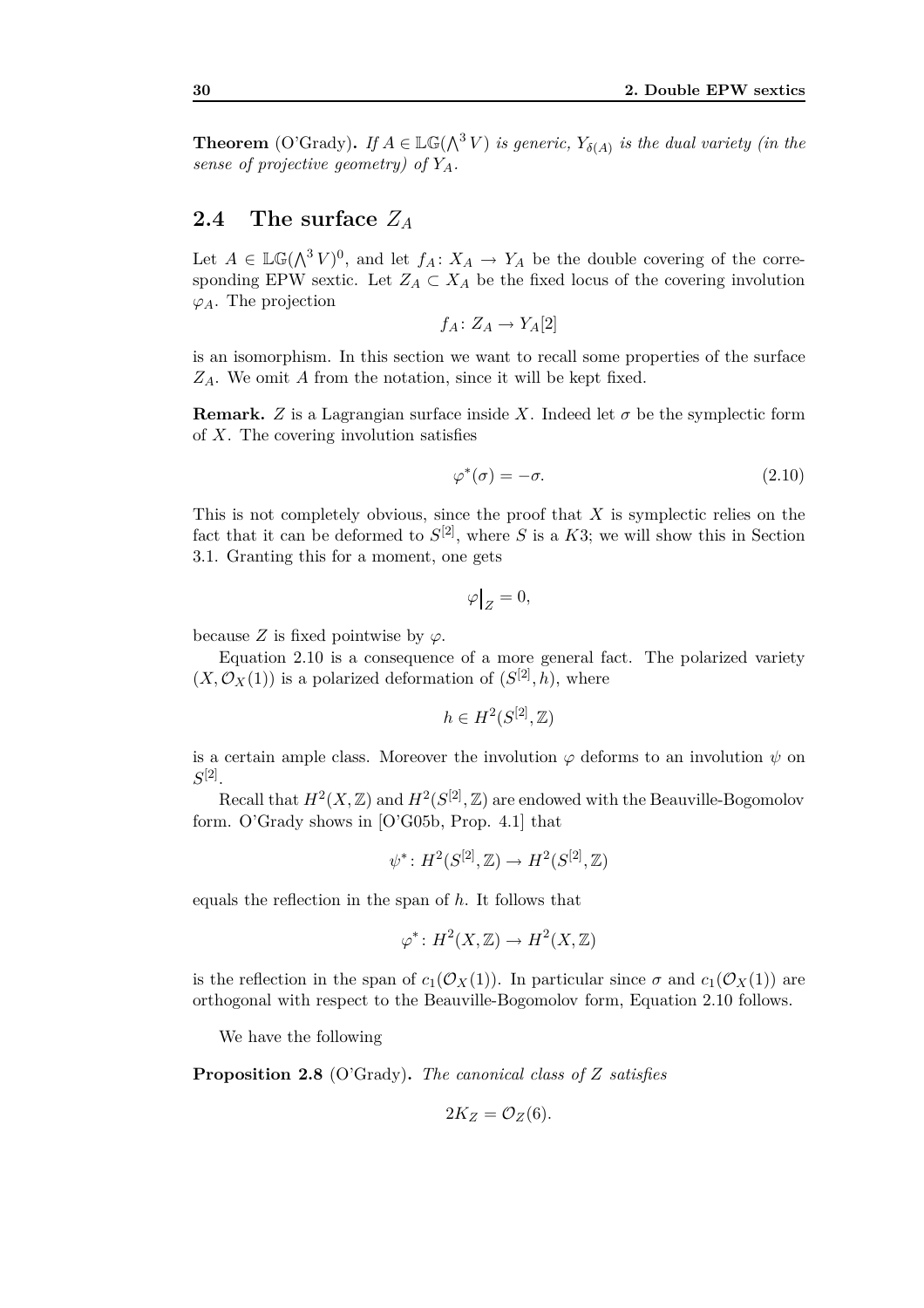**Remark.** The above proposition determines *K<sup>Z</sup>* only up to 2-torsion. Namely we can rewrite it as

$$
K_Z = \mathcal{O}_Z(3) + \kappa,
$$

where  $\kappa$  is a 2-torsion class. We will see in Section 3.3 that the class  $\kappa$  is really non-zero.

*Proof.* For simplicity let us denote  $W = f(Z)$  the singular set of *Y*. We know that on *W* the map  $\lambda$  has constant rank 8, so we get the following exact sequence of *vector bundles* on *W*:

$$
0 \longrightarrow K \longrightarrow F \xrightarrow{\lambda|_W} \mathcal{O}_W \otimes (\bigwedge^3 V/A) \longrightarrow \zeta|_W \longrightarrow 0. \tag{2.11}
$$

Here K is defined to be the kernel of  $\lambda|_W$ ; it has rank 2. Identifying W with its preimage  $Z \subset X$ , we claim that the following isomorphisms hold:

$$
\zeta|_W \cong \mathcal{N}_{Z/X}.\tag{2.12}
$$

$$
\mathcal{K} \cong \mathcal{N}_{Z/X}^{\vee} \tag{2.13}
$$

Assuming Equations (2.12) and (2.13) for a moment, the exact sequence in (2.11) gives

$$
c_1(\mathcal{N}_{Z/X}^{\vee}) - c_1(F) - c_1(\mathcal{N}_{Z/X}) = 0,
$$

hence

$$
2c_1(\mathcal{N}_{Z/X}) = -c_1(F) = \mathcal{O}_Z(6).
$$

Since *X* has trivial canonical class, it follows that

$$
2K_Z = 2c_1(\mathcal{N}_{Z/X}) = \mathcal{O}_Z(6),
$$

as desired.

So we now turn to the proof of  $(2.12)$  and  $(2.13)$ . Let  $p \in Z$ ; then the covering involution  $\varphi$  fixes *p*, so  $\varphi^*$  acts on  $T_pX$ . This gives a decomposition

$$
T_p X = (T_p X)_+ \oplus (T_p X)_-
$$

in eigenspaces for  $\varphi^*$ , with eigenvalues  $\pm 1$ . Since *Z* is the fixed locus of  $\varphi$ ,

$$
(T_p X)_+ = T_p Z.
$$

On the other hand, since

 $X = \text{Proj}(\mathcal{O}_Y \oplus \zeta),$ 

we can identify

$$
(T_p X)_{-} \cong \zeta_{f(p)}.
$$

It follows that

$$
(\mathcal{N}_{Z/X})_p \cong \zeta_{f(p)}
$$

and the isomorphism in (2.12) holds.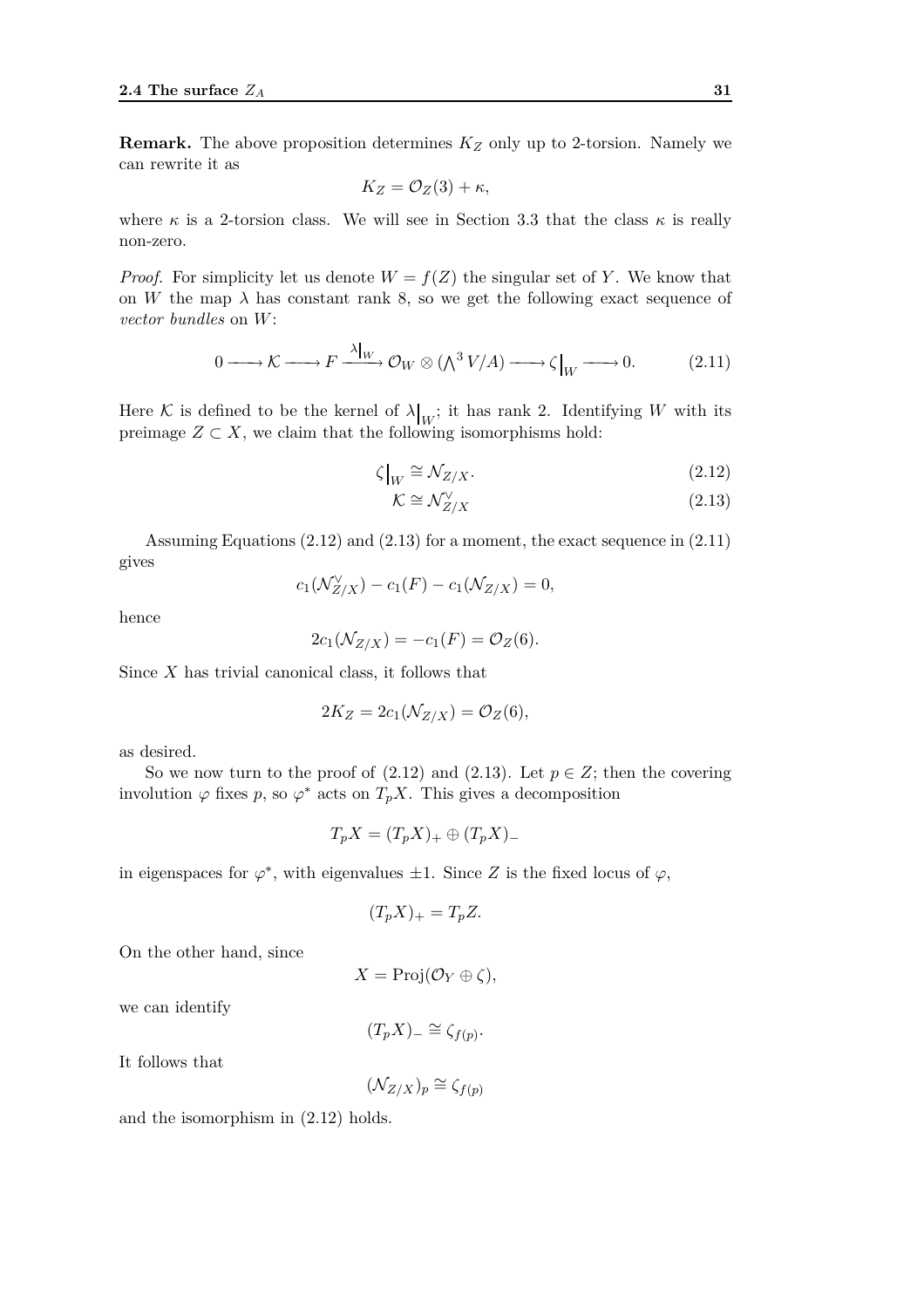For the other, we show that  $\mathcal{K} \cong \zeta \big|_{\mathcal{L}}^{\mathcal{V}}$  $W_W$ . Indeed observe that over *W* we have

$$
\mathcal{K}_v = F_v \cap A \text{ and}
$$
  

$$
\zeta_v = \bigwedge^3 V/(F_v + A).
$$

The symplectic form identifies  $\mathcal{K}^{\vee}_{v}$  with the quotient  $\bigwedge^{3} V/(F_{v} \cap A)^{\perp}$ , and since both *A* and *F<sup>v</sup>* are Lagrangian we have

$$
(F_v \cap A)^{\perp} = F_v^{\perp} + A^{\perp} = F_v + A,
$$

thereby proving isomorphism (2.13).

**Corollary 2.9.** For  $A \in \mathbb{LG}(\bigwedge^3 V)^0$  the surface  $Z_A \cong Y_A[2]$  is of general type.

We end this brief section with the computation of some invariants of *Z*. We recall without proof from [O'G08b] that the topological Euler characteristic of *Z* is  $\chi(Z) = 192$ , and that *Y*[2] has degree 40 in  $\mathbb{P}^5$ . It follows from Proposition 2.8 that

$$
K_Z^2 = 9 \deg Y[2] = 360,
$$

so by Noether formula

$$
\chi(Z, \mathcal{O}_Z) = \frac{1}{12}(\chi(Z) + K_Z^2) = \frac{1}{12}(192 + 360) = 46.
$$

By definition this is  $1 - q(Z) + p_g(Z)$ , hence  $p_g(Z) = 45 + q(Z)$ . By Corollary 3.19 we find

$$
q(Z) = 0, \qquad p_g(Z) = 45.
$$

# **2.5** *EPW* **sextics containing a plane**

We consider in this section the case where the Lagrangian subspace *A* contains some nonzero completely decomposable tensor  $w_1 \wedge w_2 \wedge w_3$ . Let

$$
W = \langle w_1, w_2, w_3 \rangle ;
$$

then dim  $W = 3$  and  $\bigwedge^3 W \subset A$ .

It is clear by definition that  $\mathbb{P}(W) \subset Y_A$ , and as we have remarked  $Y_A$  is singular along  $\mathbb{P}(W)$ , as well as on  $Y_A[2]$ . In this section we want to show that  $\mathbb{P}(W)$  and  $Y_A[2]$  meet along a sextic curve on  $\mathbb{P}(W)$ , and that this curve comes endowed with an unramified double covering.

**Proposition 2.10** (O'Grady, [O'G]). Let  $W \subset V$  be a subspace with dim  $W = 3$ ,  $A \subset \bigwedge^3 V$  *a generic Lagrangian subspace containing*  $\bigwedge^3 W$ *. Then* 

$$
C_{A,W} = \mathbb{P}(W) \cap Y_A[2]
$$

*is a curve of degree* 6 *inside*  $\mathbb{P}(W)$ *.*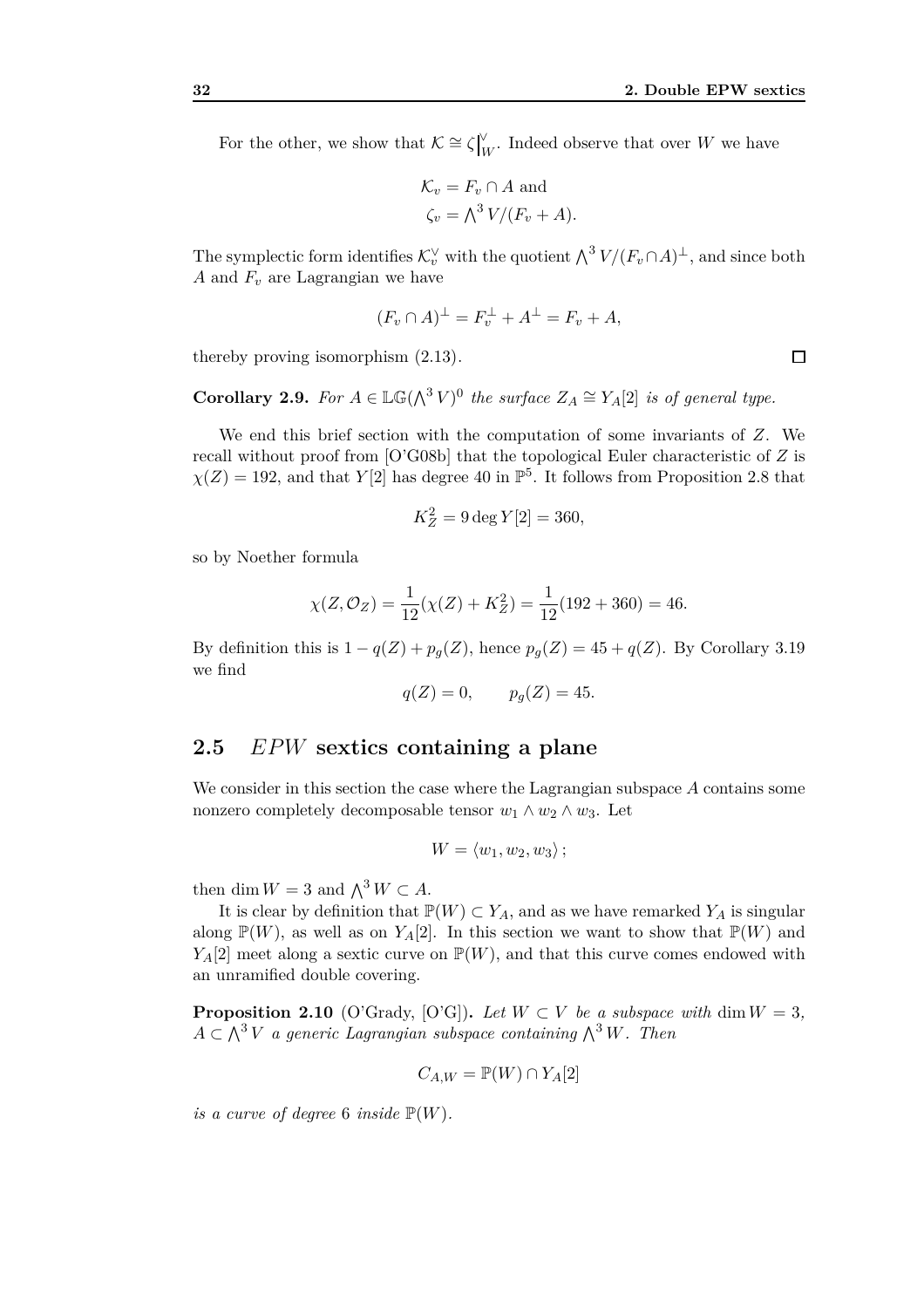*Proof.* The proof is almost a repetition of the fact that *Y<sup>A</sup>* is a sextic. Take any  $[w] \in \mathbb{P}(W)$ ; then  $[w] \in Y_A[2]$  if and only if

$$
\dim(A \cap F_w) \ge 2.
$$

By hypothesis  $\Lambda^3 W \subset A$ , and it is clear that  $\Lambda^3 W \subset F_w$ , so in any case

$$
\dim(A \cap F_w) \geq 1.
$$

To get rid of this, we quotient out the factor  $\bigwedge^3 W$ . So let

$$
E_W = (\bigwedge^3 W)^{\perp} / \bigwedge^3 W,
$$

where orthogonality is with respect to the symplectic form on  $\bigwedge^3 V$ ; this is well defined because  $\bigwedge^3 W$  is of course isotropic. The symplectic form on  $\bigwedge^3 V$  induces an antisymmetric form on  $E_W$ , which is again non-degenerate, so  $E_W$  is a symplectic space itself. Inside  $E_W$  we find

$$
B = A / \bigwedge^3 W
$$

 $(\text{recall that } A \subset (\bigwedge^3 W)^{\perp}, \text{ since it is isotropic and contains } \bigwedge^3 W).$ 

The trivial symplectic vector bundle  $E_W \otimes \mathcal{O}_{\mathbb{P}(W)}$  has a Lagrangian vector subbundle *G* defined by

$$
G_w = F_w / \bigwedge^3 W.
$$

By the remark at the beginning of the proof,

$$
C_{A,W} = \{ [w] \in \mathbb{P}(W) \mid \dim(B \cap G_w) > 0 \}.
$$

The inclusion of *G* inside  $E_W \otimes \mathcal{O}_{\mathbb{P}(W)}$ , followed by projection, gives a map of vector bundles

$$
\nu_{A,W} \colon G \to E_W/B,
$$

and  $C_{A,W}$  is the locus where  $\nu_{A,W}$  has not maximal rank. Since

$$
c_1(G) = c_1(F) = \mathcal{O}_{\mathbb{P}(W)}(-6),
$$

and  $E_W/B$  is trivial, det  $\nu_{A,W}$  is a section of

$$
\det(\mathcal{H}om(G, E_W/B)) = \mathcal{O}_{\mathbb{P}(W)}(6),
$$

and  $C_{A,W}$ , being the zero locus of det  $\nu_{A,W}$ , is a sextic curve, unless det  $\nu_{A,W}$  vanishes identically.

In Section 2.6 we will compute local equations for  $C_{A,W}$ . In particular we will see that for *A* generic, it is smooth, so certainly it is not the whole  $\mathbb{P}(W)$ .  $\Box$ 

We can also mimic the construction of the double covering  $X_A$  of  $Y_A$ , to obtain a double covering  $C_{A,W}$  of  $C_{A,W}$ . First we define

$$
C_{A,W}[k] = \{ [w] \in \mathbb{P}(W) \mid \dim(B \cap G_w) \ge k \},\
$$

so that  $C_{A,W} = C_{A,W}[1]$ . Different from the case of  $Y_A$ , we expect for dimensional reasons that  $C_{A,W}[k]$  is empty for  $k \geq 2$ , and this is actually the case for *A* generic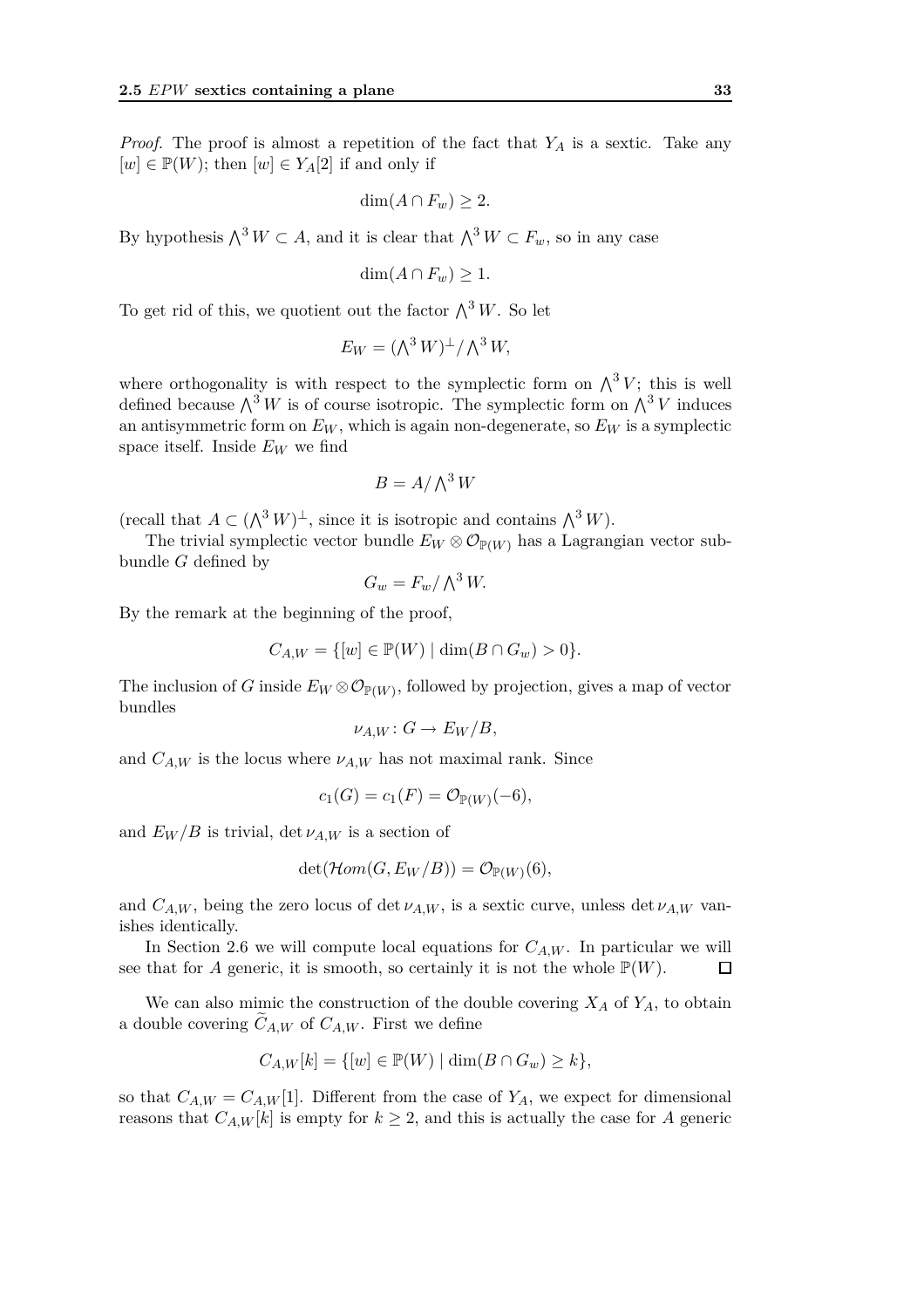in Σ. Indeed, being a degeneracy locus,  $C_{A,W}$  is singular along  $C_{A,W}[2]$ . But it follows from the results of Section 2.6 that  $C_{A,W}$  is smooth for *A* generic in  $\Sigma$ .

Let us choose a complementary Lagrangian subspace in *E<sup>W</sup>* to *B*; as in Section 2.1 the symplectic form allows one to identify this subspace to  $B^{\vee}$ , so one obtains the decomposition

$$
E_W=B\oplus B^{\vee}.
$$

Let

$$
\lambda\colon G\to B^\vee\otimes\mathcal{O}_{P(W)}
$$

denote the inclusion of *G* inside *E<sup>W</sup>* followed by the projection on *B*, and similarly for

$$
\mu\colon G\to B\otimes \mathcal{O}_{P(W)}.
$$

These maps and their adjoints fit into a commutative diagram:

$$
0 \longrightarrow G \longrightarrow G \longrightarrow \mathcal{O}_{\mathbb{P}(W)} \otimes B^{\vee} \longrightarrow j_{*}(\xi) \longrightarrow 0
$$
\n
$$
\downarrow \qquad \qquad \downarrow \qquad \qquad \downarrow
$$
\n
$$
0 \longrightarrow \mathcal{O}_{\mathbb{P}(W)} \otimes B \stackrel{\lambda^{t}}{\longrightarrow} G^{\vee} \longrightarrow \mathcal{E}xt^{1}(j_{*}(\xi), \mathcal{O}_{\mathbb{P}(W)}) \longrightarrow 0.
$$
\n
$$
(2.14)
$$

Here *j*:  $C_{A,W} \rightarrow \mathbb{P}(W)$  denotes the inclusion, and the lower line is obtained by dualizing the upper one. Details are completely analogous to Section 2.2.

**Lemma 2.11.** *We have an isomorphism*

$$
\mathcal{E}xt^{1}(j_{*}(\xi),\mathcal{O}_{\mathbb{P}(W)})\cong j_{*}(\xi^{\vee}(6))
$$

*Proof.* Start from the exact sequence of  $C_{A,W}$ : since it is a sextic we have, after a twist by 6,

$$
0 \longrightarrow \mathcal{O}_{\mathbb{P}(W)} \longrightarrow \mathcal{O}_{\mathbb{P}(W)}(6) \longrightarrow \mathcal{O}_{C_{A,W}}(6) \longrightarrow 0.
$$

Apply  $\mathcal{H}$ *om*( $j$ <sup>\*</sup>( $\xi$ ),  $\cdot$ ) and take into account that

$$
\mathcal{H}om(j_*(\xi),\mathcal{O}_{\mathbb{P}(V)}(6))=0,
$$

to obtain

$$
0 \longrightarrow \mathcal{H}om(j_*(\xi), \mathcal{O}_{C_{A,W}}(6)) \xrightarrow{\alpha} \mathcal{E}xt^1(j_*(\xi), \mathcal{O}_{\mathbb{P}(W)}) \xrightarrow{\beta} \mathcal{E}xt^1(j_*(\xi), \mathcal{O}_{\mathbb{P}(W)})
$$

Since

$$
\mathcal{H}om(j_*(\xi), \mathcal{O}_{C_{A,W}}(6)) \cong \mathcal{H}om(j_*(\xi), \mathcal{O}_{C_{A,W}})(6) = j_*(\xi^{\vee})(6)
$$

it enough to prove that  $\alpha$  is an isomorphism, or equivalently that  $\beta$  vanishes. But the map  $\beta$  is induced by the map

$$
\mathcal{O}_{\mathbb{P}(W)} \to \mathcal{O}_{\mathbb{P}(W)}(6),
$$

which is multiplication by a section of  $\mathcal{O}_{\mathbb{P}(W)}(6)$  which vanishes on  $C_{A,W}$ . Since  $j_*(\xi)$  is supported on  $C_{A,W}$ ,  $\beta$  is then zero, so the conclusion follows.  $\Box$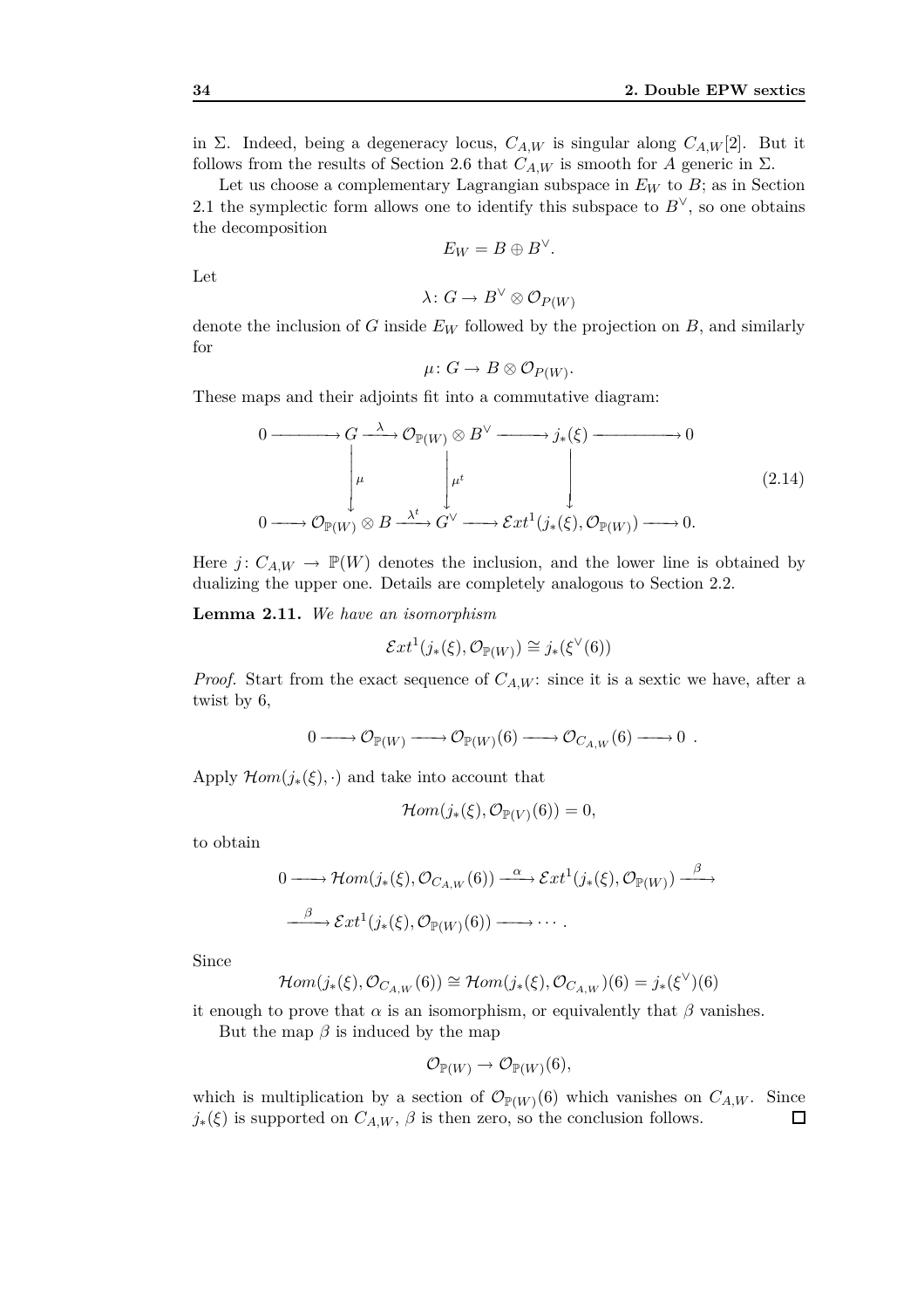The preceding lemma, together with the commutative diagram 2.14 gives us a map

*j*<sup>∗</sup>(*ξ*) → *j*<sup>\*</sup>(*ξ*<sup> $V$ </sup>(6))

or equivalently

$$
\xi \to \xi^{\vee}(6).
$$

Let  $\zeta = \xi(3)$ ; then this map can be viewed as a map  $\zeta \to \zeta^{\vee}$ . Composing it with the natural pairing between  $\zeta$  and its dual we get a map

$$
m\colon \zeta\otimes \zeta^\vee\to \mathcal{O}_{C_{A,W}}.
$$

We have the analog

**Lemma 2.12** (O'Grady)**.** *The map m is symmetric and associative, so it gives the sheaf*

$$
\mathcal{O}_{C_{A,W}} \oplus \zeta
$$

*the structure of a*  $\mathcal{O}_{C_A}$ <sub>*W*</sub> *-algebra.* 

After this lemma we can define  $C_{A,W}$  as the double covering of  $C_{A,W}$  associated to the algebra  $\mathcal{O}_{C_{A,W}} \oplus \zeta$ . If  $C_{A,W}[2]$  is empty,  $\zeta$  is locally free, hence the covering is unramified.

We compute the genera. For  $A \in \Sigma$  generic the curve  $C_{A,W}$  is a smooth sextic, so it has genus

$$
g(C_{A,W}) = {5 \choose 2} = 10.
$$

The genus of  $C_{A,W}$  can be computed by Riemann-Hurwitz and it turns out that  $g(C_{A,W}) = 19.$ 

**Remark.** Let  $A \in \Sigma$  be a Lagrangian subspace, such that  $A \supset \bigwedge^3 W$  for exactly one subspace  $W \subset V$  of dimension 3. Then we can construct an irreducible symplectic variety in the following way.

Let  $X_A$  be the double covering of  $Y_A$  ramified over  $Y_A[2]$ ; then  $X_A$  is singular along the double covering *S* of  $\mathbb{P}(W)$ . The surface *S* is a double covering of  $\mathbb{P}(W)$ ramified along the smooth sextic  $C_{A,W}$ , hence it is a *K*3. Let  $X_A$  be the blowup of  $X_A$  along *S*. Then it is not difficult to see that  $X_A$  is an irreducible symplectic variety, deformation equivalent to a smooth double EPW sextic.

## **2.6 Local study**

We wish to understand the local description of the surface  $Y_A[2]$ , in particular when *A* contains  $\bigwedge^3 W$  for some 3-plane  $W \subset V$ . In particular we will see that  $Y_A[2]$ is smooth away from  $\mathbb{P}(W)$  and we will describe its singularities along the curve  $C_{A|W} = Y_A[2] \cap \mathbb{P}(W)$ . The most delicate analysis will be needed near point where two planes  $\mathbb{P}(W)$  and  $\mathbb{P}(W')$  meet.

In doing so we will also describe the singularities of the curve  $C_{A,W}$  itself; actually we shall tackle this problem first, since it will be needed to study *YA*. Our final goal is to be able to produce an explicit sequence of blow-ups that resolves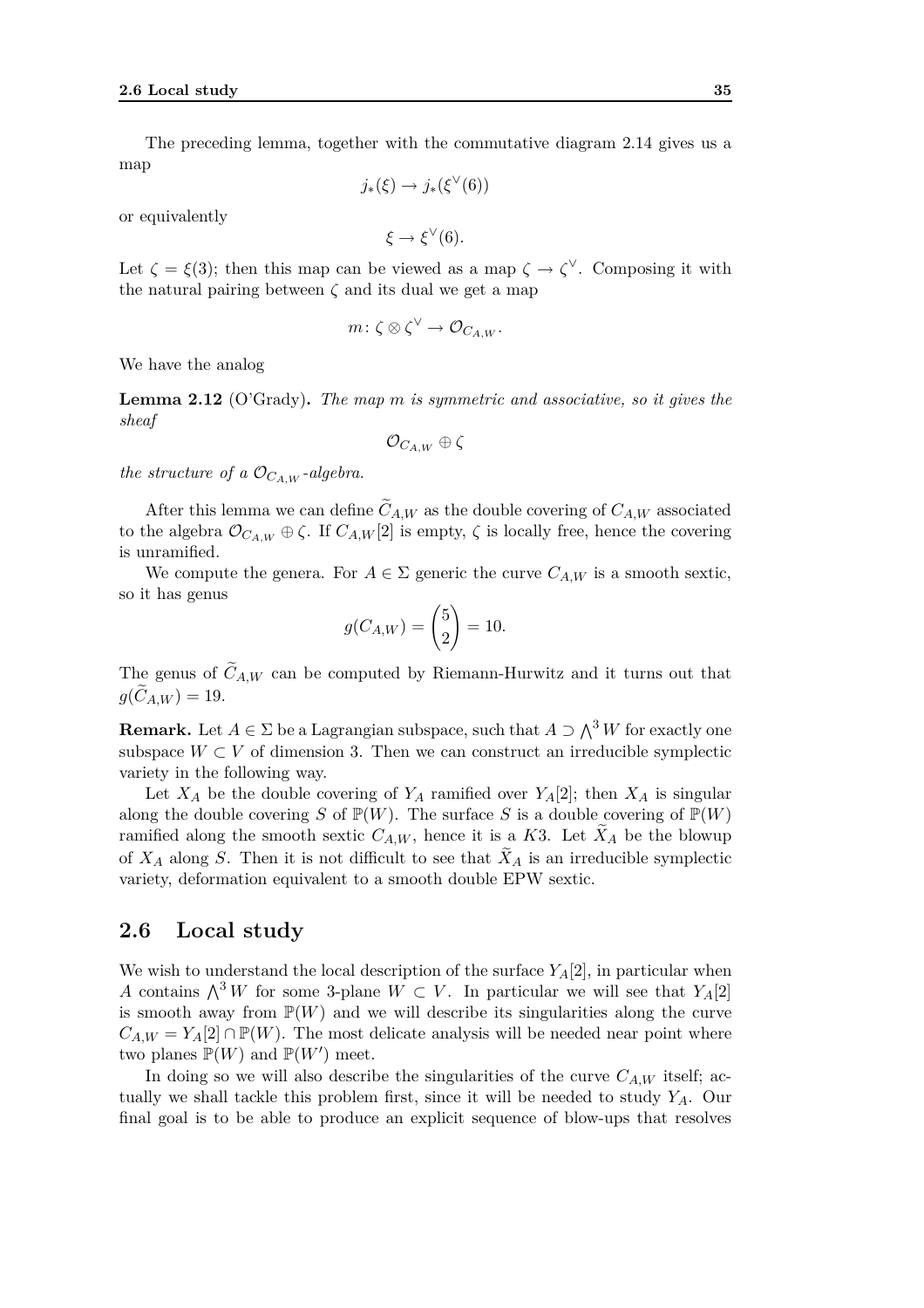the singularities of  $Y_A[2]$ . This will be needed in the sequel to show that when  $Y_A$ contains 10 planes and is generic with respect to this condition, the surface  $Y_A[2]$  is Enriques: we will be able to show this by studying sections of the canonical bundle of our explicit desingularization.

To start our program let us fix some point  $[v_0] \in Y = Y_A$  and choose a complement  $V_0$  in  $V$ , so

$$
V = \langle v_0 \rangle \oplus V_0. \tag{2.15}
$$

**Lemma 2.13.** *Assume*  $Y_{A^{\perp}}$  *is not the whole*  $\mathbb{P}(V^{\vee})$ *. Then we can choose the complement V*<sup>0</sup> *in such a way that*

$$
\bigwedge^3 V = A \oplus \bigwedge^3 V_0. \tag{2.16}
$$

By construction we have  $\bigwedge^3 V_0 \cap F_{v_0} = 0$ ; since both subspaces have dimension 10 we then have

$$
\bigwedge^3 V = F_{v_0} \oplus \bigwedge^3 V_0. \tag{2.17}
$$

Let us call

$$
\pi\colon \bigwedge^3 V \to F_{v_0}
$$

the projection relative to this decomposition. Since  $A \cap \Lambda^3 V_0 = 0$ , the restriction

$$
\pi|_A \colon A \to F_{v_0}
$$

is an isomorphism; its inverse followed by projection on  $\wedge^3 V_0$  gives a well-defined map

$$
\tau_A\colon F_{v_0}\to \bigwedge^3 V_0
$$

whose graph is *A*. Moreover, since  $F_{v_0}$  and  $\bigwedge^3 V_0$  are complementary Lagrangian subspaces, the symplectic form identifies  $\Lambda^3 V_0$  with  $F_{v_0}^{\vee}$ : namely  $\beta \in \Lambda^3 V_0$  corresponds to the functional

$$
F_{v_0} \longrightarrow \mathbb{C}.
$$

$$
\alpha \longmapsto \text{vol}(\beta \wedge \alpha)
$$

The fact that *A* is Lagrangian too easily implies that  $\tau_A$  is symmetric.

To put it another way, we also have an isomorphism

$$
\bigwedge^2 V_0 \longrightarrow F_{v_0}.
$$

$$
\alpha \longmapsto v_0 \wedge \alpha
$$

So we can consider  $\tau_A$  as a map

$$
\tau_A\colon \bigwedge^2 V_0 \to \bigwedge^3 V_0,
$$

and again we see that  $\tau_A$  is symmetric, with respect to the obvious duality between  $\bigwedge^2 V_0$  and  $\bigwedge^3 V_0$  given by

$$
\bigwedge^2 V_0 \times \bigwedge^3 V_0 \longrightarrow \mathbb{C}.
$$
  

$$
(\alpha, \beta) \longmapsto \text{vol}(v_0 \wedge \alpha \wedge \beta)
$$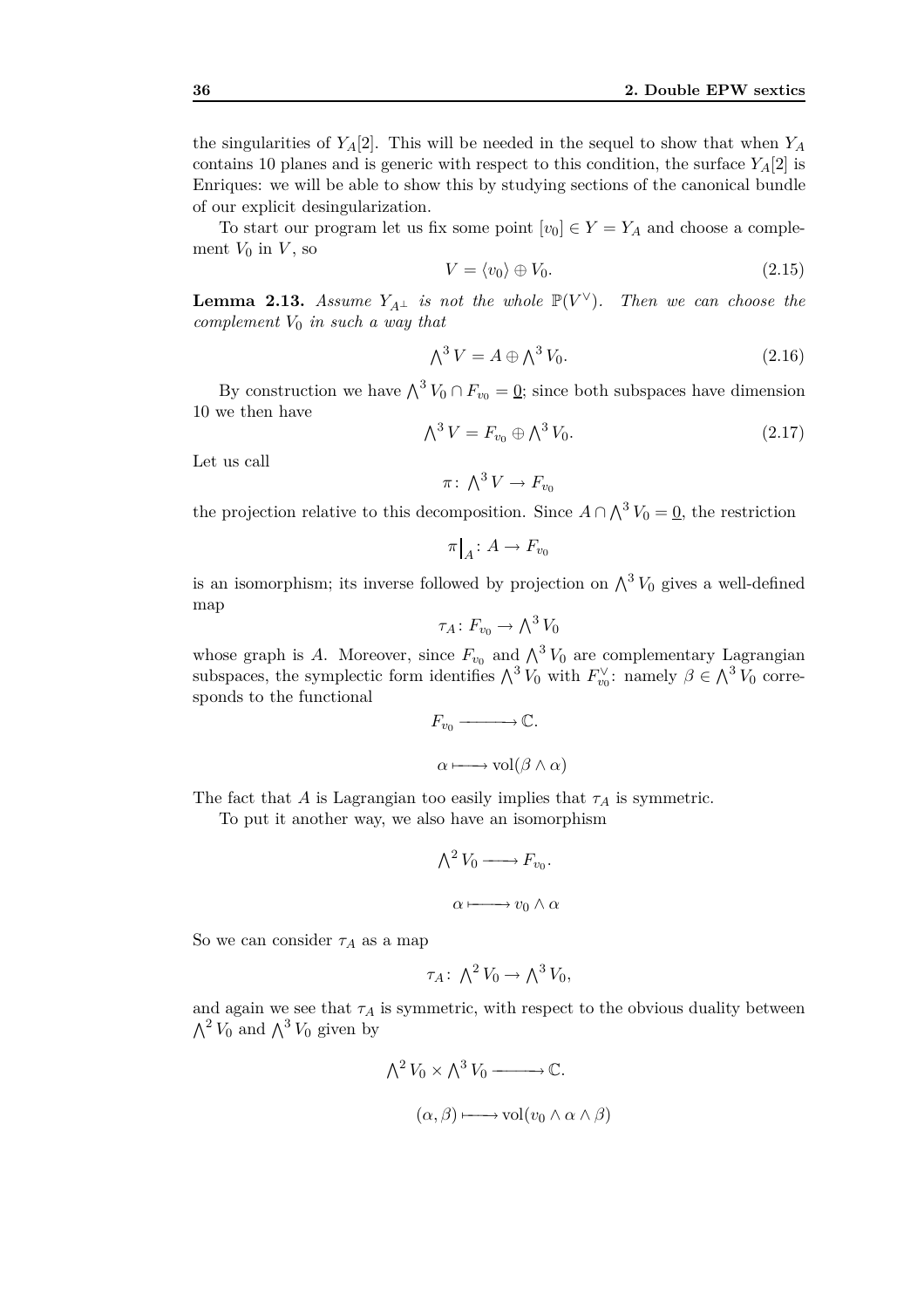The quadratic form on  $\Lambda^2 V_0$  associated to the symmetric map  $\tau_A$  will be denoted by *qA*. Sometimes we will abuse notation and use *q<sup>A</sup>* to denote a quadratic form on  $F_{v_0}$  as well. In particular we see that the kernel of  $q_A$  (as a form on  $F_{v_0}$ ) is just

$$
\ker \tau_A = A \cap F_{v_0}.
$$

This makes the construction above look promising to study the loci *YA*[*k*] where the dimensions of  $A \cap F_v$  jump.

In particular we will describe these loci in a neighbourhood of  $[v_0]$ . We can use  $V_0$ as an affine chart of  $\mathbb{P}(V)$  near  $[v_0]$ , identifying  $v \in V_0$  with the point  $[v+v_0] \in \mathbb{P}(V)$ . If  $v \in V_0$  the subspace  $F_{v+v_0}$  remains transverse to  $\bigwedge^3 V_0$ . Indeed  $v + v_0 \notin V_0$ , so we have a decomposition

$$
V = \langle v + v_0 \rangle \oplus V_0
$$

analogous to 2.15, and as a consequence

$$
\bigwedge^3 V = F_{v+v_0} \oplus \bigwedge^3 V_0. \tag{2.18}
$$

Since the subspace  $F_{v+v_0}$  is again Lagrangian we can perform the same construction we did for *A* to obtain a symmetric map

$$
\tau_v \colon \bigwedge^2 V_0 \to \bigwedge^3 V_0
$$

and an associated quadratic form  $q_v$  on  $\Lambda^2 V_0$ , or on  $F_{v_0}$ . The following lemma extends our previous remark, allowing us to get a description of  $Y_A[k]$  on the affine chart  $V_0$  of  $\mathbb{P}(V)$ .

 $\bf{Lemma 2.14}$  (O'Grady). *The kernel of*  $q_A − q_v$  *on*  $F_{v_0}$  *is the projection of*  $A ∩ F_{v+ v_0}$ *on*  $F_{v_0}$ *, relative to the decomposition* (2.17)*.* 

*Proof.* It is immediate by the definitions that this kernel is just ker  $\tau_A - \tau_v$ , so  $\alpha \in F_{v_0}$  will lie in the kernel if and only if  $\tau_A \alpha = \tau_v \alpha$ . In this case let us call  $\beta$  this element. Then by construction

$$
\beta \in A \cap F_{v+v_0}
$$

and

$$
\pi(\beta)=\alpha.
$$

Viceversa if  $\beta \in A \cap F_{v+v_0}$  then  $\alpha = \pi(\beta)$  satisfies  $\tau_A \alpha = \tau_v \alpha$ .

This result suggests to consider the map that associates to every  $v \in V_0$  the quadratic form  $q_A - q_v$ . Actually this extends to the whole projective space, so we define

$$
\psi \colon \mathbb{P}(V) \to \mathbb{P}(\operatorname{Sym}^2(\Lambda^2 V_0)^{\vee}) \tag{2.19}
$$

by the requirements that

$$
\psi(v + v_0) = q_A - q_v \text{ for all } v \in V_0,
$$
  
in particular  $\psi(v_0) = q_A$ ;  
 $\psi(v) = q_v \text{ for all } v \in V_0.$ 

□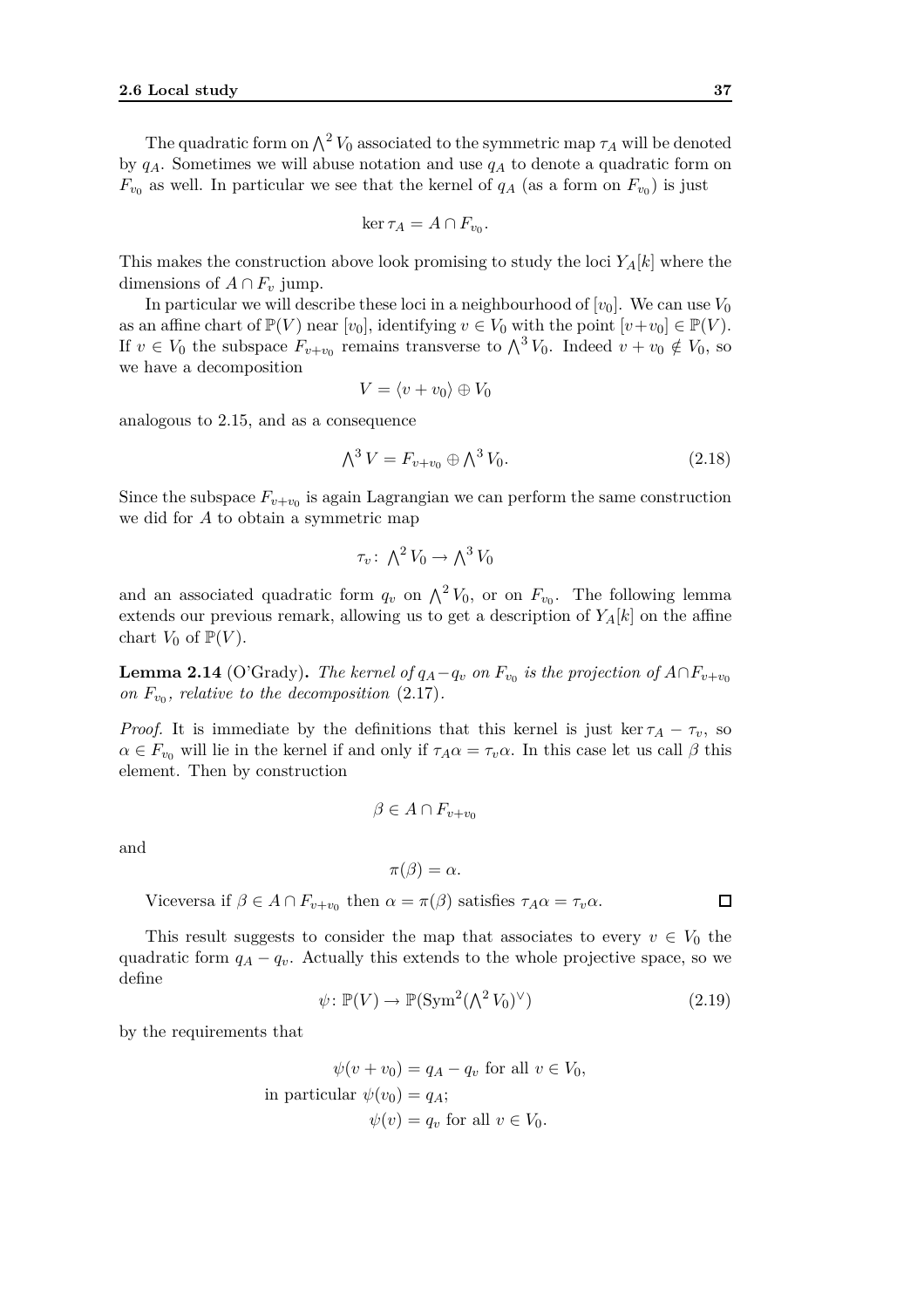Note that  $\psi$  is a well defined (linear) projective map. Once we require that  $\psi(v) = q_v$ for all  $v \in V_0$  and  $\psi(v_0) = q_A$ ,  $\psi$  is determined up to normalization. Explicitly we have to choose a vector  $v \in V_0$  and some  $\lambda \in \mathbb{C}$  such that  $\psi(v+v_0) = q_A + \lambda q_v$ , our choice corresponding to  $\lambda = -1$ ; once you choose  $\lambda$  for one such *v* it is the same for every element of  $V_0$ .

Inside  $\mathbb{P}(\text{Sym}^2(\bigwedge^2 V_0)^{\vee})$  we consider the loci  $U_j$  of quadratic form of rank at most *j*. Then we can restate Lemma 2.14 as follows:

**Corollary 2.15** (of Lemma 2.14). *For each*  $k \geq 1$  *we have* 

$$
Y[k] \cap V_0 = \psi^{-1}(U_{11-k}),
$$

*where of course we regard*  $V_0$  *as an affine chart of*  $\mathbb{P}(V)$  *identifying*  $v \in V_0$  *with the point*  $[v + v_0] \in \mathbb{P}(V)$  *as we did before.* 

**Remark.** Since *Y* [*k*] is locally defined by the vanishing of some minors, one can check that the equality above is actually an equality of *schemes*.

It is useful to describe explicitly the quadratic forms  $q_v$ : we shall now see that these are all in Plücker form. Take  $\alpha \in \Lambda^2 V_0$ ; then this is identified to  $v_0 \wedge \alpha \in F_{v_0}$ . Now, for any  $v \in V_0$  the form  $v \wedge \alpha \in \Lambda^3 V_0$ , and

$$
(v + v_0) \wedge \alpha = v \wedge \alpha + v_0 \wedge \alpha
$$

is written as a sum of an element in  $F_{v_0}$  and one in  $\bigwedge^3 V_0$ . Since  $\tau_v$  is defined as the map having  $F_{v+v_0}$  as a graph, we see that

$$
\tau_v(v_0 \wedge \alpha) = v \wedge \alpha.
$$

It follows that

$$
q_v(\alpha) = \text{vol}(v_0 \wedge \alpha \wedge v \wedge \alpha) = \text{vol}(v_0 \wedge v \wedge \alpha \wedge \alpha). \tag{2.20}
$$

If we denote by  $\tilde{q}_v$  the bilinear symmetric form associated to  $q_v$ , then the polarized form of  $(2.20)$  is

$$
\widetilde{q_v}(\alpha, \beta) = \text{vol}(v_0 \wedge v \wedge \alpha \wedge \beta). \tag{2.21}
$$

#### **2.6.1 The curve** *CA,W*

Having set out these preliminaries we assume that *A* contains  $\bigwedge^3 W$  for some  $W \subset V$ of dimension 3, and we pass to the local study of the curve  $C_{A,W}$ . So we consider the construction above starting from a point  $[v_0] \in C_{A,W}$ . Let

$$
W_0 = V_0 \cap W
$$

and choose a base  $v_1, v_2$  of  $W_0$ , so that *A* contains the decomposable form  $v_0 \wedge v_1 \wedge v_2$ .

We consider the quadrics parametrized (via the map  $\psi$  in Equation (2.19)) by  $\mathbb{P}(W) \subset \mathbb{P}(V)$ . The first remark is that the quadrics in  $\psi(\mathbb{P}(W))$  are all singular in the point

$$
p = [v_1 \wedge v_2] \in \mathbb{P}(\bigwedge^2 V_0).
$$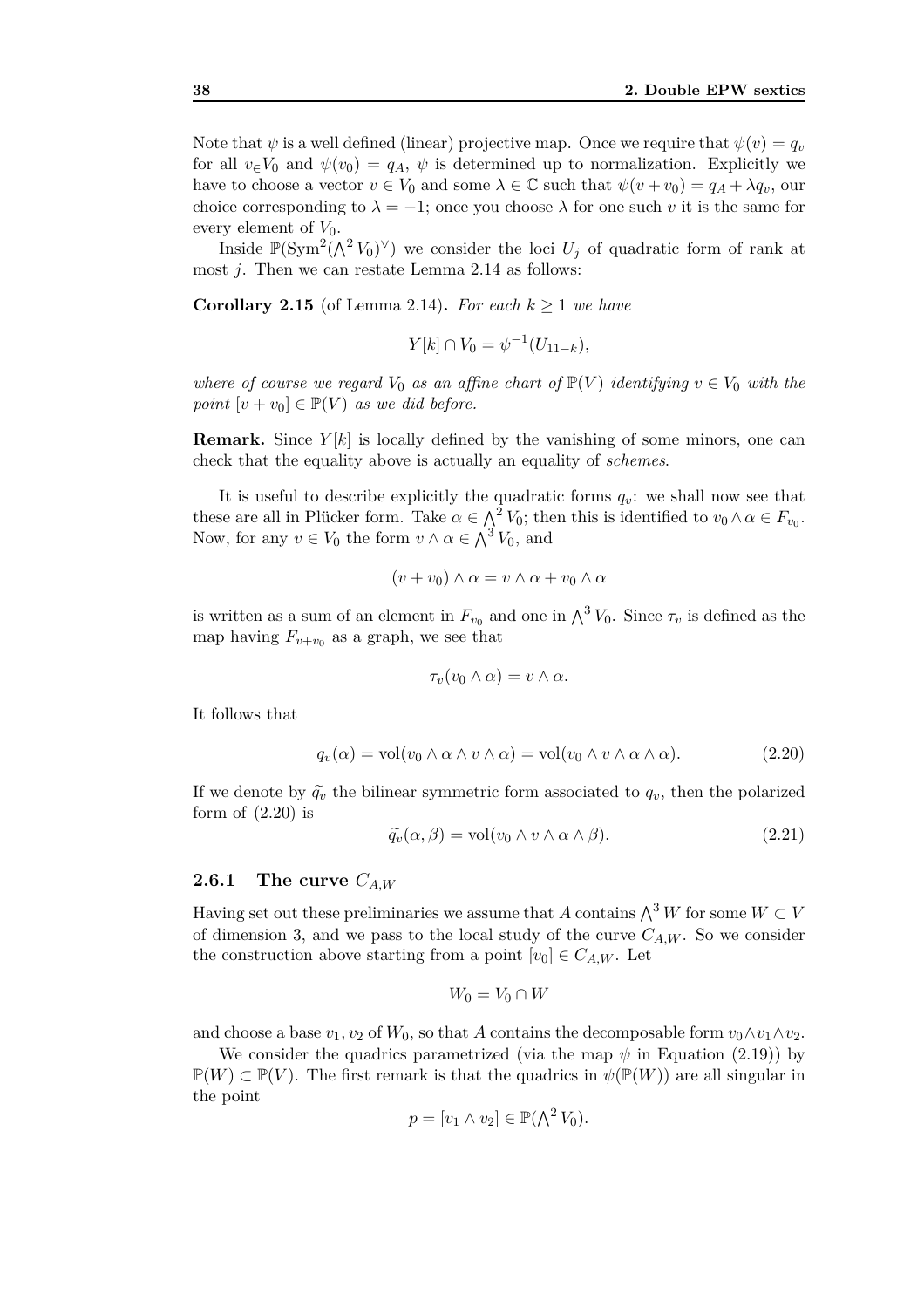

**Figure 2.1.** The quadrics in  $\psi(\mathbb{P}(W))$ 

This amounts to proving that  $v_1 \wedge v_2$  lies in the kernel of  $q_A$  and in that of  $q_v$  for every  $v \in W_0$ . By Equation (2.21) is clear that

$$
\widetilde{q_v}(v_1 \wedge v_2, \cdot) \equiv 0,
$$

so  $v_1 \wedge v_2$  is in the kernel of  $q_v$  for every  $v \in W_0$ . Then the fact that  $v_0 \wedge v_1 \wedge v_2 \in A$ shows that

$$
\tau_A(v_1 \wedge v_2) = 0,
$$

so the remark is proved.

Now a singular quadric is just a cone over a quadric of smaller rank, so it is natural to consider the projection  $\pi$  from  $p$  to some  $\mathbb{P}^8 \subset \mathbb{P}(\bigwedge^2 V_0)$ . In coordinatefree terms the projection will be on

$$
\mathbb{P}(\bigwedge^2 V_0/\langle v_1 \wedge v_2 \rangle).
$$

Let us call

$$
q_0 = \pi(q_A)
$$
  
\n
$$
q_1 = \pi(q_{v_1})
$$
  
\n
$$
q_2 = \pi(q_{v_2}).
$$

Since  $[v_0] \in C_{A,W} \subset Y_A[2]$  we have

$$
\dim(A \cap F_{v_0}) \geq 2.
$$

Let  $K \subset \Lambda^2 V_0$  be the subspace corresponding to  $A \cap F_{v_0}$  under the identification  $\bigwedge^2 V_0 \cong F_{v_0}$ , which is just the kernel of the quadratic form  $q_A$ . Our first hypothesis is that  $\dim K = 2$ , or in other words that

$$
[v_0] \in Y_A[2] \setminus Y_A[3].
$$

Then it follows that *q*<sup>0</sup> has rank exactly 8.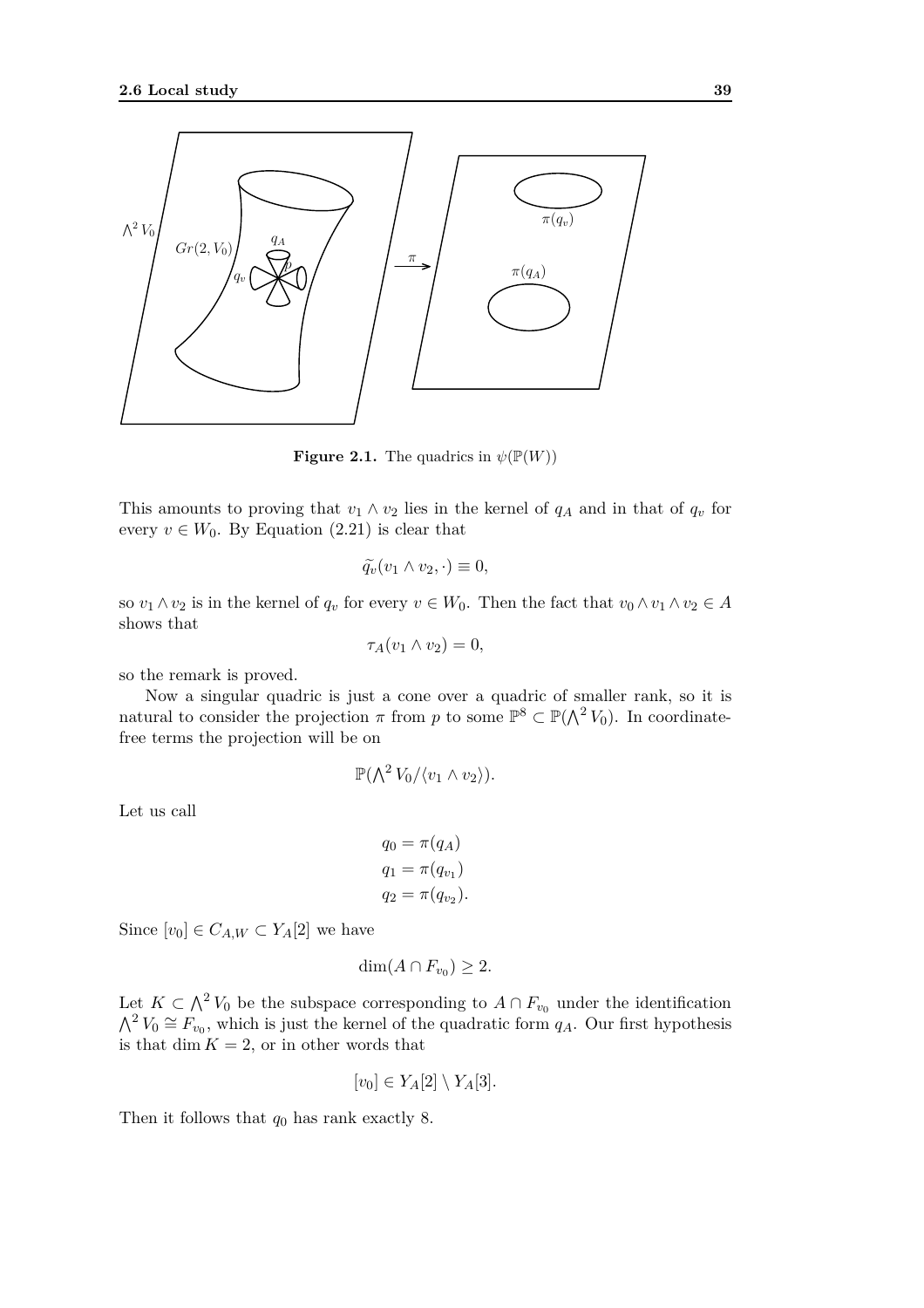Instead the quadrics in the pencil generated by  $q_1$  and  $q_2$  have all rank 6. Each such quadric has the form  $\pi(q_v)$  for some  $v \in W_0$ . From Equation (2.21) it is immediate that the kernel of  $q_v$  is generated by the multiples of *v* inside  $\bigwedge^2 V_0$ , so it has dimension 4. The quadric  $\pi(q_v)$  has the same rank of  $q_v$ , so the claim follows.

**Lemma 2.16.** Let  $N$  denote the net of quadrics generated by  $q_0$ ,  $q_1$  and  $q_2$ , and let

 $\widetilde{\psi}$ :  $\mathbb{P}(W) \to \mathcal{N}$ 

*be the obvious isomorphism (in other words*  $\widetilde{\psi}(v)$  *is the projection of*  $\psi(v)$ ). Let ∆ *⊂ N be the set of singular quadrics. Then* ∆ *is a curve of degree* 9*, and we have the decomposition*

$$
\Delta = \psi(C_{A,W}) + 3\ell,
$$

*where*  $\ell = \widetilde{\psi}(\mathbb{P}(W_0))$  *is the pencil generated by*  $q_1$  *and*  $q_2$ *.* 

It is useful to recall the following formula for the derivative of a determinant: if *A* is a  $n \times n$  matrix whose entries are functions of *t*, then

$$
\frac{d}{dt} \det A(t) = \sum_{i=1}^{n} \det (A_1(t) | \cdots | A'_i(t) | \cdots | A_n(t)), \qquad (2.22)
$$

where the prime means  $d/dt$  and  $A_j$  is the *j*-th column of *A*. This follows formally from Leibniz formula, so it is valid both in the analytic and algebraic context, if the entries of *A*(*t*) are polynomials.

*Proof.* In coordinates  $\Delta$  is given by the vanishing of the determinant of a  $9 \times 9$ matrix, so it is a curve of degree 9.

Since  $C_{A,W} = Y_A[2] \cap \mathbb{P}(W)$  we see by Corollary 2.15 that  $\widetilde{\psi}(C_{A,W})$  is contained in  $\Delta$ ; more precisely  $\Delta$  consists of this curve and at most some components which don't meet the affine chart

$$
\mathcal{N}\setminus \psi(\mathbb{P}(W_0)).
$$

But then the only other component that can appear is  $\ell$ ; since deg( $C_{A,W}$ ) = 6 and  $deg(\Delta) = 9$ , it must appear with multiplicity 3.

We can also check this directly. Choose coordinates on  $\mathbb{P}^8$  so that  $q_0$ ,  $q_1$  and  $q_2$ are represented by matrices *R*, *S* and *T* respectively. We develop the equation of  $\Delta$  near the point  $q_1 \in \ell$ . Consider the function

$$
f(r,t) = \det(rR + S + tT).
$$

To prove that  $\ell$  appears with multiplicity 3 in  $\Delta$  we must show that

$$
\frac{\partial^i}{\partial t^i}f\big|_{r=t=0}=0
$$

for  $i = 0, 1, 2$ . The case  $i = 0$  amounts to saying that  $q_1$  is singular. Using (2.22) we can compute

$$
\frac{\partial}{\partial t} \det(rR + S + tT)|_{r=t=0} = \sum_{i=1}^{9} \det (S_1 | \cdots | T_i | \cdots | S_9) = 0,
$$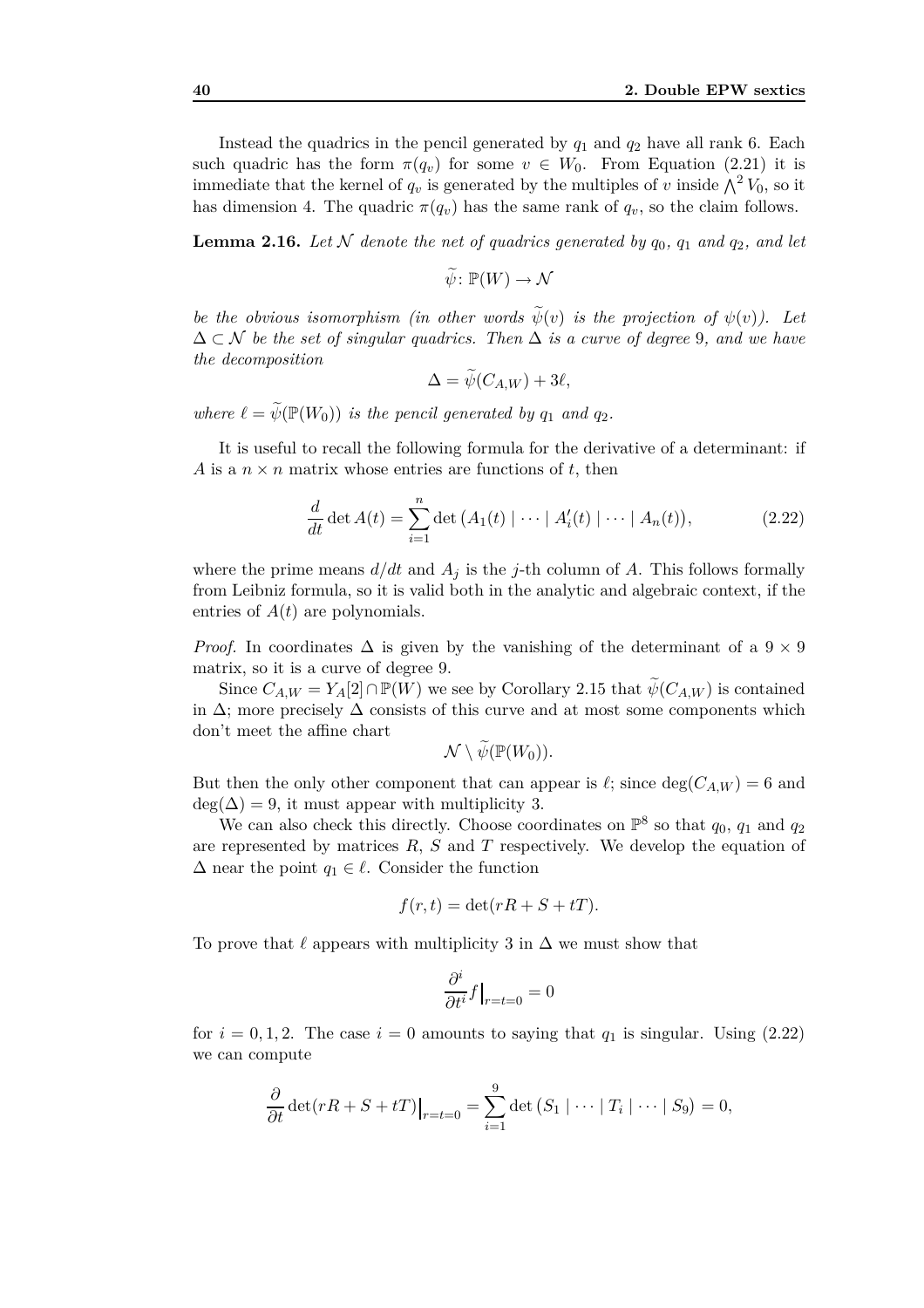since all  $8 \times 8$  minors of *S* vanish. Similarly

$$
\frac{\partial^2}{\partial t^2} \det(rR + S + tT)|_{r=t=0} = \sum_{i,j=1}^9 \det (S_1 | \cdots | T_i | \cdots | T_j | \cdots | S_9) = 0,
$$

since all 7 *×* 7 minors of *S* vanish.

We can now prove that  $C_{A,W}$  is smooth at  $[v_0]$  provided  $[v_0]$  doesn't lie on another plane  $\mathbb{P}(W')$  for some  $W' \subset V$  with dim  $W' = 3$  and  $\bigwedge^3 W' \subset A$ . But before doing this it will be useful to do a remark.

Inside  $\mathbb{P}(\bigwedge^2 V_0)$  there is the Grassmannian  $\mathrm{Gr}(2, V_0),$  composed of decomposable forms. It has dimension 6 and it is easy to see, by Schubert calculus, that

$$
\deg \operatorname{Gr}(2, V_0) = \sigma_1^6 = (\sigma_1 \cdot (\sigma_2 + \sigma_{1,1}))^2 = (\sigma_3 + 2\sigma_{2,1})^2 = 5
$$

(the notation is standard, see for example [GH78, sec. 1*.*5]). It is well-known that  $Gr(2, V_0)$  is cut out by the Plücker quadrics  $q_v$  given by  $(2.20)$ . It follows that its projection  $\pi(\text{Gr}(2, V_0))$  has dimension 6 and degree 4; since it must be contained in both *q*<sup>1</sup> and *q*2, we see that

$$
q_1 \cap q_2 = \pi(\mathrm{Gr}(2, V_0)).
$$

**Proposition 2.17** (O'Grady). *Assume that* dim( $A \cap F_{v_0}$ ) = 2 *and*  $[v_0] \in \mathbb{P}(W)$ *, where W is as above. Then the following conditions are equivalent:*

- *i*) The curve  $C_{A,W}$  *is smooth at*  $[v_0]$ *.*
- *ii*)  $A \cap F_{v_0}$  contains only one decomposable form  $v_0 \wedge v_1 \wedge v_2$  up to multiples.

*Proof.* We use the notation above; in particular we use *R*, *S*, *T* to denote matrices for  $q_0$ ,  $q_1$  and  $q_2$  respectively. Under our hypothesis the kernel of  $q_0$  is one dimensional, and we choose a base  $\{\alpha_1, \ldots, \alpha_9\}$  of  $\mathbb{P}(\bigwedge^2 V_0 / \langle v_1 \wedge v_2 \rangle)$  such that this kernel is spanned by  $\alpha_9$ .

Using Lemma 2.16 we see that it is enough to prove that  $\Delta$  is smooth at  $q_0$ . So we consider the local equation of  $\Delta$  around  $q_0$ , given by

$$
f(s,t) = \det(R + sS + tT) = 0.
$$

With the aid of (2.22) we can compute

$$
\frac{\partial}{\partial s}f\big|_{s=t=0} = \sum_{i=1}^9 \det (R_1 \mid \cdots \mid S_i \mid \cdots \mid R_9).
$$

By construction the column *R*<sup>9</sup> is identically zero, so

$$
\frac{\partial}{\partial s} f\big|_{s=t=0} = \det (R_1 \mid \cdots \mid R_8 \mid S_9).
$$

In this matrix the last row is 0 except for the last entry; hence the derivative is just  $S_{9,9}$  times the determinant of the  $8 \times 8$  top-left minor of *R*. Since the latter does not vanish we find that

$$
\frac{\partial}{\partial s} f\big|_{s=t=0} = 0
$$
 if and only if  $S_{9,9} = 0$ .

$$
\Box
$$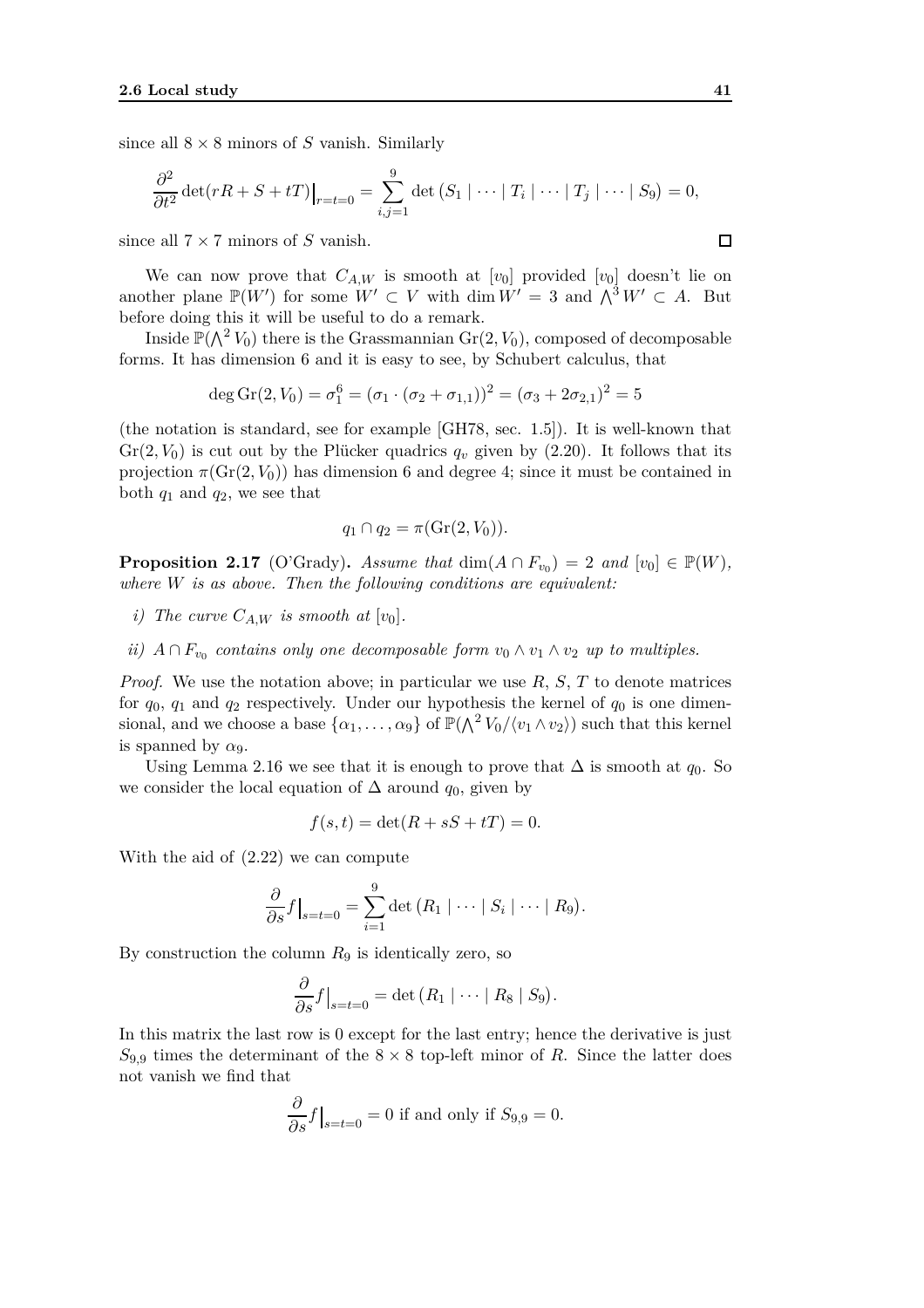Similarly

$$
\frac{\partial}{\partial t}f\big|_{s=t=0} = 0
$$
 if and only if  $T_{9,9} = 0$ ,

so  $[v_0]$  is a singular point of  $C_{A,W}$  if and only if both  $S_{9,9}$  and  $T_{9,9}$  vanish.

By the remark before the proof this means that

$$
\alpha_9 \in q_1 \cap q_2 = \pi(\operatorname{Gr}(2, V_0)).
$$

So  $[v_0]$  is a singular point of  $C_{A,W}$  if and only if *K* contains a decomposable form other than  $v_1 \wedge v_2$ . □

In view of this result our next concern is to study what kind of singularity we find near a point of  $C_{A,W}$  which happens to lie on another plane  $\mathbb{P}(W')$ . We should first remark that any two such planes intersect, and any point in the intersection  $\mathbb{P}(W) \cap \mathbb{P}(W')$  actually lies on the curve.

Indeed assume we have two subspaces  $W, W' \subset V$ , with

$$
\dim(W) = \dim(W') = 3
$$

and such that

$$
\bigwedge^3 W, \bigwedge^3 W' \subset A.
$$

Choose bases  $\{a_1, a_2, a_3\}$  for *W* and  $\{a_4, a_5, a_6\}$  for *W'*. Since *A* is Lagrangian we must have

$$
a_1 \wedge a_2 \wedge a_3 \wedge a_4 \wedge a_5 \wedge a_6 = 0,
$$

hence

$$
\dim(W + W') \le 5.
$$

It follows that  $\dim(W \cap W') \geq 1$ , so  $\mathbb{P}(W) \cap \mathbb{P}(W') \neq \emptyset$ . Next let  $v_0 \in W \cap W'$ ; then  $[v_0] \in Y_A[2]$ . Indeed

$$
F_{v_0} \supset \bigwedge^3 W
$$
 and  $F_{v_0} \supset \bigwedge^3 W'$ ,

so dim( $F_{v_0} \cap A$ )  $\geq 2$ . Since

$$
C_{A,W} = \mathbb{P}(W) \cap Y_A[2]
$$

it follows that  $[v_0] \in C_{A,W}$ , and by Lemma 2.17 it is a singular point.

In order to study the singularities of  $C_{A,W}$  at  $[v_0]$  we need an elementary lemma.

**Lemma 2.18.** *Let V be a complex vector space of finite dimension and let q, q′ be two non-degenerate quadratic forms on V . Assume that the quadrics*

$$
Q = V(q) \text{ and } Q' = V(q')
$$

*in*  $\mathbb{P}(V)$  *are transverse. Then q and q' can be diagonalized simultaneously.*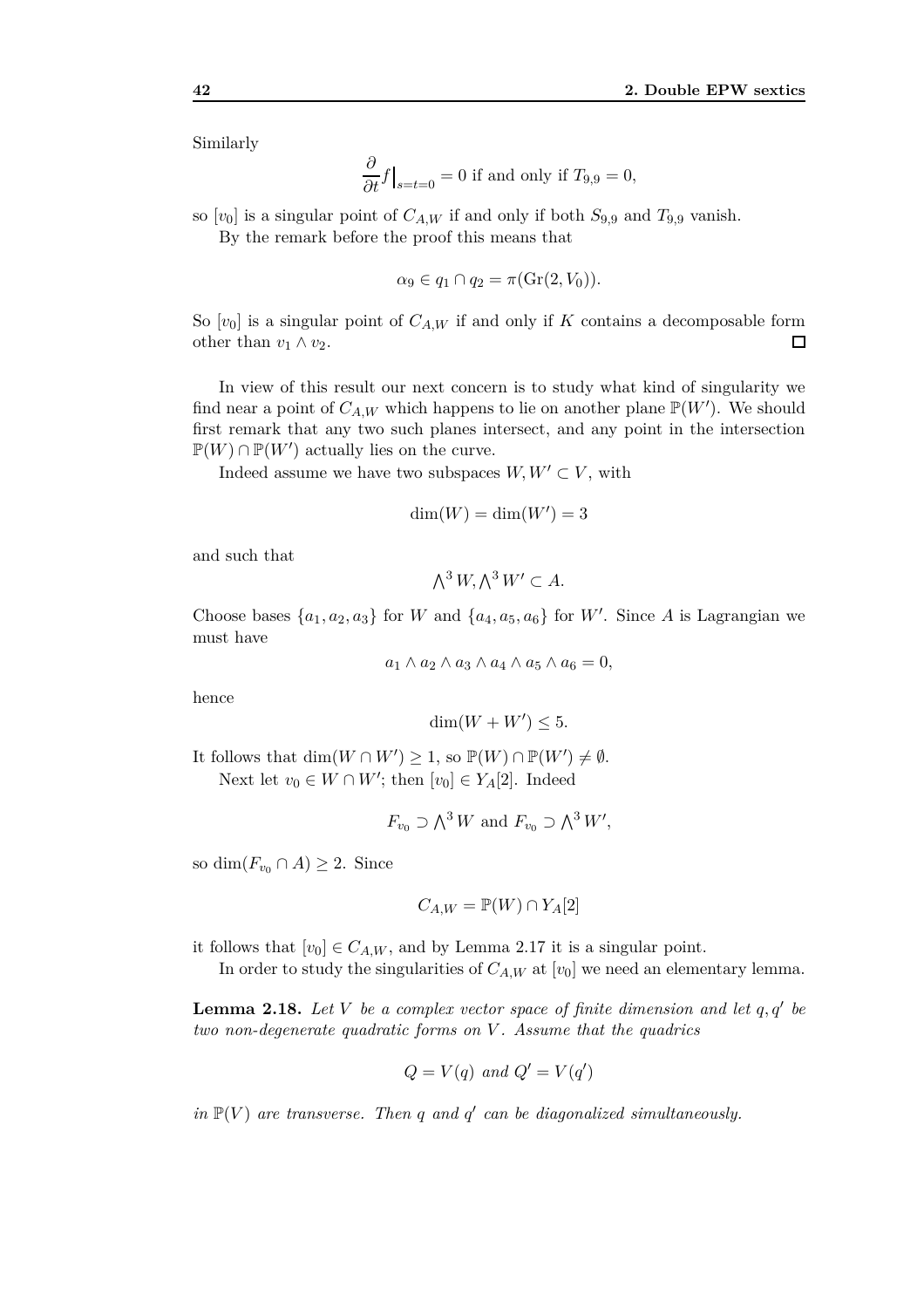*Proof.* Choose a diagonal basis for  $q$  and represent  $q'$  with respect to this basis by the symmetric matrix *M*. Let *v* be any eigenvector for *M*, say  $Mv = \lambda v$ . Then the *q*-orthogonal of *v* is

$$
v^{\perp q} = \{ w \in V \mid (v, w) = 0 \}
$$

and similarly

$$
v^{\perp q'} = \{ w \in V \mid (Mv, w) = 0 \},
$$

where  $(\cdot, \cdot)$  denotes standard scalar product in the chosen basis. Hence we have  $v^{\perp q} = v^{\perp q'}$ , and we call it simply  $v^{\perp}$ .

It follows that  $v \notin v^{\perp}$ . Indeed if  $v \in v^{\perp}$  we find

$$
q(v) = q'(v) = 0,
$$

so  $[v] \in Q \cap Q'$ . Since the projective tangent space  $T_v Q$  is just  $\mathbb{P}v^{\perp}$  and similarly for *Q′* , we see that [*v*] is a tangency point between *Q* and *Q′* , which is excluded by hypothesis.

Thus we have the direct sum decomposition

$$
V = \langle v \rangle \oplus v^{\perp}
$$

and we can conclude by induction on the dimension of *V* .

Let now *W, W′* be as above and assume that

$$
\dim(W \cap W') = 1.
$$

Let  $\langle v_0 \rangle = W \cap W'$  and choose bases  $\{v_0, v_1, v_2\}$  of *W* and  $\{v_0, v_3, v_4\}$  of *W'*. Finally we complete this to a basis  $\{v_0, v_1, v_2, v_3, v_4, v_5\}$  of *V*, where  $v_5$  is chosen such that

$$
vol(v_0 \wedge v_1 \wedge v_2 \wedge v_3 \wedge v_4 \wedge v_5) = 1.
$$

We choose

 $V_0 = \langle v_1, v_2, v_3, v_4, v_5 \rangle.$ 

Finally we make the following assumption:

**Assumption 2.19.** Let *q* be the quadratic form on  $\Lambda^2 V_0$  given by standard scalar product with respect to the monomial basis

$$
v_1 \wedge v_2, v_1 \wedge v_3, \ldots, v_4 \wedge v_5.
$$

Then the quadrics on  $\mathbb{P}(\bigwedge^2 V_0)$  defined by *q* and by *q<sub>A</sub>* are transverse.

We are now ready to state the

**Proposition 2.20.** *Let A, W, W′ and v*<sup>0</sup> *be as above, and suppose that*

$$
\dim(A \cap F_{v_0}) = 2
$$

and Assumption 2.19 is satisfied. Then  $C_{AW}$  has a node at  $[v_0]$ .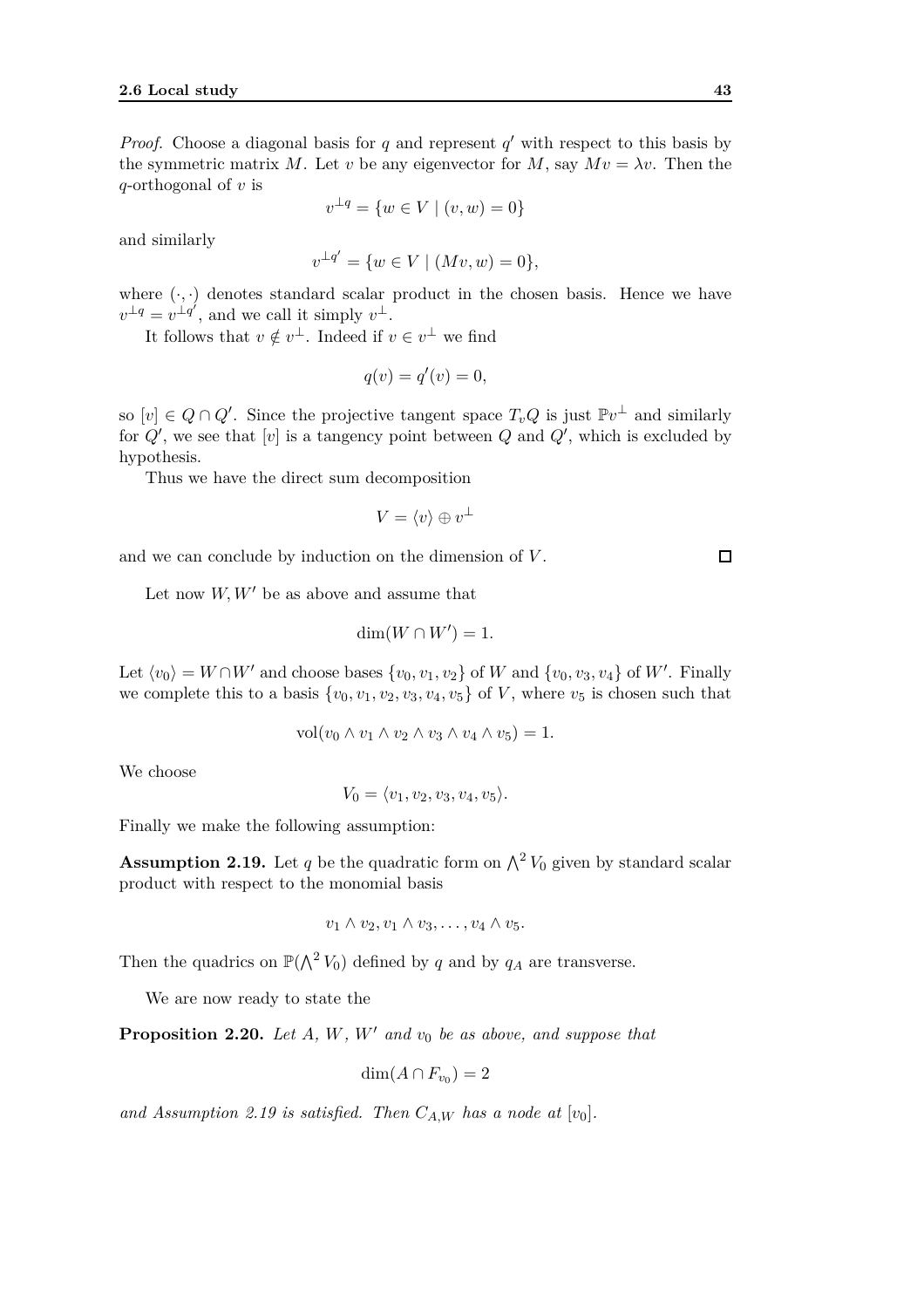*Proof.* We write the local equation of  $C_{A,W}$ , or, using the isomorphism  $\tilde{\psi}$ , the local equation of  $\Delta$  near  $q_0$ . Under our assumptions the quadratic form  $q_0$  has a kernel of dimension 1, generated by (the class modulo  $v_1 \wedge v_2$  of)  $v_3 \wedge v_4$ .

Let *J* be the subspace of  $\bigwedge^2 V_0 / \langle v_1 \wedge v_2 \rangle$  generated by all monomials  $v_i \wedge v_j$ except for  $v_3 \wedge v_4$ . Then the restriction of  $q_0$  to *J* is non-degenerate.

By Lemma 2.18 we can choose a basis for *J* under which  $q_0$  is the identity matrix, and we can do so using an orthogonal basis for for the standard scalar product (with respect to the monomial basis). In other words we can find a basis of  $\bigwedge^2 V_0 / \langle v_1 \wedge v_2 \rangle$ such that

- i) The matrix for  $q_0$  is just  $R = \text{diag}(1, \ldots, 1, 0);$
- ii) the matrix *M* of change of basis has the block form

$$
M = \begin{pmatrix} A & 0 \\ 0 & 1 \end{pmatrix} \tag{2.23}
$$

*.*

and satisfies  $M^T \cdot M = I$ .

We denote by  $S$  and  $T$  respectively the matrices for  $q_1$  and  $q_2$  in the chosen basis. We remark that

$$
q_1(v_3 \wedge v_4) = q_2(v_3 \wedge v_4) = 0,
$$

so  $S_{9,9} = T_{9,9} = 0.$ Let

$$
f(s,t) = \det(R + sS + tT).
$$

We have already seen that *f* vanishes of order at least 2 at  $s = t = 0$ . Using Equation (2.22) we compute

$$
\frac{\partial^2}{\partial s^2} f\big|_{s=t=0} = \sum_{i,j=1}^9 \det (R_1 \mid \cdots \mid S_i \cdots \mid S_j \mid \cdots \mid R_9).
$$

Since  $R_9 = 0$  the only non-zero addends are those with  $i = 9$  or  $j = 9$ , so

$$
\frac{\partial^2}{\partial s^2} f\big|_{s=t=0} = 2 \sum_{i=1}^8 \det \left(R_1 \mid \cdots \mid S_i \mid \cdots \mid R_8 \mid S_9\right) = -2 \sum_{i=1}^8 (S_{i,9})^2,
$$

where we have used the symmetry of *S* and the fact the determinants above can be expanded (using the fact that the top-left  $8 \times 8$  minor of *R* is the identity) to obtain

$$
\det (R_1 \mid \cdots \mid S_i \mid \cdots \mid R_8 \mid S_9) = \det \begin{pmatrix} S_{i,i} & S_{i,9} \\ S_{9,i} & 0 \end{pmatrix}
$$

We can perform the same computation for the other second derivatives, so finally the Hessian of  $f$  at  $(0,0)$  is

$$
H = -\begin{pmatrix} 2\sum_{i=1}^{8} (S_{i,9})^2 & \sum_{i=1}^{8} S_{i,9}T_{i,9} \\ \sum_{i=1}^{8} S_{i,9}T_{i,9} & 2\sum_{i=1}^{8} (T_{i,9})^2 \end{pmatrix}.
$$

Our task is thus to show that  $\det H \neq 0$ .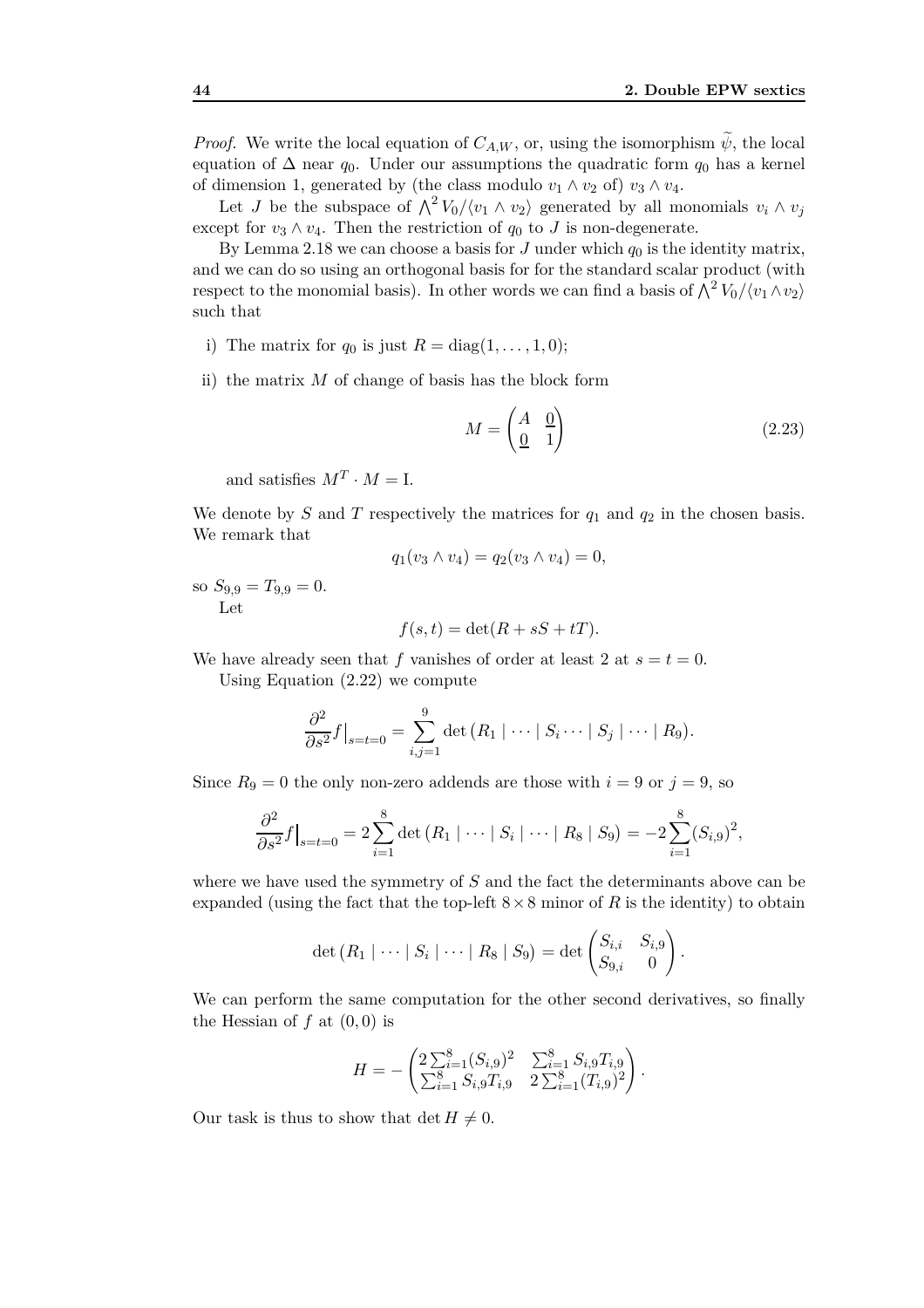To compute  $\det H$  we note that the entries of  $H$  are just the 9,9 coefficients in the matrix product  $S^2$ ,  $S \cdot T$  and  $T^2$ . Let  $S'$ ,  $T'$  be the matrices of  $q_1$  and  $q_2$  in the monomial basis;  $S'$  and  $T'$  are readily computed using  $(2.21)$ . Then

$$
S = MS'M^T
$$

$$
T = MT'M^T,
$$

so we have

$$
(S^2)_{9,9} = (MS'M^TMS'M^T)_{9,9} = (S'M^TMS')_{9,9}
$$

where the last equality used the fact that *M* has the special form  $(2.23)$ .

By our choice of basis  $M^T M$  is diagonal, say

$$
M^T M = \mathrm{diag}(\lambda_1, \ldots, \lambda_9),
$$

where the  $\lambda_i \neq 0$  since *M* is a matrix of change of basis, and  $\lambda_9 = 1$ . So finally we get

$$
(S^{2})_{9,9} = \sum_{i=1}^{9} \lambda_{i} (S')_{9,9}^{2},
$$

and similarly for *T*.

Using the monomial basis

$$
\{v_1 \wedge v_3, v_1 \wedge v_4, \ldots, v_4 \wedge v_5, v_3 \wedge v_4\}
$$

(of course any other ordering keeping  $v_3 \wedge v_4$  at the end will do) we find

$$
S'_{i,9} = \begin{cases} 0 & i \neq 5 \\ 1 & i = 5 \end{cases}
$$

$$
T'_{i,9} = \begin{cases} 0 & i \neq 3 \\ 1 & i = 3 \end{cases}
$$

Finally this gives

$$
H = \begin{pmatrix} -2\lambda_5 & 0 \\ 0 & -2\lambda_3 \end{pmatrix},
$$

hence det  $H = 4\lambda_3\lambda_5 \neq 0$ .

It will be useful to restate another way the nonvanishing of the Hessian determinant. We make a parenthesis to describe in general the first terms of the Taylor expansion of the determinant of a quadratic form. Let *U* be a vector space of dimension *n* and fix a quadratic form  $q_0 \in \text{Sym}^2 U^\vee$  of rank  $n-1$ . We let

$$
f(q) = \det(q_0 + q) = f_0(q) + f_1(q) + \cdots + f_n(q),
$$

where  $f_i$  is the homogeneous component of degree  $i$  of  $f$ .

Under our hypothesis we have  $f_0 = det(q_0) = 0$ . Let  $e \in U$  be a generator of the kernel of  $q_0$ . The term  $f_1$  is a linear functional on  $Sym^2 U^{\vee}$ , and it is easy to prove (see below) that

$$
\ker f_1 = \{ q \in \text{Sym}^2 U^\vee \mid q(e) = 0 \}. \tag{2.24}
$$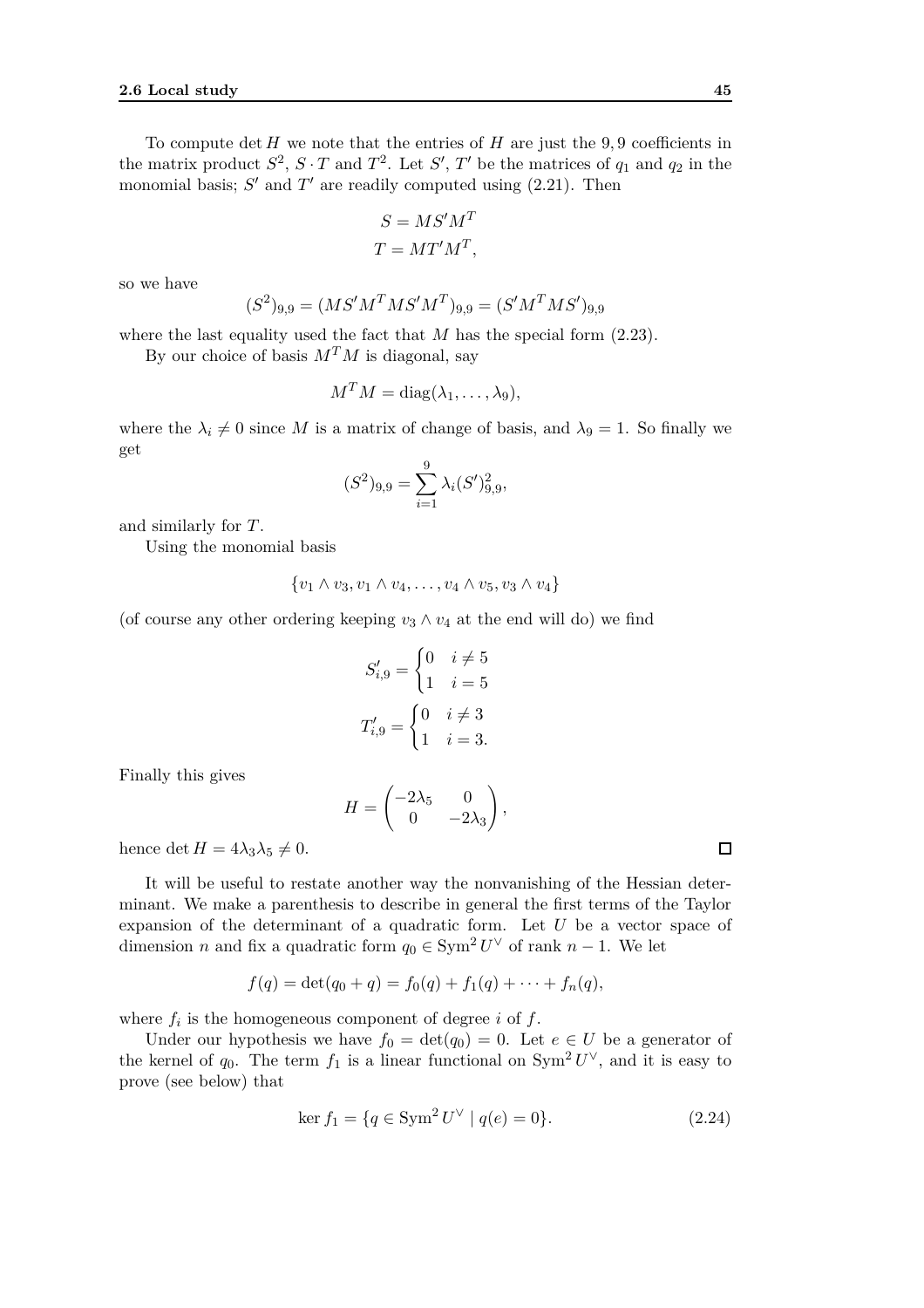We wish to describe explicitly  $f_2|_{\text{ker } f_1}$ . Let  $\overline{q}_0$  be the induced quadratic form on *U/* $\langle e \rangle$ . This is non-degenerate by our hypothesis, so it induces a quadratic form  $\overline{q}_0^{\vee}$ on  $(U/\langle e \rangle)^\vee$ . Let

$$
\widetilde{q}\colon U\to U^\vee
$$

be the symmetric map which induces *q*. If  $q \in \text{ker } f_1$  then  $q(e) = 0$ , hence

$$
\widetilde{q}(e) \in \text{Ann}(e) \cong (U/\langle e \rangle)^{\vee}.
$$

So it makes sense to compute  $\overline{q}_0^{\vee}(\tilde{q}(e)).$ 

**Lemma 2.21** (O'Grady)**.** *With the above notation we have*

$$
f_2(q) = c\overline{q}_0^\vee(\tilde{q}(e))\tag{2.25}
$$

*for some nonzero constant c.*

*Proof.* Choose a basis  $\beta$  of *U* such that the matrix representing  $q_0$  is just  $M_0 =$  $diag(1, \ldots, 1, 0)$ . Then for any symmetric matrix M we can compute

$$
f(m_{i,j}) = \det(M_0 + M) =
$$
  
= det  $\begin{pmatrix} 1 + m_{1,1} & m_{1,2} & \cdots & m_{1,n-1} & m_{1,n} \\ m_{2,1} & 1 + m_{2,2} & \cdots & & \cdots & \cdots \\ \vdots & \vdots & \ddots & & \vdots & \vdots \\ m_{n-1,1} & \cdots & 1 + m_{n-1,n-1} & m_{n,n} \end{pmatrix}$ .

The linear part of this expression is just  $m_{n,n}$ , which proves  $(2.24)$ .

Assuming  $m_{n,n} = 0$ , the quadratic part of f is obtained as follows. Expand the determinant along the lowest row to write  $f(m_{i,j})$  as a linear combination of the  $m_{n,i}$ , each with coefficient the corresponding cofactor. The linear part of the cofactor is just  $m_{i,n} = m_{n,i}$ , so at the end

$$
f_2(m_{i,j}) = \sum_{i=1}^{n-1} m_{n,i}^2.
$$

On the other hand the basis  $\mathcal{B}$  has some multiple of  $e$  as the last element. Hence, in coordinates,

$$
\widetilde{q}(c \cdot e) = (m_{n,1}, \ldots, m_{n,n-1}, 0)
$$

for some nonzero constant *c*. This is identified with the element

$$
(m_{n,1},\ldots,m_{n,n-1})\in (U/\langle e\rangle)^{\vee},
$$

where the coordinates are with respect to the  $\overline{q}_0$ -dual basis of the chosen basis.

Since  $\mathcal{B} \setminus \{ce\}$  diagonalizes  $\overline{q}_0$ , its dual diagonalizes the dual form, hence

$$
\overline{q}_0^{\vee}(\widetilde{q}(c \cdot e)) = \sum_{i=1}^{n-1} m_{n,i}^2.
$$

By comparison we get the thesis.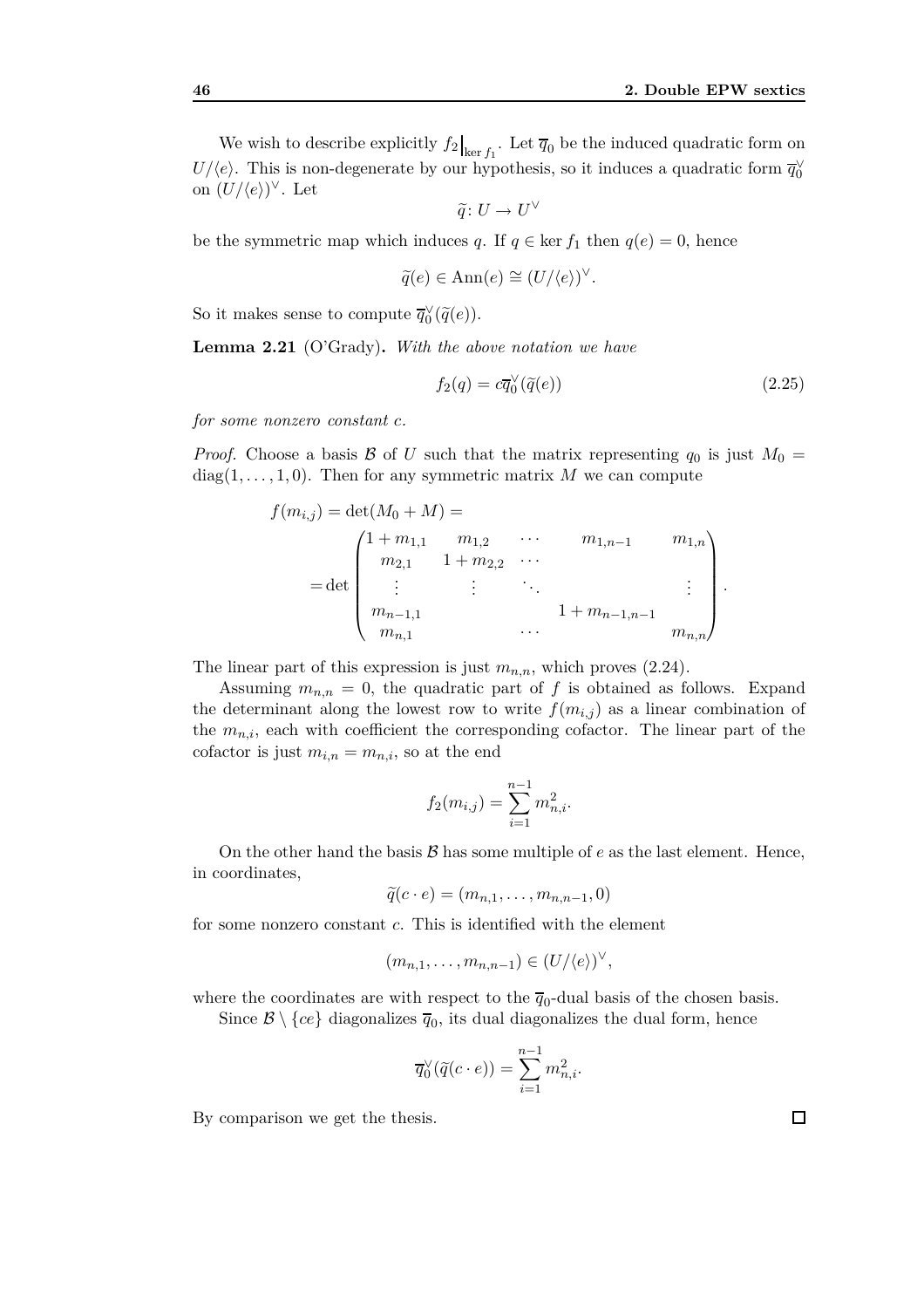We can apply this in our situation with  $U = \text{Sym}^2(V_0)/\langle v_1 \wedge v_2 \rangle$ , taking  $e =$  $v_3 \wedge v_4$ . In order to apply (2.25) we notice that

$$
\widetilde{q_1}(v_3 \wedge v_4) = v_1 \wedge v_3 \wedge v_4,
$$

hence

$$
f_2(q_1) = c\overline{q}_0^\vee(v_1 \wedge v_3 \wedge v_4)
$$

and similarly for the other terms. It follows that the Hessian of *f* can be written

$$
H = c \left( \overline{q_0^{\vee}} (v_1 \wedge v_3 \wedge v_4) \overline{q_0^{\vee}} (v_1 \wedge v_3 \wedge v_4, v_2 \wedge v_3 \wedge v_4) \right).
$$
  

$$
\overline{q_0^{\vee}} (v_1 \wedge v_3 \wedge v_4, v_2 \wedge v_3 \wedge v_4) \overline{q_0^{\vee}} (v_2 \wedge v_3 \wedge v_4) \right).
$$

Let *B* be the monomial basis for

$$
U/\langle e \rangle = \text{Sym}^2(V_0)/\langle v_1 \wedge v_2, v_3 \wedge v_4 \rangle;
$$

then the dual basis of  $\beta$  is also monomial, where of course we are using the natural identification

$$
(U/\langle e \rangle)^{\vee} = \text{Sym}^{3}(V_{0})/\langle v_{3} \wedge v_{4} \wedge v_{5}, v_{1} \wedge v_{2} \wedge v_{5} \rangle.
$$

In particular the dual elements of  $v_1 \wedge v_5$  and  $v_2 \wedge v_5$  are  $-v_2 \wedge v_3 \wedge v_4$  and  $v_1 \wedge v_3 \wedge v_4$ respectively.

Since we have proved in Proposition 2.20 that *H* is nonsingular we find

**Corollary 2.22.** *Under the same hypothesis of Proposition 2.20 the form*  $q_A^{\vee}$  *is non-degenerate on the subspace generated by the duals of*  $v_1 \wedge v_5$  *and*  $v_2 \wedge v_5$ *.* 

**Remark.** By symmetry the form  $q_A^{\vee}$  is non-degenerate on the subspace generated by the duals of  $v_3 \wedge v_5$  and  $v_4 \wedge v_5$  too.

#### **2.6.2 The sextic** *Y<sup>A</sup>*

We don't give a very detailed description of the local structure of *Y<sup>A</sup>* around special points, since we won't need it. We limit ourselves to following very basic proposition, as an application of (2.24).

#### **Proposition 2.23** (O'Grady)**.**

*i)* Let  $[v_0] \in Y_A$ . Then  $Y_A$  *is smooth at*  $[v_0]$  *if and only if* 

$$
\dim F_{v_0} \cap A = 1
$$

and A does not contain any decomposable form multiple of  $v_0$ .

*ii) In this case let*

$$
F_{v_0} \cap A = \langle v_0 \wedge \alpha \rangle,
$$

*with α indecomposable, and let*

$$
H_{v_0} = \{ v \in V \mid \text{vol}(v_0 \wedge v \wedge \alpha \wedge \alpha) = 0 \}.
$$

*Then the projective tangent space of*  $Y_A$  *at*  $[v_0]$  *is* 

$$
T_{[v_0]}Y_A=\mathbb{P}(H_{v_0}).
$$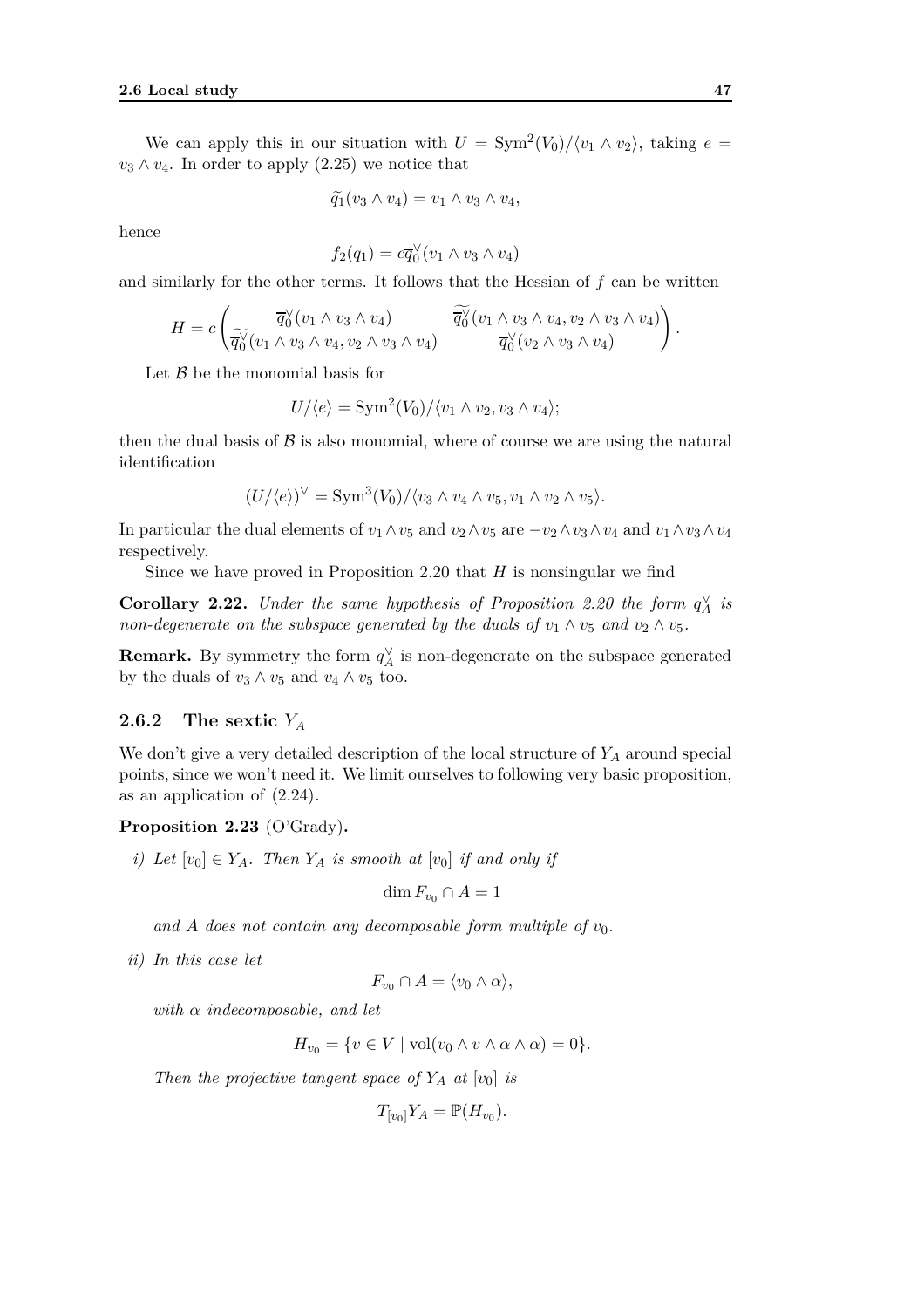**Corollary 2.24.** *The singular locus of Y<sup>A</sup> is the union of YA*[2] *and the planes*  $\mathbb{P}(W)$ *, where W* runs through all 3-planes of *V* such that  $\bigwedge^3 W \subset A$ *.* 

*Proof.* Consider the map  $\psi$  from (2.19). By Corollary 2.15  $Y_A$  is locally the preimage of the locus  $U_{10}$  of singular quadrics, hence  $[v_0]$  will be a smooth point of  $Y_A$  if and only if  $U_{10}$  is smooth at  $q_A$  and the map  $\psi$  is a submersion at  $[v_0]$ .

The first condition means that  $q_A$  has rank exactly 10; since the kernel of  $q_A$  is identified with  $F_{v_0} \cap A$ , this means that

$$
\dim F_{v_0} \cap A = 1.
$$

So assume this and let

$$
F_{v_0} \cap A = \langle v_0 \wedge \alpha \rangle.
$$

By (2.24) we see that the tangent space  $T_{q_A} U_{10}$  consists of the quadratic forms *q* such that  $q(\alpha) = 0$ .

So  $[v_0]$  is a singular point of  $Y_A$  if and only if

$$
q_v(\alpha) = 0
$$
 for every  $v \in V_0$ .

By the explicit description of  $q_v$  in (2.20) this translates to

$$
vol(v_0 \wedge v \wedge \alpha \wedge \alpha) = 0. \qquad (2.26)
$$

It follows that in any case ( $\alpha$  decomposable or not) we have

$$
T_{[v_0]}Y_A=\mathbb{P}(H_{v_0}).
$$

Clearly this is either a hyperplane or the whole  $\mathbb{P}(V)$ , so we have to check that (2.26) holds for every  $v \in V_0$  if and only if  $\alpha$  is decomposable. In other words we are saying that a form satisfies all Plücker quadratic relations if and only if it lies in the Grassmannian, which is a well-known fact (see for instance [GH78, sec. 1*.*5]).  $\Box$ 

#### **2.6.3** The surface  $Y_A[2]$

Now we turn to the local description of  $Y_A[2]$ . To see why this is more delicate, recall that we are using Corollary 2.15, so we see that locally  $Y_A[2]$  is the preimage of the degeneracy locus  $U_8$ . The problem is that while  $U_9$  is defined by the single equation  $\det(q) = 0$ , the variety  $U_8$  is not a complete intersection.

For the curve  $C_{A,W}$  we could overcome this difficulty by the remark that each quadric on  $\bigwedge^2 V_0$  parametrized by a point of  $\mathbb{P}(W)$  had to be singular in a fixed point. Hence the trick was to project from that point and consider the equation  $det(q) = 0$  for quadrics in a space of smaller dimension.

For  $Y_A[2]$  we are not so lucky and we actually have to work in codimension more than 1. The first step is to perform a reduction of the dimension based on the following remark.

**Remark.** Let

$$
[v_0] \in Y_A[k] \setminus Y_A[k+1],
$$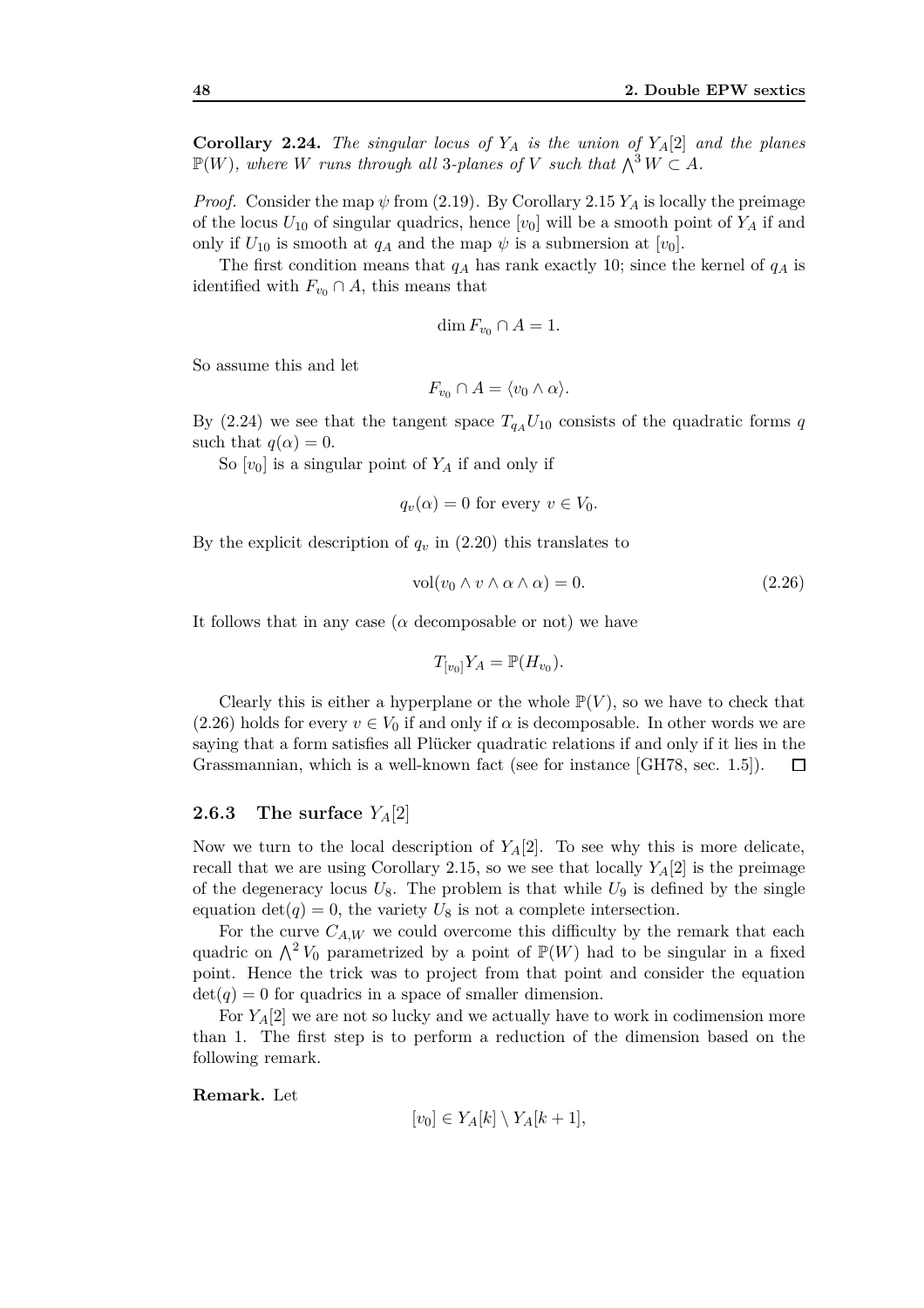so that dim  $A \cap F_{v_0} = k$ , and let  $K \subset \Lambda^2 V_0$  be the subspace corresponding to K under the usual identification  $F_{v_0} \cong \bigwedge^2 V_0$ . Let *J* be complementary to *K*, so

$$
\bigwedge^2 V_0 = J \oplus K \tag{2.27}
$$

and  $q_A$  is non-degenerate on *J*. Here the direct sum is  $q_A$ -orthogonal, just because *K* is the kernel of *qA*.

If  $v \in V_0$  is sufficiently close to 0, the form  $q_A - q_v$  is still non-degenerate on *J*. Let

$$
K(v) = J^{\perp(q_A - q_v)}
$$

be the orthogonal to *J* with respect to the form  $q_A - q_v$ . Then  $K(v)$  contains the kernel of  $q_A - q_v$ , so it is easy to see that dim  $K(v) = k$  anyway. Moreover  $K(v)$ meets *J* only in 0 (because  $q_A - q_v$  is non-degenerate on *J*), so we have the direct sum decomposition

$$
\bigwedge^2 V_0 = J \oplus K(v),
$$

and this decomposition is orthogonal with respect to  $q_A - q_v$ .

The remark is that in studying  $Y_A[k]$  one can work inside  $K(v)$ , in the following sense. By Corollary 2.15

$$
Y_A[k] = \{ [v_0 + v] \mid \operatorname{cork}(q_A - q_v) \ge k \},
$$

where cork denotes the corank of a quadratic form. By construction the corank of  $q_A - q_v$  is the same of its restriction to  $K(v)$ . So we get that

$$
Y_A[k] = \left\{ [v_0 + v] \mid \operatorname{cork}(q_A - q_v) \big|_{K(v)} \ge k \right\}.
$$

The simplification is apparent if one considers the case of *YA*[2], where we are led to study quadratic forms on a space of dimension 2 instead of 10.

Now we translate the above in matrix terms. According to decomposition (2.27) we find matrices both for *qA*:

!

 $\begin{pmatrix} N & \underline{0} \end{pmatrix}$  $\underline{0}$   $\underline{0}$ 

and for 
$$
q_v
$$
:

$$
\begin{pmatrix} Q(v) & R(v)^T \ R(v) & P(v) \end{pmatrix}.
$$

Of course here we have chosen arbitrary bases both for *J* and for *K*. We perform the change of basis in two steps. First choose any matrix *S* such that  $S \cdot S^T = (N - Q)^{-1}$ (for readability sake we temporarily omit the dependence on *v* in the computations). This can be done, for instance, with an analog of the Choleski algorithm, which is valid for real symmetric positive definite matrices (the algorithm will fail on a Zariski closed subset of all symmetric complex matrices, but the formula of Equation (2.28) will still be valid by a limit argument).

Consider the block matrix

$$
S' = \begin{pmatrix} S & \underline{0} \\ \underline{0} & \overline{1} \end{pmatrix}.
$$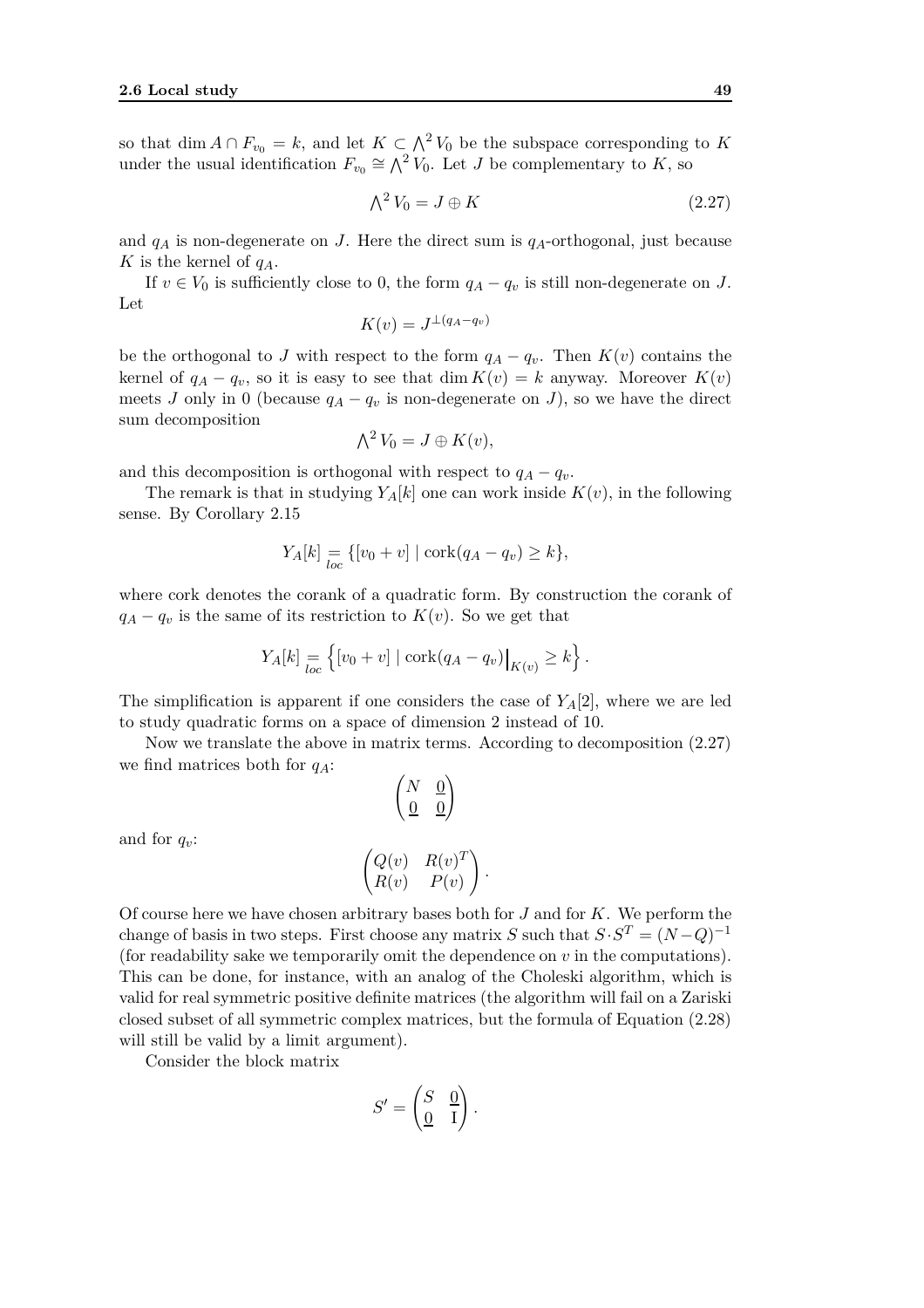*.*

*S*<sup> $\prime$ </sup> sends each of the factors *J*, *K* to itself, but in the new basis the form  $q_A - q_v$  is just the standard scalar product. More precisely the matrix for  $q_A - q_v$  will be

$$
\begin{pmatrix} S & \underline{0} \\ \underline{0} & I \end{pmatrix} \cdot \begin{pmatrix} N - Q & -R^T \\ -R & -P \end{pmatrix} \cdot \begin{pmatrix} S^T & \underline{0} \\ \underline{0} & I \end{pmatrix} = \begin{pmatrix} I & -R^T S^T \\ -SR & -P \end{pmatrix}
$$

In this form it is easy to find the change of basis which will put the matrix in block form. Indeed

$$
\begin{pmatrix} I & \underline{0} \\ SR & I \end{pmatrix} \cdot \begin{pmatrix} I & -R^T S^T \\ -SR & -P \end{pmatrix} \cdot \begin{pmatrix} I & R^T S^T \\ \underline{0} & I \end{pmatrix} = \begin{pmatrix} I & \underline{0} \\ \underline{0} & -P + R(N - Q)^{-1} R^T \end{pmatrix}.
$$

We conclude that the restriction of  $q_A - q_v$  to  $K(v)$  is given, in a suitable basis, by the matrix

$$
M(v) = -P(v) + R(v) \cdot (N - Q(v))^{-1} \cdot R(v)^{T}.
$$
 (2.28)

The following elementary remark will be useful:

**Lemma 2.25.** *Let V be a finite-dimensional vector space endowed with a nondegenerate quadratic form q and let*  $q^{\vee}$  *be the form induced on*  $V^{\vee}$ *.* 

*If N is the matrix which represents q with respect to a basis B of V , then the matrix of*  $q^{\vee}$  *with respect to the dual basis*  $\mathcal{B}^{\vee}$  *is*  $N^{-1}$ *.* 

*Proof.* A non-degenerate quadratic form *q* induces an isomorphism

$$
\tau\colon V\to V^\vee
$$

defined by the condition

$$
q(v, w) = \tau(v)w.
$$

By construction the matrix associated to  $\tau$ , with respect to the bases  $\mathcal{B}$  and  $\mathcal{B}^{\vee}$ , is just *N*.

The dual form  $q^{\vee}$  is defined by

$$
q^{\vee}(\varphi, \psi) = q(\tau^{-1}(\varphi), \tau^{-1}(\psi)),
$$

hence it is represented by the matrix

$$
(N^{-1})^T \cdot N \cdot N^{-1} = N^{-1},
$$

using the fact that *N* is symmetric.

We can now prove the

**Proposition 2.26.** *Let*  $W, W' \subset V$  *be two subspaces of dimension* 3 *such that*  $\bigwedge^2 W$ ,  $\bigwedge^2 W'$  ⊂ *A.* Let

$$
[v_0]=W\cap W'
$$

*(in particular we are assuming that* dim  $W \cap W' = 1$ *) and complete it to bases {v*0*, v*1*, v*2*} and {v*0*, v*3*, v*4*} of W, W′ respectively. Assume that*

*i)*  $v_0 \wedge v_1 \wedge v_2$  and  $v_0 \wedge v_3 \wedge v_4$  are, up to multiples, the only decomposable forms *in A (this translates to the fact that*  $[v_0]$  *lies on*  $\mathbb{P}(W)$  *and*  $\mathbb{P}(W')$ *, but on no other planes inside YA);*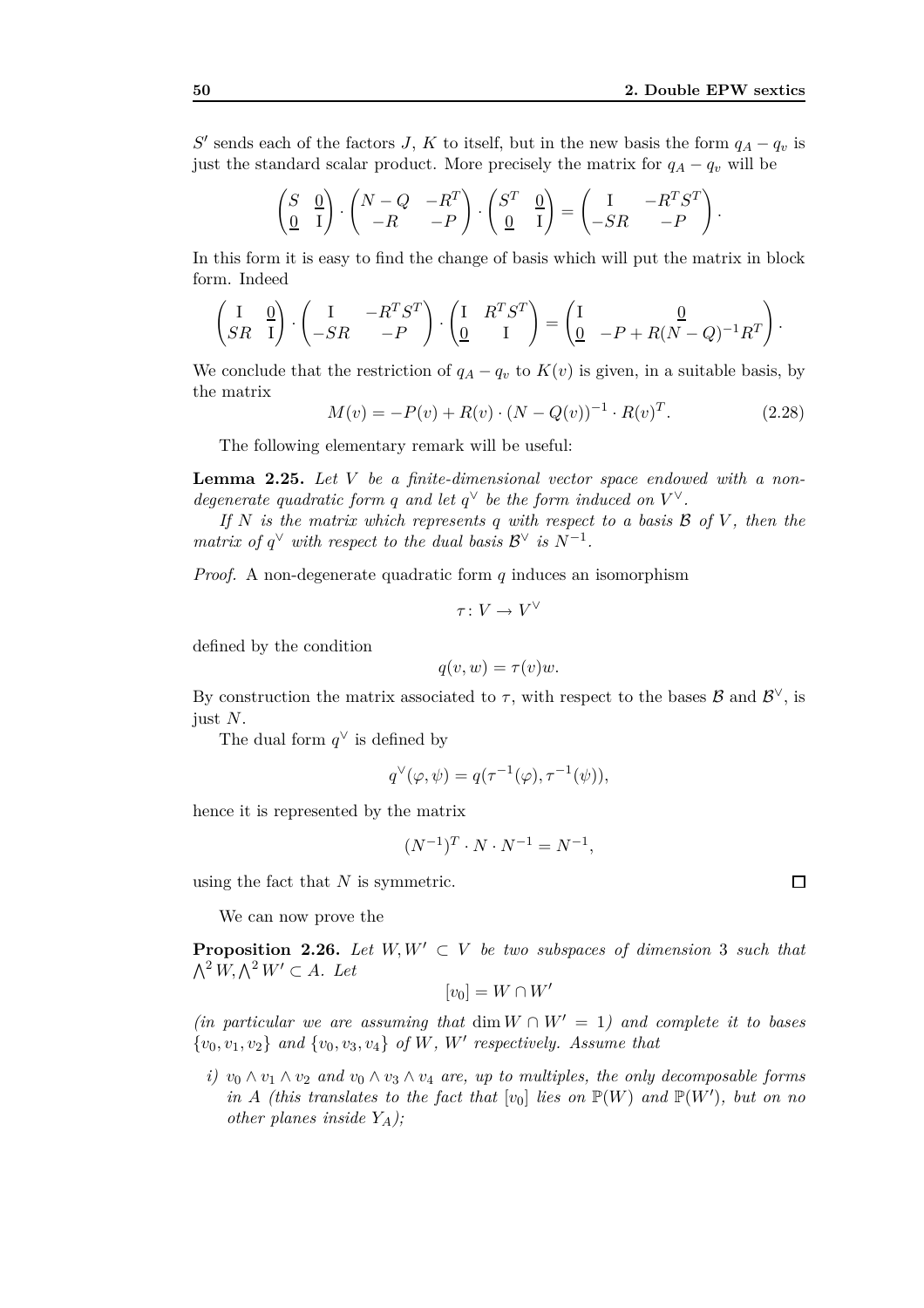- *ii*) dim( $A ∩ F$ <sub>*v*0</sub></sub> $) = 2$ *;*
- *iii) assumption 2.19 is satisfied.*

*Then there exist local analytic coordinates*  $y_1, \ldots, y_5$  *near* [ $v_0$ ] *such that*  $Y_A[2]$  *locally is given by*

$$
Y_A[2] = V(y_1y_2, y_3y_4, y_5).
$$

*Moreover the coordinates can be taken so that*

$$
C_{A,W} = V(y_1y_2, y_3, y_4, y_5)
$$
  

$$
C_{A,W'} = V(y_1, y_2, y_3y_4, y_5).
$$

*Proof.* We follow the notation of the Remark above. We choose

$$
\{v_1 \wedge v_2, v_3 \wedge v_4\}
$$

as a basis for *K* and

$$
\{v_1 \wedge v_3, v_1 \wedge v_4, v_1 \wedge v_5, v_2 \wedge v_3, v_2 \wedge v_4, v_2 \wedge v_5, v_3 \wedge v_5, v_4 \wedge v_5\}
$$

for *J*.

Write a vector  $v \in V_0$  as

$$
v = s_1v_1 + \cdots + s_5v_5,
$$

so  $s_1, \ldots, s_5$  are affine coordinates around [ $v_0$ ]. With respect to these coordinates we can easily compute the matrices

$$
P(v) = \begin{pmatrix} 0 & s_5 \\ s_5 & 0 \end{pmatrix}
$$

and

$$
R(v) = \begin{pmatrix} 0 & 0 & 0 & 0 & 0 & 0 & -s_4 & s_5 \\ 0 & 0 & -s_2 & 0 & 0 & s_1 & 0 & 0 \end{pmatrix}.
$$

Let us write

$$
(N - Q(v))^{-1} = (c_{i,j}(s)),
$$

so that the matrix  $M(v)$  of  $(2.28)$  is

$$
- P(v) + R(v) \cdot (N - Q(v))^{-1} \cdot R(v)^{T} =
$$
  
=  $\begin{pmatrix} s_{4}^{2}c_{7,7} - 2s_{4}s_{5}c_{7,8} + s_{5}^{2}c_{8,8} & -s_{5} + \delta(s) \\ -s_{5} + \delta(s) & s_{2}^{2}c_{3,3} - 2s_{2}s_{1}c_{3,6} + s_{1}^{2}c_{6,6} \end{pmatrix},$ 

where

 $\delta(s) = s_2s_4c_{7,3} - s_2s_5c_{8,3} - s_1s_4c_{7,6} + s_1s_5c_{8,6}$ 

is not really relevant since it is of higher order than  $s_5$ .

Now we claim that the matrices

 $\mathbb{R}^2$ 

$$
\begin{pmatrix} c_{7,7}(0) & c_{7,8}(0) \\ c_{7,8}(0) & c_{8,8}(0) \end{pmatrix}
$$
 and 
$$
\begin{pmatrix} c_{3,3}(0) & c_{3,6}(0) \\ c_{3,6}(0) & c_{6,6}(0) \end{pmatrix}
$$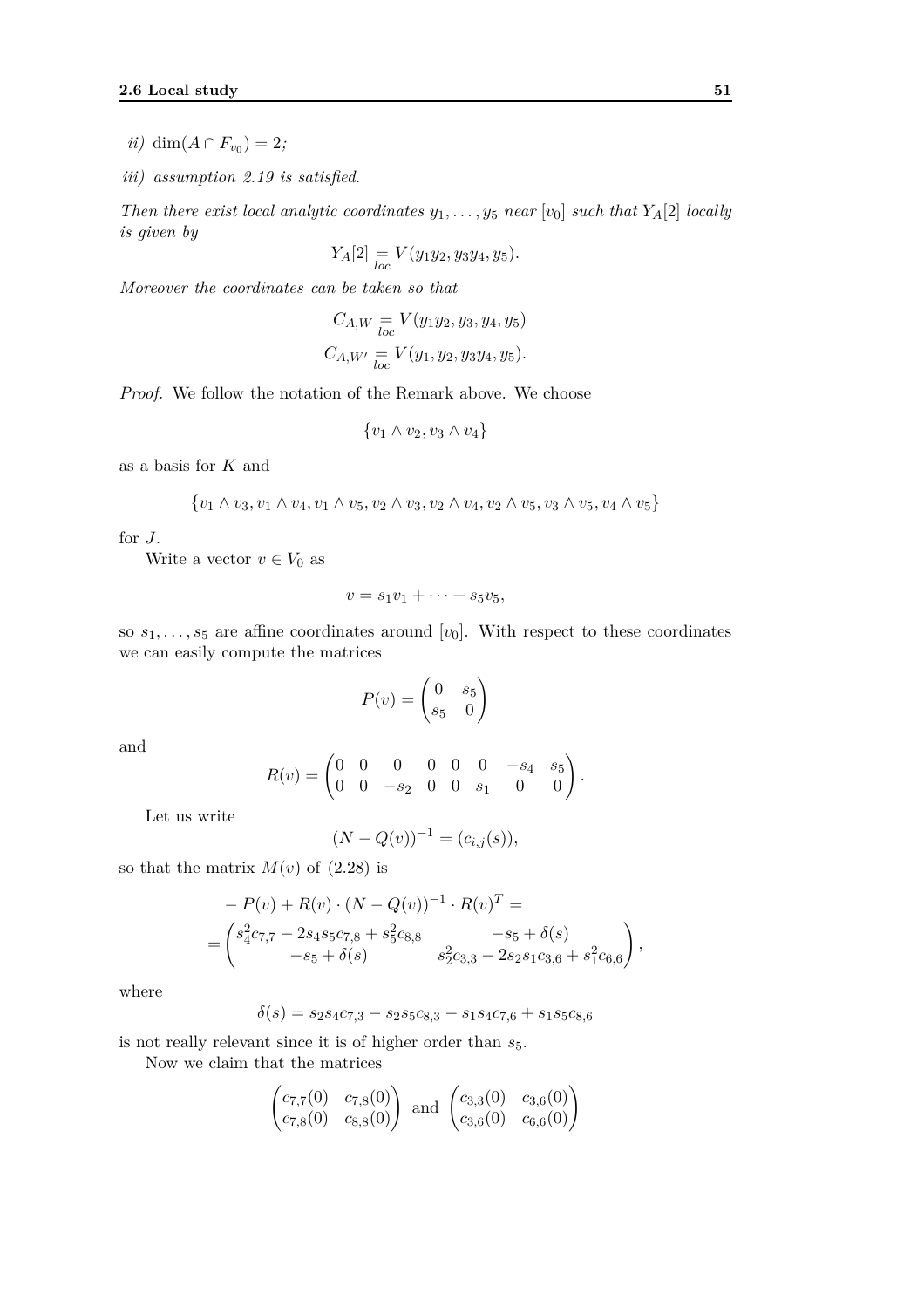are both nonsingular.

Granting this, by the local inversion theorem we can find analytic coordinates  $x_1, \ldots, x_5$  near  $[v_0]$  such that

$$
-P(v) + R(v) \cdot (N - Q(v))^{-1} \cdot R(v)^{T} = \begin{pmatrix} x_3^2 + x_4^2 & x_5 \ x_5 & x_1^2 + x_2^2 \end{pmatrix}.
$$

Finally, taking  $y_1 = x_1 + ix_2$ ,  $y_2 = x_1 - ix_2$  and similarly for  $y_3$  and  $y_4$ , and  $y_5 = x_5$ gives

$$
-P(v) + R(v) \cdot (N - Q(v))^{-1} \cdot R(v)^{T} = \begin{pmatrix} y_3y_4 & y_5 \ y_5 & y_1y_2 \end{pmatrix},
$$

hence the thesis.

So we turn to the proof of the claim. The form  $q = q_A \big|_J$  is non-degenerate; we use Lemma 2.25 to identify  $N^{-1}$  with the matrix of  $q^{\vee}$  on  $J^{\vee}$ .

The nonsingularity of

 $\begin{pmatrix} c_{3,3}(0) & c_{3,6}(0) \\ c_{3,6}(0) & c_{6,6}(0) \end{pmatrix}$ 

means that  $q^{\vee}$  is non-degenerate when restricted to the subspace  $J' \subset J$  generated by the dual elements of  $v_1 \wedge v_5$  and  $v_2 \wedge v_5$ . This is exactly the content of Corollary 2.22.

Similarly the nonsingularity of

$$
\begin{pmatrix} c_{7,7}(0) & c_{7,8}(0) \\ c_{7,8}(0) & c_{8,8}(0) \end{pmatrix}
$$

is equivalent to the remark thereafter.

A similar approach, even easier, will then prove the

**Proposition 2.27** (O'Grady). Let  $W \subset V$  be a subspace of dimension 3 such that  $\bigwedge^3 W \subset A$ *. Let v*<sub>0</sub> ∈ *W and assume that* 

- *i)*  $v_0 \wedge v_1 \wedge v_2$  *is, up to multiples, the only decomposable form in*  $A ∩ F_{v_0}$  (*this translates to the fact that*  $[v_0]$  *lies on*  $\mathbb{P}(W)$  *but on no other planes inside*  $Y_A$ *)*;
- *ii*) dim( $A ∩ F$ <sub>*v*0</sub></sub> $) = 2$ *;*
- *iii)*  $v_0 \wedge v_1 \wedge v_2$  *is, up to multiples, the only form in*  $A \cap F_{v_0} \cap S_W$ *, where*

$$
S_W = \bigwedge^2 W \wedge V \subset \bigwedge^3 V.
$$

*Then there exist local analytic coordinates*  $y_1, \ldots, y_5$  *near* [ $v_0$ ] *such that*  $Y_A[2]$  *locally is given by*

$$
Y_A[2] = V(y_1y_2, y_4, y_5).
$$

*Moreover the coordinates can be taken so that*

$$
C_{A,W} = V(y_1, y_2, y_4, y_5).
$$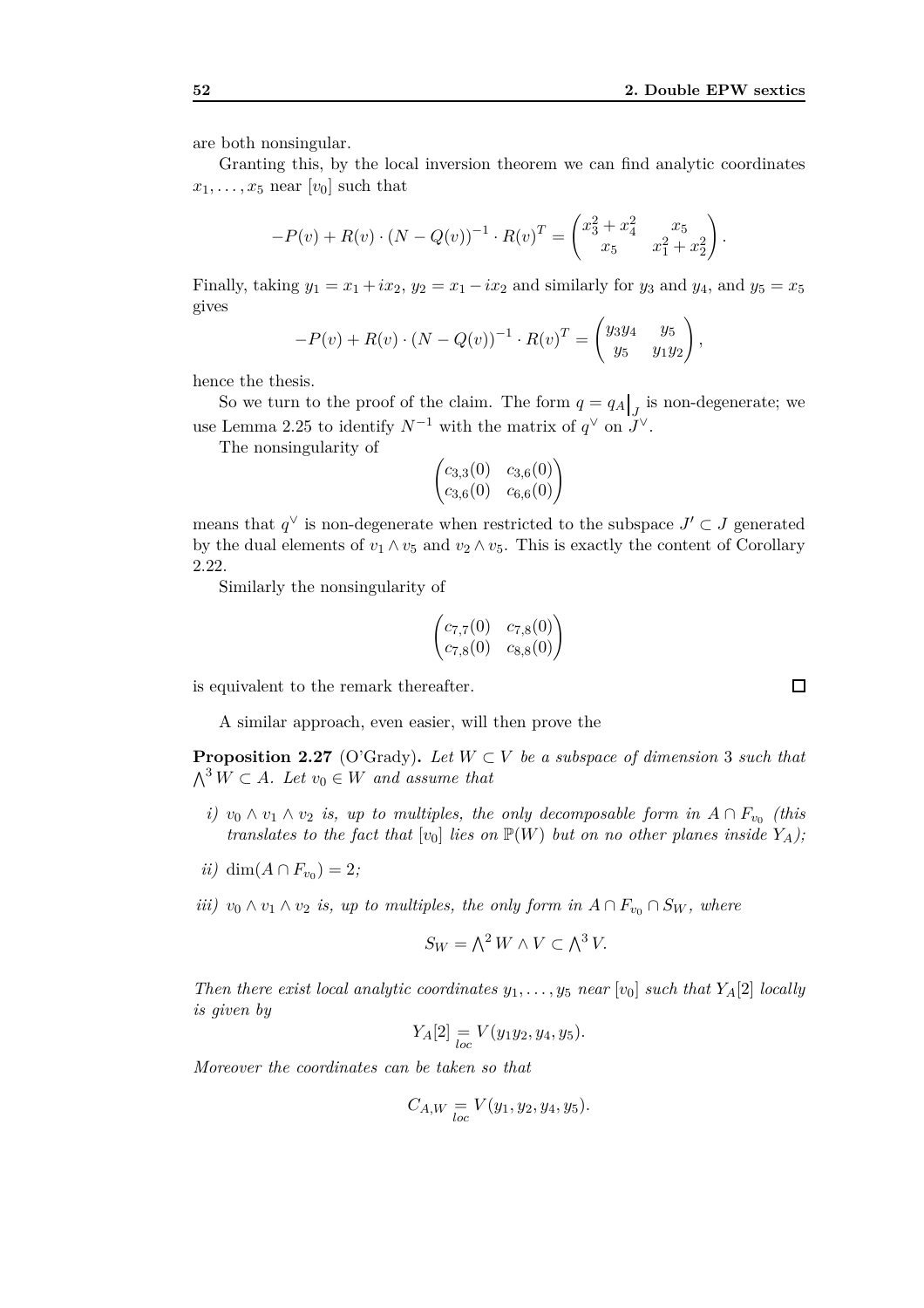This is enough to prove the result we are looking for about the desingularization of  $Y_A[2]$ .

**Corollary 2.28.** *i) Let A ⊂ i*) Let  $A \subset \Lambda^3 V$  be a Lagrangian subspace, and suppose that *there exist a finite number*  $W_1, \ldots, W_n$  *of* 3*-planes inside*  $V$  *such that*  $\bigwedge^3 W_i \subset$ *A. Then the intersection*  $\mathbb{P}(W_i) \cap \mathbb{P}(W_j)$  *consists of a single point*  $p_{ij}$ *.* 

*ii) Corresponding to W<sup>i</sup> we have the curve*

$$
C_i = C_{A,W_i} \subset Y_A[2].
$$

*Suppose that at each point pij Assumption 2.19 is satisfied. Assume moreover that*

$$
\dim A \cap S_{W_i} = 1 \text{ for each } i = 1, \dots, n,
$$

*where*

$$
S_W = \bigwedge^2 W \wedge V \subset \bigwedge^3 V.
$$

*Finally suppose that*

$$
Y_A[3] = \emptyset.
$$

Let  $\widetilde{Y_A[2]}$  be obtained by blowing up all the points  $p_{ij}$ . Then the strict transform  $\widetilde{C}_i$  *of*  $C_i$  *is smooth for every i.* Moreover the blowup of  $\widetilde{Y_A[2]}$  *at each of the (disjoint)* curves  $C_i$  *is smooth.* 

*Proof.* Under the hypothesis *A* contains a finite number of decomposable forms, up to multiples. We already know that

$$
\dim(W_i \cap W_j) \ge 1.
$$

Assume that  $\dim(W_i \cap W_j) = 2$  and let

$$
W_i \cap W_j = \langle v_0, v_1 \rangle.
$$

Complete this to bases  $\{v_0, v_1, v_2\}$  and  $\{v_0, v_1, v_3\}$  of  $W_i$ ,  $W_j$  respectively. Then the form

$$
v_0 \wedge v_1 \wedge (\lambda v_2 + \mu v_3) \in A
$$

for each choice of  $\lambda, \mu$ , contradiction. So i) is proved.

To prove ii) we just remark that under our hypothesis  $Y_A[2]$  is smooth far from the curves  $\{C_i\}$  and singular along them. The curve  $C_i$  is smooth outside the  $p_{ij}$ by Proposition 2.17 and has a node at each point  $p_{ij}$  by Proposition 2.20. It follows that it can be desingularized by a single blowup at each  $p_{ij}$ .

The singularities of  $Y_A[2]$  are described by Propositions 2.26 and 2.27, in the points  $p_{ij}$  and in the other points respectively. A local computation shows that the process above will desingularize *YA*[2].

To be sure, we show the computation around some point  $p_{ij}$ , the other case being easier. By Proposition 2.26 we can assume that  $Y_A[2]$  is locally given in  $\mathbb{C}^4$ by

$$
y_1 y_2 = y_3 y_4 = 0,
$$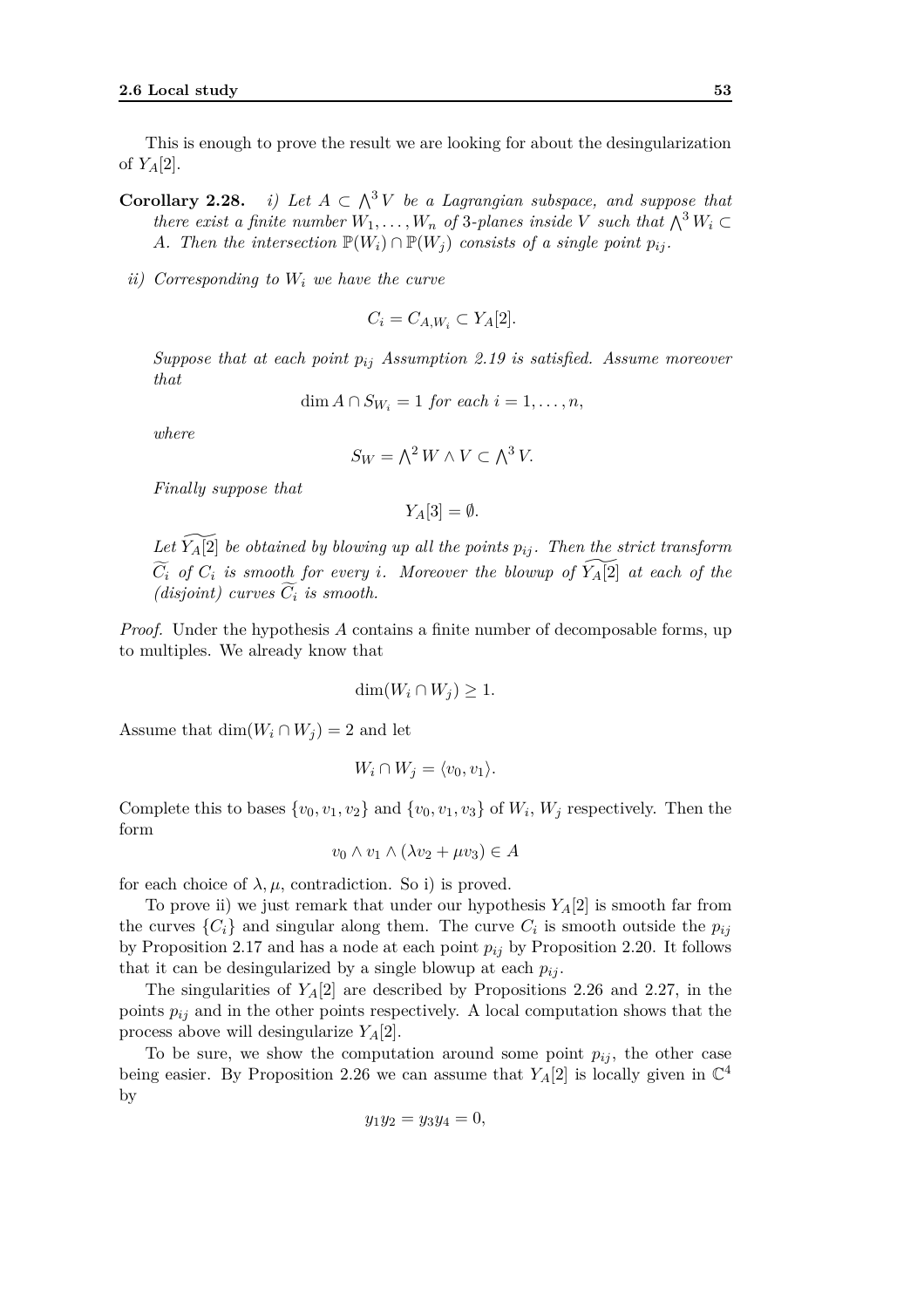while the two curves  $C_i$  and  $C_j$  meeting at  $p_{ij}$  are given by

$$
y_1 = y_2 = y_3y_4 = 0
$$
 and  
 $y_1y_2 = y_3 = y_4 = 0$ 

respectively. Let  $\mathbb{C}^4$  denote the blowup of  $\mathbb{C}^4$  at the origin; then explicitly

$$
\widetilde{\mathbb{C}^4} = \{ ((y_1,\ldots,y_4), [Y_1,\ldots,Y_4]) \mid y_i Y_j = y_j Y_i \text{ for each } i,j \} \subset \mathbb{C}^4 \times \mathbb{P}^3.
$$

This is covered by the four charts

$$
U_j = \{Y_j \neq 0\}
$$
, for  $j = 1, ..., 4$ .

We perform the verification on  $U_1$ . There we can define

$$
z_j = \frac{Y_j}{Y_1}
$$
, for  $j = 2, 3, 4$ ,

and use  $(y_1, z_2, z_3, z_4)$  as local coordinates.

We note that  $C_i$  doesn't meet the chart  $U_1$ . As for the strict transforms of  $Y_A[2]$ and  $C_j$ , they are as follows. The inverse image of  $Y_A[2]$  is cut out by the equations

$$
y_1^2 z_2 = y_1^2 z_3 z_4 = 0,
$$

so after factoring out the exceptional divisor *E* given by  $y_1 = 0$  we see that  $\widetilde{Y_A[2]}$  is defined by

$$
z_2 = z_3 z_4 = 0.
$$

In a similar fashion the inverse image of  $C_j$  is defined by

$$
y_1^2 z_2 = y_1 z_3 = y_1 z_4 = 0,
$$

so  $\widetilde{C}_j$  has equations

 $z_2 = z_3 = z_4 = 0.$ 

It follows that  $\widetilde{Y_A[2]}$  is just the product of  $\widetilde{C_j}$  for a node, so blowing up  $\widetilde{C_j}$  will desingularize it. $\Box$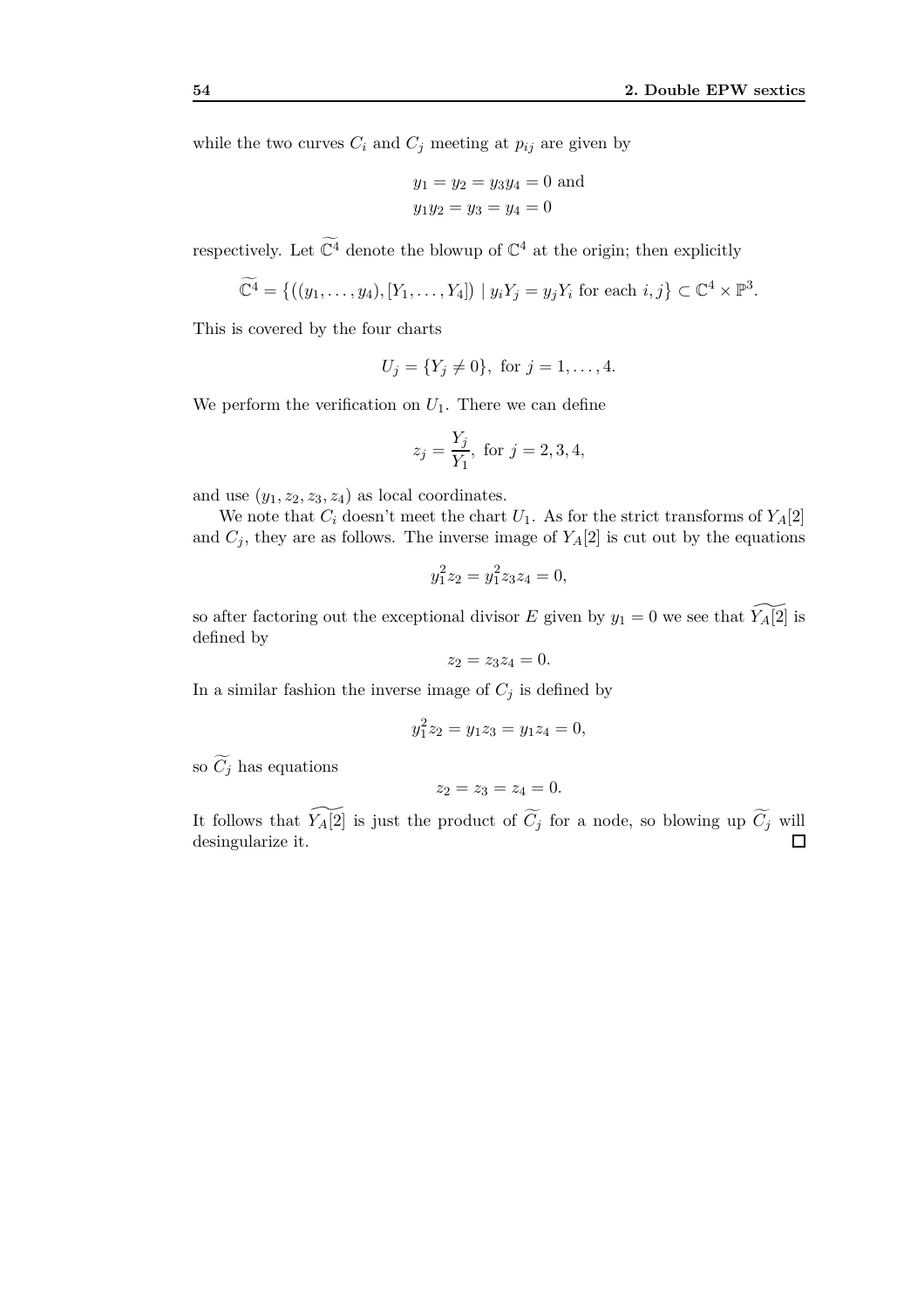# **Chapter 3**

# **Quartic surfaces**

### **3.1 An interesting degeneration of double EPW sextics**

In this section we present some degenerate examples of double *EPW* sextics. We shall in next section that double *EPW* sextics can degenerate to a Hilbert scheme  $S^{[2]}$ , where *S* is a quartic surface in  $\mathbb{P}^3$ . In particular, since *S* is a *K*3, this will imply that double *EPW* sextics are irreducible symplectic varieties, and will allow us to compute their topological invariants.

Inside a double  $EPW$  sextic  $X_A$  we can find the surface

$$
Z_A = f_A^{-1}(Y_A[2]),
$$

which can also be regarded as the fixed locus of the covering involution. Under this process,  $Z_A$  degenerates to the surface  $\text{Bit}(S)$  of bitangents to *S*. This allows us to translate some questions about the geometry of  $X_A$  and  $Z_A$ , which are invariant under deformation, to questions about quartic surfaces and their bitangents, which are somewhat more concrete. This section and the following are therefore a motivation for the rest of the present chapter, where we study quartic surfaces in some more detail.

# **3.1.1 An involution over** *S* [2]

We begin with a classical example of Beauville, from [Bea83a, sec. 6]. Let *U* be a vector space of dimension 4 and let

$$
G = \operatorname{Gr}(2, U)
$$

be the Grassmannian of lines in  $\mathbb{P}(U) = \mathbb{P}^3$ . Under the Plücker embedding

$$
G \hookrightarrow \mathbb{P}(\bigwedge^2 U) = \mathbb{P}^5
$$

*G* is defined by the single equation

$$
g(\alpha) = \alpha \wedge \alpha = 0,
$$

hence it is a quadric.

Now let  $S \subset \mathbb{P}^3 = \mathbb{P}(U)$  be a quartic. Each cycle  $Z \in S^{[2]}$  determines a line  $\ell_Z \subset \mathbb{P}^3$ : either the line joining the two points in *Z*, if it is reduced, or the line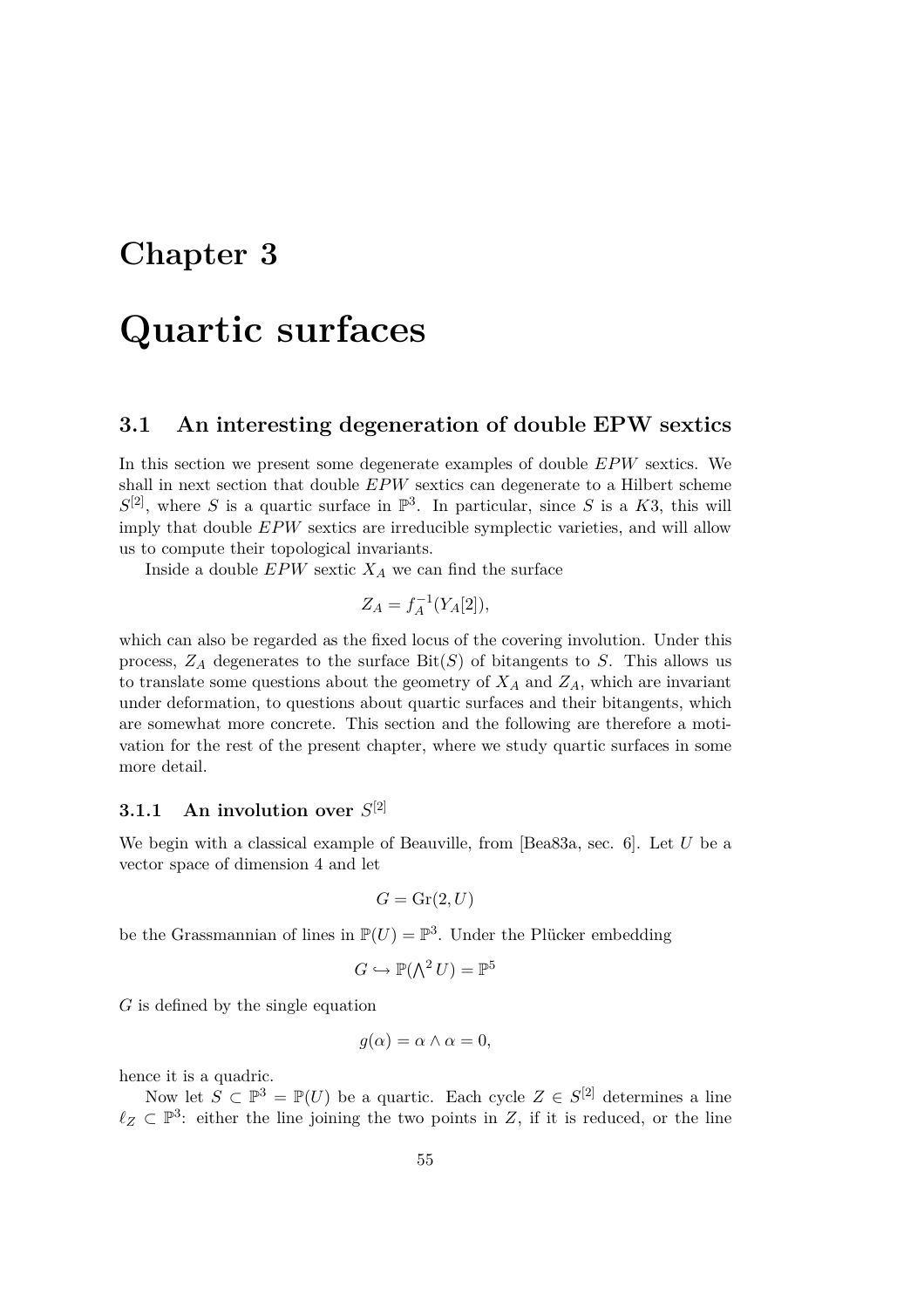passing through the unique point in *Z* with the given tangent direction. This yields a morphism

$$
S^{[2]} \longrightarrow G,
$$
  

$$
Z \longmapsto \ell_Z
$$

which is 6 : 1; indeed the generic line  $\ell$  cuts *S* in 4 distinct points, so it has  $\binom{4}{2}$ preimages.

Assume that *S* does not contain any line. There is an involution

 $i: S^{[2]} \to S^{[2]}$ 

which makes the following diagram commute:



The involution *i* is defined as follows. Let subscheme *Z* determine the line  $\ell_Z$ ; then

$$
\ell_Z\cdot S=Z+Z'
$$

for some subscheme  $Z' \subset S$  of length 2. We define  $i(Z) = Z'$ .

Now assume that *S* contains a line  $\ell$ ; then  $S^{[2]}$  contains  $P = \ell^{(2)}$ , which is isomorphic to  $\mathbb{P}^2$ . In this case one can define the involution *i* as above, but it becomes only birational, since it is not defined along *P*. One can easily check that in this case *i* is in fact a *biregular* involution, followed by the Mukai flop along *P*. The construction generalizes to the case where *S* contains a finite number of lines; for details we refer to [Bea83a].

The case we are more interested in is when *S* does not contain lines, but assumes some singularity. First suppose that  $S_0$  is a quartic with an ordinary double point  $p$ , and let *S* be the blowup of  $S_0$  at  $p$ , so that *S* is smooth.

**Lemma 3.1.** *S is a K*3 *surface.*

*Proof.* First we check that *S* has trivial canonical. For this let

 $\epsilon \colon \widetilde{\mathbb{P}^3} \to \mathbb{P}^3$ 

be the blowup at *p*, so that  $S \subset \mathbb{P}^3$ . Let *E* be the exceptional divisor of  $\epsilon$ , and denote

$$
\mathcal{O}_{\widetilde{\mathbb{P}^3}}(1) = \epsilon^* \mathcal{O}_{\mathbb{P}^3}(1).
$$

The relative canonical divisor  $K_{\widetilde{\mathbb{P}^3}/\mathbb{P}^3}$  is given by

$$
K_{\widetilde{\mathbb{P}^3}/\mathbb{P}^3}=V(\det\epsilon).
$$

A local computation shows that det  $\epsilon$  vanishes of order 2 on *E*, hence

$$
K_{\widetilde{\mathbb{P}^3}} = \epsilon^*(K_{\mathbb{P}^3}) + 2E = \mathcal{O}_{\widetilde{\mathbb{P}^3}}(-4) + 2E.
$$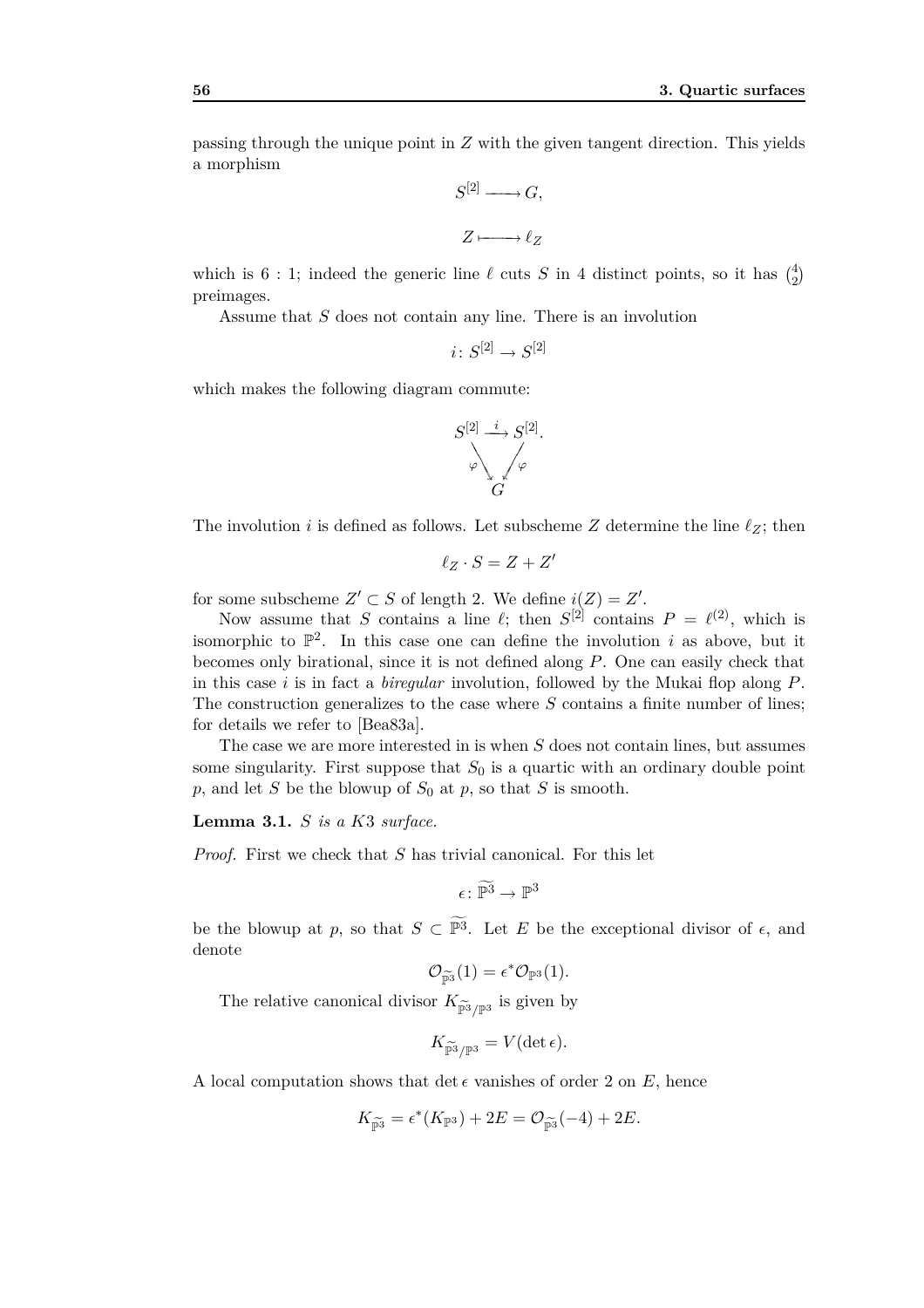Moreover  $S_0$  is a section of  $\mathcal{O}_{\mathbb{P}^3}(4)$ , and since an equation for  $S_0$  vanishes of order 2 at *p* we obtain

$$
S + 2E = \epsilon^*(S_0) \in |\mathcal{O}_{\widetilde{\mathbb{P}^3}}(4)|.
$$

By adjunction we can compute

$$
K_S = (K_{\widetilde{\mathbb{P}^3}} + S)|_S = (\mathcal{O}_{\widetilde{\mathbb{P}^3}}(-4) + S + 2E)|_S = 0.
$$

We can apply Lefschetz theorem on hyperplane section to see that  $S_0$  is simply connected. The theorem applies even if  $S_0$  is singular, for instance in the form of [Mil69, Cor. 7*.*3]. Using, for instance, Mayer-Vietoris relative to a decomposition

$$
S_0 = (S_0 \setminus \{p\}) \cup U,
$$

where  $U$  is a small neighbourhood of  $p$ , one easily sees that

$$
\epsilon_*\colon H_1(S)\to H_1(S_0)
$$

is an isomorphism, hence  $b_1(S) = 0$  and *S* is a *K*3.

We now want to exhibit a map analogous to  $\varphi$ , with  $S^{[2]}$  in place of  $S_0^{[2]}$  $_0^{\{2\}}$ . Let  $\ell \subset S$  be the exceptional divisor; then  $\ell$  is a conic, hence a smooth rational curve. We let

$$
P = \ell^{(2)} \subset S^{[2]},
$$

then  $P$  is isomorphic to  $\mathbb{P}^2$ . We have a rational map

$$
\varphi' \colon S^{[2]} \dashrightarrow G
$$

defined as above; since all points of  $\ell$  are mapped to  $p, \varphi'$  is undefined exactly on *P*. Let *X* be the Mukai flop of  $S^{[2]}$  along *P*; we claim that we have a *regular* map

$$
\varphi\colon X\to G,
$$

such that

$$
S^{[2]} \leftarrow \rightarrow X
$$
  

$$
\varphi' \downarrow \varphi \varphi
$$
  

$$
G
$$

commutes.

We only have to define  $\varphi$  at points of  $P^{\vee}$ . By definition of the Mukai flop, X is obtained by  $S^{[2]}$  by first blowing up along  $P$  and then contracting the exceptional divisor *E* along the other fibration. Let us call  $\tilde{X}$  the blowup of  $S^{[2]}$  along *P*. Then we have

$$
E = \mathbb{P}\mathcal{N}_{P/S^{[2]}},
$$

so a point of *E* is a couple  $(Z, [v])$ , where

$$
Z \in \ell^{(2)} \text{ and } v \in T_Z S^{[2]}/T_Z P.
$$

Assume for simplicity that  $Z = q_1 + q_2$  is reduced; then

$$
T_Z S^{[2]}/T_Z P \cong (T_{q_1} S/T_{q_1} \ell) \oplus (T_{q_2} S/T_{q_2} \ell).
$$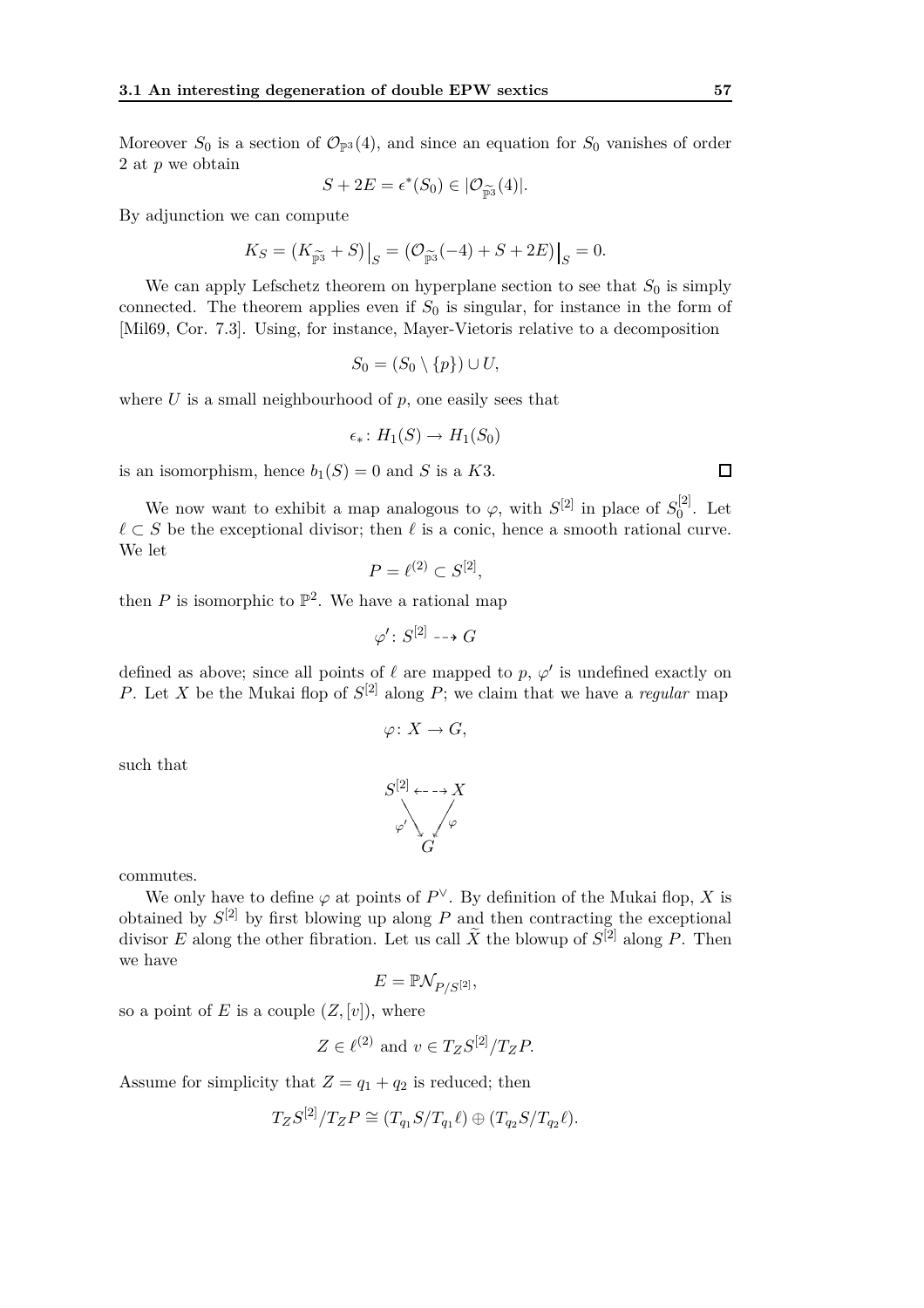The kernel of the differential

$$
d\epsilon_{q_i} \colon T_{q_i}S \to T_p\mathbb{P}^3
$$

is exactly  $T_{q_i} \ell$ , so the differential identifies each factor  $T_{q_1} S/T_{q_1} \ell$  with its image, which is exactly the (tangent of the) line trough *p* corresponding to the direction  $q_i \in \ell$ .

The lines corresponding to  $q_1$  and  $q_2$  span a plane  $\Pi \subset \mathbb{P}^3$  through *p*, and the direction  $[v]$  identifies a line  $\ell_Z \subset \Pi$ . The construction carries over to the case where *Z* is not reduced, so finally we get a regular map

$$
\widetilde{\varphi}\colon \widetilde{X}\to G
$$

sending  $Z$  to  $\ell_Z$ .

Following the definitions, one can see that  $\tilde{\varphi}$  is constant along the fibers of the other blowup  $\tilde{X} \to X$ , so it descends to the desired regular morphism

$$
\varphi\colon X\to G.
$$

One can finally extend this construction to cover the case where  $S_0$  has finitely many ordinary double points; in this case one has to introduce a Mukai flop for each singular point. We do not describe the details, as they are only notationally heavier than in the case of one point.

#### **3.1.2 Triple quadrics as EPW sextics**

We now discuss in which way the above examples may be seen as degenerations of double EPW sextics; this construction is present in [O'G]. Recall that our quartic surface *S* lives inside  $\mathbb{P}(U)$ , where *U* is a vector space of dimension 4. We take the vector space  $V = \Lambda^2 U$ . Then inside  $\mathbb{P}(\Lambda^3 V)$  we have the Grassmannian Gr(3*, V*), by the Plücker embedding.

To each  $[u] \in \mathbb{P}(U)$  we can associate the subspace

$$
u \wedge U \in \operatorname{Gr}(3, \Lambda^2 U);
$$

this gives an embedding

$$
\iota_+ \colon \mathbb{P}(U) \hookrightarrow \operatorname{Gr}(3, V) \subset \mathbb{P}(\bigwedge^3 V).
$$

**Remark.** Any two subspaces in the image of  $\iota_{+}$  intersect along a line; more precisely  $\iota_{+}([u_0])$  and  $\iota_{+}([u_1])$  intersect along the line generated by  $u_0 \wedge u_1$ . If we see the Grassmannian  $Gr(3, V)$  as a parameter space for planes in  $\mathbb{P}(V)$ , this means that we have a 3-dimensional family of planes, parametrized by  $\mathbb{P}(U)$ , such that any two planes in the family have non-empty intersection.

**Lemma 3.2** (O'Grady).  $\iota_+(\mathbb{P}(U))$  *spans a subspace of*  $\mathbb{P}(\bigwedge^3 V)$  *which corresponds to a* isotropic *subspace*

$$
A_+(U) \subset \bigwedge^3 V.
$$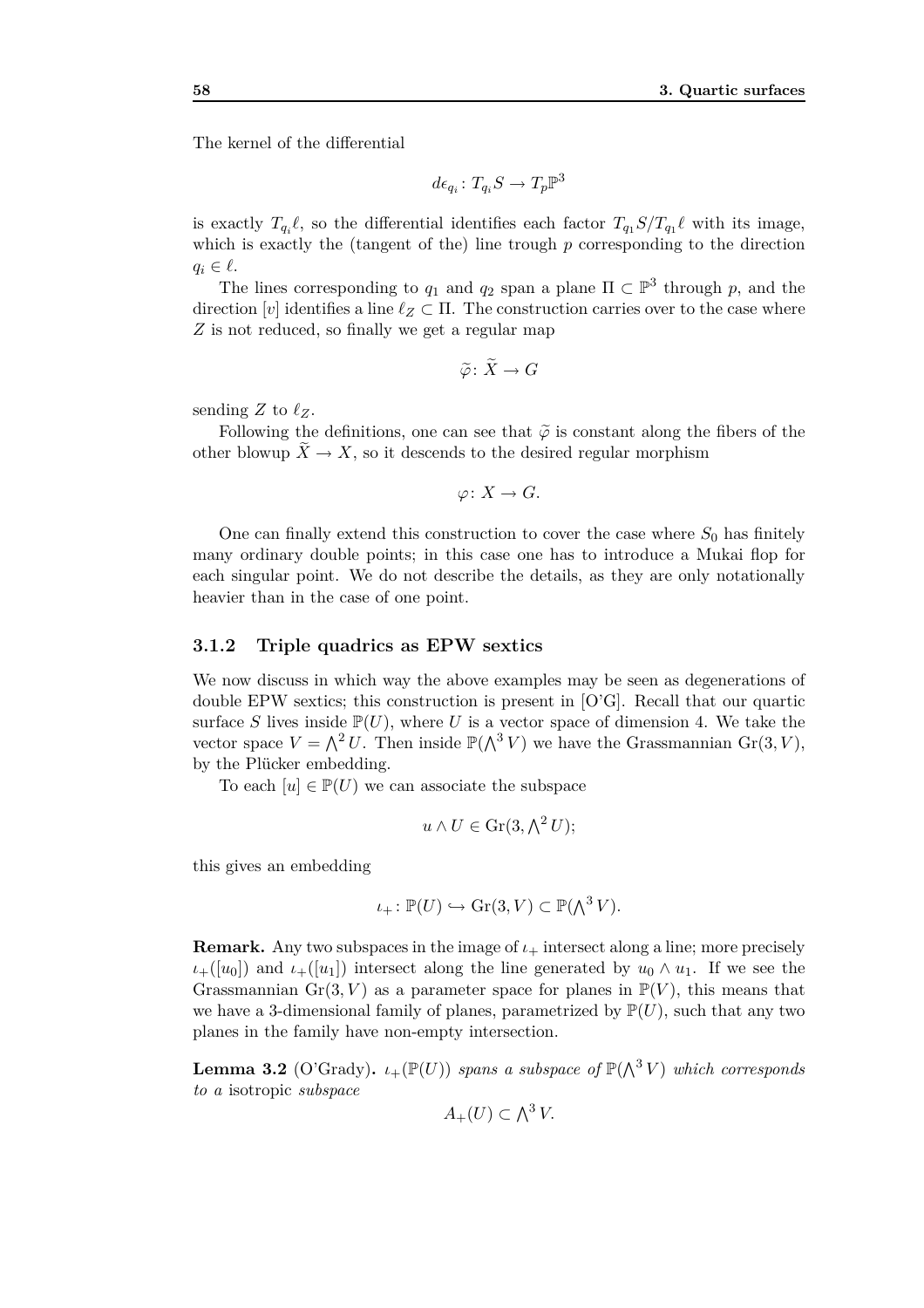*Proof.* Let

$$
\alpha, \beta \in A_+(U) \subset \Lambda^3 V;
$$

we have to check that  $\alpha \wedge \beta = 0$ . Of course it is enough to verify this on a set of generators; hence we can assume that

$$
[\alpha] = \iota_{+}(u_{0}), \qquad [\beta] = \iota_{+}(u_{1})
$$

for some  $[u_0], [u_1] \in \mathbb{P}(U)$ . By the remark above

$$
V' = \iota_+(u_0) + \iota_+(u_1) \subsetneq V,
$$

so  $\alpha \wedge \beta \in \bigwedge^6 V' = 0.$ 

We'd like to verify that  $A_{+}(U)$  is actually Lagrangian. In order to do this we need to introduce the symmetric construction. This is easy: since dim  $V = 6$ , we have a canonical isomorphism

$$
Gr(3, V) \cong Gr(3, V^{\vee}).
$$

Now we can repeat the construction using  $U^{\vee}$  in place of *U*, and then use the identification above. In the end we find an embedding

$$
\iota_- \colon \mathbb{P}(U^{\vee}) \hookrightarrow \text{Gr}(3, V).
$$

By the same argument, any two planes in the image of  $\iota$ <sub>−</sub> are concurrent, and so we get another isotropic subspace  $A$ <sup>*−*</sup>(*U*)  $\subset \Lambda$ <sup>3</sup>*V*. We wish to prove that

$$
\bigwedge^3 V = A_+(U) \oplus A_-(U); \tag{3.1}
$$

in particular this says that both  $A_{+}(U)$  and  $A_{-}(U)$  have dimension 10, hence they are Lagrangian.

The above decomposition will be more apparent if one regards all involved vector space as  $SL(U)$ -modules. Let  $\mathcal L$  be the line bundle on  $Gr(3, V)$  which induces the Plücker embedding. One checks directly that

$$
\iota^*_+(\mathcal{L}) \cong \mathcal{O}_{\mathbb{P}(U)}(2).
$$

By duality it follows that

$$
\iota^*_{-}(\mathcal{L}) \cong \mathcal{O}_{\mathbb{P}(U^{\vee})}(2).
$$

Now the global sections of the involved line bundles are

$$
H^0(\mathbb{P}(U), \mathcal{O}_{\mathbb{P}(U)}(2)) = \text{Sym}^2 U^\vee,
$$
  
\n
$$
H^0(\mathbb{P}(U^\vee), \mathcal{O}_{\mathbb{P}(U^\vee)}(2)) = \text{Sym}^2 U,
$$
  
\n
$$
H^0(\text{Gr}(3, V), \mathcal{L}) = H^0(\mathbb{P}(\Lambda^3 V), \mathcal{O}_{\mathbb{P}(\Lambda^3 V)}(1)) = \Lambda^3 V^\vee = \Lambda^3 (\Lambda^2 U^\vee),
$$

and these are all  $SL(U)$ -modules. Moreover the embeddings  $\iota_+$  and  $\iota_-$  are equivariant under the action of  $SL(U)$ , hence the induced maps on sections

$$
\iota_+^*: H^0(\mathrm{Gr}(3, V), \mathcal{L}) \to H^0(\mathbb{P}(U), \mathcal{O}_{\mathbb{P}(U)}(2)) \text{ and}
$$
  

$$
\iota_-^*: H^0(\mathrm{Gr}(3, V), \mathcal{L}) \to H^0(\mathbb{P}(U^\vee), \mathcal{O}_{\mathbb{P}(U^\vee)}(2))
$$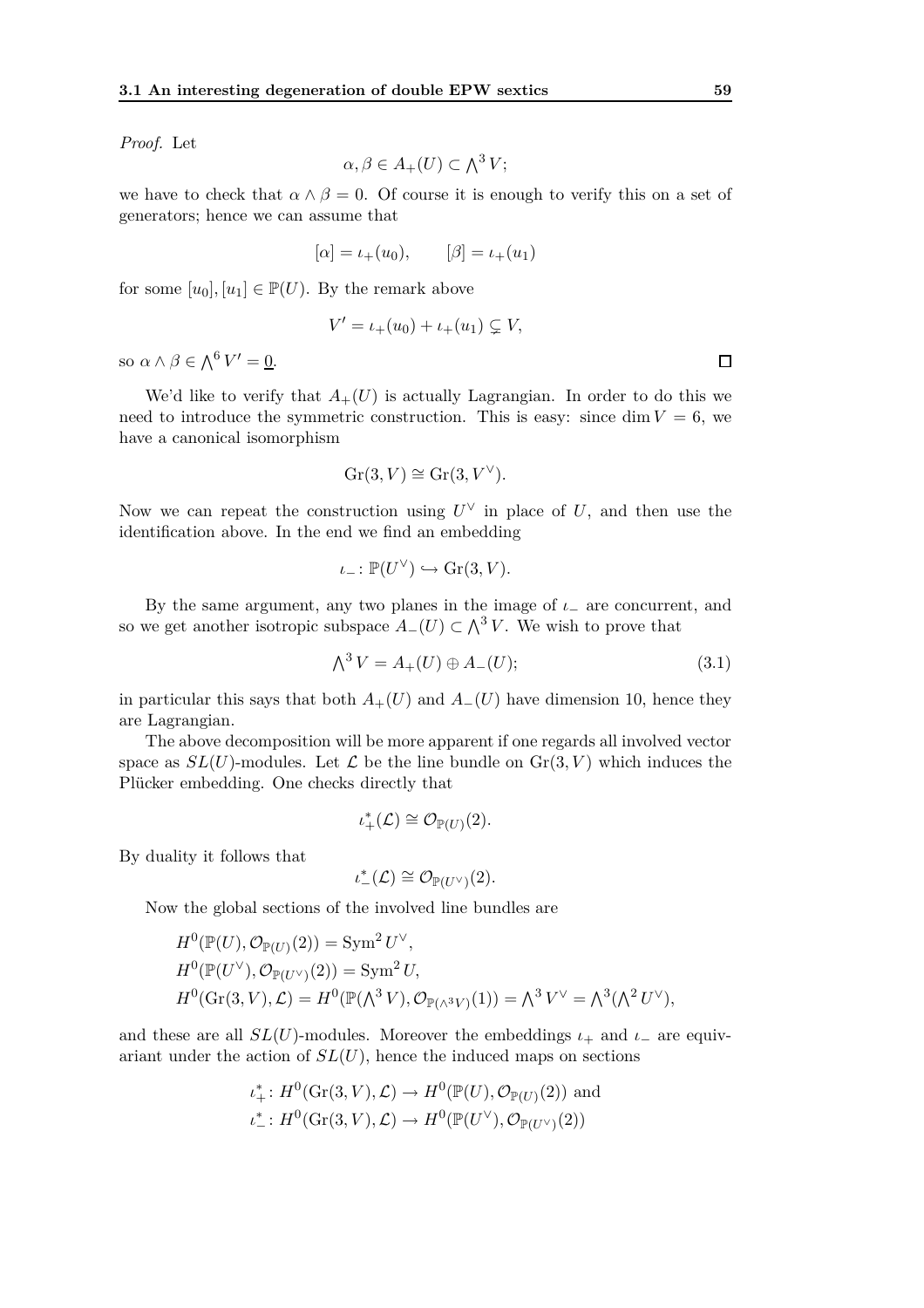are morphisms of  $SL(U)$ -modules. Since both  $Sym^2 U^{\vee}$  and  $Sym^2 U$  are irreducible, these maps must be surjective.

Comparing the dimensions, we obtain an isomorphism of *SL*(*U*)-modules

$$
\Lambda^3(\Lambda^2 U^\vee) \cong \text{Sym}^2 U^\vee \oplus \text{Sym}^2 U,\tag{3.2}
$$

which must then be the decomposition into irreducible factors of  $\Lambda^3(\Lambda^2 U^{\vee})$ .

It follows that any section of  $\mathcal L$  on  $\text{Gr}(3, V)$  which restricts to 0 both on the image of  $\iota_+$  and on the image of  $\iota_-$  is itself 0. In other words the image of  $\iota_+$  and the image of  $\iota$ <sub>−</sub> span the whole  $\mathbb{P}(\bigwedge^3 V)$ . We deduce that the decomposition given by (3.1) holds, and in particular  $A_{+}(U)$  and  $A_{-}(U)$  are both Lagrangian.

Associated to a Lagrangian subspace we have an EPW sextic. This is given by the following

**Proposition 3.3** (O'Grady)**.** *Let the notation be as above. Then*

$$
Y_{A_{+}(U)} = Y_{A_{-}(U)} = 3G.
$$

*Proof.* We omit the check that  $Y = Y_{A_{+}(U)}$  is not the whole  $\mathbb{P}(V)$ . By construction *Y* is invariant under the action of  $SL(U)$  on  $V = \bigwedge^2 U$ . This group acts transitively on the Grassmannian  $G$ ; since  $Y$  meets  $G$ , it contains the whole  $G$ . Actually, since  $SL(U)$  is connected, this holds true for every irreducible component of  $Y$ .

It follows that  $Y = kG$  for some k, and comparing the degrees we find  $k = 3$ .  $\Box$ 

Since any two smooth quadric in  $\mathbb{P}(V)$  are projectively equivalent, we see that for every smooth quadric  $Q \subset \mathbb{P}(V)$  the non-reduced sextic 3Q is EPW.

#### **3.2 The deformation argument**

Now we want to connect the preceding examples. Namely, with the notation of the preceding section, we want to prove that as the generic Lagrangian subspace *A* degenerates to  $A_+(U)$ , the corresponding double EPW sextic  $X_A$  deforms to  $S^{[2]}$ , and the fixed locus of the involution  $Z_A$  deforms to  $\text{Bit}(S)$ .

#### **3.2.1 The smooth case**

The result is the following.

**Proposition 3.4.** Let  $S \subset \mathbb{P}^3$  be a smooth quartic. Then there exists a smooth *complex variety U of dimension* 20 *with a marked point* 0 *and a family*

$$
\pi_X\colon \mathcal{X} \to U
$$

*such that*

- *i*)  $\mathcal{X}_0 \cong S^{[2]}$  *and*
- *ii)* there exists a divisor  $D \subset U$  such that  $\mathcal{X}_t = X_{A(t)}$  is a smooth double EPW *sextic for each*  $t \in U \setminus D$ .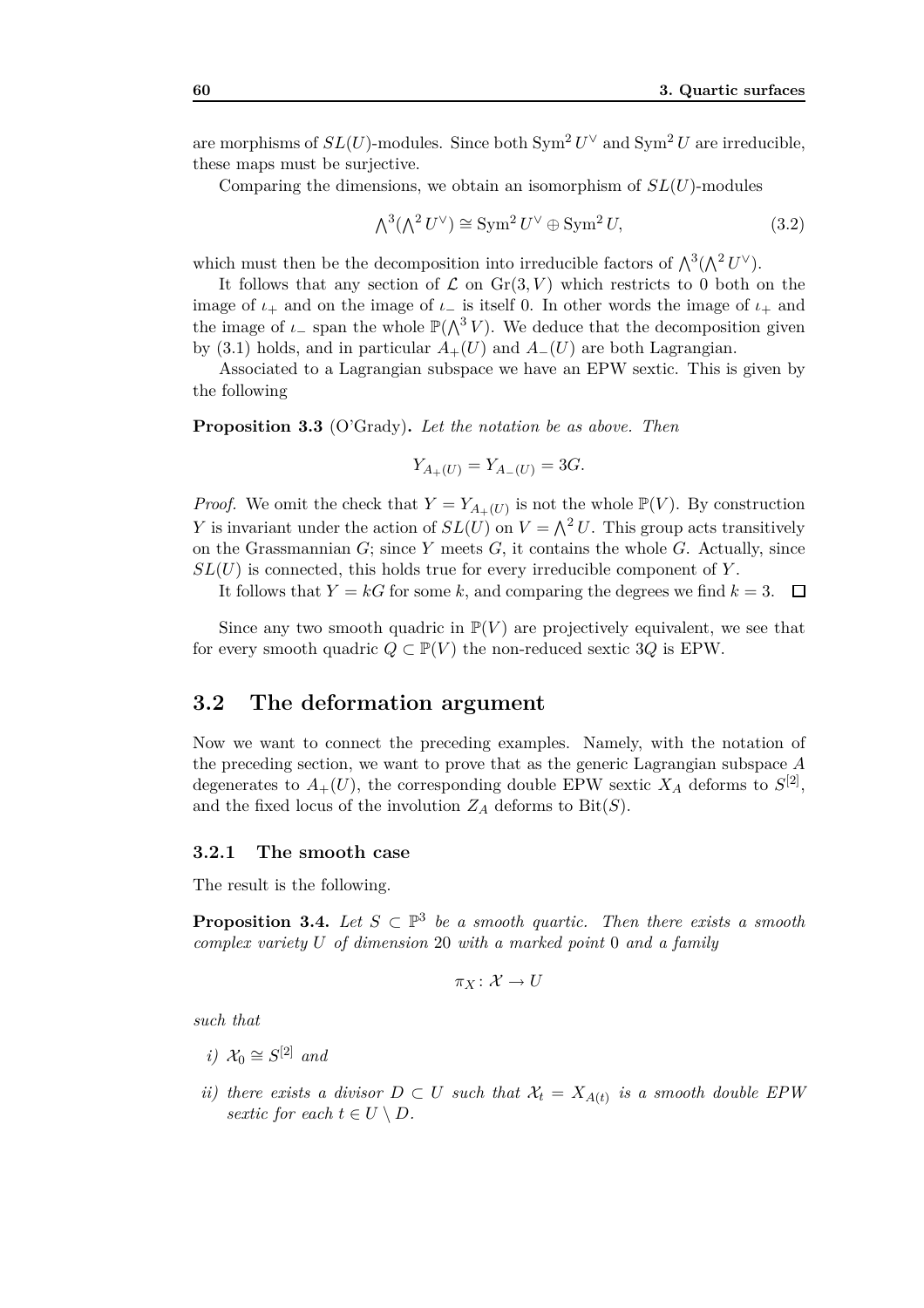**Corollary 3.5.** *There exists over U a family*

$$
\pi_Z\colon \mathcal{Z}\to U
$$

*such that*  $\mathcal{Z}_0 \cong \text{Bit}(S)$  *and for*  $t \in U \setminus D$ 

$$
\mathcal{Z}_t \cong Z_{A(t)} \cong Y_{A(t)}[2].
$$

**Corollary 3.6.** *Every smooth double EPW sextic is an irreducible symplectic variety.*

*Proof of Corollary 3.5.* By the proof of Proposition 3.4, the total space  $\mathcal X$  admits an involution. It is enough to take as  $\mathcal Z$  the fixed locus of the involution of  $\mathcal X$ .  $\Box$ 

*Proof of Corollary 3.6.* Proposition 3.4 tells us that there exist *some* smooth double EPW sextic which is deformation equivalent to  $S^{[2]}$ . Since  $\mathbb{LG}(\Lambda^3 V)$  is irreducible, its Zariski open set  $\mathbb{LG}(\Lambda^3 V)^0$  is connected, hence each double EPW sextic is deformation equivalent to each other. Actually a global family of double EPW sextics over  $\mathbb{LG}(\wedge^3 V)^0$  does not exist, but such families exist locally.

It follows that *every* smooth double EPW sextic is a deformation of *S* [2], in particular it is an irreducible symplectic variety.  $\Box$ 

*Proof of Proposition 3.4.* Let *V* be a local semiuniversal deformation space of  $S^{[2]}$ ; by the results of Section 1.3 it is smooth of dimension 21. Let  $h \in Pic(S^{[2]})$  be the divisor class associated to the map *f*. By the local Torelli theorem the locus  $U \subset V$  parametrizing those deformations such that *h* remains of type  $(1,1)$  (and so remains the class of a divisor) is a smooth hypersurface. After restricting *U* we can assume that we have a family

$$
\pi_X\colon \mathcal{X}\to U
$$

of polarized irreducible symplectic varieties  $(\mathcal{X}_t, h_t)$  such that  $(h_t, h_t) = 2$  for the Beauville-Bogomolov form.

Let  $\varphi$  be the Beauville involution on  $S^{[2]}$ . By the remark in section 4.1.3 of [O'G05b] this extends to an involution  $\varphi_t$  of  $\mathcal{X}_t$ . Consider for every  $t \in U$  the quotient

$$
Y_t = \mathcal{X}_t/\varphi_t.
$$

There is a divisor  $H'_t$  on  $Y_t$  such that

$$
\varphi_t^*(c_1(H'_t)) = h_t.
$$

This is because the involution fixes  $h_t$ ; more precisely

$$
\varphi_t^* \colon H^2(\mathcal{X}_{\overline{t}}, \mathbb{Z}) \to H^2(\mathcal{X}_{\overline{t}}, \mathbb{Z})
$$

is the reflection in the span of  $h_t$ , see [O'G05b, Sec. 4.1.3].

Since *Y'* has terminal singularities and  $K_{Y'} = 0$ , we can apply a variant of the Kodaira vanishing theorem for singular varieties, for instance Theorem  $1 - 2 - 5$  in [KMM87], to conclude that

$$
h^i(Y_t, H'_t) = 0
$$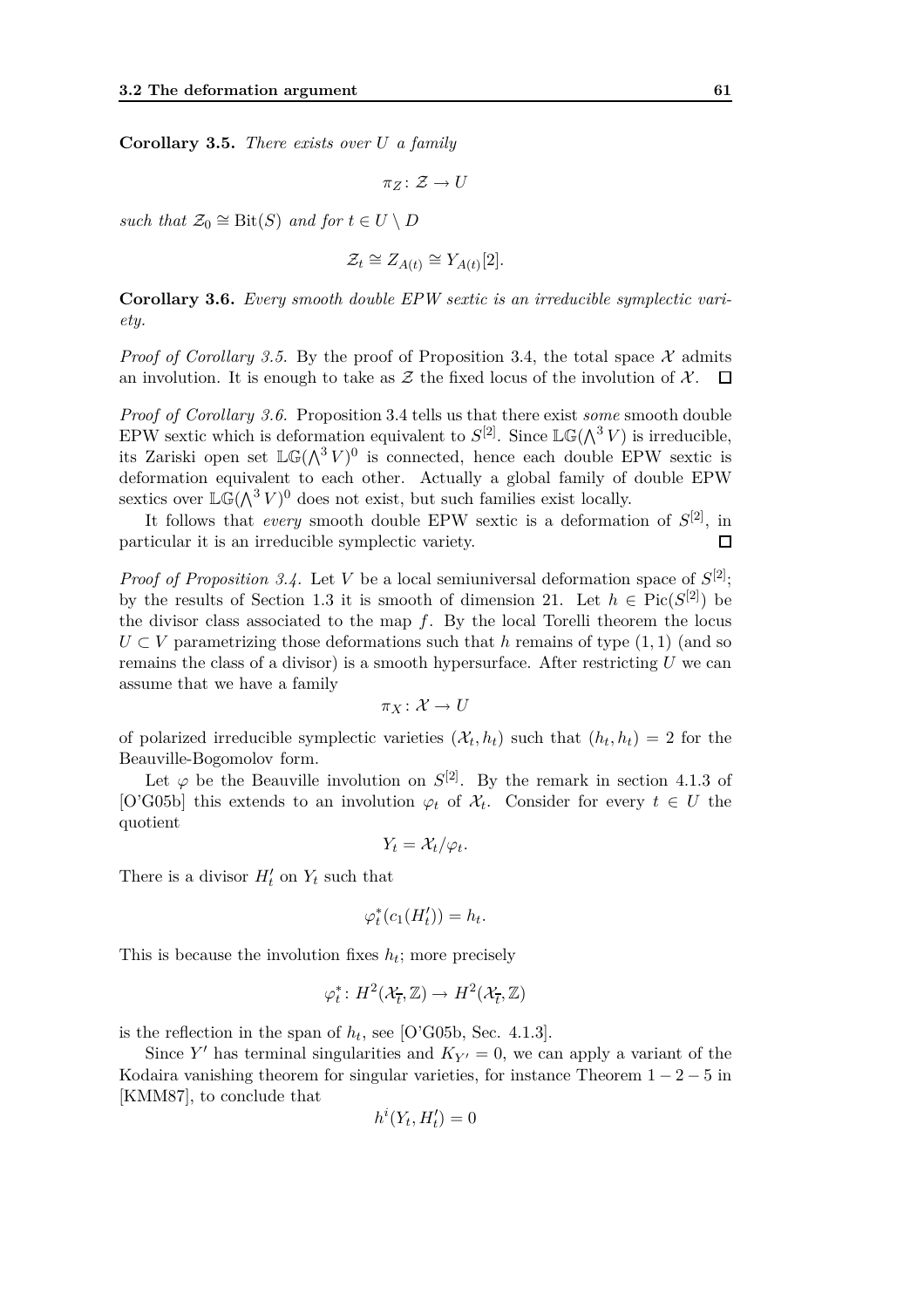for all  $i > 0$ . It follows that  $h^0(Y_t, H'_t) = \chi(Y_t, H'_t)$ . Let  $H_t$  be the pullback of  $H'_t$ ; we claim that

$$
\chi(\mathcal{X}_t, H_t) = \chi(Y_t, H_t')
$$

for all  $t \in U$ . Indeed by flatness we can prove it just when  $t = 0$ , and in this case it is clear. Applying Kodaira vanishing on  $\mathcal{X}_t$  we conclude that

$$
h^0(\mathcal{X}_t, H_t) = h^0(Y_t, H_t').
$$
\n
$$
(3.3)
$$

We claim that there is some  $\overline{t} \in U$  such that  $(\mathcal{X}_{\overline{t}}, h_{\overline{t}})$  satisfy the conclusions of Proposition 3*.*2 of [O'G08b]. Indeed we have (1) by definition, and (5) holds for every *t* by Proposition 3*.*6 of the same paper.

Moreover (2) and (4) are satisfied outside a countable union of proper subvarieties of *U* by the local Torelli theorem. Finally (3) and (6) follow formally from the other points, as in the proof of Proposition 3*.*2 of the same paper.

O'Grady then classifies polarized irreducible symplectic varieties numerically equivalent to  $S^{[2]}$  (this means that their  $H^2$ , endowed with the Beauville-Bogomolov form, are isomorphic lattices, and that the Fujiki constants are the same) which satify the conclusion of Proposition 3.2. Namely let  $(X, H)$  be such a polarized variety, and consider the map

$$
f\colon X\dashrightarrow |H|^\vee.
$$

Then  $|H|<sup>V</sup> \cong \mathbb{P}^5$ , and there are two cases for *f*. Either it is birational on the image *Y* , or it is everywhere defined and the map

$$
f \colon X \to Y \subset |H|^\vee
$$

is the quotient by an anti-symplectic involution on *X*, and  $Y \subset |H|^\vee$  is a sextic.

Now apply all this with  $X = \mathcal{X}_{\bar{t}}$ . We want to exclude the first case, and we proceed as follows. Let

$$
\pi\colon \mathcal{X}_{\overline{t}} \to Y_{\overline{t}} = \mathcal{X}_{\overline{t}}/\varphi_{\overline{t}}
$$

be the projection. We have an injective pull-back map

$$
\pi^* \colon H^0(Y_{\overline{t}}, H'_{\overline{t}}) \to H^0(\mathcal{X}_{\overline{t}}, H_{\overline{t}}).
$$

By  $(3.3)$  the dimensions on the two sides are the same, so  $\pi^*$  is an isomorphism. But then the map *f* factors through the projection

$$
X \to Y',
$$

so it cannot be birational.

The condition of having a 2 : 1 map on a sextic of  $\mathbb{P}^5$  is open by [O'G05b, Prop 3*.*3], so it follows that for *t* outside a divisor *D* the same conclusion holds. Finally O'Grady shows in [O'G06] that the sextics thus obtained are all EPW sextics, so we are done. $\Box$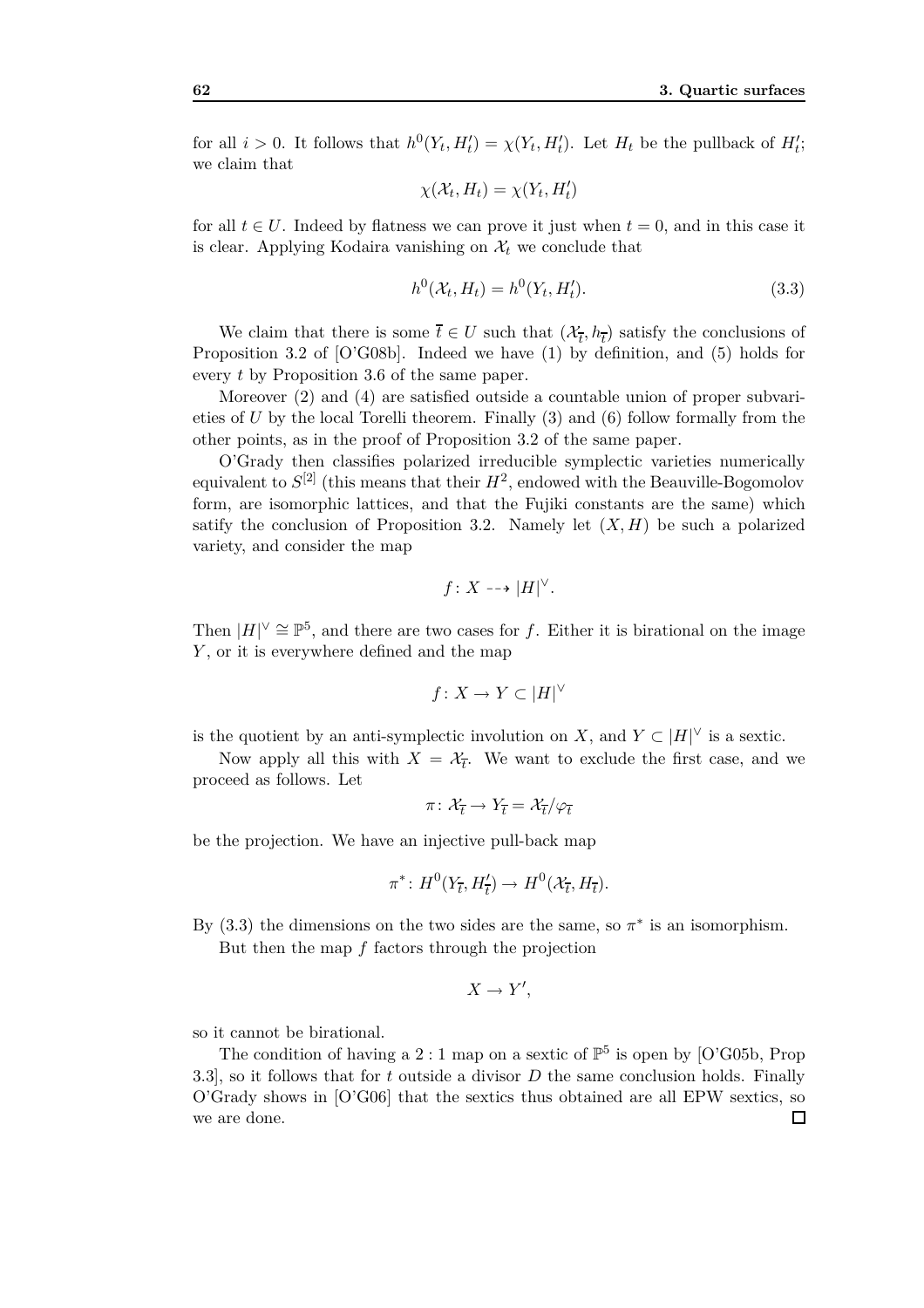#### **3.2.2 The singular case**

We now want to extend the result to the case where *S* has finitely many singular points.

**Proposition 3.7.** *Let*  $S_0 \subset \mathbb{P}^3$  *be a quartic with k nodes and no other singularities. Then there exists a smooth complex variety U with a marked point* 0 *and a family*

$$
\pi_X\colon \mathcal{X} \to U
$$

*such that*

- *i*)  $\mathcal{X}_0$  *is birational to*  $S_0^{[2]}$  $\int_{0}^{\lfloor 2 \rfloor}$  and
- *ii)* for  $t \in U$  generic,  $\mathcal{X}_t = X_{A(t)}$  is a singular double EPW sextic; more precisely  $A(t)$  *contains*  $\bigwedge^3 W_i$  *for k distinct choices of*  $W_i \subset V$  *of dimension* 3*.*

*Moreover one has a family*

$$
\pi_Z\colon \mathcal{Z}\to U
$$

*such that*

- *i*)  $\mathcal{Z}_0$  *is birational to* Bit( $S_0$ ) *and*
- *ii*)  $Z_t$  *is isomorphic to*  $Z_{A(t)} \cong Y_{A(t)}[2]$  *for*  $t \in U$  *generic.*

Before turning to the proof, we give some reference diagrams, which summarize the diverse varieties and maps introduced in this section and in Subsection 3.1.1. To minimize the clutter, there are three different diagrams.

*−−−−− p*1 *−−−−−− p*2 *֒−− −−֒ −−−−−− <sup>g</sup>*<sup>0</sup> *⊂ ⊂−−−−−− <sup>f</sup> <sup>⊂</sup> X*e *ℓ* (2) =*P P <sup>∨</sup> S* [2] *X X*<sup>b</sup> 0 *D ′ D S* (3.4) *−−−g*0 *−−−−−− <sup>ϕ</sup><sup>H</sup> <sup>ϕ</sup>*<sup>b</sup><sup>0</sup> *X* Gr(1*,* P 3 ) *⊂ |H|*

$$
S \subset \widehat{X}_0 \xrightarrow{\widehat{\varphi}_0, \widehat{Y}_0} \widehat{Y}_0 = \widehat{X}_0 / \widehat{i}_0 \tag{3.5}
$$

$$
X_t \xrightarrow{\varphi_{H_t}} Y_t \subset |H_t|
$$
  
\n
$$
\downarrow g_0 \xrightarrow{\widehat{\varphi}^t} \uparrow \psi_t
$$
  
\n
$$
S_t \subset \widehat{X}_t \xrightarrow{\widehat{X}_t} \widehat{Y}_t = \widehat{X}_t / \widehat{i}_t
$$
\n(3.6)

We also advise the reader to have a look at Remark 2.5, since the aim of the present subsection is precisely to invert the construction described there.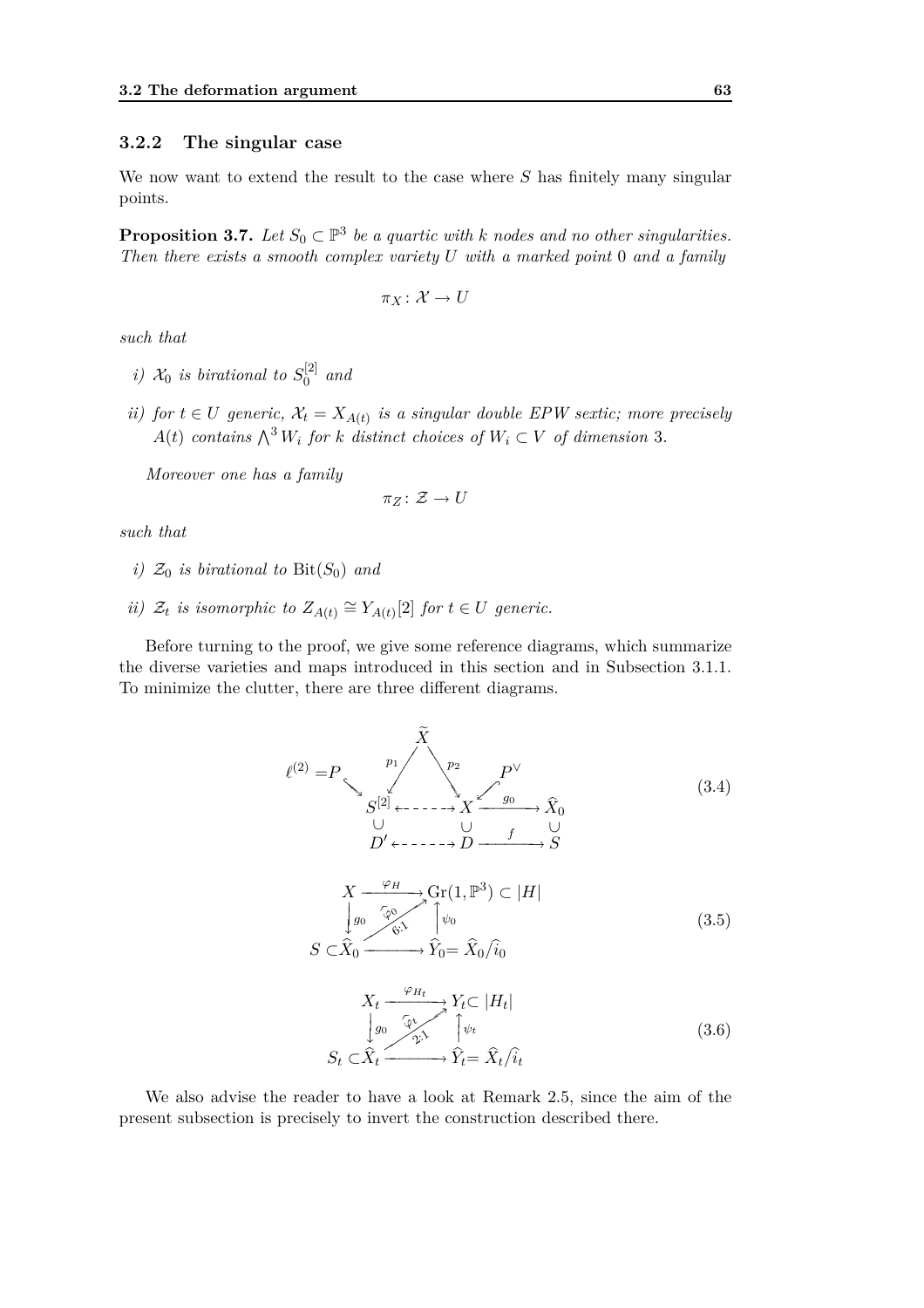**Lemma 3.8.** Let S be a smooth connected surface,  $f: D \rightarrow S$  a fibration with *fiber*  $\mathbb{P}^1$ *, and assume we have a local deformation*  $\pi_D \colon \mathcal{D} \to U$  *of D over the base U. Then, up to restricting U, each fiber*  $D_t$  *has the structure of a fibration*  $f_t: D_t \to S_t$ , where  $S_t$  is a deformation of  $S$ *.* 

*Proof.* Let *P* be the Hilbert polynomial of a fiber of *f* and consider the relative Hilbert scheme

$$
\pi_H\colon \mathcal{H}=\text{Hilb}^P(\mathcal{D}/U)\to U
$$

parametrizing subvarieties of the fibers of  $\pi_D$  with Hilbert polynomial *P*. It is known that  $H$  is proper over  $U$ .

Let  $\ell$  be a fiber of  $f$ , and regard  $\ell$  as a point of  $\pi_H^{-1}(0)$ . The fibrations  $f$  and *π<sup>D</sup>* respectively show that

$$
\mathcal{N}_{\ell/D} \cong \mathcal{O}_{\ell}^2 \quad \text{and} \quad \mathcal{N}_{D/\mathcal{D}}\big|_{\ell} \cong \mathcal{O}_{\ell}.
$$

Since

$$
Ext^1(\mathcal{O}_{\ell}, \mathcal{O}_{\ell}^2) = 0,
$$

the exact sequence

$$
0 \longrightarrow \mathcal{N}_{\ell/D} \longrightarrow \mathcal{N}_{\ell/D} \longrightarrow \mathcal{N}_{D/D}|_{\ell} \longrightarrow 0
$$

shows that  $\mathcal{N}_{\ell/\mathcal{D}} \cong \mathcal{O}_{\ell}^3$ , in particular

$$
h^0(\ell, \mathcal{N}_{\ell/\mathcal{D}}) = 3 \quad \text{and} \quad h^1(\ell, \mathcal{N}_{\ell/\mathcal{D}}) = 0.
$$

From deformation theory it follows that *H* is smooth of dimension 3 at *ℓ*.

Since this holds for all  $\ell$  in the central fiber we see that  $\mathcal H$  is smooth along the central fiber. By properness of  $H$ , the singular locus of  $H$  projects to a closed subset of *U* not containing 0, so up to restricting *U* we can assume that  $H$  is smooth.

The Hilbert scheme  $H$  is endowed with a universal family  $C$  with maps



Here *C* comes with a proper map  $\pi$ *C* :  $\mathcal{C} \to U$ , and the maps  $\alpha$  and  $\beta$  commute with the projections to *U*.

By hypothesis *S* is isomorphic to a component of  $\pi_H^{-1}(0)$ ; up to replacing  $\mathcal{H}$  with one of its connected (hence irreducible) components we can assume that  $\pi_C^{-1}(0) \cong$  $D = \pi_D^{-1}(0)$ . In other words  $\beta$  is an isomorphism over 0. As above we can use properness of  $\mathcal C$  and  $\mathcal D$  over  $U$  to assume that  $\beta$  is an isomorphism everywhere.

Then the map  $\alpha \circ \beta^{-1}$ :  $\mathcal{D} \to \mathcal{H}$  is the required fibration; more precisely letting  $S_t = \pi_H^{-1}(t)$  this restricts to a map  $f_t: D_t \to S_t$  for every  $t \in U$ .  $\Box$ 

Assume that  $S_0$  has only one node  $p$ , and let  $S$  be the blowup of  $S_0$  at  $p$ , so that *S* is a *K*3 surface. We let *ℓ* be the exceptional divisor of the blowup; since *p* is a node it is a smooth conic, in particular isomorphic to  $\mathbb{P}^1$ .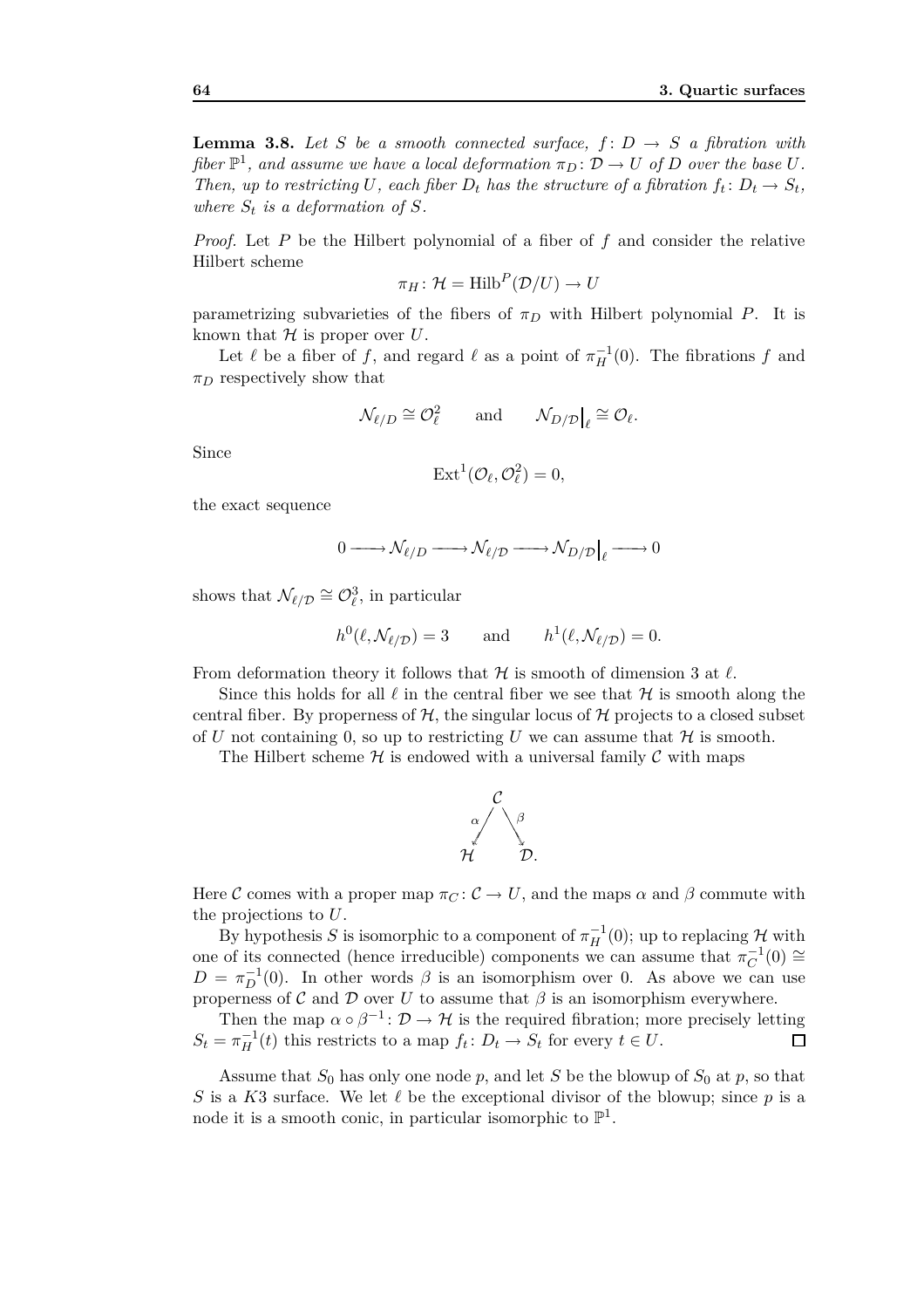The symplectic variety  $S^{[2]}$  contains  $P = \ell^{(2)} \cong \mathbb{P}^2$ ; let *X* be the Mukai flop of *P*. We want to show that *X* contains a divisor *D* with a fibration  $f: D \to S$  with fiber  $\mathbb{P}^1$ .

Let  $D' \subset S^{[2]}$  be the divisor given by

$$
D' = \{ Z \in S^{[2]} \mid \text{Supp}(Z) \cap \ell \neq \emptyset \}.
$$

There is a rational fibration

$$
\psi\colon D'\dashrightarrow S
$$

which can be described as follows. The generic point  $q + r \in D'$  has  $q \in \ell$  and  $r \notin \ell$ ; we set  $\psi(q+r) = r$ . The generic fiber of  $\psi$  is  $\ell \cong \mathbb{P}^1$ .

In the notation of Section 1.4 we have

$$
[D'] = \widetilde{\mu}(\ell) \in H^2(S^{[2]}).
$$

We also let

$$
H' = \widetilde{\mu}(\mathcal{O}_S(1)) \in H^2(S^{[2]}).
$$

Then, since  $\tilde{\mu}$  is an isometry, we have

$$
q(D', D') = -2, \qquad q(D', H') = 0.
$$

We let  $D, H$  be the divisors on  $X$  corresponding to  $D', H'$  respectively.

**Lemma 3.9.** *The rational fibration*  $\psi$  *induces a regular fibration* 

$$
f\colon D\to S.
$$

*Proof.* Let  $\widetilde{X}$  be the blowup of  $S^{[2]}$  along P, so we have a diagram

$$
\tilde{X} = \text{Bl}_{P} S^{[2]}
$$
\n
$$
S^{[2]}
$$
\n
$$
X.
$$

Let  $\widetilde{D} \subset \widetilde{X}$  be the strict transform of *D*.

Let  $q + q' \in P = \ell^{(2)}$  with  $q \neq q'$ . Then we have the identification

$$
p_1^{-1}(q+q') = \mathbb{P}(\mathcal{N}_{P/S^{[2]}})_{q+q'} \cong \mathbb{P}((\mathcal{N}_{\ell/S})_q \oplus (\mathcal{N}_{\ell/S})_{q'}).
$$

We have already remarked that, via the differential,  $(\mathcal{N}_{\ell/S})_q$  is identified with the line  $r_q$  through  $p$  corresponding to  $q$  itself, and the same remark applies to  $q'$ . So a point  $x \in p_1^{-1}(q + q')$  defines a line  $l(x)$  in the plane spanned by  $r_q$  and  $r'_q$ .

When  $x \in \tilde{D}$  the line  $l(x)$  is in the tangent cone to  $S_0$  in  $p$ , hence a point of  $\ell$ . We let  $\psi(x)$  be this points. If we let

$$
\psi(x) = \psi(p_1(x))
$$

when  $p_1(x) \notin P$ , we obtain a map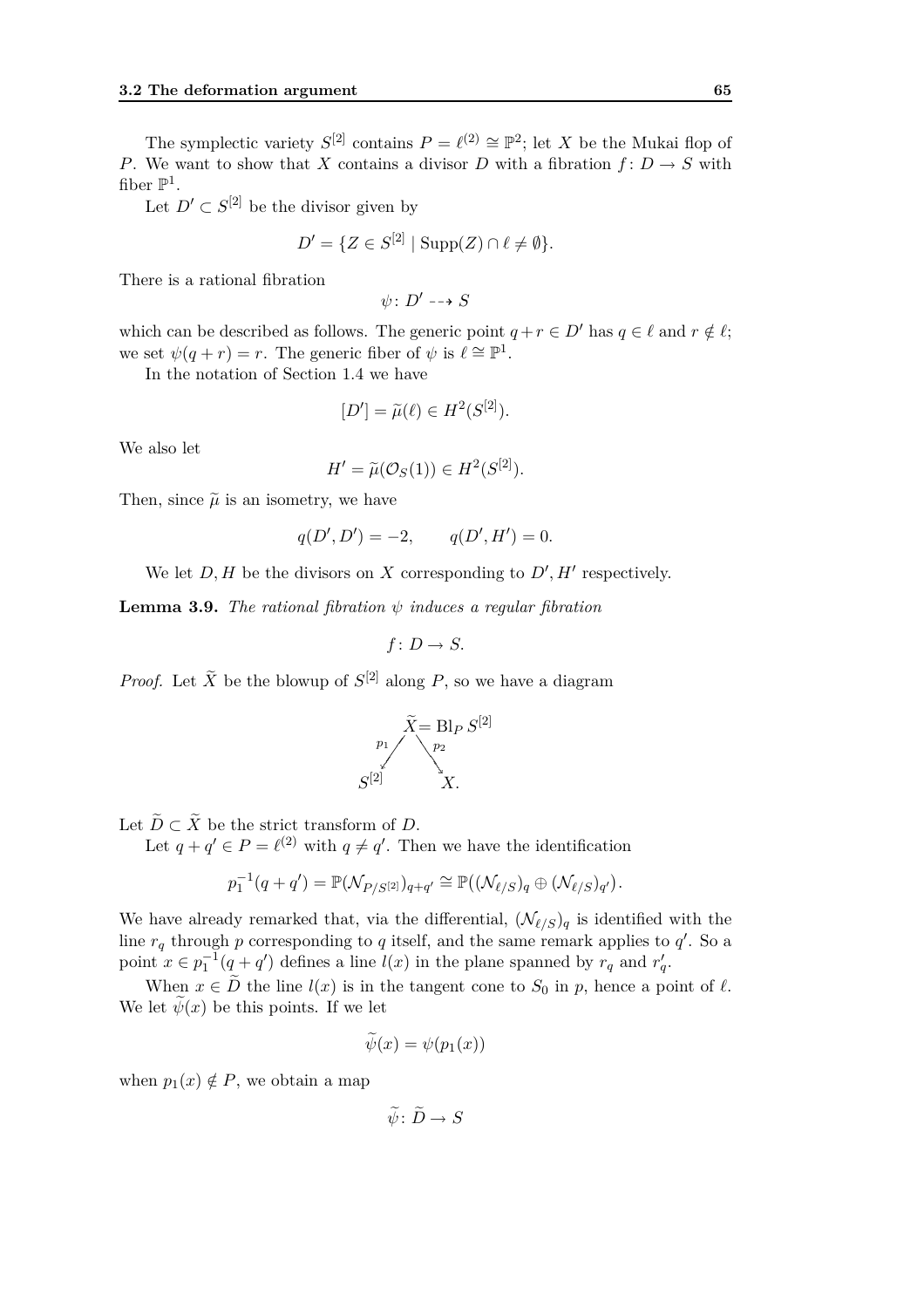which resolves the indeterminacy of  $\psi$ . Actually we did not cover the case of a point  $2q \in P$ , but that is easy: we can just let  $\tilde{\psi}(x) = q$  for any  $x \in \pi_1^{-1}(q)$ ; this fits well with our definition when  $q \neq q'$ .

It remains to check that  $\psi$  descends to a map from *D*, and in order to do this we have to identify the fibres of  $p_2$ . The dual plane  $P^{\vee}$  can be identified with the P <sup>2</sup> parametrizing lines through *p*; in this way the fibration over *P <sup>∨</sup>* is just the map described above, sending  $x \in p_1^{-1}(P)$  to the line  $l(x)$ .

Indeed let  $E \subset \tilde{X}$  be the exceptional divisor, so that  $E$  can be identified with the incidence variety inside  $P \times P^{\vee}$ . The map

$$
l: E \to \{\text{lines through } p\}
$$

is a  $\mathbb{P}^1$  fibration over  $\mathbb{P}^2$ , and the only such fibrations are the projections on *P* and *P ∨*.

So we see that by construction  $\widetilde{\psi}$  descends to *D*.

 $\Box$ 

Thanks to the two lemmas we conclude the following. Consider the locus *U* inside the local semiuniversal deformation space of *X* parametrizing deformations which keep  $D$  and  $H$  of type  $(1, 1)$ . By the local Torelli theorem  $U$  is smooth of dimension 18. For  $t \in U$  denote  $X_t$  the corresponding deformation of  $X$ ; we have deformations  $D_t$  of  $D$  and  $H_t$  of  $H$  inside  $X_t$ .

More precisely we have a family  $\pi_X : \mathcal{X} \to U$  with two divisors  $\mathcal D$  and  $\mathcal H$  which restrict to  $D_t$  and  $H_t$  respectively on each fiber. Moreover we have a fibration  $f: \mathcal{D} \to \mathcal{S}$  with fiber  $\mathbb{P}^1$ , which restricts to fibrations  $f_t: D_t \to S_t$  on each fiber; for  $t = 0$  this gives the fibration  $D \rightarrow S$  of Lemma 3.9.

We now analyze in more detail the family  $X$ . We will allow ourselves to restrict *U* when necessary.

**Lemma 3.10.** *The divisor H is big and nef. In particular*

$$
H^i(X, H) = 0
$$

*for*  $i > 0$ *.* 

*Proof.* We have shown in Section 3.1 that sections of *H* define a regular map

$$
\varphi_H\colon X\to\mathbb P^5;
$$

in particular *H* is base-point-free, and so it is nef. Since  $q(H, H) > 0$  it is also big.

The last claim follows from Kawamata-Viehweg vanishing and the fact that *K<sup>X</sup>* is trivial. □

**Corollary 3.11.** For every  $t \in U$  we have

$$
h^{i}(X_{t}, H_{t}) = 0 \text{ for } i > 0
$$
 and  $h^{0}(X_{t}, H_{t}) = 6.$ 

*Proof.* We know that this holds for  $t = 0$ . By semicontinuity we have  $h^{i}(X_t, H_t) = 0$ for all small *t*. Moreover by flatness we see that  $\chi(X_t, H_t)$  is constant, and so  $h^0(X_t, H_t)$  is constant too.  $\Box$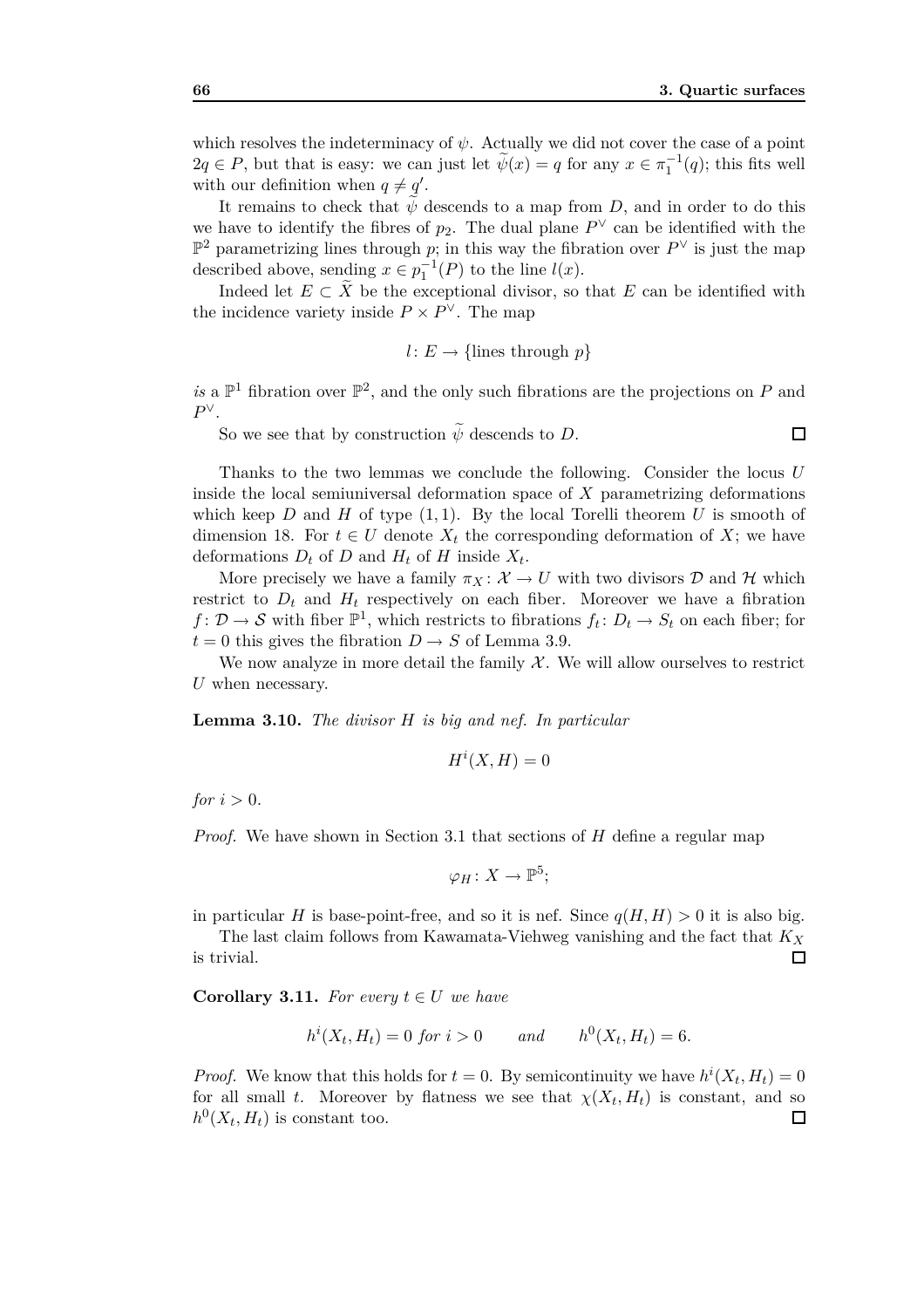Now we consider the (relative) linear system defined by *H*. We have just shown that the sheaf  $(\pi_X)_*(\mathcal{H})$  has constant rank 6; hence it is a vector bundle on *U*. We have a map

$$
\varphi_{\mathcal{H}}\colon \mathcal{X} \dashrightarrow \mathbb{P}((\pi_X)_*(\mathcal{H})^{\vee}),
$$

which restricts to evaluation of sections on each fiber. We know that on the central fiber

$$
\varphi_H\colon X\to {\mathbb P}(H^\vee)
$$

does not have base points; since the base locus of  $\varphi_H$  is closed and the projection  $\pi_X$  is proper we see that *∨*

$$
\varphi_{H_t}: X_t \to \mathbb{P}(H_t^{\vee})
$$

does not have base points for all small *t*; we restrict *U* accordingly, so that this holds for all  $t \in U$ .

Consider now the Stein factorization of  $\varphi_{H_t}$ , given by



**Lemma 3.12.** The variety  $X_t$  is obtained from  $X_t$  by contraction of  $D_t$  along the *fibers of*  $f_t: D_t \to S_t$ .

*Proof.* By definition of the Stein factorization,  $g_t$  has connected fibers and  $\hat{\varphi}_t$  has finite fibers. So we just need to prove the fibers of  $f_t$  are the only curves contracted by  $\varphi_{H_t}$ . A curve  $C \subset X_t$  is contracted by  $\varphi_{H_t}$  if and only if  $H_t \cdot C = 0$ , and this  $\Box$ happens exactly for the fibers of *f<sup>t</sup>* .

**Remark.** There is another way to obtain this diagram, using the Cone theorem ([KM98, Theorem 3.7]). Since  $K_{X_t}$  is trivial we work with the pair  $(X_t, \frac{1}{2}D_t)$ ; this is Kawamata-log-terminal since  $X_t$  and  $D_t$  are smooth. By the theorem, the  $D_t$ negative part of the Mori cone is generated by the classes of rational curves on *X<sup>t</sup>* . Any such curve C is contained in  $D_t$ , so it is either a fiber of  $f_t$  or it projects to a rational curve on *S*. However in the second case the intersection  $H_t \cdot C > 0$ .

This shows that the hyperplane  $H_t = 0$  cuts the Mori cone precisely on the ray containing the class of the fibers of *f<sup>t</sup>* . We can then perform the corresponding extremal contraction to obtain a variety  $X_t$ . Since  $H_t = 0$  on the contracted ray, the associated line bundle  $\mathcal{O}_{X_t}(H_t)$  descends to  $X_t$ . Moreover every section of  $\mathcal{O}_{X_t}(H_t)$ is constant along the fibers, since these are rational curves and  $\mathcal{O}_{X_t}(H_t)$  has degree 0 on them. We deduce that every section in  $H^0(X_t, \mathcal{O}_{X_t}(H_t))$  comes from  $\hat{X}_t$ , so  $\varphi_{H_t}$  factorizes through  $X_t$ .

**Lemma 3.13.** For generic  $t \in U$  the map

$$
\widehat{\varphi}_t \colon \widehat{X}_t \to \mathbb{P}^5
$$

*is* 2 : 1 *on a sextic*  $Y_t$  *of*  $\mathbb{P}^5$ *.*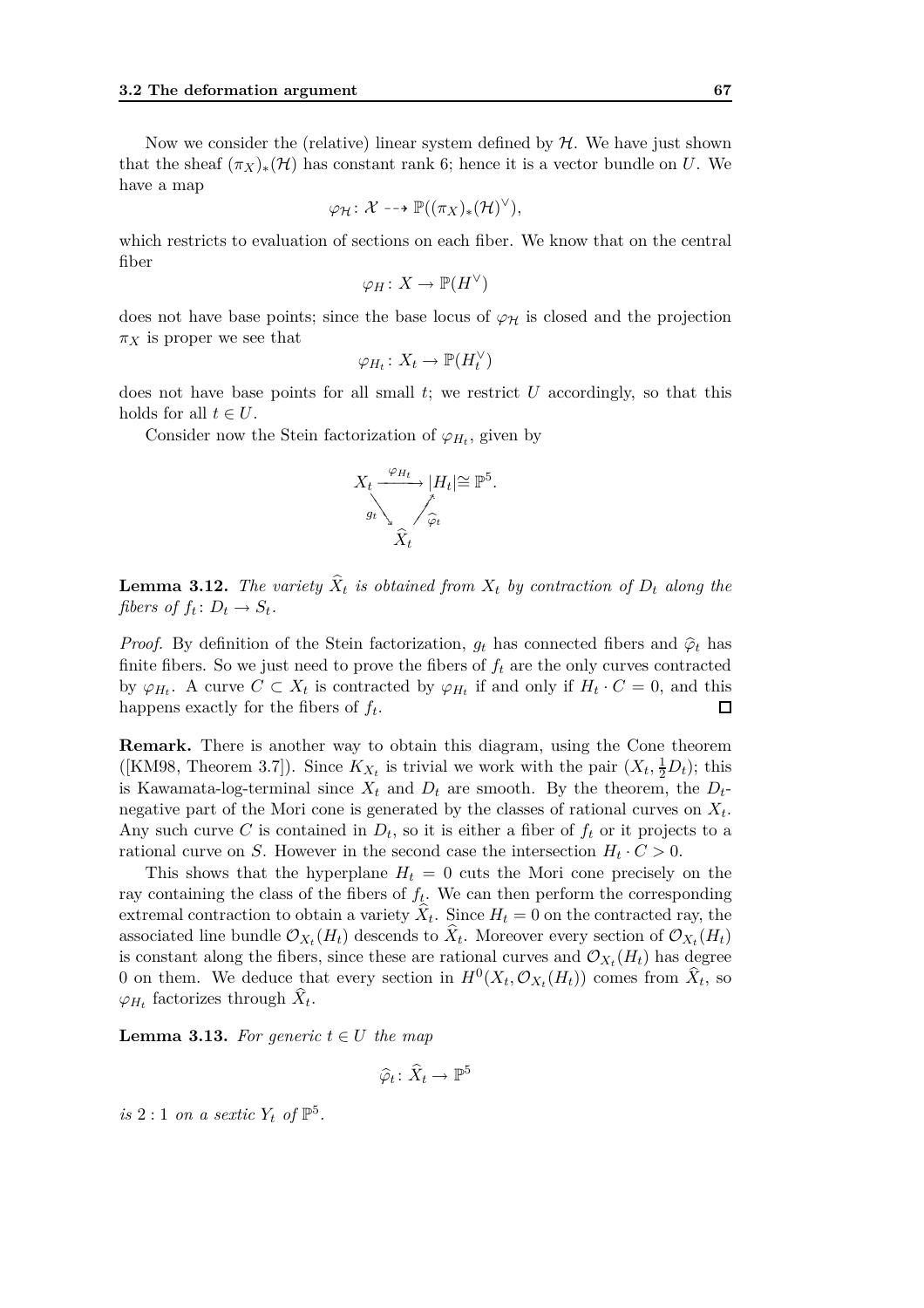$\Box$ 

*Proof.* We have verified that for  $t = 0$  the map is  $6:1$  on a quadric, namely the Grassmannian  $\text{Gr}(1,\mathbb{P}^3)$  embedded by the Plücker map. In particular

$$
H_0^4 = 12,
$$

and since this is constant with  $t$  we get  $H_t^4 = 12$  for all  $t$ . So it is enough to show that  $\hat{\varphi}_t$  is 2 : 1 for generic *t*.

Consider the rational involution  $S^{[2]} \dashrightarrow S^{[2]}$  defined in Section 3.1. This induces a *regular* involution

$$
i\colon X\to X.
$$

By the remark in section 4.1.3 of [O'G05b] this extends to an involution  $i_t$  of  $X_t$ . One verifies that  $i_t$  sends each fiber of  $f_t$  to itself, thereby defining a regular involution

$$
\widehat{i}_t \colon \widehat{X}_t \to \widehat{X}_t.
$$

We let  $Y_t$  be the quotient of  $X_t$  by this involution. The same argument as in the proof of Proposition 3.4 shows that we have a factorization



Now the map

$$
\psi_0\colon \widehat{Y}_0\to \mathbb{P}^5
$$

is 3 : 1 on a quadric, so for every *t* the map  $\psi_t$  can either be 3 : 1 or birational. We only need to show that the former only happens for *t* in a Zariski closed subset of *U*.

If  $\psi_t$  is 3 : 1 there is a ramification divisor  $E_t \subset Y_t$ ; indeed  $Y_t$  is a normal variety with  $K_{\hat{\mathcal{Y}}_t} = 0$ . Let  $E'_t \subset X_t$  be the preimage of  $E_t$ . This is a divisor which is a defermation of  $E'$ . But by the local Toyelli theorem the subset of  $U$  for which  $F'$ . deformation of  $E'_{0}$ . But by the local Torelli theorem the subset of *U* for which  $E'_{0}$ remains of type  $(1, 1)$  is a divisor in  $U$ .

**Corollary 3.14.** For generic  $t \in U$  the variety  $X_t$  is a double covering of an EPW *sextic Y<sup>t</sup> .*

*Proof.* We have constructed a map

 $\varphi_t \colon \widehat{X}_t \to \mathbb{P}^5$ 

which is  $2:1$  on a sextic. We need only to show that the sextic thus obtained is an EPW sextic.

For this we can adapt the arguments of [O'G06, Theorem 5*.*2].

So we see that from the smooth irreducible symplectic variety  $X_t$  one obtains a singular EPW sextic by first contracting the divisor  $D_t$  along the fibers of the fibration  $f_t$  and then taking the quotient by the involution.

We need one more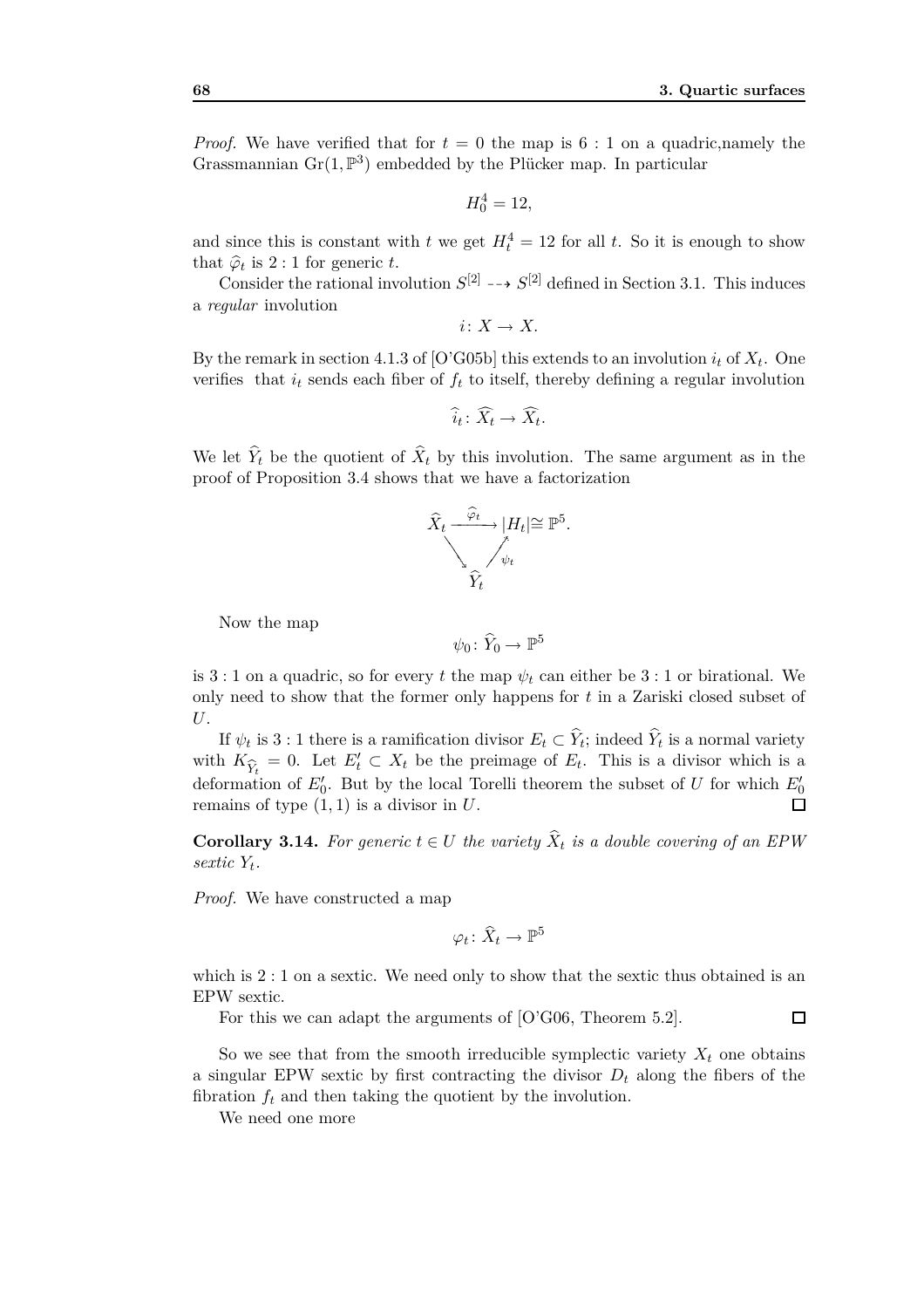**Lemma 3.15.** *Assume that the sextic*  $Y_A$  *contains a plane*  $\Pi = \mathbb{P}(W)$ *. If* 

- *i) Y<sup>A</sup> is singular along* Π*;*
- *ii*)  $\Pi \not\subset Y_A[2]$ *;*

*iii) the singular locus of Y<sup>A</sup> has dimension at most* 2

*then*

$$
A \supset \bigwedge^3 W.
$$

*Proof.* Let  $[w] \in \mathbb{P}(W) \setminus Y_A[2]$ . By the description of the singularities of  $Y_A$  we know that there exists some  $W' \subset V$  of dimension 3 such that  $\bigwedge^3 W' \subset A$  and  $[w] \in \mathbb{P}(W')$ .

Assuming *W*<sup>*′*</sup> never equals *W* we find a 1-dimensional locus of subspaces  $W' \subset V$ such that  $\bigwedge^3 W' \subset A$ ; but then the singular locus of  $Y_t$  has dimension at least 3.  $\Box$ 

Now we can finish the proof of Proposition 3.7, showing that the EPW sextics *Y*<sup>*t*</sup> obtained above are actually in Σ. First we remark that *S* is a degree 2 *K*3, with natural 2 : 1 map to  $\mathbb{P}^2$ , namely projection from p. This map is induced by the divisor *h* −  $\ell$ , where *h* ∈  $\mathcal{O}_S(1)$ . By construction both *h* and  $\ell$  remain of type (1, 1) in  $S_t$ , so each  $S_t$  is a degree 2  $K3$  surface.

More precisely we can observe that  $S_t$ , being the contraction of  $D_t$ , has a natural embedding in  $X_t$ .

**Lemma 3.16.** *If one considers*  $S_t \subset X_t$ , then the degree 2 *map above is just the restriction*  $\varphi_t|_{S_t}$ .

*Proof.* It is enough to check this for  $t = 0$ , so we only need to show that the divisor *H*<sup>0</sup> on *X*<sup>0</sup> which induces  $\varphi_0$  restricts to *h* −  $\ell$  on *S*. Recall that *H*<sup>0</sup> is induced by the divisor *H* on *X*. The map

$$
\varphi_0\big|_D\colon D\to\mathbb{P}^2
$$

is just the map *l* appearing in the proof of Lemma 3.9, so it contracts the fibers of the fibration

$$
f\colon D\to S;
$$

this gives the desired map  $S \to \mathbb{P}^2$ . Keeping track of the various constructions one realizes that this is just projection from *p*. 囗

**Corollary 3.17.** Let  $Y_t$  be one of the EPW sextics described above, say  $Y_t = Y_A$ . *Consider the plane*  $\Pi = \varphi_t(S_t)$ *, say*  $\Pi = \mathbb{P}(W)$  *for some*  $W \subset V$ *. Then* 

$$
\bigwedge^3 W \subset A.
$$

*Proof.* We want to apply Lemma 3.15. First, we have to check that  $\Pi \notin Y_A[2]$ ; this amounts to saying that  $S_t$  is not contained in the ramification locus of the projection  $X_t \to Y_t$ . This holds because the map  $\varphi_t$  has degree 2 both on  $X_t$  and on  $S_t$ .

Second, we need to show that  $Y_t$  is singular along P. Indeed  $X_t$  is singular along  $S_t$ ; this can be checked locally using the fact that  $X_t$  is the contraction of the fibers of  $f_t$ . On the generic point  $x \in S_t$  the covering  $\varphi_t$  is not ramified, hence the germ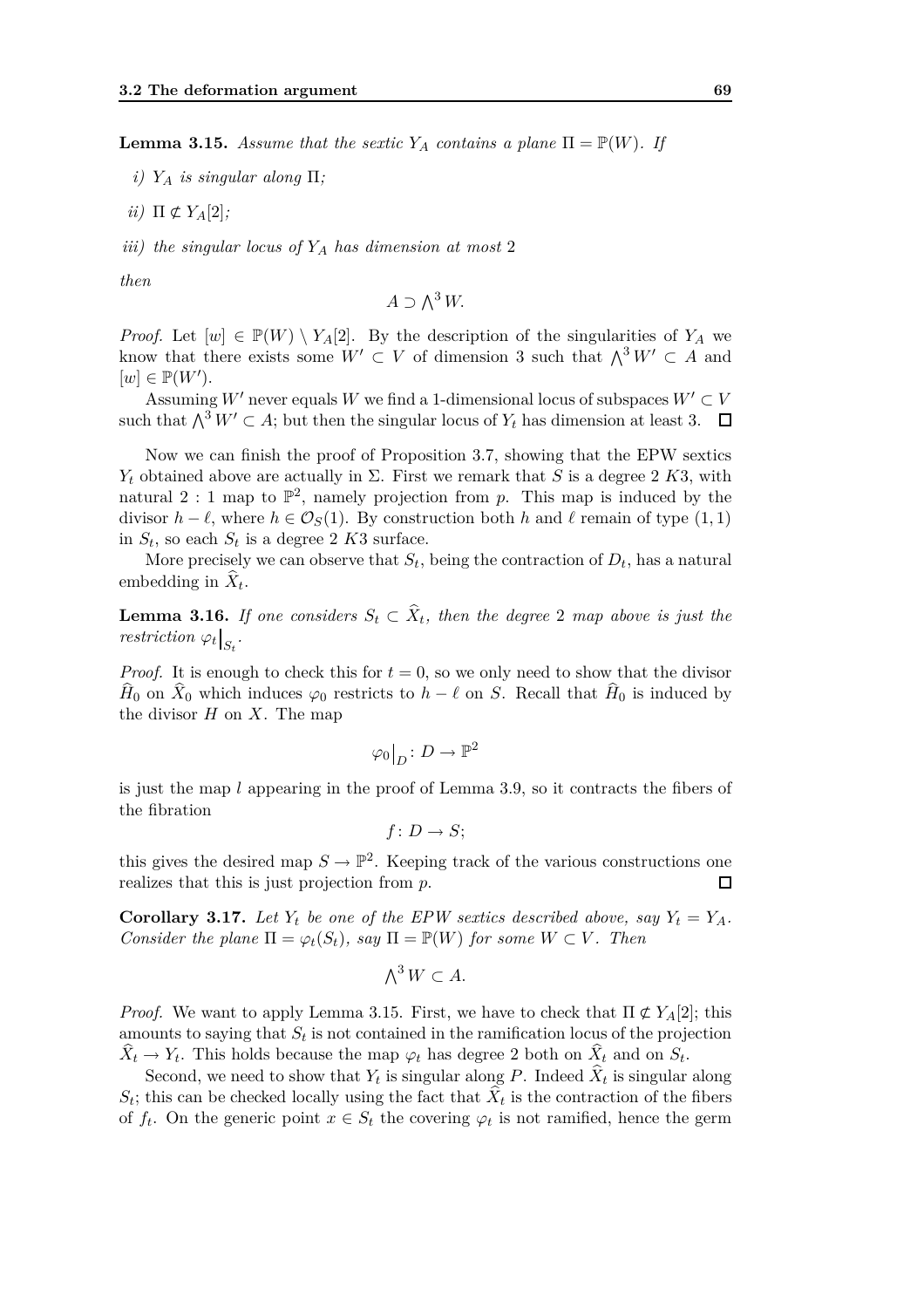of  $X_t$  along  $x$  is the same as the germ of  $Y_t$  along  $\varphi_t(x)$ , showing that  $Y_t$  is singular in  $\varphi_t(x)$ . Since the singular locus is closed we deduce that  $Y_t$  is singular along  $\Pi$ .

Finally, the same argument shows that  $Y_t$  is singular along the branch locus of  $\varphi_t$  and the image of  $S_t$ . Since  $S_t$  is a surface, if we show that the branch locus of  $\varphi_t$ has dimension at most 2, we deduce that the singular locus of  $Y_t$  has dimension 2.

Consider the involution  $i_t$  of  $X_t$ ; this is an antisymplectic involution, hence the fixed locus  $Z_t$  of  $i_t$  is an isotropic subvariety of  $X_t$ . In particular  $Z_t$  has dimension at most 2, and the branch locus of  $\varphi_t$  is just the image  $\varphi_{H_t}(Z_t)$ , so we are done.

We have now shown that  $Y_t$  is a member of  $\Sigma$ , thereby proving Proposition 3.7.  $\Box$ 

We want to be more precise in the case  $k > 1$ . Given a point  $p \in \mathbb{P}^3$  consider the set  $H_p$  of lines through  $p$ . This can be regarded as a plane inside the Grassmannian

$$
\operatorname{Gr}(1,\mathbb{P}^3) \subset \mathbb{P}^6,
$$

so it yields a point  $H_p \in \text{Gr}(2, \mathbb{P}^6)$ . This gives a map

$$
\rho \colon \mathbb{P}^3 \longrightarrow \text{Gr}(2, \mathbb{P}^6).
$$

$$
p \longmapsto H_p
$$

By direct computation one sees that  $\rho$  is just the composition of the second Veronese map

$$
v\colon \mathbb{P}^3\to \mathbb{P}^{10}
$$

and a linear embedding  $\mathbb{P}^{10} \hookrightarrow \mathbb{P}^{19}$ .

One can see this without computations in the following way. Let for a moment  $\mathbb{P}^3 = \mathbb{P}(U)$ . Then by the results of the previous Section, the map  $\rho$  is just the composite of the second Veronese map with the inclusion

$$
\mathbb{P}(\operatorname{Sym}^2(U)) \hookrightarrow \mathbb{P}(\bigwedge^2(\bigwedge^3(U)))
$$

induced by the decomposition (3.2).

**Corollary 3.18.** *Assume*  $S_0 \subset \mathbb{P}^3$  *is a quartic with k* nodes  $p_1, \ldots, p_k$ *. Assume that the images of*  $p_1, \ldots, p_k$  *under the second Veronese map v are projectively independent.*

Let  $\widehat{X}_t$  be one of the singular double EPW sextics constructed above, say  $\widehat{X}_t \cong$  $X_{A(t)}$ , and let  $W_1, \ldots, W_k \subset V$  be the subspaces of dimension 3 such that

$$
\bigwedge^3 W_i \subset A(t).
$$

*Then*  $W_1, \ldots, W_k$ *, regarded as points on* 

$$
\operatorname{Gr}(3, V) \subset \mathbb{P}(\bigwedge^3 V),
$$

*are projectively independent.*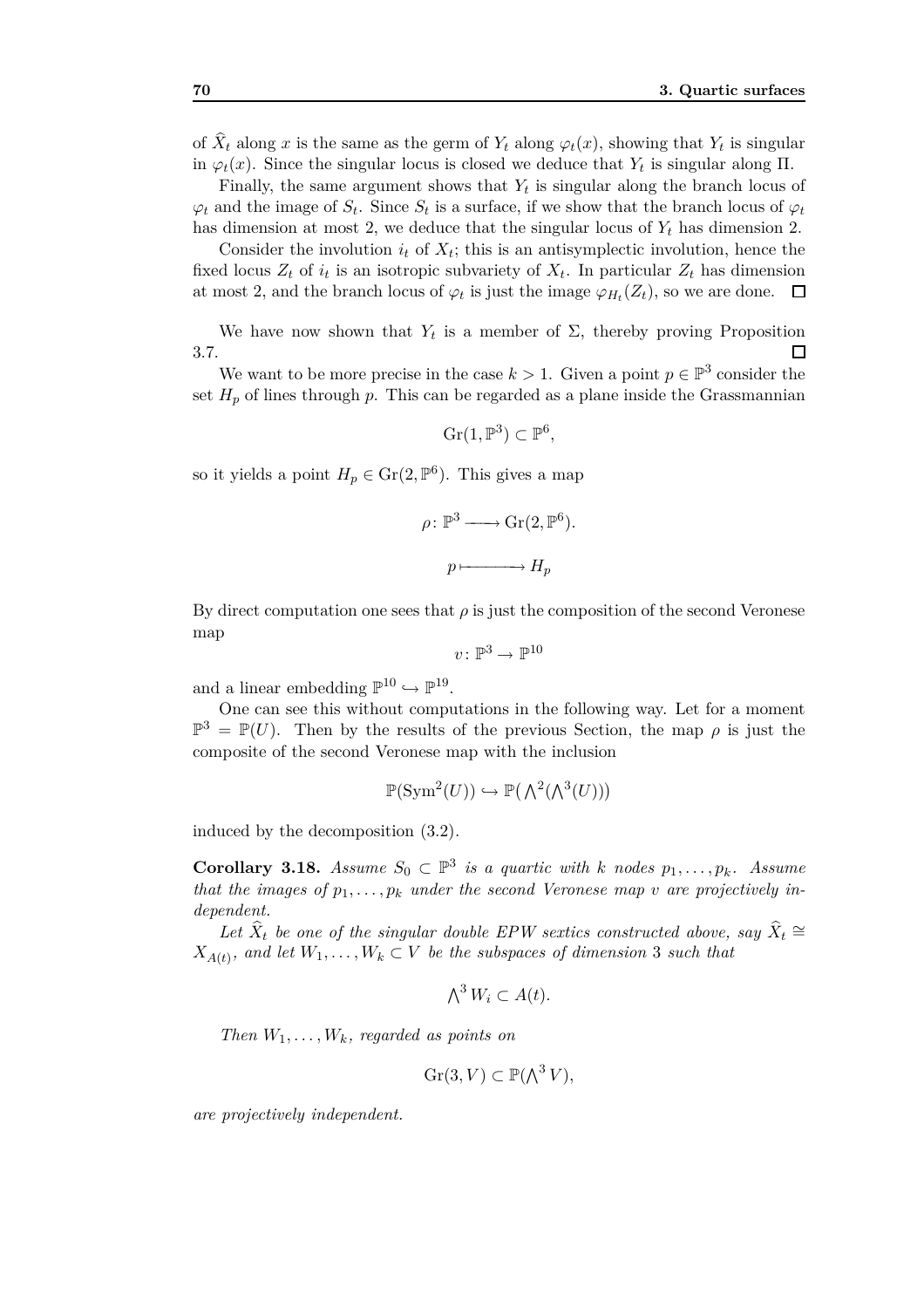*Proof.* Let *S* be the blowup of  $S_0$  at  $p_1, \ldots, p_k$  and let  $H_i \cong \mathbb{P}^2$  be the set of lines through  $p_i$ . Consider the projection from  $p_k$ 

$$
\pi_k\colon S\to H_i;
$$

this is 2 : 1 map, and we have shown that it deforms to a 2 : 1 map  $S_t \to \mathbb{P}(W_i)$ ; hence it is enough to verify that  $H_1, \ldots, H_k$  are projectively independent. But this is exactly our hypothesis.  $\Box$ 

## **3.3 The surface of bitangents to a quartic**

In the present section we recall some known results about quartic surfaces in  $\mathbb{P}^3$ , with a special regard towards the surface of bitangents. The main source here is [Wel81]. We do not include proofs of the results, and refer to the original thesis instead.

Let  $S \subset \mathbb{P}^3$  be a quartic surface, having at most ordinary double points as singularities, and let

$$
\mathrm{Bit}(S) \subset \mathrm{Gr}(2,4)
$$

be the locus of lines bitangent to  $S$ . It is easy to check that  $\text{Bit}(S)$  is a surface.

 $\text{Bit}(S)$  is endowed with a natural double covering, ramified over the set of lines contained in *S*. To see this consider the double covering

$$
\pi\colon X\to \mathbb{P}^3
$$

ramified along *S*. This is a threefold whose singularities are in bijective correspondence with those of *S*. We also let

$$
\mathcal{O}_X(1) = \pi^* \mathcal{O}_{\mathbb{P}^3}(1).
$$

**Definition 3.1.** A curve  $\ell \subset X$  is called a *line* if it is rational and

$$
\ell \cdot \mathcal{O}_X(1) = 1.
$$

It easy not difficult to check that if  $\ell \subset X$  is a line, then  $\pi(\ell)$  is a bitangent to *S*. Viceversa if  $r \in \text{Bit}(S)$  and *r* is not contained in *S*, the inverse image  $\pi^{-1}(r)$ splits as  $\ell_1 \cup \ell_2$ , where  $\ell_1, \ell_2$  are lines on *X*. We will check something similar in a more geometric context in later sections; instead of *X* we will have a cubic threefold birational to it. For many purposes the double covering *X* is a good substitute of this cubic threefold.

Let *F* be the Hilbert scheme parametrizing lines on *X*. Thanks to the above facts, one has a double covering

$$
\rho\colon F\to \mathrm{Bit}(S),
$$

ramified over the set of lines in *S*. In particular if *S* does not contain any line, the covering  $\rho$  is unramified.

Now assume that *S* is *smooth*. Then Welters computes the Hodge numbers of  $Bit(S)$ . The result is as follows: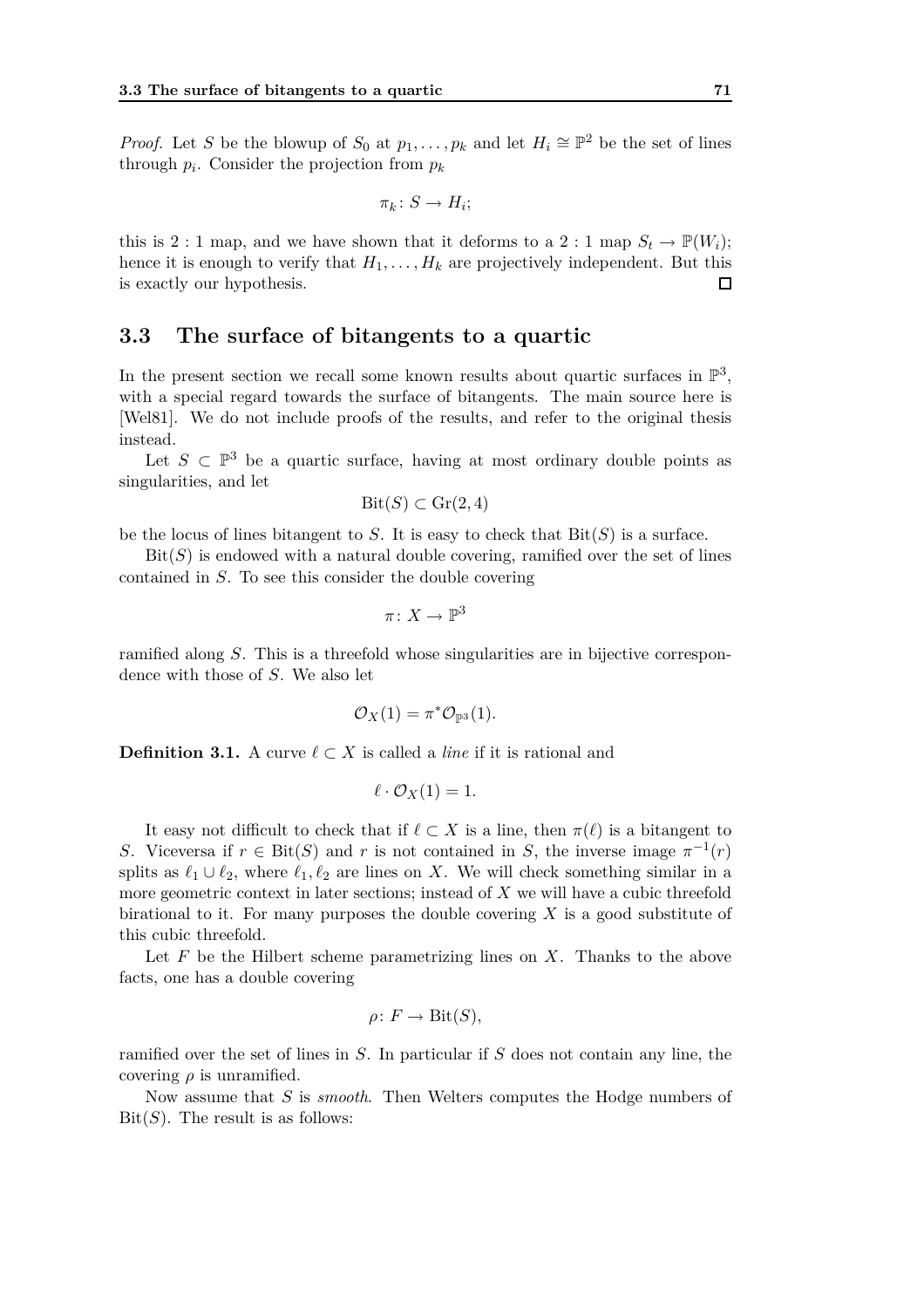**Theorem** (Welters)**.** *Let S be a smooth quartic surface. The Hodge numbers of* Bit(*S*) *are:*

 $h^{0,0}(\text{Bit}(S)) = 1, \quad h^{1,0}(\text{Bit}(S)) = 0, \quad h^{2,0}(\text{Bit}(S)) = 45.$ 

In particular one sees that Bit(*S*) is connected and *regular*. Applying Corollary 3.5 we find:

**Corollary 3.19.** *If*  $A \in \mathbb{LG}(\bigwedge^3 V)^0$ , the surface  $Y_A[2]$  is regular.

Welters goes on and computes the Hodge numbers of *F* too, these are as follows.

**Theorem** (Welters)**.** *Let S be a smooth quartic surface not containing a line, F the double covering of* Bit(*S*) *described above. The Hodge numbers of F are:*

$$
h^{0,0}(F) = 1, \qquad h^{1,0}(F) = 10, \qquad h^{2,0}(F) = 101.
$$

Again we see that *F* is connected. In particular the double covering  $\rho$  is not trivial; hence it is defined by *nontrivial* 2-torsion class

$$
\kappa \in H^2(\mathrm{Bit}(S), \mathbb{Z}).
$$

The other information that we need is the canonical class of Bit(*S*). These is again computed by Welters:

**Theorem** (Welters). Let  $h \in H^2(\text{Bit}(S), \mathbb{Z})$  be the polarization given by the Plücker *embedding. Then the canonical class of* Bit(*S*) *satisfies*

$$
c_1(K_{\text{Bit}(S)}) = 3h + \kappa.
$$

**Remark.** The above result is accordance with the result we found about the canonical class of  $Y_A[2]$  in Proposition 2.8. But our result only determined the canonical class up to a 2-torsion element, and now we see (again, thanks to Corollary 3.5) that this 2-torsion element does not vanish, as we had anticipated.

There are many other results about the geometry of quartic surfaces and of the associated double covering *X*, but for our needs we can stop here, referring the interested reader to the original thesis of Welters, and to the papers [Cle83] and [Deb90].

### **3.4** 28 **bitangents on a quartic plane curve**

In this section we recall the classical computation that a generic plane quartic *C* admits exactly 28 bitangent lines, and the correspondence with the 27 lines on a cubic surface. We do this in order to generalize the construction one dimension up and study the birational geometry of the surface of bitangents to a quartic surface.

We start with a smooth cubic surface  $S \subset \mathbb{P}^3$ ; we recall the well-known fact that *S* contains exactly 27 lines. Once we choose a generic point  $p \in S$  not lying on any of these lines, we can associate to  $(S, p)$  a quartic curve as follows. Projection from *p* to a plane  $A \cong \mathbb{P}^2$  gives a rational map  $\pi_p: S \dashrightarrow \mathbb{P}^2$  which is regular outside *p*. Let  $\widetilde{S}$  be the blowup of *S* in *p*, with exceptional divisor *E*. The map  $\pi_p$  extends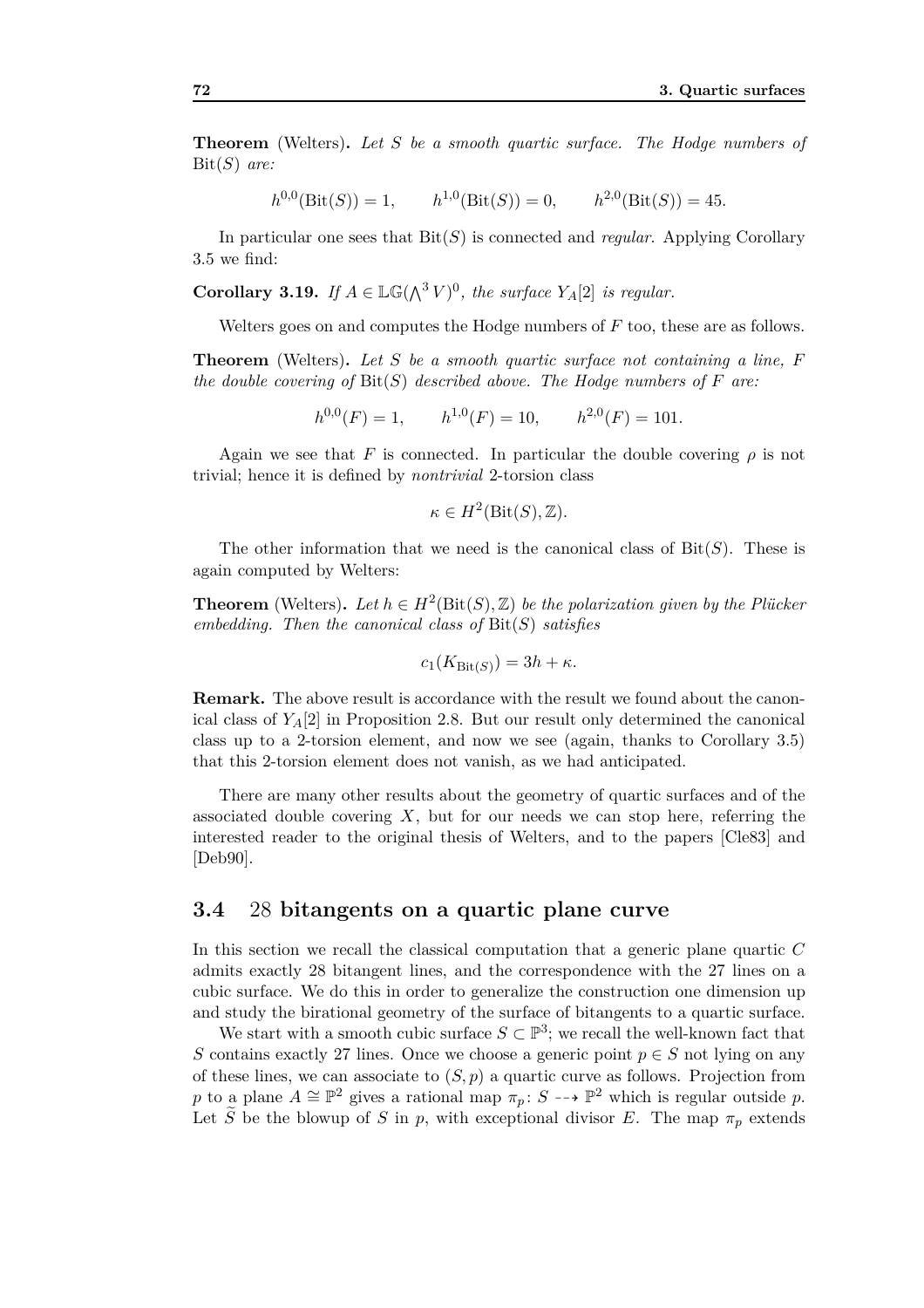to a morphism  $\pi_p: \widetilde{S} \to A$ : to any point  $x \in E$  corresponding to a line  $\ell_x \subset T_pS$ through *p* we associate the intersection  $\pi_p(x) = \ell_x \cap A$ .

It is easy to check that  $\pi_p$  is finite (here we use the fact that p does not lie on any line in *S*) and that the generic point of  $\mathbb{P}^2$  has 2 preimages, so it is a 2 : 1 ramified covering. We claim that the ramification locus  $C \subset \mathbb{P}^2$  is a quartic. Indeed any plane section of *S* through *p* is a a cubic curve with a 2 : 1 morphism over a line in  $\mathbb{P}^2$ . The generic such curve is smooth, hence it has genus 1; by the Riemann-Hurwitz formula this is ramified over 4 points. This shows that the generic line of  $\mathbb{P}^2$  cuts *C* in 4 points, hence *C* is a quartic. We will show later on how to invert this construction to produce from a smooth quartic *C* a cubic surface *S* with a distinguished point on it.

For the moment let us restrict our attention to quartics obtained in this fashion. We wish to prove that *C* has exactly 28 bitangents; more precisely that these are the projections of the 27 lines in *S* and of the exceptional divisor *E*. We use the following notation.

- Given a line  $r \subset A$  we denote by  $P_r$  the plane spanned by  $r$  and the point  $p$ .
- The intersection  $P_r \cap S$  is a cubic curve in  $P_r$ , which we denote by  $D_r$ ; it has a 2 : 1 morphism over *r*.
- In particular we have a singular cubic  $D = T_p S \cap S$ .

As *r* varies in  $A^{\vee}$  the curve  $D_r$  can acquire various singularities, but since *p* does not lie on a line in *S* it is never a union of lines. The key of the argument is the following proposition, relating the position of *r* relative to *C* to the singularities of  $D_r$ .

**Proposition 3.20.** *Let*  $r \subset A$  *be a line and let*  $D_r$  *be the corresponding cubic curve. Then*

- *i) If D<sup>r</sup> is smooth, r cuts C transversely in* 4 *distinct points.*
- *ii)* If  $D_r$  *is irreducible with one node distinct from p, r <i>is tangent to*  $C$  *and cuts C transversely in* 2 *other points.*
- *iii)* If  $D_r$  *is irreducible with one cusp distinct from p, r is tangent to C in a flex and cuts C transversely in* 1 *other point.*
- *iv)* Assume  $D_r = Q \cup \ell$ , with  $Q$  *a conic and*  $\ell$  *a line. If*  $Q$  *and*  $\ell$  *are transverse,*  $r$ *is bitangent to C.*
- *v)* Assume  $D_r = Q \cup \ell$ , with  $Q$  *a conic and*  $\ell$  *a line. If*  $Q$  *and*  $\ell$  *are tangent,*  $r$  *is quadritangent to C.*
- *vi)* If  $D_r = D = T_p S \cap S$  and *p is a node of D*, *r is a bitangent to C*.
- *vii)* If  $D_r = D = T_p S \cap S$  *and p is a cusp of D, r is a quadritangent to C.*

*Moreover for*  $p \in S$  *generic, cases v)* and *vii)* do not happen.

The main point is to count how many elements there are in the set-theoretic intersection  $r \cap C$ . To be get the precise conclusion, though, we use the following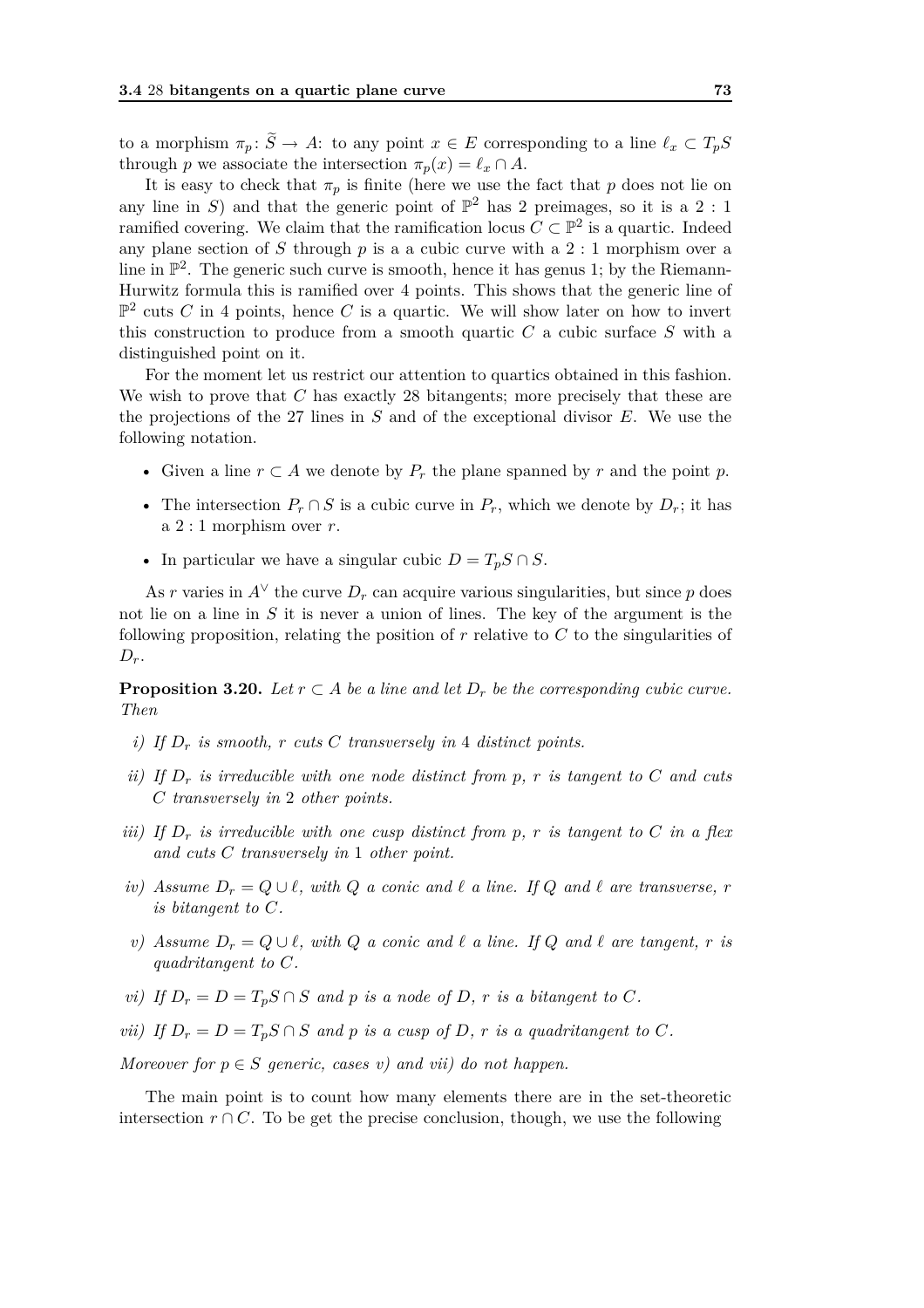

**Figure 3.1.** The case where  $D_r$  is a smooth cubic

**Lemma 3.21.** *Let q be a point of*  $D_r$  *such that*  $D_r \cdot \overline{pq} = p + 2q$ *. Then*  $\pi(q) \in C$ *; moreover q is singular on*  $D_r$  *if and only if*  $\pi(q)$  *is a point of tangency between r and C.*

*Proof of Proposition 3.20.* Assume first that  $D_r \neq D$ . Choose  $q \in \pi(\ell)$ ; the intersection  $\overline{pq} \cap S$  consists of 3 points, counted with multiplicity; to obtain  $\pi_p^{-1}(q)$  we have to remove *p* from it.

- i) If  $D_r$  is smooth, it is has genus 1 and by Riemann-Hurwitz the map  $\pi_p|_{D_r}$  is ramified exactly over 4 points, so  $r$  meets  $C$  in 4 distinct points. But then the multiplicity at each of these points must be one, so *r* and *C* are not tangent.
- ii) Let  $\tilde{D}$  be the normalization of  $D_r$ ; then  $\tilde{D}$  is rational. The projection  $\tilde{D} \to r$  is then ramified on 2 points by the Riemann-Hurwitz formula. These two point are not above the node. So we have 3 points of intersection between *C* and *r*: two of them come from the ramification and one by the line through the node. By Lemma 3.21 the line through the node yields in a tangency point, while the other two give simple intersections.
- iii) This case is like the preceding one. The only difference is that this time the point of *D* over the cusp *is* a point of ramification. So we get only 2 points of intersection between  $C$  and  $r$ , and only one is a tangent; so it must be a flex.
- iv) In this case  $\pi_p^{-1}(q)$  is one point exactly when the line  $\overline{pq}$  passes through the singular points of  $D_r = Q \cup \ell$ . There are two singular points, given by  $Q \cap \ell$  so *r* meets *C* twice. By Lemma 3.21 both points are of tangency.
- v) This case is the same as the preceding one, but since  $Q$  and  $\ell$  meet in just one point, the same happen for  $r$  and  $C$ , so  $r$  is a quadritangent.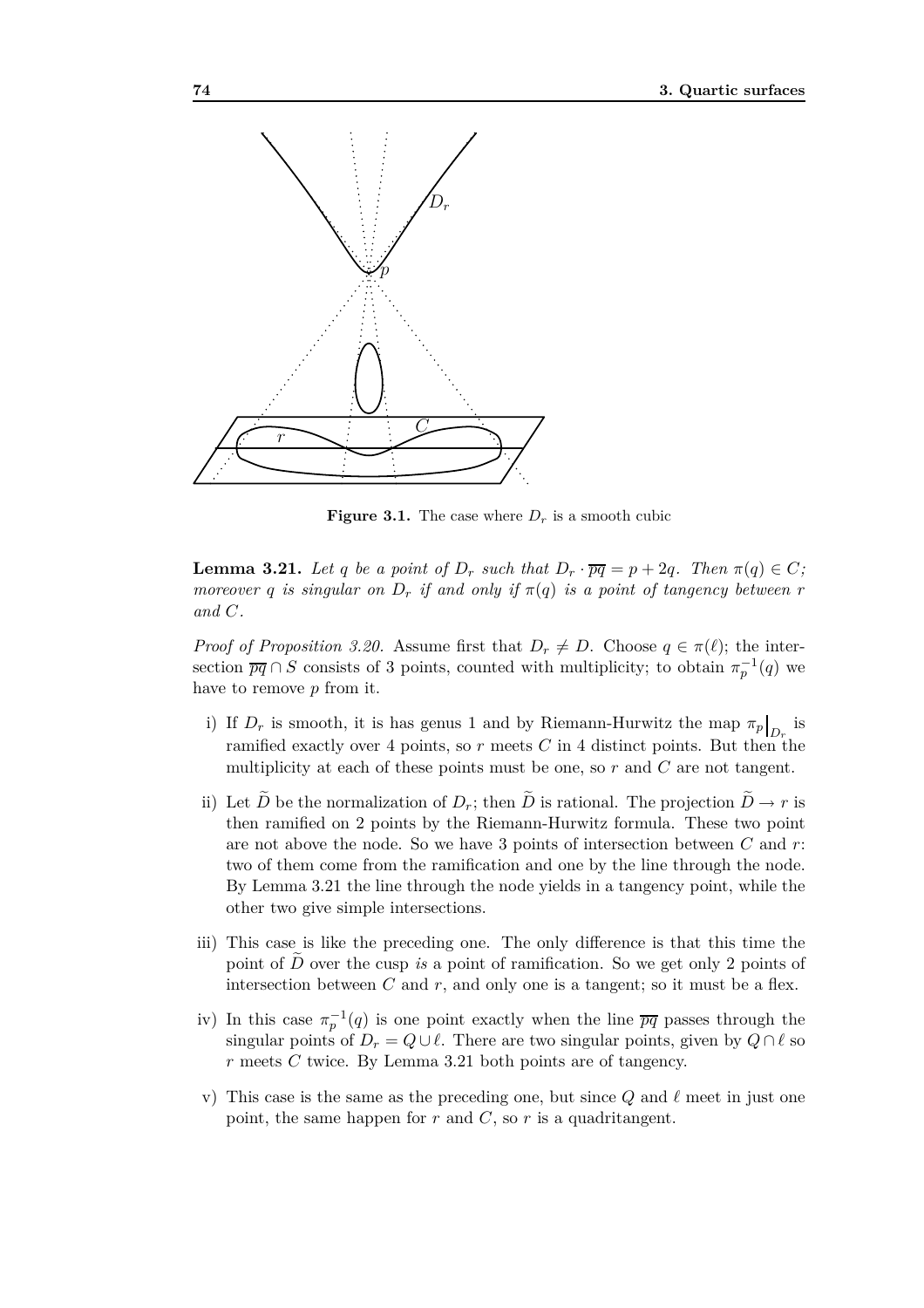

**Figure 3.2.** The case where  $D_r$  is reducible

- vi) Now consider  $\pi(E)$ . First we remark that it is actually a line, since it is given by  $T_pS \cap A$ . As before we count, given a point  $q \in r = T_pS \cap A$ , how many points there are in  $\pi_p^{-1}(q)$ . First there is a point for the direction  $\overline{pq} \in E$ . Then there is a preimage for each intersection  $\overline{pq} \cap D$  (apart from *p* itself). So  $q \in C$ if and only if  $\overline{pq}$  meets *D* only in *p*. If *D* has a node in *p* there are two directions which satisfy this condition. As above, these are projected to tangency points between  $\pi_p(E)$  and *C*.
- vii) This case is the same as the preceding one, but since *p* is a cusp, there is just one line through *p* which meets *D* thrice. So *r* and *C* meet in just one point, that is, *r* is a quadritangent.

**Corollary 3.22.** *If*  $p \in S$  *is generic, the lines bitangent to C are exactly the projections of either a line in S or the exceptional divisor E. In particular there are* 28 *bitangents.*

So far we have counted the bitangents on a curve *C* obtained as the ramification locus for the projection  $\pi_p: S \to \mathbb{P}^2$ . Next we study the problem of inverting this construction, that is starting from a generic quartic  $C \subset \mathbb{P}^2$ , producing a cubic surface *S* with a distinguished point *p* on it.

We define the surface  $\tilde{S}$  as the double covering of  $\mathbb{P}^2$  branched along *C*. This is uniquely defined by  $C$  and is smooth if  $C$  is ([BHPvdV04, sec. I.17]). We wish to produce *S* as the blow-down of a  $(-1)$ -curve in  $\tilde{S}$ . Consider the case where *C* actually comes from the preceding construction. Then for each line *r* bitangent to *C*,  $\pi_p^{-1}(r)$  is the union of two rational curves meeting in two points. Indeed it is the union of a line and quadric when  $P_r \neq T_p S$ ; otherwise  $D_r = D$  is a cubic curve with one node in  $p$ , so in the blowup its strict transform is rational and meets in two points the exceptional divisor.

This always happens. Indeed let *r* be a bitangent to *C* (these always exist by a dimension count), let  $r \cap C = \{a, b\}$  and consider the ramified covering over *r*. By construction this is the inverse image in the total space of  $\mathcal{O}_r(2)$  of the section

 $\Box$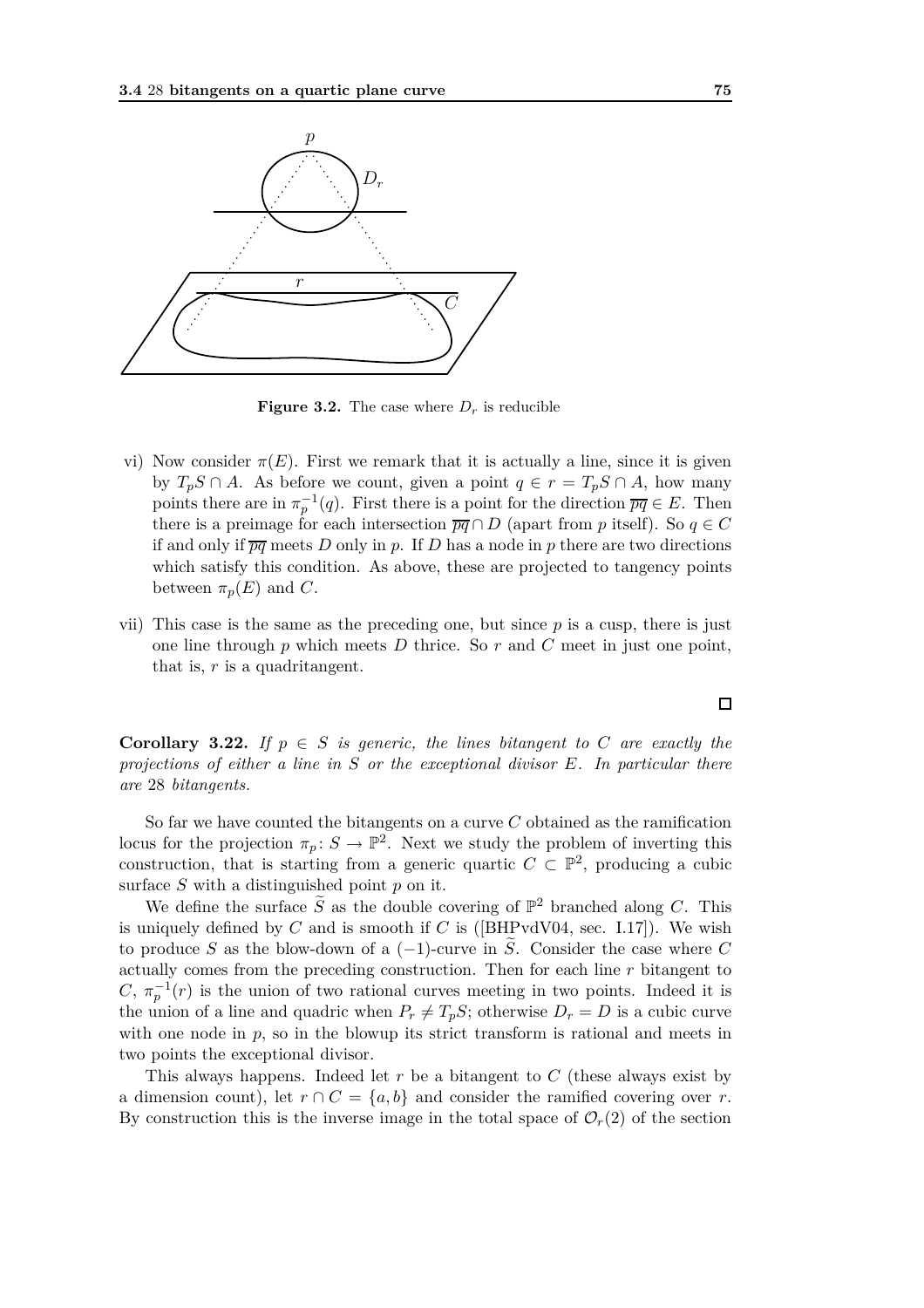$s \in H^0(r, \mathcal{O}_r(4))$  whose divisor is  $2a + 2b$  (under the squaring map). Since *s* admits a global square root *t*, this inverse image is just  $t(r) \cup t(r)$ , so we have two copies of  $\mathbb{P}^1$  meeting in two points, which map to *r*.

In order to produce *S* we have to choose one such bitangent *r* and one of the rational curves  $\ell_1, \ell_2 \subset \tilde{S}$  mapping to it. This will be the curve contracted to a point in *S*; the other one will accordingly acquire a node. For each other bitangent *r'*, with preimages  $\ell'_1, \ell'_2$ , this choice will determine which one among  $\ell'_1$  and  $\ell'_2$  will become a line and which one a conic.

Let us choose a bitangent  $r$  and a rational curve  $\ell_1$  mapping to it. The map *f* :  $\widetilde{S}$  →  $S \subset \mathbb{P}^3$  will be given by a suitable line bundle *L* on  $\widetilde{S}$ , so we start looking for a line bundle  $L \in \text{Pic } \widetilde{S}$  such that

$$
L^2 = 3; \t L \cdot \ell_1 = 0; \t L \cdot \ell_2 = 3.
$$
 (3.7)

The first thing to do is calculate some intersection numbers on  $\tilde{S}$ . We use the following notation.

- The projection to  $\mathbb{P}^2$  is denoted by  $\pi: \widetilde{S} \to \mathbb{P}^2$ .
- On  $\tilde{S}$  we have the line bundle  $\mathcal{O}_{\widetilde{S}}(1) = \pi^* \mathcal{O}_{\mathbb{P}^2}(1)$ .
- The branch locus of  $\pi$  is denoted  $\widetilde{C}$ ; it is isomorphic to *C*.

In particular we can express the canonical of  $\tilde{S}$  as

$$
K_{\widetilde{S}} = \pi^*(K_S) + \widetilde{C} = \mathcal{O}_{\widetilde{S}}(-3) + \widetilde{C}.
$$

**Lemma 3.23.** *The intersection numbers are:*

$$
\mathcal{O}_{\widetilde{S}}(1)^2 = 2; \qquad \mathcal{O}_{\widetilde{S}}(1) \cdot \widetilde{C} = 4; \qquad \widetilde{C}^2 = 8.
$$

*Proof.* The first relation comes from the fact that  $\pi$  is a 2 : 1 covering. For the second just use push-pull formula:

$$
\mathcal{O}_{\widetilde{S}}(1) \cdot \widetilde{C} = \mathcal{O}_{\mathbb{P}^2}(1) \cdot \pi_*(\widetilde{C}) = \mathcal{O}_{\mathbb{P}^2}(1) \cdot C = 4.
$$

For the last one we remark that  $\tilde{C}$  is isomorphic to *C*, so its genus can be computed by the genus formula in  $\mathbb{P}^2$ :

$$
g(\widetilde{C}) = g(C) = \frac{(4-1) \cdot (4-2)}{2} = 3.
$$

On the other hand, the genus formula on  $\tilde{S}$  gives

$$
g(\widetilde{C}) = 1 + \frac{\widetilde{C}^2 + K_{\widetilde{S}} \cdot \widetilde{C}}{2} = 1 + \widetilde{C}^2 - \frac{3\mathcal{O}_{\widetilde{S}}(1) \cdot \widetilde{C}}{2} = \widetilde{C}^2 - 5,
$$

so  $\widetilde{C}^2 = 8$ .

 $\Box$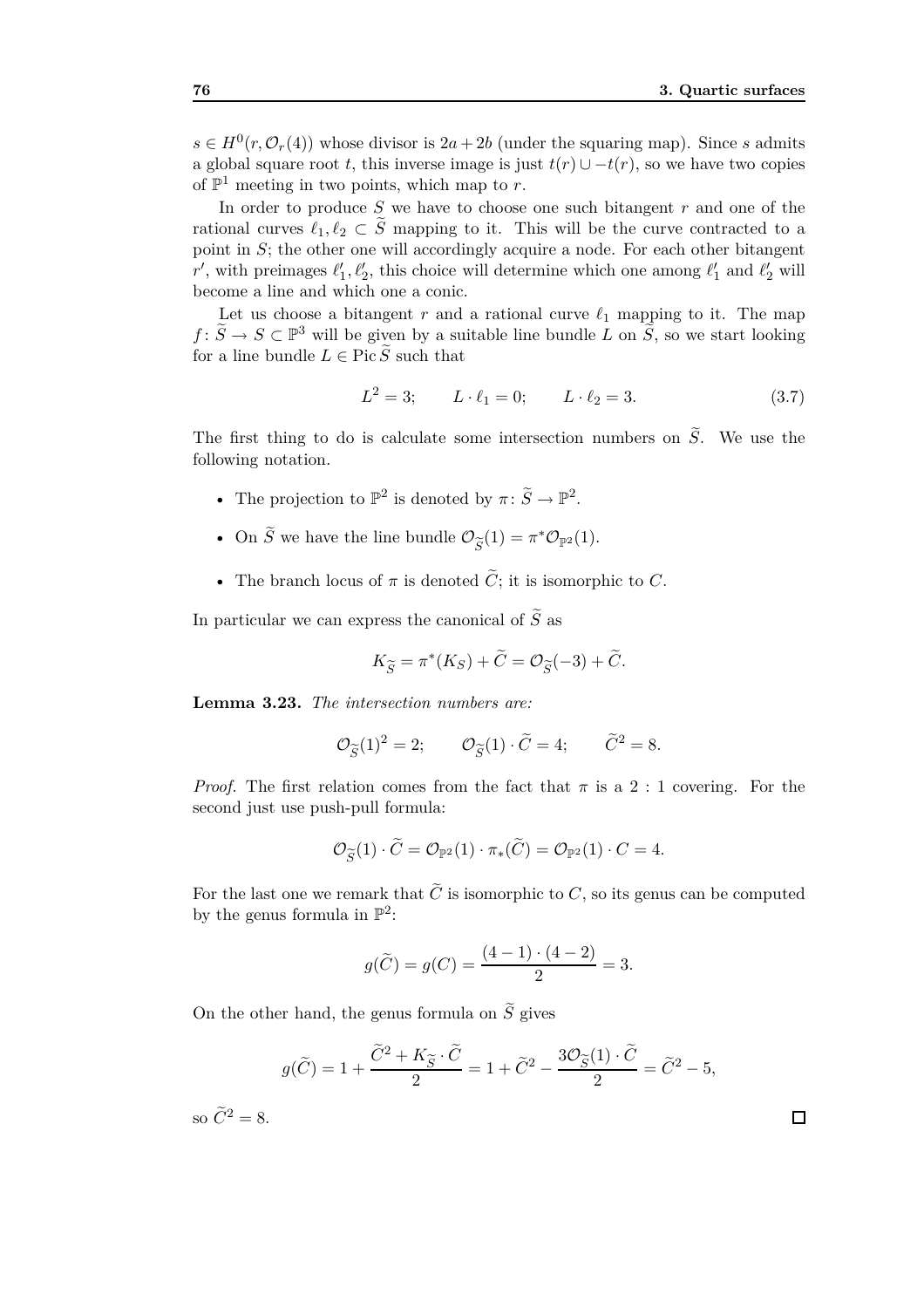We remark that we can compute, for every  $h, k \in \mathbb{Z}$ 

$$
(\mathcal{O}_{\widetilde{S}}(k) + h\widetilde{C})^2 = 2k^2 + 8kh + 8h^2.
$$

In particular  $K^2_{\tilde{C}} = 2$  as expected. Indeed a smooth cubic surface S is the blowup of  $\mathbb{P}^2$  in six points, so  $K_S^2 = 3$ . From the preceding relations we see at once that  $\pi^*(C) = 2\tilde{C}$  (this is obvious also by a local computation). Indeed it is clear that  $\pi^*(C) = k\tilde{C}$  for some  $k > 0$ . But then

$$
k^2 \tilde{C}^2 = \pi^*(C)^2 = \pi^*(\mathcal{O}_{\mathbb{P}^2}(4))^2 = 32,
$$

so  $k = 2$ . In particular we see that  $\tilde{C}$  is ample on  $\tilde{S}$ . Now consider  $\pi^*(r) = \ell_1 + \ell_2$ .

**Lemma 3.24.** *We have*

$$
\ell_1^2 = \ell_2^2 = -1.
$$

*In particular the rational curves*  $\ell_i$  *are*  $(-1)$ *-curves.* 

*Proof.* We have  $\ell_1 + \ell_2 \sim \mathcal{O}_{\widetilde{S}}(1)$ , so

$$
(\ell_1+\ell_2)^2=2.
$$

Since  $\ell_1$  and  $\ell_2$  meet transversely in two points,  $\ell_1 \cdot \ell_2 = 2$ . Moreover  $\ell_1^2 = \ell_2^2$ , since the two curves are swapped by the covering involution, so the thesis follows.  $\Box$ 

We can now choose the line bundle  $L = \mathcal{O}_{\widetilde{S}}(1) + \ell_1$ . From the preceding computations we see that  $L$  satisfies the relations  $(3.7)$ .

**Proposition 3.25.** *The line bundle L has no base points and defines a morphism*  $\varphi_L$ :  $\widetilde{S} \to \mathbb{P}^3$  *which contracts*  $\ell_1$  *and no other curves. Moreover*  $S = \varphi_L(\widetilde{S})$  *is a smooth cubic surface.*

*Proof.* We do this in several steps.

Step 1: The line bundle *L* has no higher cohomology. Let

$$
M = L - K_{\widetilde{S}} = \mathcal{O}_{\widetilde{S}}(4) + \ell_1 - \widetilde{C} = \widetilde{C} + \ell_1.
$$
 (3.8)

The last expression shows that *M* is the sum of an ample and an effective divisor class, so it is big. Moreover *M* is nef. To see this we have to intersect *M* with an irreducible curve *D* on  $\tilde{S}$ . If  $D \neq \ell_1$  the intersection is clearly positive; on the other hand

$$
M\cdot \ell_1=1.
$$

Since  $L = K_{\widetilde{S}} + M$ , the conclusion follows by Kawamata-Viehweg vanishing.

Step 2:  $h^0(\tilde{S}, L) = 4$ . This can be computed by Riemann-Roch. Indeed by the preceding step

$$
h^{0}(\tilde{S}, L) = \chi(\tilde{S}, L) = 1 + \frac{L^{2} - K_{\tilde{S}} \cdot L}{2} = 1 + 3 = 4.
$$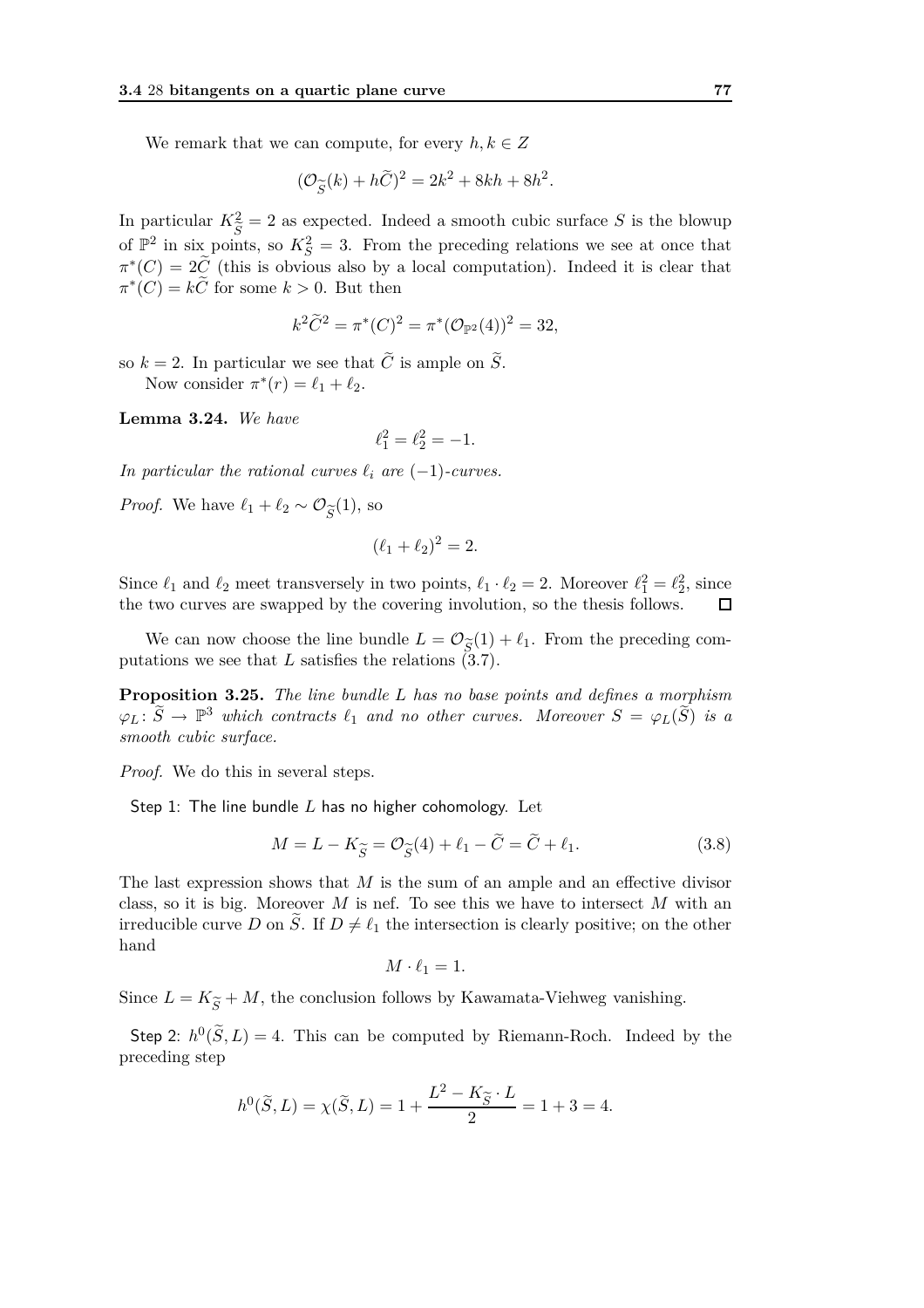Step 3: The line bundle *L* has no base points. Consider the incomplete linear series

$$
\mathcal{L} = \{ S + \ell_1 \mid S \in |\mathcal{O}_{\widetilde{S}}(1)| \} \subset |L|.
$$

By Riemann-Roch and Kodaira vanishing we can compute as above that

$$
h^0(\widetilde{S}, \mathcal{O}_{\widetilde{S}}(1)) = 3,
$$

so  $\mathcal L$  has dimension 2. It follows that any element of  $\mathcal L$  has the form  $S + \ell_1$ , where *S* is the pullback of a section of  $\mathcal{O}_{\mathbb{P}^2}(1)$ .

The base locus of  $\mathcal{L}$  is by construction  $\ell_1$ . Take some divisor  $D \in |L| \setminus \mathcal{L}$ . Then the base locus of  $|L|$  is just  $\ell_1 \cap D$ . We remark that *D* cannot have  $\ell_1$  among its components, otherwise  $D \in \mathcal{L}$ . Moreover

$$
D \cdot \ell_1 = L \cdot \ell_1 = 0,
$$

so *D* is disjoint from  $\ell_1$  and the thesis follows.

Step 4:  $\varphi_L$  is birational and  $\varphi_L(\widetilde{S})$  is a cubic. Let  $S=\varphi_L(\widetilde{S})\subset \mathbb{P}^3.$  Then

$$
\deg S \cdot \deg \varphi_L = L^2 = 3.
$$

Since *S* is not degenerate we cannot have deg  $S = 1$ , so deg  $S = 3$  and deg  $\varphi_L = 1$ , that is,  $\varphi_L$  is birational onto *S*.

Step 5:  $\varphi_L$  contracts  $\ell_1$  and no other curves. Indeed  $L \cdot \ell_1 = 0$ , so the curve  $\ell_1$  is contracted by  $\varphi_L$ . Viceversa let *D* be any irreducible curve on *S* with  $L \cdot D = 0$ . Since  $\mathcal{O}_{\widetilde{S}}(1)$  is ample we must have  $\ell_1 \cdot D < 0$ , so *D* is a multiple of  $\ell_1$ .

Step 6: *S* is smooth. By the preceding steps  $\varphi_L: \widetilde{S} \to S$  is just the contraction of  $\ell_1$ . Since  $\ell_1$  is a (-1)-curve, the resulting surface is smooth.

#### $\Box$

We see at once that this construction is the inverse of the former. The map  $\tilde{S} \to \mathbb{P}^2$  is given by the incomplete linear series  $\mathcal{L}$  from the proof, so it is not defined on  $\ell_1$ , and it becomes defined outside  $p$  in  $S$ . But restricting to an incomplete linear series is the same as projecting, so we see that the map  $S \dashrightarrow \mathbb{P}^2$  is given by projection. The center of the projection is necessarily *p*, since the map is defined elsewhere.

**Remark.** We can explicitly produce the extra section in  $H^0(\tilde{S}, L)$  which does not come from a section of  $\mathcal{O}_{\mathbb{P}^2}(1)$ . Indeed  $L = \mathcal{O}_{\widetilde{S}}(2) - \ell_2$ , so we are looking for a section of  $\mathcal{O}_{\widetilde{S}}(2)$  which vanishes over  $\ell_2$ . *C* is a section of  $\mathcal{O}_{\widetilde{S}}(2)$  which meets  $\ell_2$ <br>in two points  $\lceil a, b \rceil$ , let *O* be any copie in  $\mathbb{P}^2$  meeting r in  $\pi(a)$  and  $\pi(b)$ . Then in two points  $\{a, b\}$ ; let *Q* be any conic in  $\mathbb{P}^2$  meeting *r* in  $\pi(a)$  and  $\pi(b)$ . Then  $\tilde{C}$  and  $\pi^{-1}(Q)$  cut the same divisor on  $\ell_2$ , so a suitable linear combination of the corresponding sections of  $\mathcal{O}_{\widetilde{S}}(2)$  vanishes identically on  $\ell_2$ .

We can check again how to get the bitangents.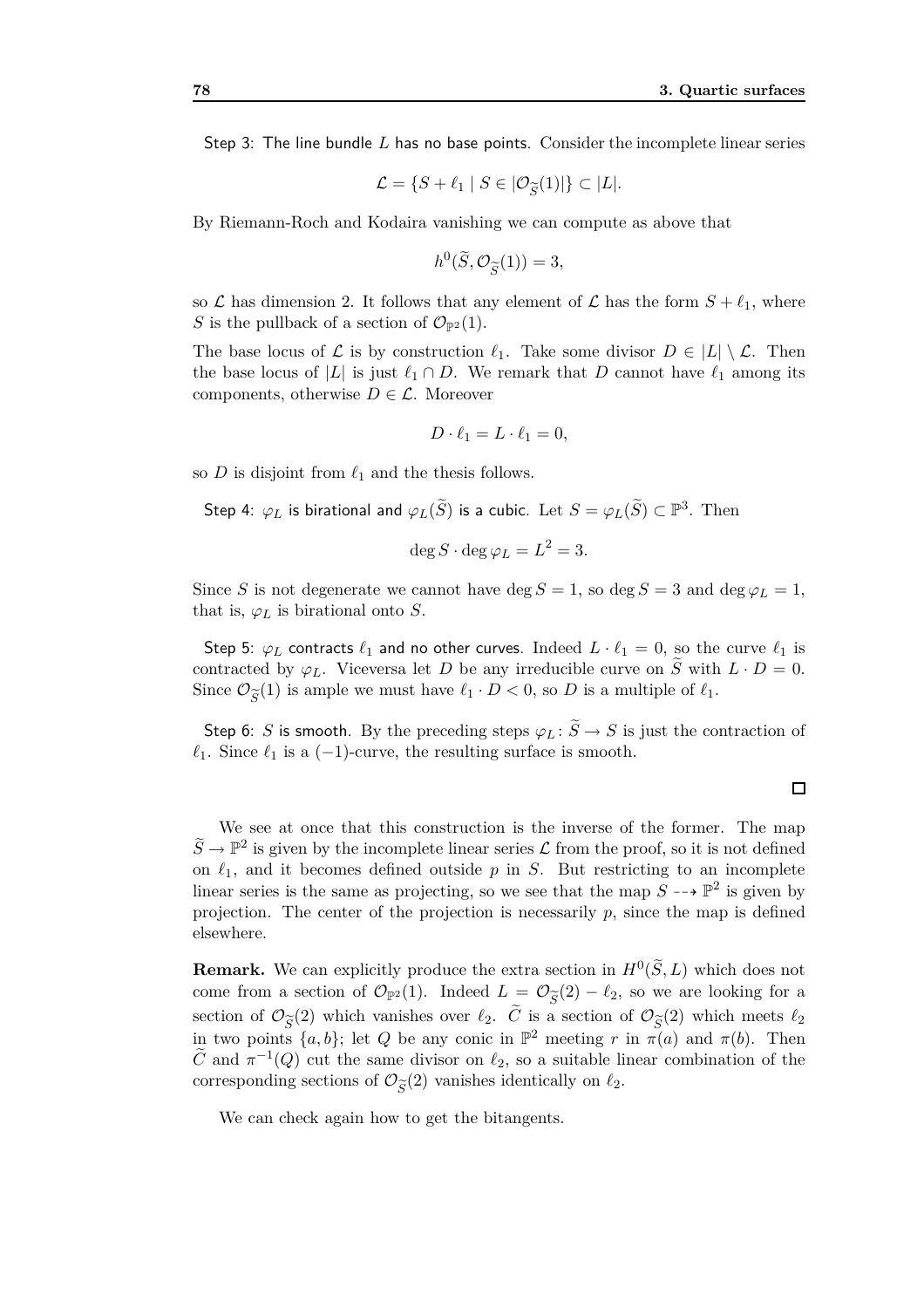**Proposition 3.26.** Let  $r'$  be any bitangent to  $C$  distinct from  $r$ , and let  $\ell'_1$  and  $\ell'_2$ *be the rational curves over r. Then, up to swapping*  $\ell'_1$  *and*  $\ell'_2$ *, we have that*  $\ell_i$  *meets*  $\ell'_i$  transversely in one point for  $i = 1, 2$  and  $\ell_i$  is disjoint from  $\ell'_j$  if  $i \neq j$ . Moreover  $\varphi_L(\ell'_1)$  *is a conic and*  $\varphi_L(\ell'_2)$  *is a line.* 

*Proof.* The lines *r* and *r'* meet transversely in a single point, so  $\ell_1 \cup \ell_2$  meets  $\ell'_1 \cup \ell'_2$ transversely in two points. One of this is on  $\ell_1$ , and up to swapping we can assume that it is on  $\ell'_1$ . Then the other is on both  $\ell_2$  and  $\ell'_2$ . This proves the first claim.

Since

$$
L \cdot \ell'_1 = \mathcal{O}_{\widetilde{S}}(1) \cdot \ell'_1 + \ell_1 \cdot \ell'_1 = 2,
$$

 $\varphi_L(\ell'_1)$  is a plane conic. Similarly  $L \cdot \ell'_1 = 1$ , so the image of  $\ell'_2$  is a line.

**Corollary 3.27.** *Any bitangent line to C is the projection of either ℓ*<sup>1</sup> *or a line in S.*

**Remark.** Let *S* denote the universal cubic surface, that is the subvariety of

$$
\mathbb{P}^3 \times \mathbb{P}(\operatorname{Sym}^3(\mathbb{P}^3)^{\vee}) \cong \mathbb{P}^3 \times \mathbb{P}^{20}
$$

of bidegree (3*,* 1) defined by the equation

$$
\sum_{I} a_I \mathbf{x}^I,
$$

where  $x_0, \ldots, x_3$  are coordinates on  $\mathbb{P}^3$ ,  $I = (i_0, \ldots, i_3)$  is a multiindex such that  $i_0 + \cdots + i_3 = 3$  and the  $a_I$  are coordinates on  $\mathbb{P}^{20}$ .

The variety  $S$  is fibered over  $\mathbb{P}^{20}$  and the fiber over the point

$$
\mathbf{a} = \left( a_{(3,0,0,0)}, \ldots, a_{(0,0,0,3)} \right)
$$

is the cubic  $S \subset \mathbb{P}^3$  with equation

$$
\sum_{I} a_I \mathbf{x}^I = 0.
$$

Let  $C = \mathbb{P}(\text{Sym}^4(\mathbb{P}^2)^{\vee}) \cong \mathbb{P}^{15}$  be the parameter space for quartics in  $\mathbb{P}^2$ . Then the above correspondence can be rephrased as follows.

**Proposition 3.28.** Let S' be the GIT quotient of S by the natural action of  $\mathbb{P}GL(3)$ *(so*  $S'$  *is a moduli space for couples*  $(S, p)$ *, where S is a cubic surface and*  $p \in S$  *a point)* and  $\mathcal{C}'$  be the GIT quotient of  $\mathcal{C}$  by the natural action of  $\mathbb{P}GL(2)$ *. Then we have constructed a rational map*

$$
\mathcal{S}' \dashrightarrow \mathcal{C}'
$$

*of degree* 56*.*

 $\Box$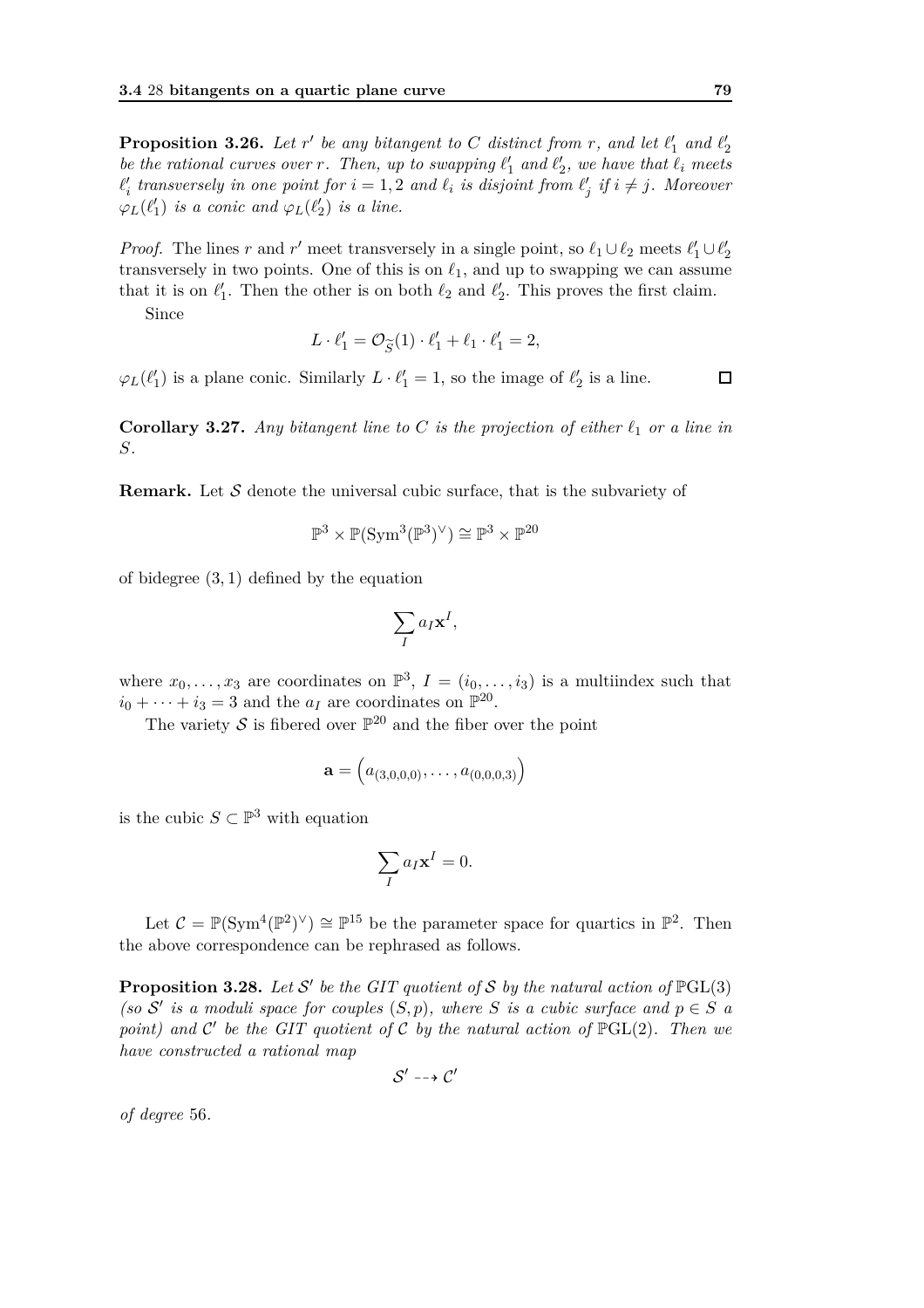## **3.5 The surface of bitangents and the Fano of a cubic**

We now wish to generalize the construction of the preceding section one dimension up. Here the matters are more delicate, since every point on a cubic threefold lies on some lines, so the branch locus for the corresponding projection acquires some singularities.

As before we start with the easy direction; that is, given a cubic threefold  $X \in \mathbb{P}^4$ and a generic point  $p \in X$ , we want to associate to  $(X, p)$  a quartic surface. We begin with a

**Lemma 3.29.** Let *X* be a generic cubic threefold and  $p \in X$  a generic point on it. *Then p lies on* 6 *lines contained in X. Moreover these lines, regarded as points of*

$$
\{lines \ell \subset \mathbb{P}^4 \mid p \in \ell\} \cong \mathbb{P}^3,
$$

*lie on a conic.*

*Proof.* Let us choose affine coordinates in such a way that p is the origin. Then an equation for *X* in this patch is given by

$$
f_1(\mathbf{x}) + f_2(\mathbf{x}) + f_3(\mathbf{x}) = 0,
$$

where each polynomial  $f_i$  is homogeneous of degree  $i$  and

$$
\mathbf{x}=(x_1,\ldots,x_4)
$$

are the coordinates. Since  $p \in X$ ,

$$
f_1(0) = f_2(0) = f_3(0) = 0.
$$

Let us choose some non zero vector  $\mathbf{y} = (y_1, \ldots, y_4)$ . Then the line trough p and **y** is contained in *X* if and only if

$$
f_1(t{\bf y}) + f_2(t{\bf y}) + f_3(t{\bf y}) = 0
$$

for each  $t$ . Since each  $f_i$  is homogeneous of degree  $i$ , this amounts to

$$
f_1(\mathbf{y}) = f_2(\mathbf{y}) = f_3(\mathbf{y}) = 0.
$$

In other words the locus of lines contained in  $X$  and passing through  $p$  is defined in  $\mathbb{P}^3$  by the equations

$$
f_1 = f_2 = f_3 = 0.
$$

If *X* and *p* are generic, the zero loci of the  $f_i$  are transverse, so their intersection has  $2 \times 3 = 6$  points.

Moreover this intersection in contained in the locus

$$
f_1 = f_2 = 0,
$$

which is a plane conic.

 $\Box$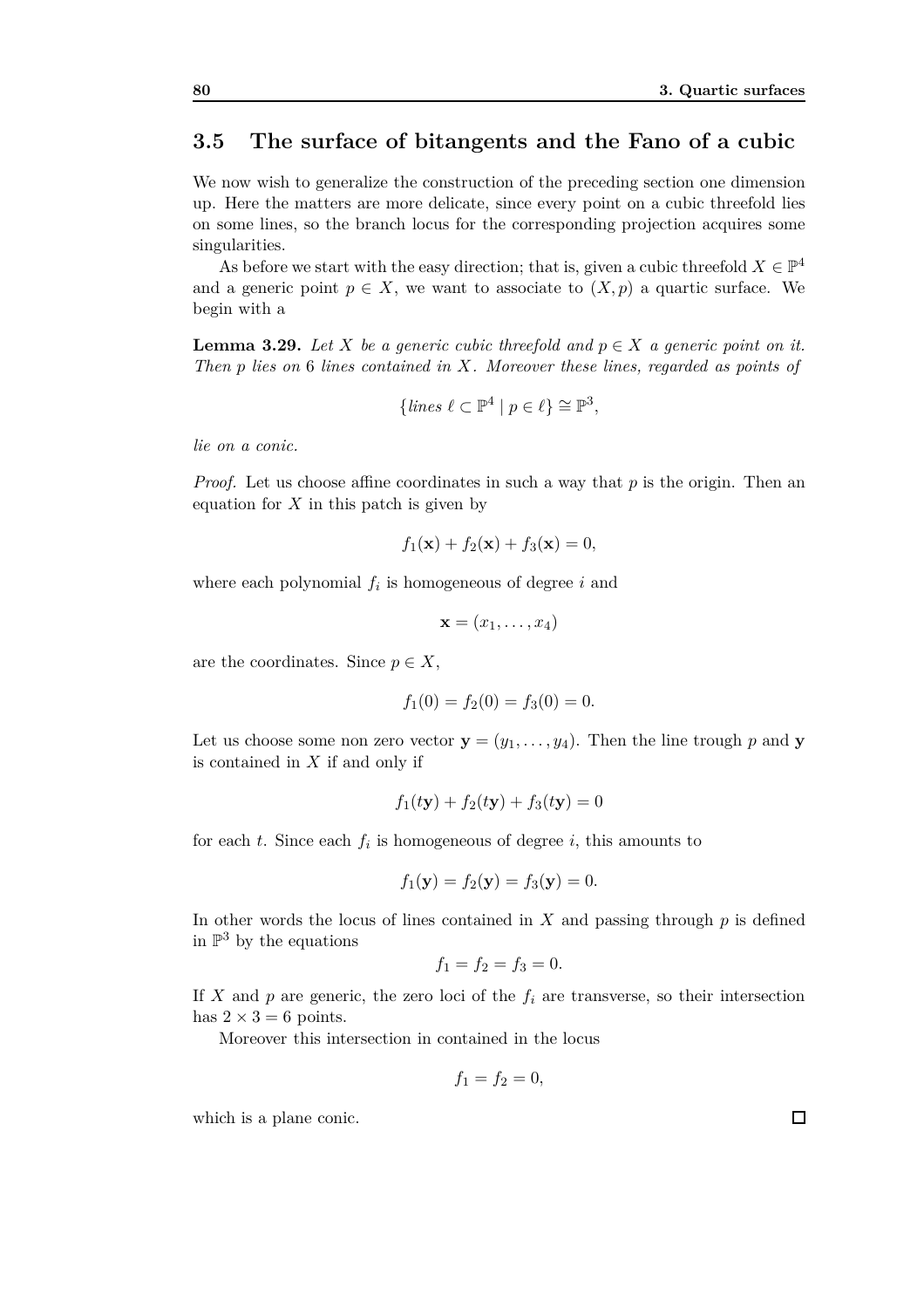We now choose a hyperplane  $A \subset \mathbb{P}^4$  not containing p and consider the projection from *p*

$$
\pi_p \colon X \dashrightarrow A.
$$

In this case  $\pi_p$  is no longer finite, and there are 6 points on *A* whose preimage is a line. Of course  $\pi_p$  has degree 2, and considering a generic hyperplane section we see that the ramification locus is a quartic surface  $S \subset A$ .

**Lemma 3.30.** *Let*  $p_1, \ldots, p_6 \in S$  *be the projection of the* 6 *lines through p. Then the*  $p_i$  are nodes of *S*; moreover they all lie on a conic  $Q \subset S$ .

*Proof.* The fact that  $p_1, \ldots, p_6$  all lie on a conic follows directly from the fact that the corresponding six lines lie on a conic, as proved in the previous lemma.

To prove the other assertion we follow the notation in the proof of Lemma 3.29. We choose as *A* the hyperplane  $x_4 = 1$ .

Let us find the equations of  $S \subset A$ . Given a point

$$
q = (x_1, x_2, x_3, 1) \in A,
$$

a point on  $\overline{pq}$  has the form  $(tx_1, tx_2, tx_3, t)$ . This lies on X if and only if

$$
tf_1(x_1, x_2, x_3, 1) + t^2 f_2(x_1, x_2, x_3, 1) + t^3 f_1(x_1, x_2, x_3, 1) = 0.
$$

Factoring out the *t*, which corresponds to the point  $p \in X$ , we are left with a second degree equation, which has a repeated root if and only if

$$
g(x_1, x_2, x_3) = f_2^2 - 4f_1f_3 = 0.
$$

This is the equation of *S* in *A*.

It is immediate to see that the partial derivatives of *g* vanish when  $f_1 = f_2$  $f_3 = 0$ , so the six points  $p_1, \ldots, p_6$  are indeed singularities of *S*. To see that they are actually nodes, one has just to compute the Hessian of *g* are see that its determinant is nonzero for *X* and *p* generic.  $\Box$ 

The map  $\pi_p$  becomes regular on the blowup  $\widetilde{X}$  of  $X$  in  $p$ , sending the exceptional divisor *E* to the plane

$$
P = T_p X \cap A.
$$

**Remark.** The plane *P* is in special position with respect to *S*: actually the quartic  $S \cdot P$  is a double conic in *P*. Indeed a point  $q \in P$  lies in *S* if and only if it has only 1 preimage in  $\tilde{X}$ . The line  $\overline{pq} \in E$  is one preimage and the other are the points in the intersection  $X \cap \overline{pq}$  distinct from *p*. So  $q \in S$  if and only if

$$
X\cdot \overline{pq} = 3p.
$$

This means that  $\overline{pq}$  is a line in the tangent cone of *X* at *p*, which is a conic cone if *p* is a node. So *S* ∩ *P*, being the projection of this tangent cone, is a conic in *P*.

Actually  $S \cap P = Q$ , since of course it contains the 6 points  $p_1, \ldots, p_6$ .

So far we have attached to  $(X, p)$  a quartic with 6 nodes on a conic, which meets the plane spanned by the nodes in a double conic. We now want to go the other way round.

We start with an easy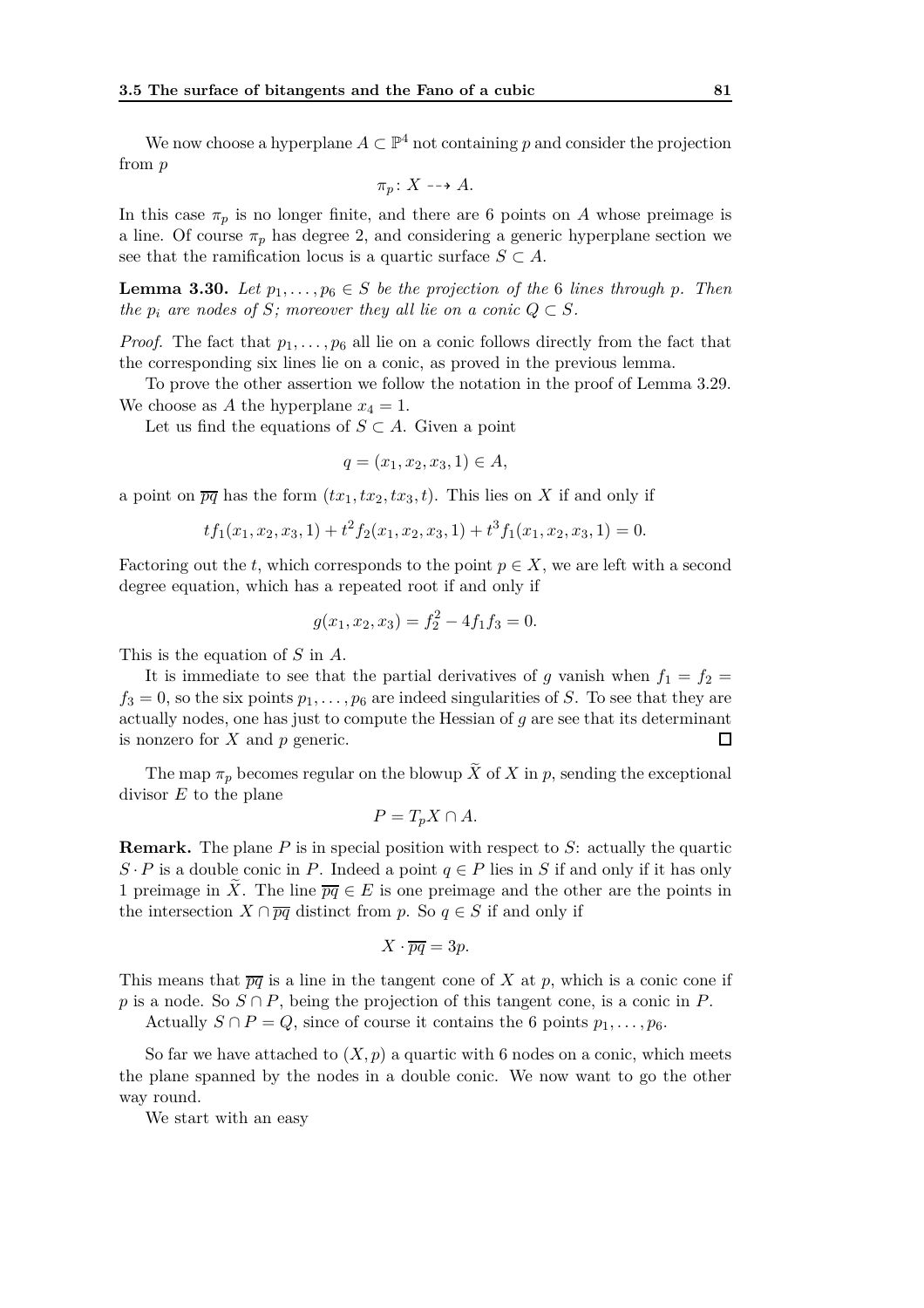**Proposition 3.31.** Let  $S \subset \mathbb{P}^3$  be a quartic having 5 nodes  $p_1, \ldots, p_5$  lying on a *conic Q (but no* 3 *on a line). Let P be the plane spanned by Q. Then S has another node p*<sup>6</sup> *on Q and*

$$
S \cdot P = 2Q.\tag{3.9}
$$

*Proof.* First we show that (3.9) holds. Indeed  $\hat{Q} = S \cdot P$  is a quartic in *P* singular in  $p_1, \ldots, p_5$ . So in P the curves Q and  $\widehat{Q}$  meet in 5 points with multiplicity at least 2, so by Bezout  $\widehat{Q}$  must contain  $Q$ . In other words

$$
\widehat{Q} = Q + Q'
$$

for some conic  $Q'$ . The singular points of  $\widehat{Q}$  on  $Q$  are the intersections  $Q \cap Q'$ , so by Bezout again we must have  $Q = Q'$ , so (3.9) is proved.

Let us show the existence of one more singular point  $p_6$ . Fix coordinates  $x_0, \ldots, x_3$  on  $\mathbb{P}^3$ ; we can assume

$$
P = \{x_3 = 0\}.
$$

Let *F* be the polynomial defining *S*, then

$$
F(x_0,...,x_3) = B(x_0,x_1,x_2)^2 + x_3C(x_0,...,x_3),
$$

where  $\deg B = 2$  and  $\deg C = 3$ .

We show that *S* is singular in  $P \cap V(B) \cap V(C)$ . This is the intersection of *Q* and  $V(C)$  on  $P$ , which gives 6 singular points on  $S$ .

To prove this we compute the partial derivatives:

$$
\begin{cases} \frac{\partial F}{\partial x_3} &= C + x_3 \frac{\partial C}{\partial x_3} \\ \frac{\partial F}{\partial x_i} &= 2B \cdot \frac{\partial B}{\partial x_i} + x_3 \frac{\partial C}{\partial x_i} \text{ for } i = 0, 1, 2 \end{cases}
$$

and all these expressions vanish when  $x_3 = B = C = 0$ .

We now let *Y* be the double covering of  $\mathbb{P}^3$  ramified over *S*. This has 6 nodes  $q_1, \ldots, q_6$  over the nodes  $p_1, \ldots, p_6$  of *S* (we assume for a moment that these are the only singularities). Let

$$
\pi\colon Y\to \mathbb{P}^3
$$

be the covering map. Denote  $\widetilde{S} \cong S$  the branch locus, and

$$
\widetilde{Q} = \pi^{-1}(Q) \cong Q.
$$

On *Y* we have the line bundle

$$
\mathcal{O}_Y(1) = \pi^* \mathcal{O}_{\mathbb{P}(3)}(1)
$$

and by construction  $\widetilde{S} \in |H^0(Y, \mathcal{O}_Y(2))|$ .

We would like to find, as in the one-dimensional case, a line bundle of selfintersection  $3$  on  $Y$ , giving the map to the cubic. This we cannot expect, since the cubic will be smooth in general, so we first have to blow up the 6 points  $q_1, \ldots, q_6$ .

$$
\qquad \qquad \Box
$$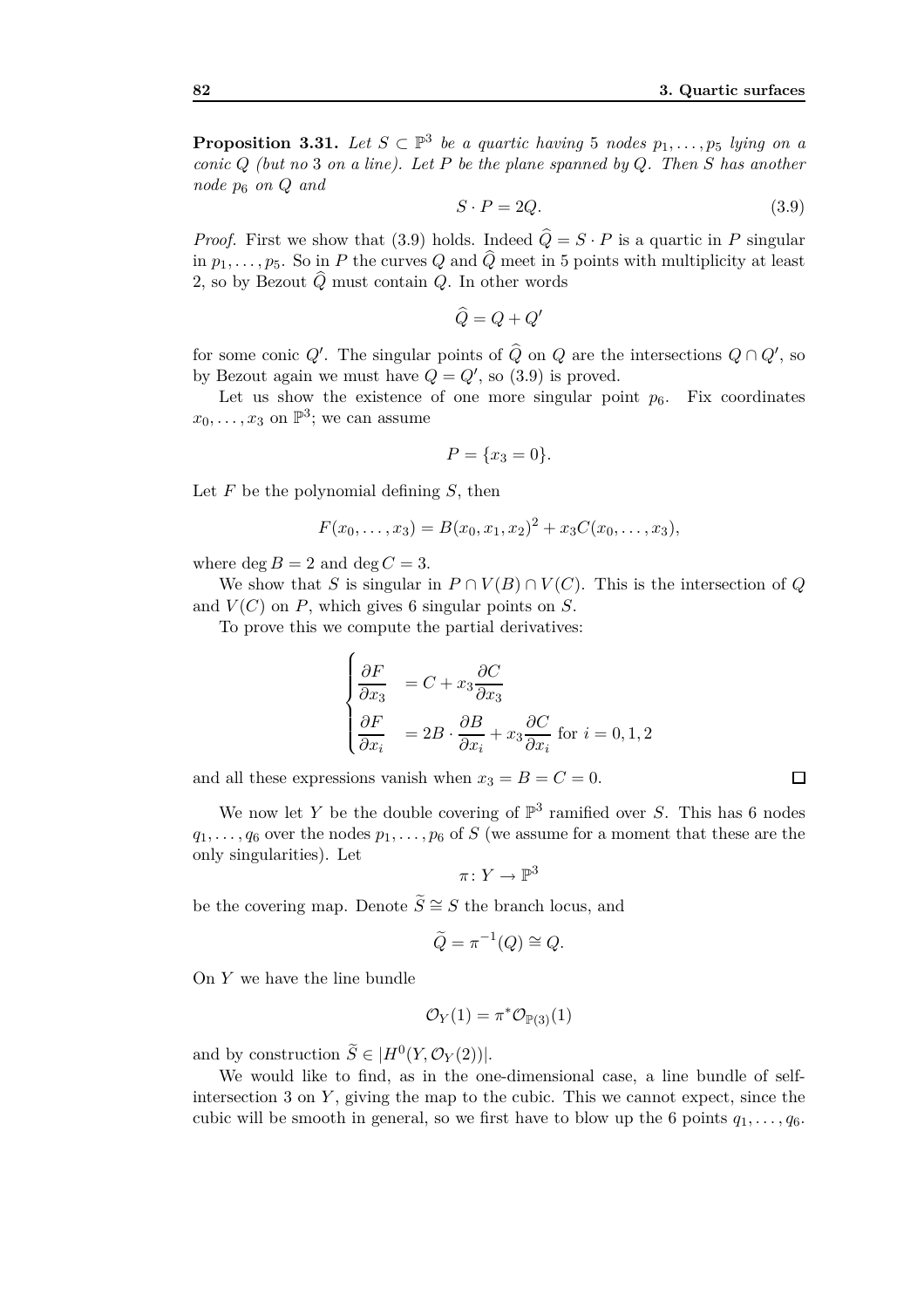Let

$$
\epsilon \colon \widetilde{X} \to Y
$$

be the blowup of *Y* in  $q_1, \ldots, q_6$ ; then  $\tilde{X}$  is smooth and contains six quadrics  $Q_1, \ldots, Q_6$  given by the exceptional divisors.

Consider the covering over *P*: this is ramified over a double conic, so  $\pi^{-1}(P)$ is the union of two copies of  $\mathbb{P}^2$ ,  $P_1$  and  $P_2$ , meeting along  $\widetilde{Q}$ . Let  $\widetilde{P_i}$  be the strict transform of  $P_i$  in the blowup. A moment of thought shows that

$$
\epsilon|_{\widetilde{P}_i} \colon \widetilde{P}_i \to P_i
$$

is the blowup of  $P_i$  at  $q_1, \ldots, q_6$ . Let us fix  $i = 1$  and denote by

$$
E_1,\ldots,E_6\subset P_1
$$

the exceptional divisors.

**Lemma 3.32.** *On*  $\widetilde{X}$  *we have the following intersection numbers:* 

$$
\widetilde{P_1}^2 \cdot Q_i = 0 \qquad \qquad i = 1, \dots, 6 \qquad (3.10)
$$

$$
\widetilde{P_1} \cdot Q_i^2 = -1 \qquad \qquad i = 1, \dots, 6 \qquad (3.11)
$$

$$
Q_i^3 = 2 \qquad \qquad i = 1, \dots, 6 \qquad (3.12)
$$

*Proof.* First we note that  $P_1$  and  $Q_i$  meet transversely along  $E_i$ , so

$$
\widetilde{P_1}^2 \cdot Q_i = \widetilde{P_1} \cdot E_i
$$

$$
\widetilde{P_1} \cdot Q_i^2 = Q_i \cdot E_i.
$$

By adjunction

$$
\mathcal{O}_{\widetilde{X}}(\overline{P_1})|_{\widetilde{P_1}} = \mathcal{N}_{\widetilde{P_1}/\widetilde{X}}
$$

$$
\mathcal{O}_{\widetilde{X}}(Q_i)|_{Q_i} = \mathcal{N}_{Q_i/\widetilde{X}}
$$

To compute these normal bundles on  $E_i$  we note that we have the following exact sequence

$$
0 \longrightarrow T_{E_i} \longrightarrow T_{\widetilde{P}_1}|_{E_i} \oplus T_{Q_i}|_{E_i} \longrightarrow T_{\widetilde{X}}|_{E_i} \longrightarrow 0 ,
$$

so

$$
\begin{split} \mathcal{N}_{\widetilde{P}_1/\widetilde{X}}\big|_{E_i} &= \mathcal{N}_{E_i/Q_i} \\ \mathcal{N}_{Q_i/\widetilde{X}}\big|_{E_i} &= \mathcal{N}_{E_i/\widetilde{P}_1}. \end{split}
$$

By adjunction again

$$
\widetilde{P_1}^2 \cdot Q_i = \widetilde{P_1} \cdot E_i = \deg \mathcal{N}_{\widetilde{P_1}/\widetilde{X}}|_{E_i} = \deg \mathcal{N}_{E_i/Q_i} = (E_i)_{Q_i}^2 = 0
$$
  

$$
\widetilde{P_1} \cdot Q_i^2 = Q_i \cdot E_i = \deg \mathcal{N}_{Q_i/\widetilde{X}}|_{E_i} = \deg \mathcal{N}_{E_i/\widetilde{P_1}} = (E_i)_{\widetilde{P_1}}^2 = -1.
$$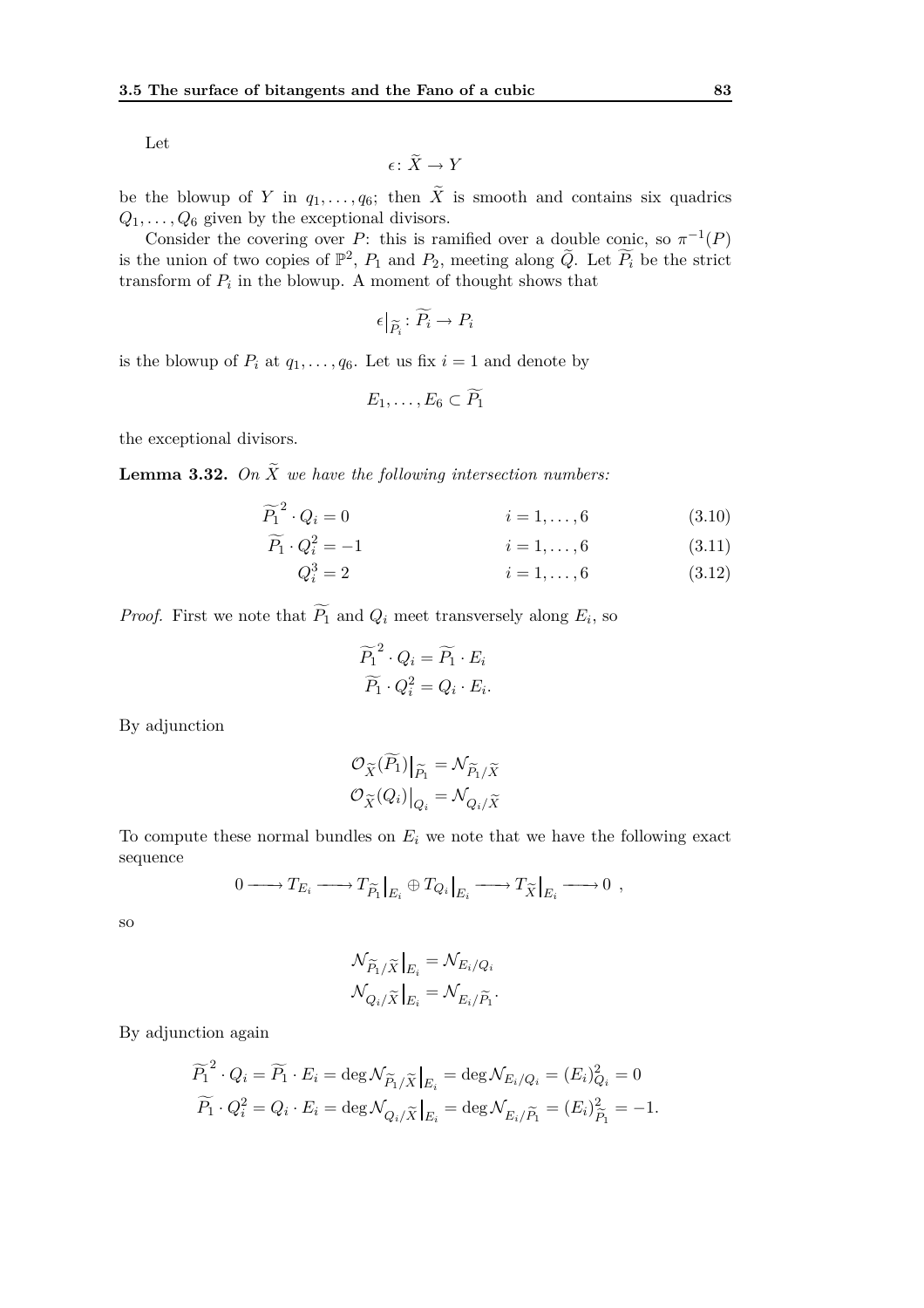We can compute (3.12) in a similar way. To do this we have to understand the normal bundle  $\mathcal{N}_{Q_i/\widetilde{X}}$ . Since

$$
Q_i \cong \mathbb{P}^1 \times \mathbb{P}^1
$$

we must have

$$
\mathcal{N}_{Q_i/\widetilde{X}}\cong \mathcal{O}_{Q_i}(a,b)
$$

for some integers  $a$  and  $b$ . Moreover by symmetry we see that  $a = b$ . Let us explain this in more detail. The normal bundle  $\mathcal{N}_{Q_i/\widetilde{X}}$  is determined by an analytic<br>pairblankand of a inside  $Y$  as we way perform this computation on any throughly neighborhood of  $q_i$  inside  $Y$ , so we may perform this computation on any threefold having a singularity whose germ is isomorphic to the germ of singularity of *Y* near  $q_i$ . For instance we can take any ball of *Y* centered around  $q_i$ ; but then in this case we have an automorphism of the total space of the blowup exchanging the rulings, so *a* and *b* must be equal.

It follows that  $\mathcal{N}_{Q_i/\widetilde{X}}$  is determined by its restriction to a line. We have seen that

$$
\mathcal{N}_{Q_i/\widetilde{X}}\big|_{E_i} \cong \mathcal{O}_{E_i}(-1)
$$

so  $a = b = -1$ . This gives

$$
Q_i^3 = (\mathcal{N}_{Q_i/\widetilde{X}})_{Q_i}^2 = \mathcal{O}_{Q_i}(-1,-1)^2 = 2.
$$

 $\Box$ 

Let us compute some more:

**Lemma 3.33.** On  $\widetilde{X}$  *we have the following intersection numbers:* 

$$
\widetilde{P_1}^2 \cdot \widetilde{P_2} = \widetilde{P_1} \cdot \widetilde{P_2}^2 = -2 \tag{3.13}
$$

$$
P_1 \cdot P_2 \cdot Q_i = 1 \qquad \qquad i = 1, \dots, 6 \qquad (3.14)
$$

$$
\widetilde{P}_i^3 = 1 \tag{3.15}
$$

*Proof.* In order to compute the first two products, we start with the observation that  $P_1$  and  $P_2$  meet transversely along

$$
\widetilde{\widetilde{Q}} = \text{the strict transform of } \widetilde{Q} \text{ inside } \widetilde{X}.
$$

The only thing which is not apparent in this claim is that the intersection is transverse. This is clear outside  $Q_1, \ldots, Q_6$ , since the local picture is the same of the intersection of  $P_1$  and  $P_2$  along  $\tilde{Q}$  inside *Y*, and the latter are transverse by construction of the double covering.

It follows that

$$
\widetilde{P_1} \cdot \widetilde{P_2}^2 = (\widetilde{\widetilde{Q}} \cdot \widetilde{\widetilde{Q}})_{\widetilde{P_1}}
$$

$$
\widetilde{P_1} \cdot \widetilde{P_2} \cdot Q_i = (\widetilde{\widetilde{Q}} \cdot E_i)_{\widetilde{P_1}}.
$$

These can be computed using the fact that

$$
\epsilon^*(\widetilde{Q})=\widetilde{\widetilde{Q}}+E_1+\cdots+E_6,
$$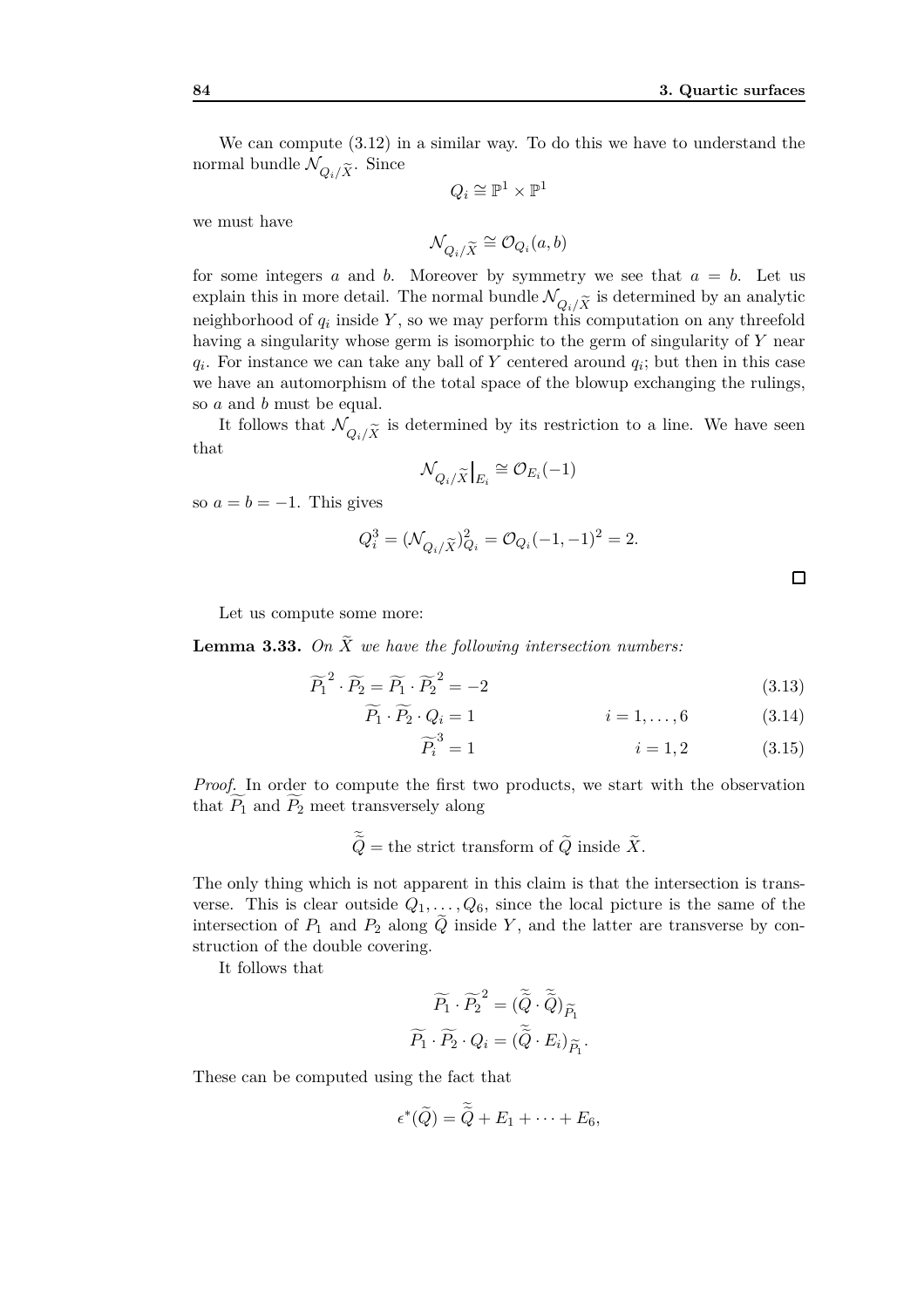where

$$
\epsilon\colon \widetilde{P_1}\to P_1
$$

is the restriction to  $\widetilde{P_1}$  of the blowup map. So, inside  $\widetilde{P_1}$ ,

$$
\widetilde{\widetilde{Q}} \cdot E_i = \epsilon^*(\widetilde{Q}) \cdot E_i - (E_1 + \cdots + E_6) \cdot E_i = 1.
$$

since the exceptional divisors are pairwise disjoint and contract to a point. Then

$$
\widetilde{\tilde{Q}}^2 = (\epsilon^*(\tilde{Q}) - E_1 - \dots - E_6)^2 = (\tilde{Q} \cdot \tilde{Q})_{P_1} + E_1^2 + \dots + E_6^2 = 4 - 6 = -2.
$$

To compute the last term we use the fact that

$$
\widetilde{P}_1 + \widetilde{P}_2 + Q_1 + \cdots + Q_6 \in |\mathcal{O}_{\widetilde{X}}(1)|
$$

by construction, so

$$
(\widetilde{P_1} + \widetilde{P_2} + Q_1 + \cdots + Q_6)^3 = 2.
$$

We can use the fact that  $Q_i \cdot Q_j = 0$  for  $i \neq j$  and the preceding computations to expand the cube and find

$$
(\widetilde{P_1} + \widetilde{P_2})^3 + 12 = 2,
$$

that is

$$
(\widetilde{P_1} + \widetilde{P_2})^3 = -10.
$$

We expand the cube again and use the fact that  $P_1^3 = P_2^3$  by symmetry to find

$$
\widetilde{P_1}^3 = \widetilde{P_2}^3 = 1.
$$

 $\Box$ 

We are now ready to prove the following

**Proposition 3.34.** Let  $L = \mathcal{O}_{\widetilde{X}}(1) \otimes \mathcal{O}_{\widetilde{X}}(P_1)$ . Then the line bundle *L* has no base *points and defines a morphism*

$$
\varphi_L \colon \widetilde{X} \to \mathbb{P}^4
$$

*such that:*

- *i*)  $\varphi_L$  *is birational*;
- *ii*)  $X = \varphi_L(\tilde{X})$  ⊂  $\mathbb{P}^4$  *is a cubic;*
- *iii*)  $\varphi_L$  *contracts the whole*  $P_1$  *to a point*  $p \in X$ ;
- *iv*) each quadric  $Q_i$  is contracted along a ruling to a line  $\ell_i$  through p;
- *v) no other curves are contracted.*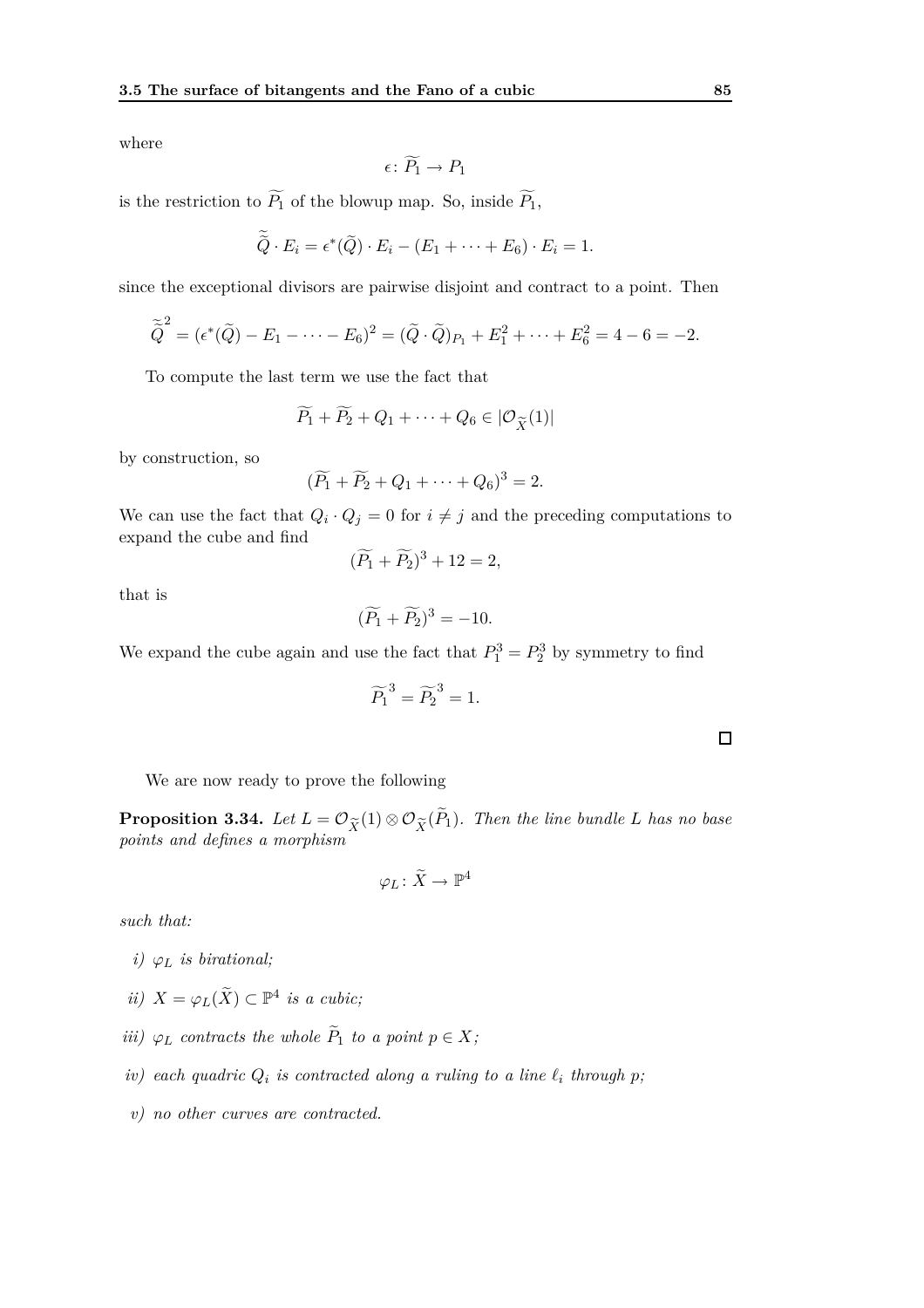We see that this construction is the exact inverse of the projection construction at the beginning of the section. This is in complete analogy with the 2-dimensional case in the preceding section. Actually, using that case, we will be able to show that the surface of bitangents to the quartic surface *S* is birational to the the Fano surface of lines in *X*.

Before proceeding with the proof of Proposition 3.34 it will be useful to write out some other intersection numbers, which can be easily derived from our previous lemmas:

$$
\widetilde{P}_i^2 \cdot \mathcal{O}_{\widetilde{X}}(1) = -1 \qquad \qquad i = 1, 2 \qquad (3.16)
$$

$$
\widetilde{P_i} \cdot \mathcal{O}_{\widetilde{X}}(1)^2 = 1 \qquad \qquad i = 1, 2. \tag{3.17}
$$

*Proof.* As in the lower dimensional case, we break up the proof in several steps.

Step 1: A linear series 
$$
\mathcal{L} \subset |L|
$$
. Let

$$
\rho = \pi \circ \epsilon \colon \widetilde{X} \to \mathbb{P}^3
$$

and let

$$
V = \{ D + \widetilde{P_1} \mid D \in | \mathcal{O}_{\widetilde{X}}(1)| \} \subset H^0(\widetilde{X}, L)
$$

be the subspace of section which are the sum of  $P_1$  and some section pulled back via  $\rho$  from  $\mathbb{P}^3$ .

We can find a section *s* of *L* which does not lie in *V*. Indeed let  $G \subset \mathbb{P}^3$  be a quadric such that

$$
G \cdot P = Q.
$$

Then  $\rho^*(G)$  cuts the divisor

$$
\widetilde{\widetilde{Q}} + F_1 + \ldots F_6
$$

on  $\widetilde{P}_2$ , where  $F_1, \ldots, F_6$  are the exceptional divisors of

$$
\epsilon|_{\widetilde{P_2}}\colon \widetilde{P_2}\to P_2.
$$

On the other hand

$$
\epsilon^*(\widetilde{S}) \in |\mathcal{O}_{\widetilde{X}}(2)|
$$

cuts on  $P_2$  the divisor  $Q_2$  so a suitable linear combination of the two is a section of  $s \in \mathcal{O}_{\widetilde{X}}(2)$  that cuts on  $P_2$  the divisor  $F_1 + \dots F_6$ .

Subtracting  $Q_1 + \cdots + Q_6$  yields a section of

$$
\mathcal{O}_{\widetilde{X}}(2)\otimes\mathcal{O}_{\widetilde{X}}(Q_1+\cdots+Q_6)^{\vee}\sim\mathcal{O}_{\widetilde{X}}(1)\otimes\mathcal{O}_{\widetilde{X}}(\widetilde{P_1}+\widetilde{P_2})
$$

which vanishes on  $\widetilde{P}_2$ , hence a new section of

$$
\mathcal{O}_{\widetilde{X}}(1)\otimes \mathcal{O}_{\widetilde{X}}(\widetilde{P}_1)=L.
$$

We let  $\mathcal L$  be the linear series generated by  $|V|$  and this new section. By construction

$$
\dim \mathcal{L}=4.
$$

We also see that  $\mathcal L$  has no base points.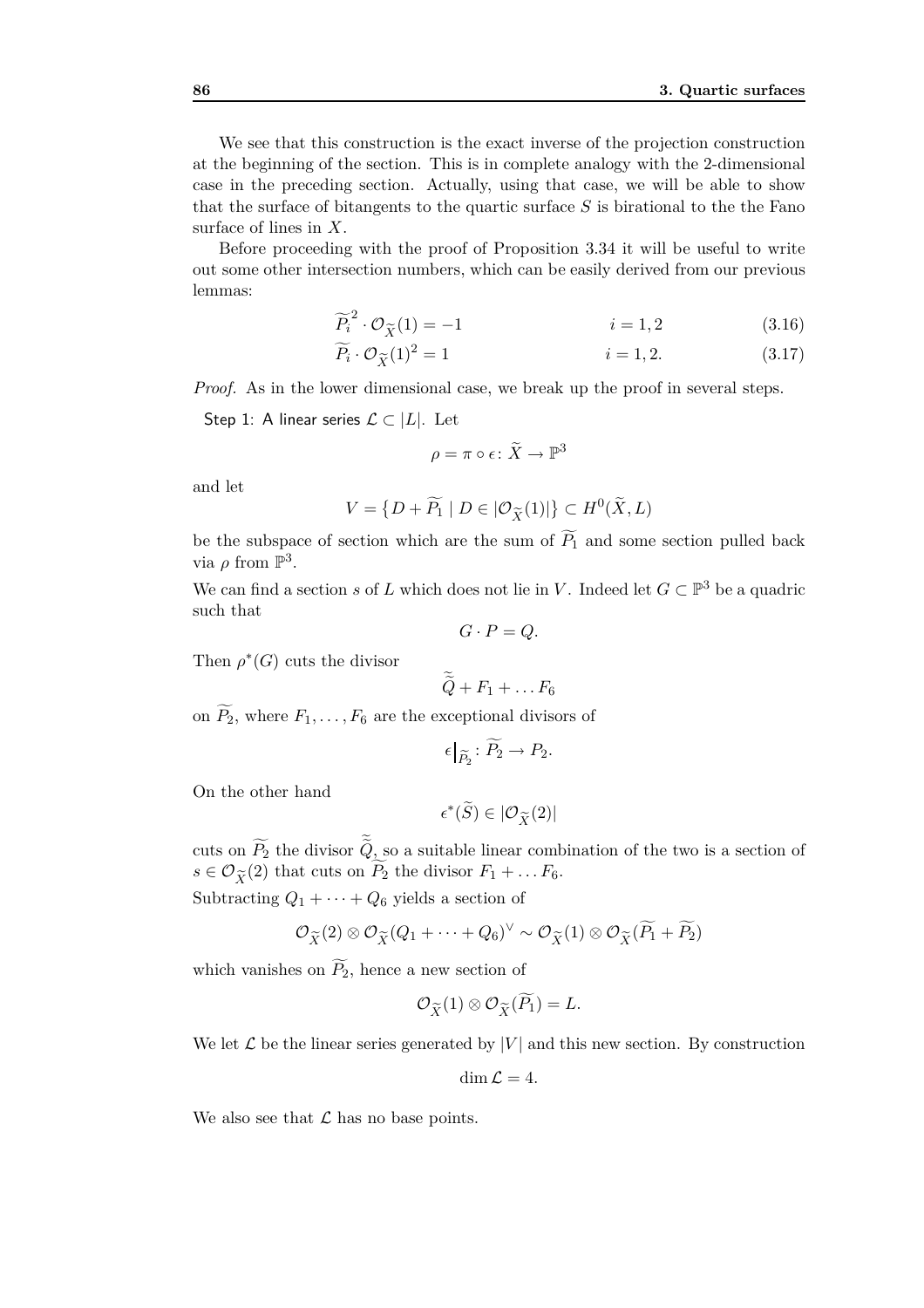Step 2:  $\varphi_{\mathcal L}$  is birational and  $\varphi_{\mathcal L}(\widetilde X)$  is a cubic. Let  $X=\varphi_{\mathcal L}(\widetilde X)\subset \mathbb P^4.$  Then

$$
\deg X \cdot \deg \varphi_{\mathcal{L}} = L^3 = (\mathcal{O}_{\widetilde{X}}(1) \otimes \mathcal{O}_{\widetilde{X}}(\widetilde{P_1}))^3 = 3.
$$

So either deg  $X = 3$  and deg  $\varphi_L = 1$ , in which case we are done, or else deg  $\varphi_L = 3$ . The latter is excluded, since  $|V| \subset \mathcal{L}$  and the map

$$
\varphi_{|V|} = \rho \colon \widetilde{X} \to \mathbb{P}^3
$$

has degree 2.

Step 3:  $\mathcal{L} = |L|$ . Since  $\varphi_{\mathcal{L}}$  is birational, it is enough to show that the only sections of  $\mathcal{O}_X(1)$  are the restrictions of section of  $\mathcal{O}_{\mathbb{P}^4}(1)$ . Bu this is clear from the exact sequence

$$
0 \longrightarrow {\mathcal O}_{{\mathbb P}^4}(-2) \longrightarrow {\mathcal O}_{{\mathbb P}^4}(1) \longrightarrow {\mathcal O}_X(1) \longrightarrow 0
$$

and the fact that

$$
H^1(\mathbb{P}^4, \mathcal{O}_{\mathbb{P}^4}(-2))=0
$$

by Kodaira vanishing.

Step 4:  $\varphi_L$  contracts  $\widetilde{P_1}$ . It is enough to prove that if  $C \subset \widetilde{P_1}$  is any curve, then *C* is contracted. In other words, if *C* is any such curve,

$$
L \cdot C = 0. \tag{3.18}
$$

By linearity it is enough to check equation (3.18) when *C* is a generator of Pic( $\widetilde{P_1}$ ). Since  $\widetilde{P}_1$  is just the blowup of  $P_1 \cong \mathbb{P}^2$  in 6 points, *C* can be taken either a line or an exceptional divisor.

In the first case let  $\ell \subset P_1$  be a line and  $C = \epsilon^*(\ell)$ . Then

$$
L \cdot C = \mathcal{O}_{\widetilde{X}}(1) \cdot \epsilon^*(\ell) + \widetilde{P_1} \cdot \epsilon^*(\ell) = \mathcal{O}_{P_1}(1) \cdot \ell + \widetilde{P_1} \cdot \epsilon^*(\ell) = 1 + \widetilde{P_1} \cdot \epsilon^*(\ell).
$$

We can compute the missing term by observing that

$$
1 = \mathcal{O}_{\widetilde{X}}(1) \cdot \epsilon^*(\ell) = (\widetilde{P_1} + \widetilde{P_2} + E_1 + \cdots + E_6) \cdot \epsilon^*(\ell) = 2 + \widetilde{P_1} \cdot \epsilon^*(\ell).
$$

We have used that

$$
E_i \cdot \epsilon^*(\ell) = 0,
$$

since we can assume that  $\ell$  doesn't pass through  $q_1, \ldots, q_6$  and that

$$
\widetilde{P_2}\cdot \epsilon^*(\ell)=2,
$$

since we can assume that  $\epsilon^*(\ell)$  meets  $P_2$  transversely in the 2 points where it meets  $\tilde{Q}$ . It follows that

$$
\widetilde{P_1}\cdot \epsilon^*(\ell)=-1
$$

and so

$$
L\cdot C=0.
$$

In the second case let  $C = E_i$ . Then

$$
L \cdot C = \mathcal{O}_{\widetilde{X}}(1) \cdot E_i + \widetilde{P_1} \cdot E_i = 0,
$$

thanks to the fact that  $E_i$  is contracted by  $\epsilon$  and the proof of Lemma 3.32 respectively.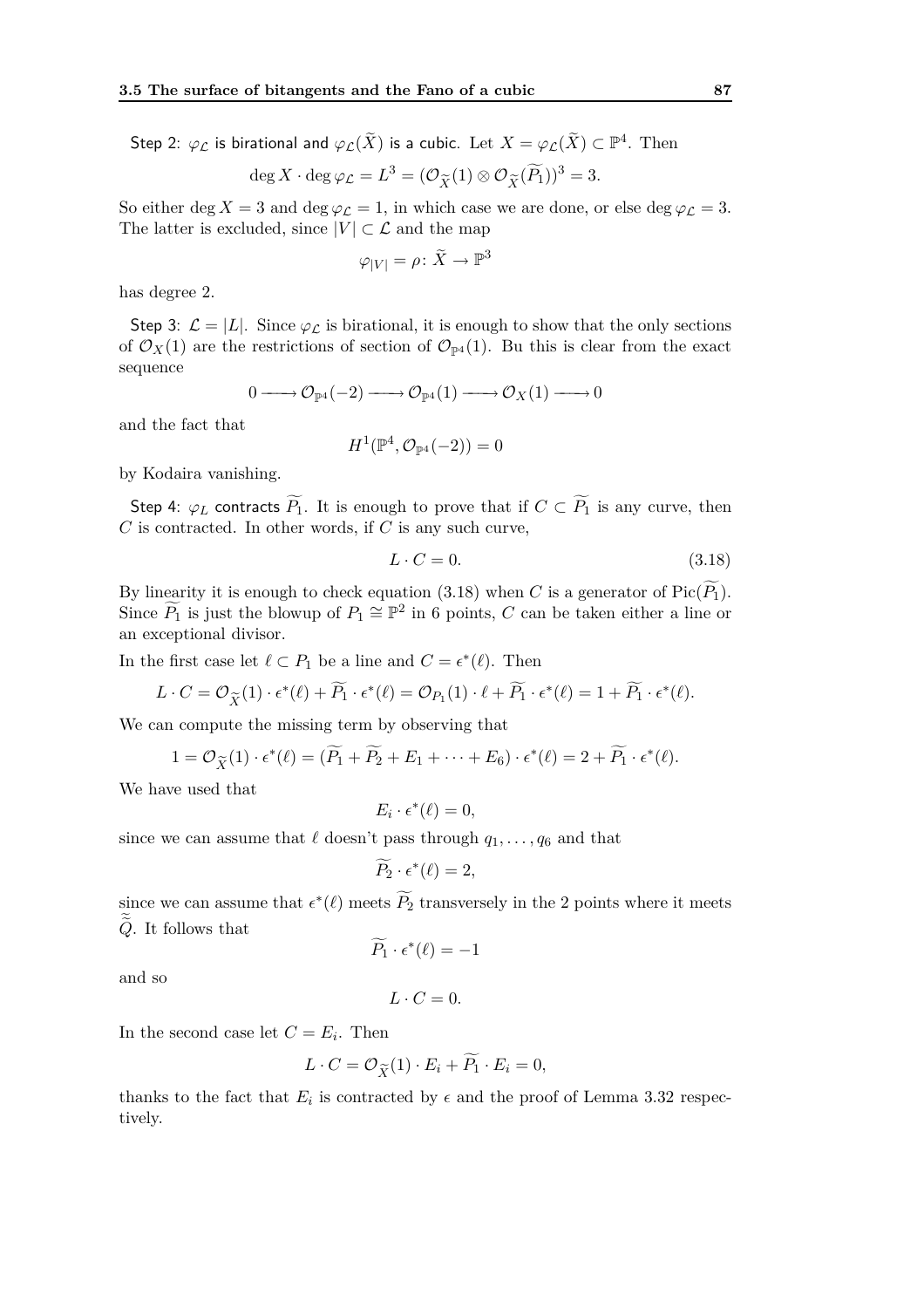Step 5:  $\varphi_L$  contracts  $Q_i$  along a ruling, sending it to a line. Consider a line  $\ell$  in the ruling of  $Q_i$  containing  $E_i$ . We want to show that  $\ell$  is contracted, that is

$$
L\cdot \ell=0.
$$

It is enough to prove this when  $\ell = E_i$ , and in this case it follows by the preceding step.

If  $\ell'$  is a line in the other ruling, then

$$
L \cdot \ell' = \mathcal{O}_{\widetilde{X}}(1) \cdot \ell' + \widetilde{P_1} \cdot \ell' = 1 + 0 = 1,
$$

since  $\ell'$  and  $\tilde{P_1}$  are disjoint, so the image of  $Q_i$  is a line.

Step 6:  $\varphi_L$  contracts no other curves. Let *C* be an irreducible curve contracted by  $\varphi$ *L*. If *C* is contracted already by  $\epsilon$ , it must lie on a quadric  $Q_i$ , and the preceding step shows that *C* must be a line on it.

Otherwise we must have

$$
\mathcal{O}_{\widetilde{X}}(1) \cdot C = \mathcal{O}_Y(1) \cdot \epsilon_*(C) > 0,
$$

because  $\mathcal{O}_Y(1)$  is ample on *Y*. Since  $L \cdot C = 0$  we see that *C* lies on  $\widetilde{P}_1$ .

Step 7: *X* is smooth. Let  $p = \varphi_L(\widetilde{P}_1)$  and  $\ell_i = \varphi_L(Q_i)$ . *X* is surely smooth outside the union of the  $\ell_i$ .

That *X* is smooth on  $\ell_i$ , away from *p*, follows by Nakano criterion ([Nak70]). It remains to be shown that  $X$  is smooth at  $p$ . By the above results it is easy to verify the *X* contains exactly six lines through *p*, namely  $\ell_1, \ldots, \ell_6$ . By the proof of Lemma 3.29 we see that this implies that *X* is smooth at *p*.

So we see that a quartic surface  $S \subset \mathbb{P}^3$  having 6 nodes on a conic and no other singularities is the ramification locus for the projection of a smooth cubic from a point on it. Moreover:

**Proposition 3.35.** *In this setting the surfaces* Bit(*S*) *and* Fano(*X*) *are birational.*

The proof is similar to the lower dimensional case of the previous section and will not be included.

# **3.6 An example of rational** Bit(*S*)

In this section we give an example of a quartic surface  $S \subset \mathbb{P}^3$  such that the surface of bitangents  $\text{Bit}(S)$  is rational. The reason why we are looking to such examples is the following.

We have seen that double EPW sextic can degenerate to varieties like  $S^{[2]}$ , where *S* is a quartic *K*3, and in this case the fixed locus of the involution degenerates to Bit $(S)$ . We want to make a similar procedure, using a singular quartic  $S$ , to produce rational surfaces inside an EPW sextic. Unfortunately the number of conditions is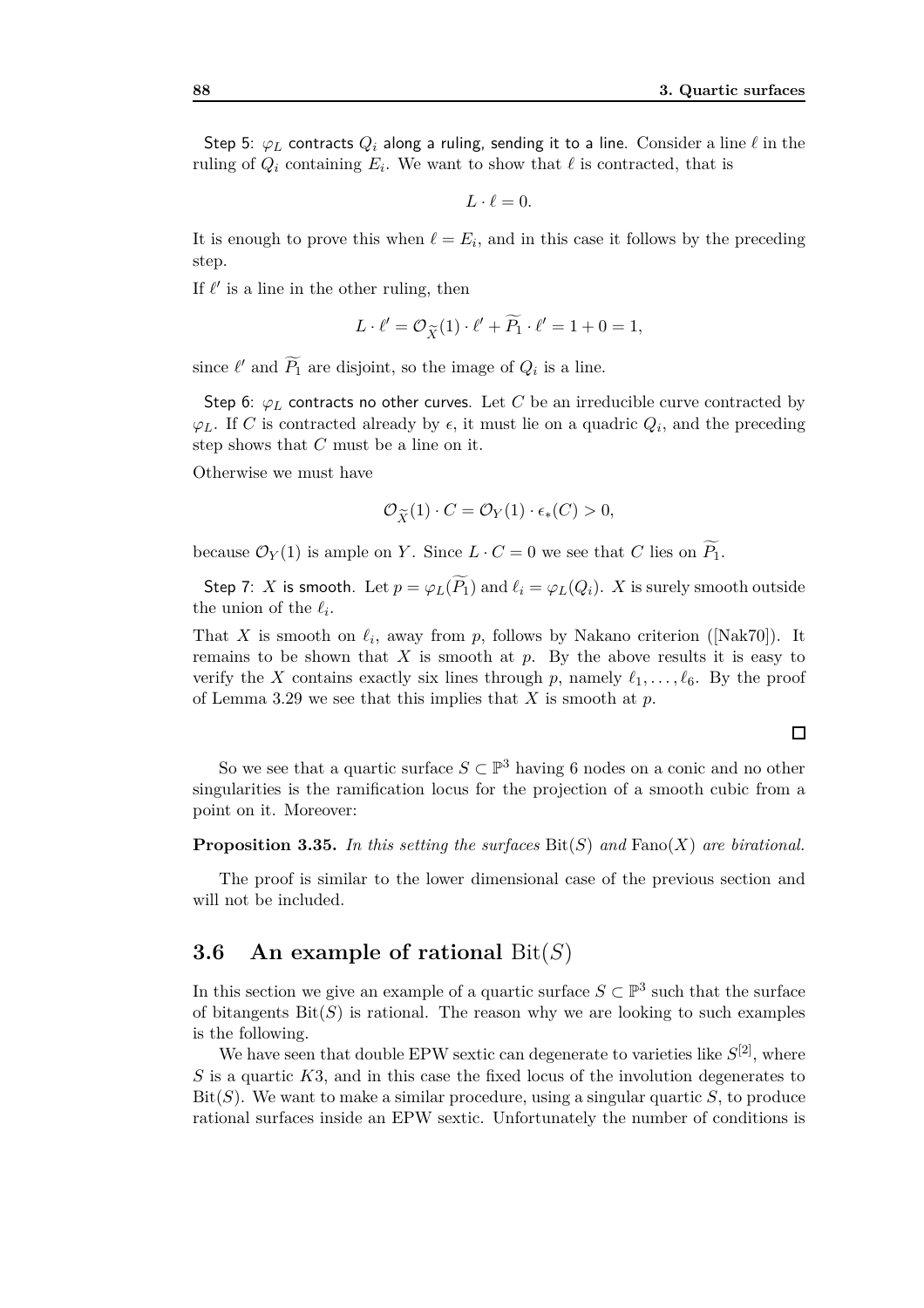wrong. Namely, to get a rational surface, *S* must acquire 11 singular points, and this will produce a codimension 11 locus of Lagrangian subspaces  $B \in \mathbb{LG}(\Lambda^3 V)$ such that the surface  $Y_B[2]$  is rational.

But given a generic  $A \in \mathbb{LG}(\Lambda^3 V)$ , the locus of Lagrangian subspaces *B* such that

$$
Y_B[2]\subset Y_A
$$

has dimension only 10, hence the two loci may not meet. Thus this construction may fail to produce rational surfaces inside a generic EPW sextic.

Luckily there is another construction of quartics  $S$  such that  $\text{Bit}(S)$  is an Enriques surface, and this time the dimensions match. We present this construction in the next section. Nevertheless the example of rational surfaces may be interesting independently.

We recall from the previous section, Proposition 3.31, that if a quartic surface has 5 singular points on a plane, then there is a sixth one on the same plane.

#### **Remark.** Let

$$
U_k\subset \mathbb{P} H^0\big(\mathbb{P}^3,\mathcal{O}_{\mathbb{P}^3}(4)\big)
$$

be the (Zariski closure of the) locus of quartic surfaces having at least *k* singular points. Then the expected dimension of  $U_k$  is 19 −  $k$ .

The locus of surfaces with 6 nodes *lying on a plane* has dimension 13, by direct computation, or by the results of the previous section. Hence the locus  $U_6$  has at least 2 components: one where the six points are generic and one where they are on the same plane. By adding more and more singular points we see that we have the same reducibility for  $k \geq 6$ .

In our case we are interested to surfaces having 6 nodes on a plane and 5 more singular point in general position. We shall prove the following

**Proposition 3.36.** Let  $S \subset \mathbb{P}^3$  be a quartic surface having 11 nodes, 6 of which lie *on the same plane, and generic with respect to these assumptions. Then the surface of bitangents* Bit(*S*) *is rational.*

By the results of the previous section, if *S* has only 6 nodes on a plane, then there is a smooth cubic threefold  $X \subset \mathbb{P}^4$  such that  $\text{Bit}(S)$  is birational to  $F = \text{Fano}(X)$ . It is easy to extend the argument to cover the case where *S* acquires more singular points. By the explicit construction of *X* we see that if *S* acquires *k* more nodes outside the plane, *X* has *k* nodes too.

More precisely let *P* be the plane containing 6 nodes of *S*, and let *Y* be the double covering of  $\mathbb{P}^3$  ramified along *S*. We can view *S* as a subvariety of *Y*; then *Y* and *X* are isomorphic outside the intersection *S ∩ P*, so every node of *S* outside *P* appears as a node of *X*.

Proposition 3.36 then follows from the following result about the Fano surface of a cubic threefold.

**Proposition 3.37.** Let *X* be a cubic threefold and  $F = \text{Fano}(X)$ . Assume that X *has k nodes and is generic with respect to this condition. Then*

*i)* if  $k = 3$ ,  $F$  *is birational to an abelian surface:*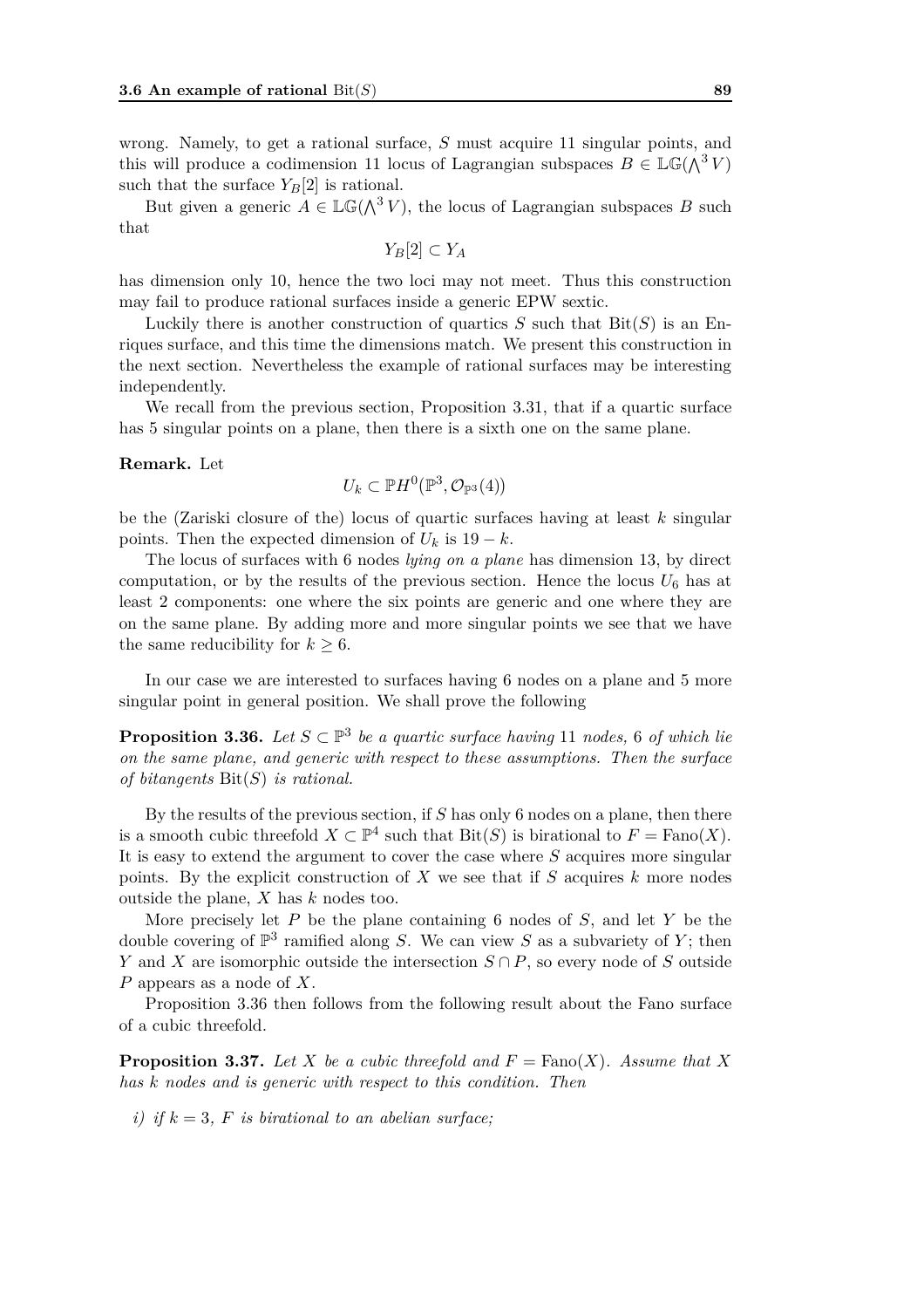*ii)* if  $k = 4$ ,  $F$  is rationally ruled with base an elliptic curve;

*iii*) if  $k = 5$ , *F is rational.* 

The trick is to reduce to the case of curves, by the following

**Lemma 3.38.** *Assume that X has a simple double point p* and let  $C_p \subset F$  *be the set parametrizing lines on X passing through p. Then C<sup>p</sup> is a curve and F is birational to the symmetric product*  $C_p^{(2)}$ *.* 

*Proof.* Choose affine coordinates  $x_1, \ldots, x_4$  near the point *p* such that  $p = (0, \ldots, 0)$ . Since *p* is singular, an equation for *X* has the form

$$
f(\mathbf{x}) = f_2(\mathbf{x}) + f_3(\mathbf{x}) = 0,
$$

where  $f_i$  is homogeneous of degree *i*. Choose  $v \in \mathbb{C}^4$ ; then the line

$$
\{tv \mid t \in \mathbb{C}\}
$$

is contained in *X* if and only if

$$
f_2(v) = f_3(v) = 0,
$$

hence  $C_p$  is the intersection of a quadric and a cubic in  $\mathbb{P}^3$ . Moreover  $f_2$  and  $f_3$  do not have common factors, since X is irreducible, so  $C_p$  is actually a curve.

The birational equivalence between  $F$  and  $C_p$  is realized as follows. Assume that we are given two distinct lines  $\ell_1$  and  $\ell_2$  on X through p, and let  $\Lambda$  be the plane spanned by  $\ell_1$  and  $\ell_2$ . Then  $X \cap \Lambda$  is a plane cubic in  $\Lambda$ , having  $\ell_1$  and  $\ell_2$  as two components, hence it must have a third component which is again a line on *X*, that is, a member of *F*. So we have obtained a rational map from  $C_p^{(2)}$  to *F*.

Let us describe its inverse. We start with a line  $\ell \subset X$ . If  $\ell$  is generic, then  $p \notin \ell$ , so  $\ell$  and  $p$  span a plane  $\Lambda$ . We consider again the plane cubic  $X \cap \Lambda$ : this has a component  $\ell$ , so it is the union of  $\ell$  and a conic. The conic contains  $p$ , hence it is singular in *p*: it follows that it is the union of two lines (possibly non distinct) through *p*. This gives the rational inverse that we are looking for. □

From the first part of the proof of the lemma it follows that  $C_p$  is the complete intersection of a cubic and a quartic in  $\mathbb{P}^3$ . By adjunction we compute its arithmetic genus  $p_a(C_p) = 4$ . Assume that *X* is singular in *k* points, call them  $p_1, \ldots, p_k$ , and is general enough with respect to this condition. The curve  $C = C_{p_1}$  is singular exactly on the lines  $\overline{p_1p_j}$  for  $j = 2, \ldots, k$ . In our hypothesis the  $p_j$  are simple double points of *X*, and from this it is easy to show that the  $k-1$  singularities of *C* are nodes. Hence *C* has geometric genus

$$
p_g(C) = 4 - (k - 1) = 5 - k.
$$

From this we easily get what we want.

*Proof of Proposition 3.37.* We already know that *F* is birational to the twofold symmetric product of a curve C of geometric genus  $5 - k$ . By passing to the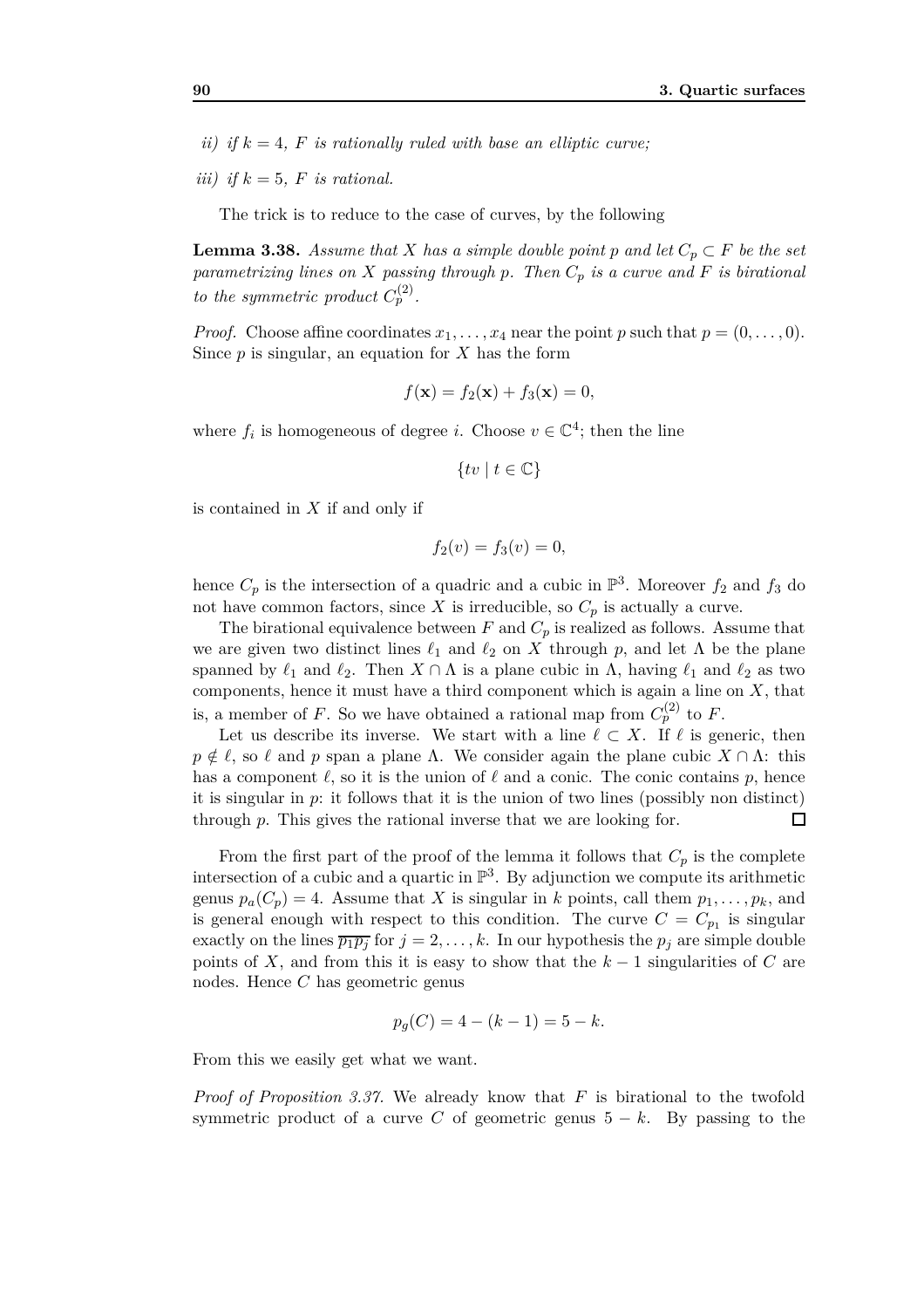normalization we can assume that *C* is smooth. Hence the proposition is just a statement about curves.

If  $k = 3$ , then *C* has genus 2: in this case the Albanese map realizes a birational equivalence between  $C^{(2)}$  and the Jacobian Jac(*C*). If  $k = 4$ , then *C* is an elliptic curve: in this case the Albanese map fibers  $C^{(2)}$  over  $C$ , with rational fibers. Finally when  $k = 5$ , *C* is just  $\mathbb{P}^1$ , so  $C^{(2)}$  is  $\mathbb{P}^2$ .  $\Box$ 

# **3.7 An example of Enriques** Bit(*S*)

In the present section we shall prove the following result.

**Proposition 3.39.** *There exists a* 9*-dimensional family of quartic surfaces with* 10 *nodes S such that the surface of bitangents* Bit(*S*) *is birational to an Enriques surface.*

The first step in the proof will be to give an explicit construction of quartic surfaces with 10 nodes. This construction is classical, and can be found for instance in [Cos83]; it was suggested to us by I. Dolgachev.

Let *V* be a vector space of dimension 4 and identify  $\mathbb{P}(V) \cong \mathbb{P}^3$ . Choose a generic 3-dimensional linear system of quadrics

$$
\Lambda \subset |\mathcal{O}_{\mathbb{P}^3}(2)|, \quad \Lambda \cong \mathbb{P}^3.
$$

Inside  $|\mathcal{O}_{\mathbb{P}^3}(2)|$  we can consider the degeneracy loci

$$
D_k = \{ \text{ quadrics of rank} \le k \}.
$$

It is well known that  $D_3$  has codimension 1,  $D_2$  has codimension 3 and  $D_3$  is singular precisely along *D*2.

We define

$$
S = \{\text{singular quadrics of } \Lambda\} = \Lambda \cap D_3 \text{ and}
$$
  

$$
T = \{\text{quadrics of } \Lambda \text{ of rank } \le 2\} = \Lambda \cap D_2.
$$

If Λ is generic (transverse to all degeneracy loci), we see that *S* will be a surface singular along *T*, which is a a finite set of points. Moreover we can assume that *S* has only nodes at points of *T*.

Since *S* is cut out by the single equation det  $Q = 0$  we immediately see that *S* is a quartic. Moreover one can compute

$$
\deg T = \deg D_2 = 10,
$$

hence *S* is a surface with 10 nodes, as claimed. The degree of a symmetric determinantal variety can be computed using the results of Harris and Tu in [HT84]. In particular we use the following

**Theorem** (Proposition 12(*b*) in [HT84]). Let *W* be the space of all  $n \times n$  symmetric *matrices and*  $S_r$  *those of corank at least r. Then in*  $\mathbb{P}(W)$ 

$$
\deg \mathbb{P}(S_r) = \prod_{\alpha=0}^{r-1} \frac{\binom{n+\alpha}{r-\alpha}}{\binom{2\alpha+1}{\alpha}}.
$$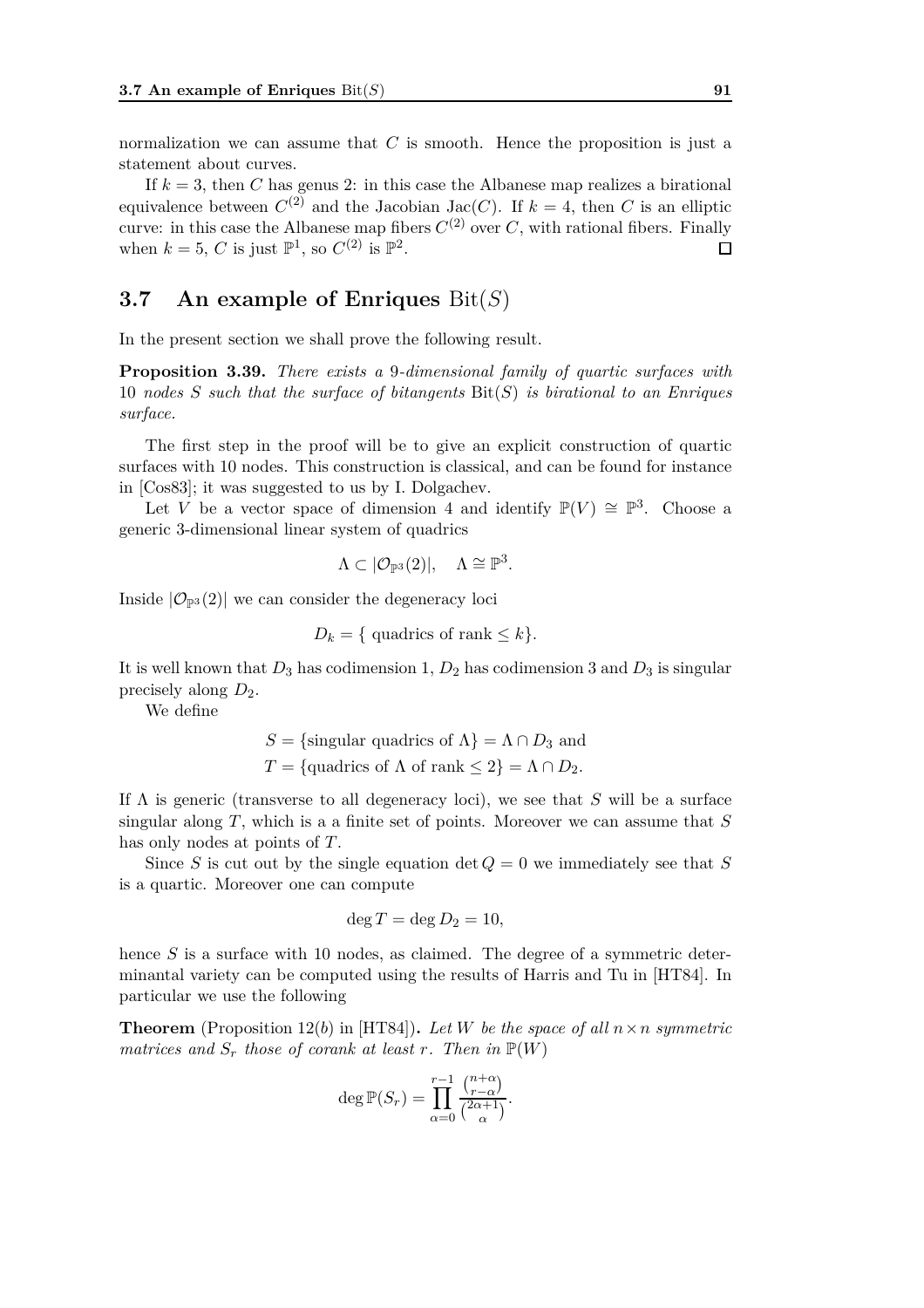In our application we have  $n = 4$  and  $r = 2$ , hence the formula above simplifies to

$$
\deg D_2 = 6 \cdot \frac{5}{3} = 10.
$$

**Remark.** The above construction yields a family of quartic surface with 10 nodes of dimension

$$
\dim \mathrm{Gr}(3, |\mathcal{O}_{\mathbb{P}^3}(2)|) - \dim \mathbb{P} GL(3) = 24 - 15 = 9.
$$

As expected this family has codimension 10 in the moduli space of quartic surfaces.

Next we show how to associate an Enriques surface to  $\Lambda$ . For each quadratic form we can consider its associated symmetric bilinear form; this gives an embedding

$$
\Lambda \hookrightarrow |\mathcal{O}_{\mathbb{P}(V)}(1) \boxtimes \mathcal{O}_{\mathbb{P}(V)}(1)| \cong \mathbb{P}(V^{\vee}) \times \mathbb{P}(V^{\vee}).
$$

Each member of  $\Lambda$  here is seen as a divisor of type  $(1,1)$  on  $\mathbb{P}(V) \times \mathbb{P}(V)$ . We shall use the following notation: *for each quadric Q given by a quadratic form q, we consider the associated bilinear form*  $\tilde{q}$ *, which gives a divisor*  $Q$  *on*  $\mathbb{P}(V) \times \mathbb{P}(V)$ *.* 

Let  $Q_1, \ldots Q_4$  be four quadrics spanning  $\Lambda$ . Then

$$
S'=\bigcap_{Q\in\Lambda}\widetilde{Q}=\widetilde{Q_1}\cap\cdots\cap\widetilde{Q_4}
$$

is a  $K3$  surface. Indeed by adjunction we see that  $K_{S'}$  is trivial, and by Lefschetz theorem on hyperplane sections we see that *S ′* is simply connected.

By construction

$$
S' \subset \mathbb{P}(V) \times \mathbb{P}(V),
$$

hence we have an involution  $\iota: S' \to S'$  interchanging the factors. We claim that  $\iota$ has no fixed points. This is equivalent to saying that  $S'$  doesn't meet the diagonal. Each intersection between  $Q_i$  and the diagonal is a point of  $Q_i$ . For  $\Lambda$  generic we have

$$
Q_1 \cap \cdots \cap Q_4 = \emptyset,
$$

hence the claim follows.

We can then define

$$
F = S'/\langle \iota \rangle;
$$

by construction *F* admits an unramified double covering which is a *K*3, so *F* is an Enriques surface.

The last element that we need in order to prove Proposition 3.39 is the following explicit description of bitangents to  $S$  in terms of the web of quadrics  $\Lambda$ .

**Proposition 3.40.** Let  $\ell$  be a pencil of quadric on  $\mathbb{P}^3$ , and let  $D_i$  be the degeneracy *loci as above. Assume that ℓ doesn't meet D*<sup>2</sup> *(that is, every quadric in ℓ has rank at least* 3*) and that ℓ contains smooth quadrics. Let C be the base locus of ℓ. Then the singularities of C and the position of*  $\ell$  *relative to*  $U_3$  *are related as follows:* 

- *i)* If C is smooth,  $\ell$  *cuts*  $D_3$  *in* 4 *distinct points;*
- *ii)* if C is irreducible with a node,  $\ell$  is a simple tangent to  $D_3$ ;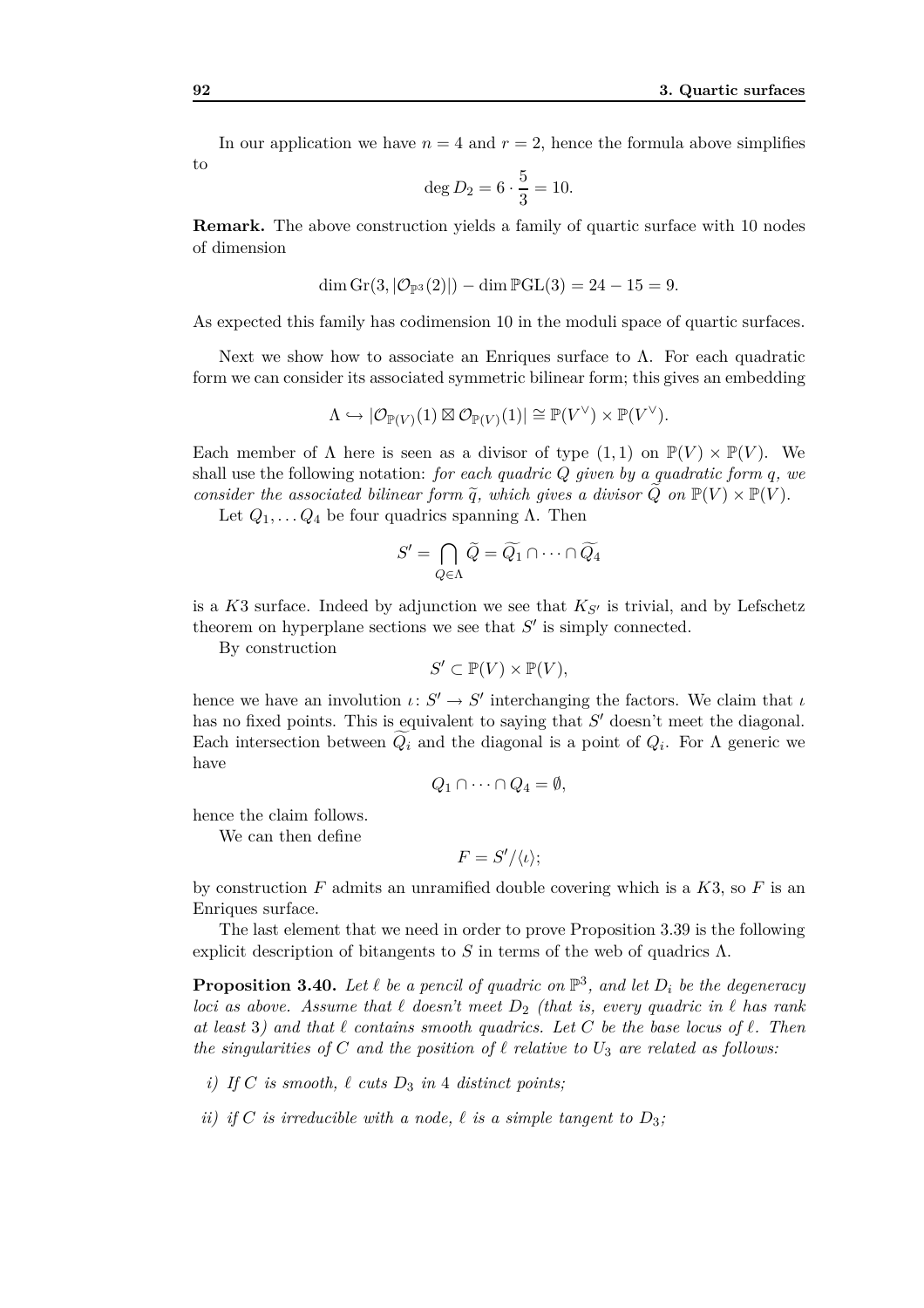- *iii)* if C is irreducible with a cusp,  $\ell$  meets  $D_3$  in a flex and a simple point;
- *iv) if C is the union of a line and a twisted cubic meeting in* 2 *distinct points, ℓ is a bitangent to D*3*;*
- *v*) if C is the union of a line and a twisted cubic tangent in 1 point,  $\ell$  is a quadri*tangent to*  $D_3$ *.*

*No other cases for C can arise.*

**Corollary 3.41.** *The bitangents of S are exactly the pencils of quadrics containing a line.*

*Proof.* We can choose two smooth quadrics  $Q_1, Q_2 \in \ell$ ; then the base locus of  $\ell$  is just

$$
\bigcap_{Q \in \ell} Q = Q_1 \cap Q_2 = C.
$$

i) If  $Q_1$  and  $Q_2$  are transverse, then *C* is smooth and  $K_C$  has degree 0 by adjunction, hence *C* is an elliptic curve of degree 4.

For any quadric  $Q \in \ell$  the quadratic polynomial  $q|_{T_pC}$  vanishes of order 2 at *p*; it follows that if *Q* contains any other point of  $T_pC$  it must contain the whole line. Since containing a point is a single linear condition, there is a unique quadric  $Q_p \in \ell$  containing the tangent space  $T_pC$ . This gives a natural map

$$
\varphi: C \longrightarrow \ell.
$$
  

$$
p \longrightarrow Q_p
$$

We claim that  $\varphi$  is a 8 : 1 covering ramified exactly along the set of singular quadrics. Indeed let  $Q \in \ell$  be a quadric, and choose one of its rulings. Projection along the ruling yields a map

$$
\pi\colon C\to \mathbb{P}^1;
$$

let's compute its degree. If *r* is any line of the ruling, then

$$
r \cap C = r \cap Q',
$$

where  $Q'$  is any other quadric, hence it can be 2 points if  $r$  and  $C$  are transverse or 1 point if they are tangent. We should be more precise here: if *Q* is singular, then *C* does not pass through its vertex, otherwise it would be singular there. So the above argument applies for every quadric *Q*.

It follows that  $\pi$  is a double covering branched on the set of tangency points. By Riemann-Hurwitz we find that there are 4 tangents in the ruling. Since a smooth quadric has two rulings and a quadric of rank 3 just one, we find that

$$
\sharp \varphi^{-1}(Q) = \begin{cases} 8 & \text{if } Q \text{ is smooth} \\ 4 & \text{if } Q \text{ is singular.} \end{cases}
$$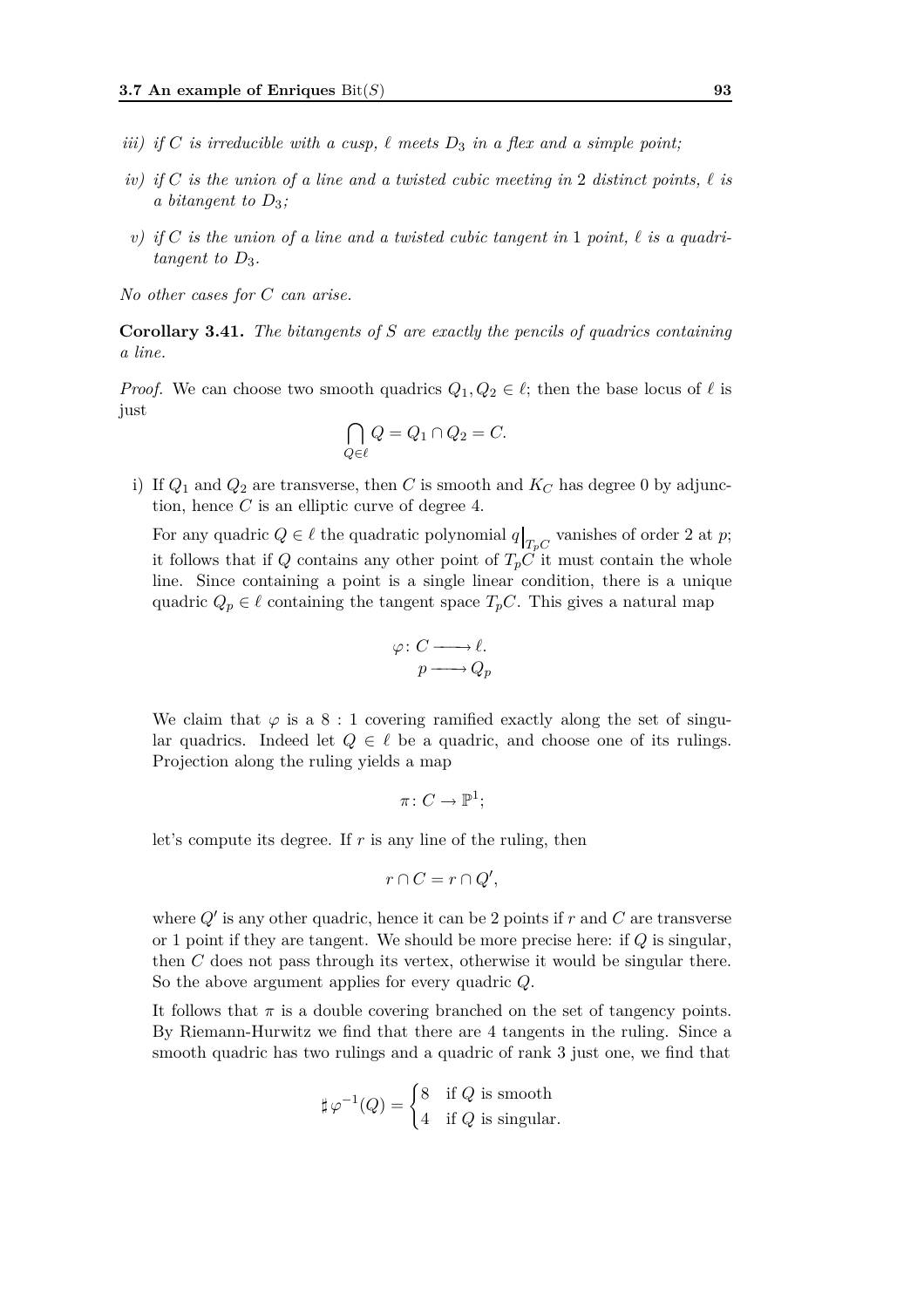We can apply Riemann-Hurwitz again, this time for  $\varphi$ . The total degree of ramification over a singular quadric is 4, so we find

$$
0 = \chi(C) = 8\chi(\ell) + \sharp (\{\text{singular quadrics}\}) \cdot 4,
$$

from which we deduce that  $\ell$  contains 4 singular quadrics.

Since  $D_3$  has degree 4, all points of intersection must be simple points. This can also be seen as follows. Let  $Q \in \ell$  be a singular quadric of vertex p. By (2.24) we see that

 $T_O D_3 = \{$ quadrics through *p* $\}$ *.* 

Hence  $Q$  is a tangency point between  $\ell$  and  $D_3$  if and only if its vertex lies on the base locus *C*. We have excluded this case because *C* is smooth, so  $\ell$  is transverse to  $D_3$ .

Of course this argument is enough, and it is shorter than the one we gave above, but to analyze the next cases we will need both.

ii) Next, assume that *C* is singular but still irreducible. Then adjunction gives that *C* has arithmetic genus 1, hence it has exactly one singular point  $p_0$  of multiplicity 2, and its normalization  $\tilde{C}$  is isomorphic to  $\mathbb{P}^1$ . In the first case we assume that *C* has a node.

We define

 $ϕ: C → ∅$ 

by sending  $p \in C$  to the unique quadric  $Q_p$  containing  $T_pC$  if  $p$  is a smooth point. This map becomes a regular map on  $\tilde{C}$ , which we still denote by  $\varphi$ : indeed any point  $p \in C$  over  $p_0$  corresponds to a well defined tangent line in  $p_0$ , and we can define  $Q_p$  by the same recipe.

We perform the same computation as above. If *Q* is a quadric *not containing any tangent to C through p*0, we apply Riemann-Hurwitz to the map

$$
\widetilde{C}\to \mathbb{P}^1,
$$

and find that this ramifies in 2 points. Of these, corresponds to the line of the ruling through  $p_0$  and one to a tangent. Moreover if  $Q$  is smooth, it certainly does not contain a tangent to C through  $p_0$ . Indeed let r be a line on  $Q$ ; then

$$
r \cap C = r \cap Q',
$$

where  $Q'$  is any other quadric; if  $r$  was in the tangent cone to  $C$  at  $p_0$ , the intersection multiplicity with *C* would be at least 3, which is not possible.

The argument works also for *Q* singular and shows, more precisely, that if *Q* contains a tangent to C through  $p_0$ , it must be singular in  $p_0$ . The pencil contains at most one quadric singular in  $p_0$ : indeed the base locus of a pencil generated by two quadric singular in the same point is a union of lines. So there is exactly one quadric  $Q_0$ , singular in  $p_0$ , which contains both lines tangent to  $C$  in  $p_0$ .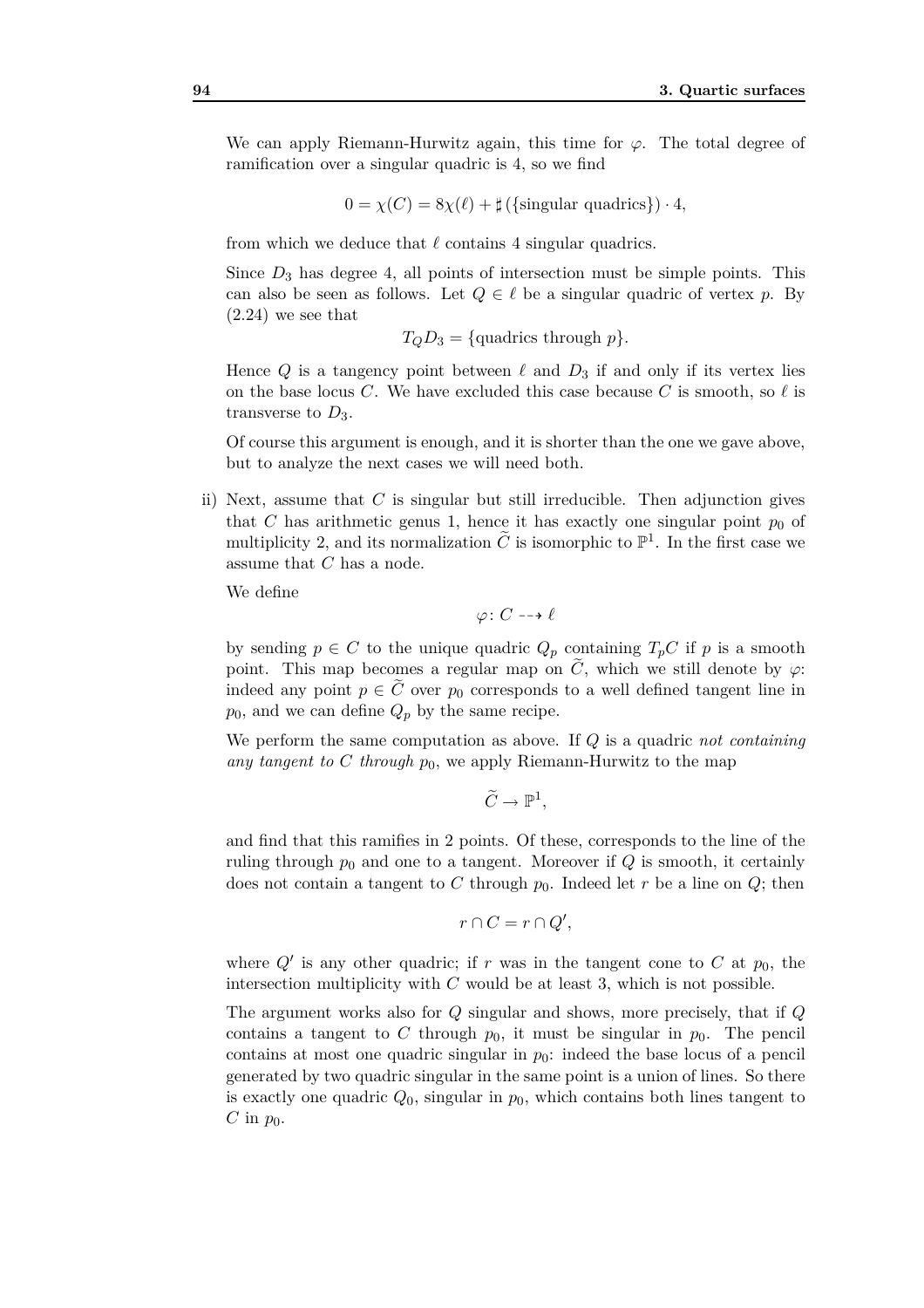

**Figure 3.3.** The curve *C* has a node

In conclusion we find that if  $Q \neq Q_0$ 

$$
\sharp \varphi^{-1}(Q) = \begin{cases} 2 & \text{if } Q \text{ is smooth} \\ 1 & \text{if } Q \text{ is singular.} \end{cases}
$$

On  $Q_0$  we each line meets  $C$  at least in  $p_0$ , so there cannot be other tangents, and

$$
\sharp \varphi^{-1}(Q_0) = 2.
$$

So  $\varphi$  has degree 2, and the total degree of ramification over a singular quadric different from *Q*<sup>0</sup> is 1. Riemann-Hurwitz yields

$$
-2 = \chi(C) = 2\chi(\ell) + \sharp(\{\text{singular quadrics} \neq Q_0\}),
$$

from which we deduce that  $\ell$  contains 2 singular quadrics other than  $Q_0$ .

The same argument as above shows that  $Q_0$  is a point of tangency between  $\ell$ and  $D_3$ , since all quadrics of  $\ell$  pass through  $p_0$ .

iii) If *C* has a cusp, the argument is exactly as above. The only difference is that on  $Q_0$  we have only 1 tangent, so  $\varphi$  ramifies over  $Q_0$  too. Riemann-Hurwitz yields

$$
-2 = \chi(C) = 2\chi(\ell) + \sharp(\{\text{singular quadrics}\}),
$$

hence  $\ell$  contains 2 singular quadrics. Of these  $Q_0$  is a point of tangency between  $\ell$  and  $D_3$  and the other is not, so  $Q_0$  must be a flex.

iv) Now assume that the base locus *C* splits as

$$
Q_1 \cap Q_2 = r_0 \cup C_0,
$$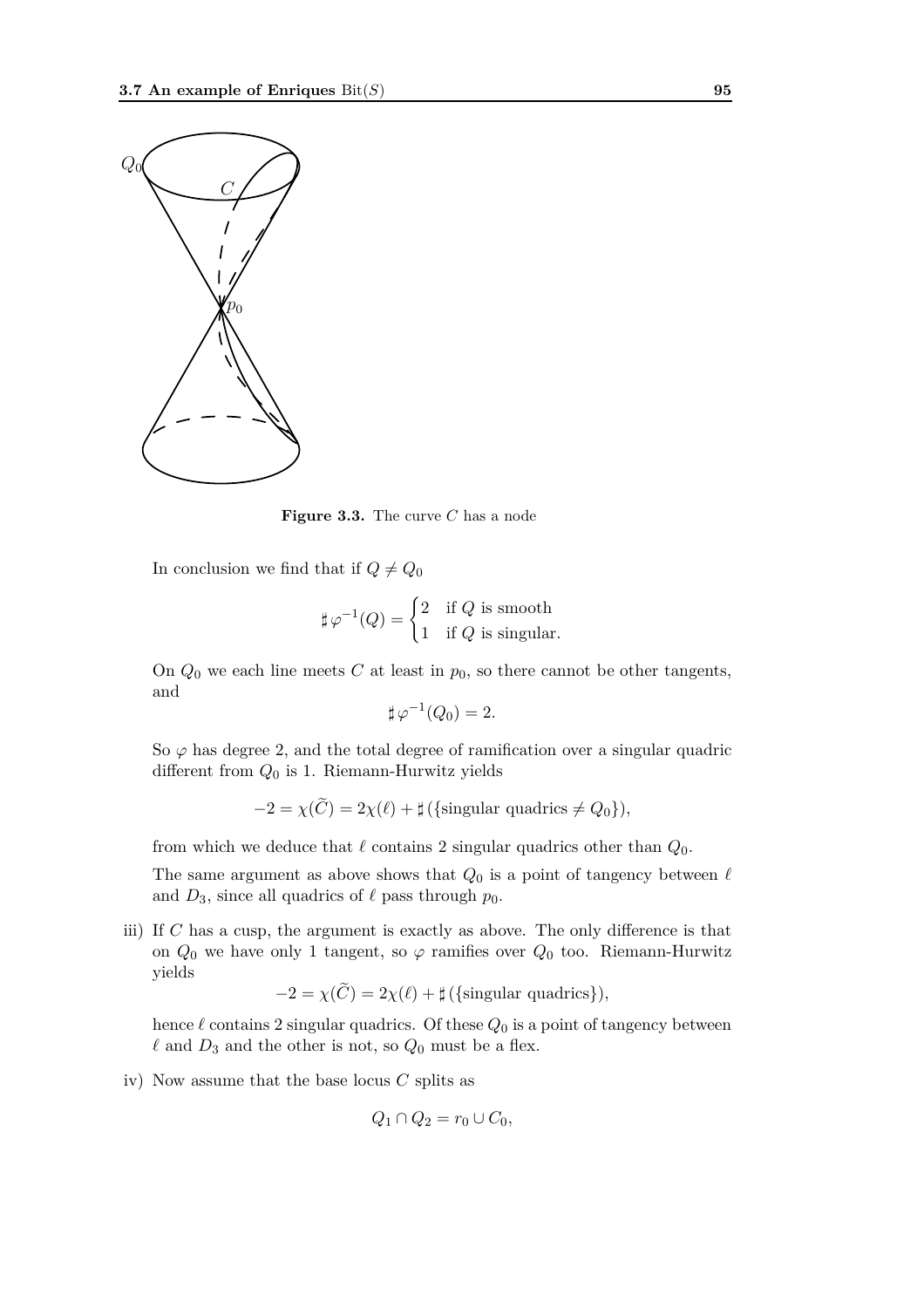

**Figure 3.4.** The base locus splits as  $C_0 \cup r_0$ 

where  $r_0$  is a line and deg  $C_0 = 3$ . We claim that  $r_0$  and  $C_0$  meet in 2 points, counted with multiplicity.

Indeed, identifying  $Q_1$  with  $\mathbb{P}^1 \times \mathbb{P}^1$ , we know that

$$
r_0 \in |\mathcal{O}_{Q_1}(1,0)|, \qquad r_0 + C_0 \in |\mathcal{O}_{Q_1}(2,2)|,
$$

so we find the intersection number

$$
(r_0 \cdot C_0)_{Q_1} = 2.
$$

In particular *C*<sup>0</sup> cannot be a planar cubic, so it must be a rational normal curve.

Under our hypothesis  $r_0$  is not a tangent to  $C_0$ , so it is well defined the map

$$
\varphi: C_0 \longrightarrow \ell.
$$
  

$$
p \longrightarrow Q_p
$$

Let

$$
r_0 \cap C_0 = \{p_1, p_2\};
$$

then the argument of the preceding step shows that if a quadric *Q* contains the line  $T_{p_i}C_0$ , it must be singular at  $p_i$ . If *Q* is singular with vertex in  $p_i$ , every line of *Q* meets *C* at least in *p<sup>i</sup>* , hence *Q* contains just one tangent.

Otherwise the usual Riemann-Hurwitz argument shows that on a ruling of *Q containing*  $r_0$  there are exactly 2 tangents to  $C_0$ . If  $Q$  is smooth, every line of the other ruling meets  $r_0$ , so it cannot be tangent to  $C_0$ . In conclusion

$$
\sharp \varphi^{-1}(Q) = \begin{cases} 2 & \text{if } Q \text{ is smooth at the } p_i \\ 1 & \text{if } Q \text{ is singular in some } p_i. \end{cases}
$$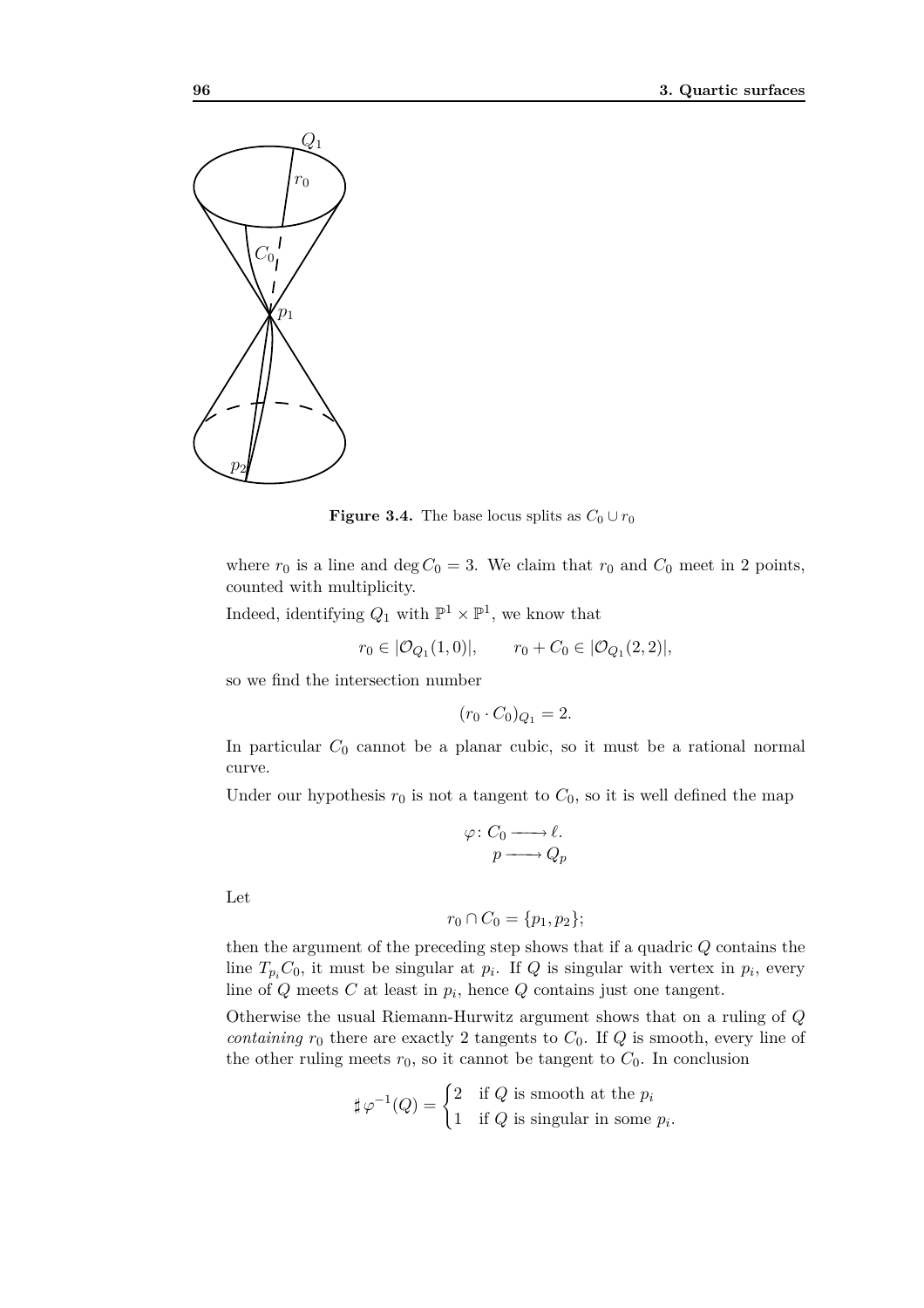This time Riemann-Hurwitz for the map  $\varphi$  just says that there exist two quadrics singular in some  $p_i$ . Since the two quadrics cannot have the same vertex, we have for each  $p_i$  a quadric  $Q_i$  singular at  $p_i$ .

Since all quadrics  $Q \in \ell$  pass through  $p_1$  and  $p_2$ ,  $Q_1$  and  $Q_2$  are points of tangency between  $\ell$  and  $D_3$ . It follows that there is no other singular quadric, and  $\ell$  is a bitangent.

v) In this case it is enough to check that  $\ell$  meets  $D_3$  in just one point. Assume that *C* splits as in the preceding step, but now  $r_0$  and  $C_0$  are tangent in  $p$ . We know that there is at least one singular quadric on *ℓ*, and that there cannot be more than one quadric singular in *p*. So it is enough to show that *ℓ* does not contain any quadric having a singular point different from *p*.

Assume that *Q* is such a quadric, and let  $p_0$  be its vertex. Then *Q* has just one ruling, which must contain  $r_0$ , in particular  $p_0 \in r_0$ . But *C* is the intersection of *Q* and another quadric, so it has to be singular at *p*0; this is a contradiction since  $p_0$  is a smooth point of  $C$ .

Finally we see that no other cases can arise. If *C* splits as

$$
C = C_1 \cup C_2
$$

where the  $C_i$  are irreducible conics, we can consider the map

$$
\varphi: C_1 \longrightarrow \ell.
$$
  

$$
p \longrightarrow Q_p
$$

If *r* is a line on  $Q \in \ell$ , *r* must meet both  $C_1$  and  $C_2$ , so it cannot be tangent to  $C_1$ . This holds both for *Q* of rank 3 and 4, so

$$
\varphi^{-1}(Q) = \emptyset \text{ for all } Q \in \ell
$$

and we find a contradiction. This case actually arises for the pencil generated by a pair of planes and a smooth quadric.

Similarly one excludes the cases where *C* splits as three or more components.  $\Box$ 

After this long parenthesis, we can proceed with the proof of Proposition 3.39.

*Proof of Proposition 3.39.* We can assume that *S* is given by the above construction. We explicitly show a map

$$
\pi\colon S'\to \operatorname{Bit} S
$$

which is generically 2 : 1, and whose associated involution is exactly  $\iota$ . This will give the birational map between  $F$  and  $\text{Bit}(S)$ .

Let

$$
(x, y) \in S' \subset \mathbb{P}(V) \times \mathbb{P}(V).
$$

Then  $x \neq y$ , as we have remarked, so we consider the line  $r = \overline{xy}$ . We claim that for  $(x, y) \in S'$  generic, there is a pencil  $\ell$  of quadrics containing *r*. Granting this we define  $\pi(x, y) = \ell$ . Indeed, by Corollary 3.41, we see that a pencil of quadrics whose base locus contains a line is in fact a bitangent to *S*.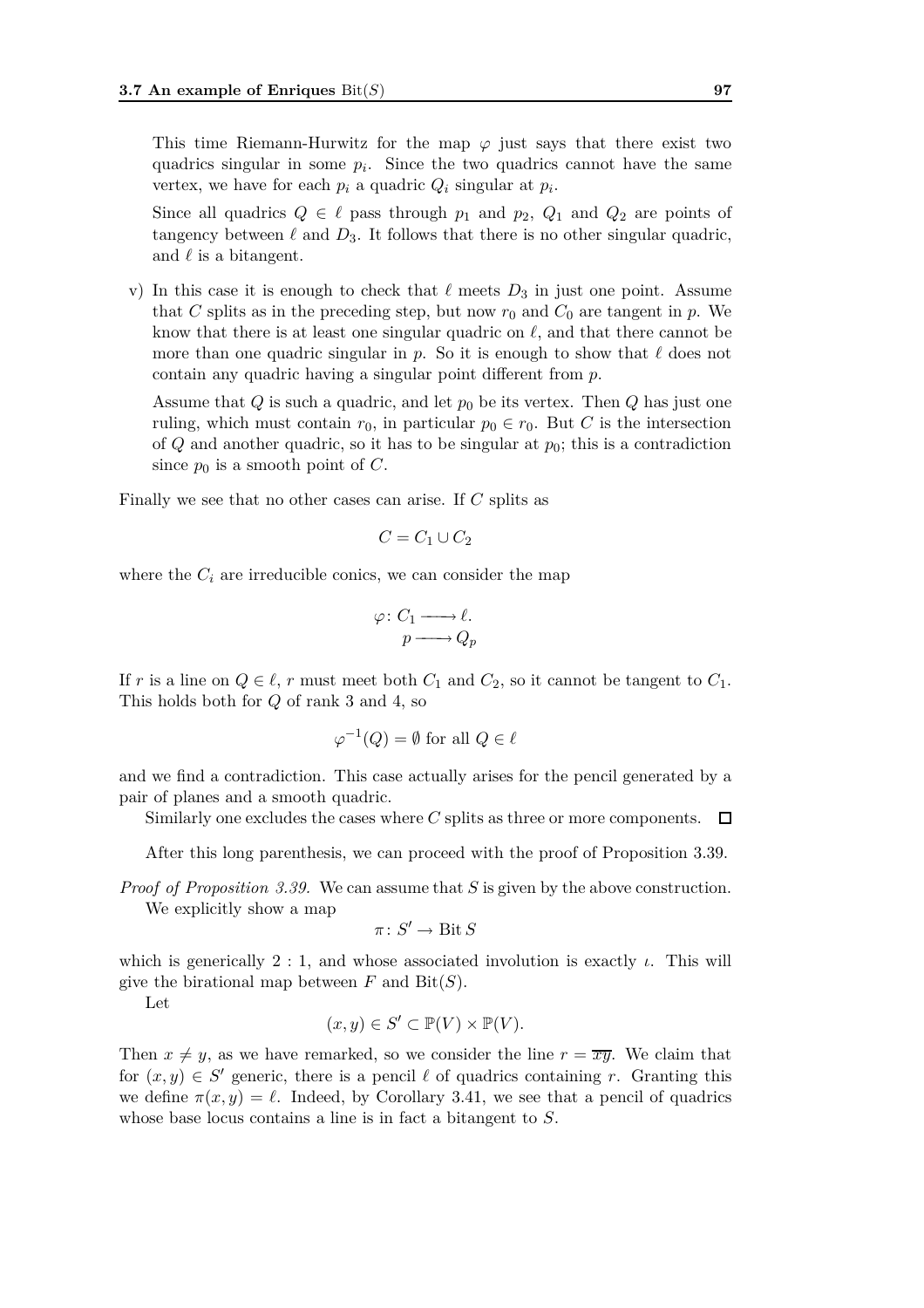To show the claim we observe that for each quadric  $Q \in \Lambda$  we have  $\tilde{q}(x, y) = 0$ , so if Q contains x and y it contains the whole line  $\overline{x\overline{y}}$ . So if x and y impose independent conditions on  $\Lambda$ , the locus of quadrics containing r is a pencil. If this is not the case, then every quadric of Λ containing *x* contains *y* too, so there is a net Λ*′ ⊂* Λ of quadrics containing *r*. The generic Λ does not contain such a net, by a dimension count.

Indeed the nets of quadrics containing a *fixed* line form a Grassmannian Gr(3*,* 7), of dimension 12. Letting the line vary, we obtain a family of nets of quadrics containing a line of dimension 16. For every net of quadrics, the webs containing it form a  $\mathbb{P}^7$ , so the family

*{*webs of quadrics *⊃ N | N* is a net having a line in its base locus*}*

has dimension at most 23. Instead the family of all webs of quadrics is a Grassmannian Gr(4*,* 10), so it has dimension 24.

Since by construction  $\pi(x, y) = \pi(y, x)$ , we obtain the desired map

$$
\pi'\colon F\to \operatorname{Bit} S.
$$

It remains to show that  $\pi'$  is birational.

Again, by the description of bitangents to *S* given above, we have to prove the following: on the generic line *r* contained in a pencil  $\ell \subset \Lambda$  of quadrics there are exactly two points *x, y* with the property that

$$
\tilde{q}(x, y) = 0 \text{ for all } Q \in \Lambda. \tag{3.19}
$$

Choose generators  $Q_1, \ldots, Q_4$  for  $\Lambda$  such that  $Q_1$  and  $Q_2$  generate  $\ell$ . Then it is enough to verify  $(3.19)$  for  $Q_3$  and  $Q_4$ .

If  $r$  is generic, then  $Q_3$  and  $Q_4$  don't contain  $r$ , nor they are tangent, so they both cut two points on it. Moreover these points are distinct, since

$$
Q_1 \cap \cdots \cap Q_4 = \emptyset,
$$

for the generic choice of  $\Lambda$ .

Let  $W \subset V$  be the subspace of dimension 2 such that  $\mathbb{P}(W) = r$ . Then we must prove that there is a unique (up to rescaling) basis  $\{w_1, w_2\}$  of *W* which diagonalizes both *q*<sup>3</sup> and *q*4. Indeed choosing

$$
x = [w_1]
$$
 and  $y = [w_2]$ 

yields the thesis.

The bilinear forms  $\widetilde{q}_3 \big|_W$  and  $\widetilde{q}_4 \big|_W$  are both non-degenerate, and the quadrics  $Q_3$  and  $Q_4$  are transverse on  $\mathbb{P}(W)$  (actually they don't meet), so there exists such a basis by Lemma 2.18. Up to rescaling we can assume that in this basis  $\tilde{q}_3$  is given by the identity matrix and  $\tilde{q}_4$  by the matrix

$$
\begin{pmatrix} \lambda_1 & 0 \\ 0 & \lambda_2 \end{pmatrix}
$$

*.*

Then we must have  $\lambda_1 \neq \lambda_2$ , otherwise  $Q_3 = Q_4$ , so the eigenspaces have dimension 1 and the basis is unique up to multiples.□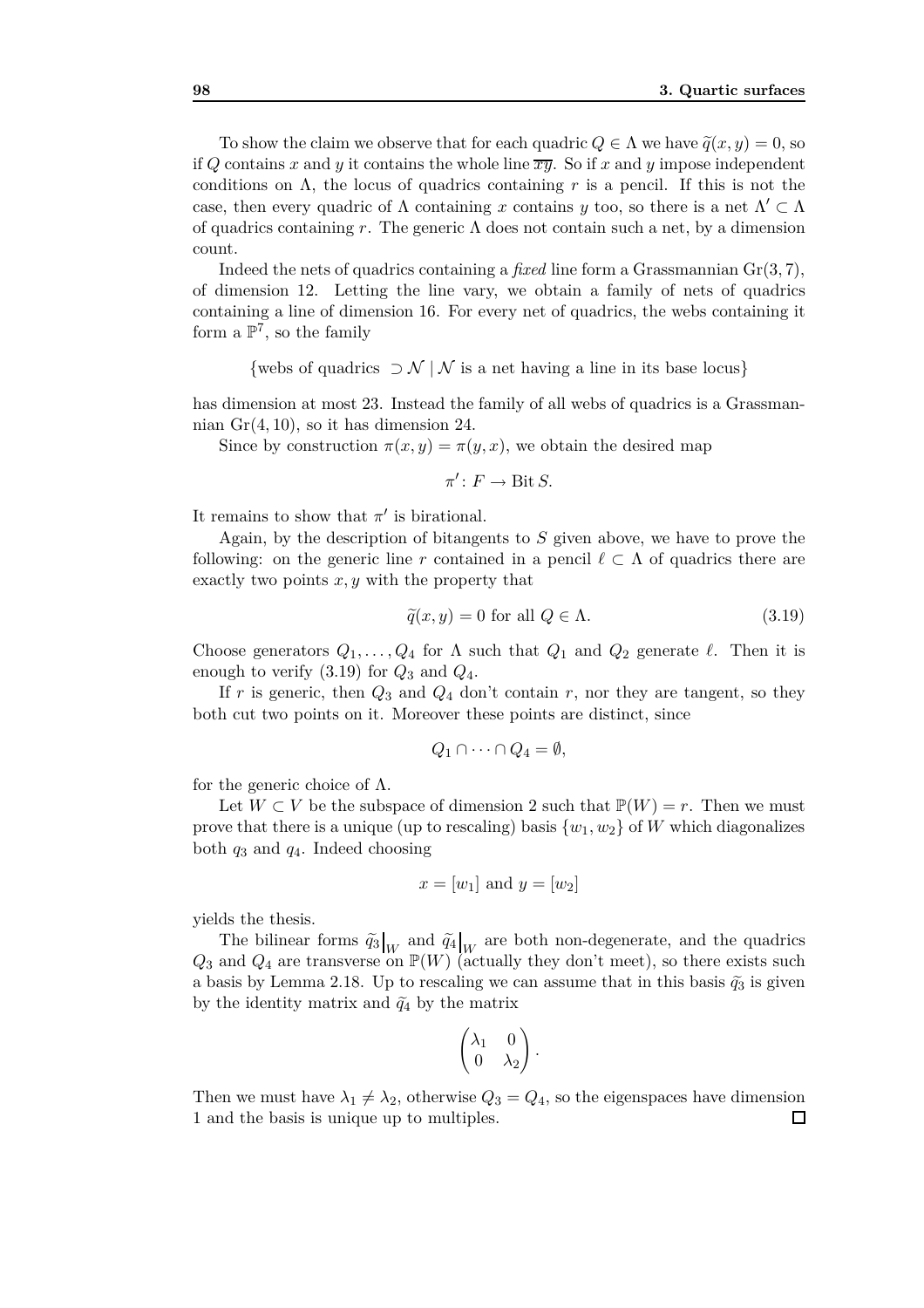For later use we will need a more precise information. Let

$$
v\colon \Lambda \to |\mathcal{O}_{\Lambda^{\vee}}(2)|
$$

be the second Veronese map. Recall that *T* is the set of singular points of *S*. We aim to prove:

**Proposition 3.42.** For a generic choice of  $\Lambda$ , the 10 points in  $v(T)$  are projectively *independent.*

We can then apply Proposition 3.7 to this particular choice of *S*. Recalling Corollary 3.18, one obtains:

**Corollary 3.43.** *There exists a component*  $\Sigma'_{10}$  *of*  $\Sigma_{10}$ *, having codimension* 10 *in*  $\mathbb{LG}(\Lambda^3 V)$ *, such that*  $Y_A[2]$  *is birational to an Enriques surface for the generic*  $A \in \Sigma'_{10}$ .

In particular we note:

**Corollary 3.44.** For the generic  $A \in \Sigma'_{10}$  the 10 *decomposable forms in A* are *linearly independent.*

So we conclude this section with a proof of Proposition 3.44. Another way to restate it is saying that *T* is not contained in any quadric. Recall that we have taken some 3-dimensional subspace  $\Lambda \subset |\mathcal{O}_{\mathbb{P}^3(2)}|$  and defined  $T = D_2 \cap \Lambda$ , where

$$
D_2 = \{Q \mid \text{rk } Q \le 2\}.
$$

So our first remark is the

**Lemma 3.45.** *D*<sup>2</sup> *is not contained in any quadric.*

*Proof.* Indeed it is well known that the ideal of  $D_2$  is generated by the determinants of the  $3 \times 3$  minors of *Q*, which are cubic equations. □

We now try to argue by descending induction on linear sections of  $D_2$ . We shall use the following two lemmas.

**Lemma 3.46.** *Let*  $X \subset \mathbb{P}^n$  *a variety. Assume that*  $X$  *is not contained in any quadric and that X is linearly normal, that is,*  $h^1(\mathbb{P}^n, \mathcal{I}_X(1)) = 0$ *. Then for the generic hyperplane*  $H$ *, the linear section*  $H \cap X$  *is not contained in any quadric of H.*

*Proof.* Consider the exact sequences

$$
0 \longrightarrow {\mathcal O}_{{\mathbb P}^n}(1) \longrightarrow {\mathcal O}_{{\mathbb P}^n}(2) \longrightarrow {\mathcal O}_H(2) \longrightarrow 0
$$
  

$$
\downarrow \qquad \qquad \downarrow \qquad \qquad \downarrow
$$
  

$$
0 \longrightarrow {\mathcal O}_X(1) \longrightarrow {\mathcal O}_X(2) \longrightarrow {\mathcal O}_{X \cap H}(2) \longrightarrow 0
$$

obtained by twisting the defining sequences for *H* in  $\mathbb{P}^n$  and for  $X \cap H$  in *X* by  $\mathcal{O}(2)$ . These induce a commutative diagram of long exact sequences

$$
0 \longrightarrow H^{0}(\mathcal{O}_{\mathbb{P}^{n}}(1)) \longrightarrow H^{0}(\mathcal{O}_{\mathbb{P}^{n}}(2)) \longrightarrow H^{0}(\mathcal{O}_{H}(2)) \longrightarrow 0
$$
  
\n
$$
\downarrow \alpha \qquad \qquad \downarrow \beta \qquad \qquad \downarrow \gamma
$$
  
\n
$$
0 \longrightarrow H^{0}(\mathcal{O}_{X}(1)) \longrightarrow H^{0}(\mathcal{O}_{X}(2)) \longrightarrow H^{0}(\mathcal{O}_{X \cap H}(2)) \longrightarrow \cdots,
$$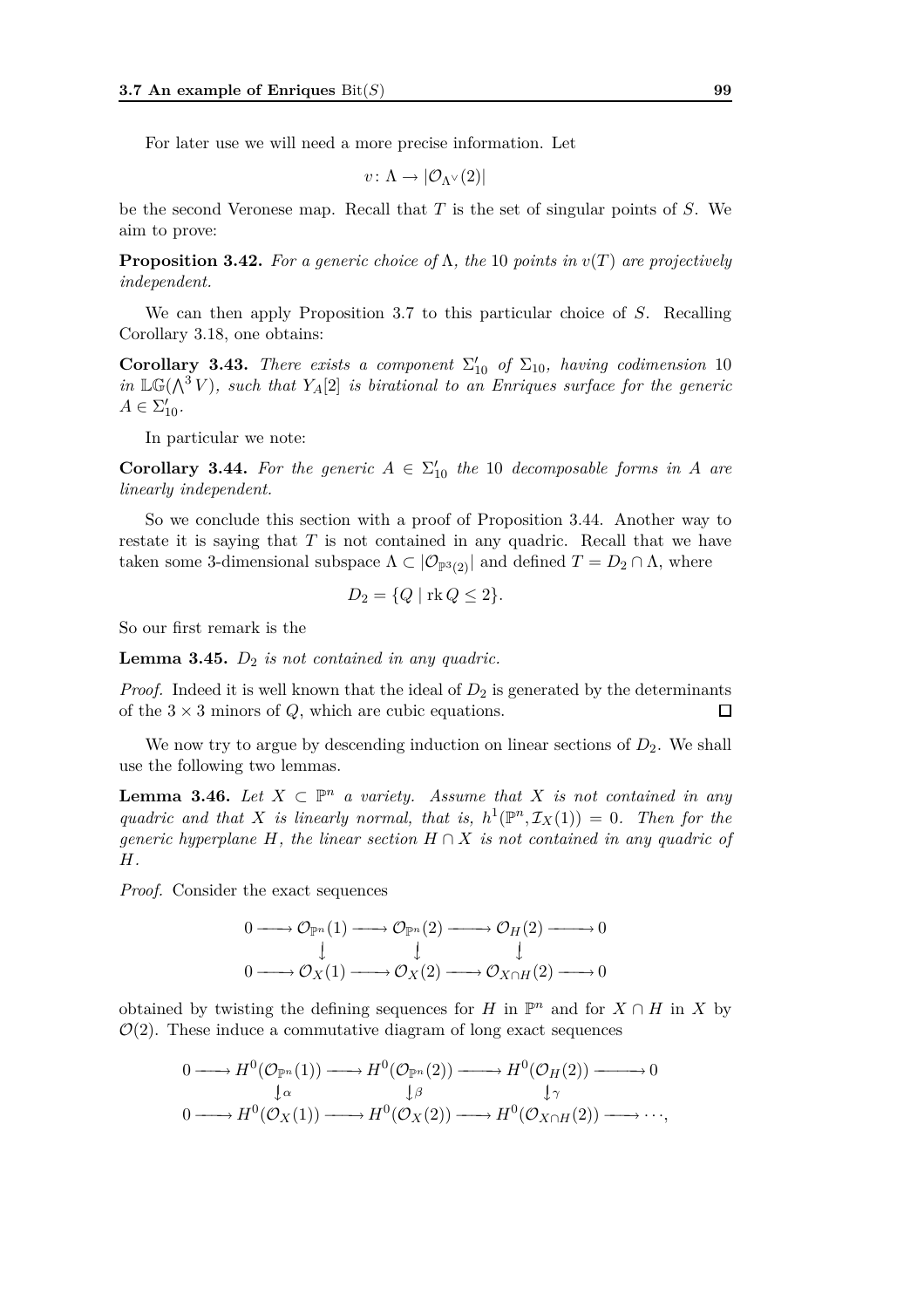where we have used that  $H^1(\mathcal{O}_{\mathbb{P}^n}(1)) = 0$  by Kodaira vanishing.

Our hypothesis tell that  $\alpha$  is surjective and that  $\beta$  is injective, while the thesis amounts to saying that  $\gamma$  is injective, which is just a matter of diagram chasing.  $\Box$ 

**Lemma 3.47.** *Let*  $X \subset \mathbb{P}^n$  *a variety. Assume that*  $X$  *is linearly normal and regular, that is,*  $h^1(X, \mathcal{O}_X) = 0$ *. Then for the generic hyperplane H, the linear section*  $H \cap X$ *is linearly normal.*

*Proof.* We consider the same exact sequences of the previous lemma, this time twisted by  $\mathcal{O}(1)$ . Their associated long exact sequences yield the diagram

$$
0 \longrightarrow H^{0}(\mathcal{O}_{\mathbb{P}^{n}}) \longrightarrow H^{0}(\mathcal{O}_{\mathbb{P}^{n}}(1)) \longrightarrow H^{0}(\mathcal{O}_{H}(1)) \longrightarrow 0
$$
  
\n
$$
\downarrow \qquad \qquad \downarrow \alpha \qquad \qquad \downarrow \beta
$$
  
\n
$$
0 \longrightarrow H^{0}(\mathcal{O}_{X}) \longrightarrow H^{0}(\mathcal{O}_{X}(1)) \longrightarrow H^{0}(\mathcal{O}_{X \cap H}(1)) \longrightarrow 0,
$$

since both  $\mathbb{P}^n$  and *X* are regular.

This time our hypothesis is that  $\alpha$  is surjective, and by diagram chasing we get  $\Box$ that  $\beta$  is surjective too.

It is now clear how we want to use the previous lemmas to prove Proposition 3.42 by descending induction. To get from  $H^1(X, \mathcal{O}_X) = 0$  to  $H^1(X \cap H, \mathcal{O}_{X \cap H}) = 0$  we would like to use Lefschetz's theorem on hyperplane sections. The only obstacle is that the latter works for smooth varieties, while we are starting from the singular variety  $D_2$ .

To overcome this difficulty we pass to a smooth double cover of  $D_2$ . Namely, since every quadric of rank at most 2 is the union of two planes (maybe coincident) we can identify  $D_2$  with the symmetric product  $(\mathbb{P}^3)^{(2)}$ .

In even more explicit terms consider the Segre embedding of  $\mathbb{P}^3 \times \mathbb{P}^3$ ; this is the map

$$
s \colon \mathbb{P}^3 \times \mathbb{P}^3 \to \mathbb{P}^{15} = \mathbb{P}(H^0(\mathbb{P}^3, \mathcal{O}_{\mathbb{P}^3}(1))^2)
$$

defined by sections of

$$
\mathcal{L}=\mathcal{O}_{\mathbb{P}^3}(1)\boxtimes\mathcal{O}_{\mathbb{P}^3}(1).
$$

If one restricts to *symmetric* sections, one obtains a map

$$
t\colon\mathbb{P}^3\times\mathbb{P}^3\to\mathbb{P}^9=\mathbb{P}\big(\operatorname{Sym}^2 H^0(\mathbb{P}^3,\mathcal{O}_{\mathbb{P}^3}(1))\big)=\mathbb{P}\big(H^0(\mathbb{P}^3,\mathcal{O}_{\mathbb{P}^3}(2)\big),
$$

which is a 2 : 1 covering of  $D_2$ , ramified over  $D_1$ .

We can use this to prove the induction basis, as in the following two lemmas.

**Lemma 3.48.**  $D_2$  *is linearly normal.* 

*Proof.* We must show that every section  $\sigma \in H^0(D_2, \mathcal{O}_{D_2}(1))$  lifts to  $\mathbb{P}^9$ . The section

$$
t^*(\sigma) \in H^0(\mathbb{P}^3 \times \mathbb{P}^3, \mathcal{L})
$$

is of course symmetric. Since the map *t* is given by the linear series of *all* symmetric sections of  $\mathcal L$  we see that  $\sigma$  comes from a hyperplane section of  $\mathbb P^9$ .  $\Box$ 

**Lemma 3.49.**  $D_2$  *is regular, that is,*  $H^1(D_2, \mathcal{O}_{D_2}) = 0$ *.*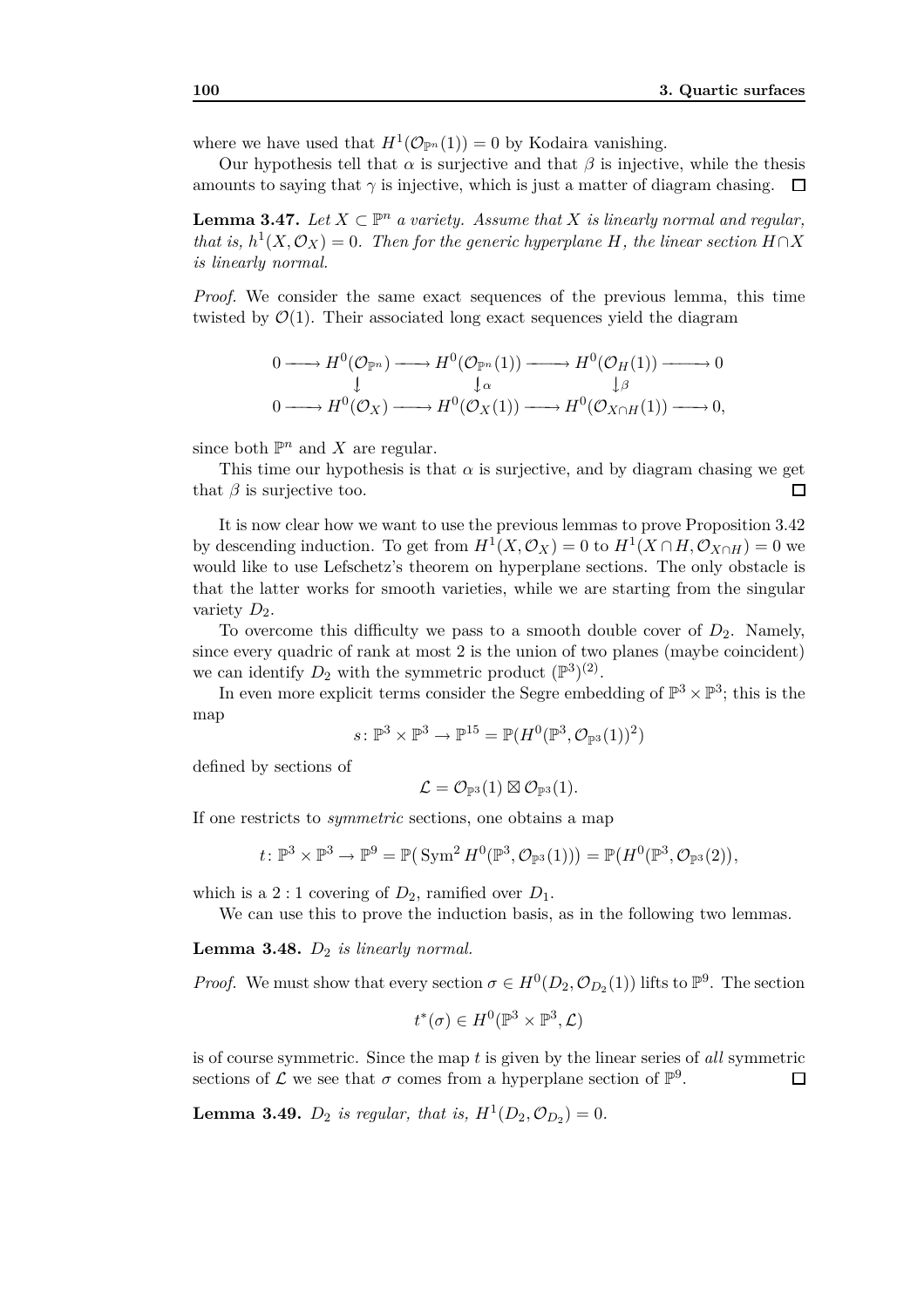*Proof.* We start from the fact that  $\mathbb{P}^3 \times \mathbb{P}^3$  is regular: this follows by the Hodge decomposition, since  $\mathbb{P}^3 \times \mathbb{P}^3$  is simply connected. We want to apply the Leray spectral sequence to the morphism

$$
t\colon \mathbb{P}^3 \times \mathbb{P}^3 \to D_2.
$$

We first remark that

$$
R^i t_*(\mathcal{O}_{\mathbb{P}^3 \times \mathbb{P}^3}) = 0
$$

for all  $i \ge 1$  by [Har77, Cor. *III.*11.2], since *t* is finite.

Let *i* be the covering involution on  $\mathbb{P}^3 \times \mathbb{P}^3$ . We have an action of *i* on  $t_*(\mathcal{O}_{\mathbb{P}^3 \times \mathbb{P}^3})$ , so we can decompose

$$
t_*(\mathcal{O}_{\mathbb{P}^3\times\mathbb{P}^3})=\mathcal{O}_{D_2}\oplus \xi,
$$

where  $\xi$  is the subsheaf of eigensections with eigenvalue  $-1$ .

By what we have said the Leray spectral sequence degenerates at  $E_2$ , and we have

$$
H^1(\mathbb{P}^3\times\mathbb{P}^3,\mathcal{O}_{\mathbb{P}^3\times\mathbb{P}^3})=H^1(D_2,t_*\mathcal{O}_{\mathbb{P}^3\times\mathbb{P}^3})=H^1(D_2,\mathcal{O}_{D_2})\oplus H^1(\mathcal{O}_{D_2},\xi),
$$

so we deduce that  $H^{1}(D_2, \mathcal{O}_{D_2}) = 0.$ 

*Proof of Proposition 3.42.* We know that  $D_2$  is not contained in any quadric by Lemma 3.45, and that it is linearly normal by Lemma 3.48.

Take a generic hyperplane section of  $D_2$ , call it *X*. By Lemma 3.46 we see that *X* is not contained in any quadric.

Let  $Y = t^{-1}(X)$ ; since *X* is generic, *Y* is smooth, and we can apply Lefschetz theorem on hyperplane sections to deduce that *Y* is regular. We can then argue as in Lemma 3.49 to prove that *X* is regular too.

Finally we use Lemmas 3.49 and 3.47 to prove that *X* is linearly normal.

Then we pass to a hyperplane section of *X* and so on, as long as we are in the dimension range where we can use Lefschetz theorem. After four steps we find a surface  $S \subset D_2$  which is regular, linearly normal and not contained in any quadric. In the next step we find a curve *C* which is only linearly normal and not contained in any quadric. Finally a last application of Lemma 3.46 yields a finite set of points *T* which is not contained in any quadric. $\Box$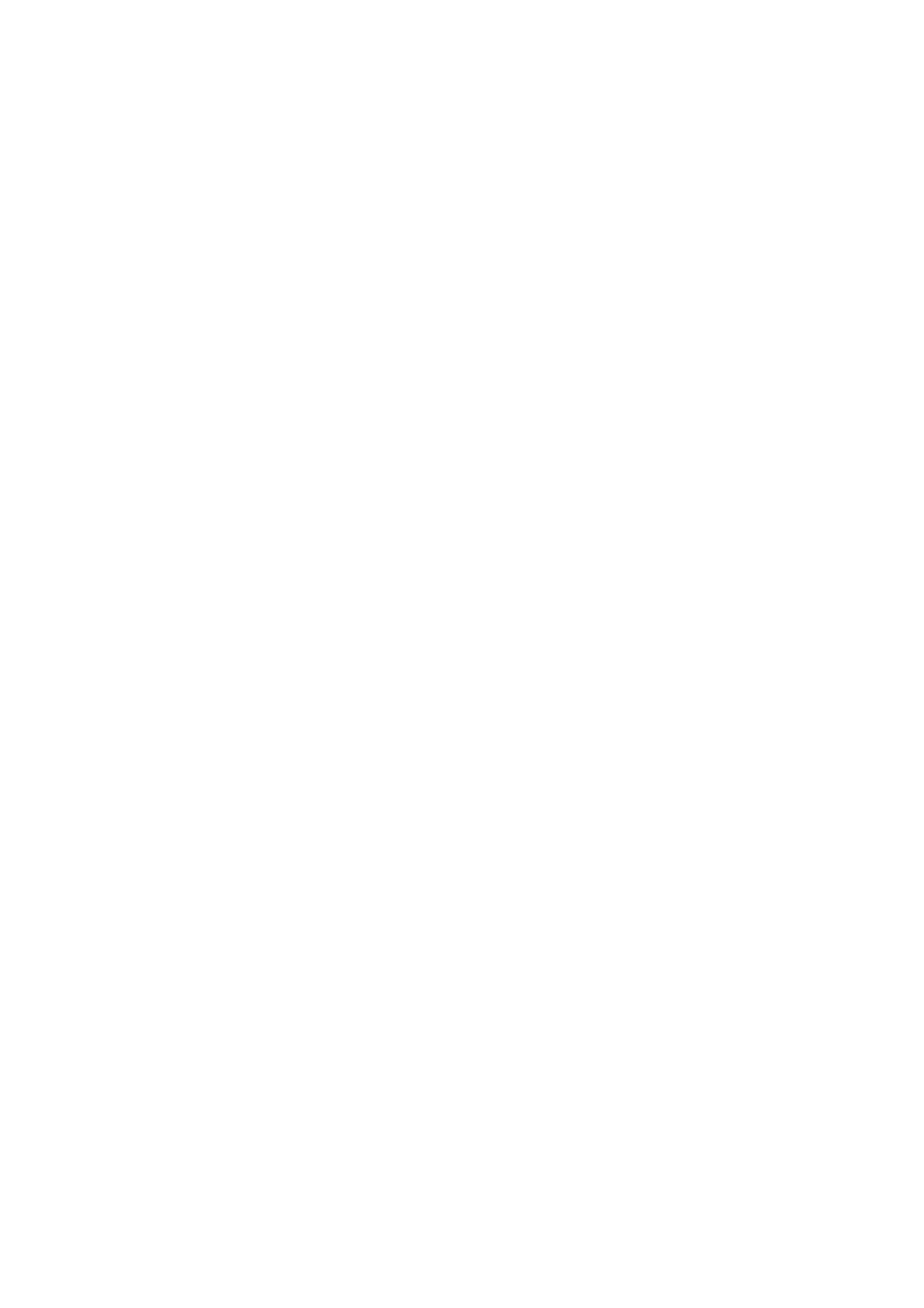### **Chapter 4**

## **The Chow ring of double EPW sextics**

#### **4.1 Cohomology computations on** *X<sup>A</sup>*

Let  $X = X_A$  be a smooth double *EPW* sextic. In this section we compute the cohomological invariants of *X*, partly following [O'G08b].

Let  $\sigma$  be the symplectic form on *X*. Since the canonical of *X* is trivial

$$
H^{4,0}(X) = H^0(X, \Omega_X^4)
$$

is generated by  $\sigma^2$ . Moreover it is known that  $H^3(X) = 0$ , so we can compute the Euler characteristic

$$
\chi(X, \mathcal{O}_X) = h^{0,0}(X) + h^{2,0}(X) + h^{4,0}(X) = 3.
$$

The symplectic form on *X* gives an isomorphism

$$
T_X \cong \Omega^1_X,
$$

hence the odd Chern classes vanish. The Hirzebruch-Riemann-Roch theorem for *X* simplifies to

$$
3 = \chi(X, \mathcal{O}_X) = \frac{1}{240} \left( c_2(X)^2 - \frac{1}{3} c_4(X) \right). \tag{4.1}
$$

We introduce some more notation. Let us call

$$
q \in \text{Sym}^2(H^2(X, \mathbb{Q})^\vee)
$$

the Beauville-Bogomolov form of *X*. Since it is non-degenerate, it allows us to give an identification

$$
H^2(X, \mathbb{Q}) \cong H^2(X, \mathbb{Q})^{\vee}
$$

hence we obtain a dual quadratic form

$$
q^{\vee} \in \text{Sym}^2(H^2(X, \mathbb{Q})).
$$

Recall that the cup product yields an isomorphism between  $Sym^2(H^2(X, \mathbb{Q}))$  and  $H^4(X, \mathbb{Q})$ , so we can regard  $q^{\vee}$  as an element of  $H^4(X, \mathbb{Q})$ .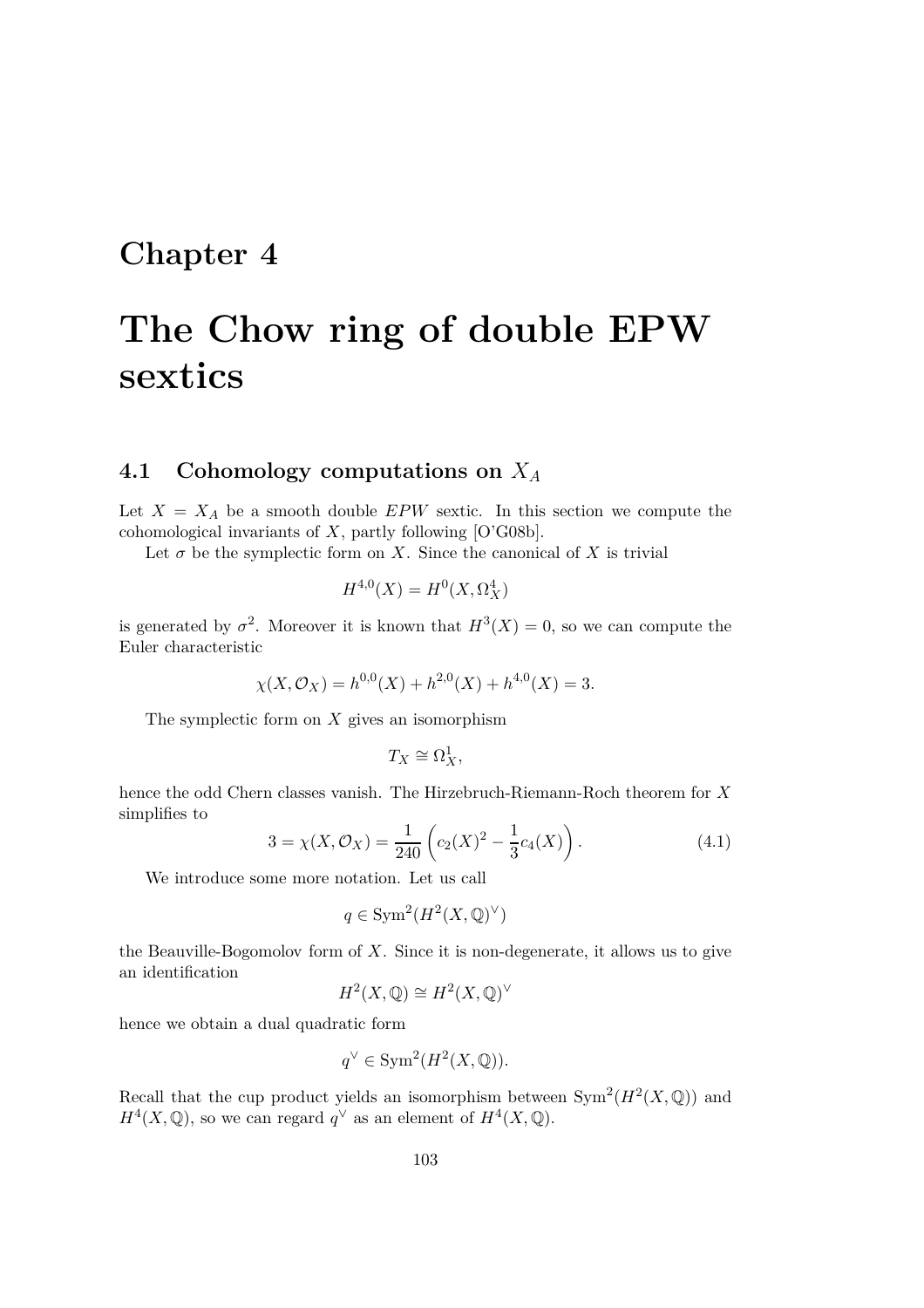O'Grady proves in [O'G08b] that we have the relation

$$
q^{\vee} = \frac{5}{6}c_2(X),\tag{4.2}
$$

and that for any  $\alpha, \beta \in H^2(X, \mathbb{Q})$  we have

$$
q^{\vee} \cdot \alpha \cdot \beta = 25q(\alpha, \beta). \tag{4.3}
$$

We now work out the relations in the cohomology of *X*. Let

$$
h = c_1(f^* \mathcal{O}_Y(1)) \in H^2(X).
$$

**Proposition 4.1.** In the cohomology ring  $H^*(X, \mathbb{Q})$  we have

$$
h^4 = 12,
$$
  $h^2 \cdot c_2(X) = 60,$   
 $c_2(X)^2 = 828,$   $c_4(X) = 324.$ 

*Proof.* The first and the last relations are easily handled. Indeed

$$
h^4 = 2\deg(Y) = 12.
$$

As for the last one we have

$$
c_4(X) = \chi(X),
$$

and since X is a deformation of  $S^{[2]}$ , where S is a K3, we have

$$
\chi(X) = \chi(S^{[2]}) = 324
$$

by Proposition 1.3.

By O'Grady's computations  $(4.3)$  and  $(4.2)$  we also have

$$
c_2(X) \cdot h^2 = \frac{6}{5}q^{\vee} \cdot h^2 = \frac{25 \cdot 6}{5}q(h, h) = 60.
$$

Finally we can use Equation (4.1) to obtain  $c_2(X)^2 = 828$ .

In degree 6 the only possible relation is a linear dependency between *h* <sup>3</sup> and  $c_2(X) \cdot h$ , and indeed we have:

**Proposition 4.2.** *There is a relation*

$$
c_2(X) \cdot h = 5h^3
$$

 $H^6(X,\mathbb{Q})$ .

*Proof.* From O'Grady's relation (4.3) we get

$$
6q^{\vee} \cdot h \cdot \alpha = 6 \cdot 25q(h, \alpha)
$$

for all  $\alpha \in H^2(X)$ . On the other hand, by polarization of Fujiki's relation we obtain

$$
25h3 \cdot \alpha = 25 \cdot 3 \cdot q(h, h)q(h, \alpha) = 6 \cdot 25q(h, \alpha).
$$

So Poincaré duality implies that

$$
25h^3 = 6q^{\vee} \cdot h
$$

modulo torsion, and using (4.2) we get the thesis.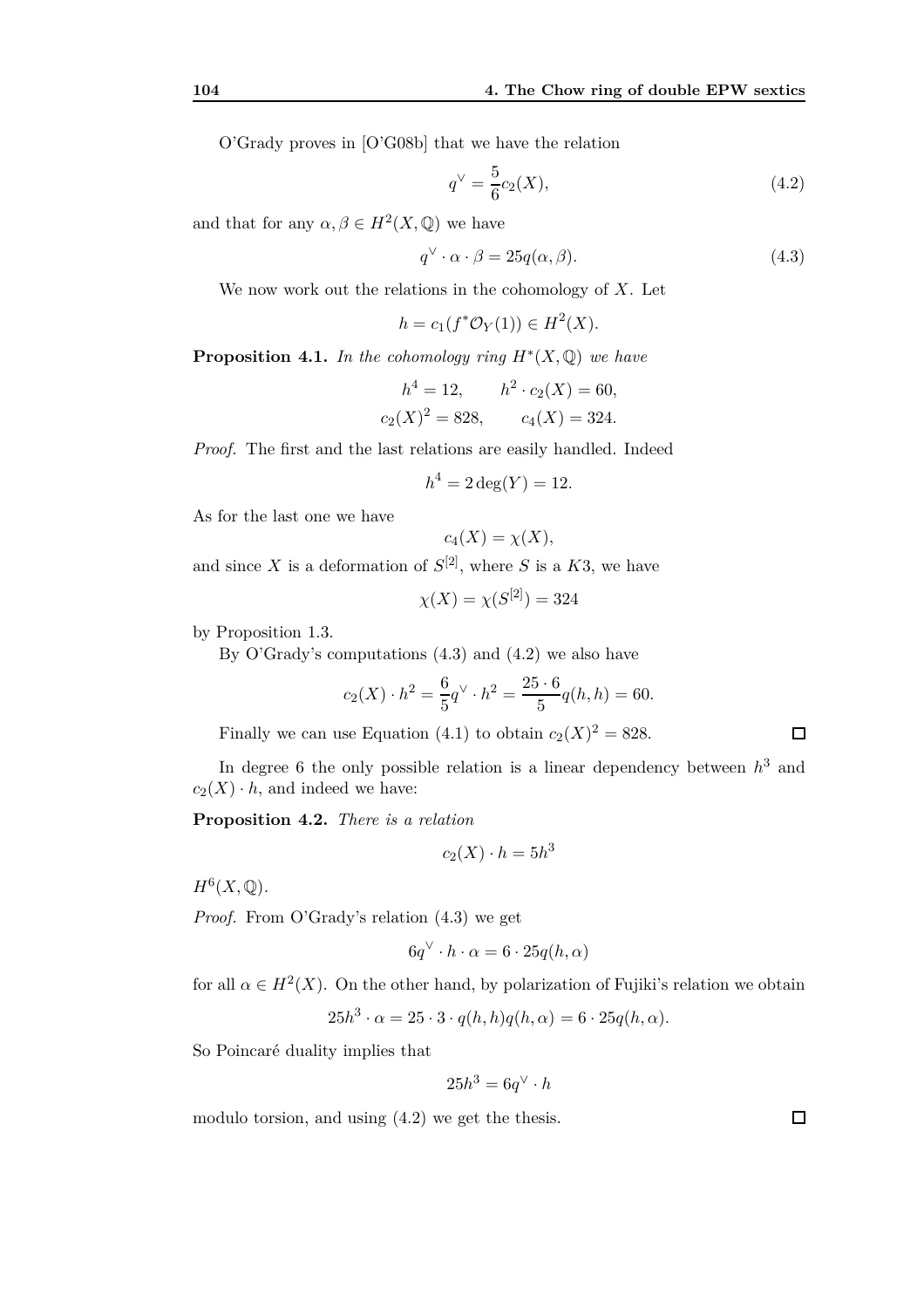We can instead exclude relations in degree 4:

**Lemma 4.3.** The classes  $h^2$  and  $c_2(X)$  are linearly independent inside  $H^2(X)$ .

*Proof.* We can substitute  $c_2(X)$  with its multiple  $q^{\vee}$ . Assume that we have a relation

$$
h^2 + \lambda q^\vee = 0
$$

for some  $\lambda \in \mathbb{C}$ . Then we get

$$
h^2 \alpha^2 = -25\lambda q(\alpha, \alpha)
$$

for all  $\alpha \in H^2(X)$ . By polarization of the Fujiki formula we also obtain

$$
h2\alpha2 = q(\alpha, \alpha)q(h, h) + 2q(h, \alpha)2.
$$

So if  $q(\alpha, \alpha) = 0$  we obtain  $q(h, \alpha) = 0$ . This means that q is degenerate (the quadric defined by *q* would be contained in a hyperplane of  $\mathbb{P}H^2(X)$ , contradiction.  $\Box$ 

Finally, it will be useful to write out the explicit form of Hirzebruch-Riemann-Roch, using the above computations for the characteristic classes of *X*. We let

$$
\mathcal{O}_X(1) = f^* \mathcal{O}_Y(1).
$$

Then  $\mathcal{O}_X(n)$  is ample on *X*, and since  $K_X$  is trivial, Kodaira vanishing yields

$$
\chi(X, \mathcal{O}_X(n)) = h^0(X, \mathcal{O}_X(n)).
$$

The formula of Hirzebruch-Riemann-Roch then reads

$$
h^{0}(X, \mathcal{O}_{X}(n)) = \frac{h^{4}}{24}n^{4} + \frac{c_{2}(X) \cdot h^{2}}{24}n^{2} + \chi(\mathcal{O}_{X}) = \frac{1}{2}n^{4} + \frac{5}{2}n^{2} + 3. \tag{4.4}
$$

We have also used a similar computation in Section 3.1:

**Lemma 4.4.** *Let X be numerically equivalent to S* [2]*, where S isa K*3*, and let*  $e \in H^2(X)$  *be a class with*  $q(e,e) = -2$ *. Let L be a line bundle on X with*  $c_1(L) = e$ *. Then*

$$
\chi(X, L) = 1.
$$

*Proof.* By Fujiki relation we obtain

$$
e^4 = 3 \cdot q(e, e)^2 = 12.
$$

Moreover Equations (4.2) and (4.3) yield

$$
c_2(X) \cdot e^2 = \frac{6}{5}q^{\vee} \cdot e^2 = 30q(e, e) = -60.
$$

So Hirzebruch-Riemann-Roch reads

$$
\chi(X, L) = \frac{e^4}{24} + \frac{c_2(X) \cdot e^2}{24} + \chi(\mathcal{O}_X) = \frac{1}{2} - \frac{5}{2} + 3 = 1.
$$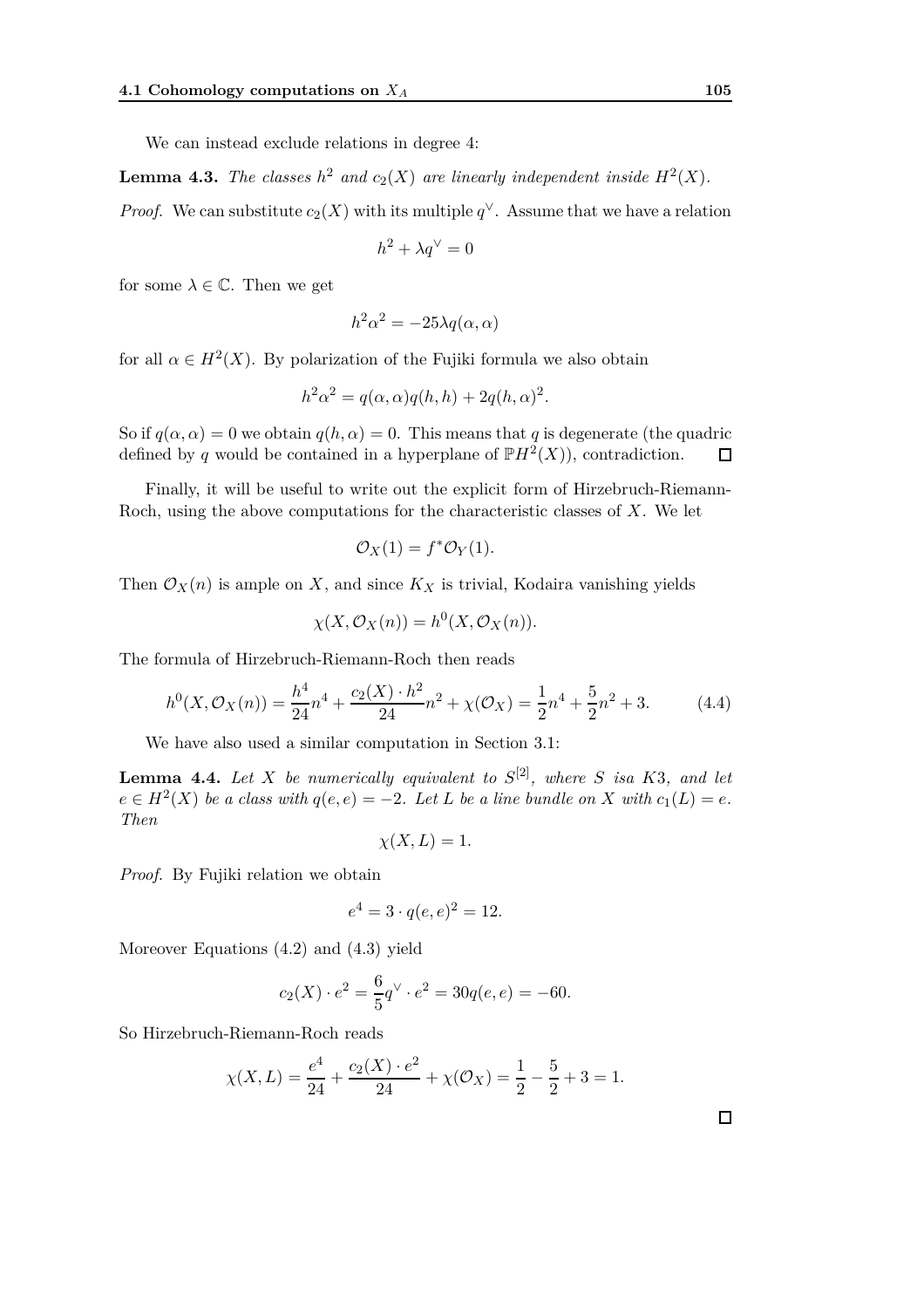#### **4.2 Everywhere tangent EPW sextics**

Let  $X = X_A$  be a double covering of an EPW sextic, endowed with ample line bundle

$$
\mathcal{O}_X(1) = f^* \mathcal{O}_Y(1),
$$

where as usual

 $f: X \to Y$ 

is the double covering. In this section we wish to understand from a geometric point of view the odd sections of  $\mathcal{O}_X(3)$ .

Consider the decomposition

$$
H^0(X, \mathcal{O}_X(n)) = H^0(X, \mathcal{O}_X(n))_+ \oplus H^0(X, \mathcal{O}_X(n))_-,
$$

where  $H^0(X, \mathcal{O}_X(n))_{\pm}$  are the eigenspaces relative to the eigenvalue  $\pm 1$  for the action of the covering involution  $\varphi$ . We call the sections in the eigenspaces even or odd respectively.

**Lemma 4.5.** *The number of odd sections is given by*

 $h^0(X, \mathcal{O}_X(3))_-=10.$ 

*Proof.* This is actually a simple computation using the theorem of Riemann-Roch-Hirzebruch. First we remark that even sections of  $\mathcal{O}_X(3)$  descend to sections of  $\mathcal{O}_Y(3)$ , so

$$
h^{0}(X, \mathcal{O}_{X}(3))_{+} = h^{0}(Y, \mathcal{O}_{Y}(3)).
$$

By Lemma 4.6 below we see that

$$
h^0(Y, \mathcal{O}_Y(3)) = h^0(\mathbb{P}^5, \mathcal{O}_{\mathbb{P}^5}(3)) = {\binom{5+3}{3}} = 56.
$$

On the other hand we have computed in Equation (4.4) that

$$
h^0(X, \mathcal{O}_X(3)) = 66,
$$

hence the thesis.

**Lemma 4.6.** *The restriction*

$$
H^0(\mathbb{P}^5, \mathcal{O}_{\mathbb{P}^5}(3)) \to H^0(Y, \mathcal{O}_Y(3))
$$

*is an isomorphism.*

*Proof.* We just need to show that  $H^0(\mathbb{P}^5, \mathcal{I}_Y(3))$  and  $H^1(\mathbb{P}^5, \mathcal{I}_Y(3))$  vanish. Since *Y* is a sextic,  $\mathcal{I}_Y \cong \mathcal{O}_{\mathbb{P}^5}(-6)$ , so

$$
H^{0}(\mathbb{P}^{5}, \mathcal{I}_{Y}(3)) = H^{0}(\mathbb{P}^{5}, \mathcal{O}_{\mathbb{P}^{5}}(-3)) = 0.
$$

On the other hand  $K_{\mathbb{P}^5} = \mathcal{O}_{\mathbb{P}^5}(-6)$ , so

$$
H^1(\mathbb{P}^5, \mathcal{I}_Y(n)) = 0
$$

for every  $n > 0$  by Kodaira vanishing.

 $\Box$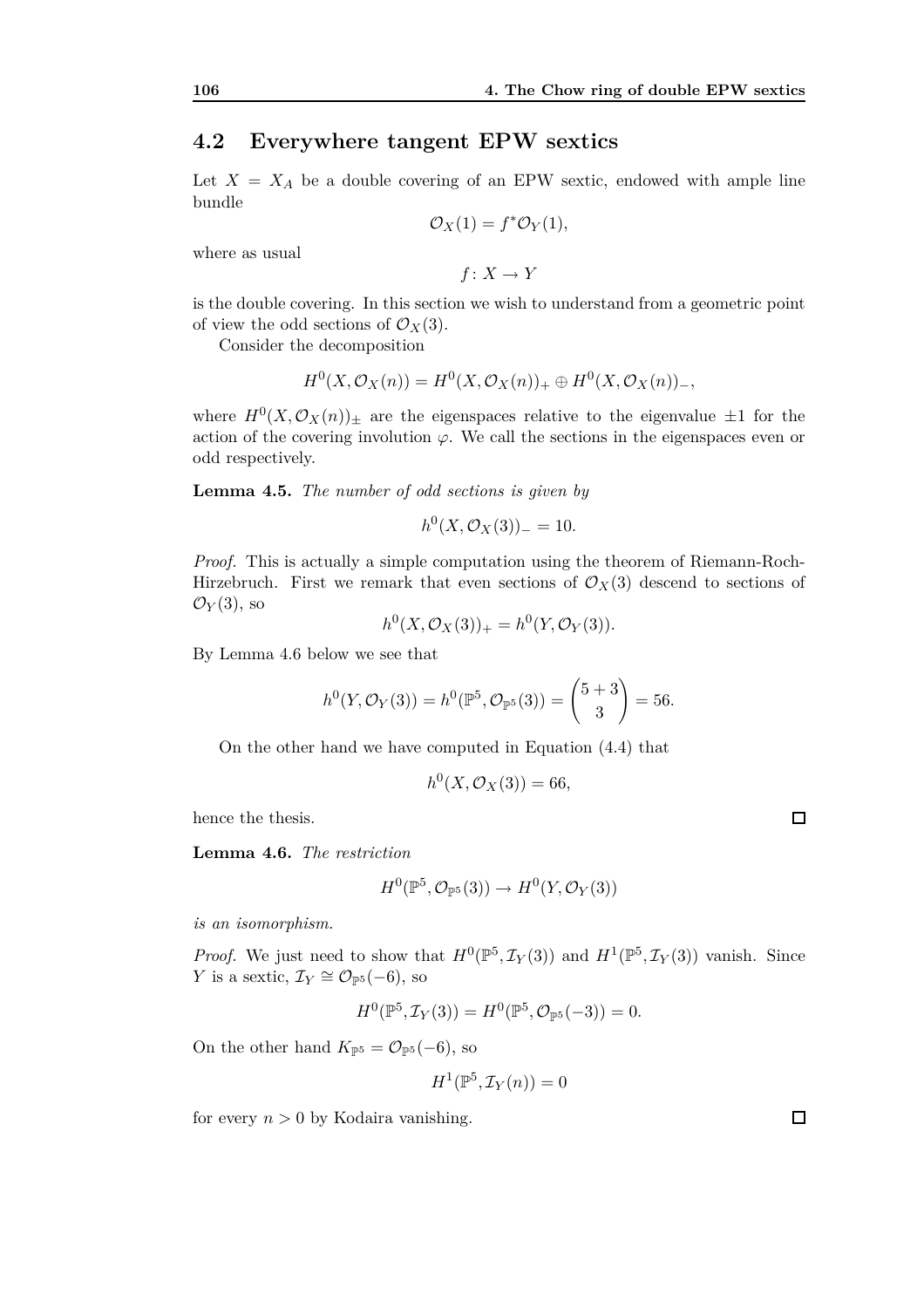Given  $\eta \in H^0(X, \mathcal{O}_X(3))$ <sub>−</sub> we obtain the even section

$$
\eta \otimes \eta \in H^0(X, \mathcal{O}_X(6))_+ \cong H^0(Y, \mathcal{O}_Y(6)),
$$

since even sections descend to *Y* . The proof of Lemma 4.6 shows that

$$
H^1(\mathbb{P}^5, \mathcal{I}_Y(6)) = 0,
$$

hence this section lifts to a sextic  $Y'$  of  $\mathbb{P}^5$ . Where Y and Y' meet the intersection is at least double: this is easily seen locally.

Indeed let  $y \in Y$  be a point where  $\eta \otimes \eta$  vanishes. Then for every point  $x \in X$ such that  $f(x) = y$  we must have

$$
\eta(x)=0,
$$

so  $\eta \otimes \eta$  has a double zero in *x* (hence in *y*).

This construction yields a sextic  $Y'$  everywhere tangent to  $Y$ . We now want to describe explicitly such special sextics; in particular we will show that they are again EPW sextics.

**Proposition 4.7.** Let  $A, A' \in \mathbb{LG}(\wedge^3 V)$  be two Lagrangian subspaces such that

$$
\dim(A \cap A') = 9.
$$

*Then Y<sup>A</sup> and YA′ are everywhere tangent.*

*Proof.* Let

$$
[v]\in Y^{sm}_A\cap Y^{sm}_{A'}
$$

be a smooth point of both  $Y_A$  and  $Y_{A'}$ . Then we claim that

$$
F_v \cap A = F_v \cap A'.\tag{4.5}
$$

Indeed both  $F_v \cap A$  and  $F_v \cap A'$  are 1-dimensional, because  $Y_A$  and  $Y_{A'}$  are smooth in [*v*]. By symmetry it is enough to show that

$$
F_v \cap A' \subset A.
$$

If this does not happen, then

$$
A' = (F_v \cap A') \oplus (A \cap A').
$$

Let  $\alpha$  be a generator for  $F_v \cap A$ . Then, since  $F_v$  and  $A$  are isotropic,  $\alpha$  is orthogonal to both  $F_v \cap A'$  and  $A \cap A'$ . It follows that

$$
\alpha \in (A')^{\perp} = A'.
$$

This is a contradiction, so (4.5) is proved.

By Proposition 2.23 this implies that

$$
T_{[v]}Y_A = T_{[v]}Y_{A'}.
$$

Since this is true for any smooth point of intersection, the thesis is proved.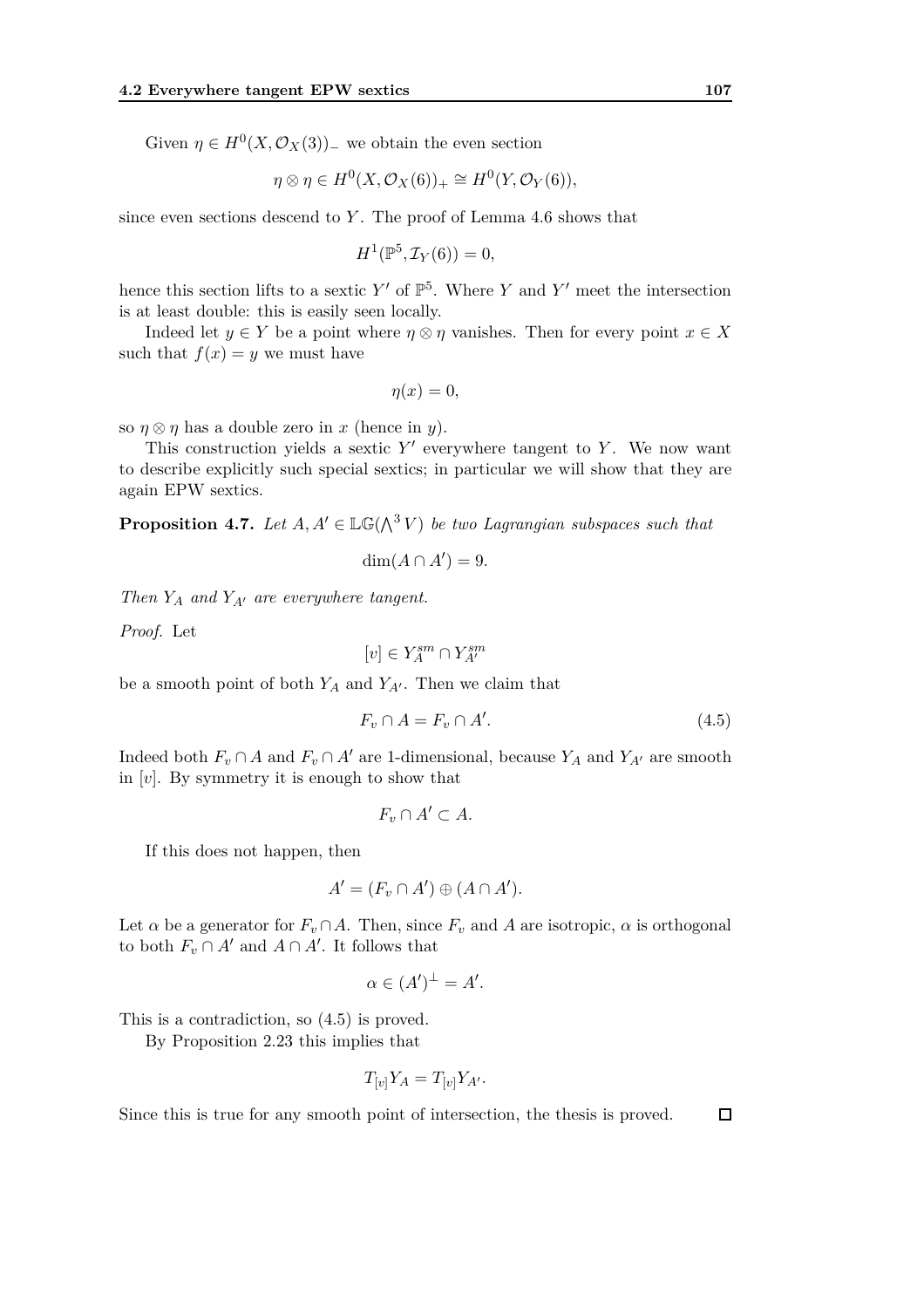**Remark.** If *A′′* is any other Lagrangian subspace with

$$
A \cap A' = A \cap A''
$$

it is easy to see that

$$
Y_A \cap Y_{A'} = Y_A \cap Y_{A''},
$$

where the latter is an equality *of schemes*. So this intersection only depends on

$$
U = A \cap A'.
$$

In other words we can associate to every  $U \in \mathbb{P}(A^{\vee})$  a section

$$
\tau \in H^0(Y_A, \mathcal{O}_{Y_A}(6)) \cong H^0(X_A, \mathcal{O}_{X_A}(6)_+).
$$

**Remark.** In the last remark we have implicitly used the fact that every  $U \in \mathbb{P}(A^{\vee})$ is contained in some other Lagrangian subspace  $A'$ . This is easy: if  $U$  is as above, then

$$
U^{\perp} \supset A^{\perp} = A,
$$

and every hyperplane of  $U^{\perp}$  containing *U* is such a Lagrangian subspace. Indeed let  $U \subsetneq A' \subsetneq U^{\perp}$ , so that

 $A' = U \oplus \langle v \rangle$ 

for some *v*. Then *v* is orthogonal both to *U* and to itself, so *A′* is isotropic.

In particular we see that there is a pencil of Lagrangian subspaces containing *U*.

**Proposition 4.8.** *The above construction yields an isomorphism*

$$
g \colon \mathbb{P}(A^{\vee}) \to \mathbb{P}H^{0}(X_A, \mathcal{O}_{X_A}(3)_{-}).
$$

The divisors

$$
D' \in |H^0(X_A, \mathcal{O}_{X_A}(3)_-)|,
$$

or better their images in *YA*, are endowed with a natural rational function.

Let  $U \in \mathbb{P}(A^{\vee})$  such that  $g(U) = D'$ , and let  $D = f(D')$ . We also let  $\ell_D$  be the pencil of Lagrangian subspaces containing *U*. Then there is a rational function

 $r_D: D \dashrightarrow \ell_D$ 

defined as follows.

Let *A*, *A'* be generators of  $\ell_U$ , and *x* a generic point of  $D \subset X_A$ . Then

$$
[v] = f_A(x) \in Y_A^{sm} \cap Y_{A'}^{sm},
$$

and by Equation (4.5) we have

$$
F_v \cap A = F_v \cap A',
$$

both of dimension 1. We claim that

$$
\dim(F_v \cap (A + A')) = 2. \tag{4.6}
$$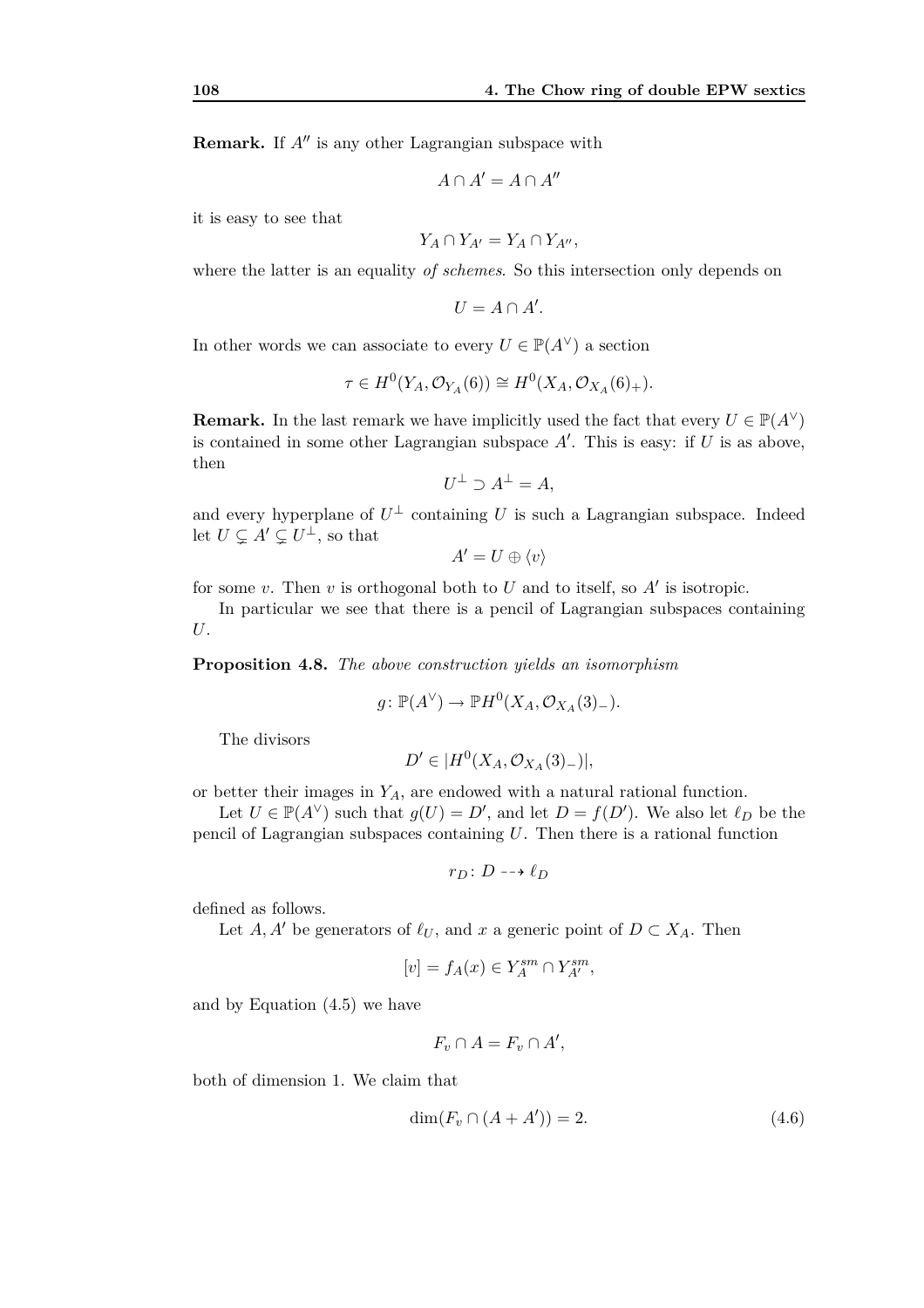Indeed we start by the simple remark that

$$
(F_v + A)^{\perp} = (F_v)^{\perp} \cap A^{\perp} = F_v \cap A \subset A' = (A')^{\perp}.
$$

We can dualize it to obtain

$$
A' \subset F_v + A,
$$

so we find that

$$
\dim(F_v + A + A') = \dim F_v + A = 19
$$

by Grassmann. Since

 $\dim(A + A') = 11, \qquad \dim F_v = 10,$ 

Grassmann's formula applied to  $F_v$  and  $A + A'$  yields Equation (4.6).

By Equation (4.6) we see that there is exactly one member  $A_v \in \ell_D$  such that

$$
F_v \cap (A + A') \subset A_v.
$$

Indeed all members of the pencil contain  $F_v \cap A$ , so containing  $F_v \cap (A + A')$  is just one more linear condition. We can explicitly see that

$$
A_v = (A \cap A') + (F_v \cap (A + A')).
$$

We then define

$$
r_D: D \dashrightarrow \ell_D.
$$

$$
[v] \longrightarrow A_v
$$

It is easy to describe the divisors in the linear system on *D* whose associated rational map is  $r_D$ . Indeed by construction we see that, given  $B \in \ell_D$ , we have  $r_D([v]) = B$  if and only if

$$
\dim(F_v \cap B) = 2,
$$

hence the map *r<sup>D</sup>* is defined by the pencil of divisors

$$
\{Y_B[2] \mid B \in \ell_D\}.
$$

**Remark.** We should note that indeed if  $B \in \ell_D$ , then

$$
\dim(B \cap A) = 9,
$$

and this implies that *Y<sub>A</sub>* contains *Y<sub>B</sub>*[2]. In fact if  $\dim(F_v \cap B) = 2$ , then  $\dim(F_v \cap B)$ *A*)  $\geq$  1.

#### **4.3 Proof of the main theorem**

In this section we shall prove the following theorem, which is the main result of this work.

**Theorem 4.9.** Let  $A \in \mathbb{LG}(\bigwedge^3 V)^0$  and let  $X_A$  be the associated double covering of *the EPW sextic YA. Then any polynomial relation*

$$
P(h_A, c_2(X_A), c_4(X_A)) = 0
$$

*in the classes of divisors on X<sup>A</sup> and in the Chern classes of X<sup>A</sup> which holds in the cohomology ring already holds at the level of the Chow ring.*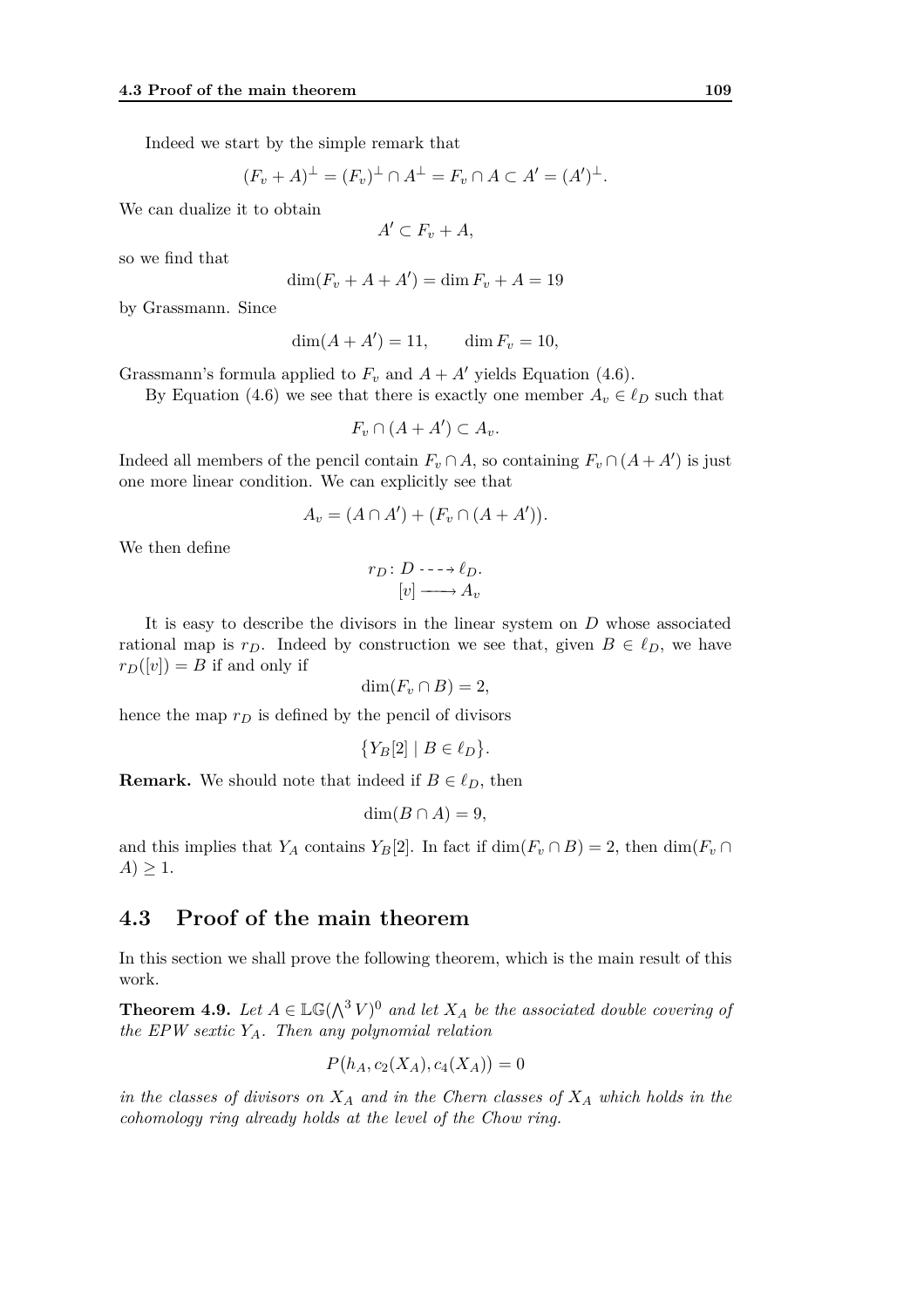**Remark.** The symplectic form on  $X = X_A$  gives an isomorphism

$$
T_X\cong \Omega^1_X,
$$

hence the odd Chern classes vanish. This is why they do not appear in the statement. Moreover if *A* is generic in  $\mathbb{LG}(\Lambda^3 V)$ , the group Pic $(X_A)$  is cyclic, generated by *hA*, so the theorem above yields exactly Voisin's conjecture.

**Remark.** The only relations in cohomology can be in degree 4, 6 or 8. Lemma 4.3 excludes the existence of relations of degree 4, hence we are left with relations in degree 6 or 8; these are listed in Propositions 4.1 and 4.2.

Proving the theorem will involve some steps, so we briefly outline the plan. First, we define a special 0-cycle class  $\theta$  on *X*; we aim to prove that every 0-cycle which can be expressed as a polynomial in *h*,  $c_2(X)$  and  $c_4(X)$  is a rational multiple of  $\theta$ . It turns out that it is easier to define a class  $\overline{\theta}$  on *Y* as the class of any point on a suitable Enriques surface inside *Y* , and to pull back this to *X*

The first two subsections are devoted to the definition of  $\overline{\theta}$  and the proof that it is actually well-defined. The next section carries out some geometrical construction on *X* which yield relations in the Chow ring. Finally the last section uses these relations to conclude the proof of Theorem 4.9.

#### **4.3.1 Definition of the class** *θ*

Let  $X = X_A$  as usual. Our first task is to define a class

$$
\theta \in CH^4(X)
$$

of degree 1. Then we will show that the relations

$$
h^4 = 12\theta
$$
,  $h^2 c_2(X) = 60\theta$ ,  $c_2(X)^2 = 828\theta$ ,  $c_4(X) = 324\theta$ 

hold.

It will actually be easier to work on *Y* , so we'd better find out the relationship between  $CH(X)$  and  $CH(Y)$ .

**Remark.** The map  $f: X \to Y$  induces a push-forward morphism

$$
f_*\colon CH(X)\to CH(Y),
$$

because *f* is proper (for the construction of Chow rings and morphisms between them see [Ful84, Chap. 1]). On the other hand  $f^*$  is usually defined for flat maps with fibers of constant dimension, and *f* is not flat.

Following Example 1*.*7*.*6 on [Ful84] we can define *f ∗* in our situation. Indeed Fulton shows that if

$$
Y = X/G
$$

is the quotient of  $X$  by the action of a finite group  $G$ , we have a canonical isomorphism

$$
CH(Y)_\mathbb{Q} \cong CH(X)_\mathbb{Q}^G,
$$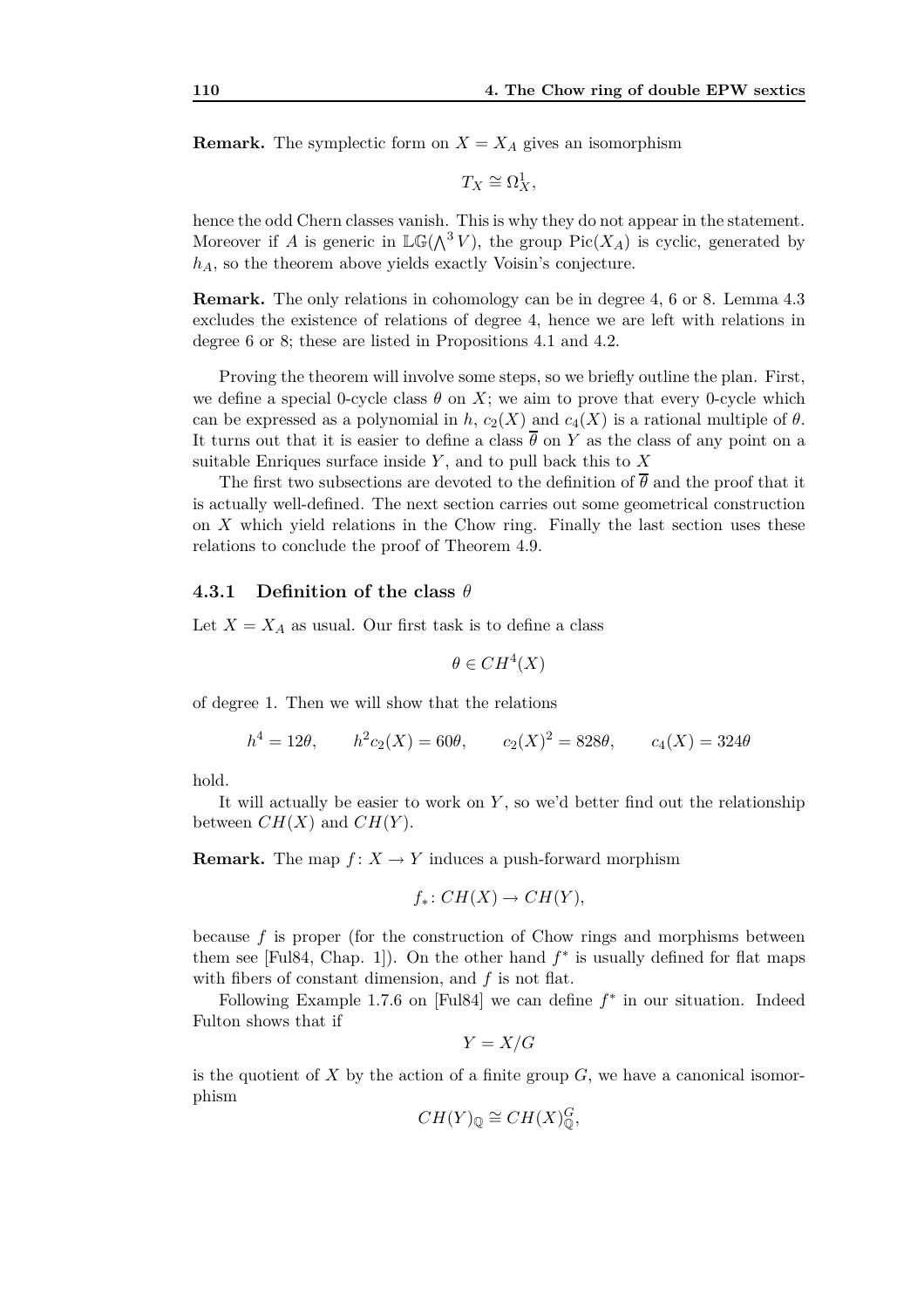where as usual  $CH(Y)_{\mathbb{Q}} = CH(Y) \otimes \mathbb{Q}$ . So if *f* is the quotient map we can define *f <sup>∗</sup>* by the composition

$$
CH(Y)_{\mathbb{Q}} \xrightarrow{\cong} CH(X)_{\mathbb{Q}}^G \hookrightarrow CH(X)_{\mathbb{Q}}.
$$

Fulton also shows that the composition

$$
CH(Y)_{\mathbb{Q}} \xrightarrow{f^*} CH(X)_{\mathbb{Q}} \xrightarrow{f_*} CH(Y)_{\mathbb{Q}}
$$

is the multiplication map by  $\sharp G$ .

In our situation  $G = \langle \varphi \rangle$ , where  $\varphi$  is the covering involution, and the composition above is multiplication by 2.

Recall that we have defined

$$
\Sigma_{10} \subset \mathbb{LG}(\Lambda^3 V)
$$

as the (zariski closure of the) set of Lagrangian subspaces such that there exist 10 independent subspaces

$$
W_1,\ldots,W_{10}\subset V
$$

of dimension 3 with  $\bigwedge^3 W_i \subset A$ , and  $\Sigma'_{10}$  is a particular component defined in Section 3.7. By Corollary 3.43 we know that for  $B \in \Sigma'_{10}$  generic  $Y_B[2]$  is birational to an Enriques surface.

We now recall a result about Chow groups of surfaces ([Voi03, Thm. 11*.*10])

**Theorem** (Bloch, Kas, Lieberman)**.** *Let S be a smooth projective surface with*  $H^{2,0}(S) = 0$ , and assume that *S* is not of general type. Then the Albanese map

$$
alb_S: CH^2_{hom}(S) \to Alb(S)
$$

*is an isomorphism. In particular if moreover*  $H^{1,0}(S) = 0$ , then  $CH_{hom}^2(S) = 0$ .

By this result we see that if *S* is an Enriques surface,

$$
CH^2(S) \cong \mathbb{Z}.
$$

In particular this conclusion is true for  $Y_B[2]$ , when  $B \in \Sigma'_{10}$  is generic.

To handle the case where *B* is not generic we use the following result (the proof is the same of [Voi03, Lemma 10.7]):

**Theorem.** *Consider an algebraic family of cycles*  $(Z_t)_{t \in U}$  *on a variety X parametrized by a basis U. Then the set*

 ${u \in U \mid Z_t \text{ is rationally equivalent to zero}}$ 

*is a countable union of Zariski closed subsets of U.*

By the above result, the fact that  $CH^2(Y_B[2]) = \mathbb{Z}$  for *B* generic extends to the case where *B* is not generic. In conclusion we have the

**Proposition 4.10.** *Let*  $B \in \Sigma'_{10}$ *; then* 

$$
CH^2(Y_B[2]) \cong \mathbb{Z}.
$$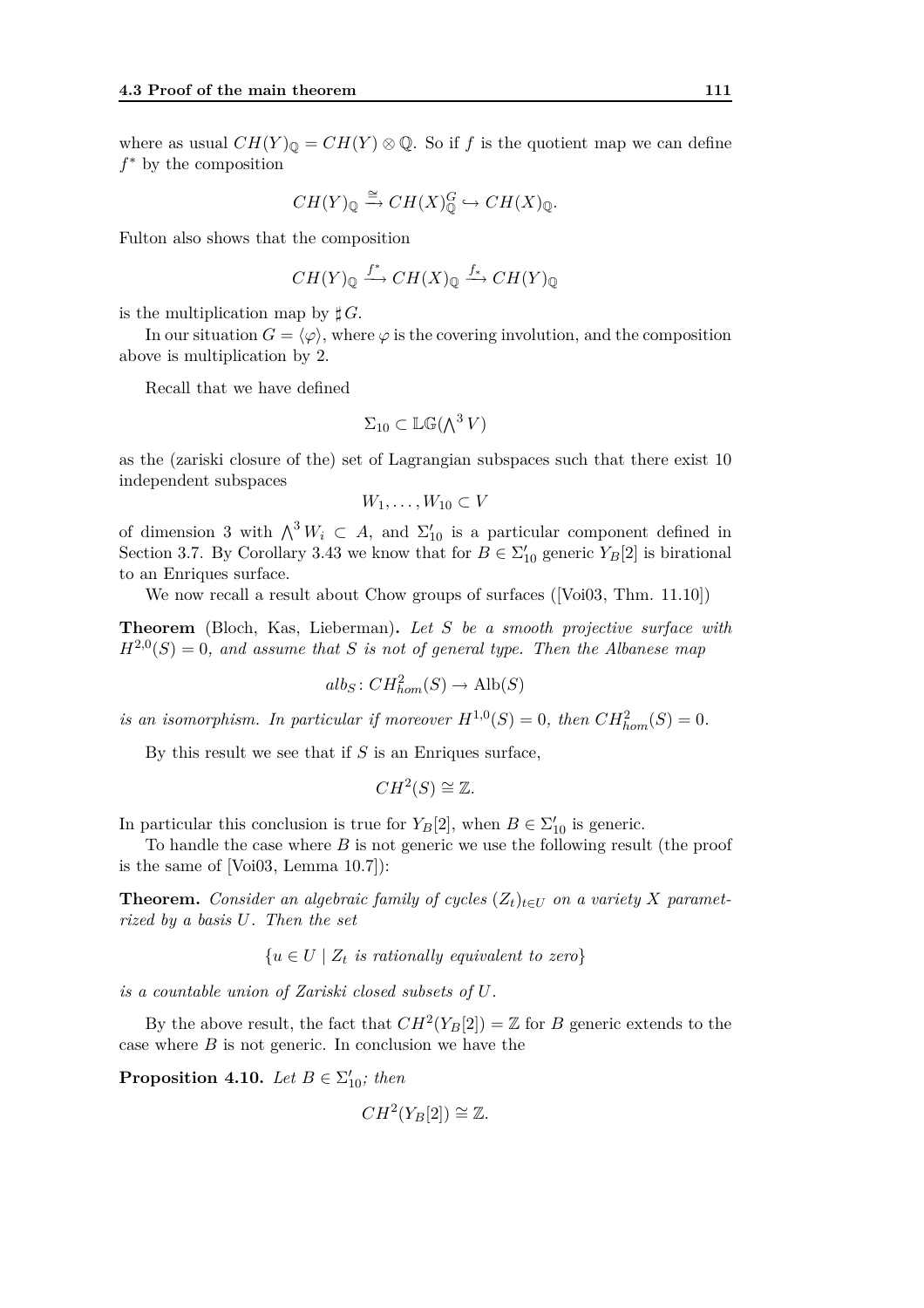That said, we define a class

$$
\overline{\theta} \in CH^4(Y_A)
$$

as follows. Let  $A \in \mathbb{LG}(\bigwedge^3 V)^0$ . We have the

**Proposition 4.11.** *There exists*  $B \in \Sigma'_{10}$  *such that* 

$$
\dim(A \cap B) \ge 9. \tag{4.7}
$$

The proof of the above Proposition is quite involved, and will be given in the following subsection.

By the remark at the end of the previous section we know that

$$
Y_B[2]\subset Y_A,
$$

so we define  $\overline{\theta}$  as the class of a point of  $Y_B[2]$ . We need to do some checks in order to show that this is actually well-defined. We also define

$$
\theta = \frac{1}{2} f^*(\overline{\theta}) \in CH^4(X).
$$

**Lemma 4.12.** *Let*  $B, B' \in \mathbb{LG}(\bigwedge^3 V)$  *such that* (4.7) *holds. Then* 

$$
Y_B[2] \cap Y_{B'}[2] \neq \emptyset \tag{4.8}
$$

*Proof.* It is enough to show that

$$
Y_B[2]\cdot Y_{B'}[2]\neq 0
$$

in  $CH^*(Y_A)$ . Recall that in Section 4.2 we have exhibited a rational equivalence between  $Y_B[2]$  and  $Y_A$ , given by the rational function  $r_U$  on  $D_U$ , where  $U = A \cap B$ . So it will be enough to prove that

$$
Y_A[2]^2 \neq 0.
$$

By the definition of the ring structure on *CH<sup>∗</sup>* (*YA*) we need to prove that

$$
Z_A^2 \neq 0 \text{ in } CH^*(X_A).
$$

But actually  $Z_A^2 \neq 0$  already in cohomology. Indeed, using the fact that  $Z_A$  is Lagrangian, we have

$$
Z_A^2 = c_2(\mathcal{N}_{Z_A/X_A}) = c_2(\Omega_{Z_A}^1) = c_2(Z_A) = \chi_{top}(Z_A) = 192
$$

by the results cited in Section 2.4.

By the previous Lemma we see that the class of  $\overline{\theta} \in CH^4(Y)$  is actually independent of the chosen  $B \in \Sigma'_{10}$  such that (4.7) holds.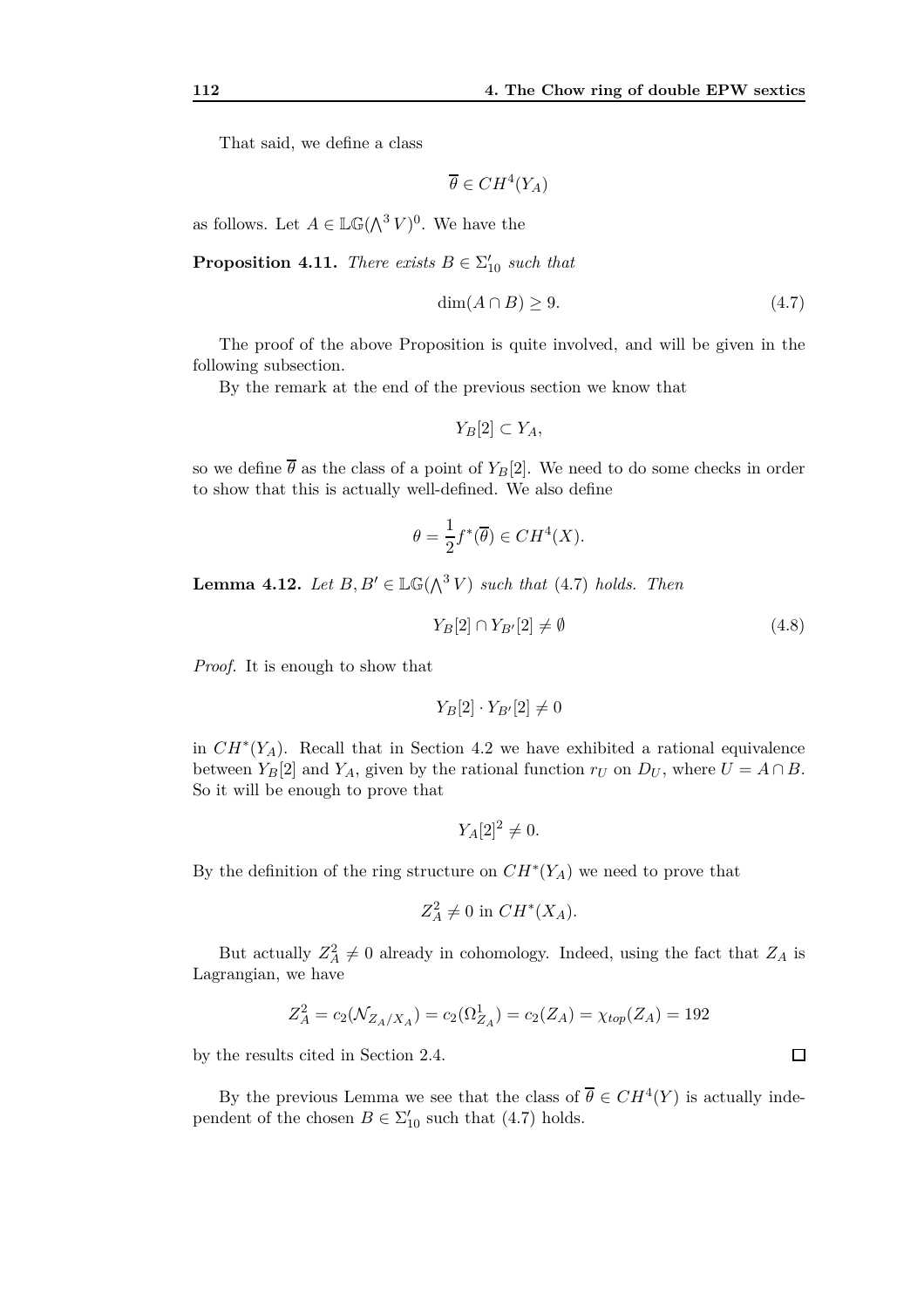#### **4.3.2 Proof of Proposition 4.11**

We now prove that given any Lagrangian subspace  $A \subset \Lambda^3 V$  there exists  $B \in \Sigma'_{10}$ such that

$$
\dim A \cap B \ge 9.
$$

This will be done in several steps.

We begin with the construction of a suitable incidence variety. For the present purposes it is irrelevant that the symplectic space is  $\bigwedge^3 V$ , so we just consider any symplectic vector space  $E$  of dimension  $2n$ . We define the incidence variety

$$
\Omega = \{(A, B) \mid \dim(A \cap B) \ge n - 1\} \subset \mathbb{LG}(E) \times \mathbb{LG}(E).
$$

This has two projections  $\pi_1$  and  $\pi_2$  over the Lagrangian Grassmannian LG(*E*). We can find the dimension of  $\Omega$  by studying the fibers of these morphisms. Let

$$
\Omega_A = \pi_1^{-1}(A)
$$

be a fiber of  $\pi_1$ . We consider the Plücker embedding, and let  $v_A \in \bigwedge^n E$  be a vector such that  $[v_A] = A$ .

**Lemma 4.13.** *Under the Plücker embedding,*  $\Omega_A$  *is a cone of vertex A over*  $\mathbb{P}(A^{\vee})$ *. The latter is embedded in*

$$
\mathbb{P}(\bigwedge^n E/\langle v_A \rangle)
$$

*by the complete linear system*  $\mathcal{O}_{\mathbb{P}(A^{\vee})}(2)$ *.* 

*Proof.* It is easier to consider the non Lagrangian case first. So consider the bigger incidence variety

$$
\widetilde{\Omega} = \{ (A, B) \mid \dim(A \cap B) \ge n - 1 \} \subset \operatorname{Gr}(n, E) \times \operatorname{Gr}(n, E).
$$

Accordingly we have the fiber

$$
\widetilde{\Omega}_A = \{ B \in \operatorname{Gr}(n, E) \mid \dim(A \cap B) \ge n - 1 \}.
$$

We claim that this is a cone of vertex *A* over

$$
\mathbb{P}(A^{\vee}) \times \mathbb{P}(E/A).
$$

First, we give the embedding

$$
\varphi \colon \mathbb{P}(A^{\vee}) \times \mathbb{P}(E/A) \hookrightarrow \mathbb{P}(\bigwedge^n E/\langle v_A \rangle).
$$

This is done as follows. Let  $(U, U') \in \mathbb{P}(A^{\vee}) \times \mathbb{P}(E/A)$ , so

$$
U\subset A\subset U'
$$

with

$$
\dim U = n - 1, \qquad \dim U' = n + 1
$$

We choose a basis  $\{u_1, \ldots, u_{n+1}\}$  of U' such that  $\{u_1, \ldots, u_n\}$  is a basis of *A* and *{u*1*, . . . , un−*1*}* of *U*. We the set

$$
\varphi(U, U') = [u_1 \wedge \cdots \wedge u_{n-1} \wedge u_{n+1}].
$$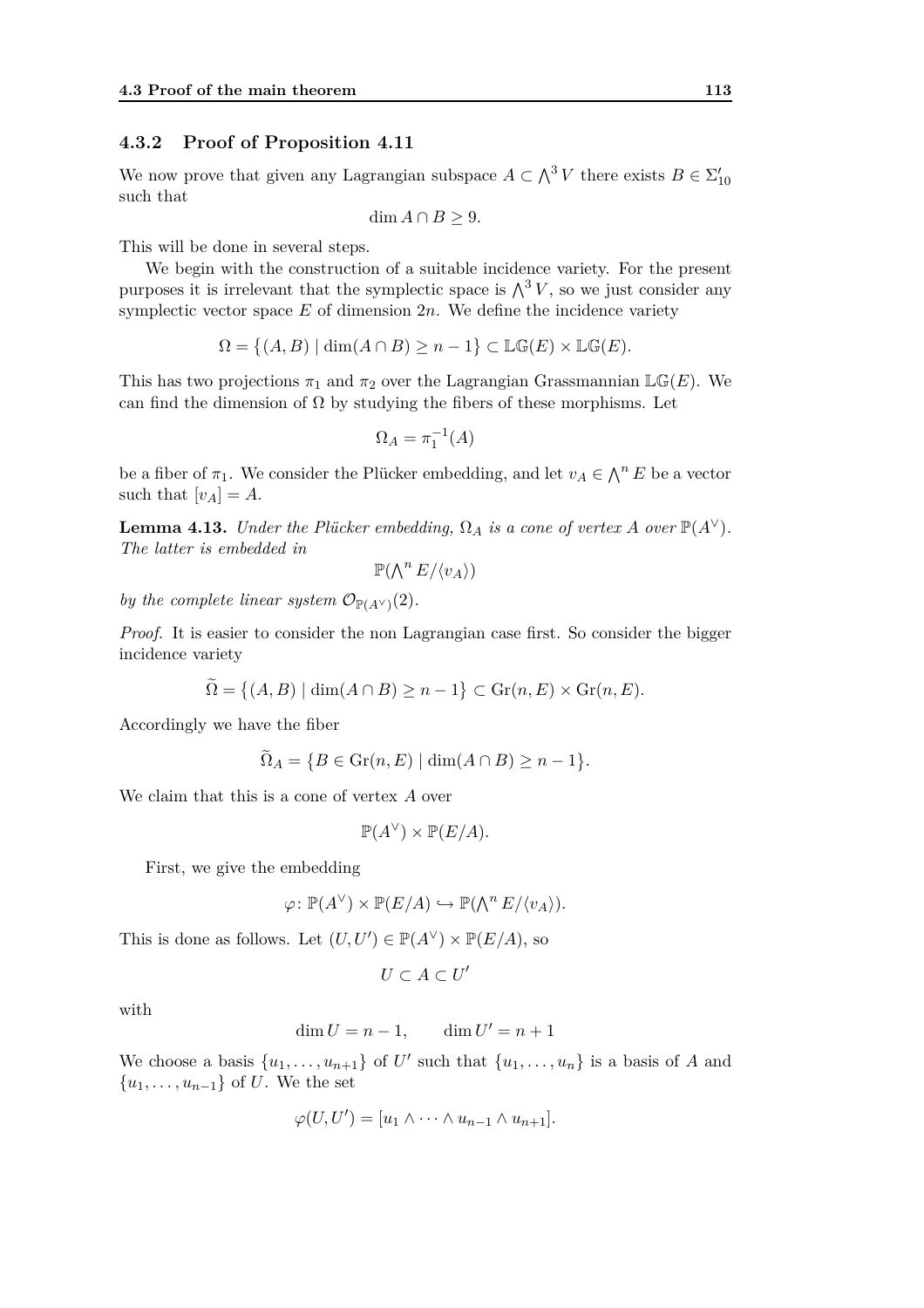It is immediate to see that another choice of basis doesn't change the class of  $\varphi(U, U')$  modulo

$$
v_A = u_1 \wedge \cdots \wedge u_n,
$$

so  $\varphi$  is well-defined.

Moreover, for fixed *U*,  $\varphi(U, \cdot)$  gives a linear embedding of  $\mathbb{P}(E/A)$  and viceversa. Hence we get a bilinear embedding of the product.

Now we have the projection of center *A*

$$
\pi_A\colon \mathbb{P}(\bigwedge^n E) \dashrightarrow \mathbb{P}(\bigwedge^n E/\langle v_A \rangle),
$$

and we can restrict this projection to  $\Omega_A \setminus \{A\}$ . One checks easily that this is just

$$
\pi_A \colon \widetilde{\Omega}_A \setminus \{A\} \longrightarrow \mathbb{P}(A^{\vee}) \times \mathbb{P}(E/A),
$$

$$
B \longrightarrow (B \cap A, B + A)
$$

thereby proving the claim.

Now assume that *A* is Lagrangian. The symplectic form on *E* identifies *E/A* with  $A^{\vee}$ . A given subspace  $B \in \tilde{\Omega}_A$  is Lagrangian if and only if, under this identification,  $B \cap A$  is identified with  $B + A$ . We can consider the diagonal embedding

$$
\mathbb{P}(A^{\vee}) \to \mathbb{P}(A^{\vee}) \times \mathbb{P}(E/A) \to \mathbb{P}(\bigwedge^n E/\langle v_A \rangle);
$$

this is given by sections of  $\mathcal{O}_{\mathbb{P}(A^{\vee})}(2)$  because  $\varphi$  is bilinear.

Moreover  $\Omega_A$  is exactly the cone above the image of this embedding, and this proves the lemma.  $\Box$ 

The above lemma allows us to compute the dimension of  $\Omega$ . Indeed we see that the fibers of  $\pi_1$  are irreducible of dimension *n*. Since

$$
\dim \mathbb{LG}(E) = \binom{n+1}{2},
$$

it follows that  $\Omega$  is irreducible of dimension

$$
\dim \Omega = n + \binom{n+1}{2}.
$$

Next we study the tangent space to  $\Omega$ . Recall that the tangent space  $T_A \mathbb{LG}(E)$ is canonically identified with  $Sym^2(A^{\vee})$ . We describe the tangent space to  $\Omega$  inside the product

$$
T_A \mathbb{LG}(E) \times T_B \mathbb{LG}(E).
$$

**Lemma 4.14.** Let  $(A, B) \in \Omega$  with  $A \neq B$ , and let  $U = A \cap B$ . Then  $\Omega$  is smooth *at* (*A, B*)*, with tangent space*

$$
T_{(A,B)}\Omega = \left\{ (q_A, q_B) \in \text{Sym}^2(A^{\vee}) \times \text{Sym}^2(B^{\vee}) \mid q_A \big|_U = q_B \big|_U \right\}.
$$
 (4.9)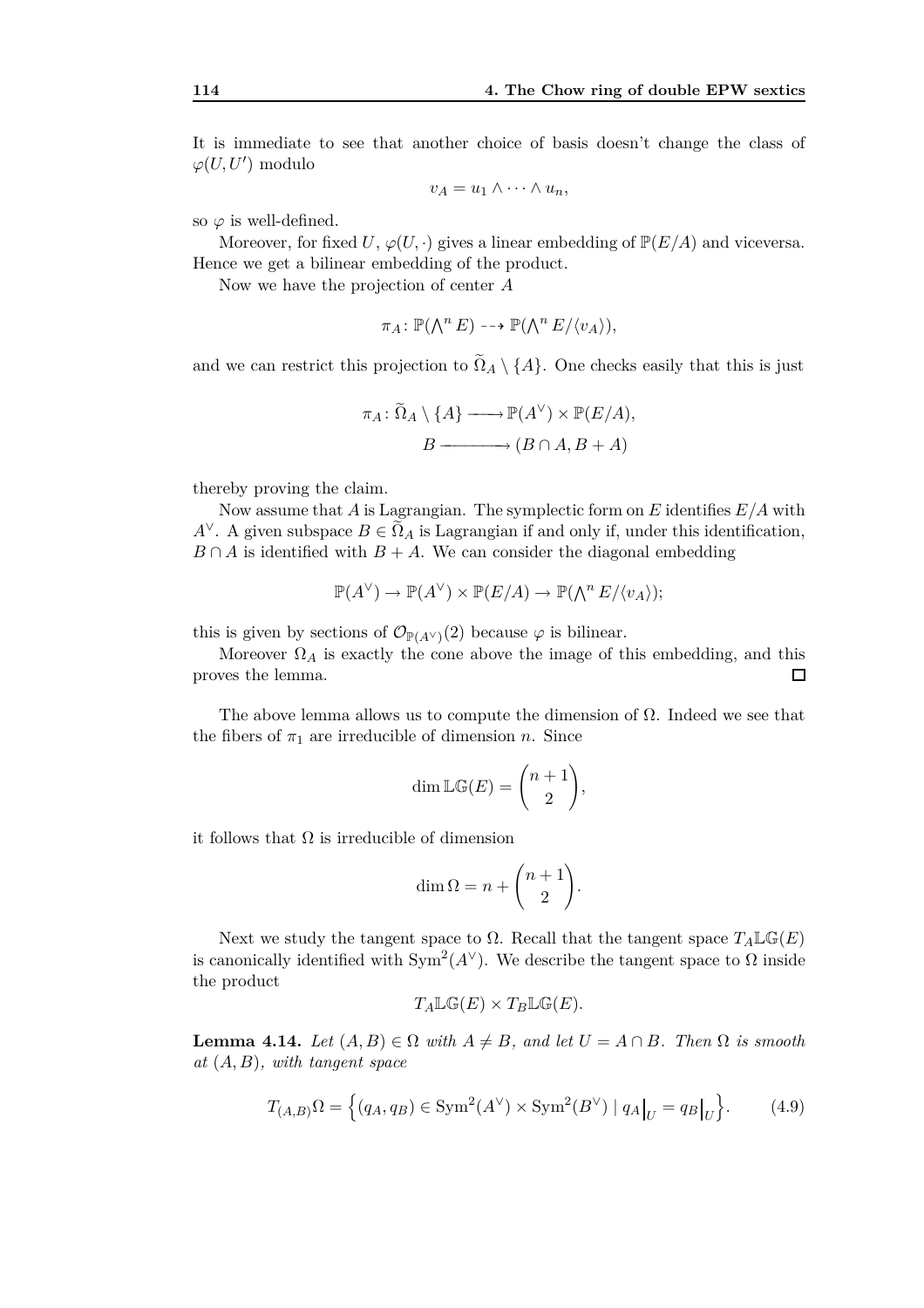*Proof.* The points of  $\Omega$  outside the diagonal form an orbit under the action of the symplectic group. Since this orbit is open, every point  $(A, B) \in \Omega$  with  $A \neq B$  has to be smooth, and this proves the first assertion.

To describe explicitly the tangent space we start by remarking that the two sides of Equation (4.9) have the same dimension  $n + \binom{n+1}{2}$ . We have verified that this is the dimension of  $\Omega$ , hence the dimension of its tangent space at  $(A, B)$  by the first part of the proof. That this is also the dimension of the right hand side is an immediate computation.

So we just check that we have one inclusion. Again, it is easier to work out the non Lagrangian case first. Namely consider the incidence variety

$$
\tilde{\Omega} \subset \operatorname{Gr}(n, E) \times \operatorname{Gr}(n, E).
$$

The corresponding statement, that we shall now prove, is the following.

Let  $(A, B) \in \Omega$  with  $A \neq B$ , and let

$$
U = A \cap B, \qquad U' = A + B,
$$

so that  $\dim U = n - 1$ ,  $\dim U' = n + 1$ . Given any

$$
f \in T_A \operatorname{Gr}(n, E) \cong \operatorname{Hom}(A, E/A)
$$

we can consider the composition  $f_{A,B} \in \text{Hom}(U, E/U')$  given by

$$
U \hookrightarrow A \to E/A \twoheadrightarrow E/U'.
$$

Similarly for *B*: given  $g \in T_B$  Gr $(n, E)$  we consider  $g_{A,B} \in \text{Hom}(U, E/U')$ . Then the claim is that

$$
T_{A,B}\widetilde{\Omega} = \{(f,g) \mid f_{A,B} = g_{A,B}\} \subset \text{Hom}(A, E/A) \times \text{Hom}(B, E/B). \tag{4.10}
$$

Let us see how the lemma follows from Equation (4.10). In case *E* has a symplectic form and *A* and *B* are both Lagrangian, it is immediate to check that  $U' = U^{\perp}$ . In this case we can identify

$$
E/U'=E/U^\perp\cong U^\vee.
$$

If  $f \in T_A \mathbb{LG}(E)$ , the homomorphism

$$
f\colon A\to E/A\cong A^\vee
$$

is symmetric, so it restricts to a symmetric homomorphism  $f_{A,B}$ . The same remark holds for *B*, so Equation (4.10) implies Equation (4.9).

Let us now prove Equation  $(4.10)$ . By the same dimensional count, it is enough to prove one inclusion. Now it is just a matter of unwinding the identification of  $T_A$  Gr(*n, E*) with Hom(*A, E*/*A*).

Let  $(A(t), B(t))$  be a curve on  $\tilde{\Omega}$  with

$$
A(0) = A, \qquad B(0) = B.
$$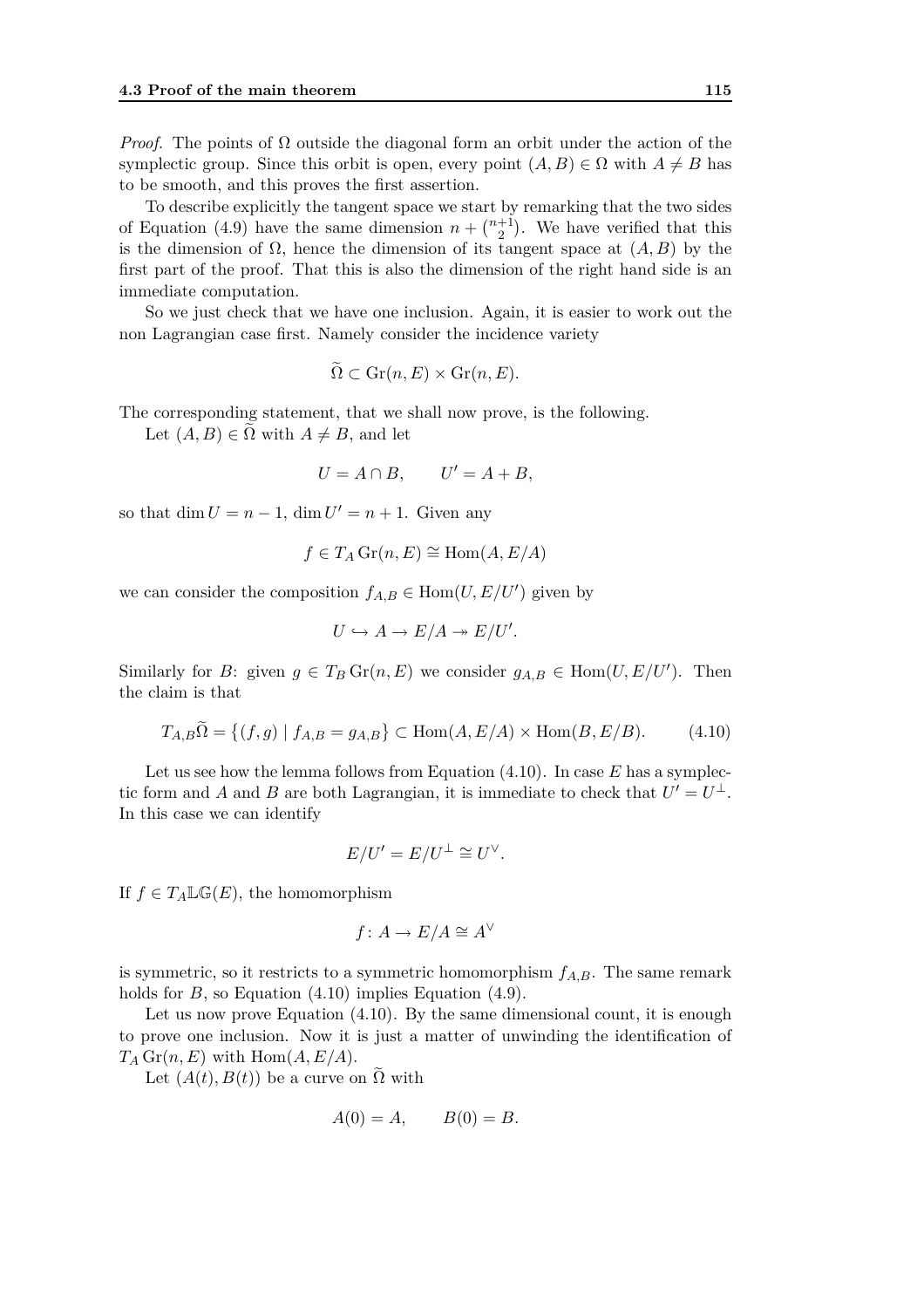We let  $U(t) = A(t) \cap B(t)$ ; this has dimension  $n-1$  for all *t* sufficiently small. So we can choose vectors

$$
u_1(t),\ldots,u_{n-1}(t),a(t),b(t)
$$

such that

$$
U(t) = \langle u_1(t), \dots, u_{n-1}(t) \rangle,
$$
  
\n
$$
A(t) = \langle u_1(t), \dots, u_{n-1}(t), a(t) \rangle,
$$
  
\n
$$
B(t) = \langle u_1(t), \dots, u_{n-1}(t), b(t) \rangle.
$$

Choose a subspace  $C \subset E$  complementary to both *A* and *B*. Then the homomorphism associated to the tangent vector  $\vec{A}(0)$  is constructed as follows.

Since

$$
E=A\oplus C,
$$

the subspace  $A(t)$ , for *t* small, is the graph of a map  $f(t)$ :  $A \rightarrow C$ . The vector

$$
A(0) \in T_A \operatorname{Gr}(n, E)
$$

corresponds to  $f'(0): A \to C$ . Similarly  $B(t)$  is seen as the graph of a map  $g(t): B \to$ *C*, and we identify  $\dot{B}(0)$  with  $g'(0)$ . The subspace *C* is then identified, by projection, with  $E/A$  in the first case and with  $E/B$  in the second.

Now we take a vector  $v \in U$ . We can choose functions

$$
\lambda_1(t),\ldots,\lambda_n(t),\mu_1(t),\ldots,\mu_n(t)
$$

such that

$$
f(t)v + v = \lambda_1(t)u_1(t) + \dots + \lambda_{n-1}(t)u_{n-1}(t) + \lambda_n(t)a(t)
$$
  
 
$$
g(t)v + v = \mu_1(t)u_1(t) + \dots + \mu_{n-1}(t)u_{n-1}(t) + \mu_n(t)b(t),
$$

so that

$$
f(t)v - g(t)v = (\lambda_1(t) - \mu_1(t))u_1(t) + \cdots +
$$
  
+
$$
(\lambda_{n-1}(t) - \mu_{n-1}(t))u_{n-1}(t) + \lambda_n(t)a(t) - \mu_n(t)b(t).
$$

Taking derivatives and using the fact that  $\lambda_i(0) = \mu_i(0) = 0$  for every *i*, we find

$$
f'(0)v - g'(0)v = (\lambda'_1(0) - \mu'_1(0))u_1(0) + \cdots + (\lambda'_{n-1}(0) - \mu'_{n-1}(0))u_{n-1}(0) + \lambda'_n(0)a(0) - \mu'_n(0)b(0).
$$

So  $f'(0)v \equiv g'(0)v$  modulo *U*'; in other words the two homomorphisms  $f_{A,B}$  and *gA,B* agree.  $\Box$ 

Now we are ready to prove the main lemma of this subsection. Of course we choose  $E = \bigwedge^3 V$ . We let  $\Sigma'_{10}$  be any irreducible component of  $\Sigma_{10}$  of codimension 10 in  $\mathbb{LG}(\Lambda^3 V)$ . We consider the restricted incidence variety

$$
\Gamma = \Omega \cap \left( \mathbb{LG}(\Lambda^3 V) \times \Sigma_{10}' \right) = \{ (A, B) \mid B \in \Omega_A \}.
$$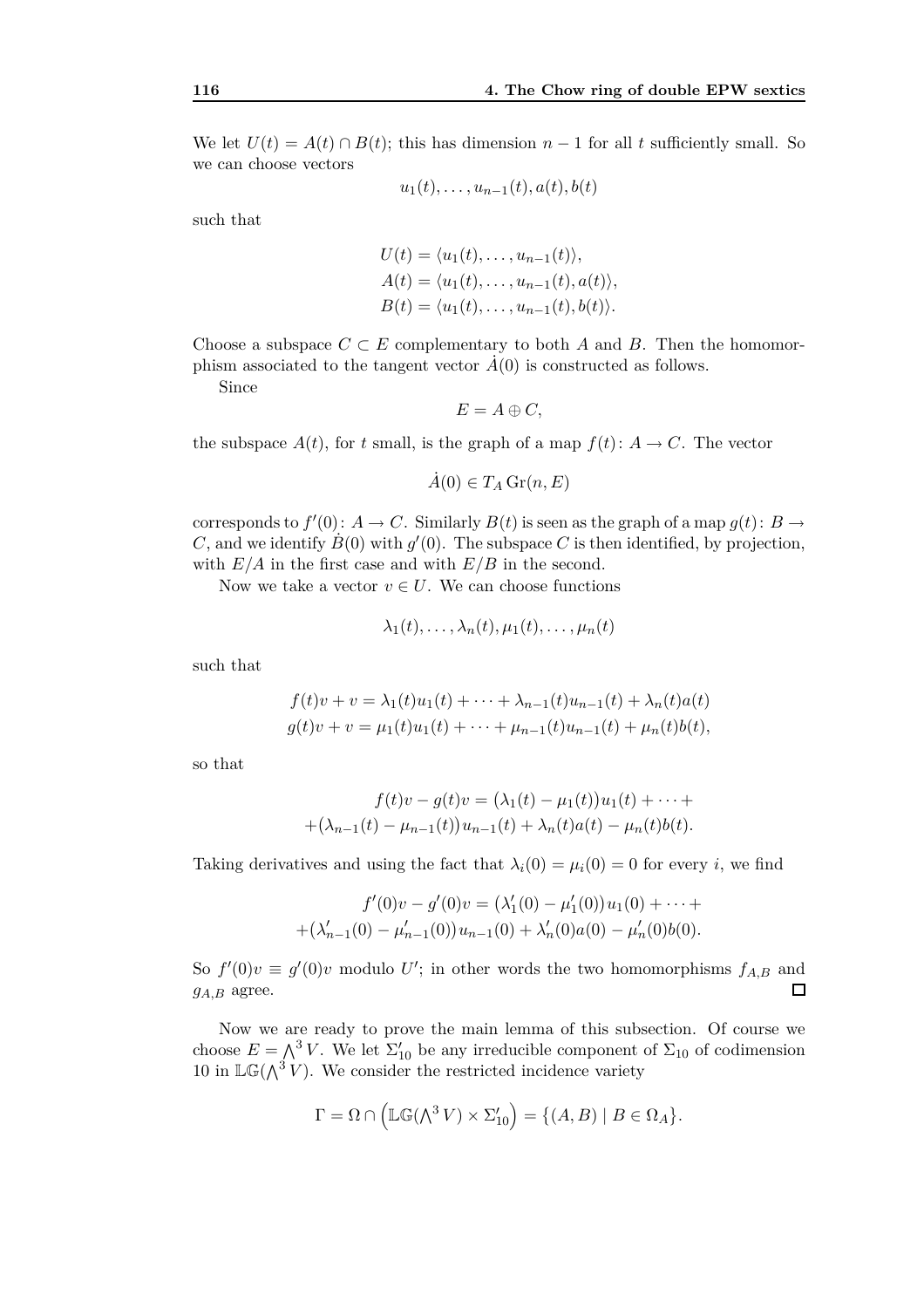As before we have the two projections



Since  $\rho$  is a fibration over  $\Sigma'_{10}$  with fiber  $\Omega_B$ , and since we have proved that

$$
\dim \Omega_B = 10 = \operatorname{codim}_{\mathbb{LG}(\bigwedge^3 V)} \Sigma'_{10},
$$

we deduce that

$$
\dim \Gamma = \dim \mathbb{LG}(\bigwedge^3 V).
$$

Our ultimate goal is to prove that  $\pi$  is a generically finite map. The lemma that we shall use is the following.

**Lemma 4.15.** *Let*  $(A, B) \in \Gamma$  *and assume that* 

- *i) B contains exactly* 10 *decomposable forms*  $\alpha_1, \ldots, \alpha_{10}$ *, which are linearly independent;*
- *ii)* for  $i = 1, \ldots 10$  the form  $\alpha_i \notin A$ .

*Then the differential*  $d\pi_{(A,B)}$  *is an isomorphism.* 

*Proof.* By our hypothesis and Proposition 2.4, we see that the tangent to  $\Sigma'_{10}$  at *B* is the subspace *T* of  $Sym^2(B^{\vee})$  consisting of those quadratic forms *q* such that

$$
q(\alpha_i)=0 \text{ for } i=1,\ldots,10.
$$

Let  $U = A \cap B$ ; we claim that the composition

$$
T \hookrightarrow \text{Sym}^2(B^{\vee}) \to \text{Sym}^2(U^{\vee})
$$

is injective. Here the second map is the restriction on quadratic forms.

Indeed assume that a quadratic form  $q \in T$  vanishes identically on *U*; then its zero locus is the union of two hyperplanes

$$
U\cup U'\subset B.
$$

We have assumed that  $\alpha_i \notin U$  for every *i*; it follows that  $U'$  has to contain all  $\alpha_i$ . But this is impossible, since we have assumed that they are linearly independent, and the contradiction proves the claim.

We then consider the following diagram

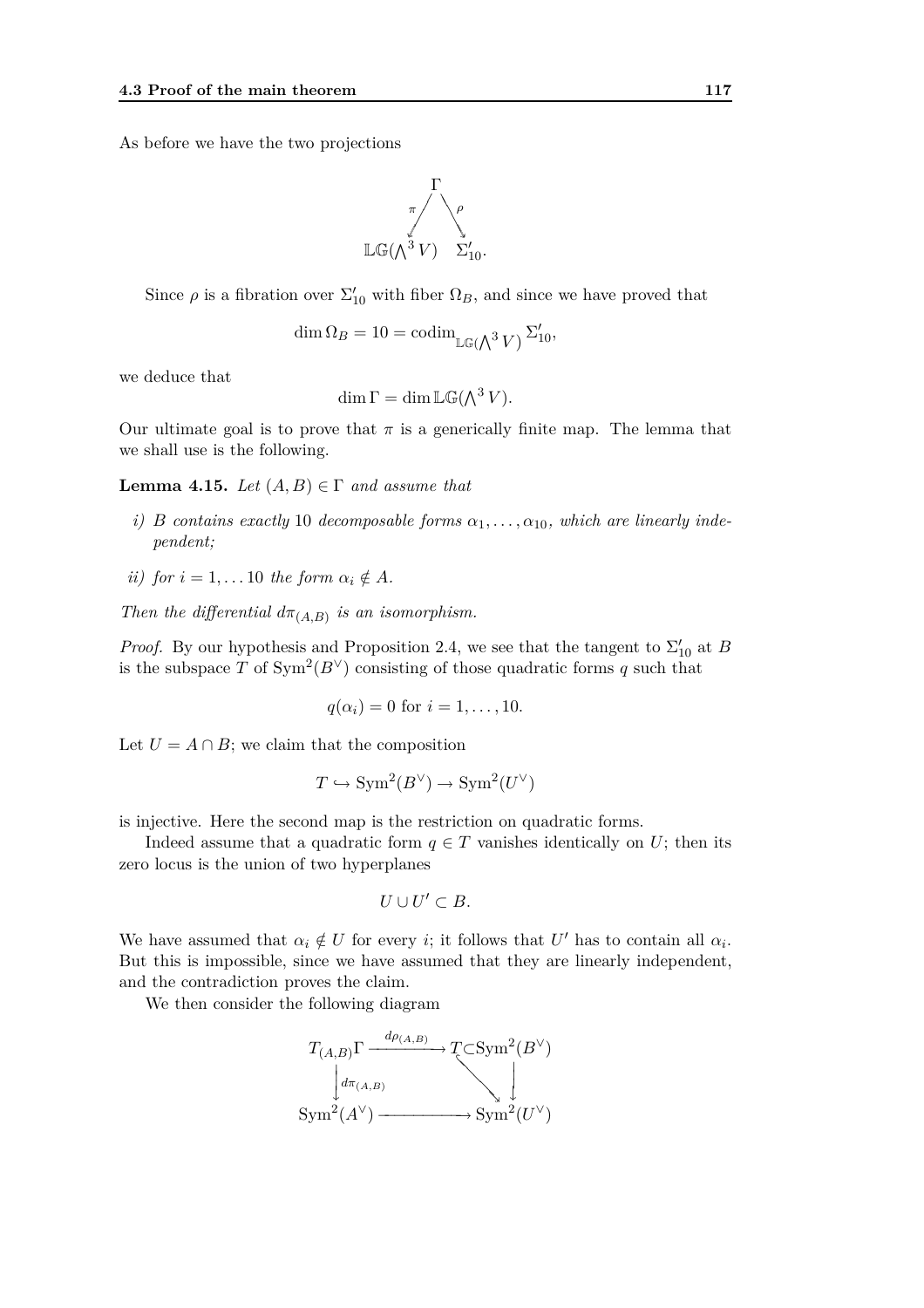This is commutative by Equation (4.9), since  $\Gamma \subset \Omega$ .

Assume that

$$
d\pi_{(A,B)}v=0
$$

for some  $v \in T_{(A,B)}\Gamma$ . Then the diagram shows that we have also

$$
d\rho_{(A,B)}v=0.
$$

Since

$$
\Gamma \subset \mathbb{LG}(\Lambda^3 V) \times \Sigma'_{10},
$$

we find that  $v = 0$ .

**Corollary 4.16.** *Under the same hypothesis, the map*  $\pi$  *is generically finite, in particular it is surjective.*

*Proof.* Since we already know that  $\Gamma$  and  $\mathbb{LG}(\Lambda^3 V)$  have the same dimension, it is enough to show surjectivity. Assuming that  $\pi$  is not surjective, the image has positive codimension in  $\mathbb{LG}(\Lambda^3 V)$ .

By the theorem on the dimension of the fibers it follows that every component of every fiber of  $\pi$  has dimension at least 1. But Lemma 4.15 implies that the fiber of *π* above *A* has an isolate point, contradiction.  $\Box$ 

Now we see that in order to prove Proposition 4.11 it is enough to show a couple of Lagrangian subspaces (*A, B*) which satisfy the hypothesis of Lemma 4.15. For then the assertion that the fiber of  $\pi$  over any  $A$  is not empty is exactly the thesis of the proposition.

By Corollary 3.44 we know that the generic  $B \in \Sigma'_{10}$  contains exactly 10 independent decomposable forms, up to multiples. Let  $U \subset B$  be any hyperplane which doesn't contain any of them. Then we can find a pencil of Lagrangian subspaces *A* such that

$$
A\cap B=U;
$$

then the pair  $(A, B)$  satisfies the hypothesis of Lemma 4.15, and we are done.

#### **4.3.3 Some geometric constructions**

We now want to show that the expected relations hold in  $CH(Y)_{\mathbb{Q}}$ .

**Remark.** In the following we need to perform intersection products on the Chow ring of *Y* , and this may seem not well-defined, since *Y* is singular. But recall that we have the isomorphism

$$
CH(Y)_{\mathbb{Q}} \cong CH(X)_{\mathbb{Q}}^G,
$$

and  $CH(X)_{\mathbb{Q}}^G$  is a subring of  $CH(X)_{\mathbb{Q}}$ , so we can multiply cycle classes on *Y*.

Let  $\overline{h} = c_1(\mathcal{O}_Y(1))$  be the hyperplane class on *Y*. We start to prove relations in  $CH(Y)$  analogous to those found in Proposition 4.1. In order to do this, we need another geometric lemma.

**Lemma 4.17.** *There exists a line*  $L_0 \subset Y$  *which meets*  $Y_B[2]$ *.* 

*Proof.* Let *V* be the union of lines contained in *Y* .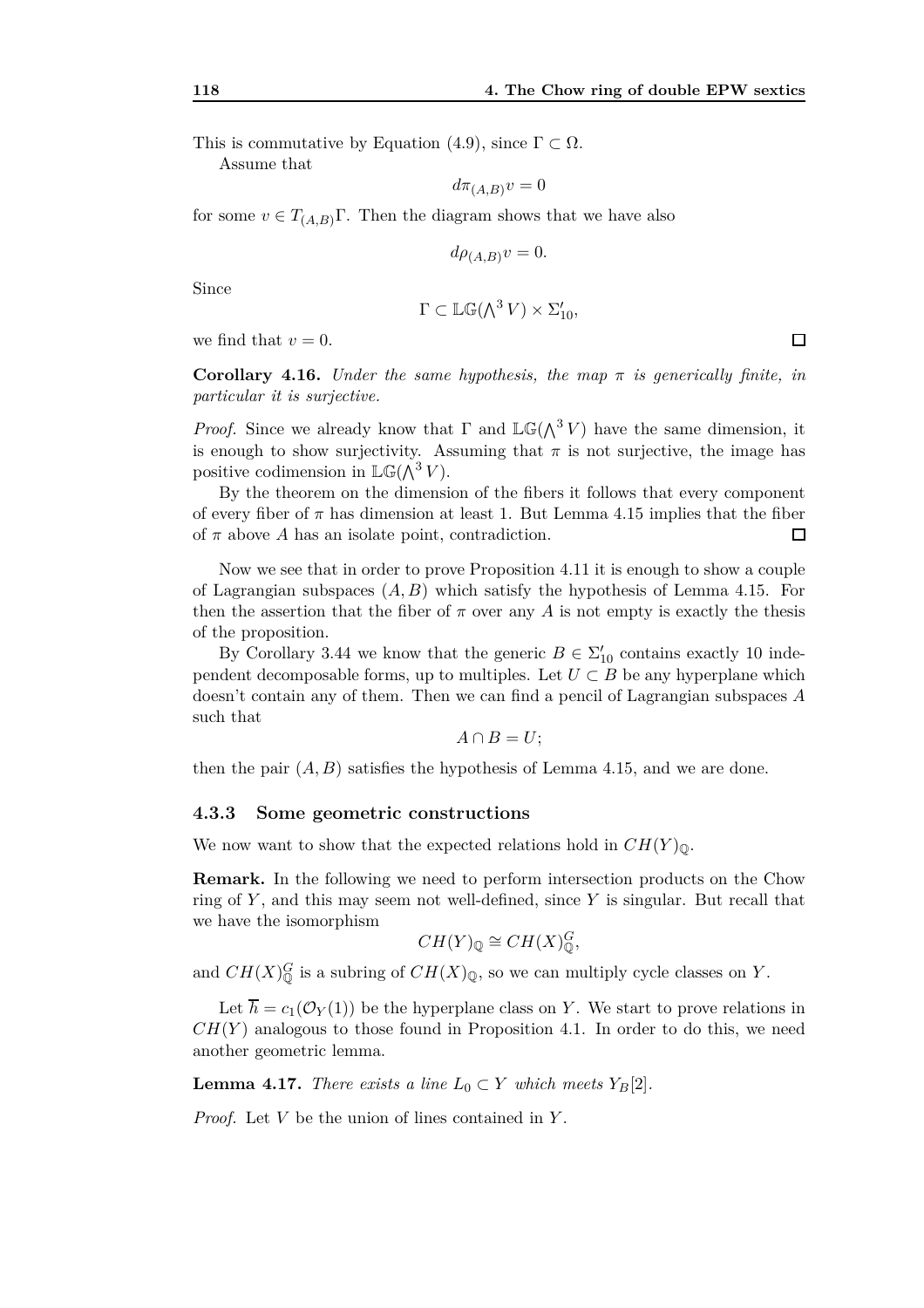Step 1: dim  $V \geq 2$ . Let  $R \subset \text{Gr}(2, V)$  be the locus of lines  $\ell \subset Y_A$ . We can obtain *R* as follows. Let

$$
Y_A = V(g),
$$

where *g* is a degree 6 polynomial, and let *S* be the tautological subbundle on  $\text{Gr}(2, V)$ , so that  $\text{Sym}^{6}(\mathcal{S}^{\vee})$  is the fiber bundle whose fiber at  $\ell$  is the vector space of homogeneous polynomials of degree 6 on *ℓ*.

Then we can define a section

$$
s \in H^0(\operatorname{Gr}(2, V), \operatorname{Sym}^6(\mathcal{S}^\vee))
$$

by the condition

$$
s(\ell) = g\big|_{\ell}.
$$

By definition *R* is the zero locus of *s*. It follows that

$$
\dim R \ge \dim \operatorname{Gr}(2, V) - \operatorname{rk} \operatorname{Sym}^6(\mathcal{S}^{\vee}) = 8 - 7 = 1,
$$

provided *R* is not empty. But we can show that  $R \neq \emptyset$  by computing the fundamental class

$$
[R] = c_7(\text{Sym}^6(\mathcal{S}^{\vee})) = 432 \cdot 134 \sigma_{4,3}.
$$

Here the notation is that of Schubert calculus, see for instance [GH78, Sec. 1*.*5]. Since

$$
V=\bigcup_{\ell\in R}\ell
$$

is birational to a  $\mathbb{P}^1$  bundle over *R*, it follows that dim  $V \geq 2$ .

Step 2: There exists  $B'$  such that  $A \cap B = A \cap B'$  and  $Y_{B'}[2]$  meets  $V$ . Let

$$
U=A\cap B
$$

and let  $D_U$  be its associated divisor on  $Y_A$ , under the isomorphism of Proposition 4.8. Then  $D_U$  has dimension 3; since two varieties of dimension 2 and 3 in  $\mathbb{P}^5$  always meet, it follows that

$$
D_U \cap V \neq \emptyset.
$$

So there exists a Lagrangian subspace  $B'$  such that  $B' \cap A = U$  and

$$
Y_{B'}[2] \cap V \neq \emptyset.
$$

Step 3: *B* meets *V*. We lift everything to *X*, which is smooth, so intersection theory applies. Let

$$
\widetilde{V}_1 = f^{-1}(V)
$$
 and  $\widetilde{V}_2 = f^{-1}(Y_{B'}[2]).$ 

One easily sees that on *X*

$$
V_1 \cdot V_2 \neq 0.
$$

Since  $f^{-1}(Y_B[2])$  and  $\tilde{V}_2$  have the same homology class, it follows that

$$
\widetilde{V}_1 \cdot f^{-1}(Y_B[2]) \neq 0,
$$

in particular  $\widetilde{V}_1$  must meet  $f^{-1}(Y_B[2])$ , and so

$$
V \cap Y_B[2] \neq \emptyset.
$$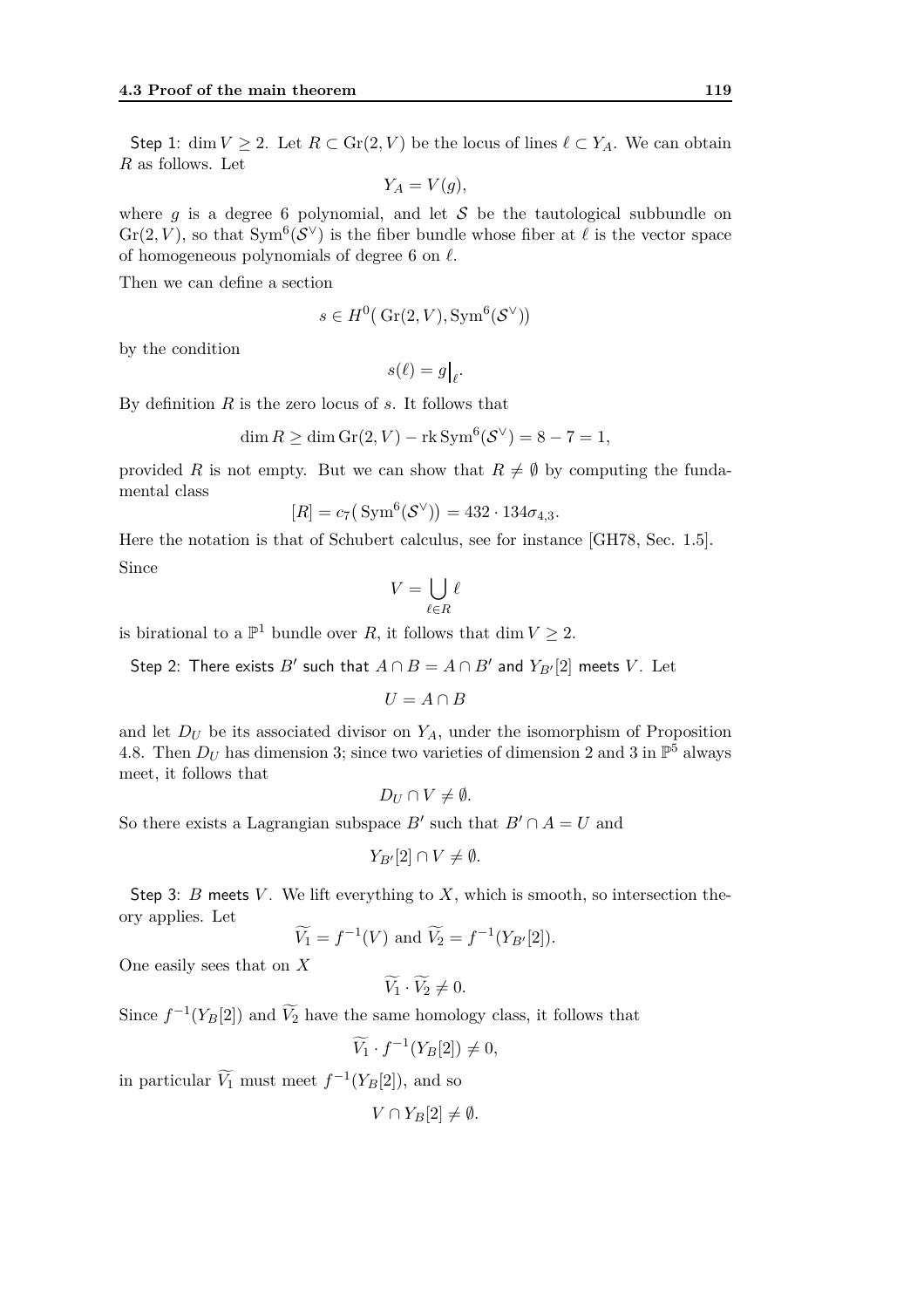The other relations come from the following

**Lemma 4.18.** *Let*

$$
Z = Z_A = f^{-1}(Y_A[2])
$$

*be the fixed locus of the involution*  $\varphi$  *on X. Then the following relation holds in CH*(*X*)*:*

$$
3Z_A = 15h^2 - c_2(X).
$$

*Proof.* We consider f as a map  $X \to \mathbb{P}^5$ , so that it induces a morphism of vector bundles over *X*

$$
df\colon T_X\to f^*T_{{\mathbb P}^5}.
$$

We notice that *df* in injective outside *Z*, so we can see *Z* as a degeneracy locus for this morphism. We then apply Thom-Porteous formula in the precise form stated in [Ful84, sec. 14.4]. In their notation we have  $e = 4$ ,  $f = 5$  and  $k = 3$ .

This yields a cycle class

$$
\mathbb{D}_3(df) \in CH^2(Z)
$$

whose support is *Z*, and such that the image of  $\mathbb{D}_3(df)$  in  $CH^2(X)$  is

$$
\Delta_2^{(1)}(c(f^*T_{\mathbb{P}^5}-T_X))=c_2(f^*T_{\mathbb{P}^5}-T_X).
$$

Here the total Chern class

$$
c(f^*T_{\mathbb{P}^5}-T_X)
$$

is defined formally in such a way that Whitney's formula holds, i. e.

$$
c(T_X)\cdot c(f^*T_{\mathbb{P}^5}-T_X)=c(f^*T_{\mathbb{P}^5}).
$$

From the last equation and the fact that  $c_1(T_X) = 0$  (since X is symplectic) we can obtain

$$
c_2(f^*T_{\mathbb{P}^5} - T_X) = f^*c_2(T_{\mathbb{P}^5}) - c_2(T_X) = 15h^2 - c_2(X).
$$

Here

$$
c_2(T_{\mathbb{P}^5}) = 15c_1(\mathcal{O}_{\mathbb{P}^5}(1))^2
$$

can easily be derived from the usual Euler sequence

$$
0 \longrightarrow {\mathcal O}_{\mathbb P^5} \longrightarrow {\mathbb C}^6 \otimes {\mathcal O}_{\mathbb P^5}(1) \longrightarrow T_{\mathbb P^5} \longrightarrow 0.
$$

Since  $\mathbb{D}_3(df)$  has support on *Z*, which is irreducible, we find that

$$
kZ = 15h^2 - c_2(X) \tag{4.11}
$$

for some  $k \in \mathbb{Z}$ . To find the right k, we observe that again by [Ful84, Theorem 14.4 $(c)$ ] we have

$$
\mathbb{D}_3(df) = [D_3(df)],
$$

where  $D_3(df)$  is the degeneracy locus of df. In other words  $D_3(df)$  is just Z, with the scheme structure given by the vanishing of all  $4 \times 4$  minors of *df*.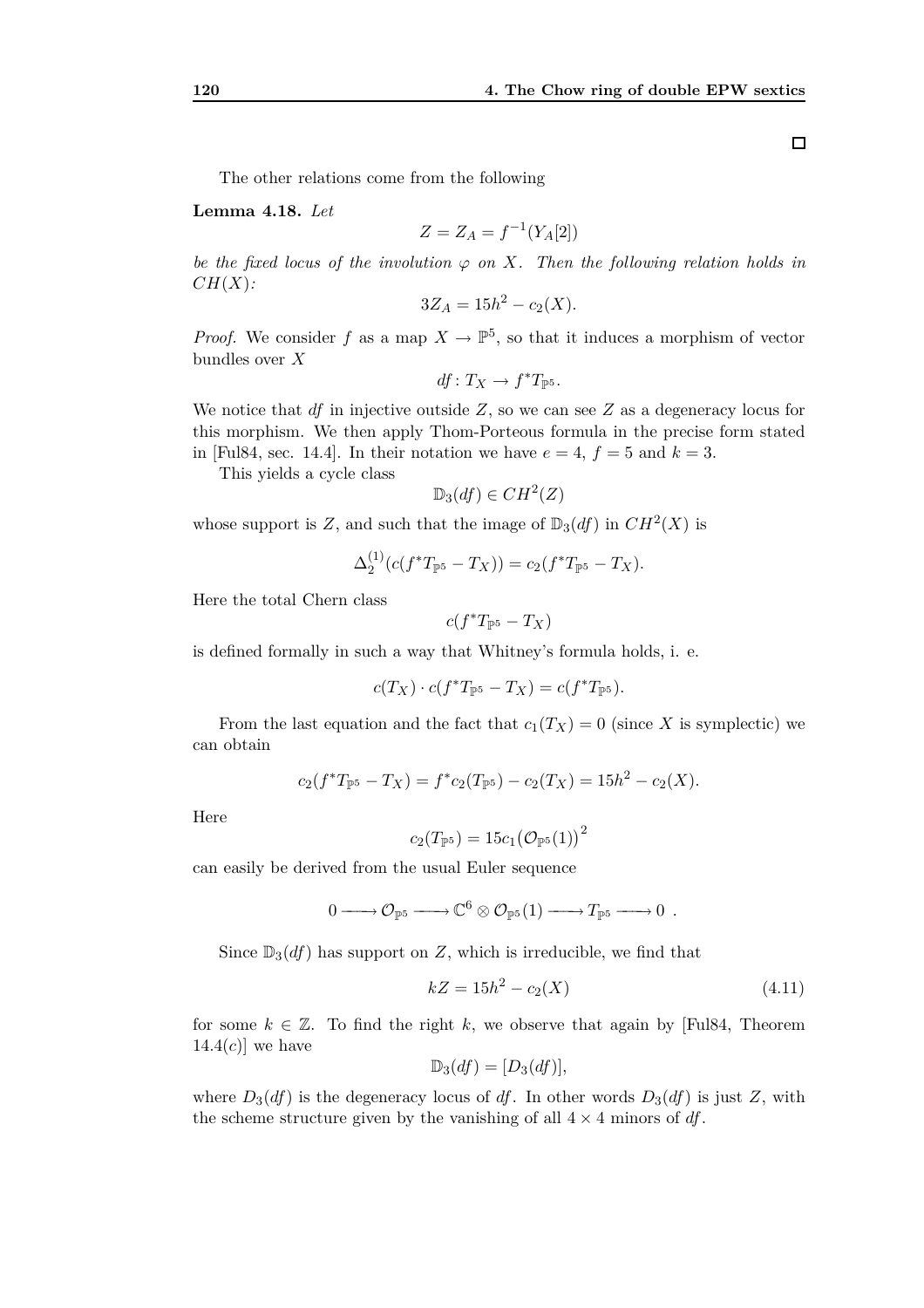By the local study in section 2.2.6 we see that the map

$$
f \colon X \to Y \subset \mathbb{P}^5
$$

has, in suitable analytic coordinates around a point of *Z*, the local form

$$
f(x, y, z, t) = (x^2, xy, y^2, z, t).
$$

The differential of *f* is then

$$
df = \begin{pmatrix} 2x & 0 & 0 & 0 \\ y & x & 0 & 0 \\ 0 & 2y & 0 & 0 \\ 0 & 0 & 1 & 0 \\ 0 & 0 & 0 & 1 \end{pmatrix};
$$

equating to 0 the determinants of its  $3 \times 3$  minors yields

$$
D_3(df) \underset{loc}{=} V(x^2, xy, y^2).
$$

So we see that  $D_3(df)$  has multiplicity 3 at each point of *Z*, hence  $k = 3$ .

Alternatively we could multiply Equation  $(4.11)$  by  $h^2$  to find

$$
kZ \cdot h^2 = 15h^4 - c_2(X) \cdot h^2.
$$

If we look at this relation in cohomology it becomes, thanks to Proposition 4.1,

$$
40k = 15 \cdot 12 - 60,
$$

so  $k=3$ .

We have a closer look at the differential of

$$
f\colon X\to \mathbb{P}^5.
$$

As a map of vector bundles, this is not injective exactly on *Z*. Hence it is always injective on stalks; in other words

$$
\mathit{df} \colon T_X \to f^*T_{\mathbb P^5}
$$

is an injective map *of sheaves*. Let  $R$  denote its cokernel; this is locally free of rank 1 outside *Z*. So we have the exact sequence

$$
0 \longrightarrow T_X \longrightarrow f^*T_{\mathbb{P}^5} \longrightarrow \mathcal{R} \longrightarrow 0 . \tag{4.12}
$$

We now dualize it applying  $\mathcal{H}$ *om* $(\cdot, \mathcal{O}_X)$ . We remark that

$$
\mathcal{H}om(\mathcal{R},\mathcal{O}_X)
$$

is torsion-free, of rank one, and one can check in local coordinates that it is a line bundle. By (4.12) we get  $c_1(\mathcal{R}) = 6h$ , hence

$$
\mathcal{H}om(\mathcal{R},\mathcal{O}_X)\cong\mathcal{O}_X(-6).
$$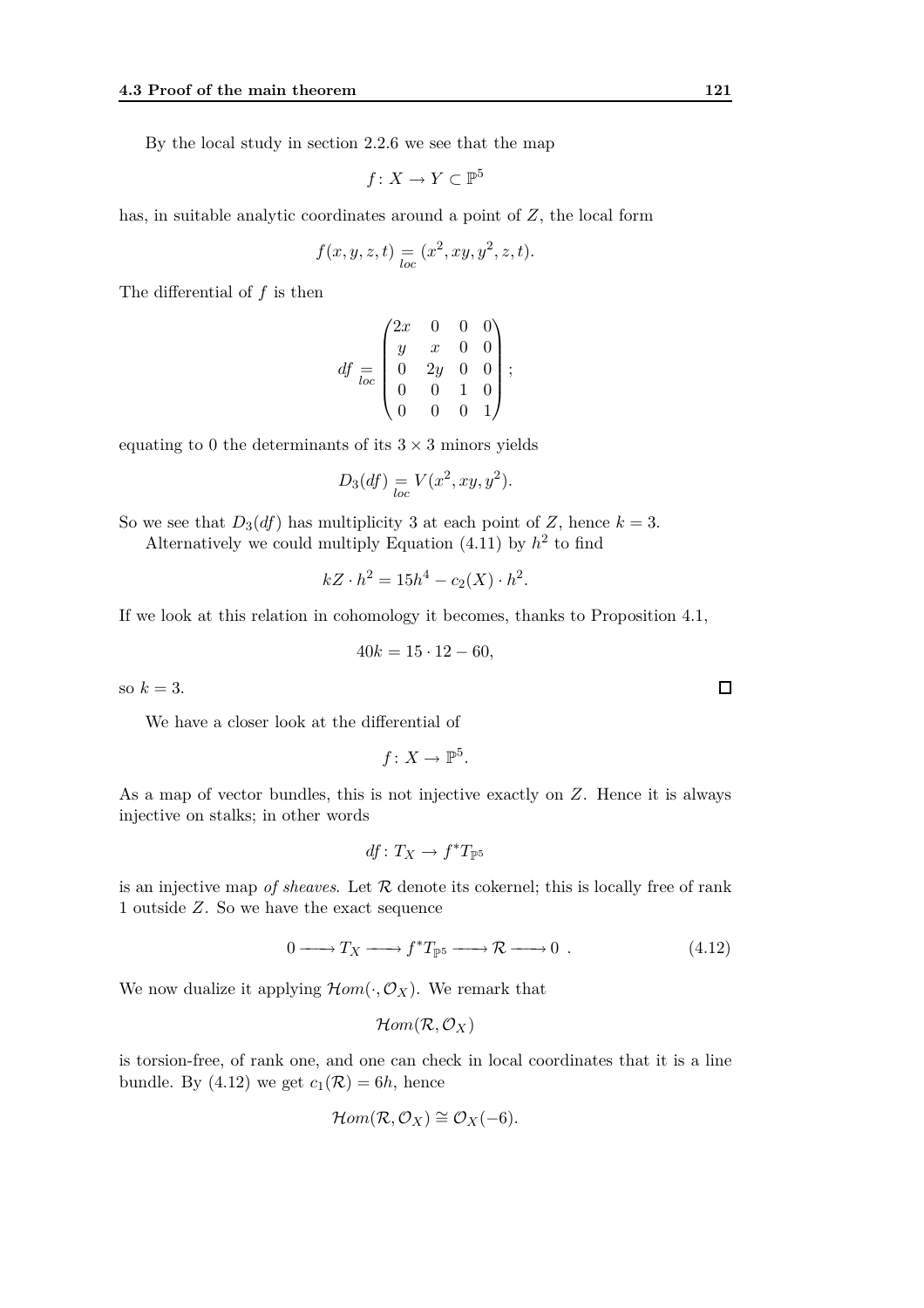Then we note that

$$
\mathcal{E}xt^1(f^*(T_{\mathbb{P}^5}), \mathcal{O}_X)=0,
$$

because both sheaves are locally free. So if we let

$$
Q = \mathcal{E}xt^1(\mathcal{R}, \mathcal{O}_X),
$$

the dual of (4.12) becomes

$$
0 \longrightarrow \mathcal{O}_X(-6) \longrightarrow f^*(\Omega_{\mathbb{P}^5}^1) \xrightarrow{df^T} \Omega_X^1 \longrightarrow \mathcal{Q} \longrightarrow 0. \tag{4.13}
$$

We remark that  $Q$  is set-theoretically supported on  $Z$ , because both  $R$  and  $\mathcal{O}_X$ are locally free outside *Z*. Actually the schematic support of *Q* is 2*Z*, that is the subscheme of *X* defined by the ideal  $\mathcal{I}_Z^2$ . This follows from the

**Lemma 4.19.** *Let*  $Q$  *be as above; then*  $\text{Ann}(Q) = \mathcal{I}_Z^2$ *.* 

*Proof.* We only need to prove this locally. As in the proof of Lemma 4.18 we can choose local coordinates on *X* such that

$$
f(x, y, z, t) = (x^2, xy, y^2, z, t);
$$

then  $df^T$  has the matrix

$$
df^T = \begin{pmatrix} 2x & y & 0 & 0 & 0 \\ 0 & x & 2y & 0 & 0 \\ 0 & 0 & 0 & 1 & 0 \\ 0 & 0 & 0 & 0 & 1 \end{pmatrix};
$$

hence we have the presentation

$$
Q = \frac{\langle dx, dy \rangle}{\langle x dx, x dy + y dx, y dy \rangle}.
$$

A given  $h(x, y) \in \mathbb{C}[x, y]$  then annihilates Q if and only if both *hdx* and *hdy* belong to the  $k[x, y]$ -module generated by  $xdx$ ,  $xdy + ydx$  and  $ydy$ .

Let us make this more explicit. Assume that

$$
h(x,y)dx = a(x,y)xdx + b(x,y) \cdot (xdy + ydx) + c(x,y)dy.
$$

This yields

$$
h(x, y) = xa(x, y) + yb(x, y)
$$

$$
0 = xb(x, y) + yc(x, y)
$$

The second equation implies  $b(x, y) = yb'(x, y)$ , so the first becomes

$$
h(x,y) = xa(x,y) + y2b'(x,y).
$$

If *h* can be written this way, then we can choose *c* so that the second condition is satisfied. In short

$$
h(x, y)dx \in \langle xdx, xdy + ydx, ydy \rangle_{k[x, y]}
$$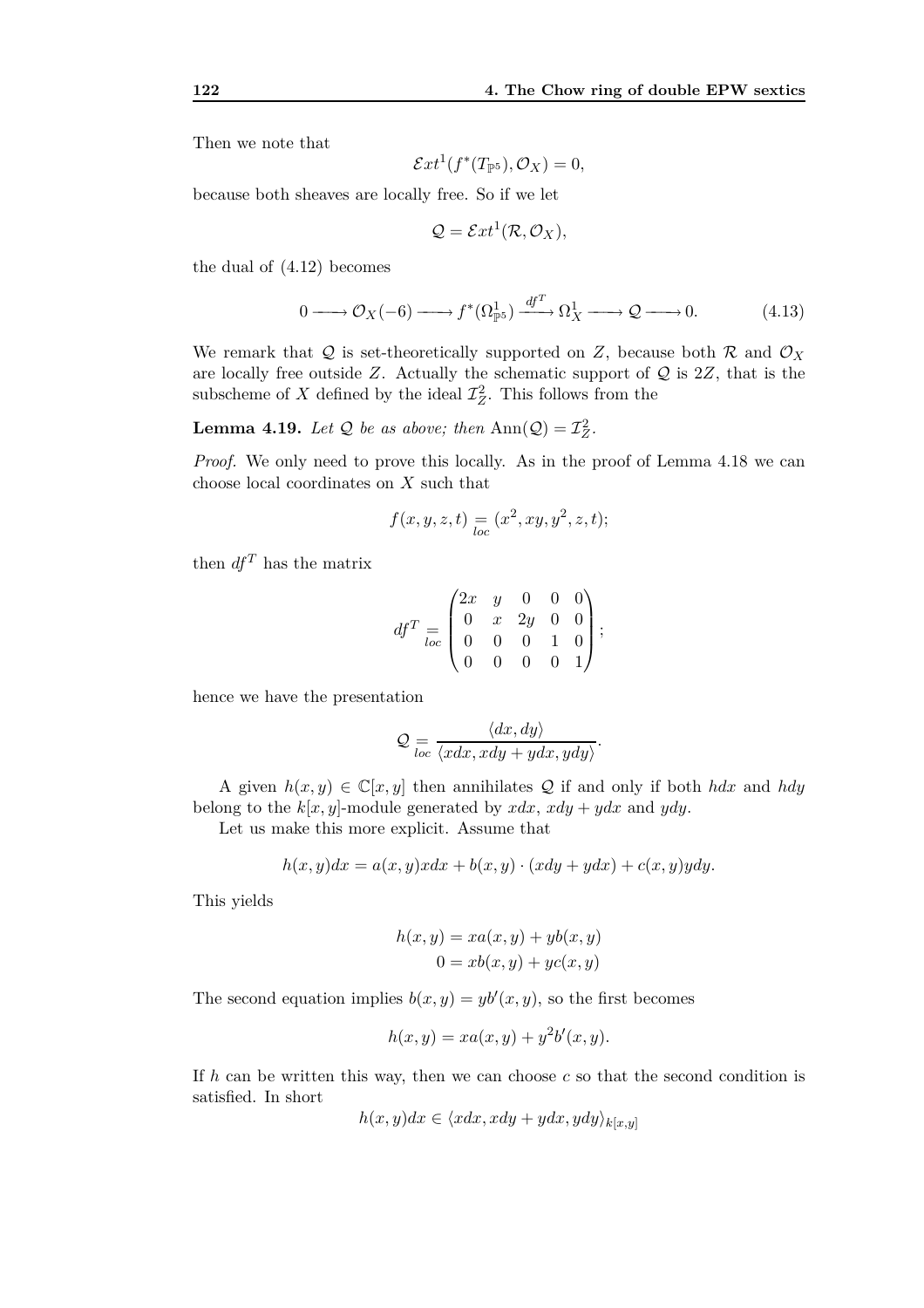if and only if  $h \in (x, y^2)$ .

We have the symmetric condition for  $h(x, y)dy$ , so we conclude that  $h \in Ann(\mathcal{Q})$ if and only if

$$
h \in (x, y^2) \cap (x^2, y) = (x^2, xy, y^2).
$$

The last equality between ideals can be proved for instance by the remark that both  $(x, y^2) \cap (x^2, y)$  and  $(x^2, xy, y^2)$  consist of the polynomials *h* such that

$$
h(0,0) = \frac{dh}{dx}(0,0) = \frac{dh}{dy}(0,0) = 0.
$$

Finally  $(x^2, xy, y^2)$  is exactly the square of the ideal  $(x, y)$  which locally defines *Z*.  $\Box$ 

We now produce another exact sequence involving *Q*. Let

$$
i\colon Z\hookrightarrow X
$$

denote the inclusion. Recall that we have a canonical identification

$$
\mathcal{I}_Z/\mathcal{I}_Z^2 \cong i_* \mathcal{N}_{Z/X}^{\vee}:\tag{4.14}
$$

locally the function *g* vanishing on *Z* corresponds to the normal covector *dg*. Consider the natural projection

$$
\pi\colon \Omega_X^1\big|_Z \to \mathcal{N}_{Z/X}^\vee;
$$

we see this as a map on *X*

$$
\pi\colon \Omega^1_X\to \mathcal{I}_Z/\mathcal{I}_Z^2.
$$

**Lemma 4.20.** We have  $\pi \circ df^T = 0$ .

*Proof.* We keep the notation of the proof of Lemma 4.19. We need only to verify the thesis on  $Z$ . The image of  $df^T$  is generated by

$$
xdx, xdy + ydx, ydy, dz, dt.
$$

The first three elements vanish on *Z*, while the latter two are in the kernel of  $\pi$ .  $\Box$ 

The above lemma and the exact sequence in (4.13) provide us a surjective map

$$
\alpha\colon \mathcal{Q}\to i_*(\mathcal{N}_{Z/X}^\vee).
$$

**Lemma 4.21.** *The kernel of*  $\alpha$  *is*  $i_*(\det T_Z)$ *.* 

*Proof.* We can see this explicitly in local coordinates. Keeping the notation of the above proofs,  $Q$  is locally generated, on *Z*, by  $dx$ ,  $dy$  and  $xdy = -ydx$ . The conormal bundle  $\mathcal{N}_{Z/X}^{\vee}$  is generated by  $dx$  and  $dy$ , and  $\alpha$  is the obvious projection.

The kernel of  $\alpha$  is then generated by  $xdy$ . Under the identification in (4.14) this corresponds to the generator  $dx \wedge dy$  of  $\bigwedge^2 \mathcal{N}_{Z/X}^{\vee}$ .

So

$$
\ker \alpha = i_*(\det \mathcal{N}_{Z/X}^{\vee}) \cong i_*(\det T_Z),
$$

since *Z* is Lagrangian.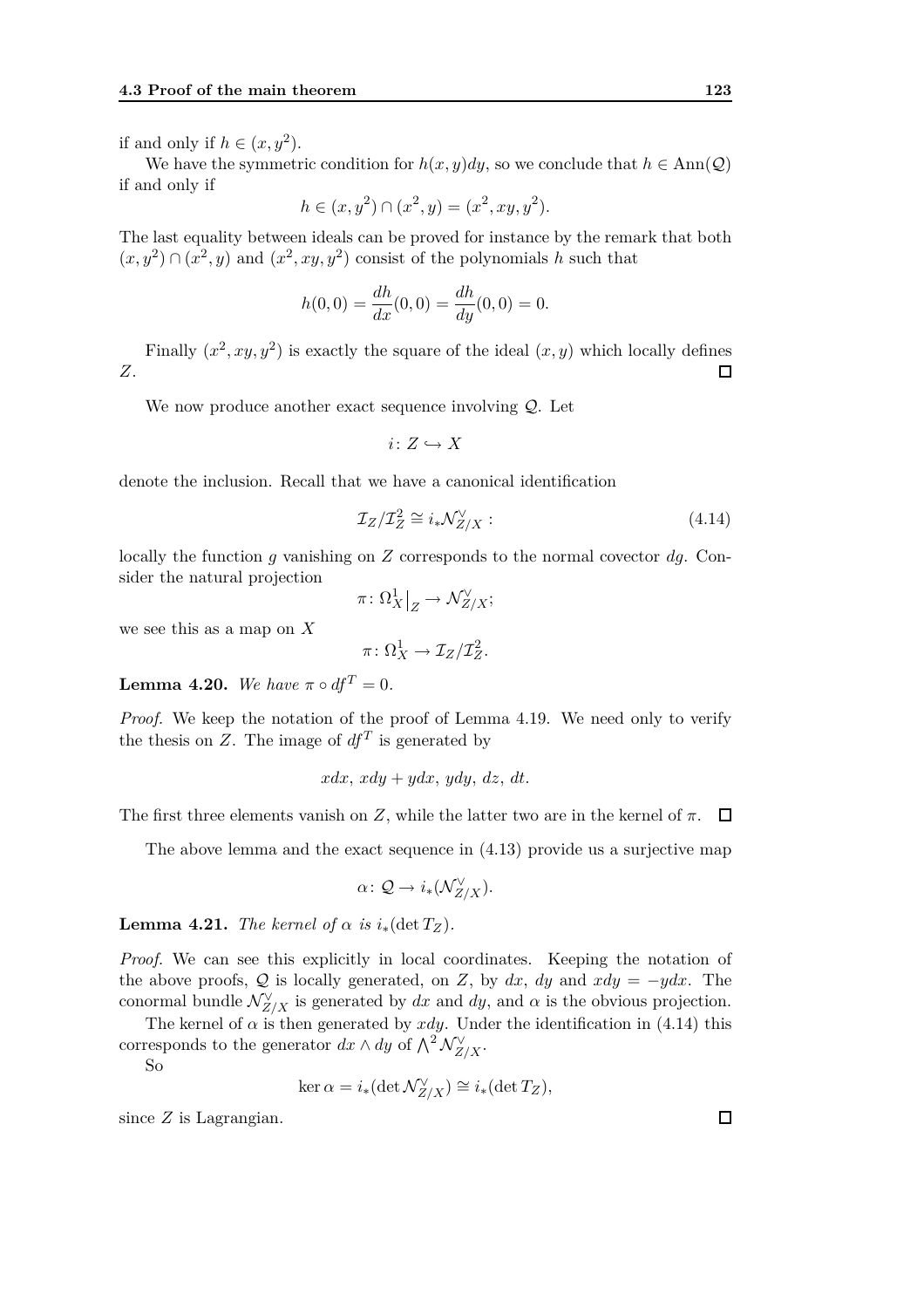Thanks to the lemma we get the exact sequence we are looking for:

$$
0 \longrightarrow i_*(\det T_Z) \longrightarrow \mathcal{Q} \longrightarrow i_*T_Z \longrightarrow 0 . \tag{4.15}
$$

We can now find new relations in the Chow ring of *X*.

**Proposition 4.22.** *In*  $CH(X)_{\mathbb{Q}}$  *we have* 

$$
c_2(X) \cdot h = 5h^3
$$

and  $c_4(X)$  *is a linear combination of*  $h^4$ ,  $c_2(X) \cdot h^2$  *and*  $c_2(X)^2$ *.* 

*Proof.* This is just a matter of putting together the relations that come from the exact sequences  $(4.13)$  and  $(4.15)$ .

We start from (4.13), which yields

$$
(1-6h) \cdot (1 + c_2(X) + c_4(X)) = (1-h)^6 \cdot (1 + c_1(Q) + c_2(Q) + c_3(Q) + c_4(Q)).
$$

Comparing the terms in degree up to 2 we get:

$$
c_1(Q) = 0
$$
  
\n
$$
c_2(Q) = c_2(X) - 15h^2 = -3Z,
$$
\n(4.16)

where the last equality is Lemma 4.18. Then in degree 3 we have

$$
c_3(Q) = 6h(c_2(Q) - c_2(X)) + 20h^3 =
$$
  
= 6h \cdot (-15h^2) + 20h^3 = -70h^3, (4.17)

using the second of  $(4.16)$ . Finally in degree 4 we get, using  $(4.16)$  and  $(4.17)$ ,

$$
c_4(X) = 15h^4 + 15h^2 \cdot c_2(\mathcal{Q}) - 6h \cdot c_3(\mathcal{Q}) + c_4(\mathcal{Q}) =
$$
  
=  $15h^4 - 45h^2 \cdot Z + 420h^4 + c_4(\mathcal{Q}),$ 

hence

$$
c_4(Q) = c_4(X) - 435h^4 + 45h^2 \cdot Z.
$$
 (4.18)

Next we look at the relations coming from (4.15). To do this we shall use Grothendieck-Riemann-Roch, which for the closed embedding

$$
i\colon Z\hookrightarrow X
$$

takes the form

$$
ch(i_*\mathcal{F}) = i_*(ch(\mathcal{F}) \cdot td(\mathcal{N}_{Z/X})^{-1}),
$$

for any  $\mathcal{F} \in \text{Coh}(Z)$ . This is because in our situation we have

$$
R^k i_*(\mathcal{F}) = 0
$$

for all such  $F$ , thanks to [Har77, Cor. *III.*11.2].

Using that *Z* is Lagrangian we have  $\mathcal{N}_{Z/X} \cong \Omega^1_Z$ , so we can compute

$$
td(\mathcal{N}_{Z/X}) = 1 - \frac{1}{2}c_1(Z) + \frac{1}{12}(c_1(Z)^2 + c_2(Z));
$$
  

$$
td(\mathcal{N}_{Z/X})^{-1} = 1 + \frac{1}{2}c_1(Z) + \frac{1}{6}c_1(Z)^2 - \frac{1}{12}c_2(Z).
$$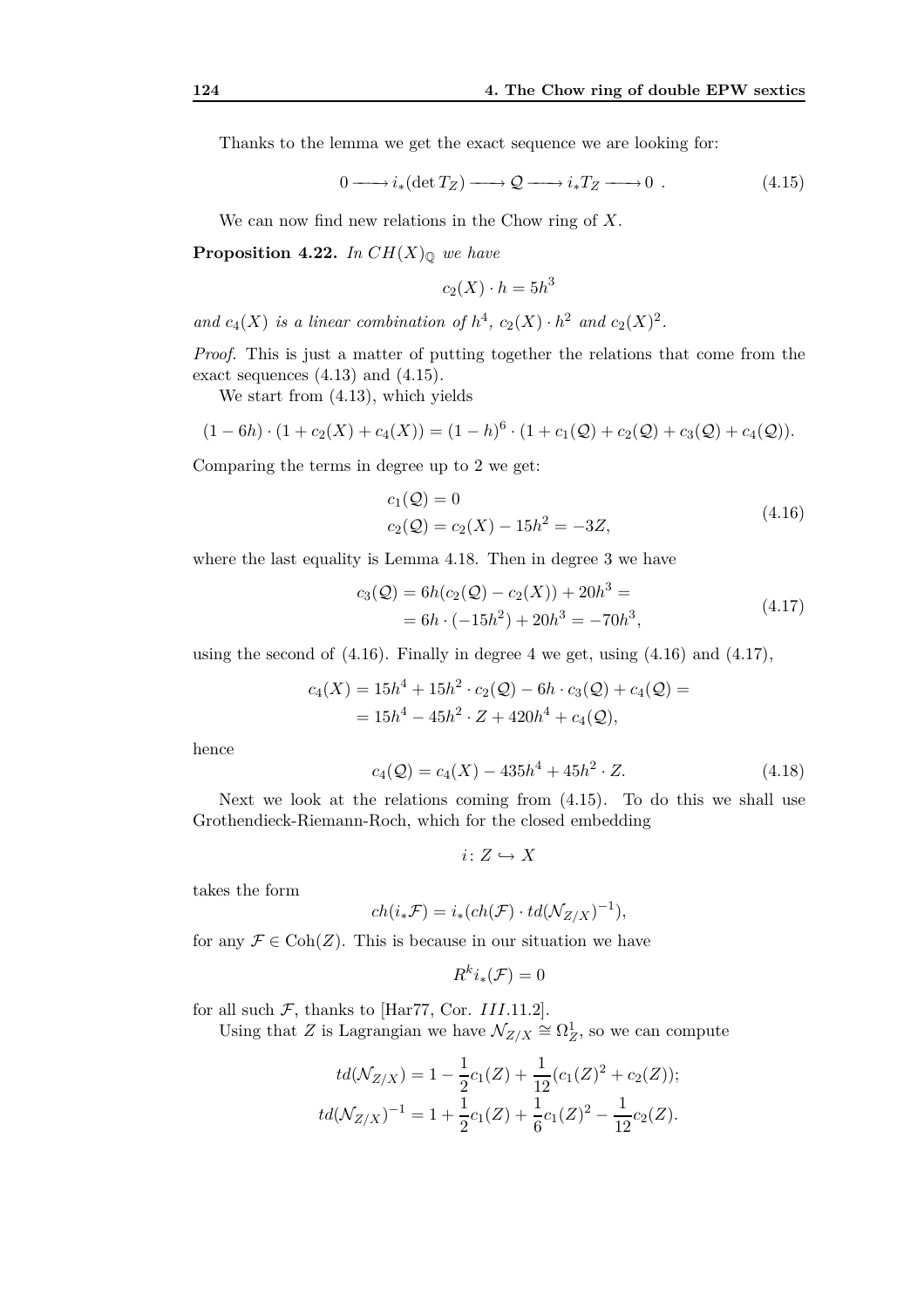Then we have

$$
ch(\det T_Z) = 1 + c_1(Z) + \frac{1}{2}c_1(Z)^2;
$$
  

$$
ch(T_Z) = 2 + c_1(Z) + \frac{1}{2}(c_1(Z)^2 - c_2(Z)).
$$

So Grothendieck-Riemann-Roch for these sheaves becomes

$$
ch(i_* \det T_Z) = i_* \left( 1 + \frac{3}{2} c_1(Z) + \frac{7}{6} c_1(Z)^2 - \frac{1}{12} c_2(Z) \right);
$$
  

$$
ch(i_* T_Z) = i_* \left( 2 + 2c_1(Z) + \frac{4}{3} c_1(Z)^2 - \frac{7}{6} c_2(Z) \right).
$$

Next we use the fact that in  $CH(Z)_{\mathbb Q}$  we have

$$
c_1(Z) = -K_Z = -3i^*(h),
$$

thanks to Proposition 2.8. So we obtain

$$
ch(i_* \det T_Z) = Z - \frac{9}{2}h \cdot Z + \frac{21}{2}h^2 \cdot Z - \frac{1}{12}Z^2;
$$
  

$$
ch(i_*T_Z) = 2Z - 6h \cdot Z + 12h^2 \cdot Z - \frac{7}{6}Z^2.
$$

We can use this to recover the Chern classes of  $i_*(\det T_Z)$  and  $i_*(T_Z)$ . These are:

$$
c_1(i_* \det T_Z) = 0
$$
  
\n
$$
c_2(i_* \det T_Z) = -Z
$$
  
\n
$$
c_3(i_* \det T_Z) = -9h \cdot Z
$$
  
\n
$$
c_4(i_* \det T_Z) = Z^2 - 63h^2 \cdot Z
$$

and

$$
c_1(i_*T_Z) = 0
$$
  
\n
$$
c_2(i_*T_Z) = -2Z
$$
  
\n
$$
c_3(i_*T_Z) = -12h \cdot Z
$$
  
\n
$$
c_4(i_*T_Z) = 9Z^2 - 72h^2 \cdot Z.
$$

Finally we use the exact sequence (4.15) to get the Chern classes of *Q*. The first two are

$$
c_1(\mathcal{Q}) = 0
$$
  

$$
c_2(\mathcal{Q}) = -3Z,
$$

in accordance with (4.16). Then we get

$$
c_3(\mathcal{Q}) = -21h \cdot Z,
$$

and comparing with (4.17) we obtain

$$
-3h \cdot Z = -10h^3.
$$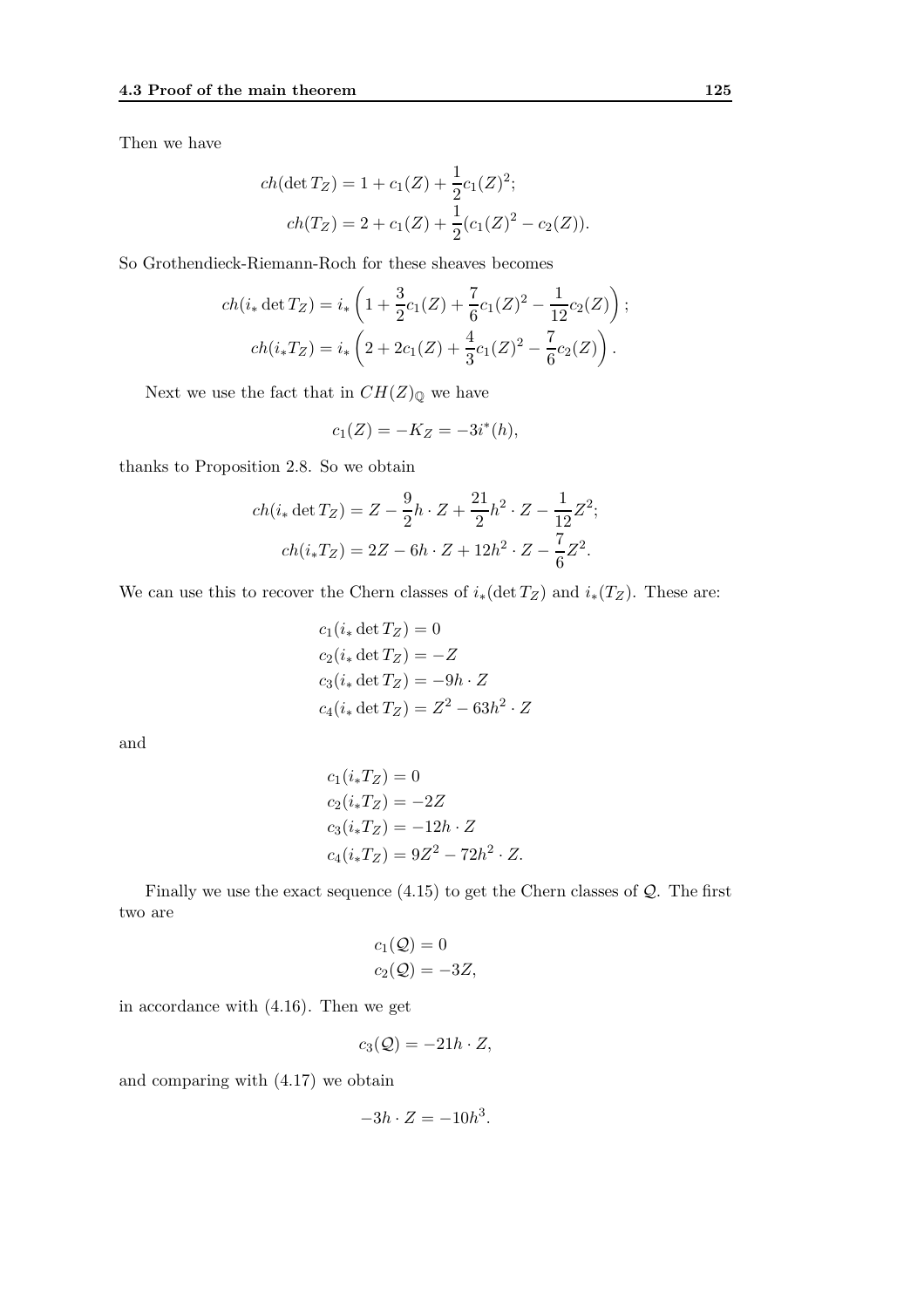Using Lemma 4.18 this is exactly

$$
c_2(X) \cdot h = 5h^3.
$$

Finally we get

$$
c_4(\mathcal{Q}) = 12Z^2 - 135h^2 \cdot Z;
$$

comparing with (4.18) this becomes

$$
12Z^{2} - 135h^{2} \cdot Z = c_{4}(X) - 435h^{4} + 45h^{2} \cdot Z,
$$

and using again Lemma 4.18 to write  $Z$  as a rational combination of  $c_2(X)$  and  $h^2$ , we get the second claim of the thesis.  $\Box$ 

#### **4.3.4 Conclusion of the proof**

First we recall that we have defined the class

$$
\theta = \frac{1}{2} f^*(\overline{\theta}).
$$

Here  $\overline{\theta}$  is the class of any point on  $Y_B[2] \subset Y_A$ .

We also recall from the previous section that on  $Y_A$  we have a divisor  $D = D_U$ , where  $U = A \cap B$ , together with a rational map

$$
r_D\colon D\dashrightarrow \ell_D,
$$

which exhibits a linear equivalence on *D* between  $Y_A[2]$  and  $Y_B[2]$ . In other words

$$
[Y_A[2]] = [Y_B[2]] \text{ in } CH^2(Y_A).
$$

Using Lemma 4.17 we can start proving that

$$
h^4 = 6\theta \tag{4.19}
$$

in  $CH(X)$ .

Indeed let  $\Lambda$  be any plane containing  $L_0$ . Then  $\overline{h}^3$  is represented by the intersection

$$
\Lambda \cdot Y = L_0 + C,
$$

where *C* is a quintic on  $\Lambda$ . Multiplying by  $\overline{h}$  we obtain

$$
\overline{h}^4 = L_0 \cdot h + C \cdot h.
$$

We claim that this is represented by a 0-cycle supported on  $L_0$ . This is clear for the first addend; for the second we represent  $h$  by a hyperplane containing  $L_0$  and transverse to Λ. It follows that  $C \cdot h$  is supported on  $C \cap L_0$ .

Since  $L_0$  is rational,  $CH^1(L_0) \cong \mathbb{Z}$ , so  $\overline{h}^4$  is rationally equivalent to a multiple of a point of *L*0. Finally Lemma 4.17 assures us that

$$
L_0 \cap Y_B[2] \neq \emptyset,
$$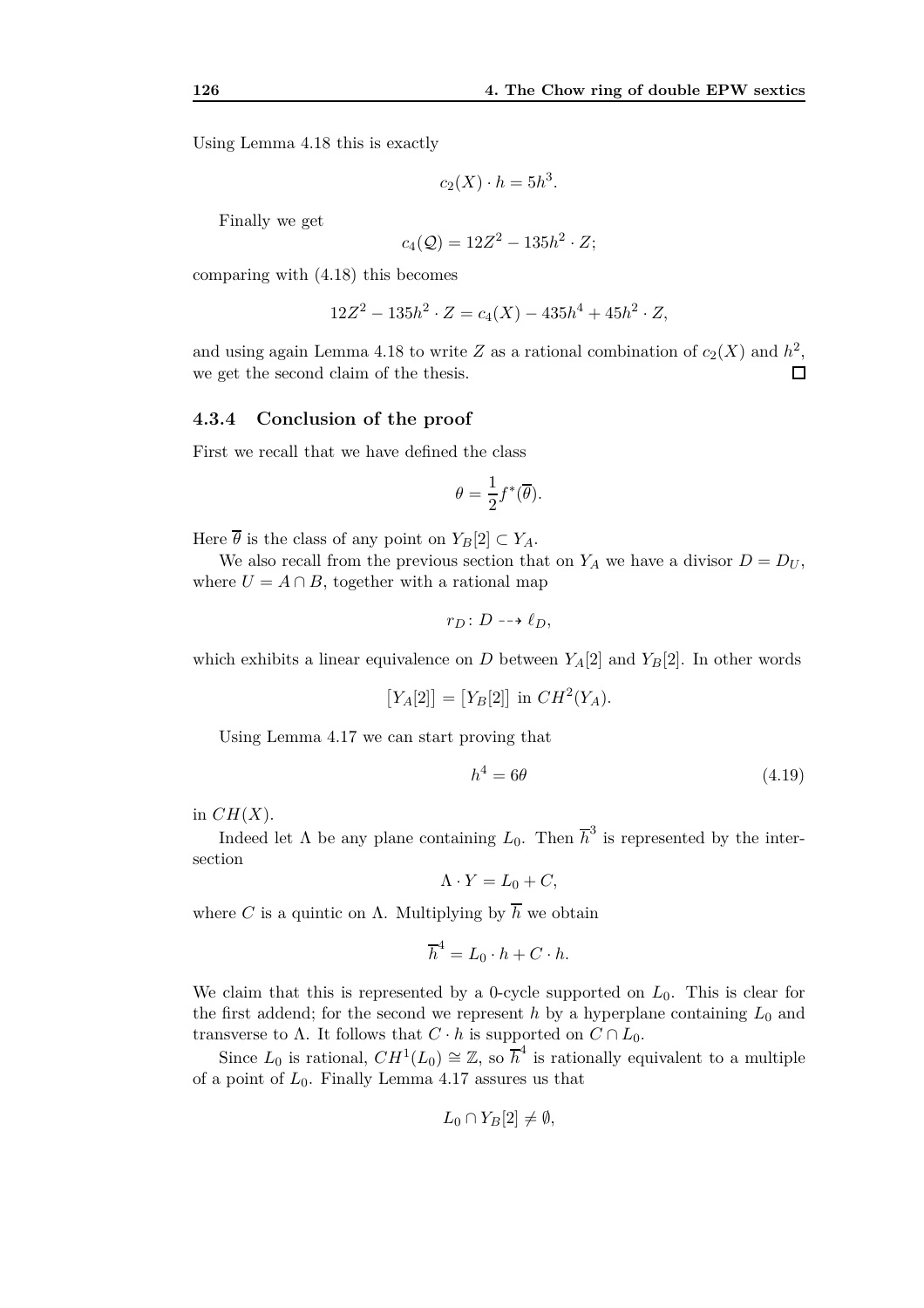so we get

$$
\overline{h}^4 = k\overline{\theta} \text{ in } CH^4(Y)_{\mathbb{Q}}
$$

for some  $k \in \mathbb{Q}$ .

Pulling back this relation to *X* and using  $f^*(\overline{h}) = h$ ,  $f^*(\overline{\theta}) = 2\theta$  we obtain

$$
h^4 = 2k\theta \text{ in } CH^4(X)_{\mathbb{Q}}.
$$

Since in cohomology we have  $h^4 = 12$  we must have  $k = 6$ , and so (4.19) is proved. Next we show that

 $h^2 \cdot c_2(X) = 60\overline{\theta}.$  (4.20)

We start from Lemma 4.18; pushing forward that relation we get

$$
3[Y_A[2]] = 15 \cdot 4\overline{h}^2 - f_*c_2(X) \text{ in } CH^2(Y). \tag{4.21}
$$

Multiplying (4.21) by  $\overline{h}^2$  we get

$$
\overline{h}^2 \cdot f_* c_2(X) = 60\overline{h}^4 - 3\overline{h}^2 \cdot [Y_A[2]].
$$

We already proved that  $\overline{h}^4$  is a multiple of  $\overline{\theta}$ , and the cycle class

$$
\overline{h}^2 \cdot [Y_A[2]] = \overline{h}^2 \cdot [Y_B[2]]
$$

is supported on  $Y_B[2]$ , hence it is a rational multiple of  $\overline{\theta}$  too.

We conclude that the relation (4.20) holds up to a multiple, that is

$$
\overline{h}^2 \cdot f_* c_2(X) = k\overline{\theta}.
$$

As before, we pull back this relation to *X* in order to make computations in cohomology. We get

$$
h^2 \cdot 2c_2(X) = 2k\overline{\theta}.
$$

Since in cohomology we have

$$
h^2 \cdot c_2(X) = 60,
$$

we must have  $k = 60$ , and Equation  $(4.20)$  is proved.

In a similar way, we can rewrite Equation (4.21) as

$$
f_* c_2(X) = 15\overline{h}^2 - 3[Y_A[2]]
$$

and take squares to write  $(f_* c_2(X))^2$  as a combination of  $\overline{h}^4$  and a 0-cycle supported on  $Y_B[2]$ . This shows that  $(f_*c_2(X))^2$  is a rational multiple of  $\overline{\theta}$ .

As usual a cohomology computation yields the precise form

$$
c_2(X)^2 = 828\theta.
$$

Now we can use Proposition 4.22 to conclude that

$$
c_4(X) = k\theta,
$$

and finally we get  $k = 324$  by comparison with the analogous computation in cohomology. This takes care of all relations in degree 8.

The only relation in degree 6 comes from Proposition 4.2, and is

$$
c_2(X) \cdot h = 5h^3.
$$

We already proved that the same holds in  $CH^*(X)$  in Proposition 4.22. This ends the proof of the main theorem.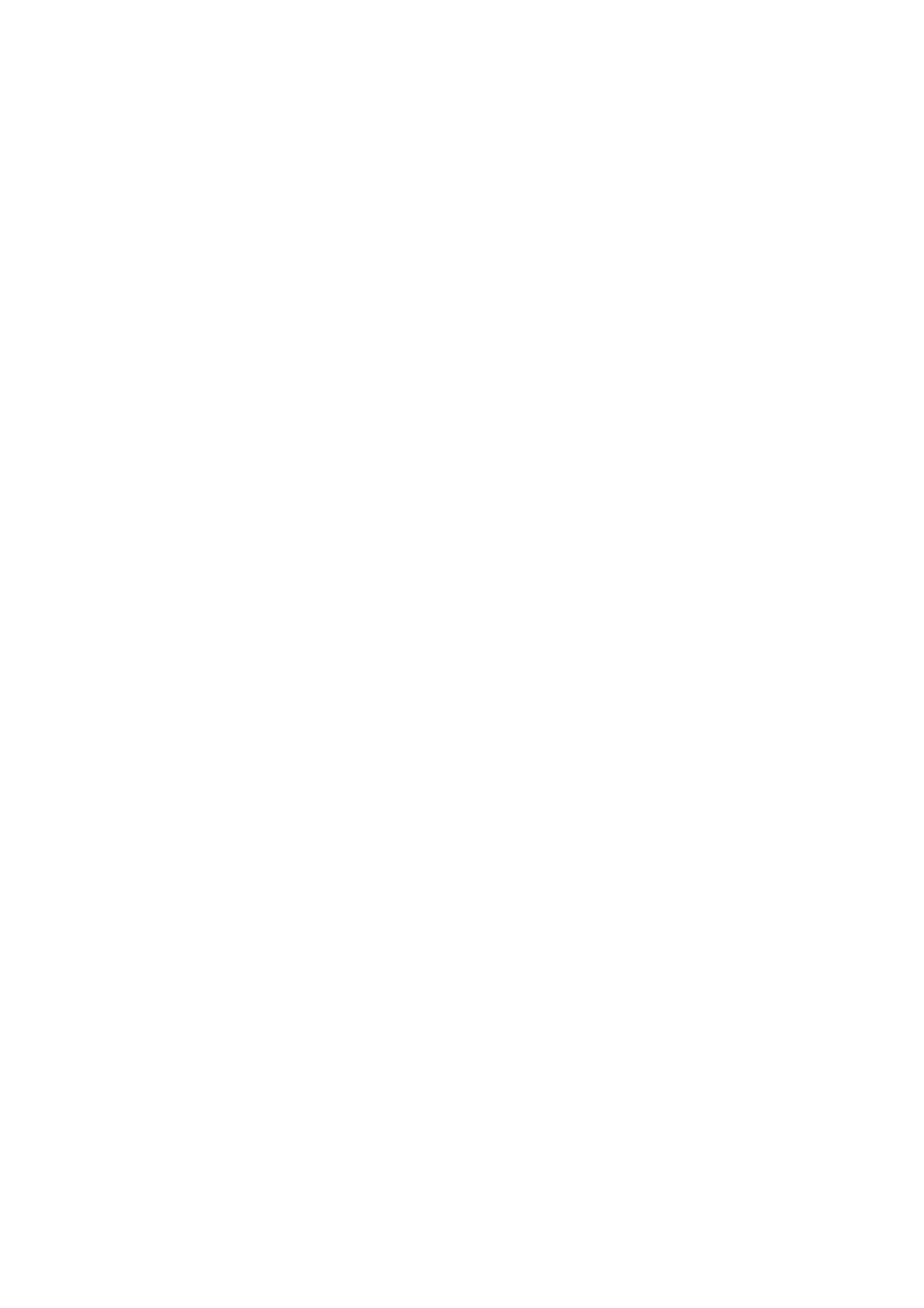# **Bibliography**

| $\vert$ BD85 $\vert$ | A. Beauville and R. Donagi, La variété des droites d'une hypersurface<br>cubique de dimension 4, C. R. Acad. Sc. Paris 301 (1985), 703-706.                                                                         |
|----------------------|---------------------------------------------------------------------------------------------------------------------------------------------------------------------------------------------------------------------|
| [Bea $83a$ ]         | A. Beauville, Some remarks on Kähler manifold with $c_1 = 0$ , Classifi-<br>cation of algebraic and analytic manifolds, Progress in Mathematics,<br>vol. 39, Birkhäuser, 1983, pp. 1–26.                            |
| [Bea83b]             | ____, Variétés Kähleriennes dont la première classe de Chern est<br><i>nulle</i> , J. Diff. Geom. <b>18</b> (1983), 755–782.                                                                                        |
| [Bea07]              | , On the splitting of the Bloch-Beilinson filtration, Algebraic<br>cycles and motives (vol. 2), London Math. Soc. Lecture Notes, vol.<br>344, Cambridge University Press, 2007, pp. 38–53.                          |
| [Bea08]              | . The Hodge conjecture, Available at http://math1.unice.<br>fr/~beauvill/pubs/Hodge.pdf, 2008.                                                                                                                      |
|                      | [BHPvdV04] W. P. Barth, K. Hulek, C. A. M. Peters, and A. van de Ven, <i>Compact</i><br><i>complex surfaces</i> , A Series of Modern Surveys in Mathematics, no. 4,<br>Springer, 2004.                              |
| [Bog79]              | F. Bogomolov, <i>Hamiltonian Kählerian manifolds</i> , Soviet Math. Dokl.<br>19 (1979), $1462-1465$ .                                                                                                               |
| [BV04]               | A. Beauville and C. Voisin, On the Chow ring of a K3 surface, J. Alg.<br>Geom. 13 (2004), 417-426.                                                                                                                  |
| $[C_1]$              | C. H. Clemens, <i>Double solids</i> , Adv. Math. 47 (1983), 107-230.                                                                                                                                                |
| [Cos83]              | F. R. Cossec, Reye congruences, Trans. Amer. Math. Soc. 280 (1983),<br>$737 - 751.$                                                                                                                                 |
| [CP94]               | F. Campana and T. Peternell, Cycle spaces, Several complex variables<br>VII. Sheaf-theoretical methods in complex analysis, Encyclopaedia of<br>Mathematical Sciences, vol. 74, Springer-Verlag, 1994, pp. 319–349. |
| [Deb90]              | O. Debarre, Sur le théorème de Torelli pour les solides double quar-<br><i>tiques</i> , Compos. Math. <b>73</b> (1990), 161-187.                                                                                    |
| [DV09]               | O. Debarre and C. Voisin, <i>Hyper-Kähler fourfolds and Grassmann</i><br>geometry, Available at http://arxiv.org/abs/0904.3974, 2009.                                                                               |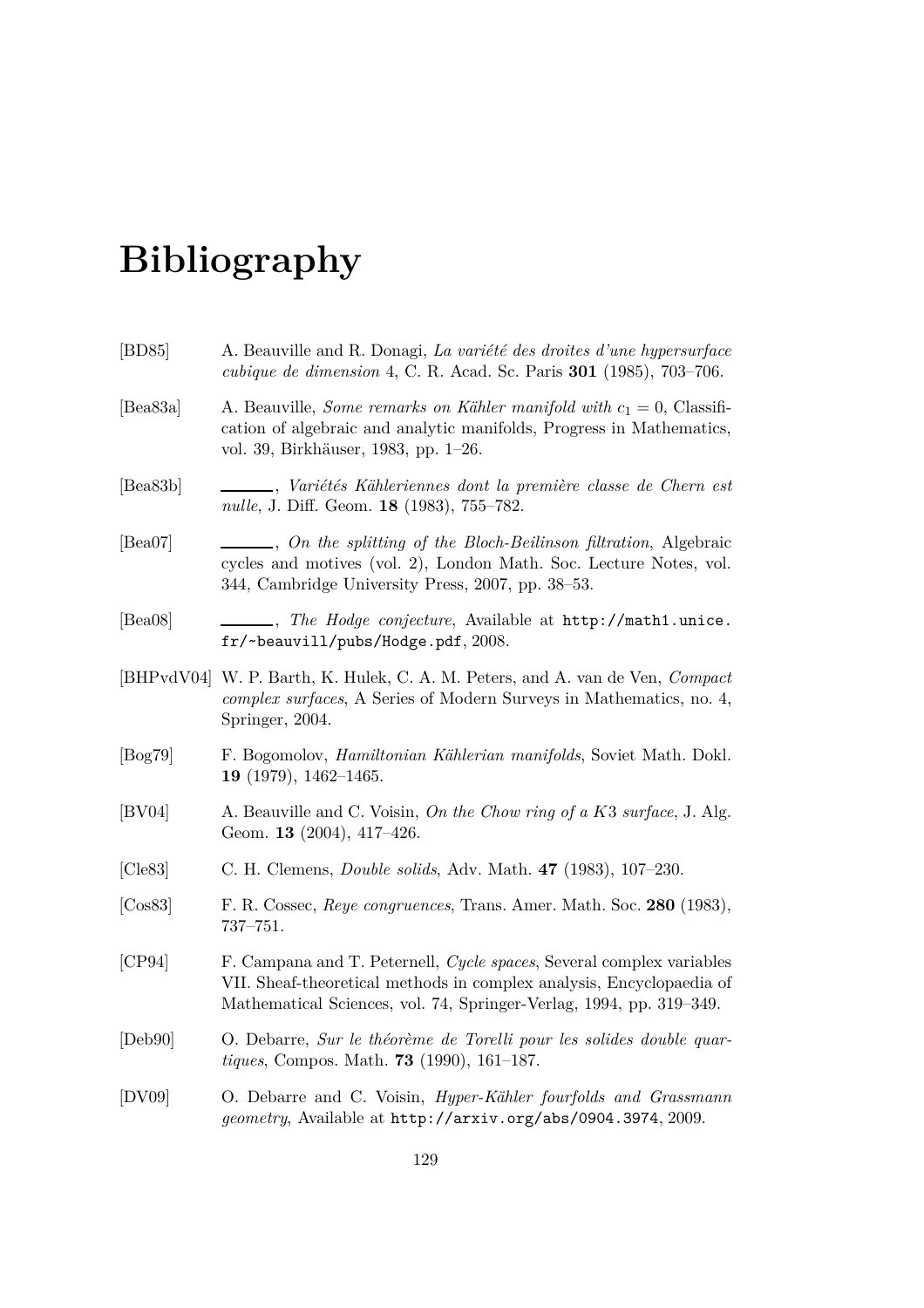| EPW00                  | D. Eisenbud, S. Popescu, and C. Walter, <i>Lagrangian subbundles and</i><br><i>codimension</i> 3 <i>subcanonical subschemes</i> , Duke Math. J. 107 (2000),<br>$427 - 467.$                                                                    |
|------------------------|------------------------------------------------------------------------------------------------------------------------------------------------------------------------------------------------------------------------------------------------|
| $[{\rm Fog73}]$        | J. Fogarty, Algebraic families over an algebraic surface, II: the Picard<br>scheme of the punctual Hilbert scheme, Amer. J. Math. 95 (1973),<br>660-687.                                                                                       |
| [Full84]               | W. Fulton, <i>Intersection theory</i> , Springer, 1984.                                                                                                                                                                                        |
| [GH78]                 | P. Griffiths and J. Harris, <i>Principles of algebraic geometry</i> , Wiley<br>Classics Library, John Wiley $\&$ Sons, 1978.                                                                                                                   |
| [GP03]                 | V. Guletskii and C. Pedrini, <i>Finite-dimensional motives and the con-</i><br><i>jectures of Beilinson and Murre</i> , K-Theory <b>30</b> (2003), 243–263, Spe-<br>cial issue in honor of Hyman Bass on his seventieth birthday. Part<br>III. |
| $[G\ddot{o}t90]$       | L. Göttsche, The Betti numbers of the Hilbert scheme of points on a<br>smooth projective surface, Math. Ann. $286$ (1990), 193-207.                                                                                                            |
| $[\text{Har}77]$       | R. Hartshorne, <i>Algebraic geometry</i> , Graduate Texts in Mathematics,<br>vol. 52, Springer-Verlag, 1977.                                                                                                                                   |
| [HT84]                 | J. Harris and L. Tu, On symmetric and skew-symmetric determinantal<br><i>varieties</i> , Topology <b>23</b> (1984), no. 1, 71–84.                                                                                                              |
| $[{\rm Huy03}]$        | D. Huybrechts, The Kähler cone of a compact hyperkähler manifold,<br>Math. Ann. <b>326</b> (2003), 499–513.                                                                                                                                    |
| $[{\rm Huy09}]$        | $\_\_\_\_$ , Chow groups of K3 surfaces and spherical objects, To appear<br>in JEMS. Available at http://arxiv.org/abs/0809.2606, 2009.                                                                                                        |
| [IR01]                 | A. Iliev and K. Ranestad, K3 surfaces of genus 8 and varieties of sums<br>of powers of cubic fourfolds, Trans. Amer. Math. Soc. 353 (2001),<br>$1455 - 1468.$                                                                                  |
| [KM98]                 | J. Kollar and S. Mori, <i>Birational geometry of algebraic varieties</i> , Cam-<br>bridge tracts in mathematics, vol. 134, Cambridge University Press,<br>1998.                                                                                |
| [KMM87]                | Y. Kawamata, K. Matsuda, and K. Matsuki, <i>Introduction to the min</i> -<br><i>imal model problem</i> , Algebraic geometry (Sendai 1985), Adv. Stud.<br>Pure Math., vol. 10, North-Holland, 1987, pp. 283–360.                                |
| [Kod63]                | K. Kodaira, On compact complex analytic surfaces II, Ann. Math. 77<br>$(1963), 563-626.$                                                                                                                                                       |
| $\vert$ Laz $04 \vert$ | R. Lazarsfeld, <i>Positivity in algebraic geometry I</i> , A Series of Modern<br>Surveys in Mathematics, vol. 48, Springer, 2004.                                                                                                              |
| [Mil69]                | J. Milnor, <i>Morse theory</i> , Princeton University press, 1969.                                                                                                                                                                             |